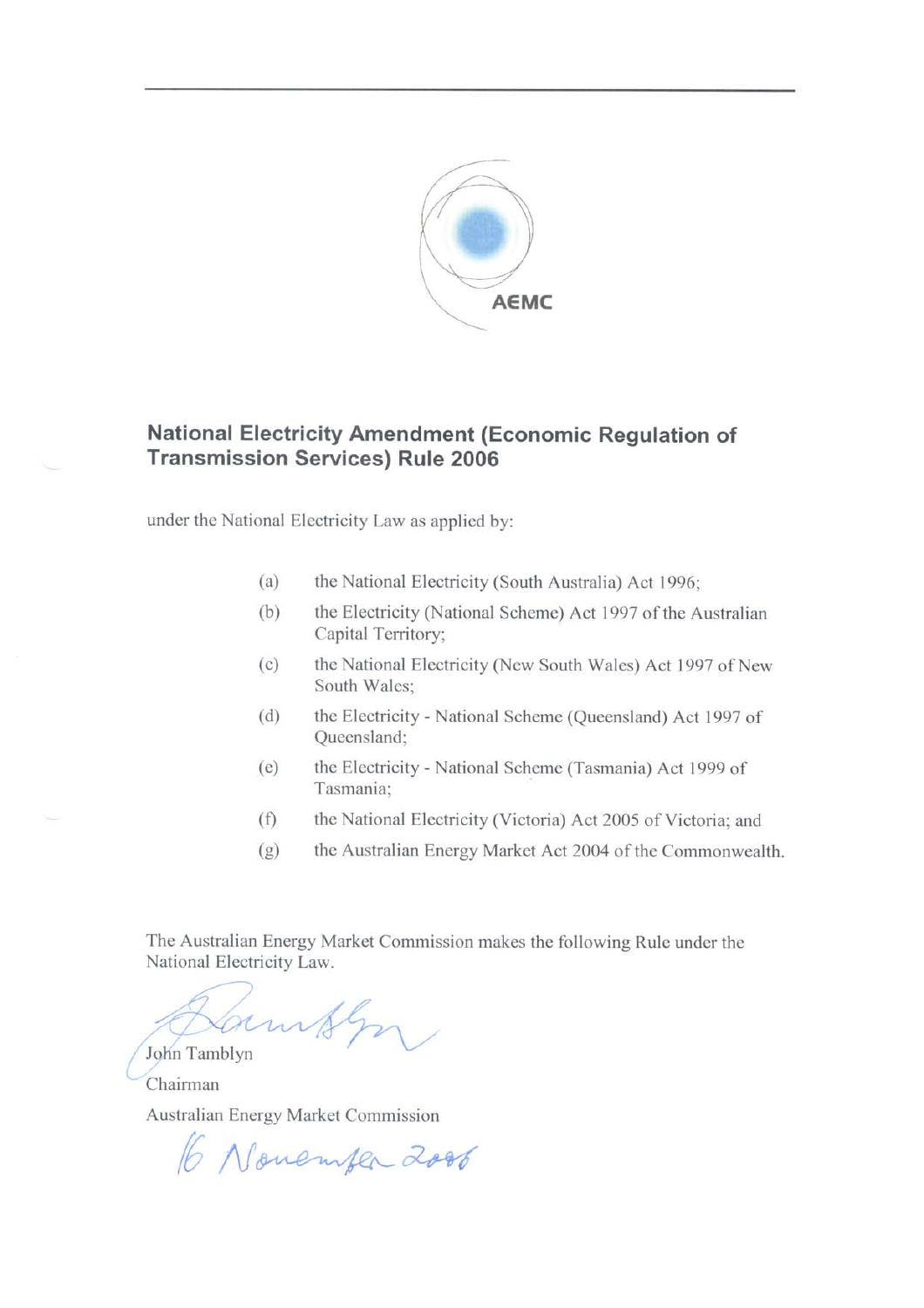# **National Electricity Amendment (Economic Regulation of Transmission Services) Rule 2006 No.18**

# **1. Title of Rule**

This Rule is the *National Electricity Amendment (Economic Regulation of Transmission Services) Rule 2006 No.18.* 

## **2. Commencement**

This Rule commences operation on 16 November 2006.

### **3. Interpretation**

Notes do not form part of this Rule.

## **4. New Chapter 6A of the National Electricity Rules**

A new Chapter 6A is inserted in the National Electricity Rules as set out in Schedule 1.

# **5. Amendments (other than to Chapters 6 and 10) to the National Electricity Rules consequential on the making of the new Chapter 6A of the National Electricity Rules**

Chapters 1, 2, 5, 7, 8, and 9 of the National Electricity Rules are amended as set out in Schedule 2.

# **6. Amendments to the Glossary in Chapter 10 of the National Electricity Rules**

\_\_\_\_\_\_\_\_\_\_\_\_\_\_\_\_\_\_\_\_\_\_\_\_\_\_\_\_\_\_\_\_\_\_\_\_\_\_\_\_\_\_\_\_\_\_\_\_\_\_\_\_\_\_\_\_\_\_\_\_\_\_\_\_\_\_\_\_\_

Chapter 10 of the National Electricity Rules is amended as set out in Schedule 3.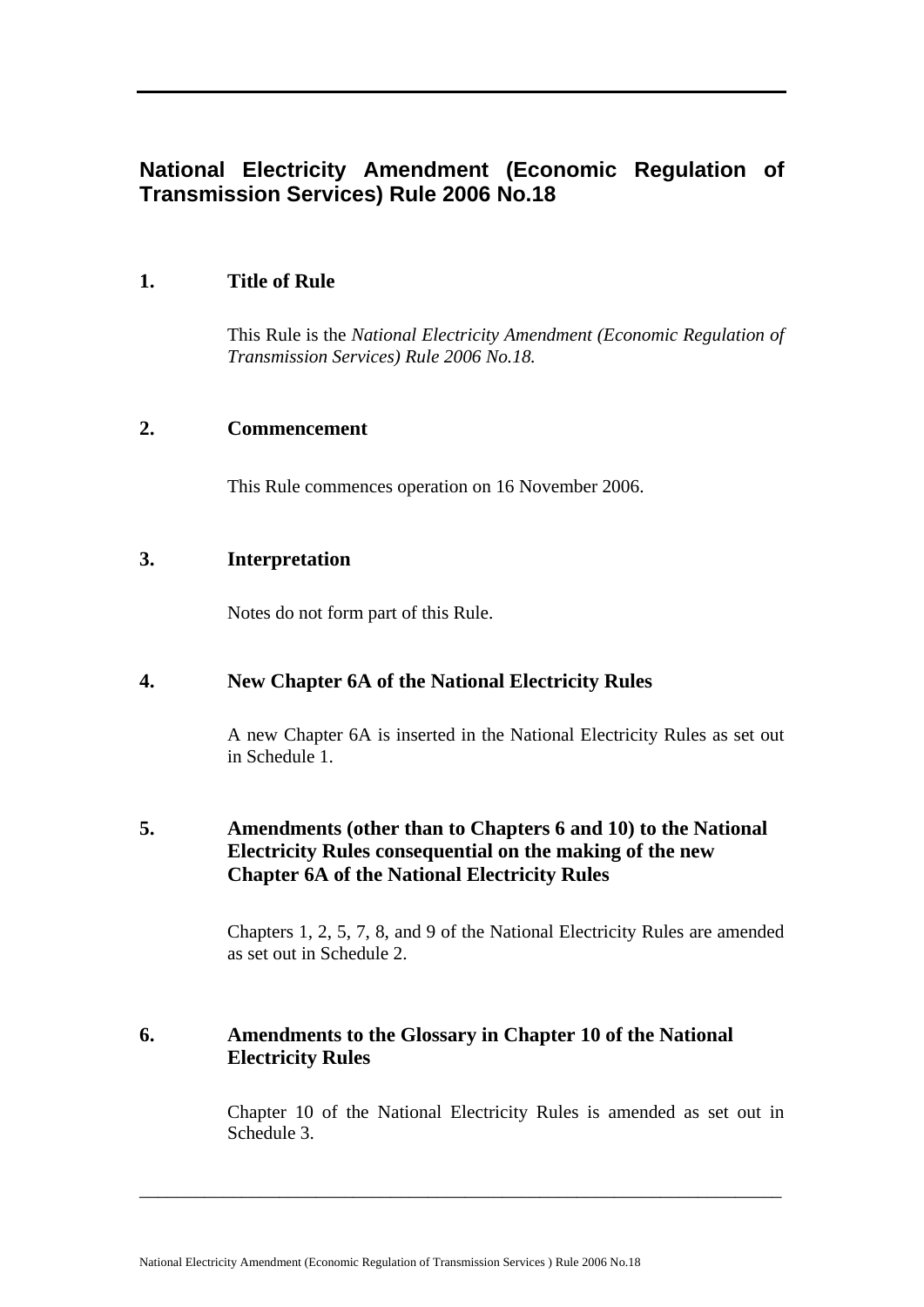# **7. Amendment of Chapter 6 of the National Electricity Rules consequential on the making of the new Chapter 6A of the National Electricity Rules**

Chapter 6 of the National Electricity Rules is amended as set out in Schedule 4.

# **8. Savings and Transitional Amendments to the National Electricity Rules**

Chapter 11 of the National Electricity Rules is amended as set out in Schedule 5.

\_\_\_\_\_\_\_\_\_\_\_\_\_\_\_\_\_\_\_\_\_\_\_\_\_\_\_\_\_\_\_\_\_\_\_\_\_\_\_\_\_\_\_\_\_\_\_\_\_\_\_\_\_\_\_\_\_\_\_\_\_\_\_\_\_\_\_\_\_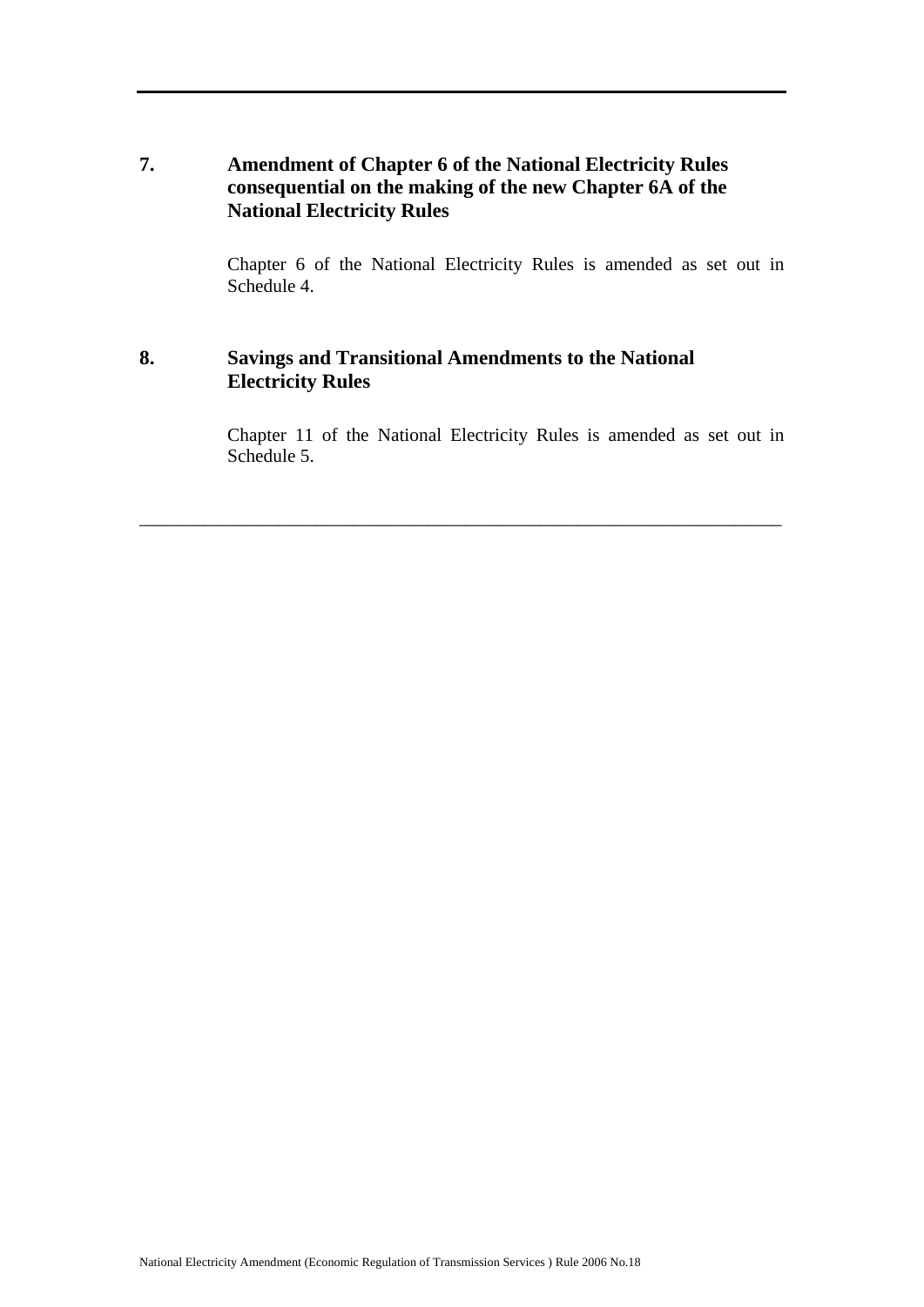# **Schedule 1** New Chapter 6A of the National **Electricity Rules**

**\_\_\_\_\_\_\_\_\_\_\_\_\_\_\_\_\_\_\_\_\_\_\_\_\_\_\_\_\_\_\_\_\_\_\_\_\_\_\_\_\_\_\_\_\_\_\_\_\_\_\_\_\_\_\_\_\_\_\_\_\_\_\_\_\_\_\_\_\_\_\_\_\_\_\_\_\_\_\_\_\_\_\_\_\_\_\_\_\_\_\_\_\_\_\_\_\_\_\_\_** 

(Clause 4)

# **[1] New Chapter 6A**

After Chapter 6, insert:

# **6A. Economic Regulation of Transmission Services**

# **Part A - Introduction**

# **6A.1 Introduction to Chapter 6A**

## **6A.1.1 Economic regulation of transmission services generally**

- (a) Part B of this Chapter 6A states the general obligation of the *AER* to make *transmission determinations* for *Transmission Network Service Provider*s in respect of:
	- (1) *prescribed transmission services*; and
	- (2) *negotiated transmission services*.
- (b) This Chapter 6A regulates:
	- (1) the revenues that may be earned by *Transmission Network Service Provider*s from; and
	- (2) the prices that may be charged by *Transmission Network Service Provider*s for,

the provision by them of the *transmission services* that are the subject of *transmission determinations*.

(c) Other *transmission services* provided by *Transmission Network Services Providers*, are not subject to regulation under this Chapter 6A.

#### **6A.1.2 Prescribed transmission services - revenue regulation**

Part C of this Chapter 6A regulates the revenues that may be earned by *Transmission Network Service Provider*s from the provision by them of *prescribed transmission services*.

## **6A.1.3 Prescribed transmission services - pricing regulation**

#### **Deleted**

**Note:** The draft National Electricity Amendment (Pricing of Prescribed Transmission Services) 2006, when made, will add a new Part J - Regulation of Pricing – Prescribed Transmission Services - in the new Chapter 6A, and this clause will be amended at that time. The provisions of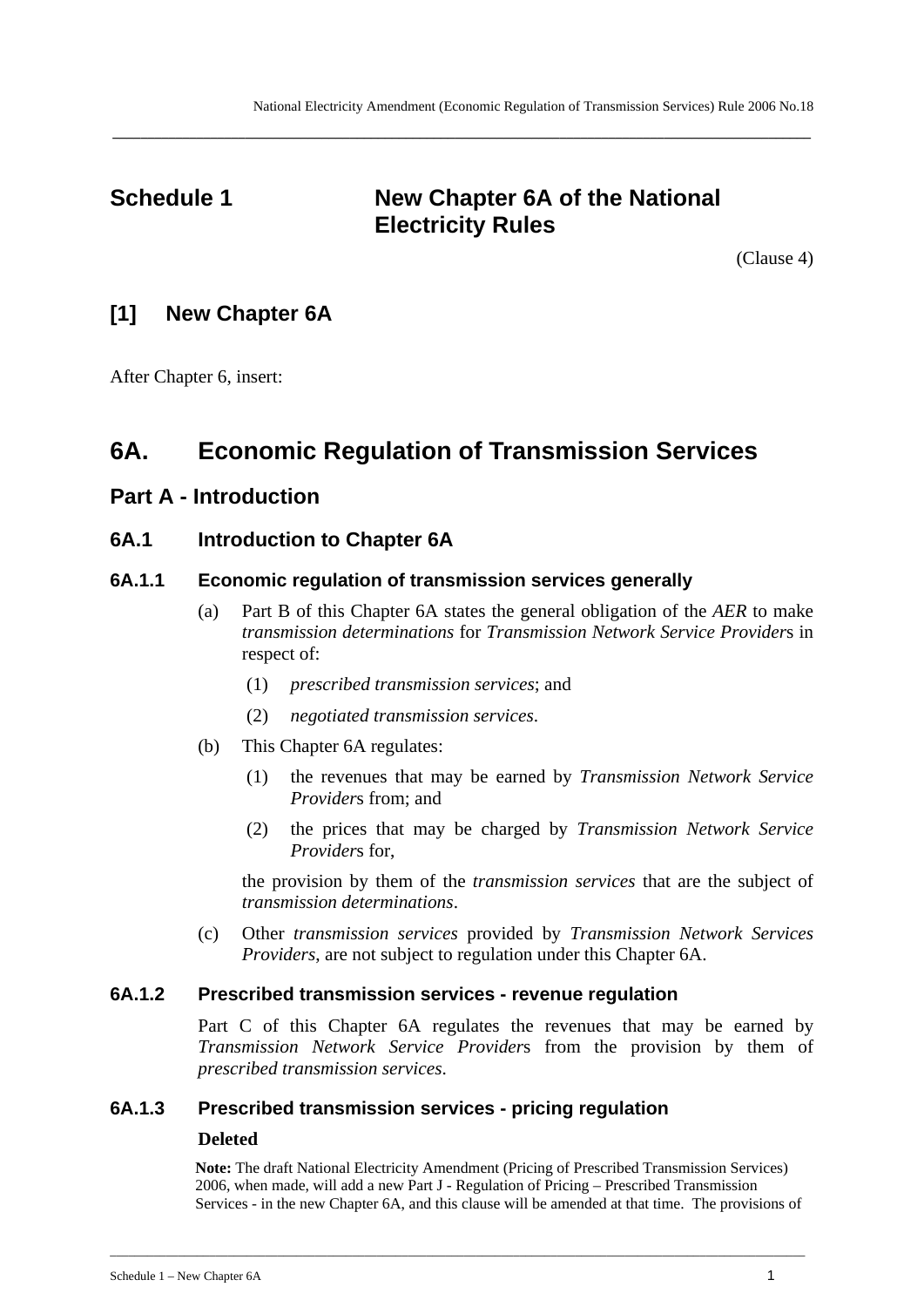the old Part C including schedules 6.2, 6.3, 6.4, 6.7 and 6.8, are dealt with in savings and transitional rules in rule 11.6.

**\_\_\_\_\_\_\_\_\_\_\_\_\_\_\_\_\_\_\_\_\_\_\_\_\_\_\_\_\_\_\_\_\_\_\_\_\_\_\_\_\_\_\_\_\_\_\_\_\_\_\_\_\_\_\_\_\_\_\_\_\_\_\_\_\_\_\_\_\_\_\_\_\_\_\_\_\_\_\_\_\_\_\_\_\_\_\_\_\_\_\_\_\_\_\_\_\_\_\_\_** 

### **6A.1.4 Negotiated transmission services - pricing regulation**

Part D of this Chapter 6A regulates the prices that may be charged by *Transmission Network Service Provider*s for the provision by them of *negotiated transmission services*.

#### **6A.1.5 National regulatory arrangements**

- (a) The *AER* is, in accordance with this Chapter 6A, responsible for the economic regulation of services provided by *Transmission Network Service Provider*s by means of, or in connection with, *transmission systems* that form part of the *national grid*.
- (b) Subject to the agreement of the *AER* and the relevant *Jurisdictional Regulator*, those parts of a *transmission network* operating at nominal *voltages* between 66kV and 220kV that:
	- (1) do not operate in parallel to; and
	- (2) do not provide support to,

the higher *voltage transmission network* may be deemed by the relevant *Transmission Network Service Provider* to be subject to the regulatory arrangements for *distribution service* pricing set out in Parts A and B of Chapter 6.

#### **6A.1.6 Contents of Parts E - I of Chapter 6A**

- (a) Part E sets out the procedure that applies for the purposes of the *AER* making a *transmission determination*.
- (b) Part F contains provisions regarding the disclosure of information.
- (c) Part G contains provisions regarding cost allocation.
- (d) Part H contains provisions regarding the *transmission consultation procedures*.
- (e) Part I contains provisions regarding *Transmission Ring-Fencing Guidelines*

#### **6A.1.7 Application of Chapter 6A to Market Network Service Providers**

- (a) Notwithstanding anything contained in this Chapter 6A:
	- (1) Parts B, C and D do not regulate the revenues that may be earned by *Market Network Service Providers* from, or the prices that may be charged by *Market Network Service Providers* for, the provision by them of *market network service*s; and
	- (2) Part E does not apply to *Market Network Service Providers*.

\_\_\_\_\_\_\_\_\_\_\_\_\_\_\_\_\_\_\_\_\_\_\_\_\_\_\_\_\_\_\_\_\_\_\_\_\_\_\_\_\_\_\_\_\_\_\_\_\_\_\_\_\_\_\_\_\_\_\_\_\_\_\_\_\_\_\_\_\_\_\_\_\_\_\_\_\_\_\_\_\_\_\_\_\_\_\_\_\_\_\_\_\_\_\_\_\_\_\_\_\_\_\_\_\_\_\_\_\_\_\_\_

(b) Part D of this Chapter 6A does not regulate the prices that may be charged by *Transmission Network Service Provider*s for *network services* provided to: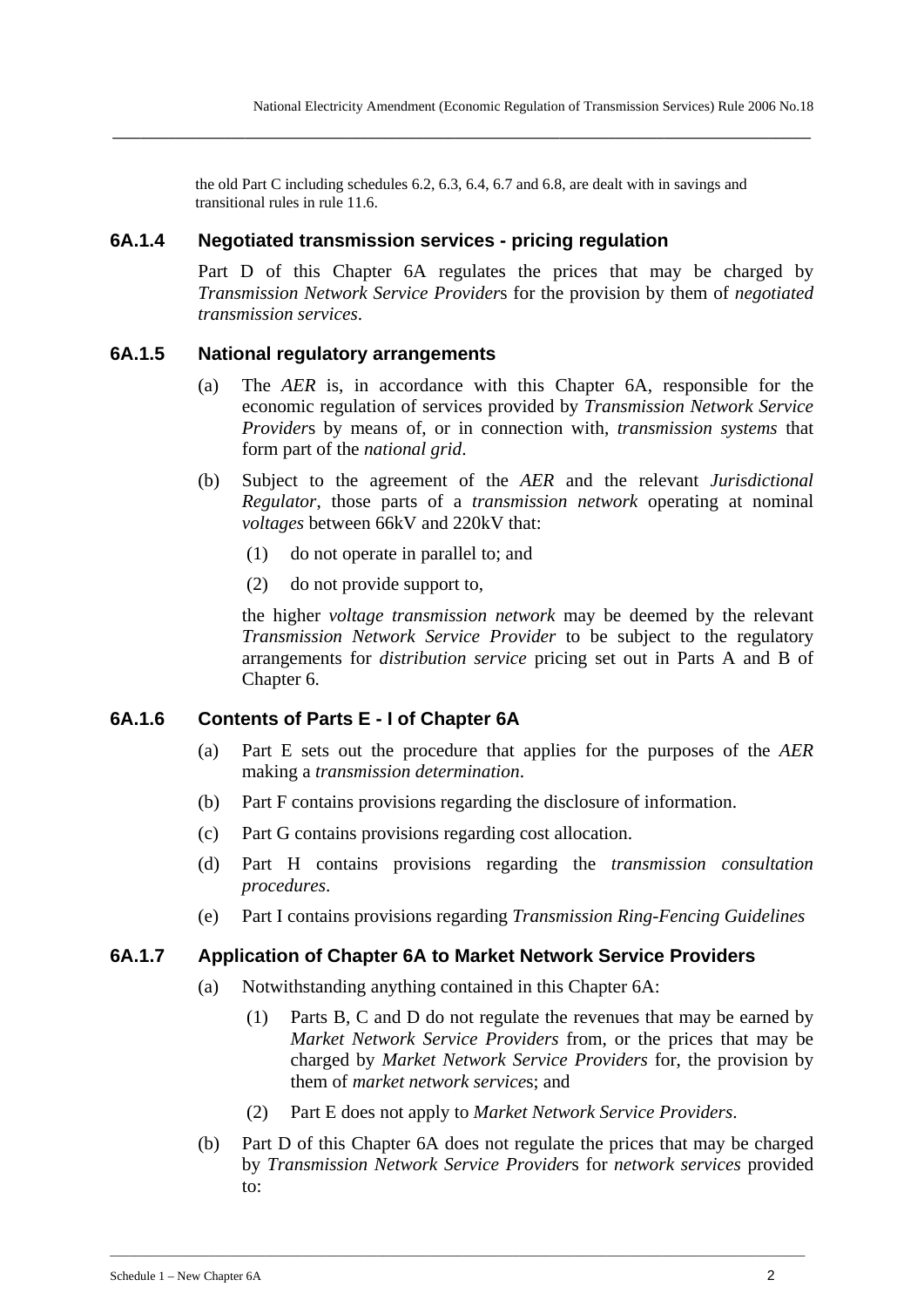(1) a *Market Network Service Provider*; or

**\_\_\_\_\_\_\_\_\_\_\_\_\_\_\_\_\_\_\_\_\_\_\_\_\_\_\_\_\_\_\_\_\_\_\_\_\_\_\_\_\_\_\_\_\_\_\_\_\_\_\_\_\_\_\_\_\_\_\_\_\_\_\_\_\_\_\_\_\_\_\_\_\_\_\_\_\_\_\_\_\_\_\_\_\_\_\_\_\_\_\_\_\_\_\_\_\_\_\_\_** 

- (2) another *Network Service Provider* for electricity delivered to a *Market Network Service Provider* through the *network* of the other *Network Service Provider* (except for any such electricity which is ultimately consumed within the other *Network Service Provider's network*).
- (c) Charges for the *network services* referred to in paragraph (b) are governed by the applicable provisions of rule 5.4A and Part D only.

# **Part B - Transmission Determinations Generally**

## **6A.2 Transmission determinations**

## **6A.2.1 Duty of** *AER* **to make transmission determinations**

The *AER* must make *transmission determinations* for *Transmission Network Service Providers* in accordance with this Chapter 6A in respect of:

- (1) *prescribed transmission services*; and
- (2) *negotiated transmission services*.

#### **6A.2.2 Components of transmission determinations**

A *transmission determination* for a *Transmission Network Service Provider* consists of:

- (1) a *revenue determination* for the provider in respect of the provision by the provider of *prescribed transmission services*;
- (2) a determination relating to the provider's *negotiating framework*; and
- (3) a determination that specifies the *Negotiated Transmission Service Pricing Criteria* that apply to the provider.

# **Part C - Regulation of Revenue - Prescribed Transmission Services**

\_\_\_\_\_\_\_\_\_\_\_\_\_\_\_\_\_\_\_\_\_\_\_\_\_\_\_\_\_\_\_\_\_\_\_\_\_\_\_\_\_\_\_\_\_\_\_\_\_\_\_\_\_\_\_\_\_\_\_\_\_\_\_\_\_\_\_\_\_\_\_\_\_\_\_\_\_\_\_\_\_\_\_\_\_\_\_\_\_\_\_\_\_\_\_\_\_\_\_\_\_\_\_\_\_\_\_\_\_\_\_\_

### **6A.3 Allowed revenue from prescribed transmission services**

#### **6A.3.1 Allowed revenue for regulatory year**

The revenue that a *Transmission Network Service Provider* may earn in any *regulatory year* of a *regulatory control period* from the provision of *prescribed transmission services* is the *maximum allowed revenue* subject to any adjustments referred to in clause 6A.3.2, and is to be determined in accordance with:

- (1) the *revenue determination* forming part of the applicable *transmission determination*; and
- (2) the provisions of this Part C.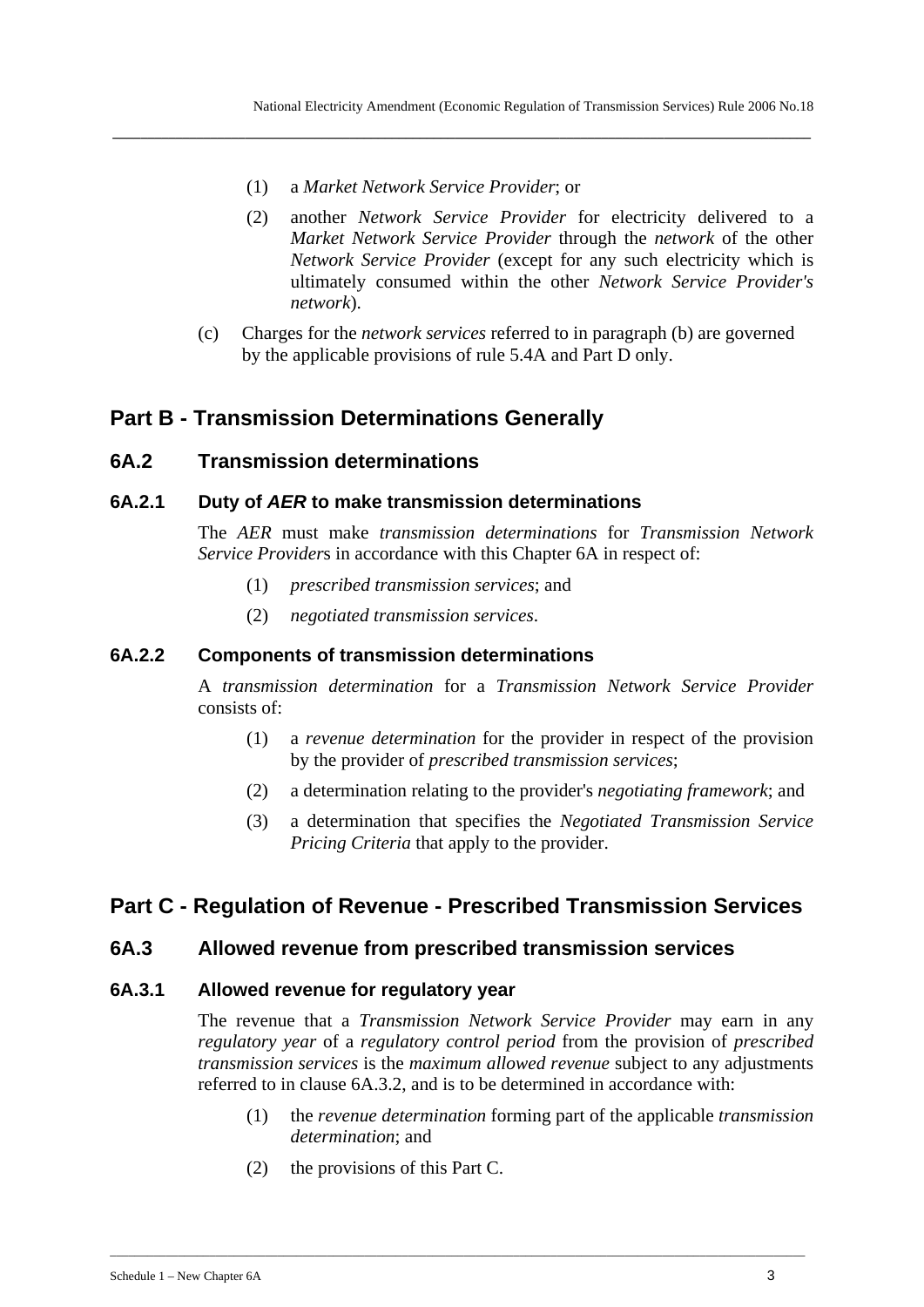#### **6A.3.2 Adjustment of maximum allowed revenue**

The *maximum allowed revenue* that a *Transmission Network Service Provider* may earn in any *regulatory year* of a *regulatory control period* from the provision of *prescribed transmission services* is subject to adjustment in accordance with rules 6A.7, 6A.8 or 6A.15.

**\_\_\_\_\_\_\_\_\_\_\_\_\_\_\_\_\_\_\_\_\_\_\_\_\_\_\_\_\_\_\_\_\_\_\_\_\_\_\_\_\_\_\_\_\_\_\_\_\_\_\_\_\_\_\_\_\_\_\_\_\_\_\_\_\_\_\_\_\_\_\_\_\_\_\_\_\_\_\_\_\_\_\_\_\_\_\_\_\_\_\_\_\_\_\_\_\_\_\_\_** 

### **6A.4 Revenue determinations**

#### **6A.4.1 Introduction**

- (a) The procedure for making a *revenue determination* for a *Transmission Network Service Provider* is contained in Part E of this Chapter 6A, and involves the submission to the *AER* of a *Revenue Proposal* by the provider.
- (b) Such a *Revenue Proposal* must comply with the requirements of this Chapter 6A, and in particular must:
	- (1) be prepared using the *post-tax revenue model* referred to in rule 6A.5; and
	- (2) comply with the requirements of the *submission guidelines* referred to in clause 6A.10.2.

#### **6A.4.2 Contents of revenue determination**

- (a) A *revenue determination* for a *Transmission Network Service Provider* is to specify, for a *regulatory control period*, the following matters:
	- (1) the amount of the estimated *total revenue cap* for the *regulatory control period* or the method of calculating that amount;
	- (2) the *annual building block revenue requirement* for each *regulatory year* of the *regulatory control period;*
	- (3) the amount of the *maximum allowed revenue* for each *regulatory year* of the *regulatory control period* or the method of calculating that amount;
	- (4) appropriate methodologies for the indexation of the regulatory asset base;
	- (5) the values that are to be attributed to the *performance incentive scheme parameters* for the purposes of the application to the provider of any *service target performance incentive scheme* that applies in respect of the *regulatory control period*;
	- (6) the values that are to be attributed to the *efficiency benefit sharing scheme parameters* for the purposes of the application to the provider of any *efficiency benefit sharing scheme* that applies in respect of the *regulatory control period*;
	- (7) the commencement and length of the *regulatory control period*; and

\_\_\_\_\_\_\_\_\_\_\_\_\_\_\_\_\_\_\_\_\_\_\_\_\_\_\_\_\_\_\_\_\_\_\_\_\_\_\_\_\_\_\_\_\_\_\_\_\_\_\_\_\_\_\_\_\_\_\_\_\_\_\_\_\_\_\_\_\_\_\_\_\_\_\_\_\_\_\_\_\_\_\_\_\_\_\_\_\_\_\_\_\_\_\_\_\_\_\_\_\_\_\_\_\_\_\_\_\_\_\_\_

(8) such amounts, values or inputs as have been used by the *AER* in place of those referred to in clause 6A.10.2(b)(9).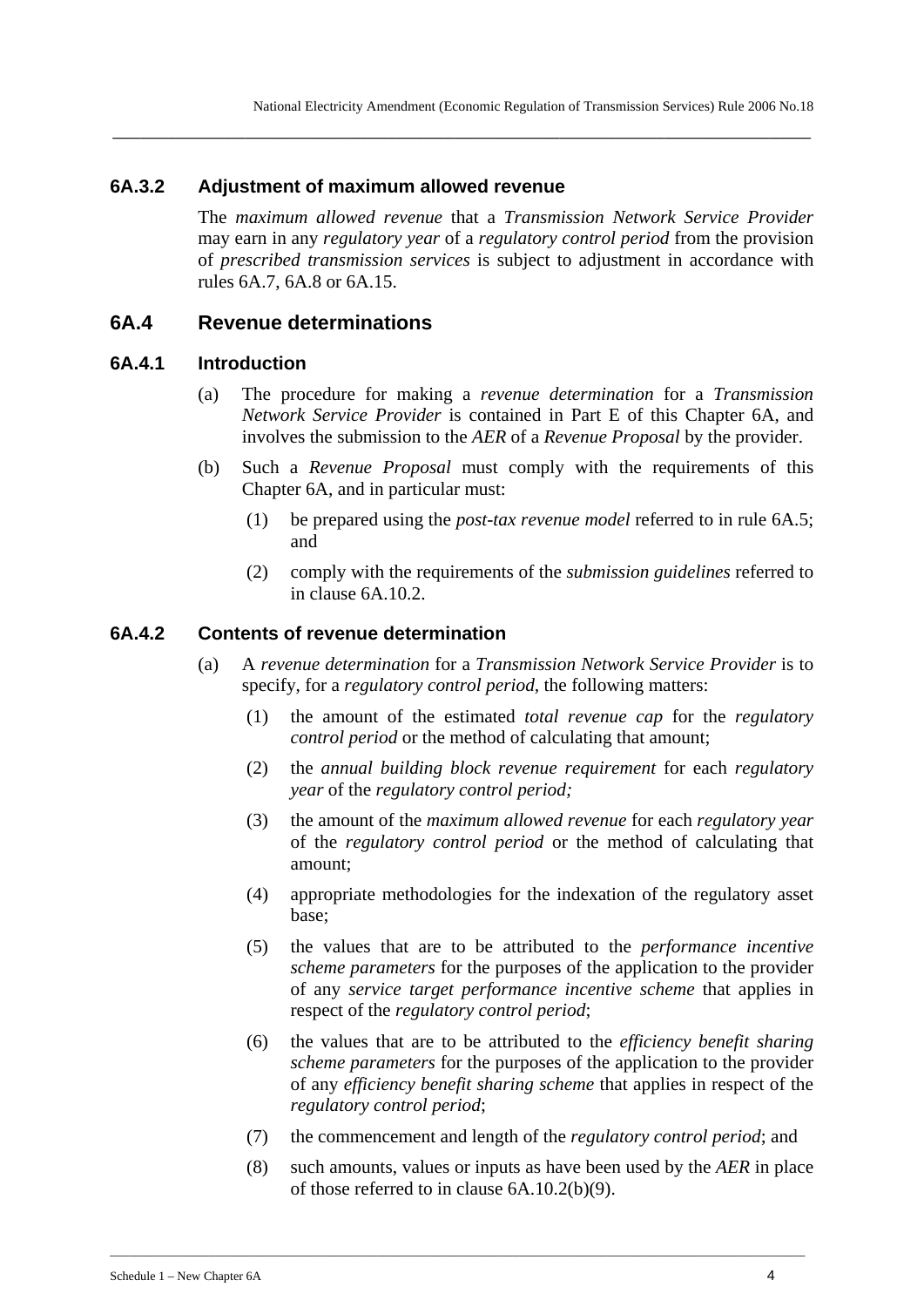- (b) Unless otherwise determined by the *AER*:
	- (1) the *total revenue cap* may not relate to more than one *transmission system* that is owned, controlled or operated by a *Transmission Network Service Provider*; and
	- (2) there is to be a separate *total revenue cap* for each such *transmission system*.
- (c) A *regulatory control period* in respect of a *Transmission Network Service Provider* must be not less than 5 *regulatory year*s.

### **6A.5 Post-tax revenue model**

#### **6A.5.1 Introduction**

- (a) The process of preparing a *revenue determination* for a *Transmission Network Service Provider* involves the submission of a *Revenue Proposal* to the *AER* by the provider under clause 6A.10.1. The provider is required to prepare the *Revenue Proposal* using a *post-tax revenue model* in relation to that proposal, in accordance with the requirements of this Chapter 6A.
- (b) The principal purpose of the *post-tax revenue model* is to calculate the *maximum allowed revenue* under the *revenue determination*.
- (c) The *post-tax revenue model*, together with the *Revenue Proposal,* form the basis on which the *AER* assesses a *Revenue Proposal* and makes a *revenue determination*.

#### **6A.5.2 Preparation, publication and amendment of post-tax revenue model**

- (a) The *AER* must, in accordance with the *transmission consultation procedures*, prepare and *publish* a *post-tax revenue model*.
- (b) The *AER* may, from time to time and in accordance with the *transmission consultation procedures*, amend or replace the *post-tax revenue model.*
- (c) The *AER* must develop and *publish* the first *post-tax revenue model* by 28 September 2007, and there must be such a model in force at all times after that date.

#### **6A.5.3 Contents of post-tax revenue model**

- (a) The *post-tax revenue model* must set out the manner in which the following matters, referable only to the provision of *prescribed transmission services*, are to be calculated in respect of a *Transmission Network Service Provider* for a *regulatory control period*:
	- (1) the *total revenue cap* for the provider for the period;

- (2) the *maximum allowed revenue* for the provider for each *regulatory year* of the period; and
- (3) the *annual building block revenue requirement* for the provider for each *regulatory year*, determined in accordance with clause 6A.5.4.
- (b) The *post-tax revenue model* must specify: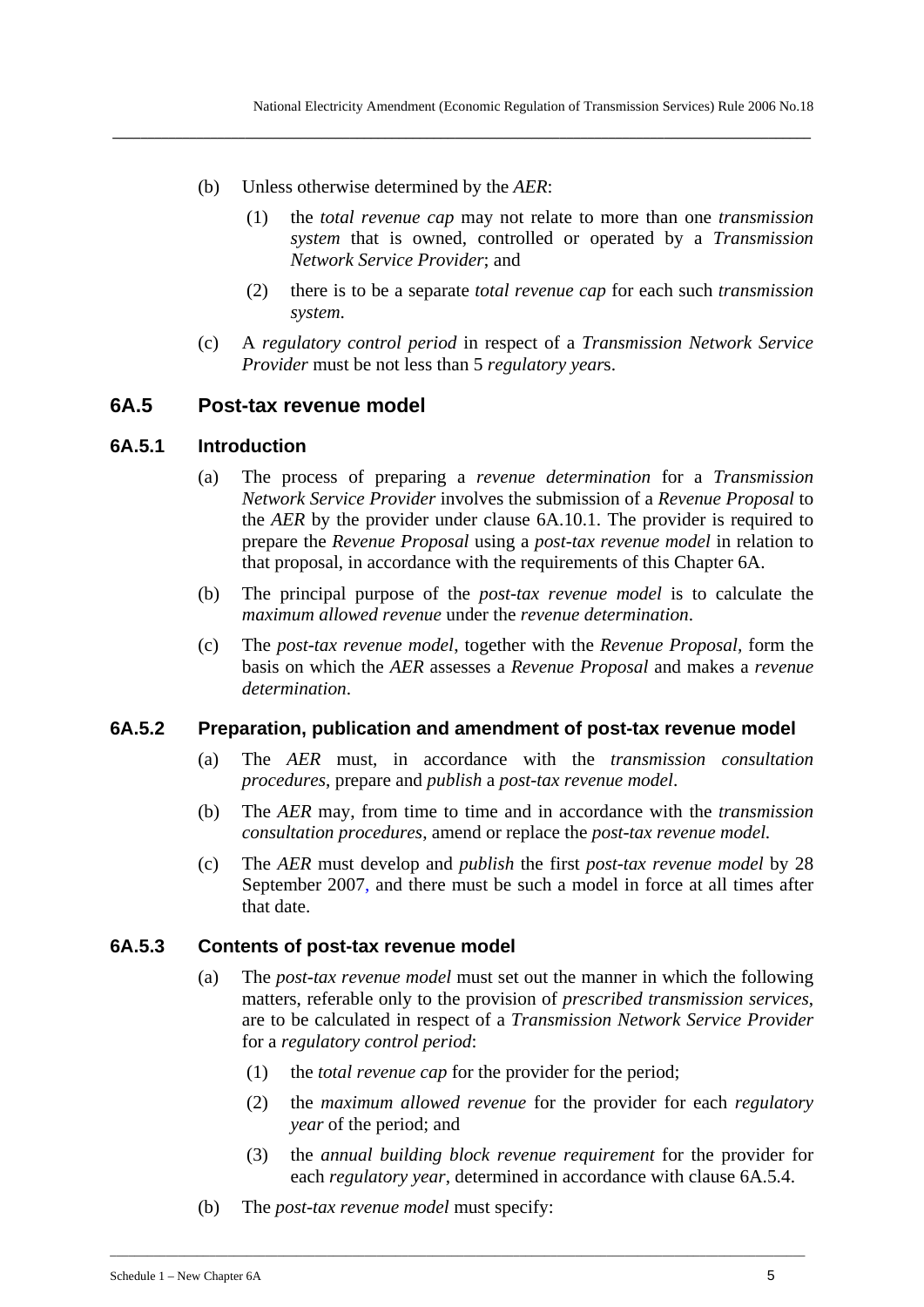- (1) a methodology that the *AER* determines is likely to result in the best estimates of expected inflation;
- (2) the timing assumptions and associated discount rates that are to apply in relation to the calculation of the building blocks referred to in clause 6A.5.4;
- (3) the manner (if any) in which working capital is to be treated;

- (4) the manner in which the estimated cost of corporate income tax is to be calculated; and
- (5) the CPI X methodology that is to be applied in escalating the *maximum allowed revenue* for the provider for each *regulatory year* (other than the first *regulatory year*) of a *regulatory control period*.
- (c) The *post-tax revenue model* must be such that:
	- (1) the net present value of the expected *maximum allowed revenue* for the provider for each *regulatory year* of the *regulatory control period* is equal to the net present value of the *annual building block revenue requirement* for the provider for each *regulatory year*;
	- (2) the *maximum allowed revenue* for the provider for the first *regulatory year* is expressed as a dollar amount;
	- (3) the *maximum allowed revenue* for the provider for each *regulatory year* (other than the first *regulatory year*) is calculated by escalating the *maximum allowed revenue* for the provider for the previous *regulatory year* using a CPI - X methodology; and
	- (4) the *total revenue cap* for the provider for a *regulatory control period* is calculated as the sum of the *maximum allowed revenues* for the provider for each *regulatory year*.
- (d) For the purposes of this clause 6A.5.3, the X factor is that determined in accordance with clause 6A.6.8.

#### **6A.5.4 Building blocks approach**

#### (a) **Building blocks generally**

The *annual building block revenue requirement* for a *Transmission Network Service Provider* for each *regulatory year* of a *regulatory control period* must be determined using a building blocks approach, under which the building blocks are:

- (1) indexation of the regulatory asset base see paragraph  $(b)(1)$ ;
- (2) a return on capital for that year see paragraph  $(b)(2)$ ;
- (3) the depreciation for that year see paragraph  $(b)(3)$ ;

- (4) the estimated cost of corporate income tax of the provider for that year - see paragraph (b)(4);
- (5) certain revenue increments or decrements for that year arising from the *efficiency benefit sharing scheme* - see paragraph (b)(5);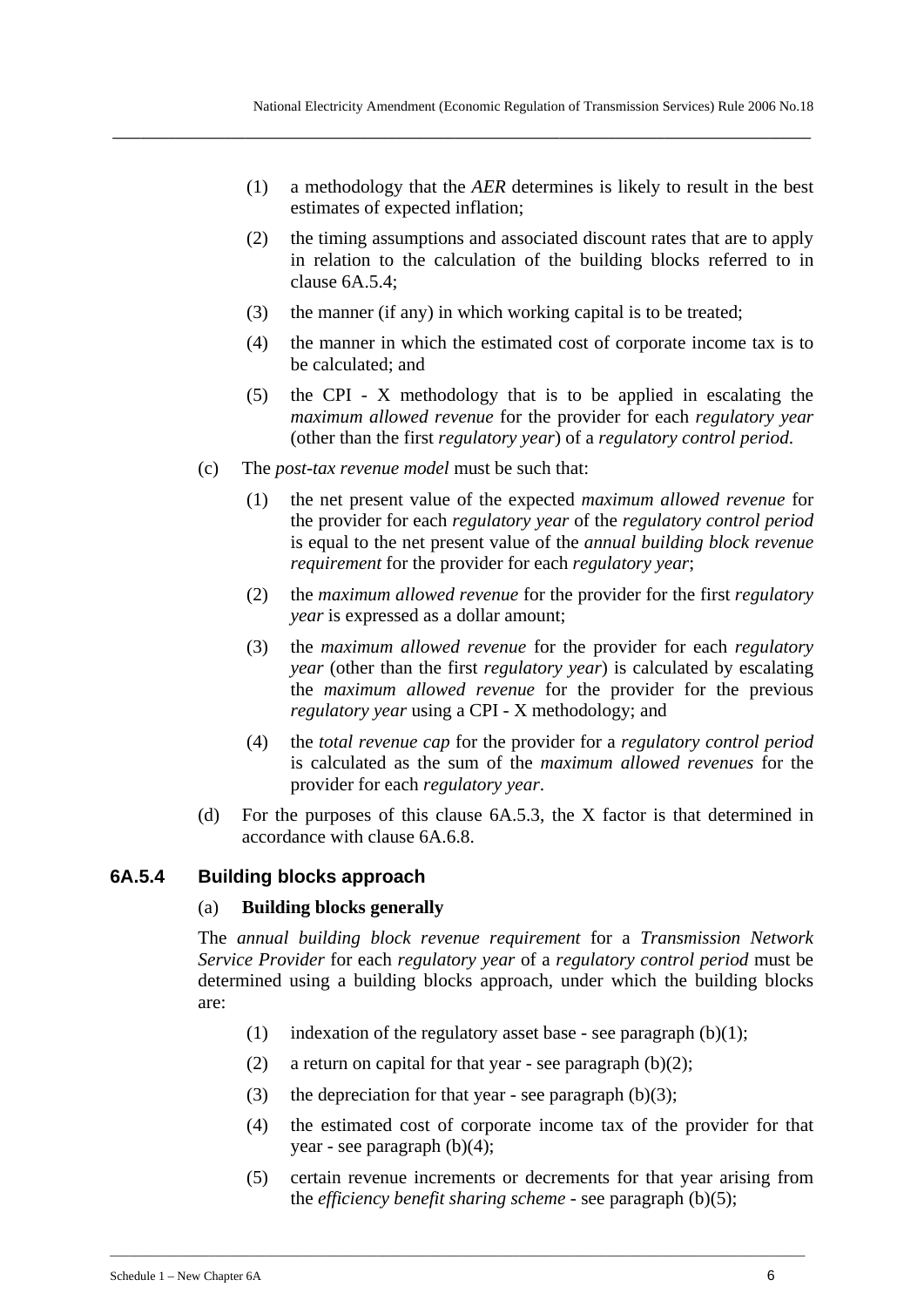- (6) the forecast operating expenditure accepted or substituted by the *AER* for that year – see paragraph  $(b)(6)$ ; and
- (7) compensation for other risks see paragraph (b)(7).

### (b) **Details about the building blocks**

For the purposes of paragraph (a):

- (1) for indexation of the regulatory asset base:
	- (i) the regulatory asset base is calculated in accordance with clause 6A.6.1 and schedule 6A.2; and
	- (ii) the building block comprises a negative adjustment equal to the amount referred to in clause  $S6A.2.4(c)(4)$  for that year;
- (2) the return on capital is calculated in accordance with clause 6A.6.2;
- (3) the depreciation is calculated in accordance with clause 6A.6.3;
- (4) the estimated cost of corporate income tax is determined in accordance with clause 6A.6.4;
- (5) the revenue increments or decrements are those that arise as a result of the operation of the applicable *efficiency benefit sharing scheme*, as referred to in clause 6A.6.5;
- (6) the forecast operating expenditure is accepted or substituted by the *AER* in accordance with clause 6A.6.6(c) or clause 6A.13.2(b)(3) and (5) (as the case may be); and
- (7) the compensation for other risks is such amounts as the *AER* determines are necessary for that year to compensate a *Transmission Network Service Provider* for risks that are not otherwise compensated for in the return on capital, including the risk referred to in clause S6A.2.3(b) of schedule 6A.2.

## **6A.6 Matters relevant to the making of revenue determinations**

#### **6A.6.1 Regulatory asset base**

#### **Nature of regulatory asset base**

(a) The regulatory asset base for a *transmission system* owned, controlled or operated by a *Transmission Network Service Provider* is the value of those assets that are used by the provider to provide *prescribed transmission services*, but only to the extent that they are used to provide such services.

### **Preparation, publication and amendment of model for rolling forward regulatory asset base**

\_\_\_\_\_\_\_\_\_\_\_\_\_\_\_\_\_\_\_\_\_\_\_\_\_\_\_\_\_\_\_\_\_\_\_\_\_\_\_\_\_\_\_\_\_\_\_\_\_\_\_\_\_\_\_\_\_\_\_\_\_\_\_\_\_\_\_\_\_\_\_\_\_\_\_\_\_\_\_\_\_\_\_\_\_\_\_\_\_\_\_\_\_\_\_\_\_\_\_\_\_\_\_\_\_\_\_\_\_\_\_\_

(b) The *AER* must, in accordance with the *transmission consultation procedures*, develop and *publish* a model for the roll forward of the regulatory asset base for *transmission systems*, referred to as the *roll forward model*.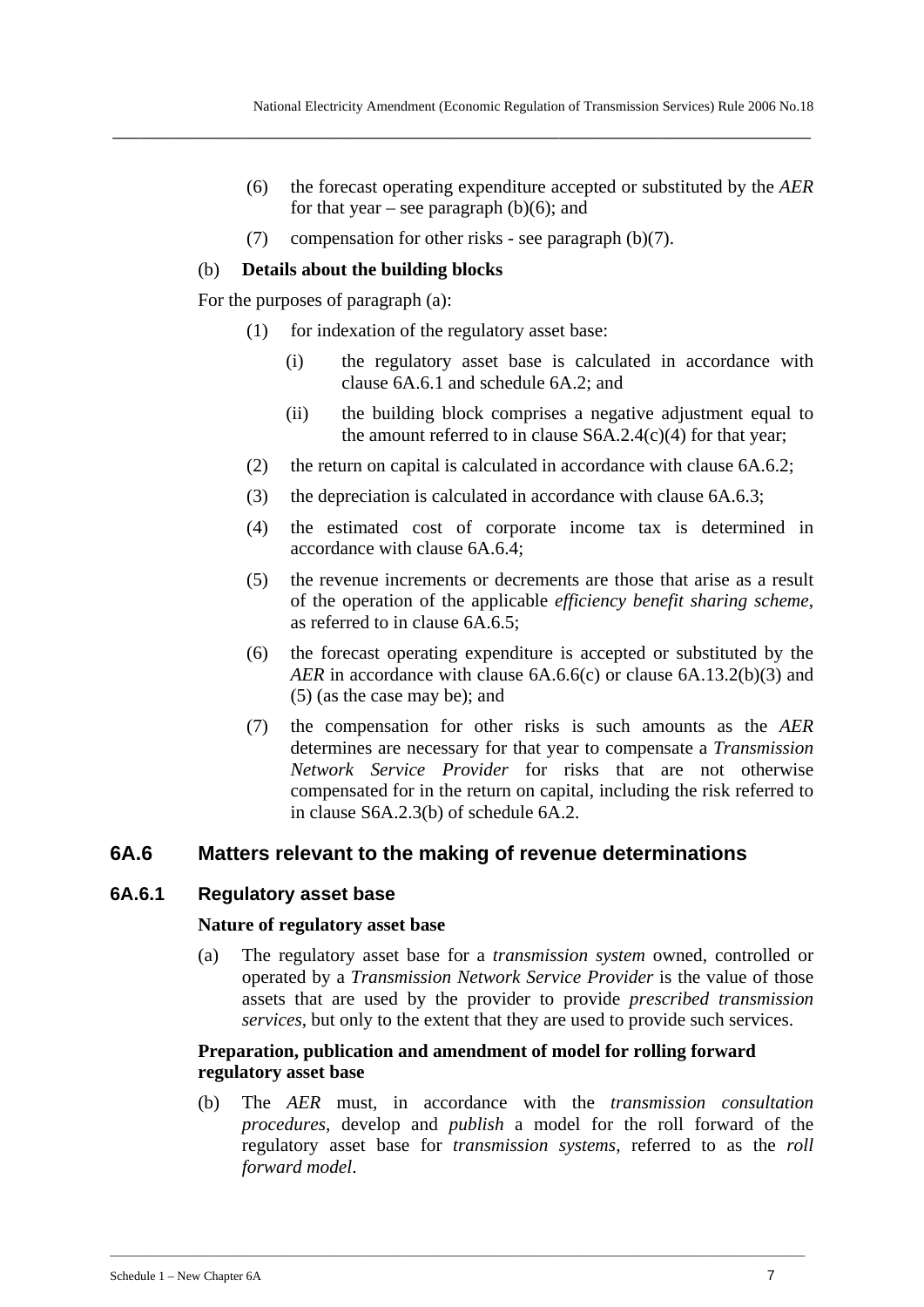(c) The *AER* may, from time to time and in accordance with the *transmission consultation procedures*, amend or replace the *roll forward model*.

**\_\_\_\_\_\_\_\_\_\_\_\_\_\_\_\_\_\_\_\_\_\_\_\_\_\_\_\_\_\_\_\_\_\_\_\_\_\_\_\_\_\_\_\_\_\_\_\_\_\_\_\_\_\_\_\_\_\_\_\_\_\_\_\_\_\_\_\_\_\_\_\_\_\_\_\_\_\_\_\_\_\_\_\_\_\_\_\_\_\_\_\_\_\_\_\_\_\_\_\_** 

(d) The *AER* must develop and *publish* the first *roll forward model* by 28 September 2007, and there must be such a model available at all times after that date.

#### **Contents of roll forward model**

- (e) The *roll forward model* must set out the method for determining the roll forward of the regulatory asset base for *transmission systems*:
	- (1) from the immediately preceding *regulatory control period* to the beginning of the first year of the subsequent *regulatory control period*, so as to establish the value of the regulatory asset base as at the beginning of the first *regulatory year* of that subsequent *regulatory control period*; and
	- (2) from one *regulatory year* in a *regulatory control period* to a subsequent *regulatory year* in that same *regulatory control period*, so as to establish the value of the regulatory asset base as at the beginning of the subsequent *regulatory year* of that *regulatory control period*;

under which:

(3) the roll forward of the regulatory asset base from the immediately preceding *regulatory control period* to the beginning of the first *regulatory year* of a subsequent *regulatory control period* entails the value of the first mentioned regulatory asset base being adjusted for outturn inflation, consistent with the methodology that was used in the *transmission determination* (if any) for the first mentioned *regulatory control period* for the indexation of the *maximum allowed revenue* during that *regulatory control period*.

#### **Other provisions relating to regulatory asset base**

(f) Other provisions relating to regulatory asset bases are set out in schedule 6A.2.

#### **6A.6.2 Return on capital**

#### **Calculation of return on capital**

(a) The return on capital for each *regulatory year* must be calculated by applying a rate of return for the relevant *Transmission Network Service Provider* for that *regulatory control period* (calculated in accordance with this clause 6A.6.2) to the value of the regulatory asset base for the relevant *transmission system* as at the beginning of that *regulatory year* (as established in accordance with clause 6A.6.1 and schedule 6A.2).

#### **Weighted average cost of capital**

(b) The rate of return for a *Transmission Network Service Provider* for a *regulatory control period* is the cost of capital as measured by the return required by investors in a commercial enterprise with a similar nature and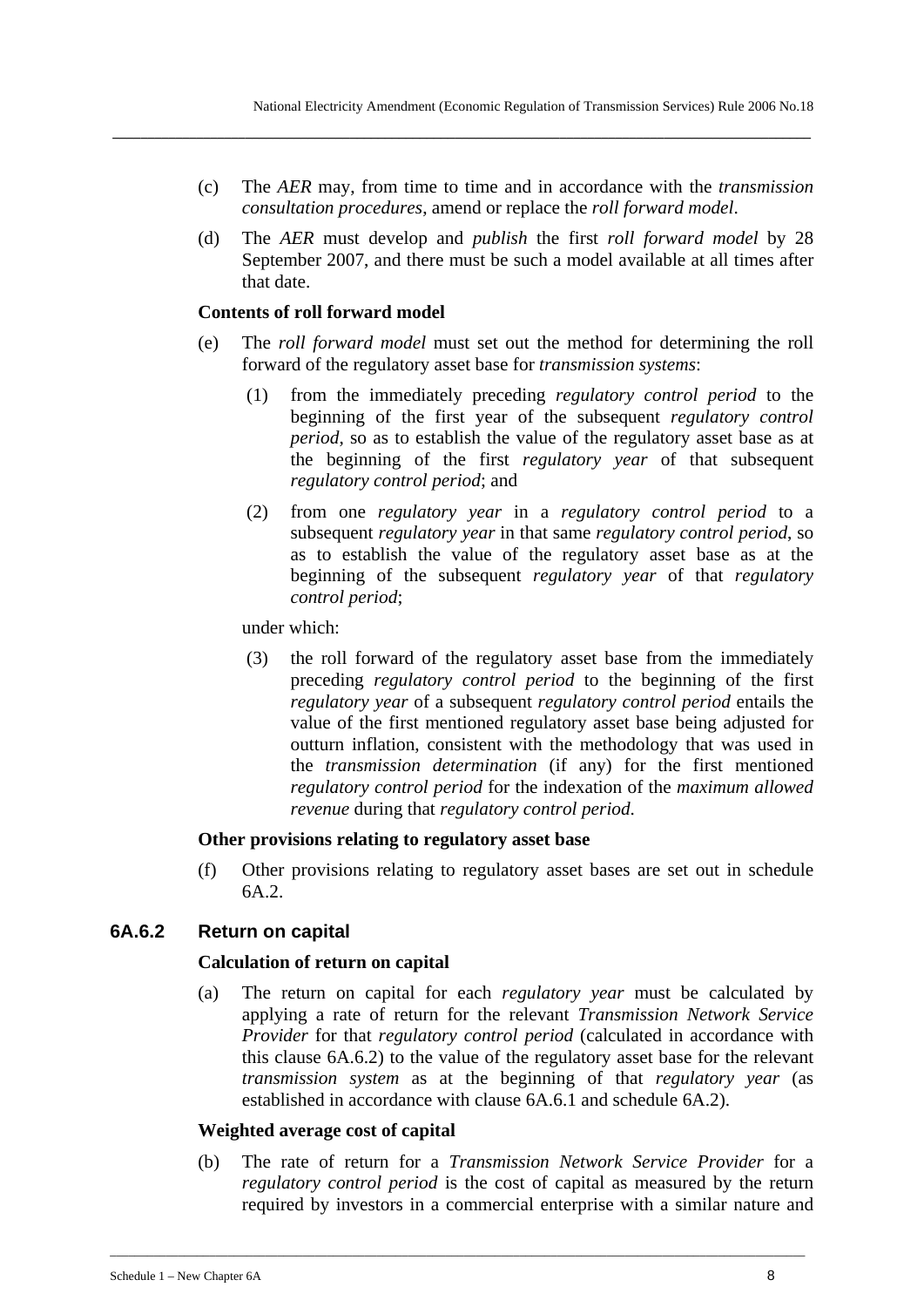degree of non-diversifiable risk as that faced by the *transmission* business of the provider and, subject to any revised values, methodologies and levels arising from a review under paragraphs (f)-(j), must be calculated as a nominal post-tax *weighted average cost of capital* ("*WACC*") in accordance with the following formula:

$$
WACC = k_e \frac{E}{V} + k_d \frac{D}{V}
$$

where:

**ke** is the return on equity (determined using the Capital Asset Pricing Model) and is calculated as:

$$
r_f + \beta_e \; x \; MRP
$$

where:

rf is the nominal risk free rate for the *regulatory control period* determined in accordance with paragraph (c);

 $\beta_e$  is the equity beta, which is deemed to be 1.0; and

MRP is the market risk premium, which is deemed to be  $6.0\%$ ;

 $k_d$  is the return on debt and is calculated as:

 $r_f$  + DRP

where:

DRP is the debt risk premium for the *regulatory control period* determined in accordance with paragraph (e);

*E/V* is the market value of equity as a proportion of the market value of equity and debt, which is 1 - D/V; and

*D/V* is the market value of debt as a proportion of the market value of equity and debt, which is deemed to be 0.6.

#### **Meaning of nominal risk free rate**

- (c) The nominal risk free rate for a *regulatory control period* is the rate determined for that *regulatory control period* by the *AER* on a moving average basis from the annualised yield on Commonwealth Government bonds with a maturity of 10 years using:
	- (1) the indicative mid rates published by the Reserve Bank of Australia; and
	- (2) a period of time which is either:
		- (i) a period ('the **agreed period**'**)** proposed by the relevant *Transmission Network Service Provider*, and agreed by the *AER* (such agreement is not to be unreasonably withheld); or
		- (ii) a period specified by the *AER*, and notified to the provider prior to the commencement of that period, if the period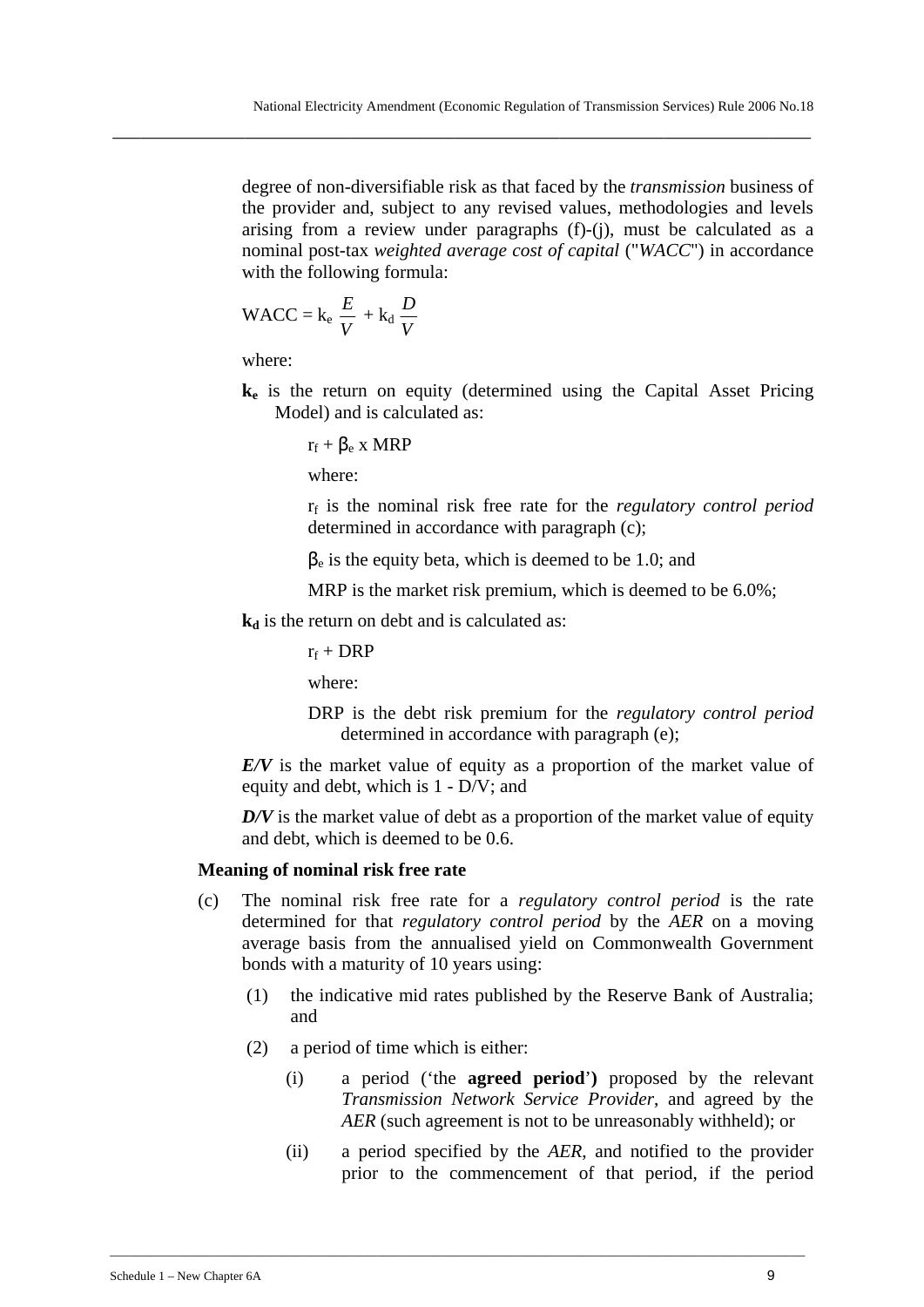proposed by the provider is not agreed by the *AER* under subparagraph (i),

and, for the purposes of subparagraph (i):

**\_\_\_\_\_\_\_\_\_\_\_\_\_\_\_\_\_\_\_\_\_\_\_\_\_\_\_\_\_\_\_\_\_\_\_\_\_\_\_\_\_\_\_\_\_\_\_\_\_\_\_\_\_\_\_\_\_\_\_\_\_\_\_\_\_\_\_\_\_\_\_\_\_\_\_\_\_\_\_\_\_\_\_\_\_\_\_\_\_\_\_\_\_\_\_\_\_\_\_\_** 

- (iii) the start date and end date for the agreed period may be kept confidential, but only until the expiration of the agreed period; and
- (iv) the *AER* must notify the *Transmission Network Service Provider* whether or not it agrees with the proposed period within 30 *business days* of the date of submission of the *Revenue Proposal* under clause 6A.10.1(a).
- (d) If there are no Commonwealth Government bonds with a maturity of 10 years on any day in the period referred to in paragraph (c)(2), the *AER* must determine the nominal risk free rate for the *regulatory control period* by interpolating on a straight line basis from the two Commonwealth Government bonds closest to the 10 year term and which also straddle the 10 year expiry date.

#### **Meaning of debt risk premium**

(e) The debt risk premium for a *regulatory control period* is the premium determined for that *regulatory control period* by the *AER* as the margin between the 10 year Commonwealth annualised bond rate and the observed annualised Australian benchmark corporate bond rate for corporate bonds which have a BBB+ credit rating from Standard and Poors and a maturity of 10 years.

#### **Review of rate of return parameters**

- (f) The *AER* must, in accordance with the *transmission consultation procedures* and paragraphs (g)-(j), carry out reviews of the matters referred to in paragraph (i).
- (g) The *AER* must initiate the first review on 1 July 2009 and every five years thereafter.
- (h) The *AER* may, as a consequence of a review, adopt revised values, methodologies or credit rating levels, and, if it does so, it must use those revised values, methodologies and levels, but only for the purposes of a *Revenue Proposal* that is submitted to the *AER* under clause 6A.10.1(a) after the completion of the first review or after completion of the five yearly reviews (as the case may be).
- (i) The *AER* may only review:
	- (1) the values of and methodologies used to calculate:

- (i) the nominal risk free rate;
- (ii) the equity beta;
- (iii) the market risk premium;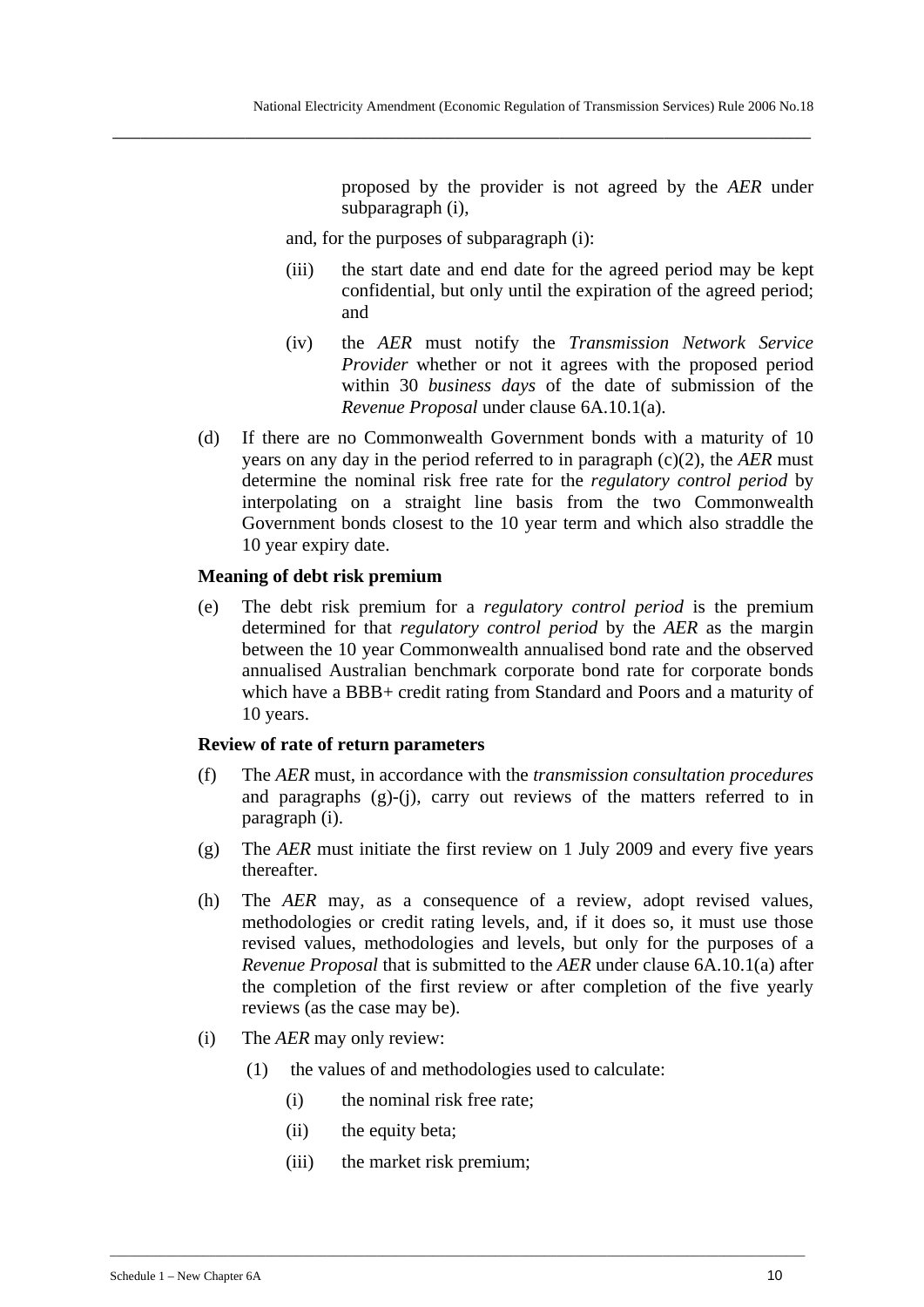- (iv) the maturity period and bond rates referred to in paragraph (d); and
- (v) the ratio of the market value of debt to the market value of equity and debt,

as set out in this clause 6A.6.2 or as subsequently revised under paragraph (h); and

- (2) the credit rating level as referred to in paragraph (e) or as subsequently revised under paragraph (h).
- (j) In undertaking a review under this clause 6A.6.2 and under clause 6A.6.4(b), the *AER* must have regard to:
	- (1) the need for the rate of return calculated for the purposes of paragraph (b) to be a forward looking rate of return that is commensurate with prevailing conditions in the market for funds and the risk involved in providing *prescribed transmission services*;
	- (2) the need for the market value of debt to reflect the current cost of borrowings for comparable debt;
	- (3) the need for the values attributable to the parameters referred to in paragraphs  $(i)(1)(ii)$ ,  $(iv)$ ,  $(v)$  and  $(i)(2)$  to be based on a benchmark efficient *Transmission Network Service Provider*; and
	- (4) where the values that are attributable to parameters referred to in paragraph (i) cannot be determined with certainty:
		- (i) the need to achieve an outcome that is consistent with the *market objective*; and
		- (ii) the need for persuasive evidence before adopting a value for that parameter that differs from the value that has previously been adopted for it.

#### **6A.6.3 Depreciation**

- (a) The depreciation for each *regulatory year*:
	- (1) must be calculated on the value of the assets as included in the regulatory asset base, as at the beginning of that *regulatory year*, for the relevant *transmission system*; and
	- (2) must be calculated:
		- (i) providing such depreciation schedules conform with the requirements set out in paragraph (b), using the depreciation schedules for each asset or category of assets that are nominated in the relevant *Transmission Network Service Provider*'s *Revenue Proposal*; or
		- (ii) to the extent the depreciation schedules nominated in the provider's *Revenue Proposal* do not so conform, using the depreciation schedules determined for that purpose by the *AER* in its final decision on the provider's *Revenue Proposal*.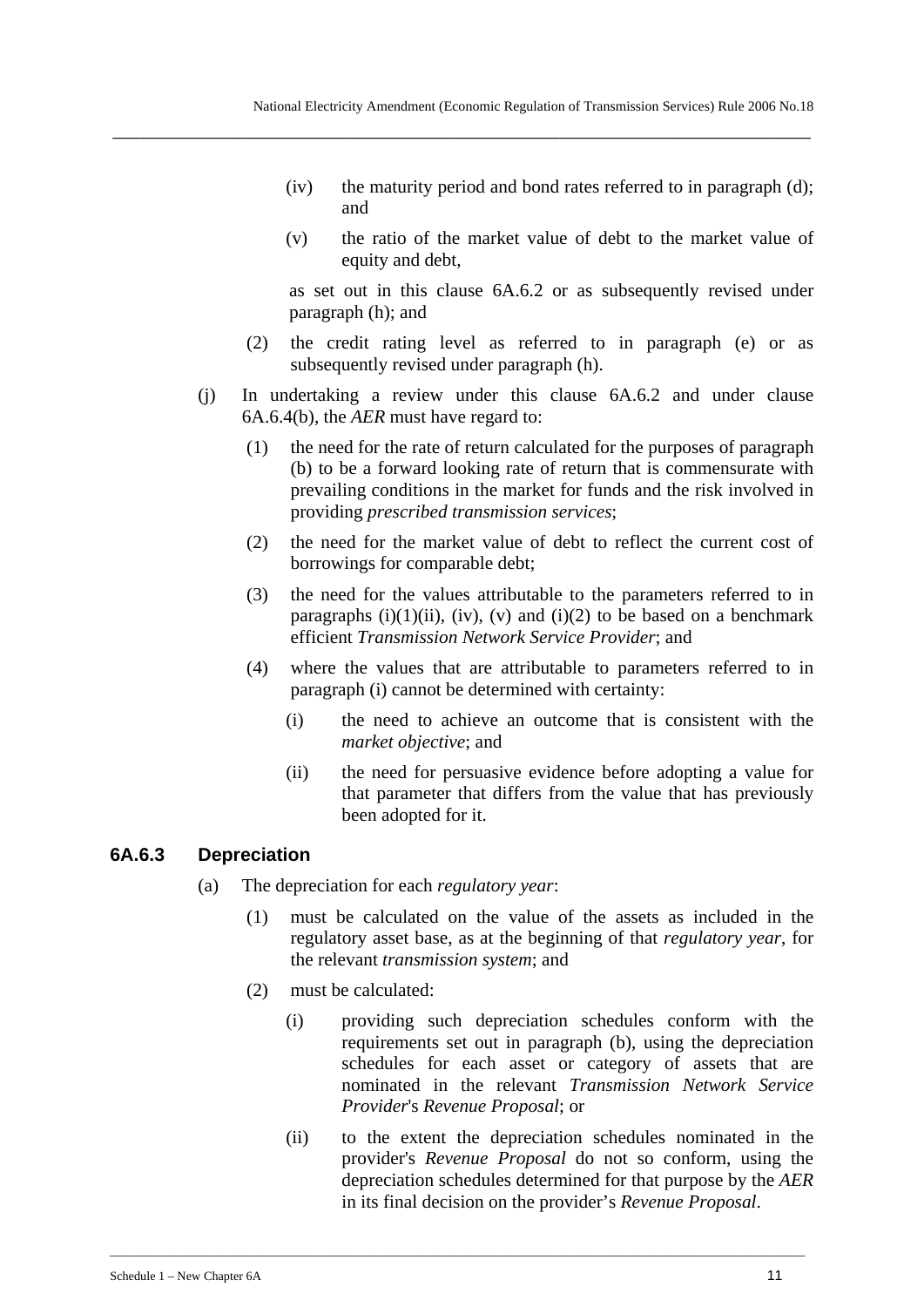(b) The depreciation schedules referred to in paragraph (a) must conform to the following requirements:

**\_\_\_\_\_\_\_\_\_\_\_\_\_\_\_\_\_\_\_\_\_\_\_\_\_\_\_\_\_\_\_\_\_\_\_\_\_\_\_\_\_\_\_\_\_\_\_\_\_\_\_\_\_\_\_\_\_\_\_\_\_\_\_\_\_\_\_\_\_\_\_\_\_\_\_\_\_\_\_\_\_\_\_\_\_\_\_\_\_\_\_\_\_\_\_\_\_\_\_\_** 

- (1) except as provided in paragraph (c), the schedules must depreciate using a profile that reflects the nature of the assets or category of assets over the economic life of that asset or category of assets;
- (2) the sum of the real value of the depreciation that is attributable to any asset or category of assets over the economic life of that asset or category of assets (such real value being calculated as at the time the value of that asset or category of assets was first included in the regulatory asset base for the relevant *transmission system*) must be equivalent to the value at which that asset or category of assets was first included in the regulatory asset base for the relevant *transmission system;* and
- (3) the economic life of the relevant assets and the depreciation methodologies and rates underpinning the calculation of actual depreciation for a given *regulatory control period* must be consistent with those determined for the same assets on a prospective basis in the *transmission determination* for that period.
- (c) To the extent that:
	- (1) an asset (or group of assets) the value of which forms part of the regulatory asset base for a *transmission system* is dedicated to one *Transmission Network User* (not being a *Distribution Network Service Provide*r) or a small group of *Transmission Network User*s; and
	- (2) the value of the assets (or group of assets), as included in the value of that regulatory asset base as at the beginning of the first *regulatory year* of the current *regulatory control period*, exceeds the *indexed amount*, as at the commencement of that *regulatory control period*, of \$20 million.

that asset (or group of assets) must be depreciated on a straight line basis over the life at which that asset (or group of assets) was first included in the regulatory asset base for that *transmission system*.

## **6A.6.4 Estimated cost of corporate income tax**

(a) The estimated cost of corporate income tax of a *Transmission Network Service Provider* for each *regulatory year* (ETC<sub>t</sub>) must be calculated in accordance with the following formula:

 $ETC_t = (ETI_t \times r_t) (1 - \gamma)$ 

where:

**ETI**<sub>t</sub> is an estimate of the taxable income for that *regulatory year* that would be earned by a benchmark efficient entity as a result of the provision of *prescribed transmission services* if such an entity, rather than the *Transmission Network Service Provider,* operated the business of the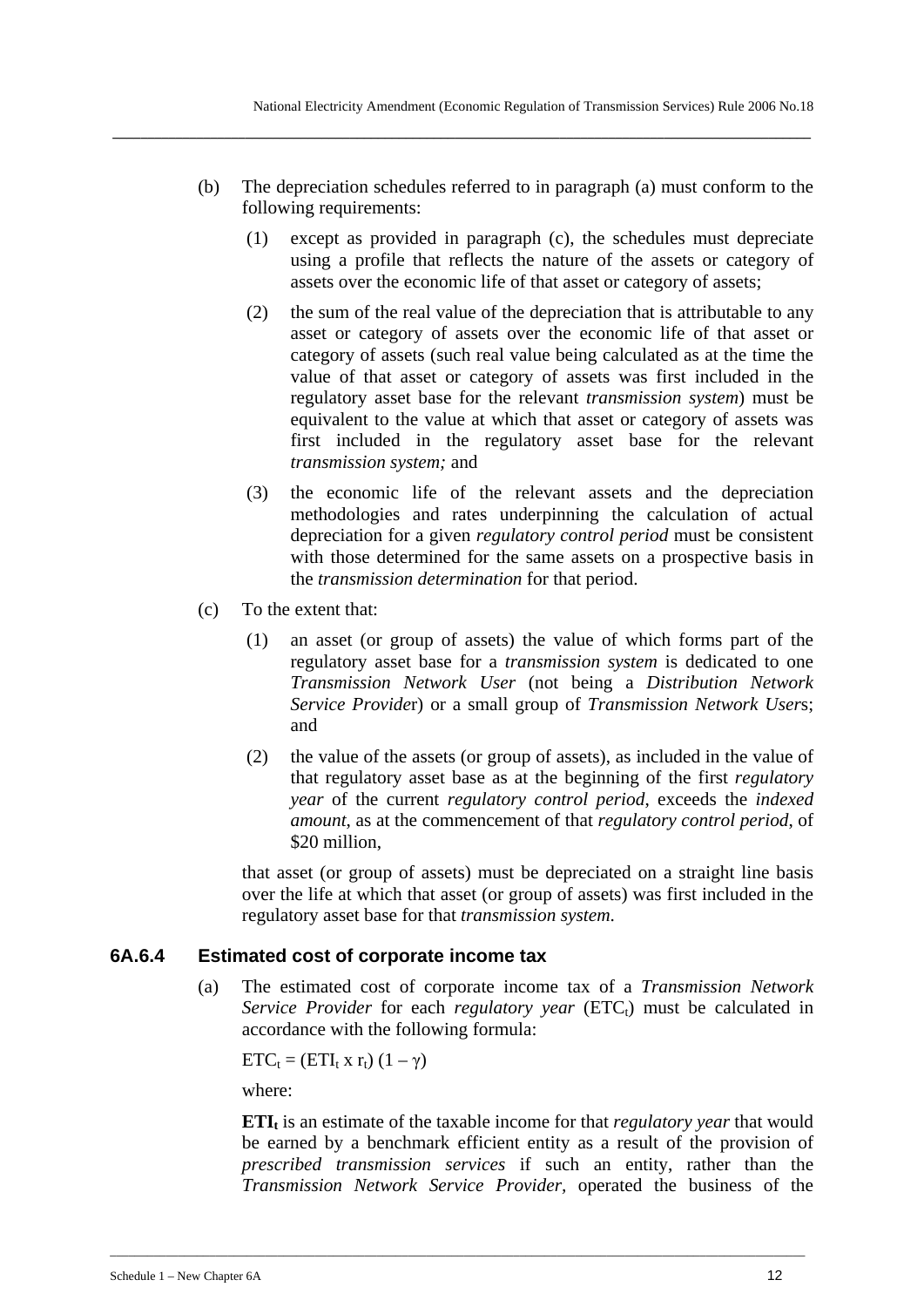*Transmission Network Service Provider,* such estimate being determined in accordance with the *post-tax revenue model*;

**rt** is the expected statutory income tax rate for that *regulatory year* as determined by the *AER*; and

**γ** is the assumed utilisation of imputation credits, which is deemed to be 0.5.

For these purposes:

- (1) the cost of debt must be based on that of a benchmark efficient *Transmission Network Service Provider*; and
- (2) the estimate must take into account the estimated depreciation for that *regulatory year* for *tax* purposes, for a benchmark efficient *Transmission Network Service Provider*, of assets where the value of those assets is included in the regulatory asset base for the relevant *transmission system* for that *regulatory year*.
- (b) The *AER* must, in accordance with the *transmission consultation procedures* and clause 6A.6.2(j), carry out reviews of the matters referred to in paragraph (d).
- (c) The *AER* must initiate the first review on 1 July 2011 and every five years thereafter.
- (d) The *AER* may only review the value of and methodology used to calculate the assumed utilisation of imputation credits as referred to in paragraph (a) (or as subsequently revised under this clause 6A.6.4).
- (e) Where the value of the assumed utilisation of imputation credits referred to in paragraph (d) cannot be determined with certainty, the *AER* must have regard to:
	- (1) the need to achieve an outcome that is consistent with the *market objective*; and
	- (2) the need for persuasive evidence before adopting a value that differs from the value that has previously been adopted for it.
- (f) If, as a consequence of a review, the *AER* decides to adopt a revised value or methodology, it must use that revised value or methodology, but only for the purposes of a *Revenue Proposal* that is submitted to the *AER* under clause 6A.10.1(a) after the completion of the first review or after completion of the five yearly reviews (as the case may be).

### **6A.6.5 Efficiency benefit sharing scheme**

(a) The *AER* must, in accordance with the *transmission consultation procedures*, develop and *publish* a scheme (an *efficiency benefit sharing scheme*) that provides for a fair sharing between *Transmission Network Service Provider*s and *Transmission Network User*s of:

\_\_\_\_\_\_\_\_\_\_\_\_\_\_\_\_\_\_\_\_\_\_\_\_\_\_\_\_\_\_\_\_\_\_\_\_\_\_\_\_\_\_\_\_\_\_\_\_\_\_\_\_\_\_\_\_\_\_\_\_\_\_\_\_\_\_\_\_\_\_\_\_\_\_\_\_\_\_\_\_\_\_\_\_\_\_\_\_\_\_\_\_\_\_\_\_\_\_\_\_\_\_\_\_\_\_\_\_\_\_\_\_

(1) the efficiency gains derived from the operating expenditure of *Transmission Network Service Providers* for a *regulatory control period* being less than; and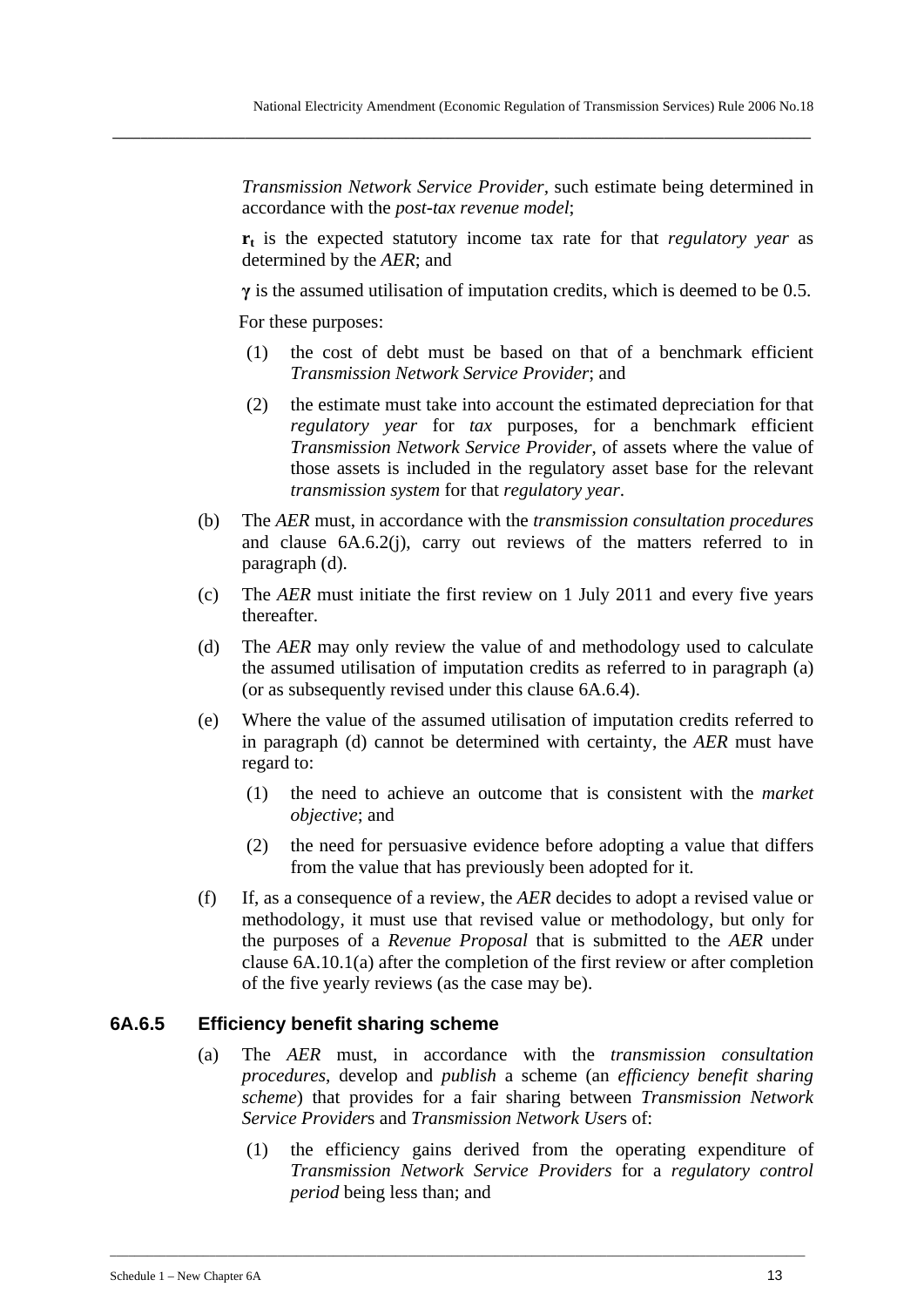(2) the efficiency losses derived from the operating expenditure of *Transmission Network Service Provider*s for a *regulatory control period* being more than,

the forecast operating expenditure accepted or substituted by the *AER* for that *regulatory control period* in accordance with clause 6A.6.6(c) or clause  $6A.13.2(b)(3)$  and  $(5)$  (as the case may be).

- (b) In developing and implementing an *efficiency benefit sharing scheme*, the *AER* must have regard to:
	- (1) the need to provide *Transmission Network Service Provider*s with a continuous incentive (that is equal in each year of any *regulatory control period*) to reduce operating expenditure;
	- (2) the desirability of both rewarding *Transmission Network Service Provider*s for efficiency gains and penalising *Transmission Network Service Provider*s for efficiency losses; and
	- (3) any incentives that *Transmission Network Service Provider*s may have to inappropriately capitalise operating expenditure.
- (c) At the same time as it *publishes* an *efficiency benefit sharing scheme* under this clause 6A.6.5, the *AER* must also *publish* parameters ('the *efficiency benefit sharing scheme parameters'*) for the scheme. For the avoidance of doubt, unless the *AER* provides otherwise in that scheme, such values may differ as between *Transmission Network Service Provider*s and over time.
- (d) The *AER* must set out in each *efficiency benefit sharing scheme* any requirements with which the values attributed to the *efficiency benefit sharing scheme parameters* must comply, but such requirements must not be inconsistent with those factors to which the *AER* must have regard under paragraph (b).
- (e) The *AER* must develop and *publish* the first *efficiency benefit sharing scheme* by 28 September 2007, and there must be an *efficiency benefit sharing scheme* in force at all times after that date.
- (f) The *AER* may, from time to time and in accordance with the *transmission consultation procedures*, amend or replace an *efficiency benefit sharing scheme*, except that no such amendment or replacement may change the application of the scheme to a *Transmission Network Service Provider* in respect of a *regulatory control period* that has commenced before, or that will commence within 15 months of, the amendment or replacement coming into operation.
- (g) Subject to paragraph (h) the *AER* may, from time to time and in accordance with the *transmission consultation procedures*, amend or replace the values to be attributed to the *efficiency benefit sharing scheme parameters*.
- (h) An amendment or replacement referred to in paragraph (g) must not change the values to be attributed to the *efficiency benefit sharing scheme parameters* where: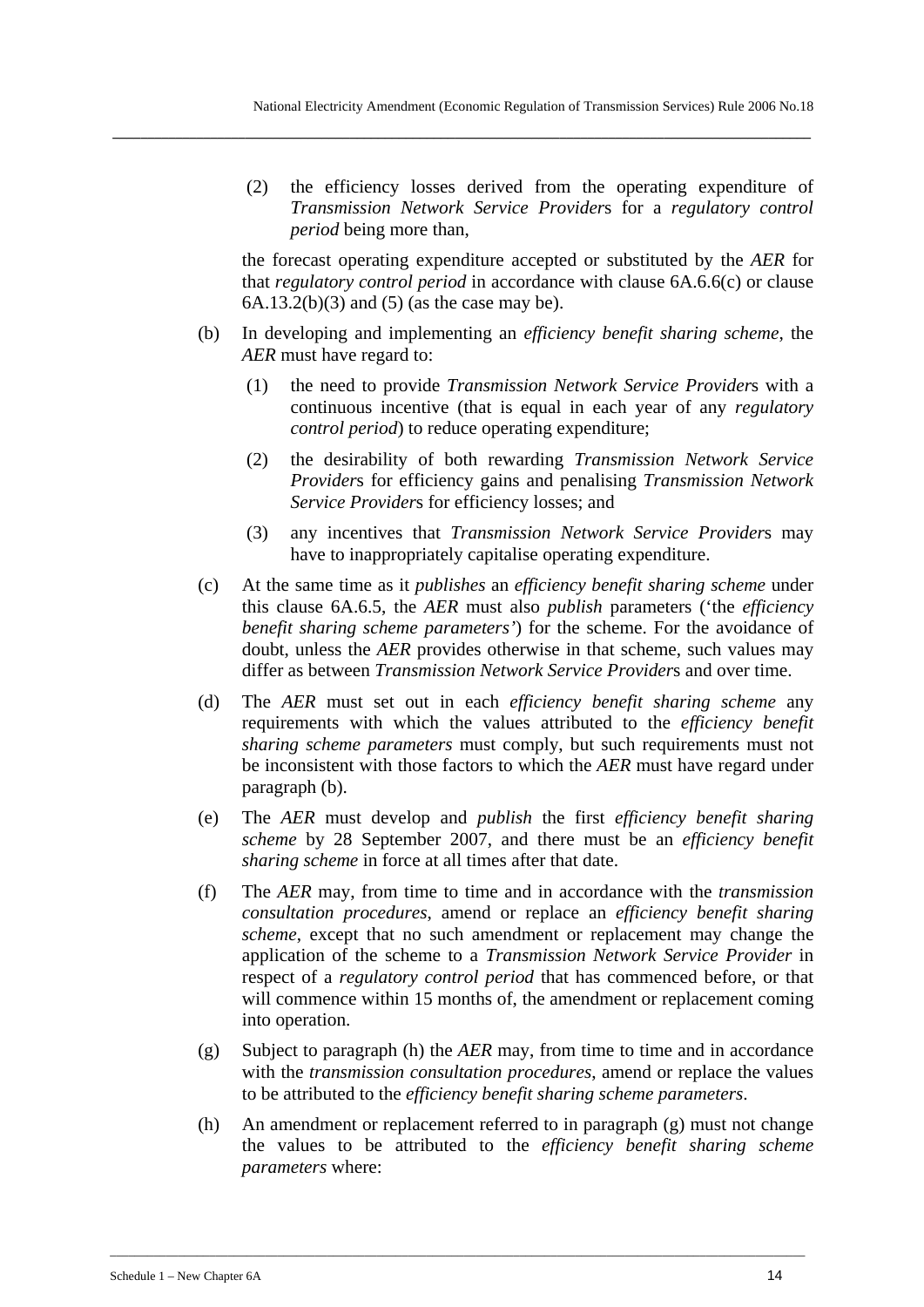- (1) those values must be included in information accompanying a *Revenue Proposal;* and
- (2) the *Revenue Proposal* is required to be submitted under clause 6A.10.1(a) at a time that is within 2 months of the *publication* of the amended or replaced *efficiency benefit sharing scheme parameters.*

#### **6A.6.6 Forecast operating expenditure**

- (a) A *Revenue Proposal* must include the total forecast operating expenditure for the relevant *regulatory control period* which the *Transmission Network Service Provider* considers is required in order to achieve each of the following ('the *operating expenditure objectives'*):
	- (1) meet the expected demand for *prescribed transmission services* over that period;
	- (2) comply with all applicable *regulatory obligation*s associated with the provision of *prescribed transmission services*;
	- (3) maintain the quality, reliability and security of supply of *prescribed transmission services*; and
	- (4) maintain the reliability, safety and security of the *transmission system* through the supply of *prescribed transmission services*.
- (b) The forecast of required operating expenditure of a *Transmission Network Service Provider* that is included in a *Revenue Proposal* must:
	- (1) comply with the requirements of the *submission guidelines*;
	- (2) be for expenditure that is properly allocated to *prescribed transmission services* in accordance with the principles and policies set out in the *Cost Allocation Methodology* for the *Transmission Network Service Provider*; and
	- (3) include both:
		- (i) the total of the forecast operating expenditure for the relevant *regulatory control period*; and
		- (ii) the forecast of the operating expenditure for each *regulatory year* of the relevant *regulatory control period*.
- (c) The *AER* must accept the forecast of required operating expenditure of a *Transmission Network Service Provider* that is included in a *Revenue Proposal* if the *AER* is satisfied that the total of the forecast operating expenditure for the *regulatory control period* reasonably reflects:
	- (1) the efficient costs of achieving the *operating expenditure objectives*;
	- (2) the costs that a prudent operator in the circumstances of the relevant *Transmission Network Service Provider* would require to achieve the *operating expenditure objectives*; and
	- (3) a realistic expectation of the demand forecast and cost inputs required to achieve the *operating expenditure objectives*.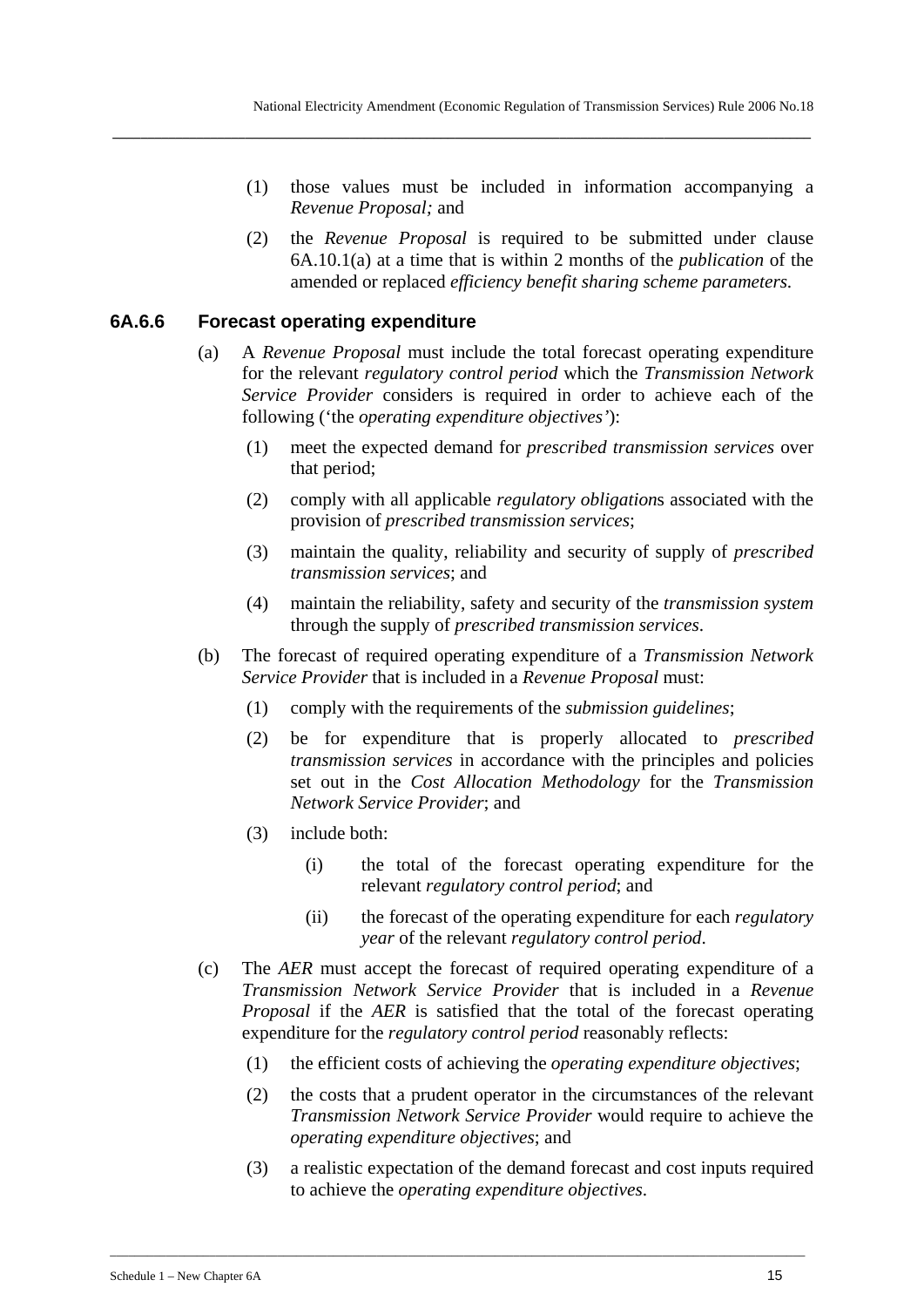('the *operating expenditure criteria'*).

(d) If the *AER* is not satisfied as referred to in paragraph (c), it must not accept the forecast of required operating expenditure of a *Transmission Network Service Provider* that is included in a *Revenue Proposal.*

**\_\_\_\_\_\_\_\_\_\_\_\_\_\_\_\_\_\_\_\_\_\_\_\_\_\_\_\_\_\_\_\_\_\_\_\_\_\_\_\_\_\_\_\_\_\_\_\_\_\_\_\_\_\_\_\_\_\_\_\_\_\_\_\_\_\_\_\_\_\_\_\_\_\_\_\_\_\_\_\_\_\_\_\_\_\_\_\_\_\_\_\_\_\_\_\_\_\_\_\_** 

- (e) In deciding whether or not the *AER* is satisfied as referred to in paragraph (c), the *AER* must have regard to the following ('the *operating expenditure factors'*):
	- (1) the information included in or accompanying the *Revenue Proposal*;
	- (2) submissions received in the course of consulting on the *Revenue Proposal*;
	- (3) such analysis as is undertaken by or for the *AER* and is *published* prior to or as part of the draft decision of the *AER* on the *Revenue Proposal* under rule 6A.12 or the final decision of the *AER* on the *Revenue Proposal* under rule 6A.13 (as the case may be);
	- (4) benchmark operating expenditure that would be incurred by an efficient *Transmission Network Service Provider* over the *regulatory control period*;
	- (5) the actual and expected operating expenditure of the provider during any preceding *regulatory control periods*;
	- (6) the relative prices of operating and capital inputs;
	- (7) the substitution possibilities between operating and capital expenditure;
	- (8) whether the total labour costs included in the capital and operating expenditure forecasts for the *regulatory control period* are consistent with the incentives provided by the applicable *service target performance incentive scheme* in respect of the *regulatory control period*;
	- (9) the extent to which the forecast of required operating expenditure of the *Transmission Network Service Provider* is referable to arrangements with a person other than the provider that, in the opinion of the *AER*, do not reflect arm's length terms; and
	- (10) whether the forecast of required operating expenditure includes amounts relating to a project that should more appropriately be included as a *contingent project* under clause 6A.8.1(b).
- (f) If, in its final decision on the *Revenue Proposal* under rule 6A.13, the *AER*  does not accept the total of the forecast required operating expenditure for the *regulatory control period* under paragraph (d), then the *AER* must, in accordance with clause 6A.13.2(b), use a substituted forecast of required operating expenditure.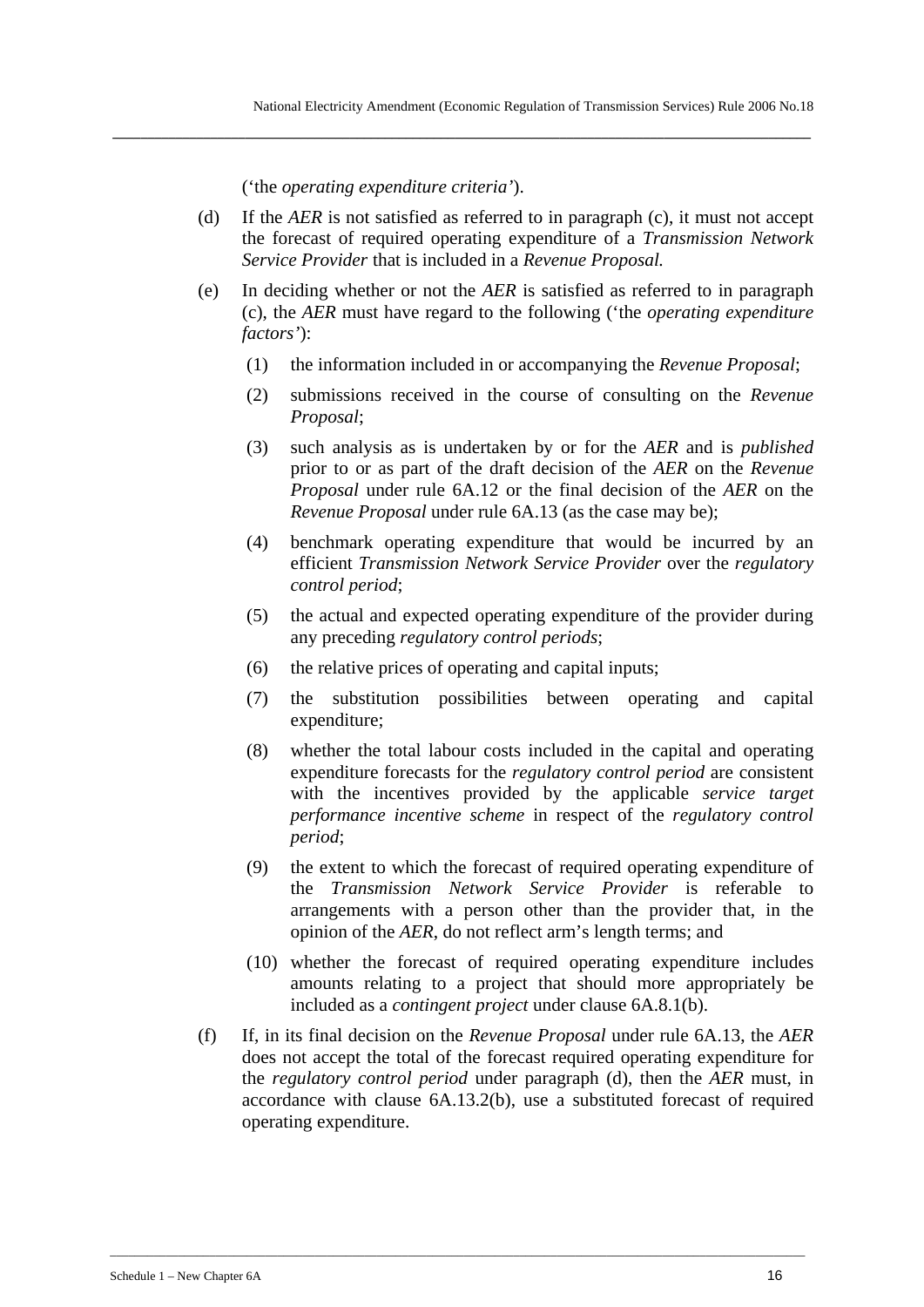### **6A.6.7 Forecast capital expenditure**

(a) A *Revenue Proposal* must include the total forecast capital expenditure for the relevant *regulatory control period* which the *Transmission Network Service Provider* considers is required in order to achieve each of the following ('the *capital expenditure objectives'*):

**\_\_\_\_\_\_\_\_\_\_\_\_\_\_\_\_\_\_\_\_\_\_\_\_\_\_\_\_\_\_\_\_\_\_\_\_\_\_\_\_\_\_\_\_\_\_\_\_\_\_\_\_\_\_\_\_\_\_\_\_\_\_\_\_\_\_\_\_\_\_\_\_\_\_\_\_\_\_\_\_\_\_\_\_\_\_\_\_\_\_\_\_\_\_\_\_\_\_\_\_** 

- (1) meet the expected demand for *prescribed transmission services* over that period;
- (2) comply with all applicable *regulatory obligation*s associated with the provision of *prescribed transmission services*;
- (3) maintain the quality, reliability and security of supply of *prescribed transmission services*; and
- (4) maintain the reliability, safety and security of the *transmission system* through the supply of *prescribed transmission services*.
- (b) The forecast of required capital expenditure of a *Transmission Network Service Provider* that is included in a *Revenue Proposal* must:
	- (1) comply with the requirements of the *submission guidelines*;
	- (2) be for expenditure that is properly allocated to *prescribed transmission services* in accordance with the principles and policies set out in the *Cost Allocation Methodology* for the *Transmission Network Service Provider*;
	- (3) include both:
		- (i) the total of the forecast capital expenditure for the relevant *regulatory control period*; and
		- (ii) the forecast of the capital expenditure for each *regulatory year* of the relevant *regulatory control period*; and
	- (4) identify any forecast capital expenditure:
		- (i) that is for a *reliability augmentation*; or

\_\_\_\_\_\_\_\_\_\_\_\_\_\_\_\_\_\_\_\_\_\_\_\_\_\_\_\_\_\_\_\_\_\_\_\_\_\_\_\_\_\_\_\_\_\_\_\_\_\_\_\_\_\_\_\_\_\_\_\_\_\_\_\_\_\_\_\_\_\_\_\_\_\_\_\_\_\_\_\_\_\_\_\_\_\_\_\_\_\_\_\_\_\_\_\_\_\_\_\_\_\_\_\_\_\_\_\_\_\_\_\_

- (ii) that is for an option that has satisfied the *regulatory test*.
- (c) The *AER* must accept the forecast of required capital expenditure of a *Transmission Network Service Provider* that is included in a *Revenue Proposal* if the *AER* is satisfied that the total of the forecast capital expenditure for the *regulatory control period* reasonably reflects:
	- (1) the efficient costs of achieving the *capital expenditure objectives*;
	- (2) the costs that a prudent operator in the circumstances of the relevant *Transmission Network Service Provider* would require to achieve the capital expenditure objectives; and
	- (3) a realistic expectation of the demand forecast and cost inputs required to achieve the capital expenditure objectives.

('the *capital expenditure criteria'*)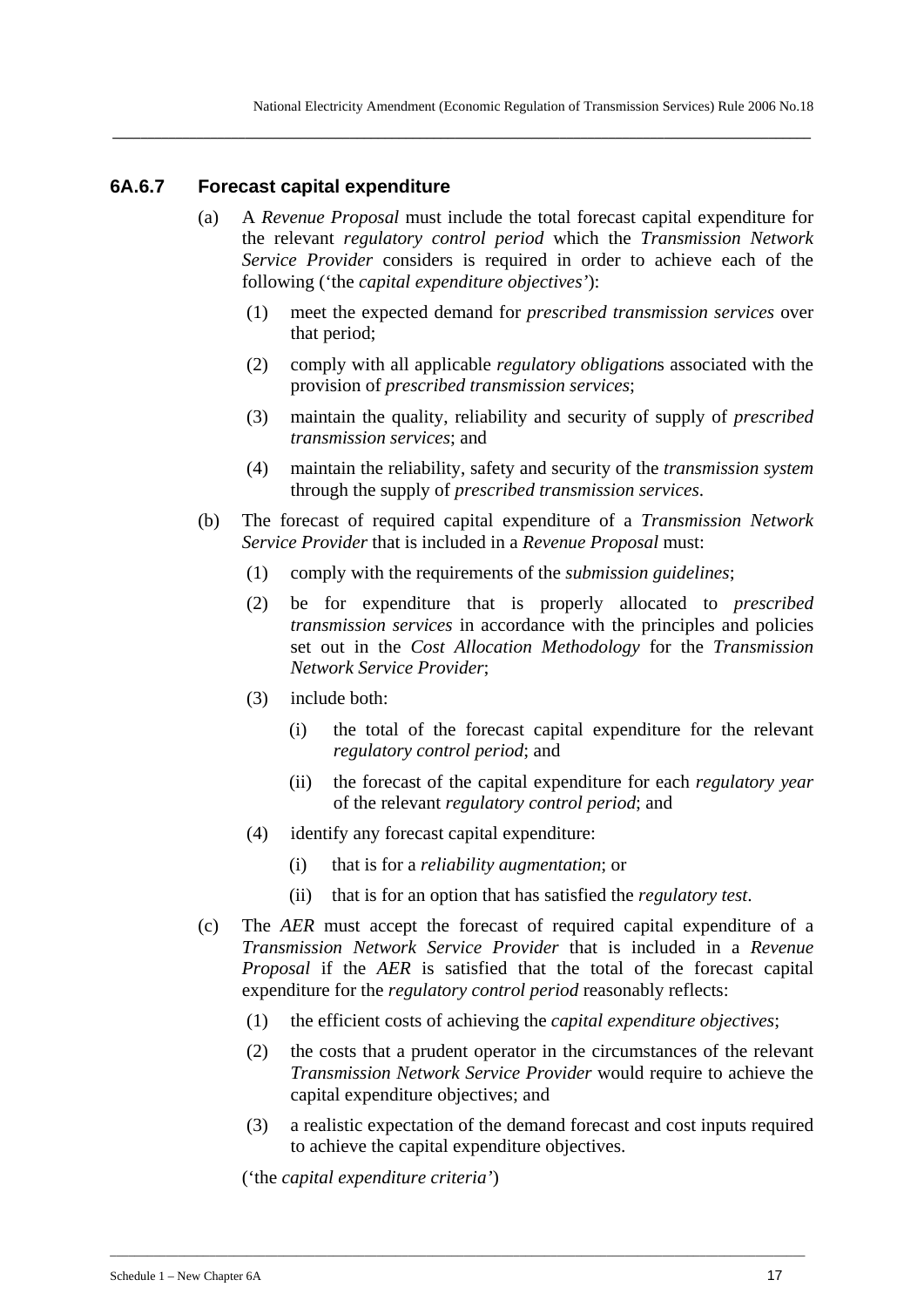(d) If the *AER* is not satisfied as referred to in paragraph (c), it must not accept the forecast of required capital expenditure of a *Transmission Network Service Provider.*

**\_\_\_\_\_\_\_\_\_\_\_\_\_\_\_\_\_\_\_\_\_\_\_\_\_\_\_\_\_\_\_\_\_\_\_\_\_\_\_\_\_\_\_\_\_\_\_\_\_\_\_\_\_\_\_\_\_\_\_\_\_\_\_\_\_\_\_\_\_\_\_\_\_\_\_\_\_\_\_\_\_\_\_\_\_\_\_\_\_\_\_\_\_\_\_\_\_\_\_\_** 

- (e) In deciding whether or not the *AER* is satisfied as referred to in paragraph (c), the *AER* must have regard to the following ('the *capital expenditure factors'*):
	- (1) the information included in or accompanying the *Revenue Proposal*;
	- (2) submissions received in the course of consulting on the *Revenue Proposal*;
	- (3) such analysis as is undertaken by or for the *AER* and is *published* prior to or as part of the draft decision of the *AER* on the *Revenue Proposal* under rule 6A.12 or the final decision of the *AER* on the *Revenue Proposal* under rule 6A.13 (as the case may be);
	- (4) benchmark capital expenditure that would be incurred by an efficient *Transmission Network Service Provider* over the *regulatory control period*;
	- (5) the actual and expected capital expenditure of the *Transmission Network Service Provider* during any preceding *regulatory control periods*;
	- (6) the relative prices of operating and capital inputs;
	- (7) the substitution possibilities between operating and capital expenditure;
	- (8) whether the total labour costs included in the capital and operating expenditure forecasts for the *regulatory control period* are consistent with the incentives provided by the applicable *service target performance incentive scheme* in respect of the *regulatory control period*;
	- (9) the extent to which the forecast of required capital expenditure of the *Transmission Network Service Provider* is referable to arrangements with a person other than the provider that, in the opinion of the *AER*, do not reflect arm's length terms; and
	- (10) whether the forecast of required capital expenditure includes amounts relating to a project that should more appropriately be included as a *contingent project* under clause 6A.8.1(b).
- (f) If, in its final decision on the *Revenue Proposal* made under rule 6A.13, the *AER* does not accept the total of the forecast of required capital expenditure for the *regulatory control period* under paragraph (d), then the *AER* must, in accordance with clause 6A.13.2(b), use a substitute forecast of required capital expenditure.

#### **Forecast capital expenditure and contingent projects**

\_\_\_\_\_\_\_\_\_\_\_\_\_\_\_\_\_\_\_\_\_\_\_\_\_\_\_\_\_\_\_\_\_\_\_\_\_\_\_\_\_\_\_\_\_\_\_\_\_\_\_\_\_\_\_\_\_\_\_\_\_\_\_\_\_\_\_\_\_\_\_\_\_\_\_\_\_\_\_\_\_\_\_\_\_\_\_\_\_\_\_\_\_\_\_\_\_\_\_\_\_\_\_\_\_\_\_\_\_\_\_\_

(g) Paragraphs  $(h) - (k)$  apply where: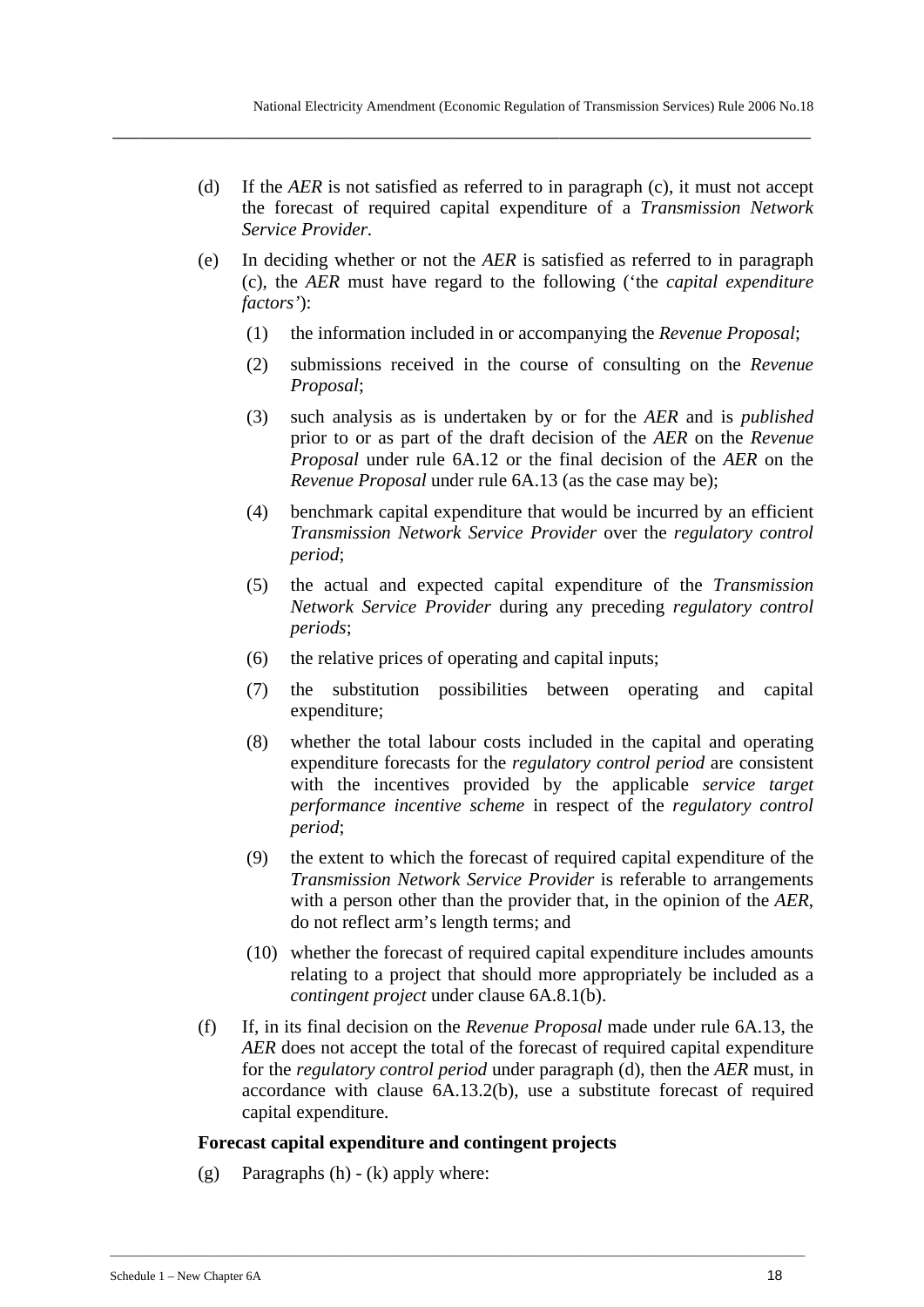- (1) in a *regulatory control period* (the **first** *regulatory control period*) the *AER* determines under clause  $6A.8.2(e)(1)(iii)$  that the likely completion date for a *contingent project* is a date which occurs in the immediately following *regulatory control period* (the **second**  *regulatory control period*); and
- (2) there is an unspent amount of capital expenditure for that *contingent project* under paragraph (h).
- (h) A *Transmission Network Service Provider*'s *Revenue Proposal* for the second *regulatory control period,* must include in the forecast of required capital expenditure referred to in paragraph (a) an amount of any unspent capital expenditure for each *contingent project* as described in paragraph  $(g)(2)$ , that equals the difference (if any) between:
	- (1) the total capital expenditure for that *contingent project*, as determined by the *AER* in the first *regulatory control period* under clause 6A.8.2(e)(1)(ii); and
	- (2) the total of the capital expenditure actually incurred (or estimated capital expenditure for any part of the first *regulatory control period*  for which actual capital expenditure is not available) in the first *regulatory control period* for that *contingent project*.
- (i) The *AER* must include in any forecast capital expenditure for the second *regulatory control period* which is accepted in accordance with paragraph (c), estimated in accordance with clause 6A.14.1(2)(ii) or substituted in accordance with clause  $6A.13.2(b)(4)$  and  $(5)$  (as the case may be), the amount of any unspent capital expenditure calculated in accordance with paragraph (h).
- (j) Without limiting the requirement in paragraph (i), in deciding whether or not to accept the forecast of required capital expenditure of a *Transmission Network Service Provider* for the second *regulatory control period* in accordance with this clause 6A.6.7, the *AER* must not:
	- (1) assess the reasonableness of the amount of unspent capital expenditure for a *contingent project* referred to in paragraph (h) or the remaining period to which the *contingent project* applies;
	- (2) assess the reasonableness of the timing of the unspent capital expenditure within the remaining period for a *contingent project* referred to in paragraph (h) except as part of the assessment of the total forecast capital expenditure under paragraph (c); or
	- (3) take into account any amount which represents for a *contingent project* referred to in paragraph (h) the difference between:

\_\_\_\_\_\_\_\_\_\_\_\_\_\_\_\_\_\_\_\_\_\_\_\_\_\_\_\_\_\_\_\_\_\_\_\_\_\_\_\_\_\_\_\_\_\_\_\_\_\_\_\_\_\_\_\_\_\_\_\_\_\_\_\_\_\_\_\_\_\_\_\_\_\_\_\_\_\_\_\_\_\_\_\_\_\_\_\_\_\_\_\_\_\_\_\_\_\_\_\_\_\_\_\_\_\_\_\_\_\_\_\_

(i) the amount representing the sum of the forecast capital expenditure for that *contingent project* for each year of the immediately preceding *regulatory control period* referred to in clause  $6A.8.2(e)(1)(i)$ ; and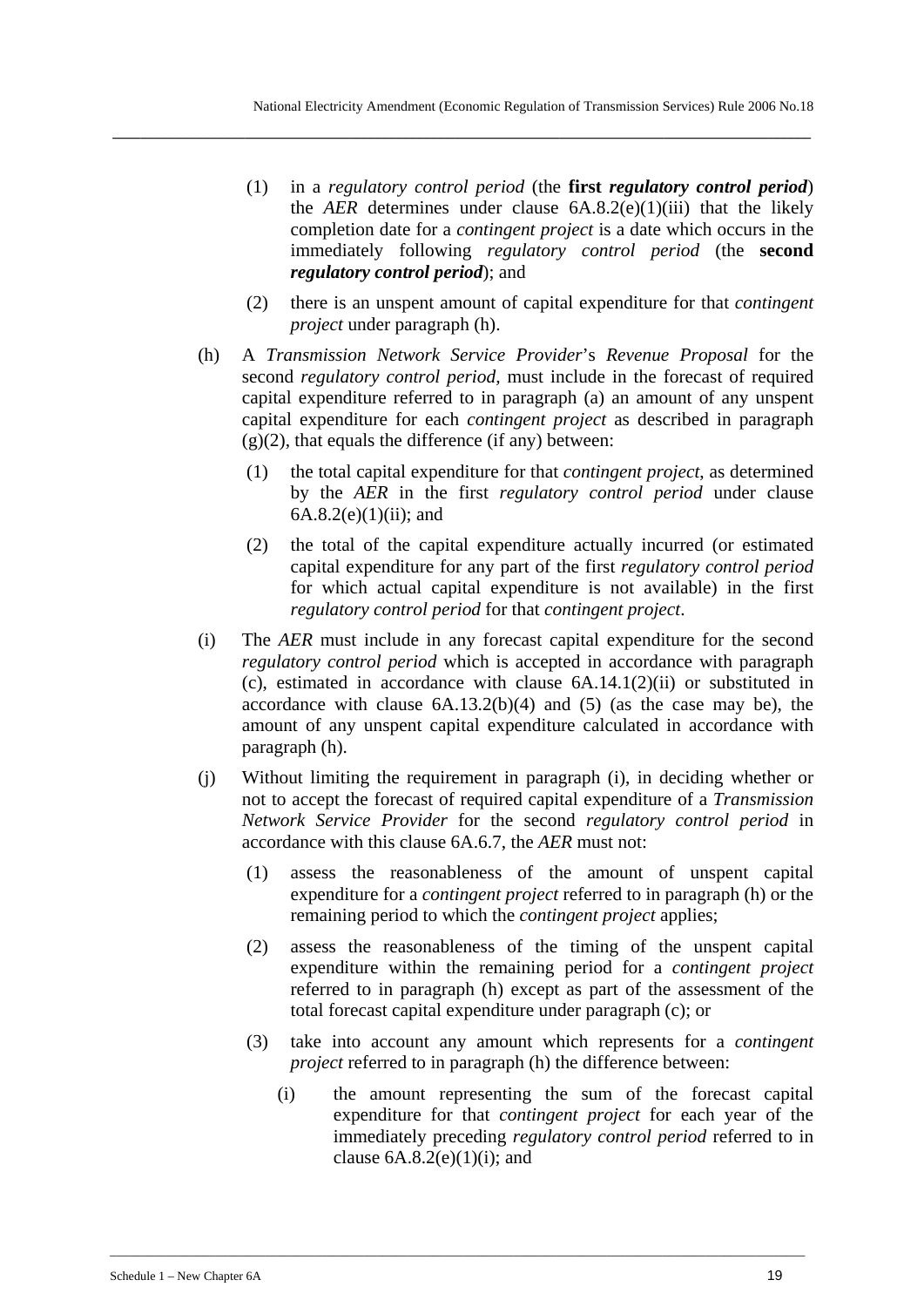- (ii) the total capital expenditure actually incurred (or estimated capital expenditure for any part of the preceding *regulatory control period* for which actual capital expenditure is not available) in the immediately preceding *regulatory control period* for that *contingent project*.
- (k) A *Revenue Proposal* in respect of the second *regulatory control period* must not include in the forecast of required capital expenditure referred to in paragraph (a) any capital expenditure for a *contingent project* for the first *regulatory control period*:
	- (1) to the extent that the capital expenditure was included in the amount of capital expenditure for that *contingent project* as determined in the first *regulatory control period* under clause 6A.8.2(e)(1)(i); and
	- (2) the capital expenditure actually incurred (or estimated capital expenditure for any part of the first *regulatory control period* for which actual capital expenditure is not available) in the first *regulatory control period* for that *contingent project* exceeded the capital expenditure referred to in subparagraph (1).

### **6A.6.8 The X factor**

- (a) A *revenue determination* is to include the X factor for each *regulatory year* for a *Transmission Network Service Provider*.
- (b) The X factors for each *regulatory year* must be:
	- (1) providing they comply with the requirements set out in paragraph (c), the X factors for those *regulatory year*s that are nominated in the *Transmission Network Service Provider*'s *Revenue Proposal*; or
	- (2) to the extent that the X factors nominated in the *Transmission Network Service Provider*'s *Revenue Proposal* do not so comply, the X factors determined for that purpose by the *AER* in its final decision on the *Transmission Network Service Provider*'s *Revenue Proposal*.
- (c) The X factor for each *regulatory year* must be such that:
	- (1) the net present value of the expected *maximum allowed revenue* for the relevant *Transmission Network Service Provider* for each *regulatory year* (as calculated in accordance with the *post-tax revenue model*) is equal to the net present value of the *annual building block revenue requirement* for the provider for each *regulatory year* (as calculated in accordance with the *post-tax revenue model*); and
	- (2) the expected *maximum allowed revenue* for the provider for the last *regulatory year* (as calculated in accordance with the *post-tax revenue model*) is as close as reasonably possible to the *annual building block revenue requirement* for the provider for that *regulatory year* (as calculated in accordance with the *post-tax revenue model*).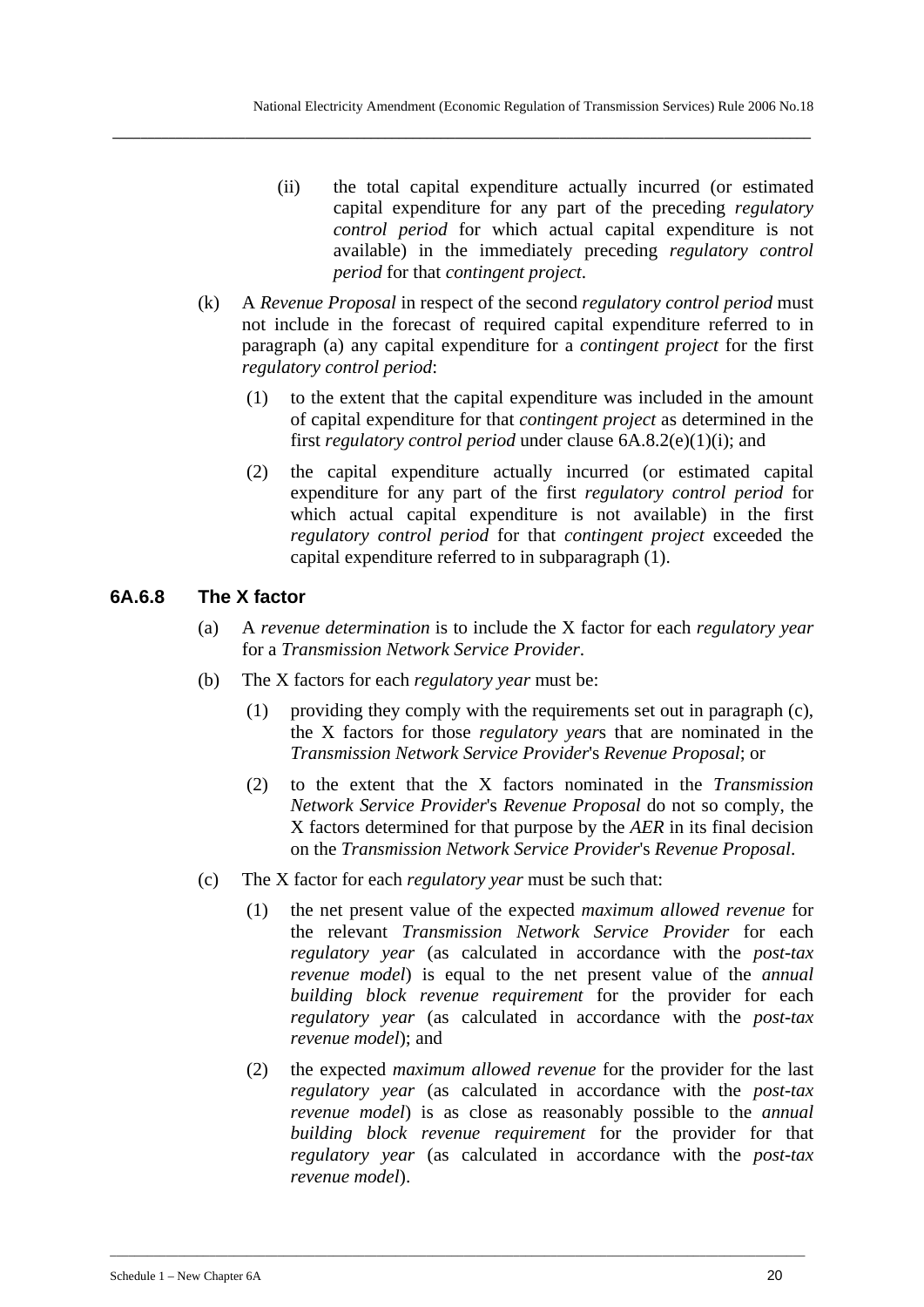(d) For the avoidance of doubt, there may be a different X factor that applies for different *regulatory year*s of the *regulatory control period*.

## **6A.7 Matters relevant to the adjustment of revenue cap after making of revenue determination**

**\_\_\_\_\_\_\_\_\_\_\_\_\_\_\_\_\_\_\_\_\_\_\_\_\_\_\_\_\_\_\_\_\_\_\_\_\_\_\_\_\_\_\_\_\_\_\_\_\_\_\_\_\_\_\_\_\_\_\_\_\_\_\_\_\_\_\_\_\_\_\_\_\_\_\_\_\_\_\_\_\_\_\_\_\_\_\_\_\_\_\_\_\_\_\_\_\_\_\_\_** 

### **6A.7.1 Reopening of revenue determination for capital expenditure**

- (a) Subject to paragraph (b), a *Transmission Network Service Provider* may, during a *regulatory control period*, apply to the *AER* to revoke and substitute a *revenue determination* that applies to it where:
	- (1) an event that is beyond the reasonable control of the provider has occurred during that *regulatory control period* and the occurrence of that event during that period (or of an event of a similar kind) could not reasonably have been foreseen by the provider at the time of the making of the *revenue determination* ('the **event'**);
	- (2) no forecast capital expenditure was accepted or substituted by the *AER* for that period under clause 6A.6.7(c) or clause 6A.13.2(b)(4) and (5) (as the case may be) in relation to the event that has occurred;
	- (3) the provider proposes to undertake capital expenditure to rectify the adverse consequences of the event;
	- (4) the total of the capital expenditure required during the *regulatory control period* to rectify the adverse consequences of the event:
		- (i) exceeds 5% of the value of the regulatory asset base for the relevant *Transmission Network Service Provider* for the first year of the relevant *regulatory control period*;
		- (ii) is such that, if undertaken, it is reasonably likely (in the absence of any other reduction in capital expenditure) to result in the total actual capital expenditure for that *regulatory control period* exceeding the total of the forecast capital expenditure for that *regulatory control period* as accepted or substituted by the *AER* in accordance with clause 6A.6.7(c) or clauses  $6A.13.2(b)(4)$  and $(5)$  (as the case may be); and
	- (5) the provider can demonstrate that it is not able to reduce capital expenditure in other areas to avoid the consequence referred to in paragraph (a)(4)(ii) without materially adversely affecting the *reliability* and security of the relevant *transmission system*;
	- (6) a failure to rectify the adverse consequences of the event would be likely to materially adversely affect the *reliability* and security of the relevant *transmission system*; and
	- (7) the event is not a *pass through event* or a *contingent project.*

\_\_\_\_\_\_\_\_\_\_\_\_\_\_\_\_\_\_\_\_\_\_\_\_\_\_\_\_\_\_\_\_\_\_\_\_\_\_\_\_\_\_\_\_\_\_\_\_\_\_\_\_\_\_\_\_\_\_\_\_\_\_\_\_\_\_\_\_\_\_\_\_\_\_\_\_\_\_\_\_\_\_\_\_\_\_\_\_\_\_\_\_\_\_\_\_\_\_\_\_\_\_\_\_\_\_\_\_\_\_\_\_

In this paragraph (a), a reference to an event includes a series of events or a state of affairs, which may include a greater than anticipated increase in demand.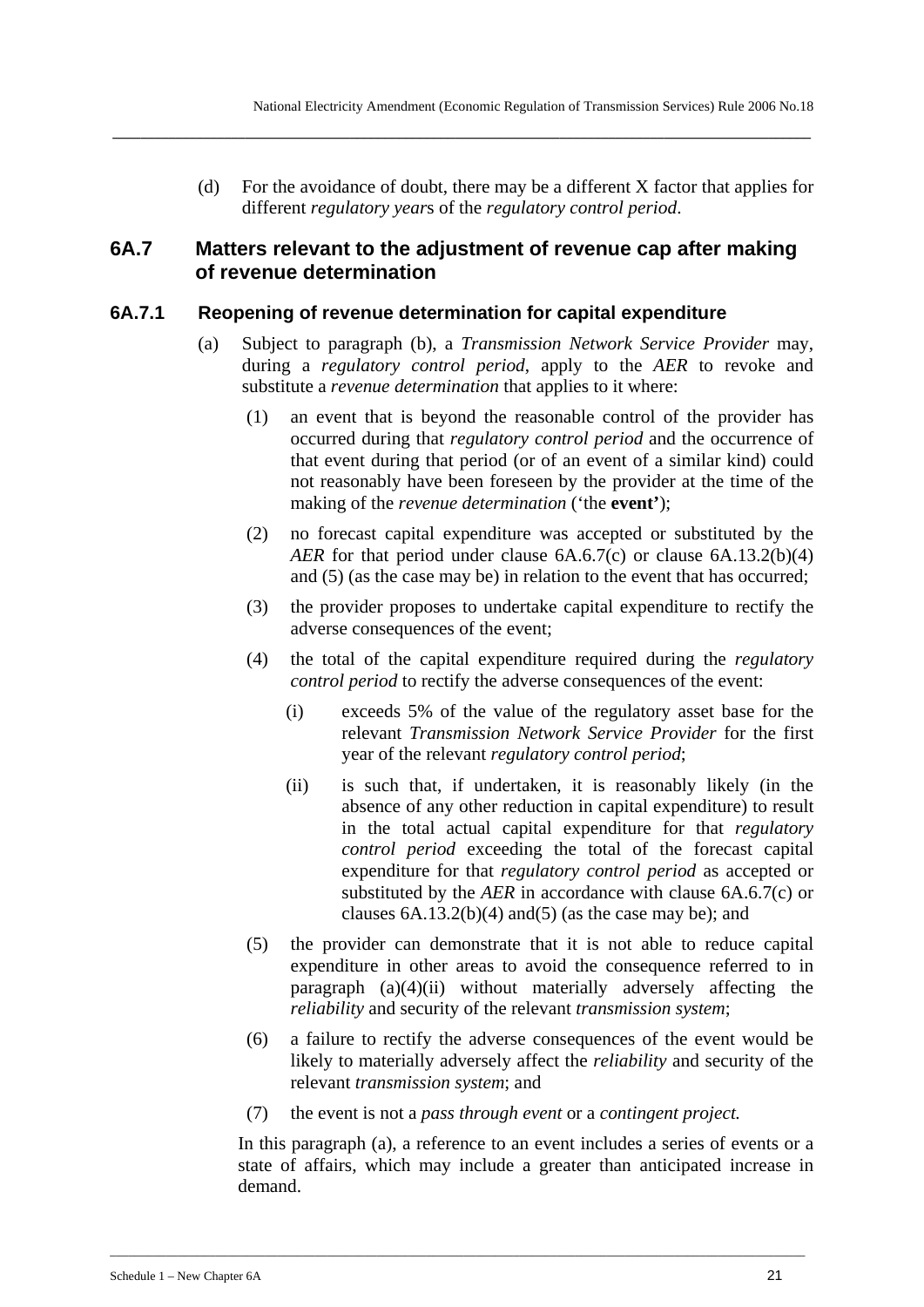(b) An application referred to in paragraph (a) must not be made within 90 *business days* prior to the end of a *regulatory year*.

**\_\_\_\_\_\_\_\_\_\_\_\_\_\_\_\_\_\_\_\_\_\_\_\_\_\_\_\_\_\_\_\_\_\_\_\_\_\_\_\_\_\_\_\_\_\_\_\_\_\_\_\_\_\_\_\_\_\_\_\_\_\_\_\_\_\_\_\_\_\_\_\_\_\_\_\_\_\_\_\_\_\_\_\_\_\_\_\_\_\_\_\_\_\_\_\_\_\_\_\_** 

- (c) Following its receipt of an application made in accordance with paragraphs (a) and (b), the *AER* must:
	- (1) consult with the *Transmission Network Service Provider* and such other persons as it considers appropriate in relation to the application; and
	- (2) make its decision on the application within 60 *business days* of that application being made.
- (d) The *AER* must, and must only, revoke a *revenue determination* following an application made in accordance with paragraphs (a) and (b) if the *AER* is satisfied of each of the matters referred to in paragraph (a).
- (e) If the *AER* revokes a *revenue determination* under paragraph (d), the *AER* must make a new *revenue determination* in substitution for the revoked determination to apply for the remainder of the *regulatory control period* for which the revoked determination was to apply.
- (f) The substituted *revenue determination* must only vary from the revoked *revenue determination* to the extent necessary:
	- (1) to adjust the forecast capital expenditure for that *regulatory control period* to accommodate the amount of such additional capital expenditure as the *AER* determines is appropriate (in which case the amount of that adjustment will be taken to be accepted by the *AER* under clause 6A.6.7(c)); and
	- (2) to reflect the effect of any resultant increase in forecast capital expenditure on:
		- (i) the forecast operating expenditure for the remainder of the *regulatory control period*;
		- (ii) the *maximum allowed revenue* for each *regulatory year* in the remainder of the *regulatory control period*; and
		- (iii) the X factor for each of the remaining *regulatory years* of the *regulatory control period*.
- (g) If the *AER* revokes and substitutes a *revenue determination* under paragraph (e), that revocation and substitution must take effect from the commencement of the next *regulatory year*.

## **6A.7.2 Network support pass through**

- (a) This clause applies where a *network support event* occurs with respect to a *regulatory year* ('the **previous** *regulatory year'*).
- (b) If a *network support event* occurs, a *Transmission Network Service Provider* must seek a determination by the *AER* to pass through to *Transmission Network Users* a *network support pass through amount*.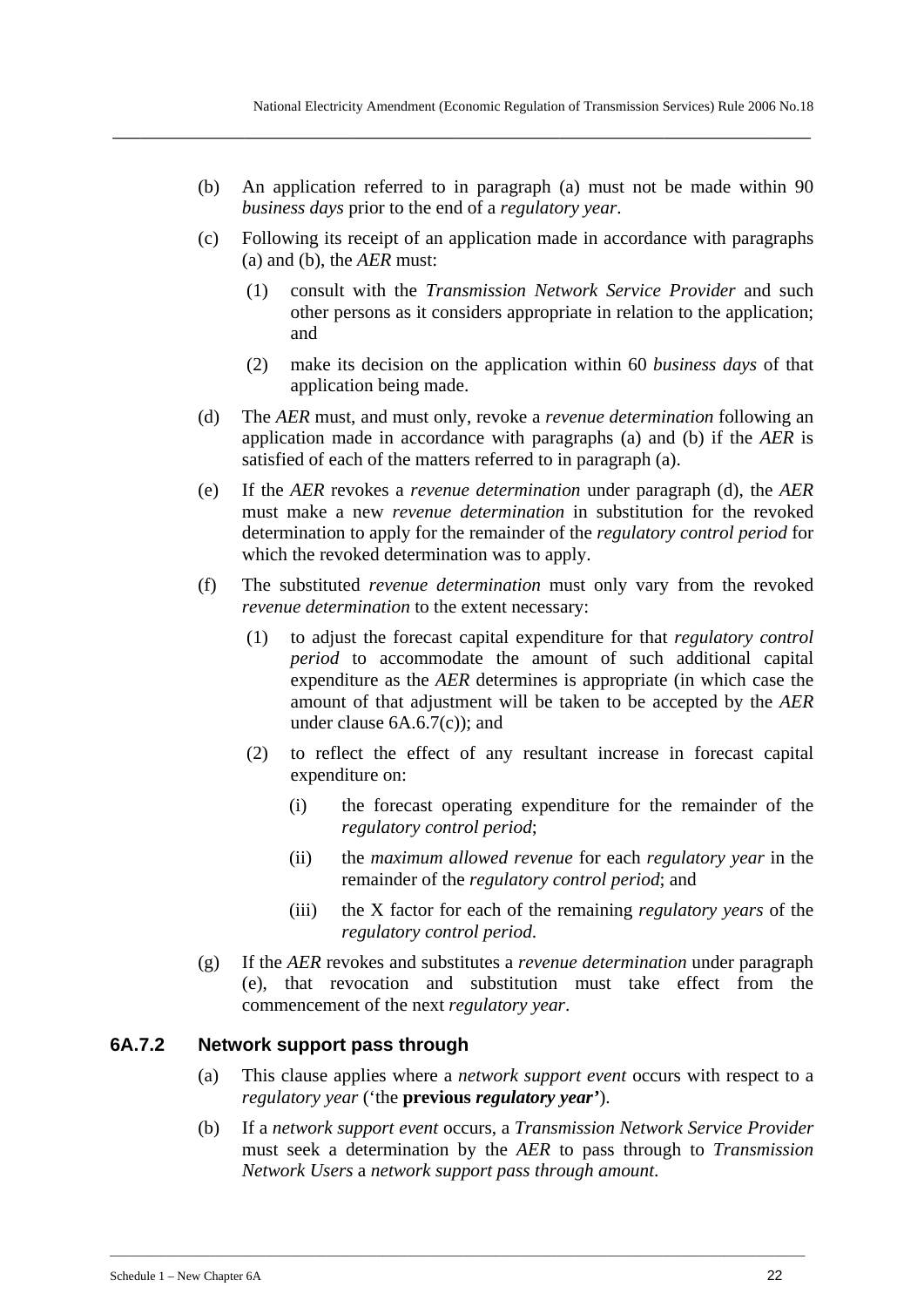(c) Where a *Transmission Network Service Provider* seeks a determination as referred to in paragraph (b), the provider must, within 60 *business days* of the end of the previous *regulatory year*, submit to the *AER* a written statement which specifies:

**\_\_\_\_\_\_\_\_\_\_\_\_\_\_\_\_\_\_\_\_\_\_\_\_\_\_\_\_\_\_\_\_\_\_\_\_\_\_\_\_\_\_\_\_\_\_\_\_\_\_\_\_\_\_\_\_\_\_\_\_\_\_\_\_\_\_\_\_\_\_\_\_\_\_\_\_\_\_\_\_\_\_\_\_\_\_\_\_\_\_\_\_\_\_\_\_\_\_\_\_** 

- (1) the details of the *network support event* including whether the event was a *negative network support event* or a *positive network support event;*
- (2) the amount that the provider proposes should be passed through to *Transmission Network Users* in the *regulatory year* following the previous *regulatory year* as a result of the *network support event*;
- (3) evidence:
	- (i) of the actual increase in the amount of *network support payment*s, including certification by an independent and appropriately qualified expert; and
	- (ii) that such amounts occur solely as a consequence of the positive *network support event*; and
- (4) such other information as may be required pursuant to the *information guidelines* in force under clause 6A.17.2.
- (d) If the *AER* determines that a *positive network support event* has occurred in respect of a statement under paragraph (c), the *AER* must determine the *network support pass through amount*, taking into account the matters referred to in paragraph (i).
- (e) If the *AER* does not make the determination referred to in paragraph (d) within 60 *business days* from the date it receives the *Transmission Network Service Provider's* statement and accompanying evidence under paragraph (c), then, on the expiry of that period, the *AER* is taken to have determined that the amount as proposed in the provider's statement under paragraph (c) is the *network support pass through amount*.
- (f) If a *negative network support event* occurs (whether or not the occurrence of that event is notified by the provider to the *AER* under paragraph (c)) and the *AER* determines to impose a requirement on the *Transmission Network Service Provider* in relation to that *negative network support event*, the *AER* must determine the *network support pass through amount* taking into account the matters referred to in paragraph (i).
- (g) A *Transmission Network Service Provider* must provide the *AER* with such information as the *AER* requires for the purpose of making a determination under paragraph (f) within the time specified by the *AER* in a notice provided to the provider by the *AER* for that purpose.

#### **Consultation**

(h) Before making a determination under paragraph (d) or (f), the *AER* may consult with the relevant *Transmission Network Service Provider* and such other persons as the *AER* considers appropriate, on any matters arising out of the relevant *network support event* as the *AER* considers appropriate.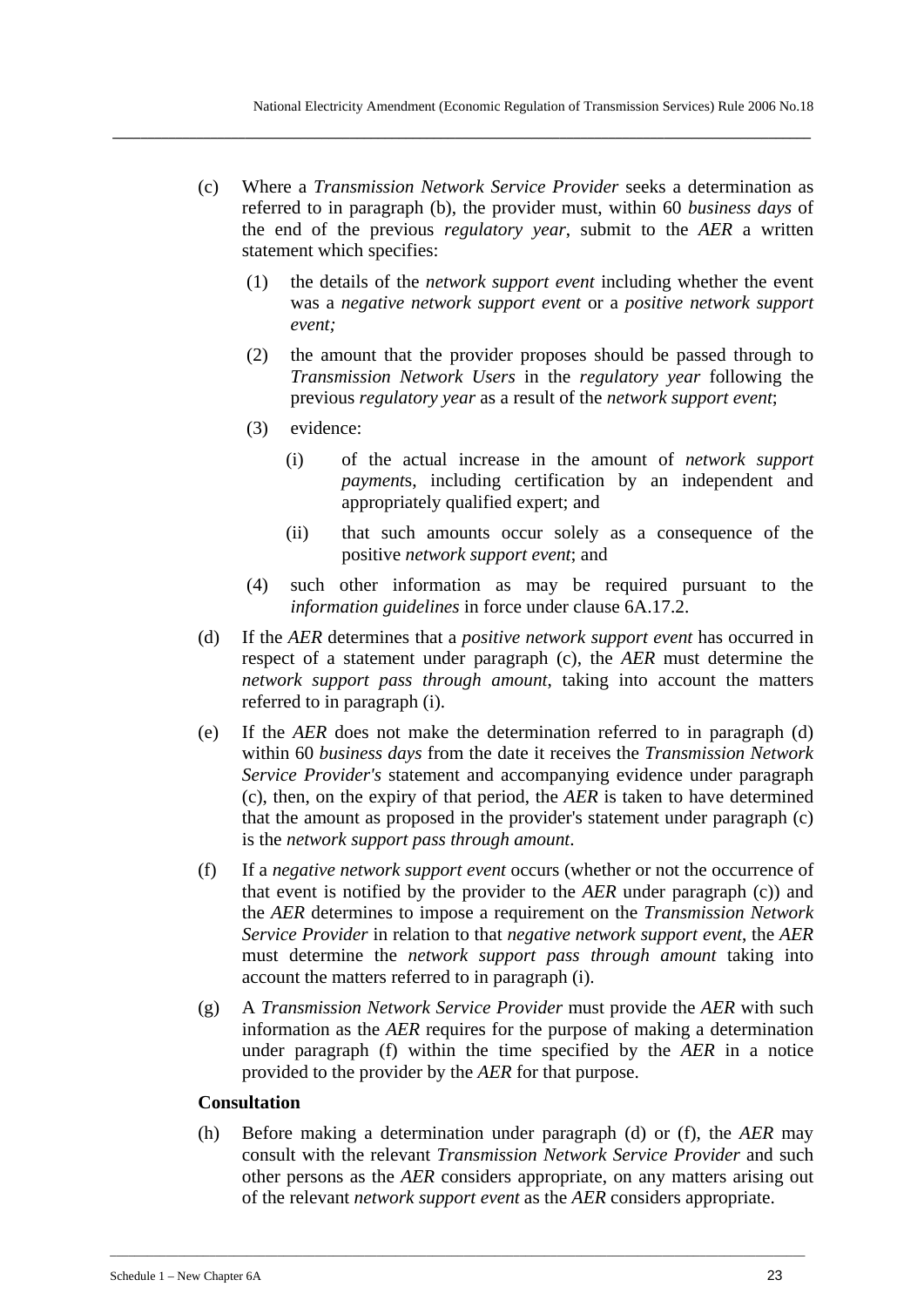#### **Relevant factors**

(i) In making a determination under paragraph (d) or (f), the *AER* must take into account:

**\_\_\_\_\_\_\_\_\_\_\_\_\_\_\_\_\_\_\_\_\_\_\_\_\_\_\_\_\_\_\_\_\_\_\_\_\_\_\_\_\_\_\_\_\_\_\_\_\_\_\_\_\_\_\_\_\_\_\_\_\_\_\_\_\_\_\_\_\_\_\_\_\_\_\_\_\_\_\_\_\_\_\_\_\_\_\_\_\_\_\_\_\_\_\_\_\_\_\_\_** 

- (1) the matters and proposals set out in any statement given to the *AER* by the *Transmission Network Service Provider* under paragraph (c);
- (2) in the case of a *positive network support event*, the increase in costs in the provision of *prescribed transmission services* that the provider has incurred in the preceding *regulatory year* as a result of the *positive network support event*;
- (3) in the case of a *positive network support event*, the efficiency of the provider's decisions and actions in relation to the risk of the event, including whether the provider has failed to take any action that could reasonably be taken to reduce the magnitude of the *positive network support event* and whether the provider has taken or omitted to take any action where such action or omission has increased the magnitude of the amount in respect of that event;
- (4) the time cost of money based on the *weighted average cost of capital* for the provider for the relevant *regulatory control period*;
- (5) the need to ensure that the provider only recovers any actual increment in costs under this paragraph (i) to the extent that such increment is solely as a consequence of a *network support event*; and
- (6) any other factors the *AER* considers relevant.

### **6A.7.3 Cost pass through**

- (a) If a *positive change event* occurs, a *Transmission Network Service Provider* may seek the approval of the *AER* to pass through to *Transmission Network Users* a *positive pass through amount*.
- (b) If a *negative change event* occurs, the *AER* may require the *Transmission Network Service Provider* to pass through to *Transmission Network Users* a *negative pass through amount* as determined by the *AER* under paragraph (g).

#### **Positive pass through**

- (c) To seek the approval of the *AER* to pass through a *positive pass through amount*, a *Transmission Network Service Provider* must submit to the *AER*, within 90 *business days* of the relevant *positive change event* occurring, a written statement which specifies:
	- (1) the details of the *positive change event*;
	- (2) the date on which the *positive change event* occurred;

- (3) the *eligible pass through amount* in respect of that *positive change event*;
- (4) the *positive pass through amount* the provider proposes in relation to the *positive change event*;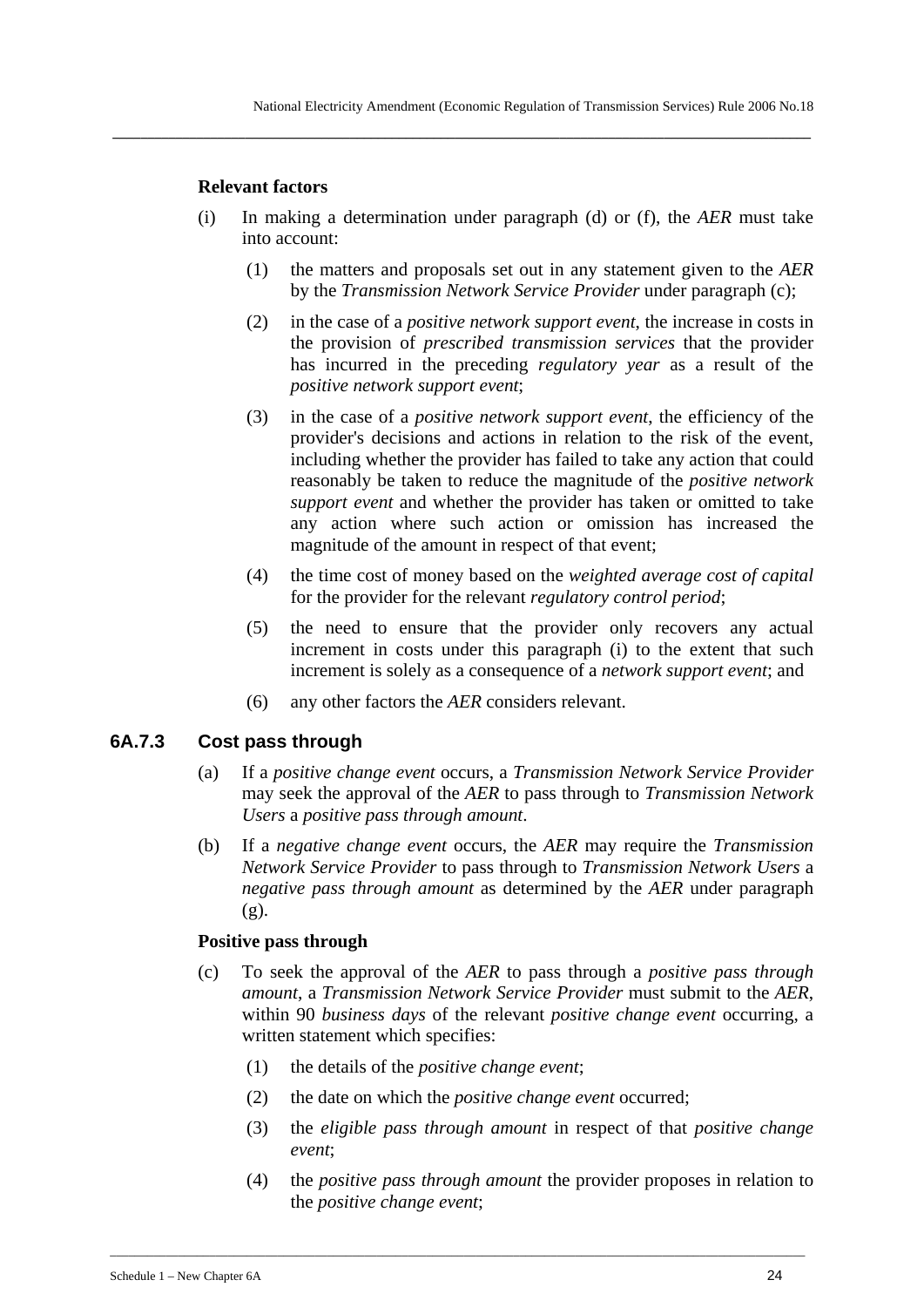- (5) the amount of the *positive pass through amount* that the provider proposes should be passed through to *Transmission Network Users* in each *regulatory year* during the *regulatory control period*;
- (6) evidence:
	- (i) of the actual and likely increase in costs referred to in subparagraph (3); and
	- (ii) that such costs occur solely as a consequence of the *positive change event*; and
- (7) such other information as may be required pursuant to *information guidelines* in force under clause 6A.17.2.
- (d) If the *AER* determines that a *positive change event* has occurred in respect of a statement under paragraph (c), the *AER* must determine:
	- (1) the *approved pass through amount*; and
	- (2) the amount of that *approved pass through amount* that should be passed through to *Transmission Network Users* in each *regulatory year* during the *regulatory control period*,

taking into account the matters referred to in paragraph (j).

- (e) If the *AER* does not make the determinations referred to in paragraph (d) within 60 *business days* from the date it receives the *Transmission Network Service Provider's* statement and accompanying evidence under paragraph (c), then, on the expiry of that period, the *AER* is taken to have determined that:
	- (1) the *positive pass through amount* as proposed in the provider's statement under paragraph (c) is the *approved pass through amount* in respect of that *positive change event*; and
	- (2) the amount of that *positive pass through amount* that the provider proposes in its statement under paragraph (c) should be passed through to *Transmission Network User*s in each *regulatory year* during the *regulatory control period*, is the amount that should be so passed through in each such *regulatory year*.

#### **Negative pass through**

- (f) A *Transmission Network Service Provider* must submit to the *AER*, within 60 *business days* of becoming aware of the occurrence of a *negative change event* for the provider, a written statement which specifies:
	- (1) the details of the *negative change event* concerned;

- (2) the date the *negative change event* occurred;
- (3) the costs in the provision of *prescribed transmission services* that the provider has saved and is likely to save until the end of the *regulatory control period* as a result of the *negative change event*;
- (4) the aggregate amount of those saved costs that the provider proposes should be passed through to *Transmission Network User*s;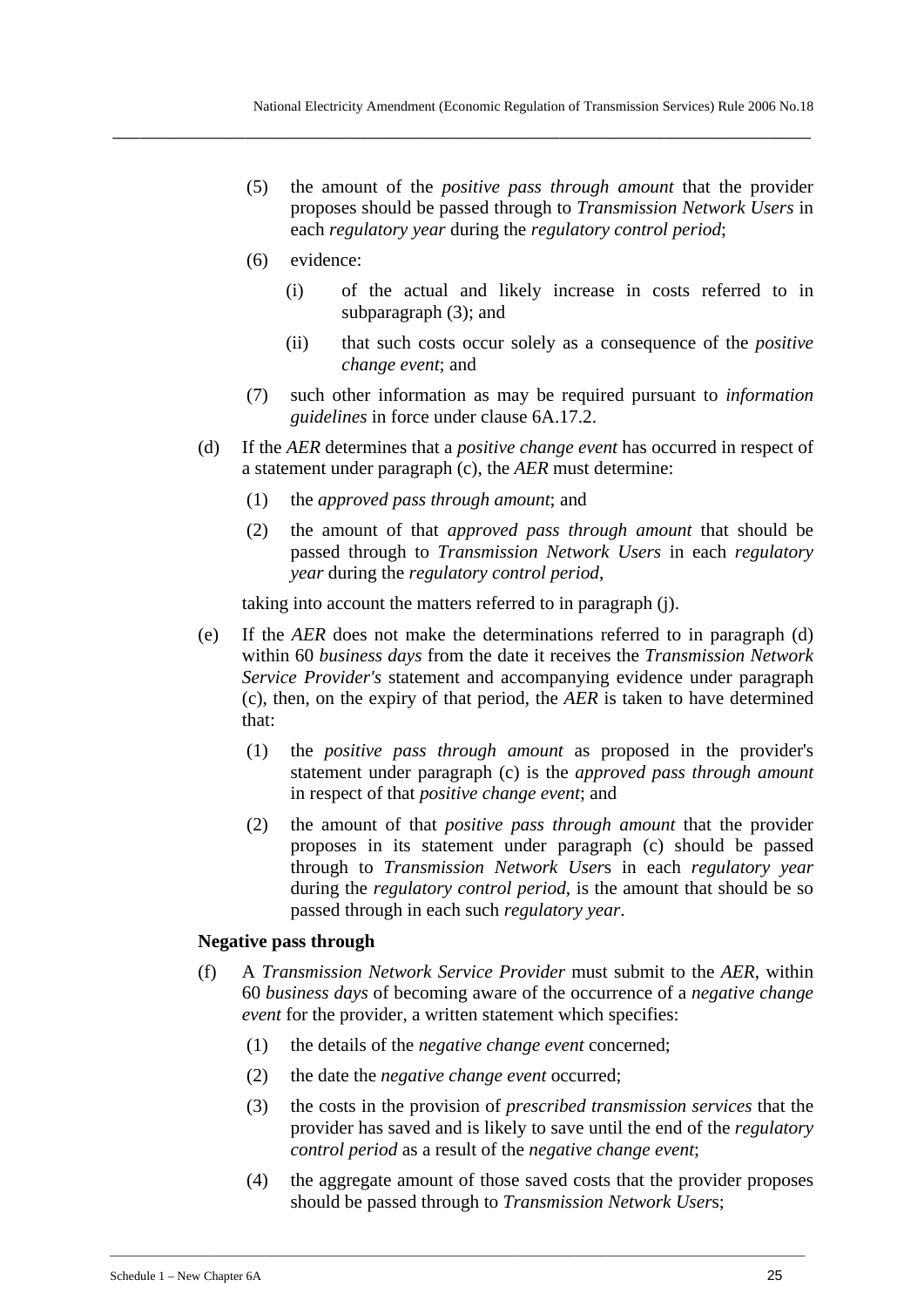- (5) the amount of the costs referred to in subparagraph (4) the provider proposes should be passed through to *Transmission Network User*s in each *regulatory year* during the *regulatory control period*; and
- (6) such other information as may be required pursuant to *information guidelines* in force under clause 6A.17.2.
- (g) If a *negative change event* occurs (whether or not the occurrence of that *negative change event* is notified by the provider to the *AER* under paragraph (f)) and the *AER* determines to impose a requirement on the provider in relation to that *negative change event* as described in paragraph (b), the *AER* must determine:
	- (1) the *required pass through amount*; and
	- (2) taking into account the matters referred to in paragraph (j):
		- (i) how much of that *required pass through amount* should be passed through to *Transmission Network Users* ('the *negative pass through amount'*); and
		- (ii) the amount of that *negative pass through amount* that should be passed through to *Transmission Network Users* in each *regulatory year* during the *regulatory control period*.
- (h) A *Transmission Network Service Provider* must provide the *AER* with such information as the *AER* requires for the purpose of making a determination under paragraph (g) within the time specified by the *AER* in a notice provided to the provider by the *AER* for that purpose.

#### **Consultation**

(i) Before making a determination under paragraph (d) or (g), the *AER* may consult with the relevant *Transmission Network Service Provider* and such other persons as the *AER* considers appropriate, on any matters arising out of the relevant *pass through event* as the *AER* considers appropriate.

#### **Relevant factors**

- (j) In making a determination under paragraph (d) or (g) in respect of a *Transmission Network Service Provider*, the *AER* must take into account:
	- (1) the matters and proposals set out in any statement given to the *AER* by the provider under paragraphs (c) or (f) (as the case may be);
	- (2) in the case of a *positive change event*, the increase in costs in the provision of *prescribed transmission services* that the provider has incurred and is likely to incur until the end of the *regulatory control period* as a result of the *positive change event*;
	- (3) in the case of a *positive change event*, the efficiency of the provider's decisions and actions in relation to the risk of the *positive change event*, including whether the provider has failed to take any action that could reasonably be taken to reduce the magnitude of the *eligible pass through amount* in respect of that *positive change event* and whether the provider has taken or omitted to take any action where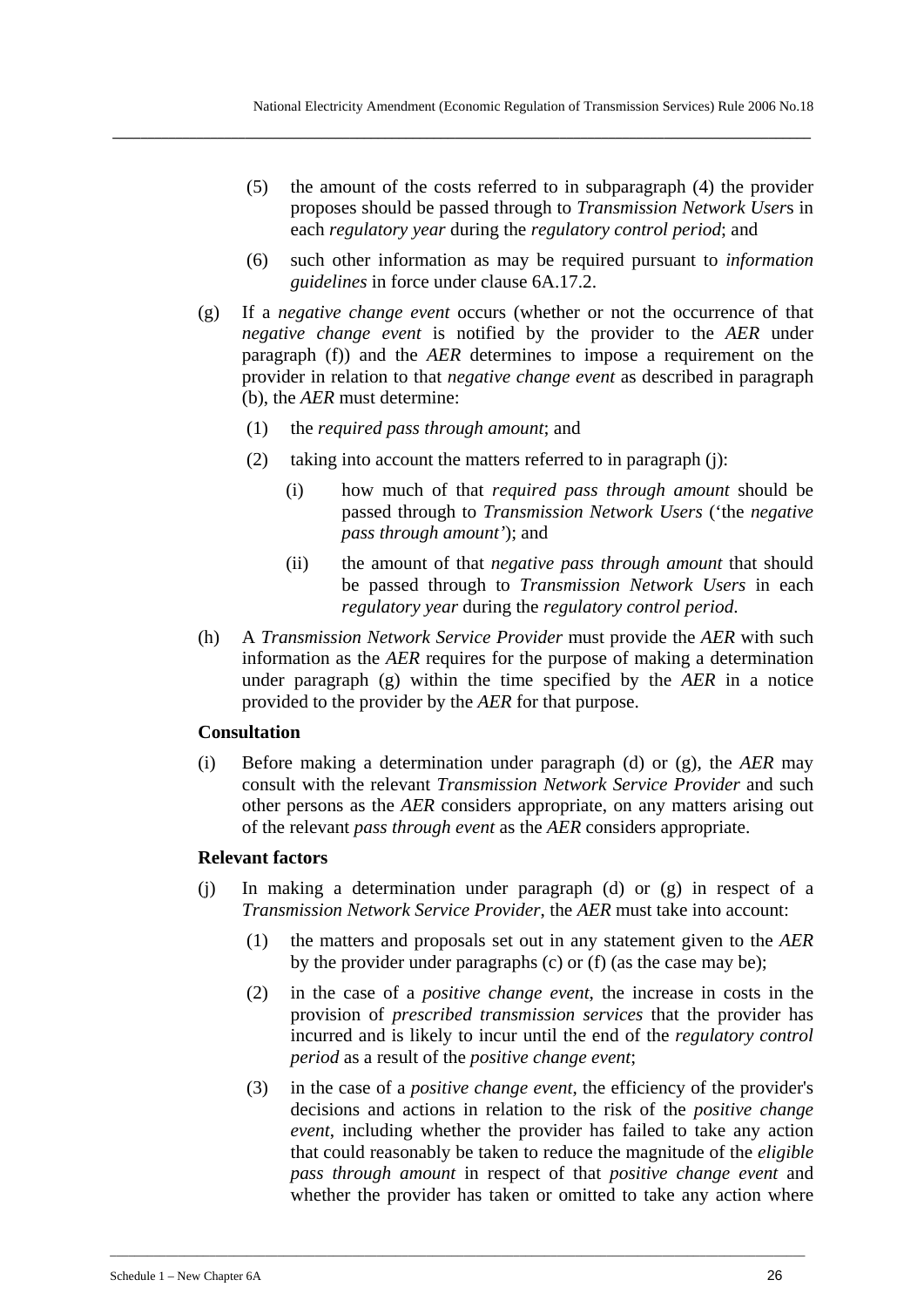such action or omission has increased the magnitude of the amount in respect of that *positive change event*;

- (4) the time cost of money based on the *weighted average cost of capital* for the provider for the relevant *regulatory control period*;
- (5) the need to ensure that the provider only recovers any actual or likely increment in costs under this paragraph (j) to the extent that such increment is solely as a consequence of a *pass through event*;
- (6) in the case of a *tax change event*, any change in the way another *tax* is calculated, or the removal or imposition of another *tax*, which, in the *AER*'s opinion, is complementary to the *tax change event* concerned; and
- (7) any other factors the *AER* considers relevant.

### **6A.7.4 Service target performance incentive scheme**

- (a) The *AER* must, in accordance with the *transmission consultation procedures*, develop and *publish* an incentive scheme ('a *service target performance incentive scheme'*) that complies with the principles in paragraph (b).
- (b) The principles are that the *service target performance incentive scheme* should:
	- (1) provide incentives for each *Transmission Network Service Provider* to:
		- (i) provide greater *reliability* of the *transmission system* that is owned, controlled or operated by it at all times when *Transmission Network Users* place greatest value on the *reliability* of the *transmission system*; and
		- (ii) improve and maintain the *reliability* of those elements of the *transmission system* that are most important to determining *spot prices*;
	- (2) result in a potential adjustment to the revenue that the *Transmission Network Service Provider* may earn, from the provision of *prescribed transmission services*, in each *regulatory year* in respect of which the *service target performance incentive scheme* applies;
	- (3) ensure that the maximum revenue increment or decrement as a result of the operation of the *service target performance incentive scheme* will fall within a range that is between 1% and 5% of the *maximum allowed revenue* for the relevant *regulatory year*;
	- (4) take into account the *regulatory obligations* with which *Transmission Network Service Providers* must comply;
	- (5) take into account any other incentives provided for in the *Rules* that *Transmission Network Service Providers* have to minimise capital or operating expenditure; and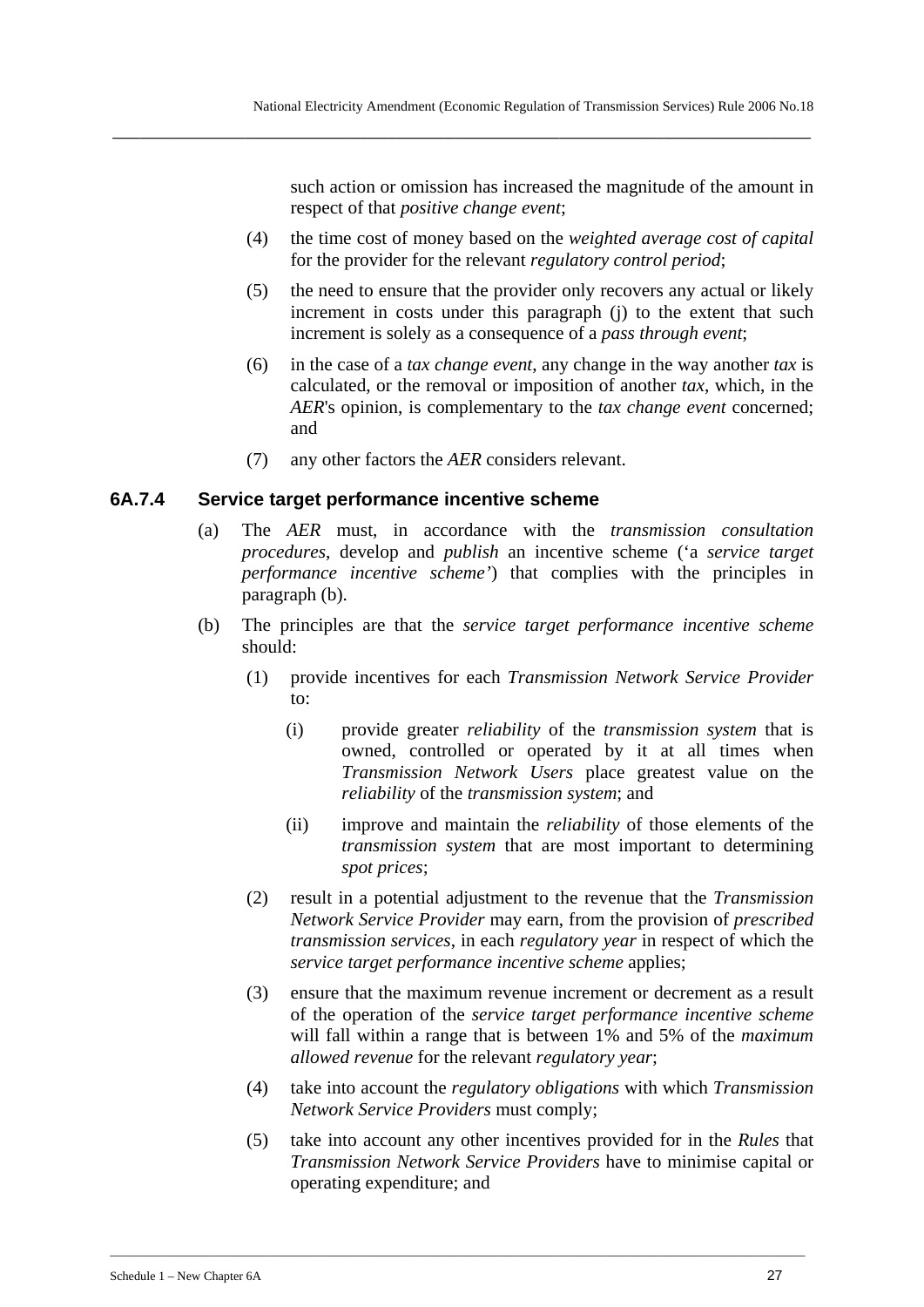- (6) take into account the age and ratings of the assets comprising the relevant *transmission system*.
- (c) At the same time as it *publishes* a *service target performance incentive scheme*, the *AER* must also *publish* parameters (the *performance incentive scheme parameters*) for the scheme. For the avoidance of doubt, the parameters may differ as between *Transmission Network Service Provider*s and over time.

- (d) The *AER* must set out in each *service target performance incentive scheme* any requirements with which the values attributed to the *performance incentive scheme parameters* must comply, and those requirements must be consistent with the principles set out in paragraph (b).
- (e) The *AER* must develop and *publish* the first *service target performance incentive scheme* under the *Rules* by 28 September 2007 and there must be a *service target performance incentive scheme* in force at all times after that date.
- (f) The *AER* may, from time to time and in accordance with the *transmission consultation procedures*, amend or replace any scheme that is developed and *published* under this clause, except that no such amendment or replacement may change the application of the scheme to a *Transmission Network Service Provider* in respect of a *regulatory control period* that has commenced before, or that will commence within 15 months of, the amendment or replacement coming into operation.
- (g) Subject to paragraph (h) the *AER* may, from time to time and in accordance with the *transmission consultation procedures*, amend or replace the values to be attributed to the *performance incentive scheme parameters*.
- (h) An amendment or replacement referred to in paragraph (g) must not change the values to be attributed to the *performance incentive scheme parameters*  where:
	- (1) those values must be included in information accompanying a *Revenue Proposal;* and
	- (2) the *Revenue Proposal* is required to be submitted under clause 6A.10.1(a) at a time that is within 2 months of the *publication* of the amended or replaced *performance incentive scheme parameters.*

# **6A.8 Contingent Projects**

#### **6A.8.1 Acceptance of a Contingent Project in a revenue determination**

- (a) A *Revenue Proposal* may include *proposed contingent capital expenditure*, which the *Transmission Network Service Provider* considers is reasonably required for the purpose of undertaking a *proposed contingent project*.
- (b) The *AER* must determine that a *proposed contingent project* is a *contingent project* if the *AER* is satisfied that: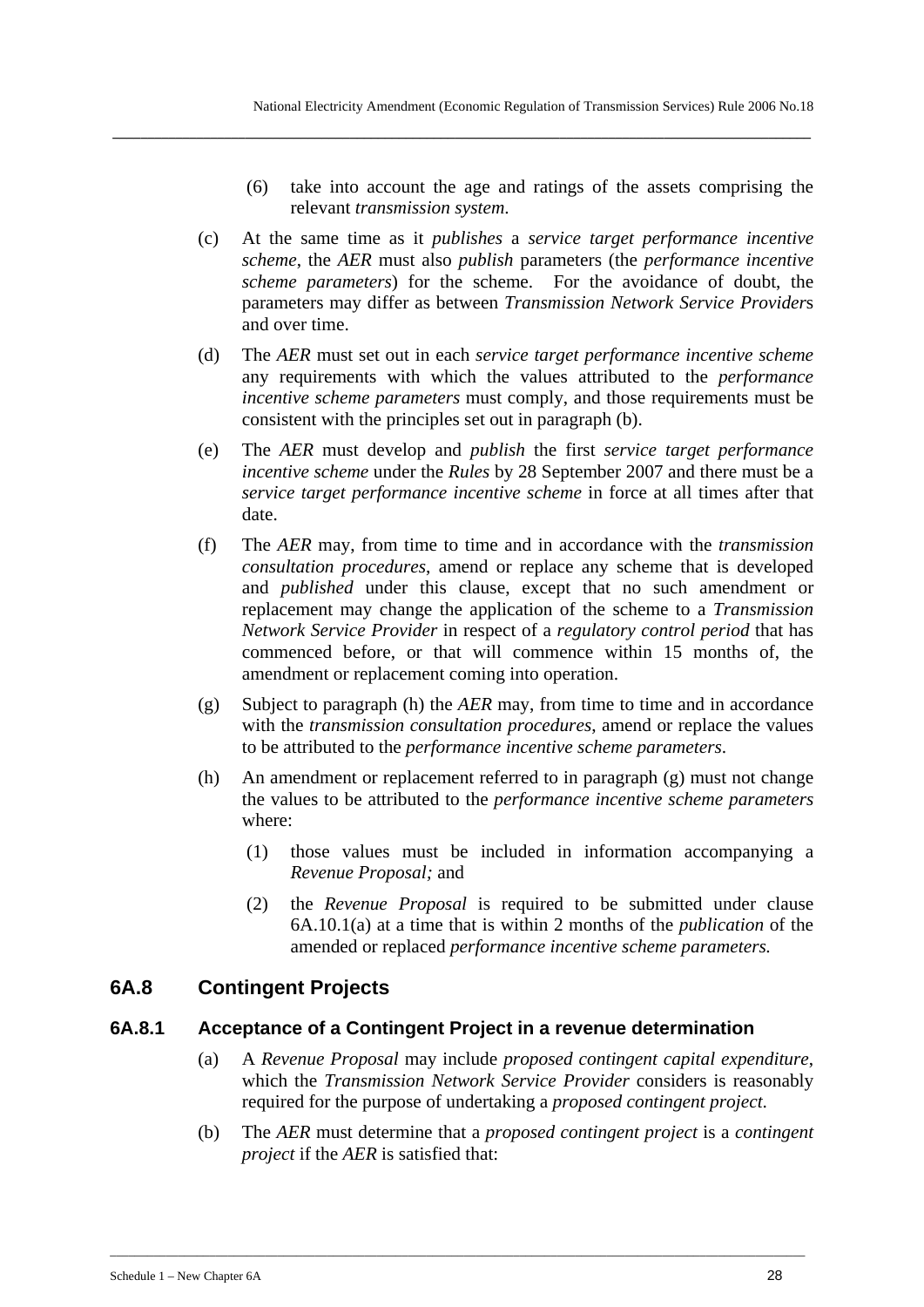- (1) the *proposed contingent project* is reasonably required to be undertaken in order to achieve any of the *capital expenditure objectives*;
- (2) the *proposed contingent capital expenditure*:

- (i) is not otherwise provided for (either in part or in whole) in the total of the forecast capital expenditure for the relevant *regulatory control period* which is accepted in accordance with clause  $6A.6.7(c)$  or substituted in accordance with clauses  $6A.13.2(b)(4)$  and  $(5)$  (as the case may be);
- (ii) reasonably reflects the *capital expenditure criteria*, taking into account the *capital expenditure factors*, in the context of the *proposed contingent project* as described in the *Revenue Proposal*; and
- (iii) exceeds either \$10 million or 5% of the value of the *maximum allowed revenue* for the relevant *Transmission Network Service Provider* for the first year of the relevant *regulatory control period* whichever is the larger amount;
- (3) the *proposed contingent project* and the *proposed contingent capital expenditure*, as described or set out in the *Revenue Proposal*, and the information provided in relation to these matters, complies with the requirements of *submission guidelines* made under clause 6A.10.2; and
- (4) the *trigger events* in relation to the *proposed contingent project* which are proposed by the *Transmission Network Service Provider* in its *Revenue Proposal* are appropriate.
- (c) In determining whether a *trigger event* in relation to a *proposed contingent project* is appropriate for the purposes of paragraph (b)(5), the *AER* must have regard to the need for:
	- (1) a *trigger event* to be reasonably specific and capable of objective verification;
	- (2) a *trigger event* to be a condition or event, which, if it occurs, makes the undertaking of the *proposed contingent project* reasonably necessary in order to achieve any of the *capital expenditure objectives*;
	- (3) a *trigger event* to be a condition or event that generates increased costs or categories of costs that relate to a specific location rather than a condition or event that affects the *transmission network* as a whole;
	- (4) a *trigger event* to be described in such terms that the occurrence of that event or condition is all that is required for the *revenue determination* to be amended under clause 6A.8.2; and
	- (5) a *trigger event* to be an event or condition, the occurrence of which is probable during the *regulatory control period*, but the inclusion of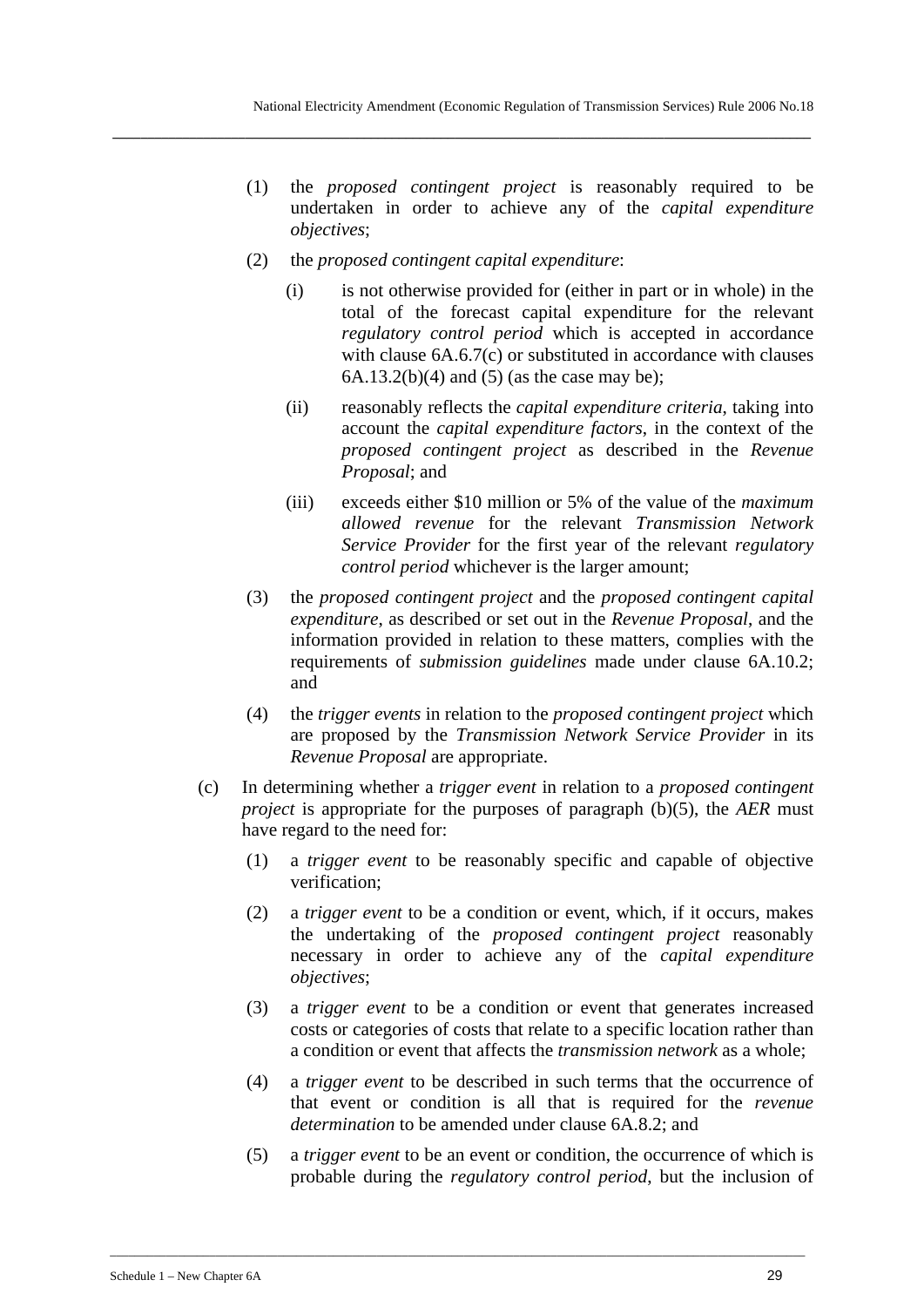capital expenditure in relation to it under clause 6A.6.7 is not appropriate because:

- (i) it is not sufficiently certain that the event or condition will occur during the *regulatory control period* or if it may occur after that *regulatory control period* or not at all; or
- (ii) subject to the requirement to satisfy paragraph  $(b)(2)(iii)$ , the costs associated with the event or condition are not sufficiently certain.

#### **6A.8.2 Amendment of revenue determination for contingent project**

- (a) Subject to paragraph (b), a *Transmission Network Service Provider* may, during a *regulatory control period*, apply to the *AER* to amend a *revenue determination* that applies to that provider where a *trigger event* for a *contingent project* in relation to that *revenue determination* has occurred.
- (b) An application referred to in paragraph (a):
	- (1) must not be made within 90 *business days* prior to the end of a *regulatory year*;
	- (2) subject to subparagraph (1), must be made as soon as practicable after the occurrence of the *trigger event*;
	- (3) must contain the following information:
		- (i) an explanation that substantiates the occurrence of the *trigger event*;
		- (ii) a forecast of the total capital expenditure for the *contingent project*;
		- (iii) a forecast of the capital and incremental operating expenditure, for each remaining *regulatory year* which the *Transmission Network Service Provider* considers is reasonably required for the purpose of undertaking the *contingent project*;
		- (iv) how the forecast of the total capital expenditure for the *contingent project* meets the threshold as referred to in clause  $6A.8.1(b)(2)(iii)$ ;
		- (v) the intended date for commencing the *contingent project* (which must be during the *regulatory control period*);
		- (vi) the anticipated date for completing the *contingent project* (which may be after the end of the *regulatory control period*); and
		- (vii) an estimate of the incremental revenue which the *Transmission Network Service Provider* considers is likely to be required to be earned in each remaining *regulatory year* of the *regulatory control period* as a result of the *contingent project* being undertaken as described in subparagraph (iii); and
	- (4) the estimate referred to in subparagraph (3)(vii) must be calculated: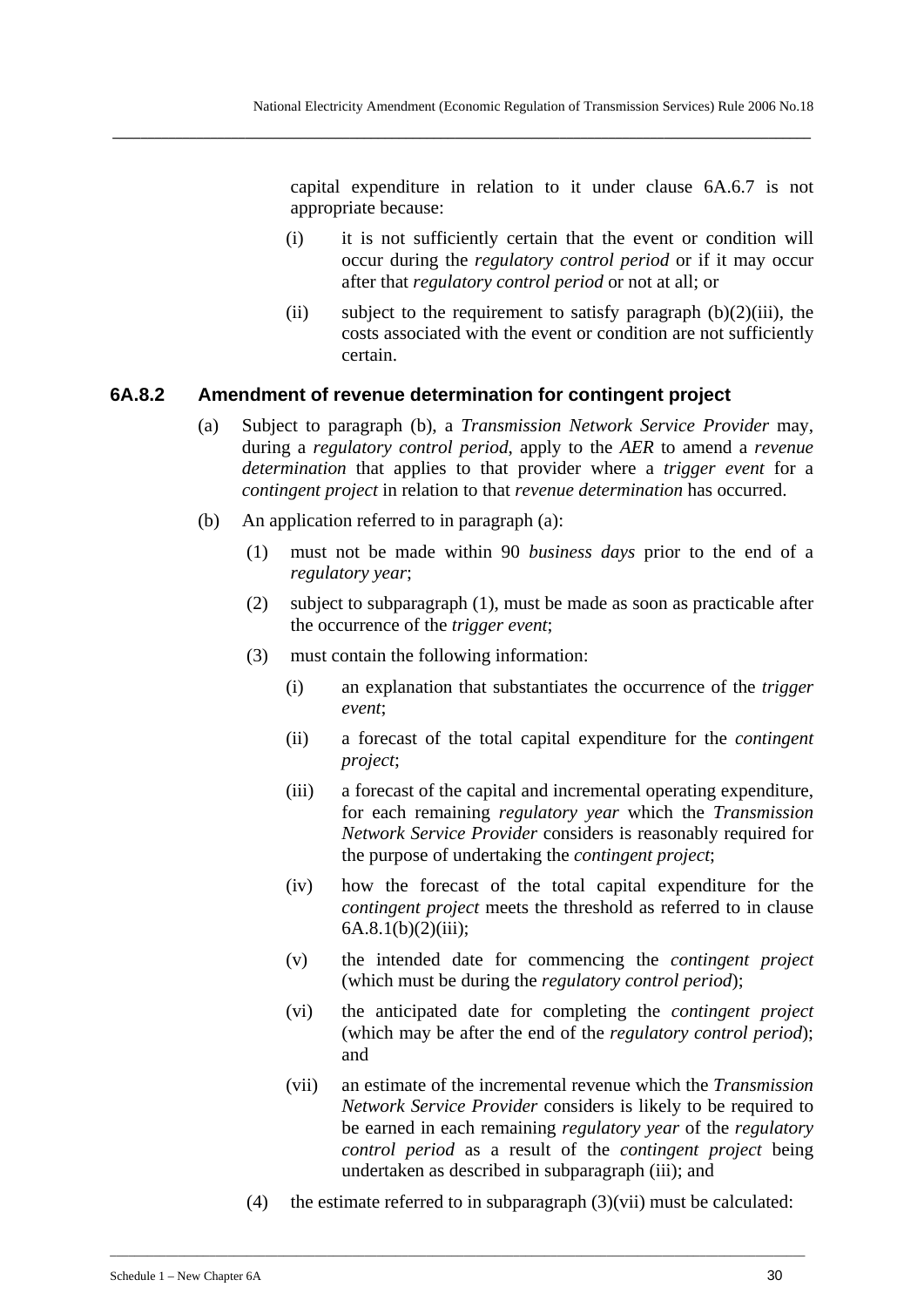- (i) on the basis of the capital expenditure referred to in subparagraph (3)(iii);
- (ii) on the basis of the rate of return for that *Transmission Network Service Provider* for the *regulatory control period* as determined pursuant to clause 6A.6.2;
- (iii) consistently with the manner in which depreciation is calculated under clause 6A.6.3;
- (iv) to include the incremental operating expenditure referred to in subparagraph  $(3)(iii)$ ; and
- (v) in accordance with the requirements for roll forward in the *roll-forward model* and revenue calculation in the *post-tax revenue model*.
- (c) As soon as practicable after its receipt of an application made in accordance with paragraphs (a) and (b), the *AER* must *publish* the application, together with an invitation for written submissions on the application.
- (d) The *AER* must consider any written submissions made under paragraph (c) and must make its decision on the application within 30 *business days* of its receipt of that application. In doing so the *AER* may also take into account such other information as it considers appropriate, including any analysis (such as benchmarking) that is undertaken by it for that purpose.
- (e) If the *AER* is satisfied that the *trigger event* has occurred, and that the forecast of the total capital expenditure for the *contingent project* meets the threshold as referred to in clause  $6A.8.1(b)(2)(iii)$ , it must:
	- (1) determine:
		- (i) the amount of capital and incremental operating expenditure, for each remaining *regulatory year* which the *AER* considers is reasonably required for the purpose of undertaking the *contingent project*;
		- (ii) the total capital expenditure which the *AER* considers is reasonably required for the purpose of undertaking the *contingent project*;
		- (iii) the likely commencement and completion dates for the *contingent project*; and
		- (iv) the incremental revenue which is likely to be required by the *Transmission Network Service Provider* in each remaining *regulatory year* as a result of the *contingent project* being undertaken as described in subparagraphs (i) and (ii), such estimate being calculated in accordance with subparagraph (2);
	- (2) calculate the estimate referred to in subparagraph  $(1)(iv)$ :

\_\_\_\_\_\_\_\_\_\_\_\_\_\_\_\_\_\_\_\_\_\_\_\_\_\_\_\_\_\_\_\_\_\_\_\_\_\_\_\_\_\_\_\_\_\_\_\_\_\_\_\_\_\_\_\_\_\_\_\_\_\_\_\_\_\_\_\_\_\_\_\_\_\_\_\_\_\_\_\_\_\_\_\_\_\_\_\_\_\_\_\_\_\_\_\_\_\_\_\_\_\_\_\_\_\_\_\_\_\_\_\_

(i) on the basis of the capital expenditure referred to in subparagraph  $(1)(i)$ ;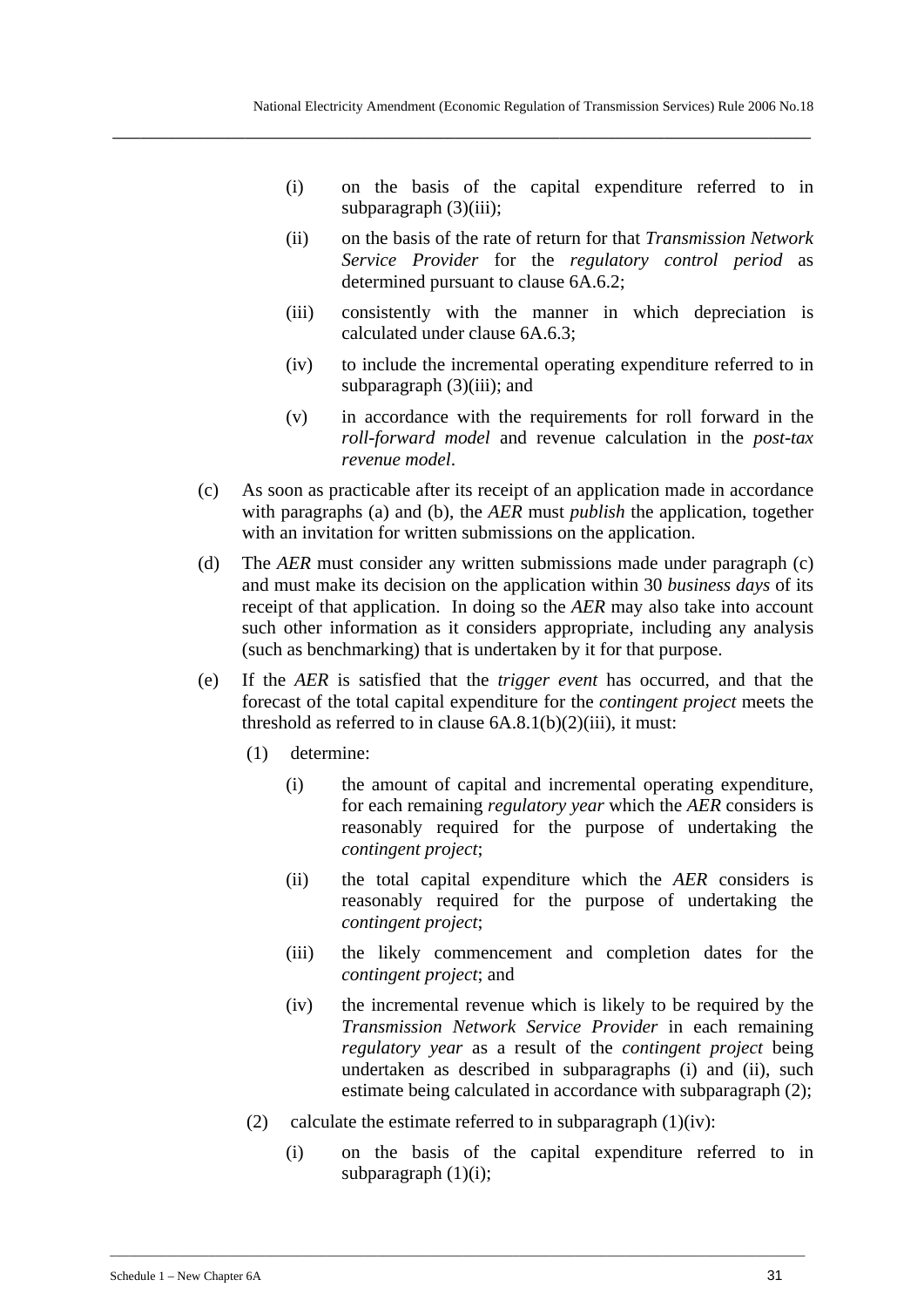- (ii) to include the incremental operating expenditure referred to in subparagraph  $(1)(i)$ ; and
- (iii) otherwise in accordance with paragraph (b)(4); and

- (3) amend the *revenue determination* in accordance with paragraph (h).
- (f) In making the determinations referred to in paragraph (e)(1), the *AER* must accept the relevant amounts and dates, contained in the *Transmission Network Service Provider*'s application, as referred to in paragraphs  $(b)(3)(ii) - (vii)$ , if the *AER* is satisfied that:
	- (1) the forecast of the total capital expenditure for the *contingent project* meets the threshold as referred to in clause 6A.8.1(b)(2)(iii);
	- (2) the amounts of forecast capital expenditure and incremental operating expenditure reasonably reflect the *capital expenditure criteria* and the *operating expenditure criteria,* taking into account the *capital expenditure factors* and the *operating expenditure factors* respectively, in the context of the *contingent project;*
	- (3) the estimates of incremental revenue are reasonable; and
	- (4) the dates are reasonable.
- (g) In making the determinations referred to in paragraphs  $(e)(1)$  and  $(f)$ , the *AER* must take into account:
	- (1) the information included in or accompanying the application;
	- (2) submissions received in the course of consulting on the application;
	- (3) such analysis as is undertaken by or for the *AER*;
	- (4) the expenditure that would be incurred in respect of a *contingent project* by an efficient and prudent operator in the circumstances of the *Transmission Network Service Provider;*
	- (5) the actual and expected capital expenditure of the *Transmission Network Service Provider* for *contingent projects* during any preceding *regulatory control periods*;
	- (6) the extent to which the forecast capital expenditure for the *contingent project* is referable to arrangements with a person other than the *Transmission Network Service Provider* that, in the opinion of the *AER*, do not reflect arm's length terms;
	- (7) the relative prices of operating and capital inputs in relation to the *contingent project*;
	- (8) efficient substitution possibilities between operating and capital expenditure in relation to the *contingent project*; and
	- (9) whether the total labour costs included in the capital and operating expenditure forecasts for the *regulatory control period* are consistent with the incentives provided by the *service target performance incentive scheme* that is to apply to the provider in respect of the *regulatory control period*.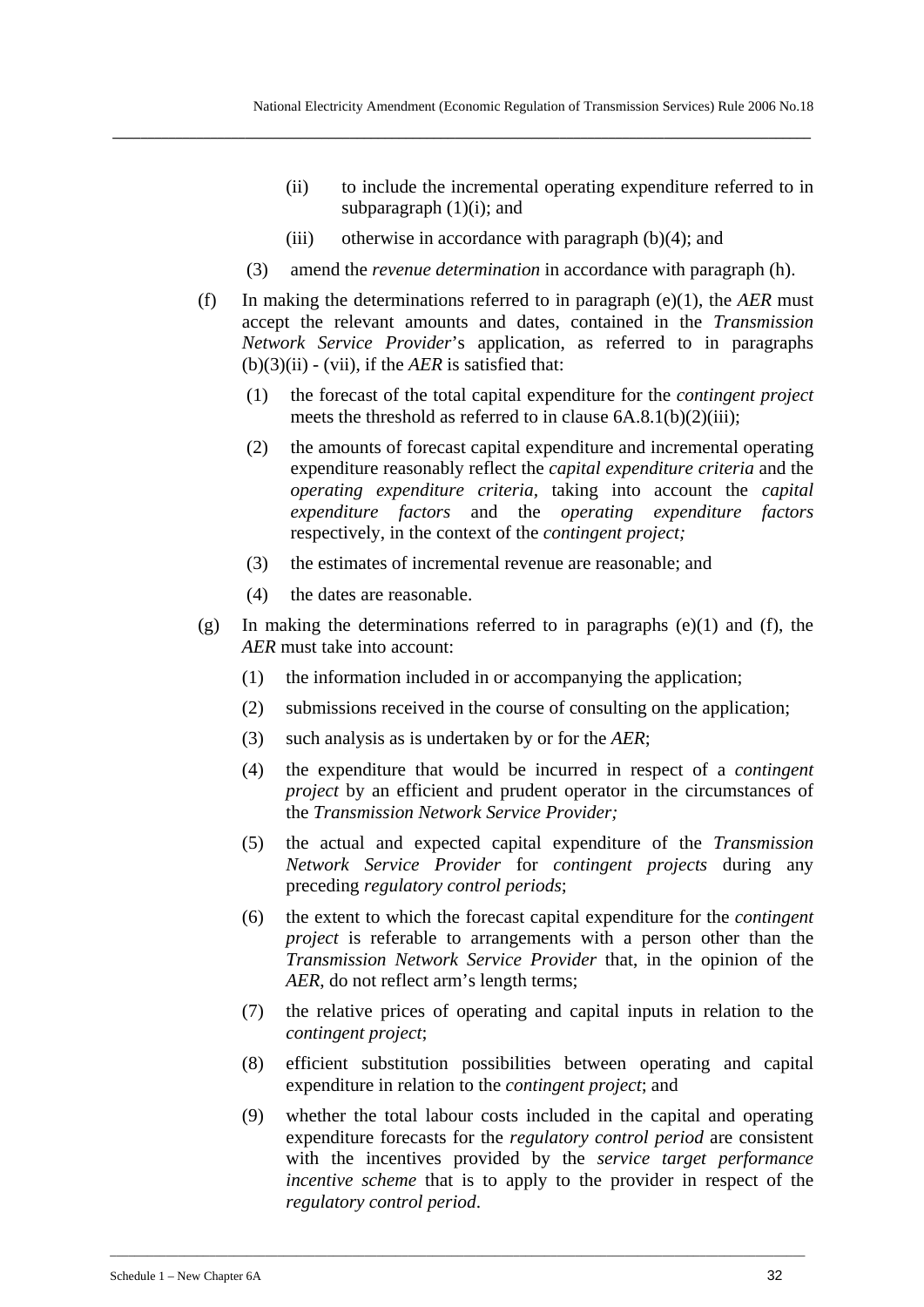(h) Amendments to a *revenue determination* referred to in paragraph (e)(3) must only vary the determination to the extent necessary:

**\_\_\_\_\_\_\_\_\_\_\_\_\_\_\_\_\_\_\_\_\_\_\_\_\_\_\_\_\_\_\_\_\_\_\_\_\_\_\_\_\_\_\_\_\_\_\_\_\_\_\_\_\_\_\_\_\_\_\_\_\_\_\_\_\_\_\_\_\_\_\_\_\_\_\_\_\_\_\_\_\_\_\_\_\_\_\_\_\_\_\_\_\_\_\_\_\_\_\_\_** 

- (1) to adjust the forecast capital expenditure for that *regulatory control period* to accommodate the amount of capital expenditure determined under paragraph  $(e)(1)(i)$  (in which case the amount of that adjustment will be taken to be accepted by the *AER* under clause  $6A.6.7(c)$ ;
- (2) to adjust the forecast operating expenditure for that *regulatory control period* to accommodate the amount of incremental operating expenditure determined under paragraph  $(e)(1)(i)$  (in which case the amount of that adjustment will be taken to be accepted by the *AER* under clause 6A.6.6(c));
- (3) to reflect the effect of any resultant increase in forecast capital and operating expenditure on:
	- (i) the *maximum allowed revenue* for each *regulatory year* in the remainder of the *regulatory control period*; and
	- (ii) the X factor for each of the remaining *regulatory years* of the *regulatory control period*.
- (i) Amendments to a *revenue determination* take effect from the commencement of the next *regulatory year* of the *regulatory control period*.

# **Part D - Negotiated Transmission Services - Regulation of Pricing**

# **6A.9 Regulation of pricing**

# **6A.9.1 Pricing principles for negotiated transmission services**

The following principles constitute the *Negotiated Transmission Service Pricing Principles*:

- (1) the price for a *negotiated transmission service* should be based on the costs incurred in providing that service, determined in accordance with the principles and policies set out in the *Cost Allocation Methodology* for the relevant *Transmission Network Service Provider*;
- (2) subject to subparagraphs (3) and (4), the price for a *negotiated transmission service* should be at least equal to the avoided cost of providing it but no more than the cost of providing it on a stand alone basis;
- (3) if the *negotiated transmission service* is the provision of a *shared transmission service* that:

\_\_\_\_\_\_\_\_\_\_\_\_\_\_\_\_\_\_\_\_\_\_\_\_\_\_\_\_\_\_\_\_\_\_\_\_\_\_\_\_\_\_\_\_\_\_\_\_\_\_\_\_\_\_\_\_\_\_\_\_\_\_\_\_\_\_\_\_\_\_\_\_\_\_\_\_\_\_\_\_\_\_\_\_\_\_\_\_\_\_\_\_\_\_\_\_\_\_\_\_\_\_\_\_\_\_\_\_\_\_\_\_

(i) exceeds the network performance requirements (if any) which that *shared transmission service* is required to meet under any *jurisdictional electricity legislation*; or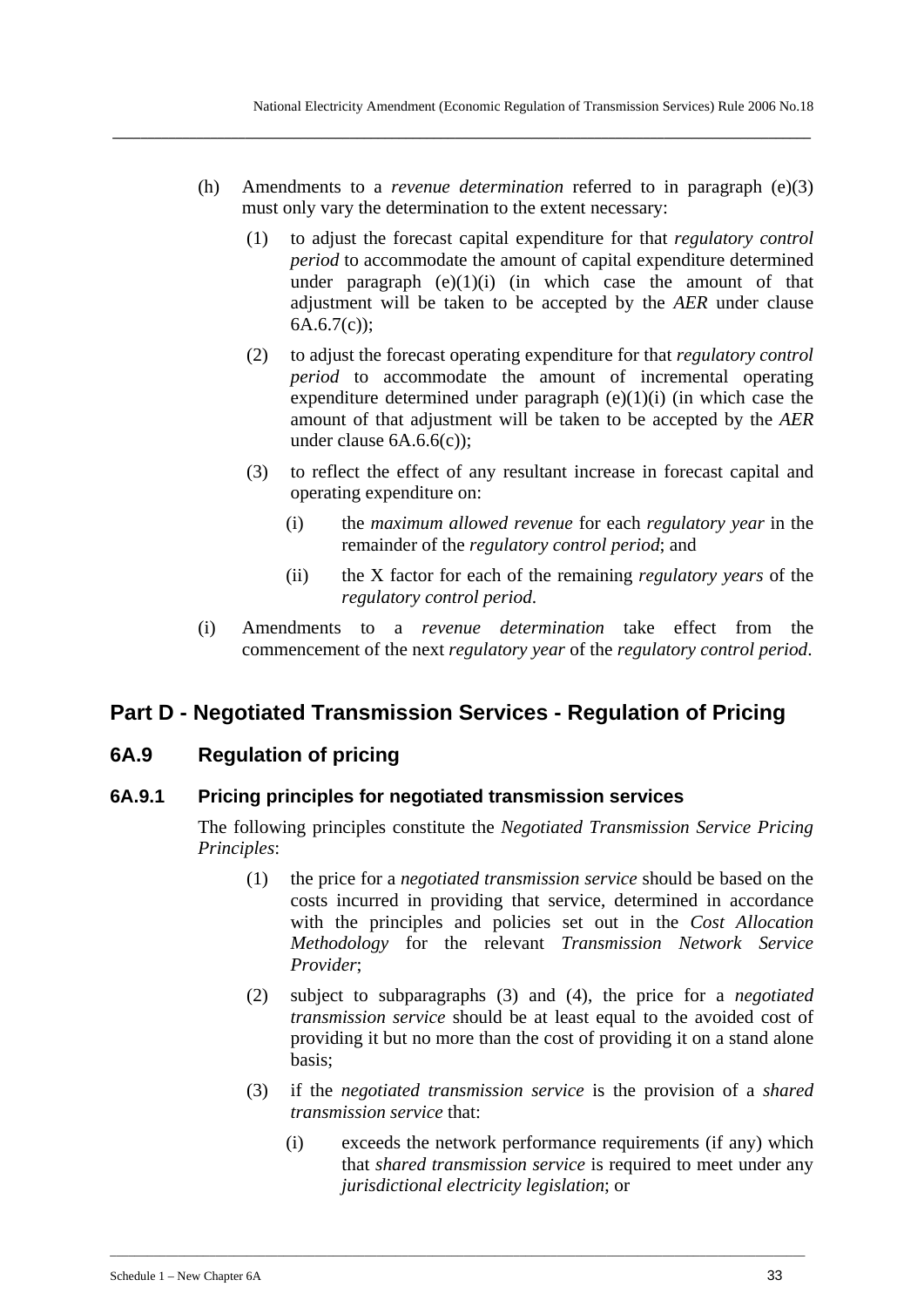(ii) exceeds the *network* performance requirements set out in schedules 5.1a and 5.1,

then the differential between the price for that service and the price for the *shared transmission service* which meets (but does not exceed) the *network* performance requirements under any *jurisdictional electricity legislation* or as set out in schedules 5.1a and 5.1 (as the case may be) should reflect the increase in the *Transmission Network Service Provider's* incremental cost of providing that service;

- (4) if the *negotiated transmission service* is the provision of a *shared transmission service* that does not meet (and does not exceed) the *network* performance requirements set out in schedules 5.1a and 5.1, the differential between the price for that service and the price for the *shared transmission service* which meets (but does not exceed) the *network* performance requirements set out in schedules 5.1a and 5.1 should reflect the amount of the *Transmission Network Service Provider*'s avoided cost of providing that service;
- (5) the price for a *negotiated transmission service* must be the same for all *Transmission Network User*s unless there is a material difference in the costs of providing the *negotiated transmission service* to different *Transmission Network User*s or classes of *Transmission Network User*s;
- (6) the price for a *negotiated transmission service* should be subject to adjustment over time to the extent that the assets used to provide that service are subsequently used to provide services to another person, in which case such adjustment should reflect the extent to which the costs of that asset is being recovered through charges to that other person;
- (7) the price for a *negotiated transmission service* should be based on terms and conditions which are consistent with the safe and reliable operation of the *power system* in accordance with the *Rule*s;
- (8) the price for a *negotiated transmission service* should be such as to enable the *Transmission Network Service Provider* to recover the efficient costs of complying with all *regulatory obligation*s associated with the provision of the *negotiated transmission service*; and
- (9) the price for a *negotiated transmission service* should take into account the need for the service to be provided in a manner that does not adversely affect the safe and *reliable* operation of the *power system* in accordance with the *Rules*.

### **6A.9.2 Determination of prices for negotiated transmission services**

(a) A *Transmission Network Service Provider* must comply with:

- (1) the provider's *negotiating framework*; and
- (2) the provider's *Negotiated Transmission Service Pricing Criteria,*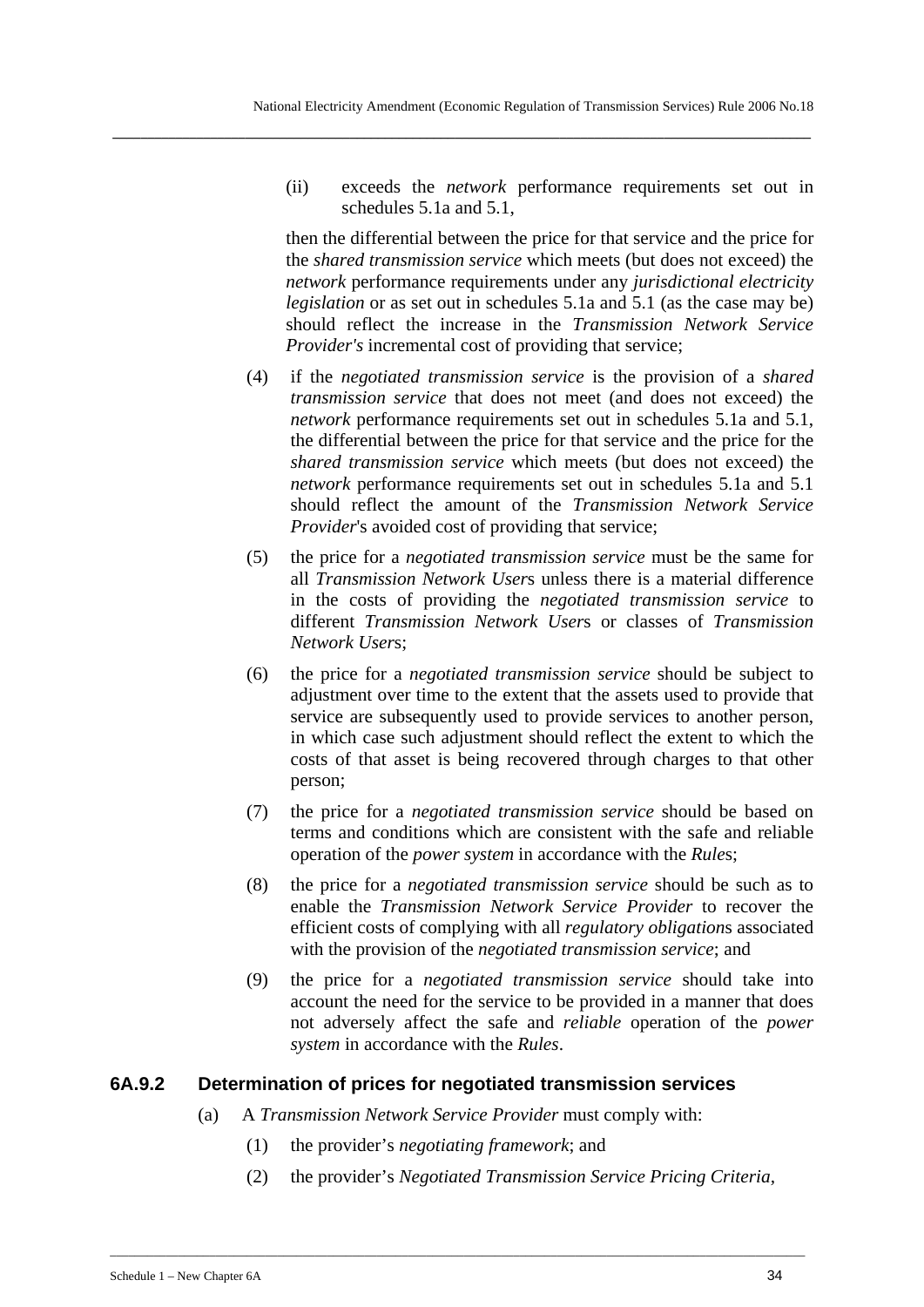when the provider is negotiating the charges for *negotiated transmission services* to be provided to a person.

(b) The *Transmission Network Service Provider* must also comply with any other applicable requirements of the *Rules*, including the requirements of:

**\_\_\_\_\_\_\_\_\_\_\_\_\_\_\_\_\_\_\_\_\_\_\_\_\_\_\_\_\_\_\_\_\_\_\_\_\_\_\_\_\_\_\_\_\_\_\_\_\_\_\_\_\_\_\_\_\_\_\_\_\_\_\_\_\_\_\_\_\_\_\_\_\_\_\_\_\_\_\_\_\_\_\_\_\_\_\_\_\_\_\_\_\_\_\_\_\_\_\_\_** 

- (1) rules 5.3 and 5.4A, when negotiating for the provision of *connection services* and the associated *connection service* charges; and
- (2) rule 5.4A when negotiating the *use of system services charges* and *access charge*s to be paid to or by a *Transmission Network User*.

### **6A.9.3 Negotiating framework determination**

The determination specifying requirements relating to the *negotiating framework* forming part of a *transmission determination* for a *Transmission Network Service Provider* is to set out requirements that are to be complied with in respect of the preparation, replacement, application or operation of its *negotiating framework*.

### **6A.9.4 Negotiated transmission pricing criteria determination**

- (a) The determination by the *AER* specifying the *Negotiated Transmission Service Pricing Criteria* forming part of a *transmission determination* for a *Transmission Network Service Provider* is to set out the criteria that are to be applied:
	- (1) by the provider in negotiating:
		- (i) the prices that are to be charged for the provision of *negotiated transmission services* by the provider for the relevant *regulatory control period*; and
		- (ii) any *access charge*s which are negotiated by the provider during that *regulatory control period*; and
	- (2) by a *commercial arbitrator* in resolving any dispute, between the *Transmission Network Service Provider* and a person who wishes to receive a *negotiated transmission service*, in relation to:
		- (i) the price that is to be charged for the provision of that service by the provider; and
		- (ii) any *access charge*s that are to be paid to or by the provider.
- (b) The *Negotiated Transmission Service Pricing Criteria* must give effect to and be consistent with the *Negotiated Transmission Service Pricing Principles* set out in clause 6A.9.1.

### **6A.9.5 Preparation of and requirements for negotiating framework**

(a) A *Transmission Network Service Provider* must prepare a document (the *negotiating framework*) setting out the procedure to be followed during negotiations between that provider and any person (the *Service Applicant* or applicant) who wishes to receive a *negotiated transmission service* from the provider, as to the price at which the service is to be provided.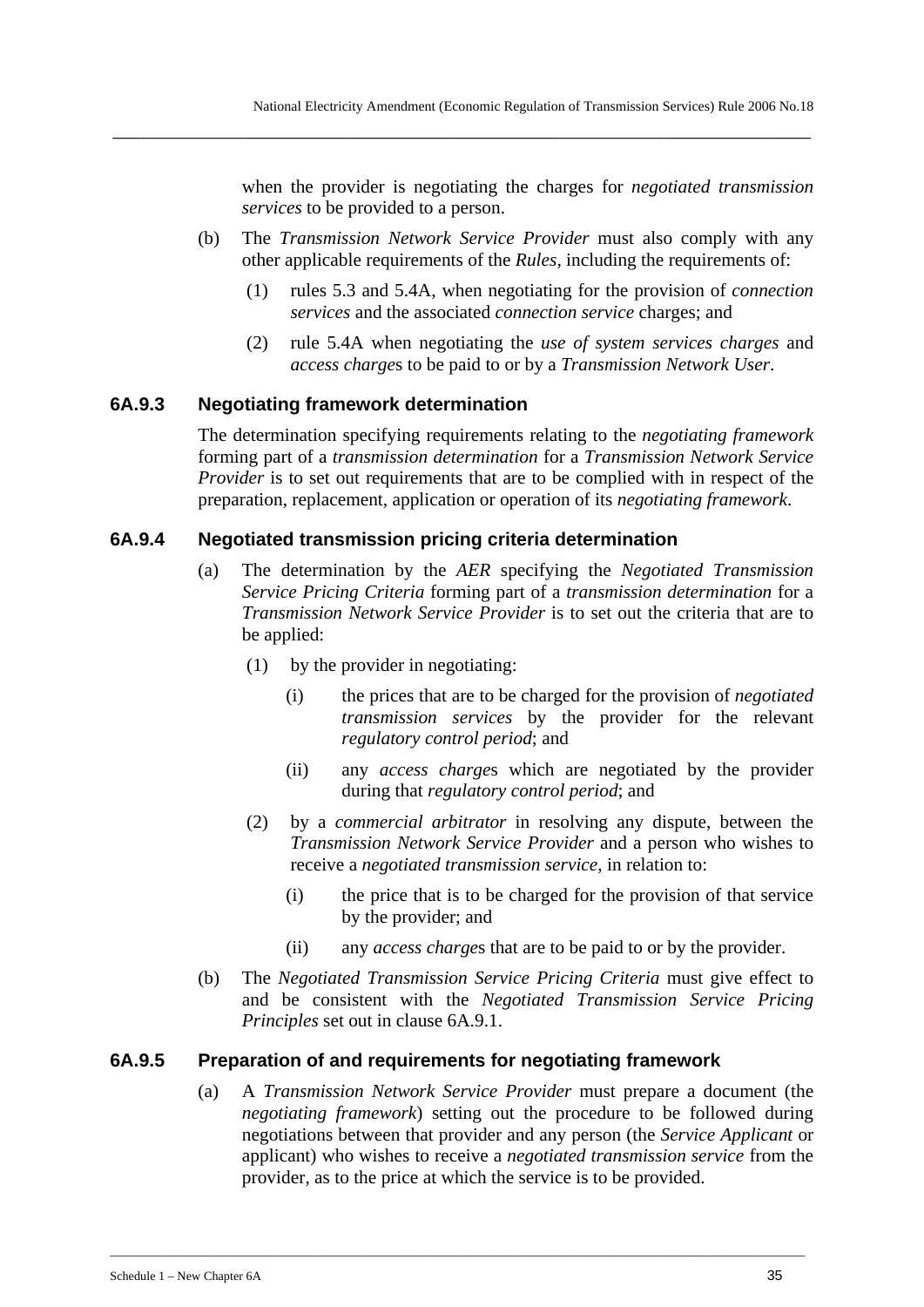(b) The *negotiating framework* for a *Transmission Network Service Provider* must comply with and be consistent with:

**\_\_\_\_\_\_\_\_\_\_\_\_\_\_\_\_\_\_\_\_\_\_\_\_\_\_\_\_\_\_\_\_\_\_\_\_\_\_\_\_\_\_\_\_\_\_\_\_\_\_\_\_\_\_\_\_\_\_\_\_\_\_\_\_\_\_\_\_\_\_\_\_\_\_\_\_\_\_\_\_\_\_\_\_\_\_\_\_\_\_\_\_\_\_\_\_\_\_\_\_** 

- (1) the applicable requirements of a *transmission determination* applying to the provider; and
- (2) paragraph (c), which sets out the minimum requirements for a *negotiating framework*.
- (c) The *negotiating framework* for a *Transmission Network Service Provider* must specify:
	- (1) a requirement for the provider and a *Service Applicant* to negotiate in good faith the price at which the *negotiated transmission service* is to be provided;
	- (2) a requirement for the provider to provide all such commercial information as a *Service Applicant* may reasonably require to enable that applicant to engage in effective negotiation with the provider as to the price at which the *negotiated transmission service* is to be provided, including the cost information described in subparagraph (3);
	- (3) a requirement for the provider to:
		- (i) identify and inform a *Service Applicant* of the reasonable costs and/or the increase or decrease in costs (as appropriate) of providing the *negotiated transmission service*; and
		- (ii) demonstrate to a *Service Applicant* that the charges for providing the *negotiated transmission service* reflect those costs and/or the cost increment or decrement (as appropriate);
	- (4) a requirement for a *Service Applicant* to provide all such commercial information as the provider may reasonably require to enable the provider to engage in effective negotiation with that applicant as to the price at which the *negotiated transmission service* is to be provided;
	- (5) a reasonable period of time for commencing, progressing and finalising negotiations with a *Service Applicant* as to the price at which the *negotiated transmission service* is to be provided, and a requirement that each party to the negotiation must use its reasonable endeavours to adhere to those time periods during the negotiation;
	- (6) a process for dispute resolution which provides that all disputes as to the price at which *negotiated transmission services* are to be provided are to be dealt with in accordance with schedule 6A.3; and
	- (7) the arrangements for payment by a *Service Applicant* of the provider's reasonable direct expenses incurred in processing the application to provide the *negotiated transmission service*.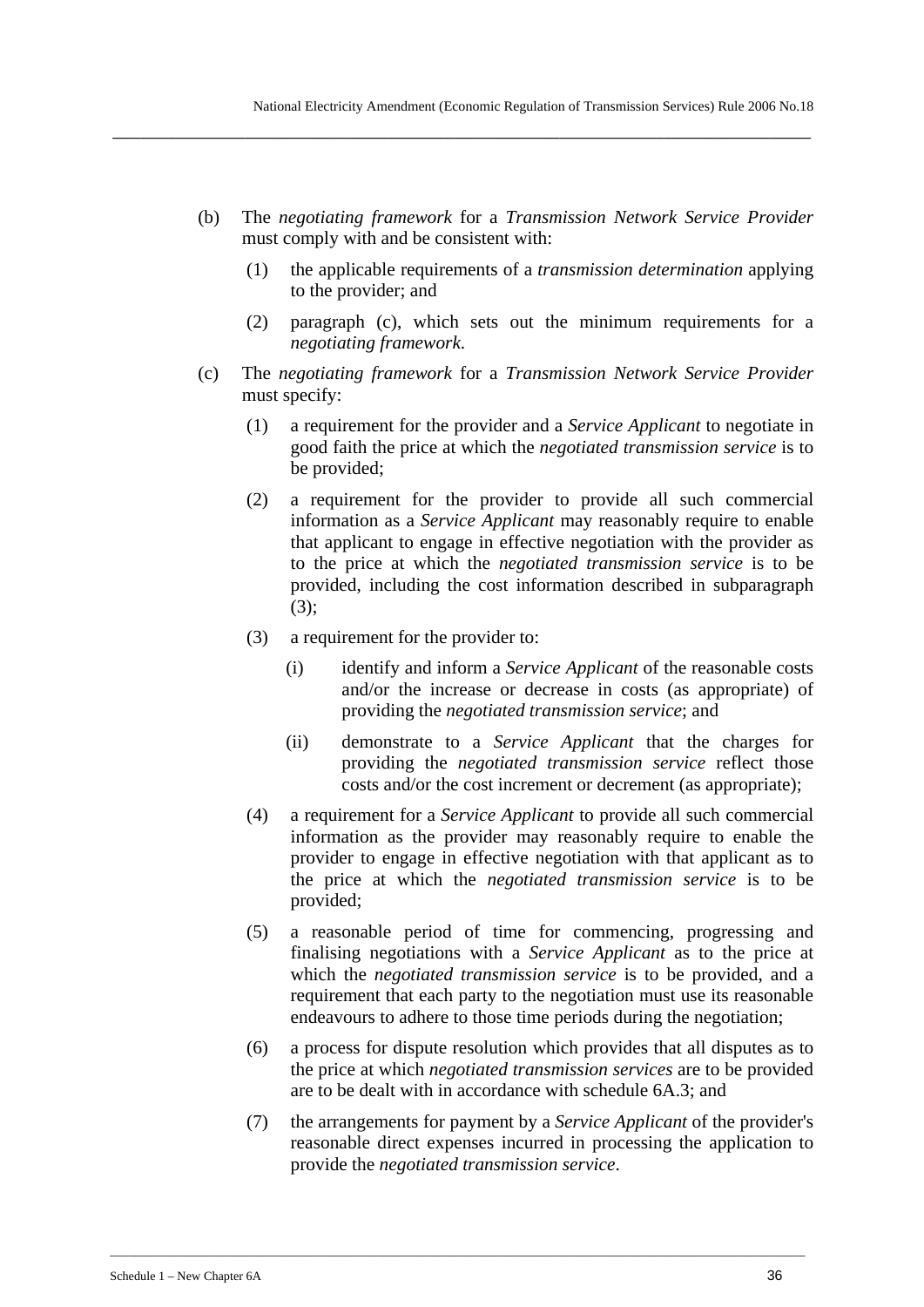(d) Notwithstanding the foregoing, the *negotiating framework* must not be inconsistent with any of the requirements of rules 5.3, 5.4A and Part C of this Chapter 6A and, in the event of any inconsistency, those requirements prevail.

**\_\_\_\_\_\_\_\_\_\_\_\_\_\_\_\_\_\_\_\_\_\_\_\_\_\_\_\_\_\_\_\_\_\_\_\_\_\_\_\_\_\_\_\_\_\_\_\_\_\_\_\_\_\_\_\_\_\_\_\_\_\_\_\_\_\_\_\_\_\_\_\_\_\_\_\_\_\_\_\_\_\_\_\_\_\_\_\_\_\_\_\_\_\_\_\_\_\_\_\_** 

- (e) Each *Transmission Network Service Provider* and *Service Applicant* who is negotiating for the provision of a *negotiated transmission service* by the provider must comply with the requirements of the *negotiating framework* in accordance with its terms.
- (f) A reference in paragraph (c) to the price at which a service is to be provided includes a reference to an *access charge*.

# **6A.9.6 Confidential information**

- (a) Commercial information which is required to be provided to a *Service Applicant* in accordance with clause 6A.9.5(c)(2):
	- (1) does not include confidential information provided to the *Transmission Network Service Provider* by another person; and
	- (2) may be provided subject to a condition that a *Service Applicant* must not provide any part of that commercial information to any other person without the consent of the *Transmission Network Service Provider* which provided the information to that applicant.
- (b) Commercial information which is required to be provided to a *Transmission Network Service Provider* in accordance with clause 6A.9.5(c)(4):
	- (1) does not include confidential information provided to a *Service Applicant* by another person; and
	- (2) may be provided subject to a condition that the provider must not provide any part of that commercial information to any other person without the consent of the *Service Applicant* which provided the information to the provider.

# **6A.9.7 No requirement to provide services**

Nothing in this rule 6A.9 is to be taken as imposing an obligation on a *Transmission Network Service Provider* to provide any service to the *Service Applicant*.

# **6A.9.8 Commercial arbitration for negotiated transmission services**

Schedule 6A.3 applies to any dispute which may arise between a *Transmission Network Service Provider* and a *Service Applicant* as to the price which the provider proposes to charge the *Service Applicant* for a *negotiated transmission service* or as to the amount of any *access charge*.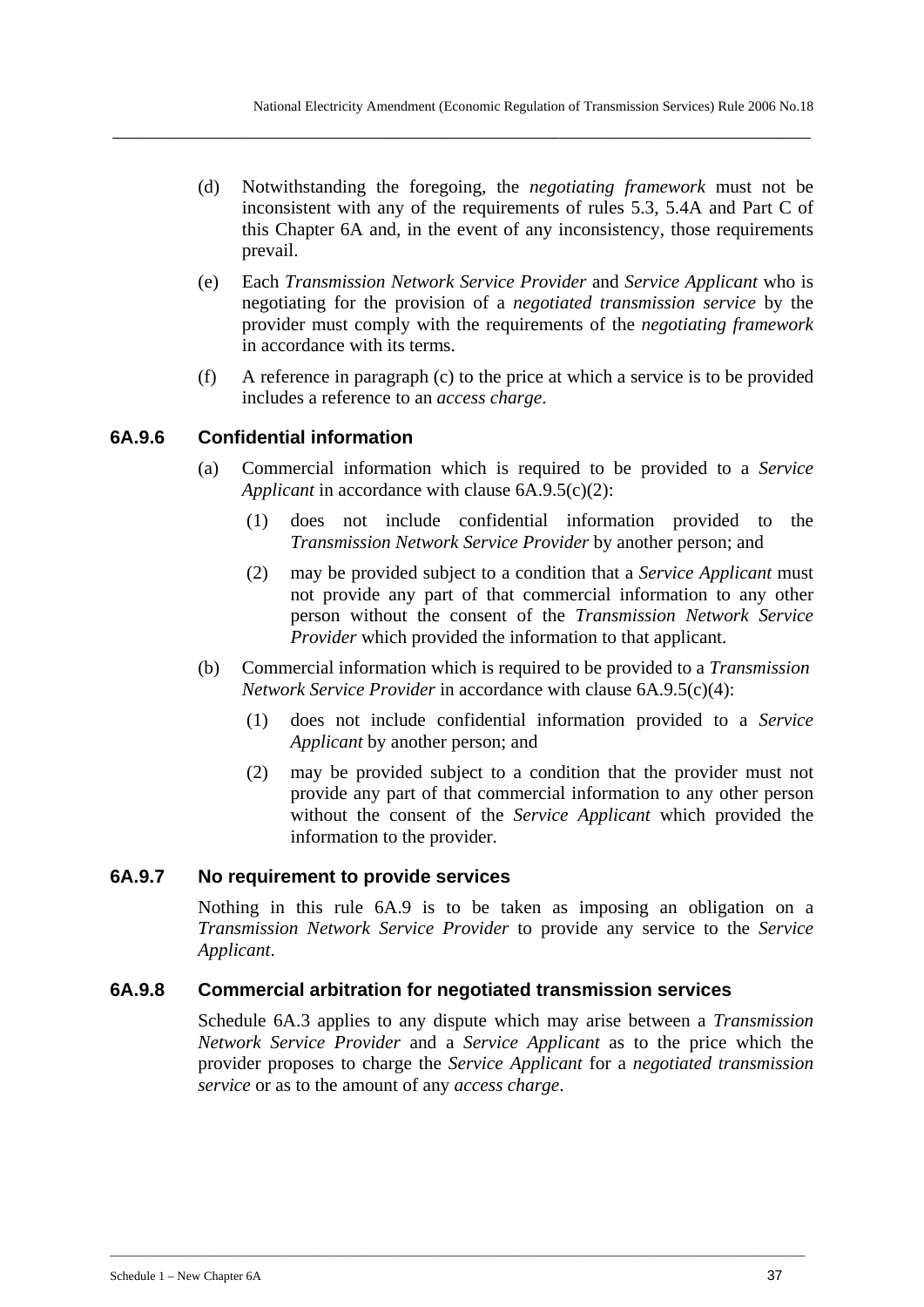# **Part E - Procedure – Revenue determinations and negotiating frameworks**

**\_\_\_\_\_\_\_\_\_\_\_\_\_\_\_\_\_\_\_\_\_\_\_\_\_\_\_\_\_\_\_\_\_\_\_\_\_\_\_\_\_\_\_\_\_\_\_\_\_\_\_\_\_\_\_\_\_\_\_\_\_\_\_\_\_\_\_\_\_\_\_\_\_\_\_\_\_\_\_\_\_\_\_\_\_\_\_\_\_\_\_\_\_\_\_\_\_\_\_\_** 

# **6A.10 Revenue Proposal and proposed negotiating framework**

## **6A.10.1 Submission of proposal, framework and information**

- (a) A *Transmission Network Service Provider* must submit to the *AER* a *Revenue Proposal* relating to the *prescribed transmission services* that are provided by means of, or in connection with, a *transmission system* that is owned, controlled or operated by that provider:
	- (1) if any of those *prescribed transmission services* are subject to a *transmission determination*, 13 months before the expiry of the period in respect of which that *transmission determination* applies; or
	- (2) if any of those *prescribed transmission services* are not subject to a *transmission determination*, 3 months after being required to do so by the *AER*.
- (b) At the same time as it submits a *Revenue Proposal* under paragraph (a), the provider must also submit to the *AER* a proposed *negotiating framework*.
- (c) The *Revenue Proposal* and the proposed *negotiating framework* must comply with the requirements of, and must contain or be accompanied by such information as is required by, the *submission guidelines* made for that purpose under this rule 6A.10.
- (d) The proposed *negotiating framework* must also comply with the requirements of clause 6A.9.5.

# **6A.10.2 Submission guidelines**

- (a) The *AER* must make guidelines, referred to as '*submission guidelines*', for the purposes of this Part E.
- (b) The *submission guidelines* must specify:
	- (1) the form of a *Revenue Proposal* and *negotiating framework*;
	- (2) the requirements for any information contained in or accompanying the *Revenue Proposal* to be audited or otherwise verified;
	- (3) what parts (if any) of the *Revenue Proposal* or the information accompanying it will not be publicly disclosed without the consent of the *Transmission Network Service Provider*, with the presumption being that at least the matters or information referred to in the following clauses will be publicly disclosed:
		- (i) clause S6A.1.1;
		- (ii) clause S6A.1.2;
		- (iii) clauses S6A.1.3(1)-(3), (4)(i) and (ii), (6), (8) and (9); and
		- (iv) clauses  $6A.10.2(b)(7)$  and  $(8)$ ;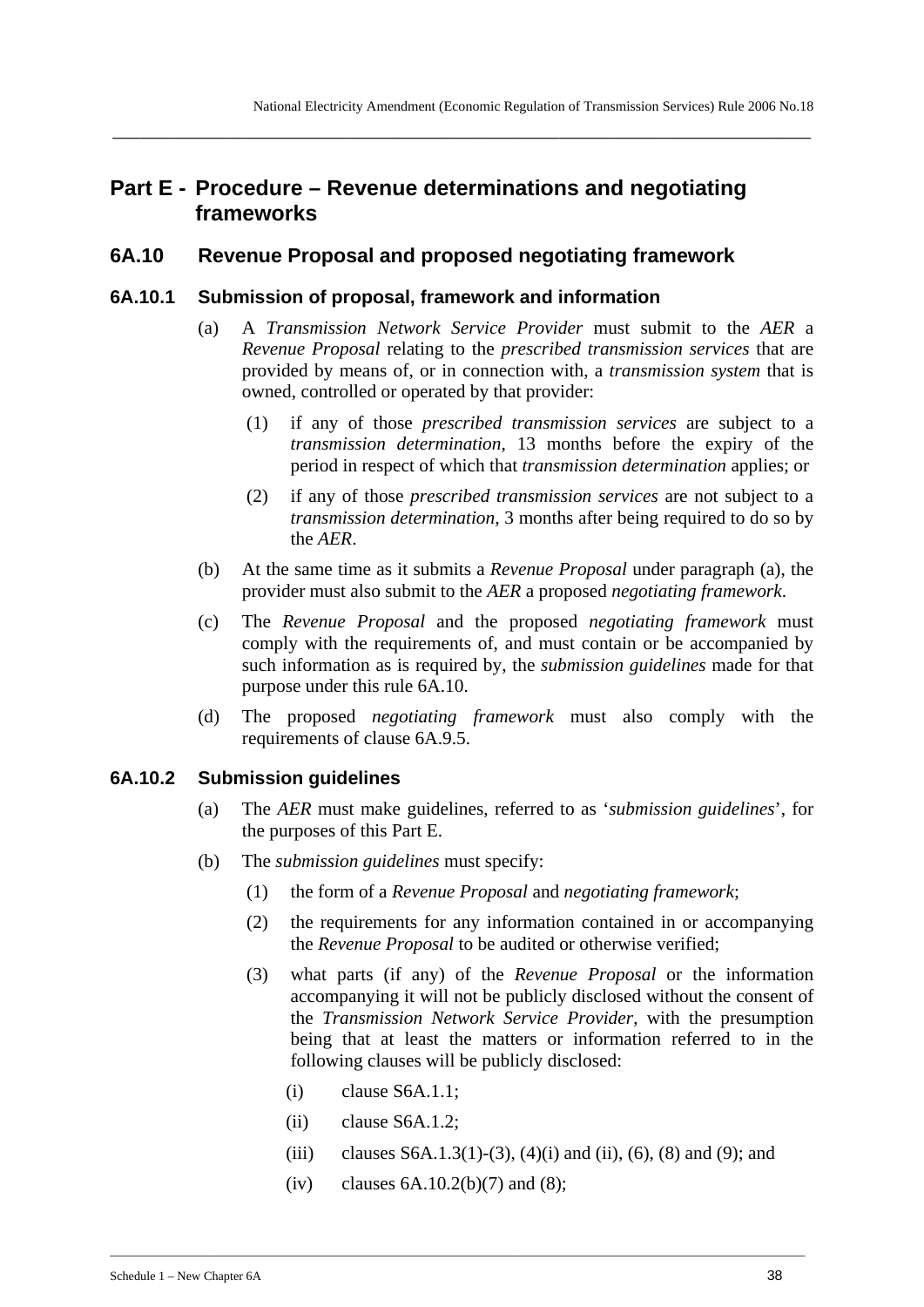- (4) that the *Revenue Proposal* must contain at least the information and matters relating to capital expenditure set out in clause S6A.1.1;
- (5) that the *Revenue Proposal* must contain at least the information and matters relating to operating expenditure set out in clause S6A.1.2;
- (6) that the *Revenue Proposal* must contain at least the additional information and matters set out in clause S6A.1.3;
- (7) that the *Revenue Proposal* must be accompanied by such information as is necessary to enable the *AER* and other interested parties to understand the manner in which the *Transmission Network Service Provider* proposes that negotiations as to the price of *negotiated transmission services* or the amount of *access charge*s will be conducted in accordance with the provider's proposed *negotiating framework*;
- (8) such other information as the *AER* considers should be contained in, or should accompany, a *Revenue Proposal* on the basis that such information is necessary to enable the *AER* and other interested parties to:
	- (i) understand how the *Transmission Network Service Provider* derived the elements of its *Revenue Proposal*; and
	- (ii) form an opinion as to whether the *Revenue Proposal* complies with the requirements of Parts B and E of this Chapter 6A; and
- (9) in the case of amounts, values or inputs that:
	- (i) cannot be determined before the submission of the *Revenue Proposal*; or
	- (ii) are required to be estimated, approved or otherwise determined by the *AER* but are not so estimated, approved or otherwise determined before the submission of the *Revenue Proposal*,

what amounts, values or inputs are to be used in their place for the purposes of the *Revenue Proposal* or revised *Revenue Proposal* (as the case may be).

- (c) Without limiting any other provision of this rule 6A.10, the *submission guidelines* must provide that:
	- (1) the information accompanying the *Revenue Proposal* must include:
		- (i) the *post-tax revenue model*, completed in such a way as to show its application to the *Transmission Network Service Provider*; and
		- (ii) the completed *roll forward model*; and

\_\_\_\_\_\_\_\_\_\_\_\_\_\_\_\_\_\_\_\_\_\_\_\_\_\_\_\_\_\_\_\_\_\_\_\_\_\_\_\_\_\_\_\_\_\_\_\_\_\_\_\_\_\_\_\_\_\_\_\_\_\_\_\_\_\_\_\_\_\_\_\_\_\_\_\_\_\_\_\_\_\_\_\_\_\_\_\_\_\_\_\_\_\_\_\_\_\_\_\_\_\_\_\_\_\_\_\_\_\_\_\_

(2) the completed *post-tax revenue model* and proposed *roll forward model*, and the information in those models, will not be publicly disclosed without the consent of the provider, except to the extent that the information is aggregated or otherwise available apart from it being contained in those models.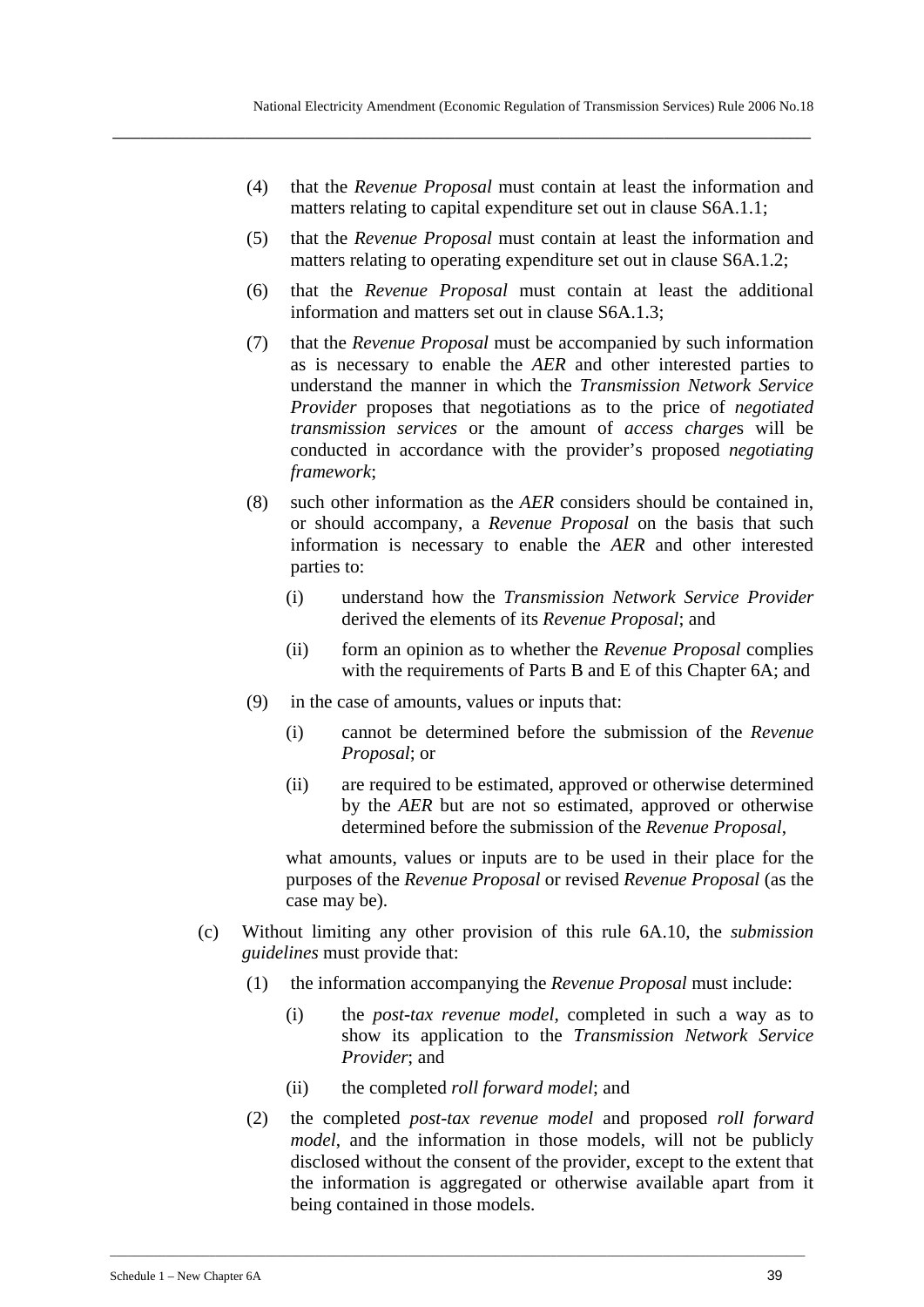(d) The *AER* must, in accordance with the *transmission consultation procedures,* develop and make the *submission guidelines* by 28 September 2007, and there must be *submission guidelines* available at all times after that date.

**\_\_\_\_\_\_\_\_\_\_\_\_\_\_\_\_\_\_\_\_\_\_\_\_\_\_\_\_\_\_\_\_\_\_\_\_\_\_\_\_\_\_\_\_\_\_\_\_\_\_\_\_\_\_\_\_\_\_\_\_\_\_\_\_\_\_\_\_\_\_\_\_\_\_\_\_\_\_\_\_\_\_\_\_\_\_\_\_\_\_\_\_\_\_\_\_\_\_\_\_** 

(e) The *submission guidelines* may be amended or replaced by the *AER* from time to time, in accordance with the *transmission consultation procedures*.

## **6A.11 Preliminary examination and consultation**

### **6A.11.1 Preliminary examination and determination of non-compliance with submission guidelines**

- (a) If the *AER* determines that:
	- (1) a *Revenue Proposal* submitted by a *Transmission Network Service Provider*;
	- (2) a proposed *negotiating framework* submitted by the provider; or
	- (3) information contained in or accompanying such a *Revenue Proposal* or proposed *negotiating framework*,

under clause 6A.10.1 does not comply with the requirements of the *submission guidelines*, or clause 6A.9.5 (in respect of the proposed *negotiating framework*) the *AER* must notify the provider of that determination as soon as practicable after receiving that *Revenue Proposal*, proposed *negotiating framework* or information (as the case may be).

- (b) A determination referred to in paragraph (a) must be accompanied by written reasons that set out:
	- (1) the respects in which the *Revenue Proposal*, proposed *negotiating framework* or information does not comply with the relevant requirements of the *submission guidelines* or clause 6A.9.5 (as the case may be) and the requirements that have not been complied with; and
	- (2) in the case of information which does not comply with those requirements, the reason that the submission of information in accordance with those requirements would assist the *AER* in assessing the *Revenue Proposal* or proposed *negotiating framework*.

### **6A.11.2 Resubmission of proposal, framework or information**

- (a) If the *AER* notifies a *Transmission Network Service Provider* of a determination under clause 6A.11.1, the provider must, within 1 month of that notice, resubmit its *Revenue Proposal*, proposed *negotiating framework* or the required information (as the case may be) in a form that complies with the relevant requirements set out in that determination.
- (b) A *Transmission Network Service Provider* may only make changes to its *Revenue Proposal* for the purposes of paragraph (a) to address the matters raised in the determination under clause 6A.11.1.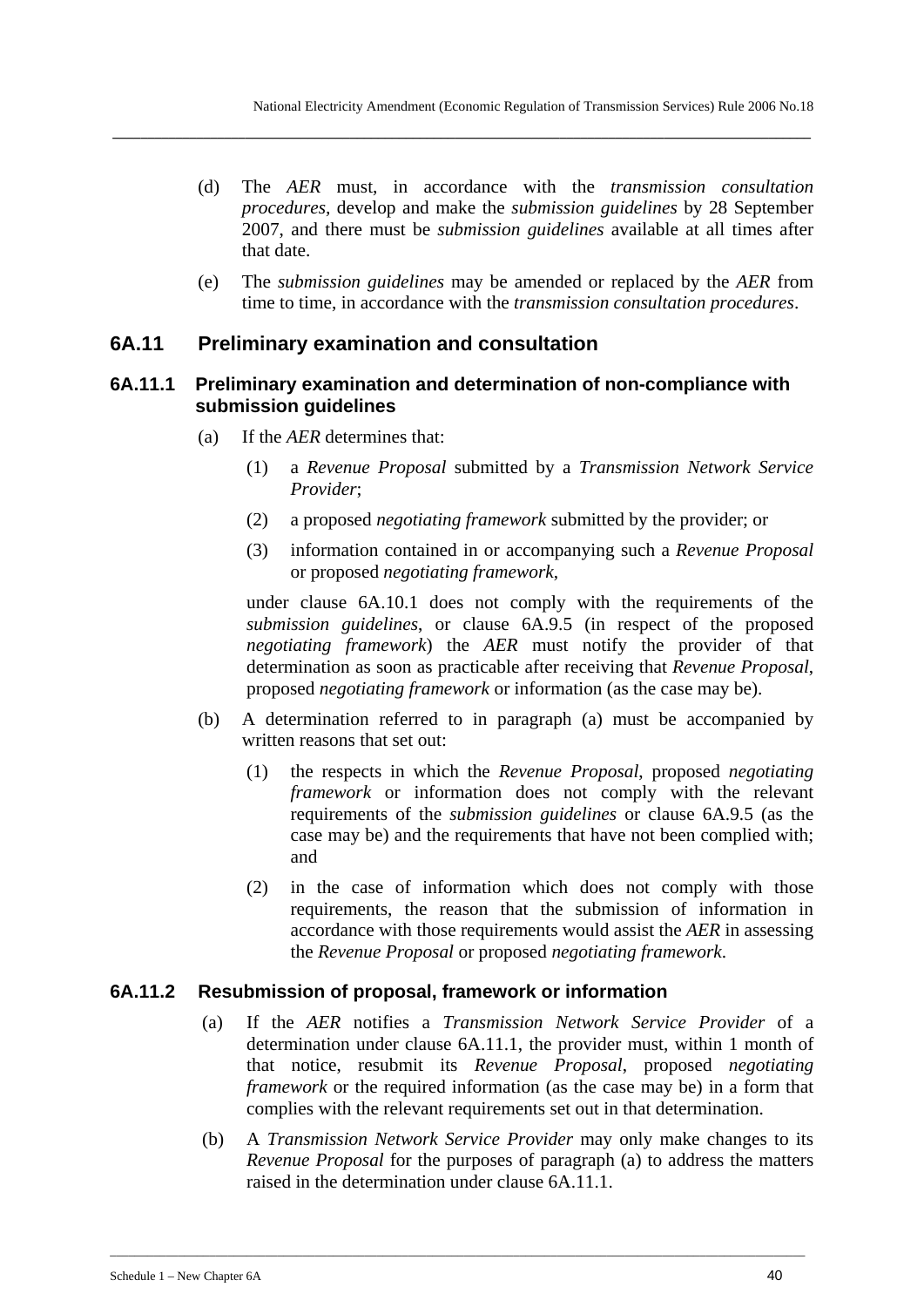## **6A.11.3 Consultation**

(a) Except to the extent that the *submission guidelines* provide it will not be publicly disclosed (and, in that case, the relevant *Transmission Network Service Provider* has not otherwise consented), the *AER* must *publish*:

**\_\_\_\_\_\_\_\_\_\_\_\_\_\_\_\_\_\_\_\_\_\_\_\_\_\_\_\_\_\_\_\_\_\_\_\_\_\_\_\_\_\_\_\_\_\_\_\_\_\_\_\_\_\_\_\_\_\_\_\_\_\_\_\_\_\_\_\_\_\_\_\_\_\_\_\_\_\_\_\_\_\_\_\_\_\_\_\_\_\_\_\_\_\_\_\_\_\_\_\_** 

- (1) the *Revenue Proposal*;
- (2) the proposed *negotiating framework;* and
- (3) the information,

submitted or resubmitted to it by the provider under rules 6A.9, 6A.10 or 6A.11, together with:

- (4) the *AER*'s proposed *Negotiated Transmission Service Pricing Criteria* for the provider; and
- (5) an invitation for written submissions on the documents and information referred to in subparagraphs (1) - (4),

as soon as practicable after the *AER* determines that the *Revenue Proposal*, proposed *negotiating framework* and information comply with the requirements of the *submission guidelines* or clause 6A.9.5.

- (b) The *AER* may *publish* an issues paper examining the issues raised in connection with the *Revenue Proposal*, the proposed *negotiating framework* and the proposed *Negotiated Transmission Service Pricing Criteria,* at the same time as, or subsequent to, *publication* of the invitation to make submissions referred to in paragraph (a)(5).
- (c) Any person may make a written submission to the *AER* on the *Revenue Proposal*, the proposed *negotiating framework* or the proposed *Negotiated Transmission Service Pricing Criteria* for the provider within the time specified in the invitation referred to in paragraph (a)(5), which must be not earlier than 30 *business days* after the invitation for submissions is *published* under that paragraph.

# **6A.12 Draft decision and further consultation**

### **6A.12.1 Making of draft decision**

- (a) Subject to rule 6A.16(a), the *AER* must consider any written submissions made under rule 6A.11 and must make a draft decision in relation to the *Transmission Network Service Provider*.
- (b) The *AER*'s draft decision must be made in accordance with, and must comply with, the relevant requirements of rule 6A.14.
- (c) If the *AER* refuses to approve any of the amounts or values referred to in clause 6A.14.1(1), the *AER*'s draft decision must include details of the changes required or matters to be addressed before the *AER* will approve those amounts or values.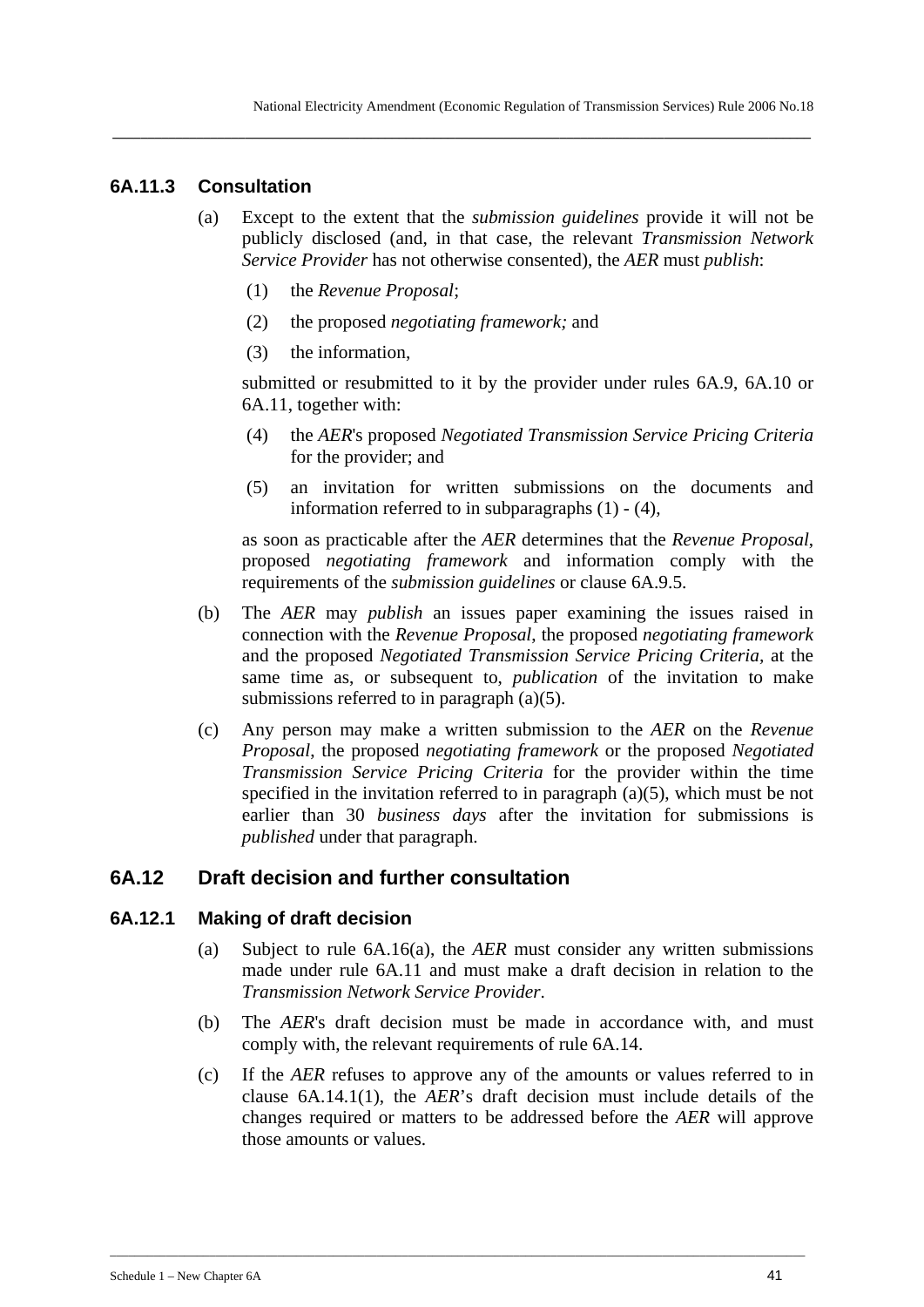(d) If the *AER* refuses to approve the proposed *negotiating framework*, the *AER*'s draft decision must include details of the changes required or matters to be addressed before the *AER* will approve the framework.

**\_\_\_\_\_\_\_\_\_\_\_\_\_\_\_\_\_\_\_\_\_\_\_\_\_\_\_\_\_\_\_\_\_\_\_\_\_\_\_\_\_\_\_\_\_\_\_\_\_\_\_\_\_\_\_\_\_\_\_\_\_\_\_\_\_\_\_\_\_\_\_\_\_\_\_\_\_\_\_\_\_\_\_\_\_\_\_\_\_\_\_\_\_\_\_\_\_\_\_\_** 

### **6A.12.2 Publication of draft decision and consultation**

- (a) The *AER* must, as soon as practicable but not later than 6 months after the relevant date referred to in clause 6A.10.1(a), *publish*:
	- (1) its draft decision and reasons under clause 6A.12.1 and rule 6A.14;
	- (2) notice of the making of the draft decision;
	- (3) notice of a predetermination conference; and
	- (4) an invitation for written submissions on its draft decision.
- (b) The *AER* must hold a predetermination conference at the time, date and place specified in the notice under paragraph (a)(3) for the purpose of explaining its draft decision and receiving oral submissions from interested parties. Any person may attend such a predetermination conference but the procedure to be adopted at the conference will be at the discretion of the senior *AER* representative in attendance.
- (c) Any person may make a written submission to the *AER* on the draft decision within the time specified in the invitation referred to in paragraph  $(a)(4)$ , which must be not earlier than 45 *business days* after the holding of a predetermination conference.

### **6A.12.3 Submission of revised proposal or framework**

- (a) In addition to making such other written submissions as it considers appropriate, the *Transmission Network Service Provider* may, not more than 30 *business days* after the publication of the draft decision, submit to the *AER*:
	- (1) a revised *Revenue Proposal*; or
	- (2) a revised proposed *negotiating framework*.
- (b) A *Transmission Network Service Provider* may only make the revisions referred to in paragraph (a) so as to incorporate the substance of any changes required by, or to address matters raised in, the draft decision.
- (c) A revised *Revenue Proposal* or revised proposed *negotiating framework*  must comply with the requirements of, and must contain or be accompanied by such information as is required by, the *submission guidelines*.
- (d) The revised proposed *negotiating framework* must also comply with the requirements of clause 6A.9.5.
- (e) Except to the extent that the *submission guidelines* provide it will not be publicly disclosed (and, in that case, the *Transmission Network Service Provider* has not otherwise consented), the *AER* must *publish*:
	- (1) any revised *Revenue Proposal*; or
	- (2) any revised proposed *negotiating framework*,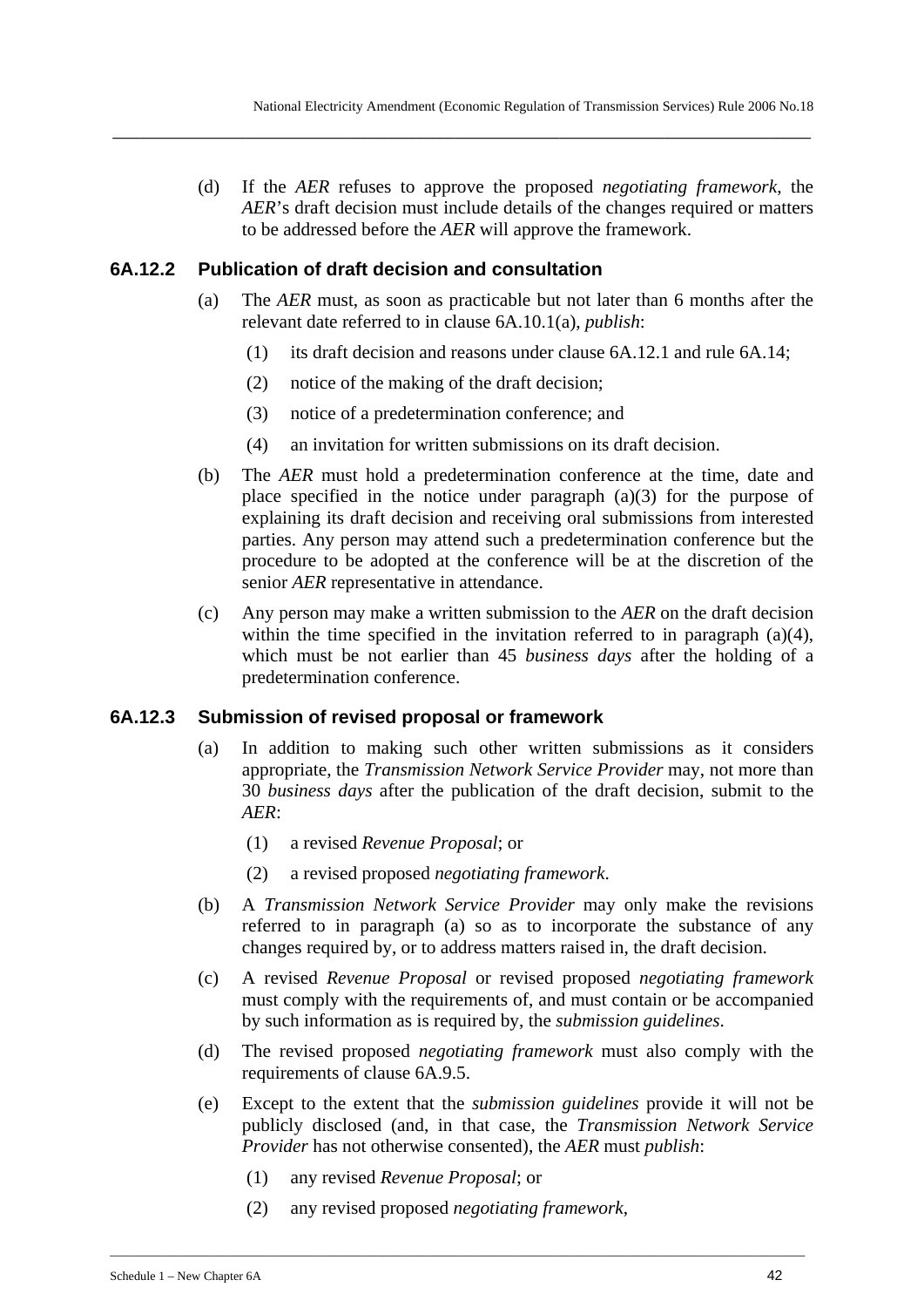(as the case may be), that is submitted by the *Transmission Network Service Provider* under paragraph (a), together with the accompanying information, as soon as practicable after receipt by the *AER*.

# **6A.13 Final decision**

# **6A.13.1 Making of final decision**

- (a) Subject to rule 6A.16(a), the *AER* must consider any submissions made on the draft decision, or on any revised *Revenue Proposal* or revised proposed *negotiating framework* submitted to it under clause 6A.12.3, and must make a final decision in relation to the *Transmission Network Service Provider*.
- (b) The *AER*'s final decision must be made in accordance with, and must comply with, the relevant requirements of rule 6A.14.

# **6A.13.2 Refusal to approve amounts, values or framework**

- (a) If the *AER's* final decision is to refuse to approve an amount or value referred to in clause 6A.14.1(1), the *AER* must include in its final decision a substitute amount or value which, except as provided in paragraph (b), is:
	- (1) determined on the basis of the current *Revenue Proposal*; and
	- (2) amended from that basis only to the extent necessary to enable it to be approved in accordance with the *Rules*.
- (b) If the *AER*'s final decision is to refuse to approve an amount or value referred to in clause 6A.14.1(1) for the reason that, or a reason which includes the reason that, the *AER* is not satisfied that:
	- (1) the total of the forecast operating expenditure for the *regulatory control period* reasonably reflects the *operating expenditure criteria*, taking into account the *operating expenditure factors*; or
	- (2) the total of the forecast capital expenditure for the *regulatory control period* reasonably reflects the *capital expenditure criteria*, taking into account the *capital expenditure factors*,

# the *AER* must:

- (3) where subparagraph (1) applies, include in its final decision (in addition to the estimate referred to in clause  $6A.14.1(3)(ii)$  the forecast operating expenditure for each *regulatory year* which the *AER* is satisfied reasonably reflects the *operating expenditure criteria*, taking into account the *operating expenditure factors*, subject only to the requirement that the total of such forecasts must equate to the estimate referred to in clause 6A.14.1(3)(ii);
- (4) where subparagraph (2) applies, include in its final decision (in addition to the estimate referred to in clause  $6A.14.1(2)(ii)$  the forecast capital expenditure for each *regulatory year* which the *AER* is satisfied reasonably reflects the *capital expenditure criteria*, taking into account the *capital expenditure factors*, subject only to the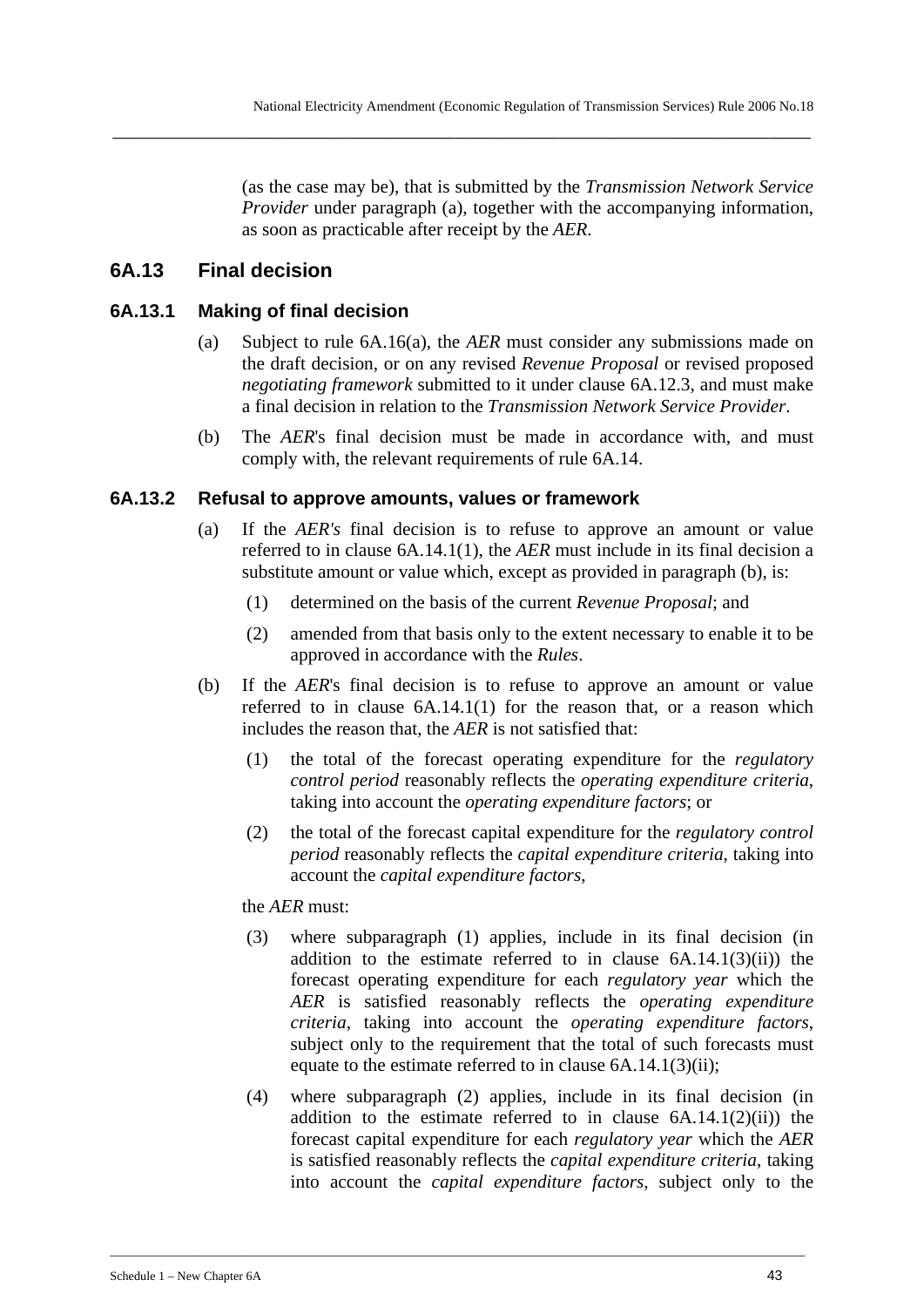requirement that the total of such forecasts must equate to the estimate referred to in clause 6A.14.1(2)(ii); and

- (5) use each such amount (and its components) in place of the forecast of required operating or capital expenditure that is included in the current *Revenue Proposal* for the purposes of calculating the amount or value that it has refused to approve in its final decision.
- (c) If the *AER*'s final decision is to refuse to approve the proposed *negotiating framework* referred to in clause 6A.14.1(6), the *AER* must include in its final decision an amended *negotiating framework* which is:
	- (1) determined on the basis of the current proposed *negotiating framework*; and
	- (2) amended from that basis only to the extent necessary to enable it to be approved in accordance with the *Rules*.

## **6A.13.3 Notice of final decision**

The *AER* must as soon as practicable, but not later than 2 months before the commencement of the relevant *regulatory control period*, *publish*:

- (1) notice of the making of the final decision; and
- (2) the final decision, including the reasons required to be included in it.

## **6A.13.4 Making of transmission determination**

The *AER* must, as soon as practicable after making its final decision, make the *transmission determination* to which the final decision relates.

# **6A.14 Requirements relating to draft and final decisions**

### **6A.14.1 Contents of decisions**

A draft decision under rule 6A.12 or a final decision under rule 6A.13 is a decision by the *AER*:

- (1) on the *Transmission Network Service Provider's* current *Revenue Proposal* in which the *AER* either approves or refuses to approve:
	- (i) the *total revenue cap* for the provider for the *regulatory control period*;
	- (ii) the *maximum allowed revenue* for the provider for each *regulatory year* of the *regulatory control period*;
	- (iii) the values that are to be attributed to the *performance incentive scheme parameters* for the *service target performance incentive scheme* that is to apply to the provider in respect of the *regulatory control period*;
	- (iv) the values that are to be attributed to the *efficiency benefit sharing scheme parameters* for the *efficiency benefit sharing scheme* that is to apply to the provider in respect of the *regulatory control period*; and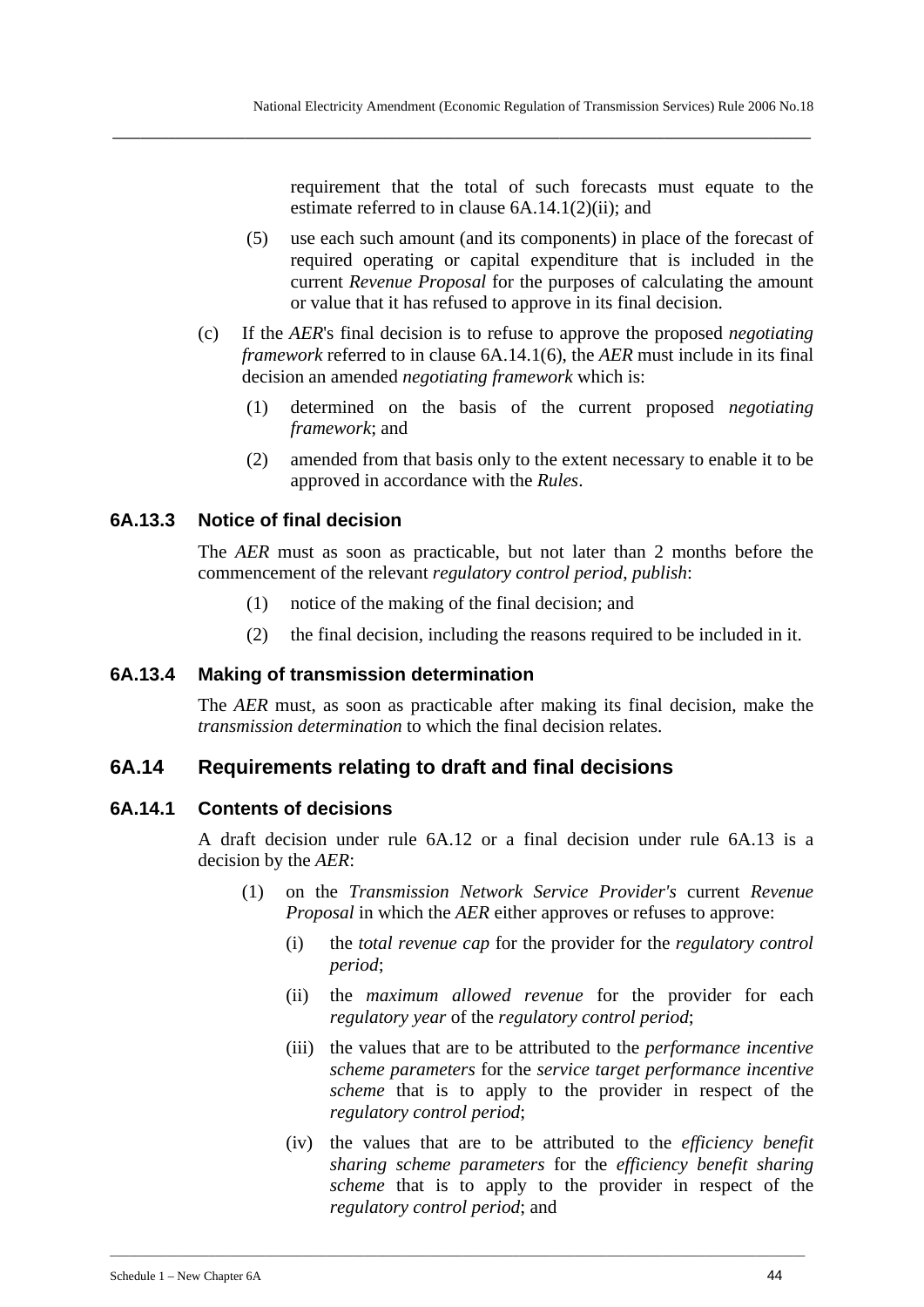(v) the commencement and length of the *regulatory control period* that has been proposed by the provider,

as set out in the *Revenue Proposal*, setting out the reasons for the decision;

- (2) in which the *AER* either:
	- (i) acting in accordance with clause  $6A.6.7(c)$ , accepts the total of the forecast capital expenditure for the *regulatory control period* that is included in the current *Revenue Proposal*; or
	- (ii) acting in accordance with clause  $6A.6.7(d)$ , does not accept the total of the forecast capital expenditure for the *regulatory control period* that is included in the current *Revenue Proposal,*  in which case the *AER* must set out its reasons for that decision and an estimate of the total of the *Transmission Network Service Provider's* required capital expenditure for the *regulatory control period* that the *AER* is satisfied reasonably reflects the *capital expenditure criteria*, taking into account the *capital expenditure factors*;
- (3) in which the *AER* either:
	- (i) acting in accordance with clause 6A.6.6(c), accepts the total of the forecast operating expenditure for the *regulatory control period* that is included in the current *Revenue Proposal*; or
	- (ii) acting in accordance with clause 6A.6.6(d), does not accept the total of the forecast operating expenditure for the *regulatory control period* that is included in the current *Revenue Proposal*, in which case the *AER* must set out its reasons for that decision and an estimate of the total of the *Transmission Network Service Provider's* required operating expenditure for the *regulatory control period* that the *AER* is satisfied reasonably reflects the *operating expenditure criteria*, taking into account the *operating expenditure factors*;
- (4) in which the *AER* determines:
	- (i) whether each of the *proposed contingent projects* (if any) described in the current *Revenue Proposal* are *contingent projects* for the purposes of the *revenue determination* in which case the decision must clearly identify each of those *contingent projects;*
	- (ii) the capital expenditure that it is satisfied reasonably reflects the *capital expenditure criteria*, taking into account the *capital expenditure factors*, in the context of each *contingent project* as described in the current *Revenue Proposal*;
	- (iii) the *trigger events* in relation to each *contingent project* (in which case the decision must clearly specify those *trigger events*); and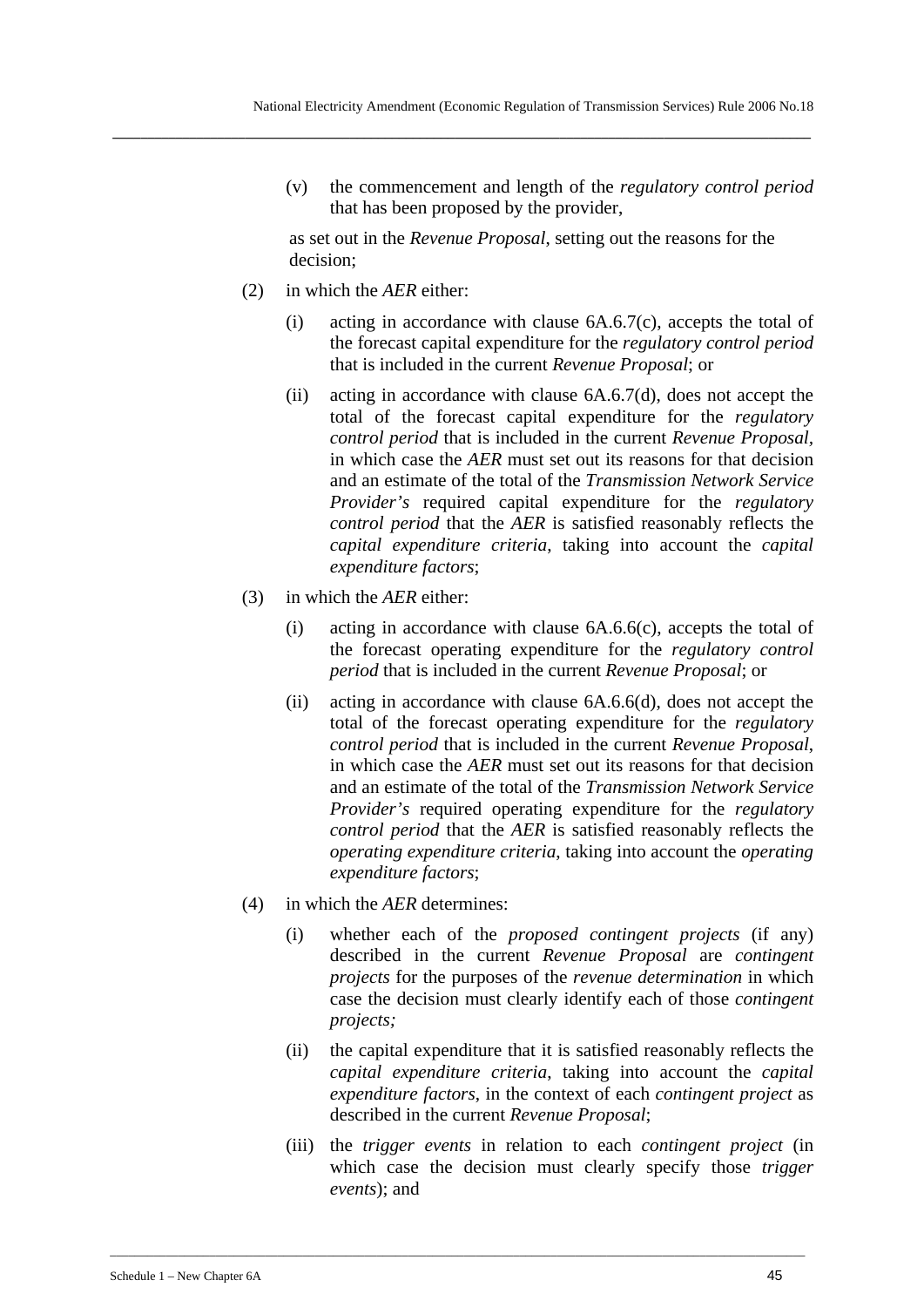- (iv) if the *AER* determines that such a *proposed contingent project* is not a *contingent project* for the purposes of the *revenue determination*, its reasons for that conclusion, having regard to the requirements of clause 6A.8.1(b);
- (5) in which the *AER* sets out the amounts, values or inputs that it has used in place of those referred to in clause 6A.10.2(b)(9);
- (6) on the provider's current proposed *negotiating framework*, in which the *AER* either approves or refuses to approve the proposed *negotiating framework*, setting out reasons for its decision; and
- (7) in which the *AER* specifies the *Negotiated Transmission Service Pricing Criteria* for the *Transmission Network Service Provider*, setting out the reasons for the decision.

## **6A.14.2 Reasons for decisions**

The reasons given by the *AER* for a draft decision under rule 6A.12 or a final decision under rule 6A.13 must set out the basis and rationale of the decision, including:

- (1) details of the qualitative and quantitative methodologies applied in any calculations and formulae made or used by the *AER* for the purposes of its decision;
- (2) the values adopted by the *AER* for each of the input variables in any calculations and formulae, including:
	- (i) whether those values have been taken or derived from the provider's current *Revenue Proposal*; and
	- (ii) if not, the rationale for the adoption of those values;
- (3) details of any assumptions made by the *AER* in undertaking any material qualitative and quantitative analyses for the purposes of the decision; and
- (4) reasons for the making of any decisions, the giving or withholding of any approvals, and the exercise of any discretions, as referred to in Part C of this Chapter 6A, for the purposes of the decision.

### **6A.14.3 Circumstances in which matters must be approved or accepted**

- (a) This clause set out the circumstances in which the *AER* must approve or accept certain matters for the purposes of a draft decision under rule 6A.12 or a final decision under rule 6A.13. Subject to any provision of this Chapter 6A, if the *AER* is not required to approve or accept such a matter in accordance with this clause, it may, but is not required to, refuse to approve or accept that matter.
- (b) The *AER* must approve:
	- (1) the *total revenue cap* for a *Transmission Network Service Provider* for a *regulatory control period*; and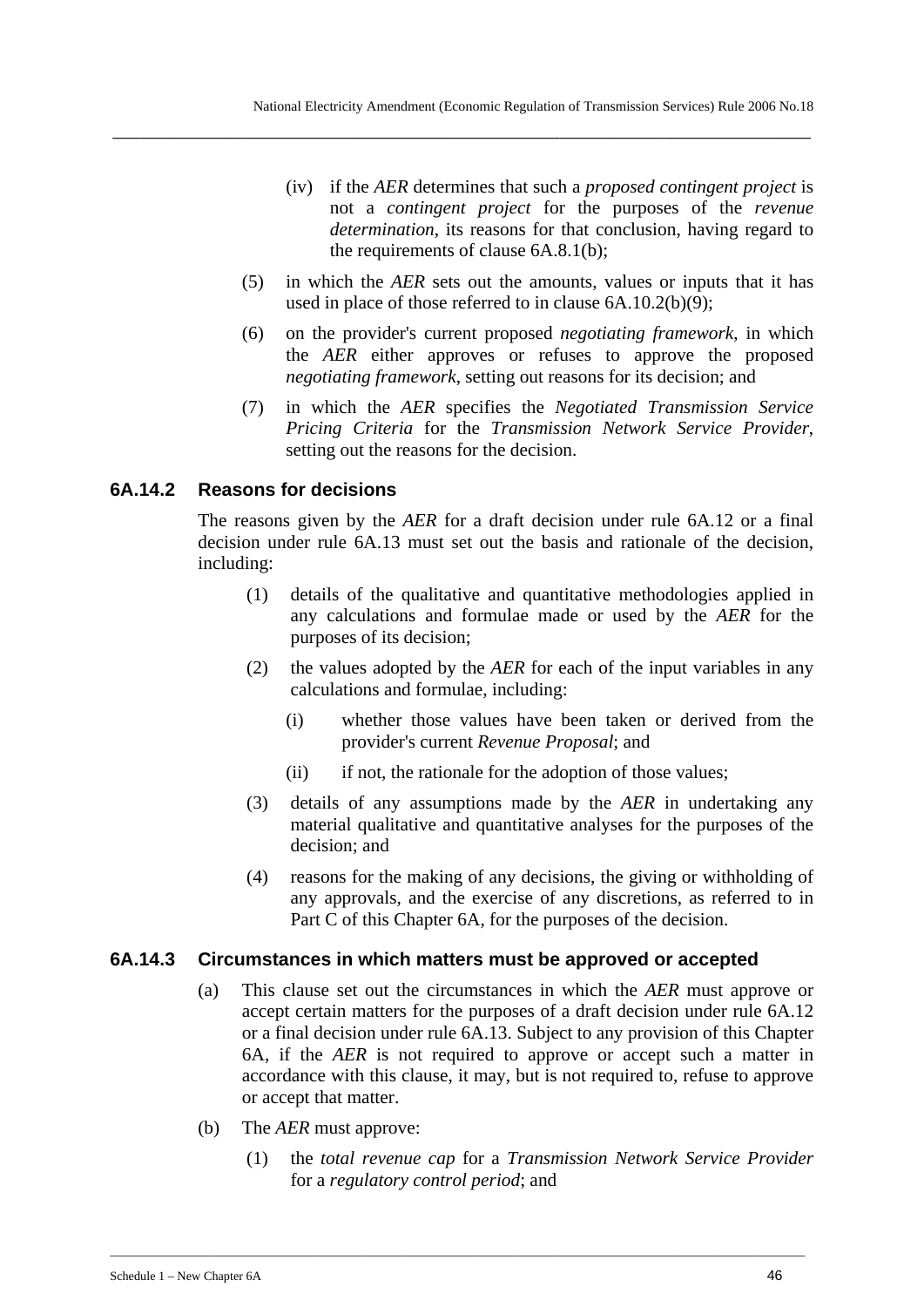(2) the *maximum allowed revenue* for the provider for each *regulatory year* of the *regulatory control period*,

as set out in the current *Revenue Proposal*, if the *AER* is satisfied that:

**\_\_\_\_\_\_\_\_\_\_\_\_\_\_\_\_\_\_\_\_\_\_\_\_\_\_\_\_\_\_\_\_\_\_\_\_\_\_\_\_\_\_\_\_\_\_\_\_\_\_\_\_\_\_\_\_\_\_\_\_\_\_\_\_\_\_\_\_\_\_\_\_\_\_\_\_\_\_\_\_\_\_\_\_\_\_\_\_\_\_\_\_\_\_\_\_\_\_\_\_** 

- (3) those amounts have been properly calculated using the *post-tax revenue model*; and
- (4) those amounts, and any amount required to be calculated, determined or forecast for the purposes of calculating those amounts, have otherwise been calculated, determined or forecast in accordance with the requirements of Part C of this Chapter 6A, (for these purposes, the *AER* is taken to be so satisfied in respect of a particular amount if another provision of this Chapter 6A requires the *AER* to approve or accept that amount).
- (c) If a *Transmission Network Service Provider*'s revised *Revenue Proposal* submitted under clause 6A.12.3(a) includes:
	- (1) an amount of total forecast capital expenditure for the *regulatory control period* that is the same as that accepted or estimated (as the case may be) by the *AER* in a draft decision under rule 6A.12; or
	- (2) an amount of total forecast operating expenditure for the *regulatory control period* that is the same as that accepted or estimated (as the case may be) by the *AER* in a draft decision under rule 6A.12,

then, except to the extent that:

- (3) either or both of the following apply:
	- (i) other changes have been made in the revised *Revenue Proposal*; or
	- (ii) the information contained in or accompanying the revised *Revenue Proposal* differs from that contained in or accompanying the previous *Revenue Proposal*; and
- (4) the changes are such that the *AER* is not satisfied as referred to in clauses  $6A.6.6(c)$  or  $6A.6.7(c)$  (as the case may be),

the *AER*, in its final decision, must accept the forecast of required operating expenditure or of required capital expenditure (as the case may be) that is included in the revised *Revenue Proposal*.

- (d) The *AER* must approve:
	- (1) the values that are to be attributed to the *performance incentive scheme parameters* for the *service target performance incentive scheme* that is to apply to a *Transmission Network Service Provider* in respect of a *regulatory control period*; and
	- (2) the values that are to be attributed to the *efficiency benefit sharing scheme parameters* for the *efficiency benefit sharing scheme* that is to apply to a *Transmission Network Service Provider* in respect of a *regulatory control period*,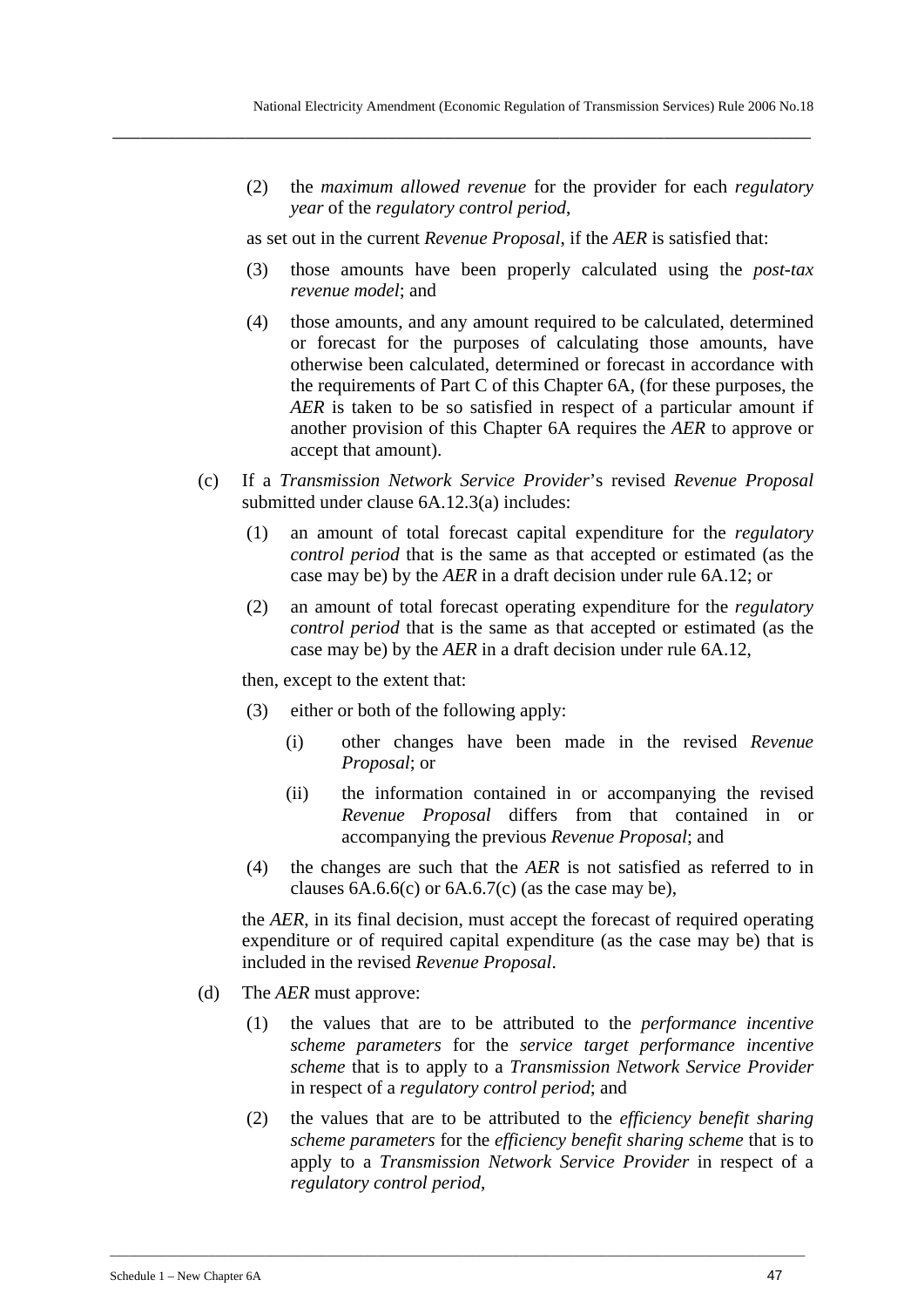as set out in the current *Revenue Proposal*, if the *AER* is satisfied that those values comply with the requirements relating to them set out in the *service target performance incentive scheme* or the *efficiency benefit sharing scheme* (as the case may be).

- (e) The *AER* must approve the commencement and length of the *regulatory control period* as proposed by a *Transmission Network Service Provider* in the provider's current *Revenue Proposal* if the length of the *regulatory control period* as so proposed is 5 *regulatory year*s.
- (f) The *AER* must approve a *Transmission Network Service Provider*'s current proposed *negotiating framework* if the *AER* is satisfied that the relevant proposed *negotiating framework* meets the requirements set out in clause 6A.9.5(c).
- (g) If a *Transmission Network Service Provider's* revised *Revenue Proposal* or revised proposed *negotiating framework* (as the case may be) submitted under clause 6A.12.3(a):
	- (1) contains the changes required under clause 6A.12.1(c); or
	- (2) does not contain those changes but otherwise (in the *AER's* view), adequately addresses the matters which prompted the *AER* to require those changes,

then, except to the extent that:

- (3) either or both of the following apply:
	- (i) other changes have been made in the revised *Revenue Proposal* or the revised proposed *negotiating framework*, by the provider; or
	- (ii) the information contained in or accompanying the revised *Revenue Proposal* or revised proposed *negotiating framework* differs from that contained in or accompanying the previous *Revenue Proposal* or proposed *negotiating framework* submitted or resubmitted; and
- (4) the changes would justify the *AER*, in its final decision, in refusing to approve the amounts or values referred to in clause 6A.14.1(5) or the proposed *negotiating framework* referred to in clause 6A.13.2(c),

the *AER*'s final decision must be to approve those amounts or values or that proposed *negotiating framework*.

(h) The *AER* must only specify criteria as *Negotiated Transmission Service Pricing Criteria* for a *Transmission Network Service Provider* in a draft or final decision under rule 6A.12 or 6A.13 if those criteria give effect to and are consistent with the *Negotiated Transmission Service Pricing Principles*.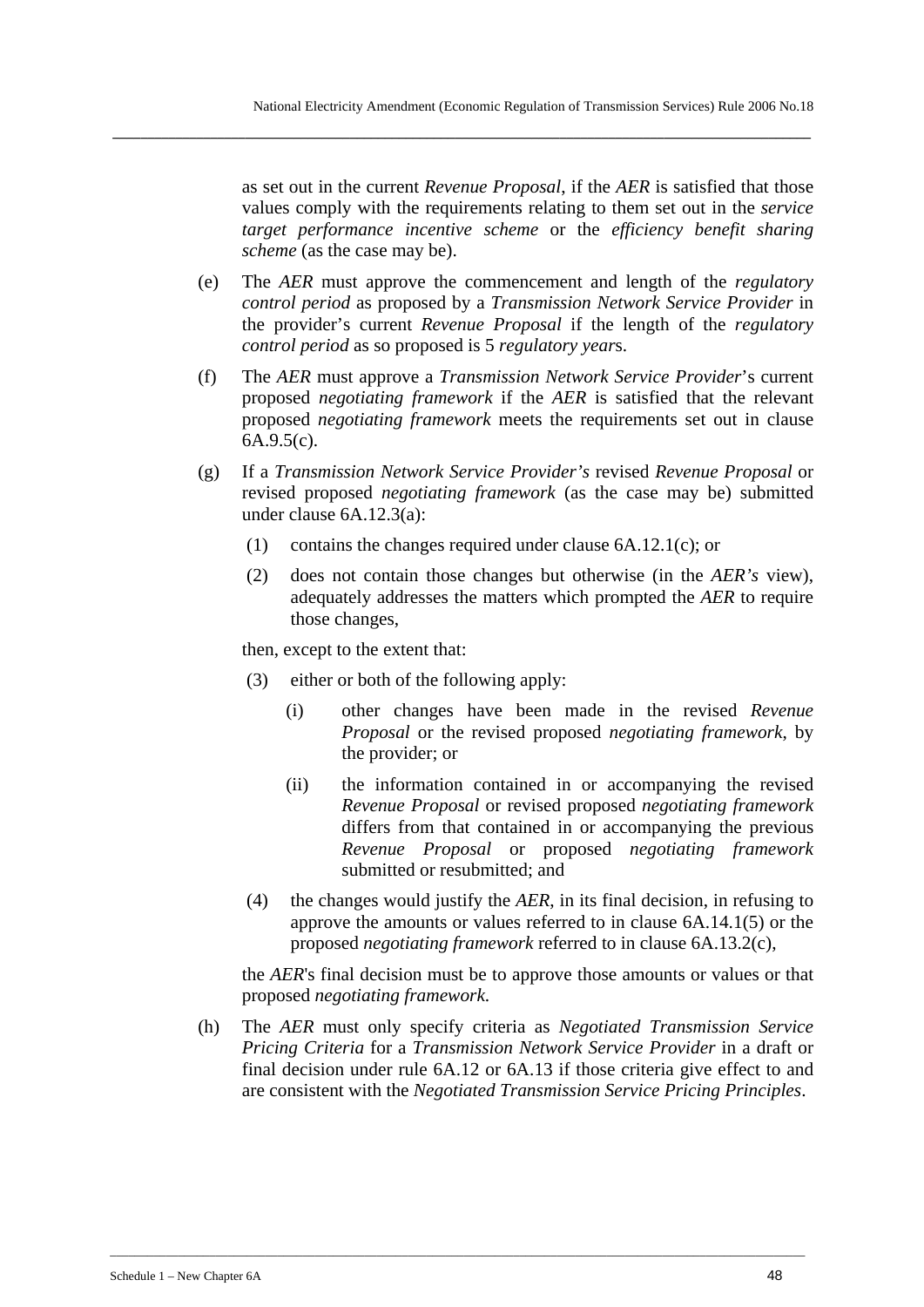# **6A.15 Revocation and substitution of revenue determination for wrong information or error**

**\_\_\_\_\_\_\_\_\_\_\_\_\_\_\_\_\_\_\_\_\_\_\_\_\_\_\_\_\_\_\_\_\_\_\_\_\_\_\_\_\_\_\_\_\_\_\_\_\_\_\_\_\_\_\_\_\_\_\_\_\_\_\_\_\_\_\_\_\_\_\_\_\_\_\_\_\_\_\_\_\_\_\_\_\_\_\_\_\_\_\_\_\_\_\_\_\_\_\_\_** 

- (a) Except as provided in clause 6A.7.1(d), the *AER* may only revoke a *revenue determination* during a *regulatory control period* where it appears to the *AER* that:
	- (1) the *total revenue cap* was set on the basis of information provided by or on behalf of the relevant *Transmission Network Service Provider* to the *AER* that was false or misleading in a material particular; or
	- (2) there was a material error in the setting of the *total revenue cap*.
- (b) If the *AER* revokes a *revenue determination* under paragraph (a), the *AER* must make a new *revenue determination* in substitution for the revoked *revenue determination* to apply for the remainder of the *regulatory control period* for which the revoked *revenue determination* was to apply.
- (c) If the *AER* revokes a *revenue determination* under paragraph (a)(2), the substituted *revenue determination* must only vary from the revoked *revenue determination* to the extent necessary to correct the relevant error.
- (d) The *AER* may only revoke and substitute a *revenue determination* under this rule 6A.15, if it has first consulted with the relevant *Transmission Network Service Provider* and such other persons as it considers appropriate.

# **6A.16 Miscellaneous**

- (a) The *AER* may, but is not required to, consider any submission made pursuant to an invitation for submissions after the time for making the submission has expired.
- (b) Nothing in this Part E is to be construed as precluding the *AER* from *publishing* any issues, consultation and discussion papers, or holding any conferences and information sessions, that the *AER* considers appropriate.
- (c) Subject to paragraph (d), as soon as practicable after the *AER* receives a submission in response to an invitation referred to in clause 6A.11.3(a)(5) or 6A.12.2(a)(4) (whether or not the submission was made before the time for making it has expired), the *AER* must *publish* that submission.
- (d) The *AER* must not *publish* a submission referred to in paragraph (c) to the extent it contains information which has been clearly identified as confidential by the person making the submission.
- (e) The *AER* may give such weight to confidential information identified in accordance with paragraph (d) in a submission as it considers appropriate, having regard to the fact that such information has not been made publicly available.
- (f) Paragraph (d) does not apply to the extent that any other provision of the *Rules* permits or requires such information to be publicly released by the *AER*.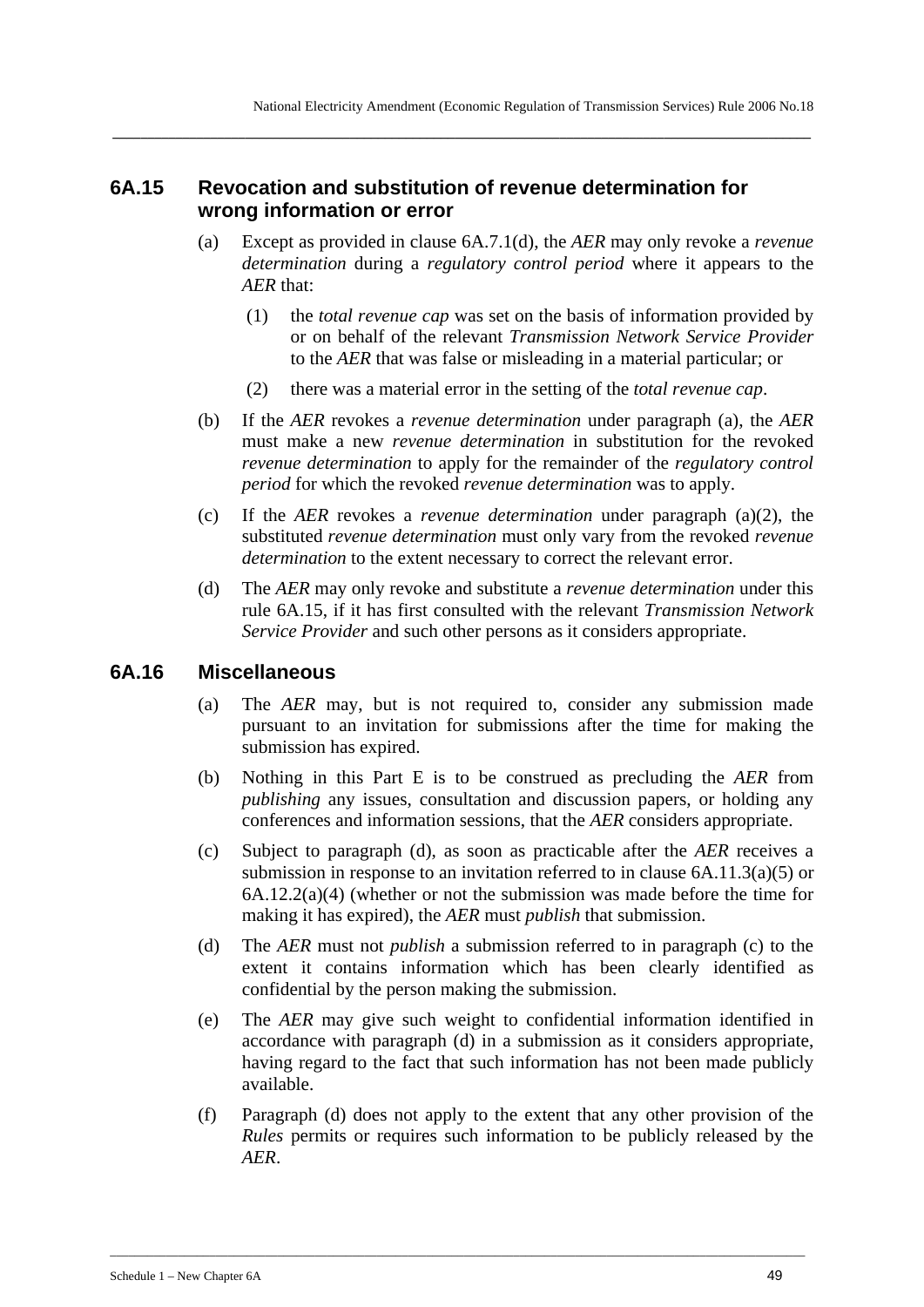# **Part F - Information Disclosure**

# **6A.17 Information disclosure by Transmission Network Service Providers**

**\_\_\_\_\_\_\_\_\_\_\_\_\_\_\_\_\_\_\_\_\_\_\_\_\_\_\_\_\_\_\_\_\_\_\_\_\_\_\_\_\_\_\_\_\_\_\_\_\_\_\_\_\_\_\_\_\_\_\_\_\_\_\_\_\_\_\_\_\_\_\_\_\_\_\_\_\_\_\_\_\_\_\_\_\_\_\_\_\_\_\_\_\_\_\_\_\_\_\_\_** 

### **6A.17.1 Information to be provided to AER**

- (a) In this rule 6A.17, '**certified annual statement**' means an annual statement provided by a *Transmission Network Service Provider* under this rule 6A.17 and certified in accordance with the *information guidelines*.
- (b) A *Transmission Network Service Provider* must submit to the *AER*, in the manner and form set out in the *information guidelines*, annual statements that:
	- (1) provide a true and fair statement of the financial and operating performance of the provider;
	- (2) are certified in accordance with the *information guidelines*; and
	- (3) otherwise comply with the requirements of this clause and the *information guidelines*.
- (c) In addition to the certified annual statements, the *AER* may require a *Transmission Network Service Provider* to provide, by a date and in the form and manner specified by the *AER*, any additional information the *AER* reasonably requires for a purpose set out in paragraph (d).
- (d) The certified annual statements and additional information provided by a *Transmission Network Service Provider* to the *AER* under this rule 6A.17 may be used by the *AER* only for the following purposes:
	- (1) to monitor, report on and enforce the compliance of the provider with the *total revenue cap* for the provider for a *regulatory control period*, the *maximum allowed revenue* for the provider for each *regulatory year*, and any requirements that are imposed on the provider under a *transmission determination*;
	- (2) to monitor, report on and enforce compliance with the provider's *Cost Allocation Methodology*;
	- (3) as an input regarding the financial, economic and operational performance of the provider, to inform the *AER's* decision-making for the making of *revenue determinations* or other regulatory controls to apply in future *regulatory control periods*; and
	- (4) to monitor and report on the performance of the provider under any *service target performance incentive scheme* that applies to it.
- (e) The *AER* may request or undertake verification or independent audit of any information sought by it, or provided to it, under this rule 6A.17.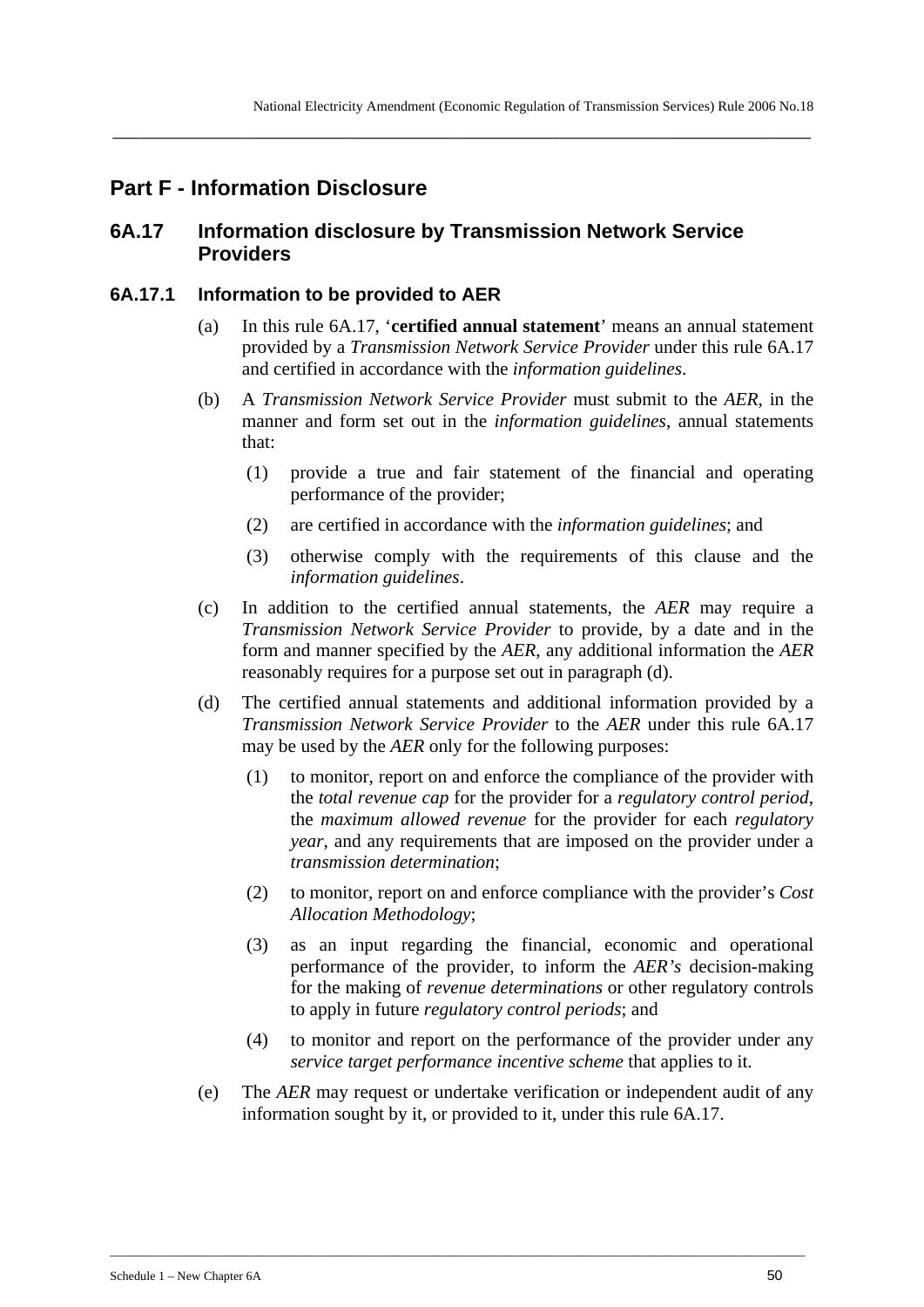## **6A.17.2 Information Guidelines**

#### **Preparation, publication and amendment of Information Guidelines**

**\_\_\_\_\_\_\_\_\_\_\_\_\_\_\_\_\_\_\_\_\_\_\_\_\_\_\_\_\_\_\_\_\_\_\_\_\_\_\_\_\_\_\_\_\_\_\_\_\_\_\_\_\_\_\_\_\_\_\_\_\_\_\_\_\_\_\_\_\_\_\_\_\_\_\_\_\_\_\_\_\_\_\_\_\_\_\_\_\_\_\_\_\_\_\_\_\_\_\_\_** 

- (a) The *AER* must, in accordance with the *transmission consultation procedures*, prepare and *publish information guidelines.*
- (b) The *AER* may, from time to time and in accordance with the *transmission consultation procedures*, amend or replace the *information guidelines*.
- (c) The *AER* must develop and publish the first *information guidelines* by 28 September 2007 and there must be *information guidelines* available at all times after that date.

#### **Contents of information guidelines**

- (d) The *information guidelines* must provide for the manner and form in which *Transmission Network Service Provider*s must submit certified annual statements to the *AER*, including the date each year by which those statements must be submitted to the *AER*.
- (e) The *information guidelines* may only require the inclusion in the certified annual statements of such information as the AER reasonably requires for a purpose set out in clause 6A.17.1(d).

**Note:** The draft National Electricity Amendment (Pricing of Prescribed Transmission Services) 2006, when made, will amend Chapter 6A, and clause 6A.17.2(e) will be amended to include additional pricing related information content for the information guidelines. Clause 11.6.22 makes interim provision for these requirements to be included in the initial guidelines.

(f) The *information guidelines* may provide for the information that must accompany a written statement seeking approval of the *AER* to pass through a *positive pass through amount* or a *negative pass through amount* under clause 6A.7.3

# **6A.18 Information disclosure by the AER**

#### **6A.18.1 Introduction**

- (a) In this rule 6A.18, '**protected information**' means information in certified annual statements, or additional information, provided by a *Transmission Network Service Provider* to the *AER,* under rule 6A.17, and includes documents and information contained in documents provided under rule 6A.17, but does not include:
	- (1) information referred to in clause 6A.17.1(d)(4); and

- (2) information that is required to be provided in accordance with the *submission guidelines* referred to in clause 6A.10.2 where those guidelines permit the information to be publicly disclosed.
- (b) The *AER* may publicly release protected information if and only to the extent it is permitted to do so under this rule 6A.18.
- (c) Protected information must be treated as confidential by the *AER* and must not be publicly released unless: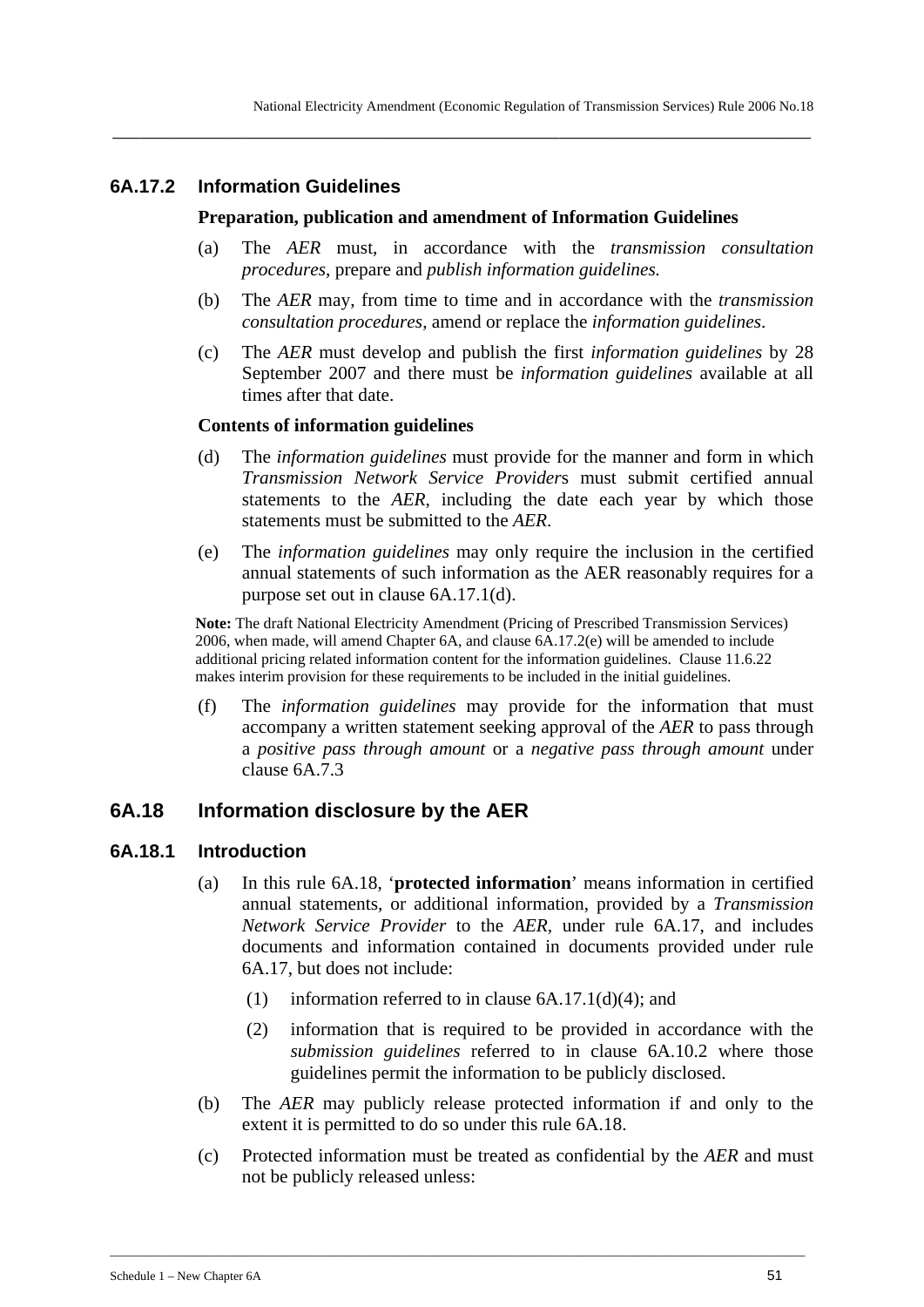- (1) the provider has given its prior written consent to the public release of the information; or
- (2) the procedures set out in clause 6A.18.3 have been followed.

### **6A.18.2 Release of protected information with consent**

The *AER* may publicly release protected information with the prior written consent of the *Transmission Network Service Provider* that provided the information to the *AER*.

### **6A.18.3 Release of protected information in other circumstances**

- (a) The *AER* may publicly release protected information in circumstances where the *Transmission Network Service Provider* that provided the information to the *AER* has declined to give written consent to its release if the disclosure is reasonably necessary for a purpose set out in clause 6A.17.1(d) and the applicable procedures set out in paragraphs (c) and (d) have been followed and either:
	- (1) the protected information is published in a form that aggregates the information in so far as it relates to a *Transmission Network Service Provider*; or
	- (2) the *AER* is of the view that:
		- (i) the disclosure of the protected information would not cause detriment to the provider; or
		- (ii) although the disclosure of the protected information would cause detriment to the provider that provided it, the public benefit in disclosing it outweighs that detriment.
- (b) The *AER* must not publicly release any protected information in a nonaggregated form, if that information relates to a person that is unrelated to the *Transmission Network Service Provider*, and that person has not provided consent to the release of the protected information.
- (c) The *AER* must not publicly release any protected information under paragraph (a)(2) until the expiration of 28 *business days* from the date on which a written notice of the *AFR's* intention to disclose is served on:
	- (1) the *Transmission Network Service Provider* that provided the information or documents containing the information; or
	- (2) any person whom the *AER* is aware provided the *Transmission Network Service Provider* with the information or documents containing information provided to the *AER* by the provider.
- (d) The notice referred to in paragraph (c) must:
	- (1) state that the *AER* wishes to disclose the protected information, specifying the nature of the intended disclosure and setting out detailed reasons why the *AER* wishes to make the disclosure;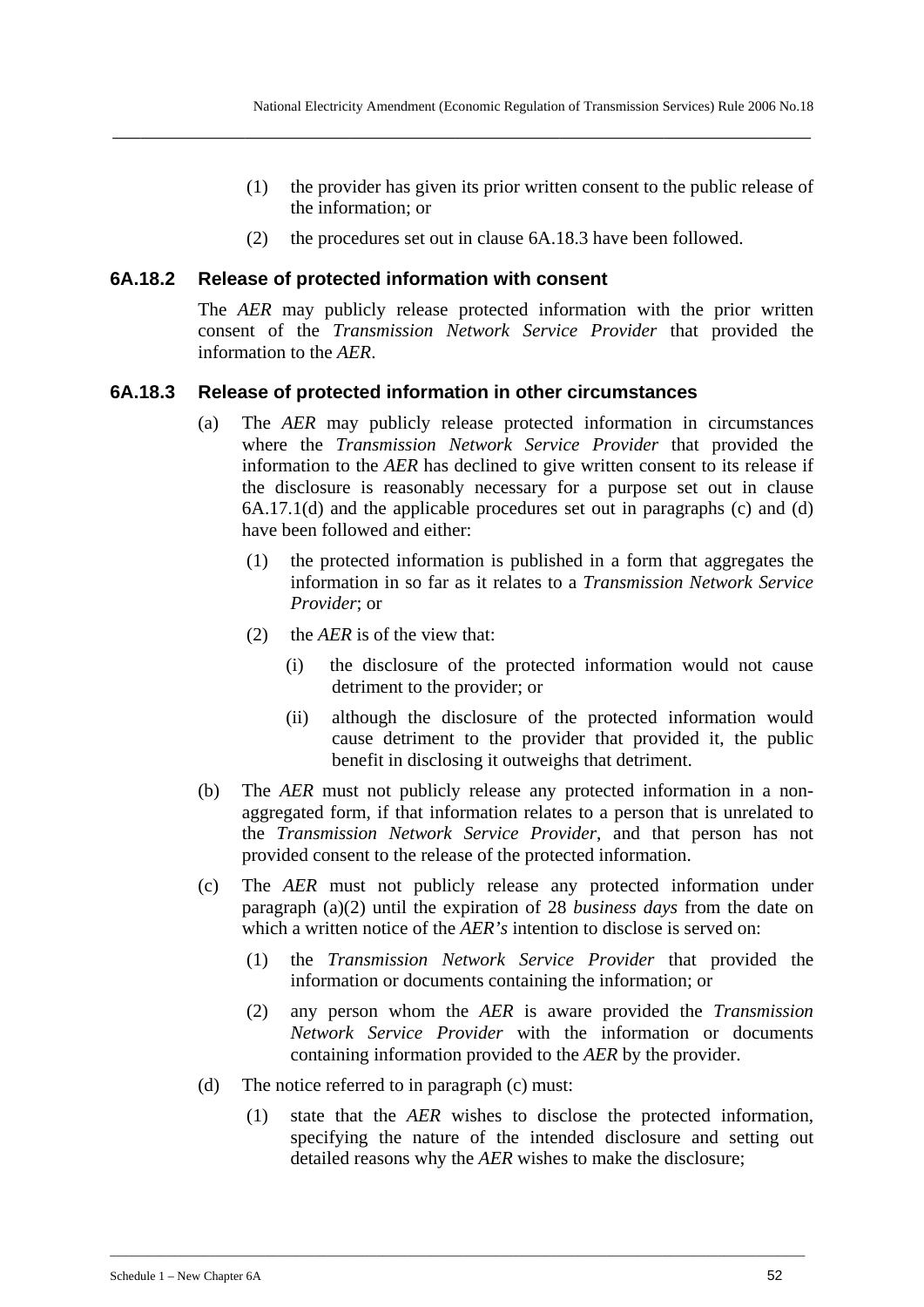- (2) specify the form of the intended disclosure of the protected information;
- (3) in the case of a disclosure under paragraph (a)(2), state that the *AER* has formed the views required by paragraph (a)(2) and set out detailed reasons why it has formed those views; and
- (4) state that the *AER*'s decision to disclose the information or contents of the document can be reviewed under the *ADJR Act*.
- (e) Where as a result of a review, under the *ADJR Act*, of its decision to publicly release protected information, the *AER* is not allowed to publicly release particular protected information provided to it for a purpose set out in clause 6A.17.1(d), the *AER* may nonetheless use the information for that purpose (except to the extent that the purpose would require the public release of the information or document).
- (f) Nothing in paragraphs (c) and (d) affects a *Registered Participant's* rights to seek a review under general principles of administrative law of the *AER*'s decision to publicly release any information or the contents of any documents under paragraph (a).

# **Part G - Cost Allocation**

# **6A.19 Cost allocation**

# **6A.19.1 Duty to comply with Cost Allocation Methodology**

A *Transmission Network Service Provider* must comply with the *Cost Allocation Methodology* that has been approved in respect of that provider from time to time by the *AER* under this rule 6A.19.

# **6A.19.2 Cost Allocation Principles**

The following principles constitute the *Cost Allocation Principles*:

- (1) the detailed principles and policies used by a *Transmission Network Service Provider* to allocate costs between different categories of *transmission services* must be described in sufficient detail to enable the *AER* to replicate reported outcomes through the application of those principles and policies;
- (2) the allocation of costs must be determined according to the substance of a transaction or event rather than its legal form;
- (3) only the following costs may be allocated to a particular category of *transmission services*:
	- (i) costs which are directly attributable to the provision of those services; and
	- (ii) costs which are not directly attributable to the provision of those services but which are incurred in providing those services, in which case such costs must be allocated to the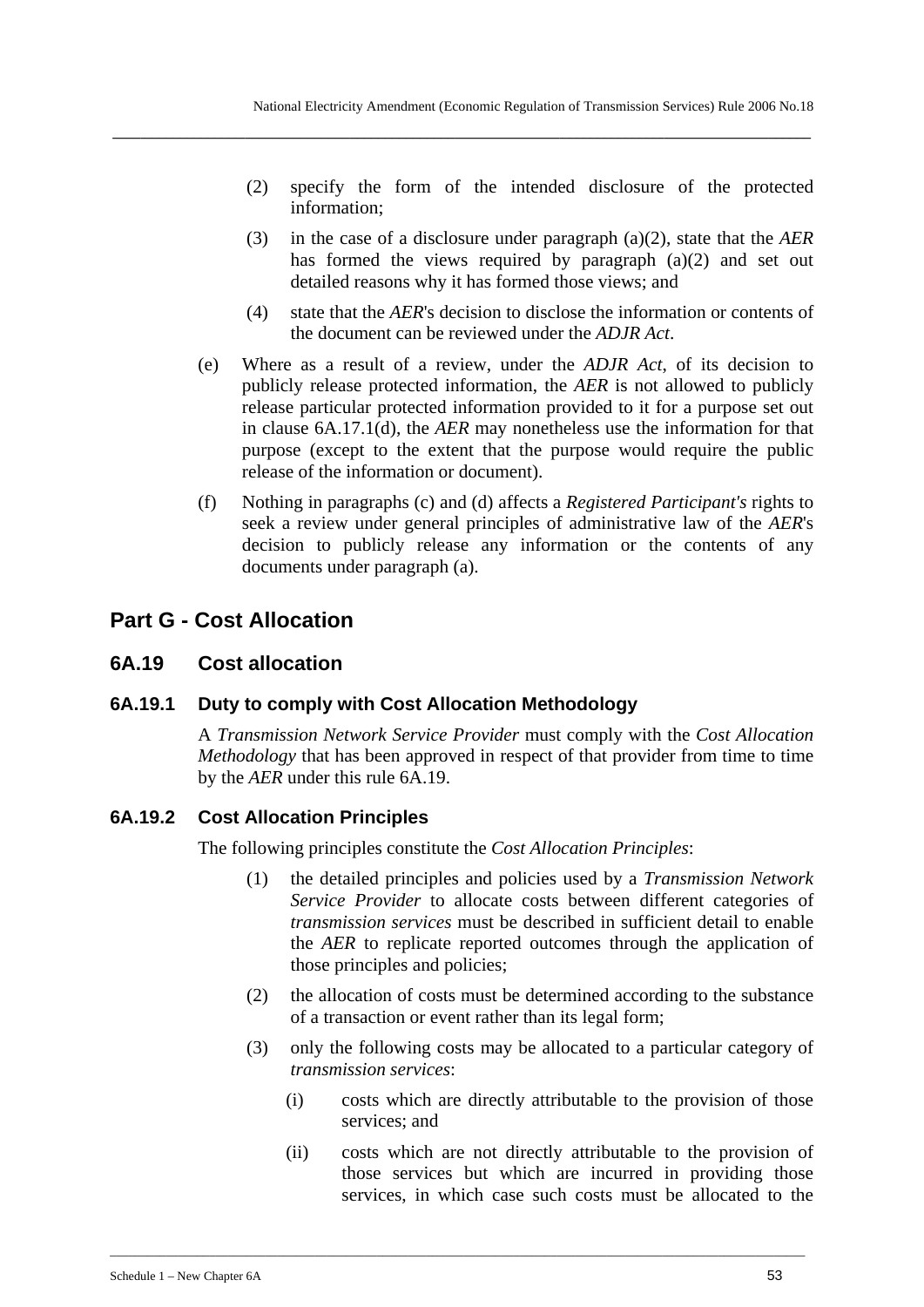provision of those services using an appropriate allocator which should:

- (A) except to the extent the cost is immaterial or a causal based method of allocation cannot be established without undue cost and effort, be causation based; and
- (B) to the extent the cost is immaterial or a causal based method of allocation cannot be established without undue cost and effort, be an allocator that accords with a well accepted *Cost Allocation Methodology*;
- (4) any *Cost Allocation Methodology* which is used, the reasons for using that methodology and the numeric quantity (if any) of the chosen allocator must be clearly described;
- (5) the same cost must not be allocated more than once;

**\_\_\_\_\_\_\_\_\_\_\_\_\_\_\_\_\_\_\_\_\_\_\_\_\_\_\_\_\_\_\_\_\_\_\_\_\_\_\_\_\_\_\_\_\_\_\_\_\_\_\_\_\_\_\_\_\_\_\_\_\_\_\_\_\_\_\_\_\_\_\_\_\_\_\_\_\_\_\_\_\_\_\_\_\_\_\_\_\_\_\_\_\_\_\_\_\_\_\_\_** 

- (6) the principles, policies and approach used to allocate costs must be consistent with the *Transmission Ring-Fencing Guidelines*;
- (7) costs which have been allocated to *prescribed transmission services* must not be reallocated to *negotiated transmission services*; and
- (8) costs which have been allocated to *negotiated transmission services* may be reallocated to *prescribed transmission services* to the extent they satisfy the principle referred to in subparagraph (3).

**Note.** The Cost Allocation Guidelines are required by clause 6A.19.3 to give effect to and be consistent with, the Cost Allocation Principles.

# **6A.19.3 Cost Allocation Guidelines**

- (a) The *AER* must, in accordance with the *transmission consultation procedures*, make guidelines (the *Cost Allocation Guidelines*) relating to the preparation by a *Transmission Network Service Provider* of its *Cost Allocation Methodology*.
- (b) The *Cost Allocation Guidelines*:
	- (1) must give effect to and be consistent with the *Cost Allocation Principles*; and
	- (2) may be amended by the *AER* from time to time in accordance with the *transmission consultation procedures*.
- (c) Without limiting the generality of paragraph (b), the *Cost Allocation Guidelines* may specify:
	- (1) the format of a *Cost Allocation Methodology*;

- (2) the detailed information that is to be included in a *Cost Allocation Methodology*;
- (3) the categories of *transmission services* which are to be separately addressed in a *Cost Allocation Methodology*, such categories being determined by reference to the nature of those services, the persons to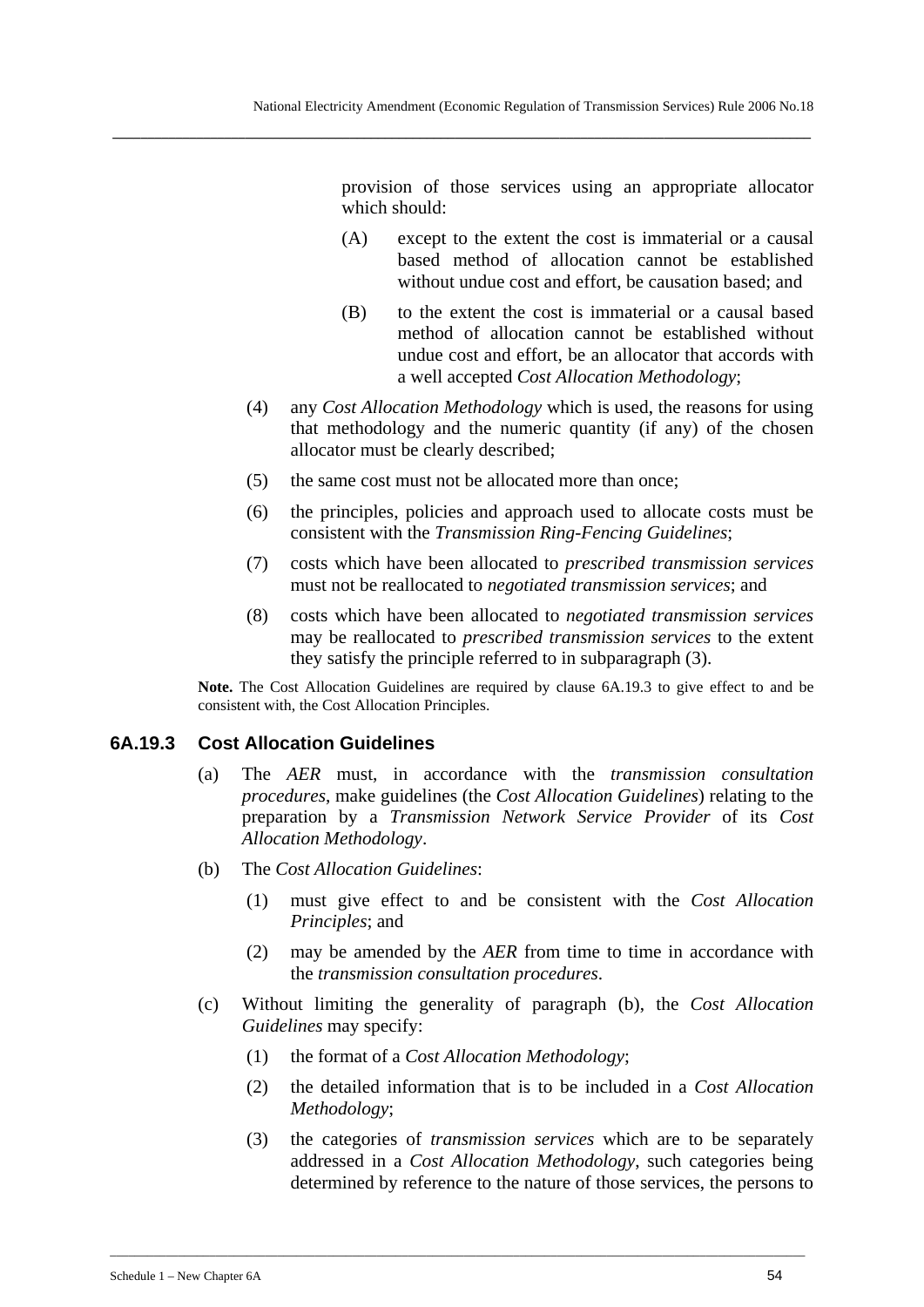whom those services are provided or such other factors as the *AER* considers appropriate; and

- (4) the allocation methodologies which are acceptable and the supporting information that is to be included in relation to such methodologies in a *Cost Allocation Methodology*.
- (d) The *AER* may, from time to time and in accordance with the *transmission consultation procedures*, amend or replace the *Cost Allocation Guidelines*.
- (e) The *AER* must, in accordance with the *transmission consultation procedures,* develop and publish the first *Cost Allocation Guidelines* by 28 September 2007 and there must be *Cost Allocation Guidelines* available at all times after that date.

### **6A.19.4 Cost Allocation Methodology**

- (a) Each *Transmission Network Service Provider* must submit to the *AER* for its approval a document setting out its proposed *Cost Allocation Methodology*:
	- (1) by no later than 28 March 2008; or
	- (2) in the case of an entity that is not a *Transmission Network Service Provider* as at 28 September 2007, within 6 months of being required to do so by the *AER*.
- (b) The *Cost Allocation Methodology* proposed by a *Transmission Network Service Provider* must give effect to and be consistent with the *Cost Allocation Guidelines*.
- (c) The *AER* may approve or refuse to approve a *Cost Allocation Methodology* submitted under paragraph (a).
- (d) The *AER* must notify the relevant *Transmission Network Service Provider* of its decision to approve or refuse to approve the *Cost Allocation Methodology* submitted to it under paragraph (a) within 6 months of its submission, failing which the *AER* will be taken to have approved it.
- (e) As part of giving any approval referred to in paragraph (c), the *AER* may, after consulting with the relevant *Transmission Network Service Provider*, amend the *Cost Allocation Methodology* submitted to it, in which case the *Cost Allocation Methodology* as so amended will be taken to be approved by the *AER*.
- (f) A *Transmission Network Service Provider* may amend its *Cost Allocation Methodology* from time to time but the amendment only comes into effect:
	- (1) 6 months after the submission of the amendment, together with detailed reasons for the amendment, to the *AER* (unless the *AER* approves that amendment earlier, in which case it will come into effect when that earlier approval is given); and
	- (2) subject to such changes to the *Cost Allocation Methodology* (including the proposed amendment) as the *AER* notifies to the *Transmission Network Service Provider* within that period, being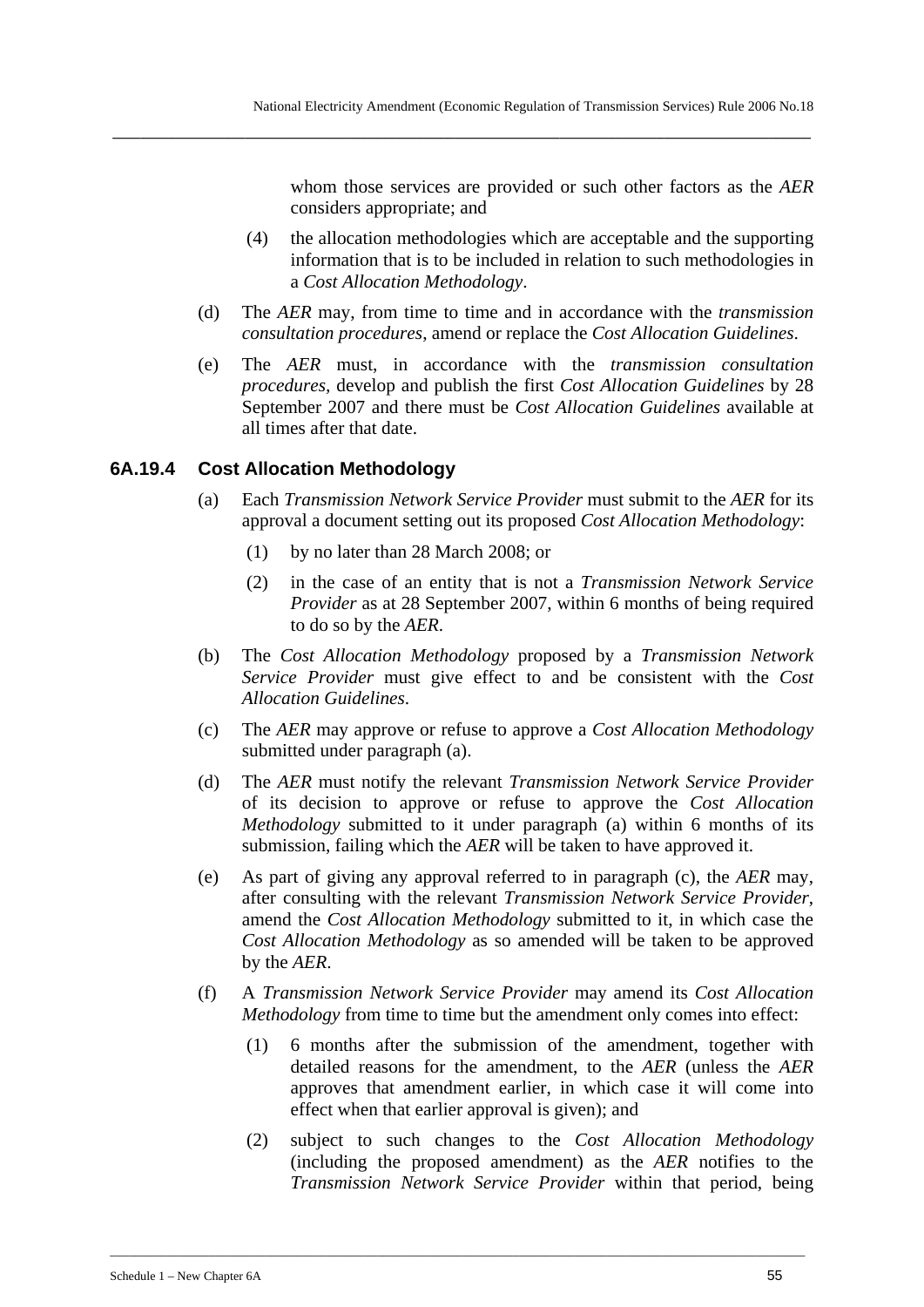changes that the *AER* reasonably considers are necessary or desirable as a result of that amendment.

(g) A *Transmission Network Service Provider* must amend its *Cost Allocation Methodology* where the amendment is required by the *AER* to take into account any change to the *Cost Allocation Guidelines,* but the amendment only comes into effect:

**\_\_\_\_\_\_\_\_\_\_\_\_\_\_\_\_\_\_\_\_\_\_\_\_\_\_\_\_\_\_\_\_\_\_\_\_\_\_\_\_\_\_\_\_\_\_\_\_\_\_\_\_\_\_\_\_\_\_\_\_\_\_\_\_\_\_\_\_\_\_\_\_\_\_\_\_\_\_\_\_\_\_\_\_\_\_\_\_\_\_\_\_\_\_\_\_\_\_\_\_** 

- (1) on the date that the *AER* approves that amendment, or 3 months after the submission of the amendment, whichever is the earlier; and
- (2) subject to such changes to the *Cost Allocation Methodology* (including the proposed amendment) as the *AER* notifies to the *Transmission Network Service Provider* within that period, being changes that the *AER* reasonably considers are necessary or desirable as a result of that amendment.
- (h) A *Transmission Network Service Provider* must maintain a current copy of its *Cost Allocation Methodology* on its website.

# **Part H - Transmission Consultation Procedures**

### **6A.20 Transmission consultation procedures**

- (a) This rule 6A.20 applies wherever the *AER* is required to comply with the *transmission consultation procedures*. For the avoidance of doubt, the *transmission consultation procedures*:
	- (1) are separate from, and do not apply to, the process for changing the *Rules* under Part 7 of the *National Electricity Law*; and
	- (2) are separate from, and (where they are required to be complied with) apply to the exclusion of, the *Rules consultation procedures* under rule 8.9.
- (b) If the *AER* is required to comply with the *transmission consultation procedures* in making, developing or amending any guidelines, models or schemes, or in reviewing any values or methodologies, it must *publish:*
	- (1) the proposed guideline, model, scheme, amendment or revised value or methodology;
	- (2) an explanatory statement that sets out the provision of the *Rules* under or for the purposes of which the guideline, model, scheme or amendment is proposed to be made or developed or the value or methodology is required to be reviewed, and the reasons for the proposed guideline, model, scheme, amendment or revised value or methodology; and
	- (3) an invitation for written submissions on the proposed guideline, model, scheme, amendment or revised value or methodology.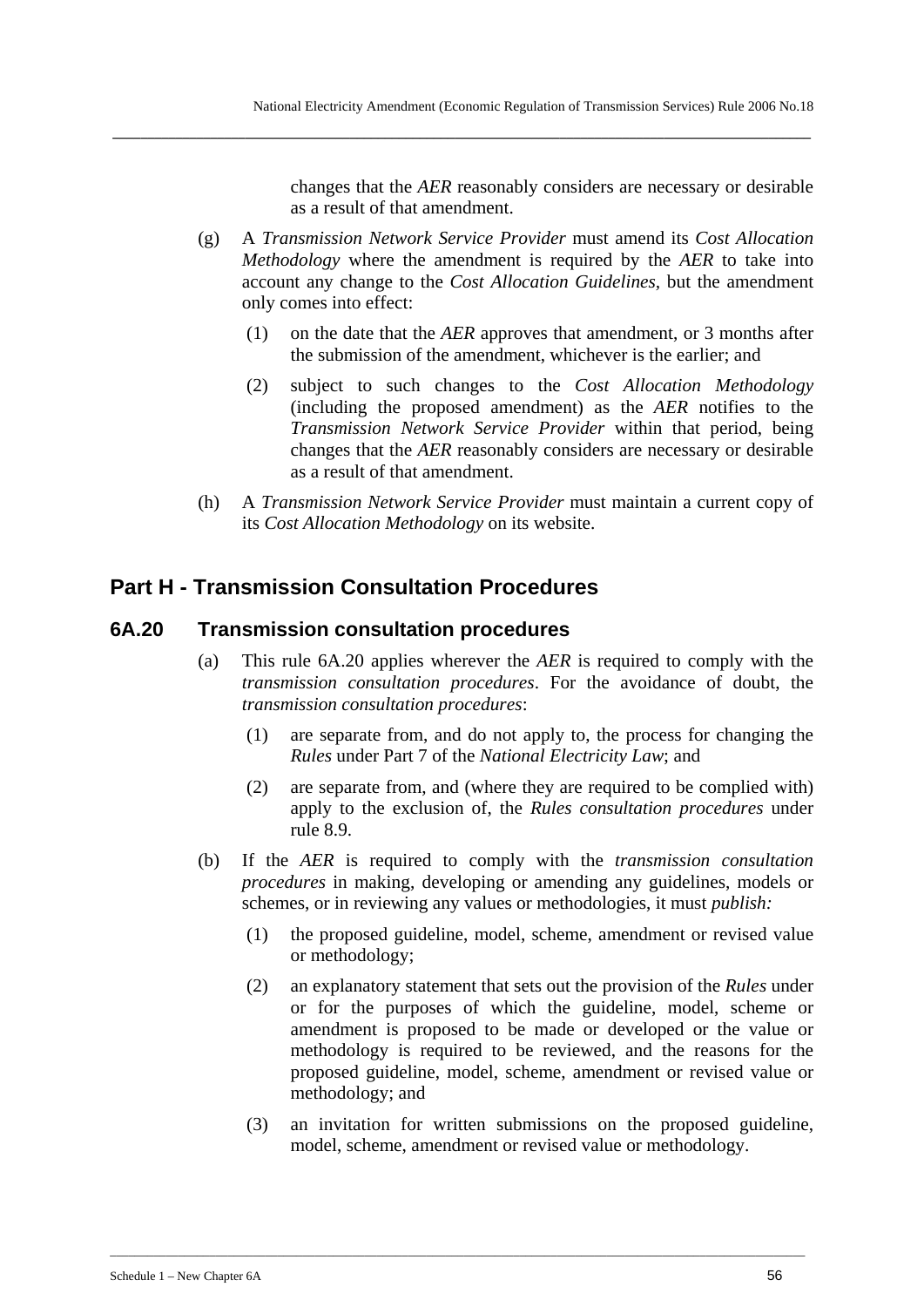(c) The invitation must allow no less than 30 *business days* for the making of submissions, and the *AER* is not required to consider any submission made pursuant to that invitation after this time period has expired.

**\_\_\_\_\_\_\_\_\_\_\_\_\_\_\_\_\_\_\_\_\_\_\_\_\_\_\_\_\_\_\_\_\_\_\_\_\_\_\_\_\_\_\_\_\_\_\_\_\_\_\_\_\_\_\_\_\_\_\_\_\_\_\_\_\_\_\_\_\_\_\_\_\_\_\_\_\_\_\_\_\_\_\_\_\_\_\_\_\_\_\_\_\_\_\_\_\_\_\_\_** 

- (d) The *AER* may publish such issues, consultation and discussion papers, and hold such conferences and information sessions, in relation to the proposed guideline, model, scheme, amendment or revised value or methodology as it considers appropriate.
- (e) Within 80 *business days* of *publishing* the documents referred to in paragraph (b), the *AER* must *publish*:
	- (1) its final decision on the guideline, model, scheme, amendment, value or methodology that sets out:
		- (i) the guideline, model, scheme, amendment or revised value or methodology (if any);
		- (ii) the provision of the *Rules* under which or for the purposes of which the guideline, model, scheme or amendment is being made or developed or the value or methodology is being reviewed; and
		- (iii) the reasons for the guideline, model, scheme, amendment value or methodology; and
	- (2) notice of the making of the final decision on the guideline, model, scheme, amendment, value or methodology.
- (f) Subject to paragraph (c), the *AER* must, in making its final decision referred to in paragraph  $(e)(1)$ , consider any submissions made pursuant to the invitation for submissions referred to in paragraph  $(b)(3)$ , and the reasons referred to in paragraph  $(e)(1)(iii)$  must include:
	- (1) a summary of each issue raised in those submissions that the *AER* reasonably considers to be material; and
	- (2) the *AER*'s response to each such issue.

# **Part I - Ring-Fencing Arrangements for Transmission Network Service Providers**

# **6A.21 Transmission Ring-Fencing Guidelines**

### **6A.21.1 Compliance with Transmission Ring-Fencing Guidelines**

All *Transmission Network Service Providers* including *Market Network Service Providers*, must comply with the *Transmission Ring-Fencing Guidelines* prepared in accordance with clause 6A.21.2 as from the time that any *jurisdictional derogation* from this rule 6A.21 ceases to apply in respect of the *participating jurisdiction* in which the *Transmission Network Service Provider* is located.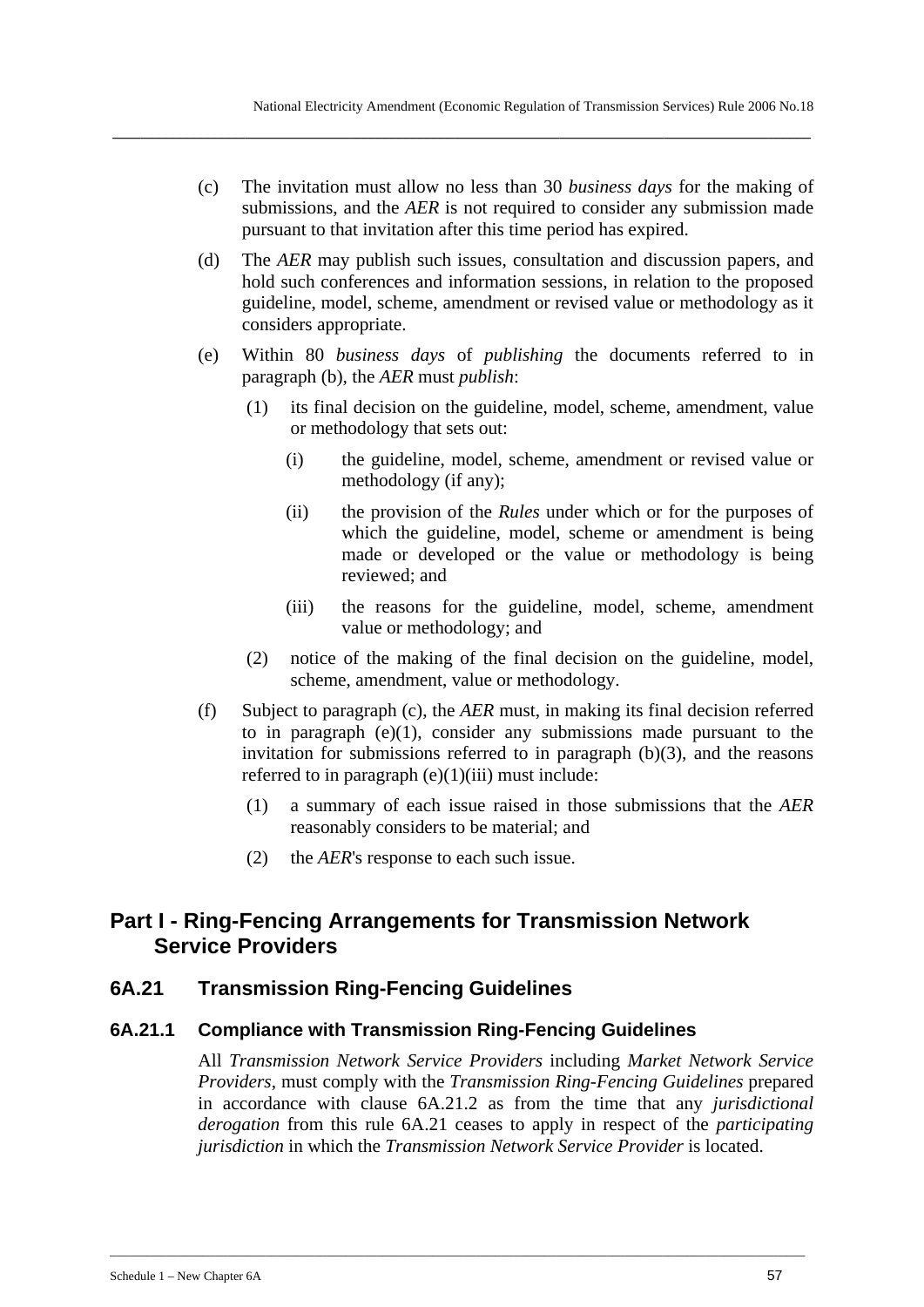## **6A.21.2 Development of Transmission Ring-Fencing Guidelines**

(a) *Transmission Ring-fencing guidelines* must be developed by the *AER* in consultation with the *Jurisdictional Regulators* and each *participating jurisdiction* for the accounting and functional separation of the provision of *prescribed transmission services* by *Transmission Network Service Providers* from the provision of other services by *Transmission Network Service Providers* (the '*Transmission Ring-Fencing Guidelines*').

**\_\_\_\_\_\_\_\_\_\_\_\_\_\_\_\_\_\_\_\_\_\_\_\_\_\_\_\_\_\_\_\_\_\_\_\_\_\_\_\_\_\_\_\_\_\_\_\_\_\_\_\_\_\_\_\_\_\_\_\_\_\_\_\_\_\_\_\_\_\_\_\_\_\_\_\_\_\_\_\_\_\_\_\_\_\_\_\_\_\_\_\_\_\_\_\_\_\_\_\_** 

- (b) The *Transmission Ring-Fencing Guidelines* may include, but are not limited to:
	- (1) provisions defining the need for and extent of:
		- (i) legal separation of the entity through which a *Transmission Network Service Provider* provides *network services* from any other entity through which it conducts business;
		- (ii) the establishment and maintenance of consolidated and separate accounts for *prescribed transmission services* and other services provided by the *Transmission Network Service Provider*;
		- (iii) allocation of costs between *prescribed transmission services* and other services provided by the *Transmission Network Service Provider*;
		- (iv) limitations on the flow of information between the *Transmission Network Service Provider* and any other person; and
		- (v) limitations on the flow of information where there is the potential for a competitive disadvantage between those parts of the *Transmission Network Service Provider's* business which provide *prescribed transmission services* and parts of the provider's business which provide any other services; and
	- (2) provisions allowing the *AER* to add to or to waive a *Transmission Network Service Provider's* obligations under the *Transmission Ring-Fencing Guidelines*.
- (c) In developing the *Transmission Ring-Fencing Guidelines* the *AER* must consider, without limitation, the following matters:
	- (1) the need, so far as practicable, for consistency with Federal and State regulation in each *participating jurisdiction* of ring-fencing requirements of other utility businesses; and
	- (2) the need, so far as practicable, for consistency between the *Transmission Ring-Fencing Guidelines* and *Distribution Ring-Fencing Guidelines*.
- (d) In developing or amending the *Transmission Ring-Fencing Guidelines*, the *AER* must consult with *participating jurisdictions*, *Registered Participants*, *NEMMCO* and other *interested parties*, and such consultation must be otherwise in accordance with the *transmission consultation procedures*.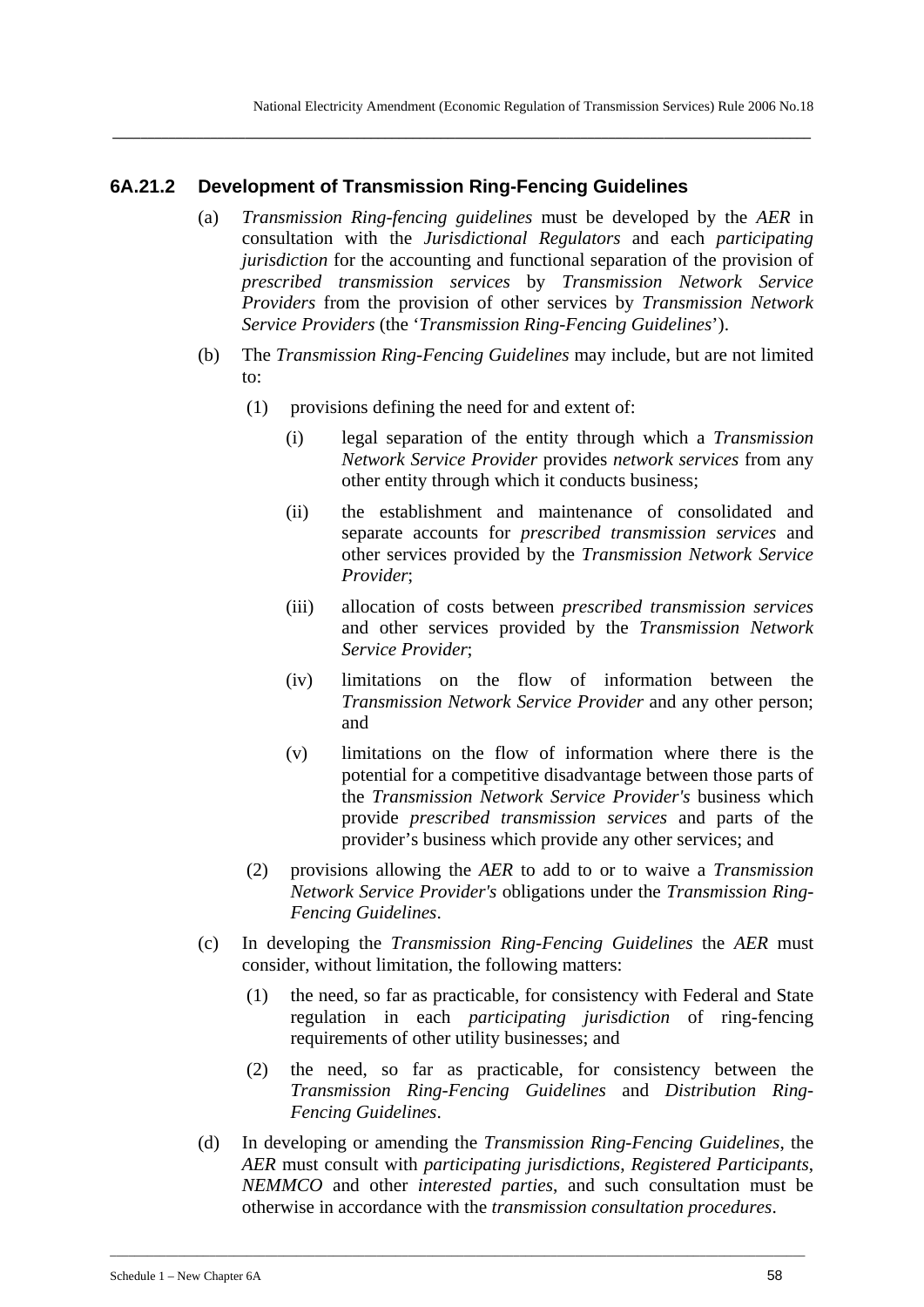# **Schedule 6A.1 - Contents of Revenue Proposals**

### **S6A.1.1 Information and matters relating to capital expenditure**

A *Revenue Proposal* must contain at least the following information and matters relating to capital expenditure:

- (1) a forecast of the required capital expenditure that complies with the requirements of clause 6A.6.7 of the *Rules* and identifies the forecast capital expenditure by reference to well accepted categories such as:
	- (i) asset class (eg. *transmission lines*, *substations* etc); or
	- (ii) category driver (eg. *regulatory obligation*, replacement, *reliability*, net market benefit, business support etc),

and identifies, in respect of proposed material assets:

- (iii) the location of the proposed asset;
- (iv) the anticipated or known cost of the proposed asset; and
- (v) the categories of *transmission services* which are to be provided by the proposed asset;
- (2) the methodology used for developing the capital expenditure forecast;
- (3) the forecasts of load growth relied upon to derive the capital expenditure forecasts and the methodology used for developing those forecasts of load growth;
- (4) the key assumptions that underlie the capital expenditure forecast;
- (5) a certification of the reasonableness of the key assumptions by the directors of the *Transmission Network Service Provider*;
- (6) capital expenditure for each of the first three *regulatory year*s of the current *regulatory control period*, and the expected capital expenditure for each of the last two *regulatory year*s of that *regulatory control period*, categorised in the same way as for the capital expenditure forecast; and
- (7) an explanation of any significant variations in the forecast capital expenditure from historical capital expenditure.

### **S6A.1.2 Information and matters relating to operating expenditure**

A *Revenue Proposal* must contain at least the following information and matters relating to operating expenditure:

- (1) a forecast of the required operating expenditure that complies with the requirements of clause 6A.6.6 of the *Rules* and identifies the forecast operating expenditure by reference to well accepted categories such as:
	- (i) particular programs; or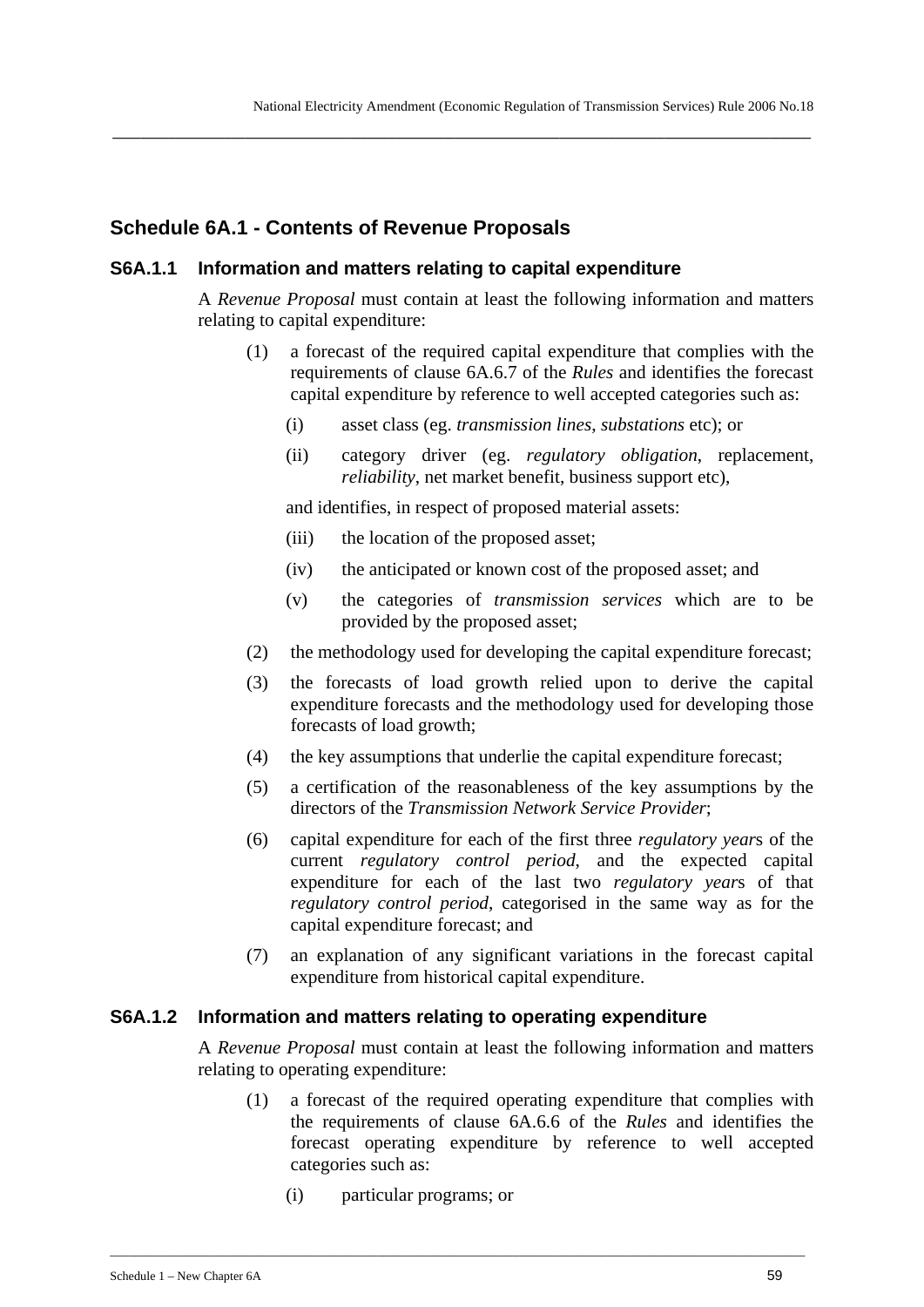(ii) types of operating expenditure (eg. maintenance, payroll, materials etc),

and identifies in respect of each such category:

**\_\_\_\_\_\_\_\_\_\_\_\_\_\_\_\_\_\_\_\_\_\_\_\_\_\_\_\_\_\_\_\_\_\_\_\_\_\_\_\_\_\_\_\_\_\_\_\_\_\_\_\_\_\_\_\_\_\_\_\_\_\_\_\_\_\_\_\_\_\_\_\_\_\_\_\_\_\_\_\_\_\_\_\_\_\_\_\_\_\_\_\_\_\_\_\_\_\_\_\_** 

- (iii) to what extent that forecast expenditure is on costs that are fixed and to what extent it is on costs that are variable; and
- (iv) the categories of *transmission services* to which that forecast expenditure relates;
- (2) the methodology used for developing the operating expenditure forecast;
- (3) the forecasts of key variables relied upon to derive the operating expenditure forecast and the methodology used for developing those forecasts of key variables;
- (4) the methodology used for determining the cost associated with planned maintenance programs designed to improve the performance of the relevant *transmission system* for the purposes of any *service target performance incentive scheme* that is to apply to the *Transmission Network Service Provider* in respect of the relevant *regulatory control period*;
- (5) the key assumptions that underlie the operating expenditure forecast;
- (6) a certification of the reasonableness of the key assumptions by the directors of the *Transmission Network Service Provider*;
- (7) operating expenditure for each of the first three *regulatory year*s of the current *regulatory control period*, and the expected operating expenditure for each of the last two *regulatory year*s of that *regulatory control period*, categorised in the same way as for the operating expenditure forecast; and
- (8) an explanation of any significant variations in the forecast operating expenditure from historical operating expenditure.

### **S6A.1.3 Additional information and matters**

A *Revenue Proposal* must contain at least the following additional information and matters:

- (1) an identification and explanation of any significant interactions between the forecast capital expenditure and forecast operating expenditure programs;
- (2) the values that the *Transmission Network Service Provider* proposes are to be attributed to the *performance incentive scheme parameters*  for the purposes of the application to the provider of the *service target performance incentive scheme* that applies in respect of the relevant *regulatory control period*, and an explanation of how the values proposed to be attributed to those parameters comply with any requirements relating to them set out in that scheme;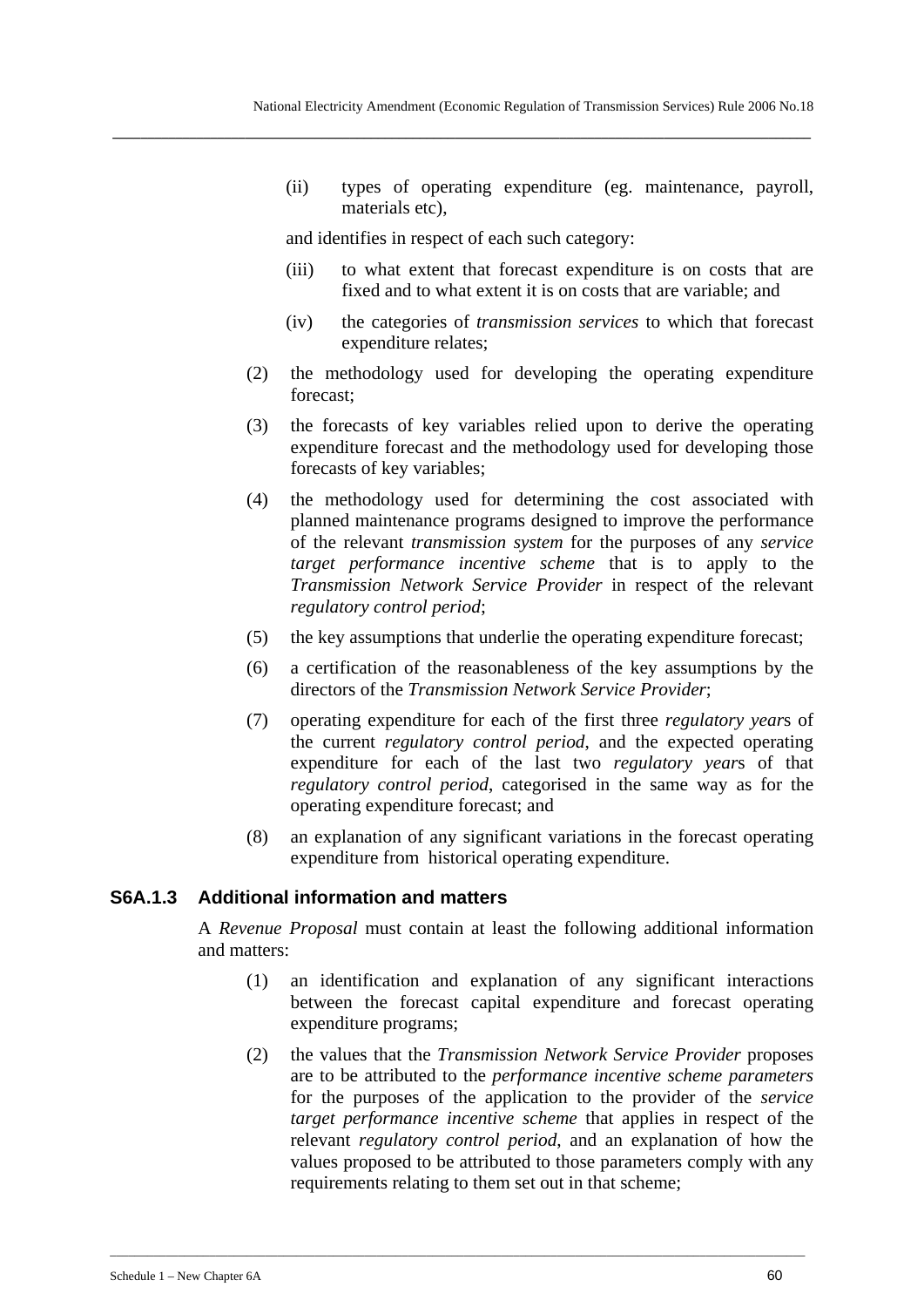- (3) the values that the provider proposes are to be attributed to the *efficiency benefit sharing scheme parameters* for the purposes of the application to the provider of the *efficiency benefit sharing scheme* that applies in respect of the relevant *regulatory control period*, and an explanation of how the values proposed to be attributed to those parameters comply with any relevant requirements set out in that scheme;
- (4) the provider's calculation of:
	- (i) the estimated *total revenue cap* for it for the relevant *regulatory control period*; and
	- (ii) the *maximum allowed revenue* for it for each *regulatory year* of the relevant *regulatory control period*,

using the *post-tax revenue model* referred to in rule 6A.5 of the *Rules*, together with:

- (iii) details of all amounts, values and other inputs used by the provider for that purpose;
- (iv) a demonstration that any such amounts, values and other inputs comply with the relevant requirements of Part C of Chapter 6A of the *Rules*; and
- (v) an explanation of the calculation of the amounts referred to in subparagraphs (i) and (ii) and of the amounts, values and inputs referred to in subparagraph (iii);
- (5) the provider's calculation of the regulatory asset base for the relevant *transmission system* for each *regulatory year* of the relevant *regulatory control period* using the *roll forward model* referred to in clause 6A.6.1 of the *Rules*, together with:
	- (i) details of all amounts, values and other inputs used by the provider for that purpose;
	- (ii) a demonstration that any such amounts, values and other inputs comply with the relevant requirements of Part C of Chapter 6A of the *Rules*; and
	- (iii) an explanation of the calculation of the regulatory asset base for each *regulatory year* of the relevant *regulatory control period* and of the amounts, values and inputs referred to in subparagraph (i);
- (6) the commencement and length of the period nominated by the *Transmission Network Service Provider* for the purposes of clause 6A.6.2(c)(2) of the *Rules*;
- (7) the depreciation schedules nominated by the *Transmission Network Service Provider* for the purposes of clause 6A.6.3 of the *Rules*, which categorise the relevant assets for these purposes by reference to well accepted categories such as: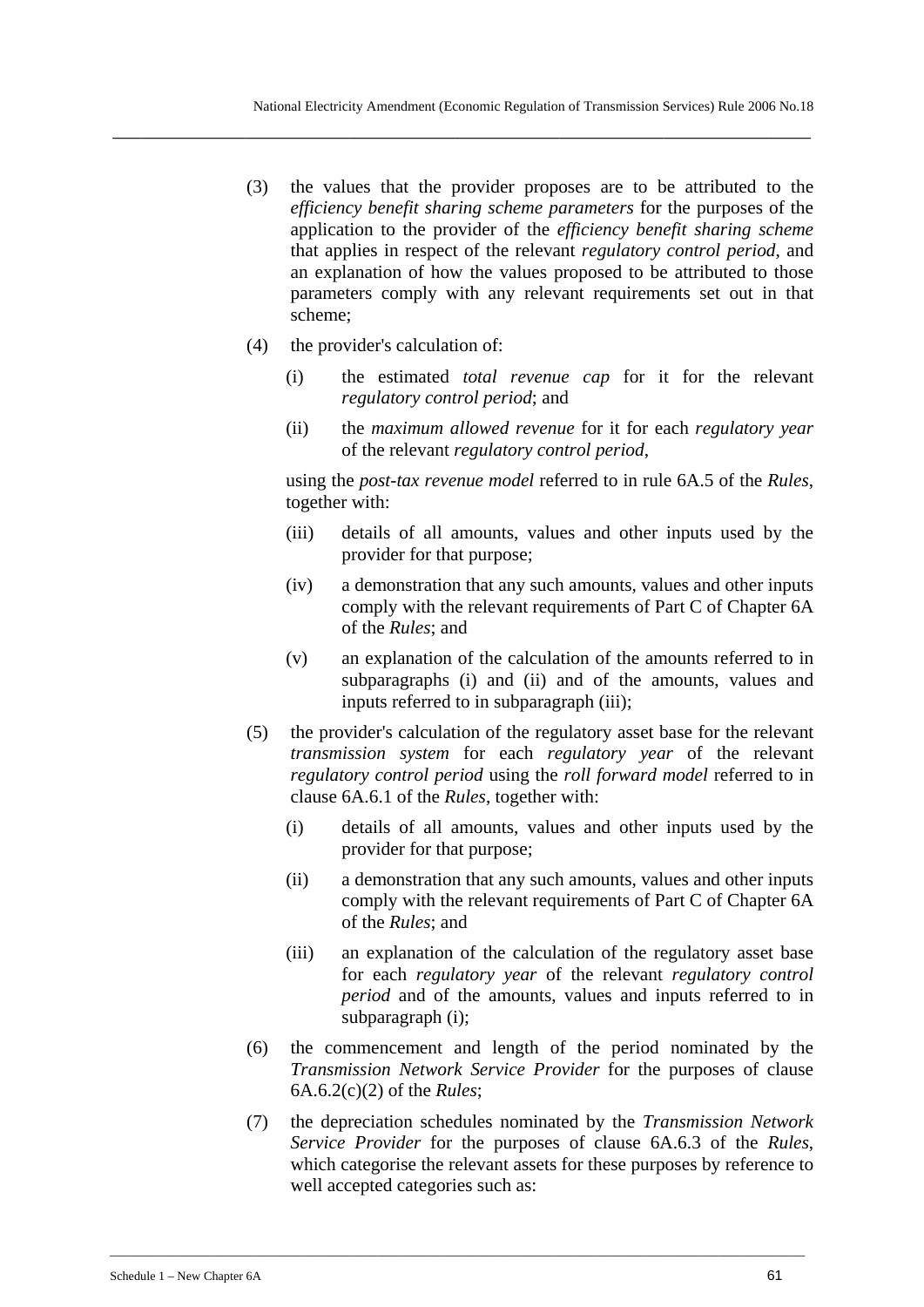(i) asset class (eg *transmission lines* and *substation*s); or

**\_\_\_\_\_\_\_\_\_\_\_\_\_\_\_\_\_\_\_\_\_\_\_\_\_\_\_\_\_\_\_\_\_\_\_\_\_\_\_\_\_\_\_\_\_\_\_\_\_\_\_\_\_\_\_\_\_\_\_\_\_\_\_\_\_\_\_\_\_\_\_\_\_\_\_\_\_\_\_\_\_\_\_\_\_\_\_\_\_\_\_\_\_\_\_\_\_\_\_\_** 

(ii) category driver (eg *regulatory obligation*, replacement, *reliability*, net market benefit, and business support),

and also by location, together with:

- (iii) details of all amounts, values and other inputs used by the provider to compile those depreciation schedules;
- (iv) a demonstration that those depreciation schedules conform with the requirements set out in clause 6A.6.3(b) of the *Rules*; and
- (v) an explanation of the calculation of the amounts, values and inputs referred to in subparagraph (iii);
- (8) the X factors nominated by the provider for each *regulatory year* of the relevant *regulatory control period* for the purposes of clause 6A.6.8(a) of the *Rules*, together with a demonstration that those X factors comply with the requirements set out in clause 6A.6.8(b) of the *Rules*;
- (9) the commencement and length of the *regulatory control period* proposed by the *Transmission Network Service Provider*; and
- (10) if the *Transmission Network Service Provider* is seeking a determination by the *AER* that a *proposed contingent project* is a *contingent project* for the purposes of the relevant *revenue determination*:
	- (i) a description of the *proposed contingent project*, including reasons why the provider considers the project should be accepted as a *contingent project* for the *regulatory control period*;
	- (ii) a forecast of the capital expenditure which the provider considers is reasonably required for the purpose of undertaking the *proposed contingent project*;
	- (iii) the methodology used for developing that forecast and the key assumptions that underlie it;
	- (iv) information that demonstrates that the undertaking of the *proposed contingent project* is reasonably required in order to achieve one or more of the *capital expenditure objectives*;
	- (v) information that demonstrates that the *proposed contingent capital expenditure* for the *proposed contingent project* complies with the requirements set out in clause  $6A.8.1(b)(2)$ of the *Rules*; and
	- (vi) the *trigger events* which are proposed in relation to the *proposed contingent project* and an explanation of how each of those conditions or events addresses the matters referred to in clause 6A.8.1(c) of the *Rules.*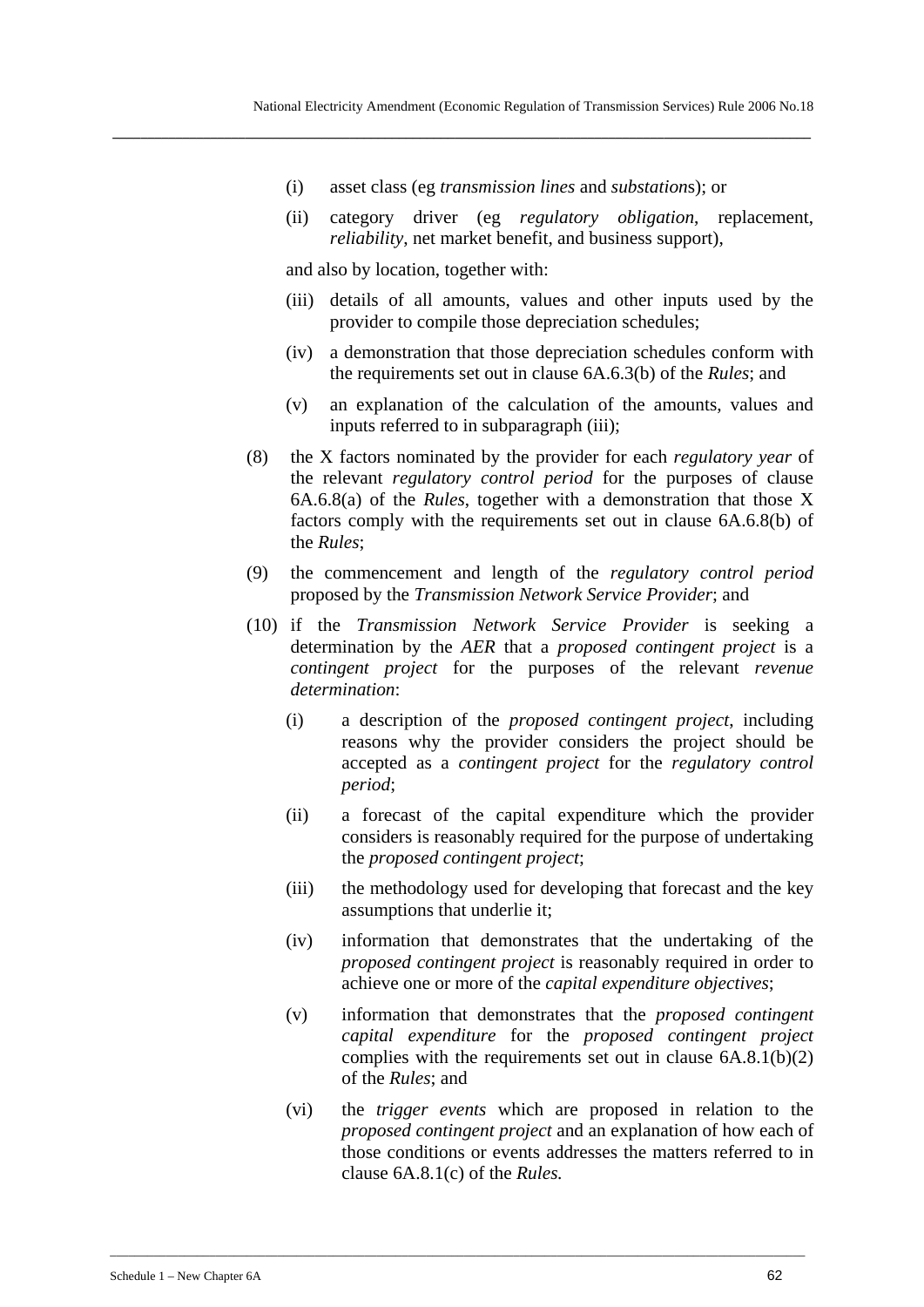# **Schedule 6A.2 - Regulatory Asset Base**

## **S6A.2.1 Establishment of opening regulatory asset base for a regulatory control period**

**\_\_\_\_\_\_\_\_\_\_\_\_\_\_\_\_\_\_\_\_\_\_\_\_\_\_\_\_\_\_\_\_\_\_\_\_\_\_\_\_\_\_\_\_\_\_\_\_\_\_\_\_\_\_\_\_\_\_\_\_\_\_\_\_\_\_\_\_\_\_\_\_\_\_\_\_\_\_\_\_\_\_\_\_\_\_\_\_\_\_\_\_\_\_\_\_\_\_\_\_** 

### (a) **Application of this clause**

This clause S6A.2.1:

- (1) applies to the establishment of the value of the regulatory asset base for a *transmission system* as at the beginning of a *regulatory control period* on the roll forward of the regulatory asset base to that *regulatory control period* from the previous *regulatory control period*; and
- (2) also applies to the establishment of the value of the regulatory asset base for a *transmission system* as at the beginning of a *regulatory control period* where the *transmission system* was not immediately before that time the subject of a *revenue determination*.

## (b) **Roll forward model to comply with this clause**

The *roll forward model* referred to in clause 6A.6.1 of the *Rules* must provide for those values to be established in accordance with the requirements of clauses S6A.2.1, S6A.2.2 and S6A.2.3.

### (c) **Transmission systems of specific providers**

(1) In the case of a *transmission system* owned, controlled or operated by one of the following *Transmission Network Service Provider*s as at 16 February 2006, the value of the regulatory asset base for that *transmission system* as at the beginning of that first *regulatory year* must be determined by rolling forward the regulatory asset base for that *transmission system*, as set out in the table below, in accordance with this schedule: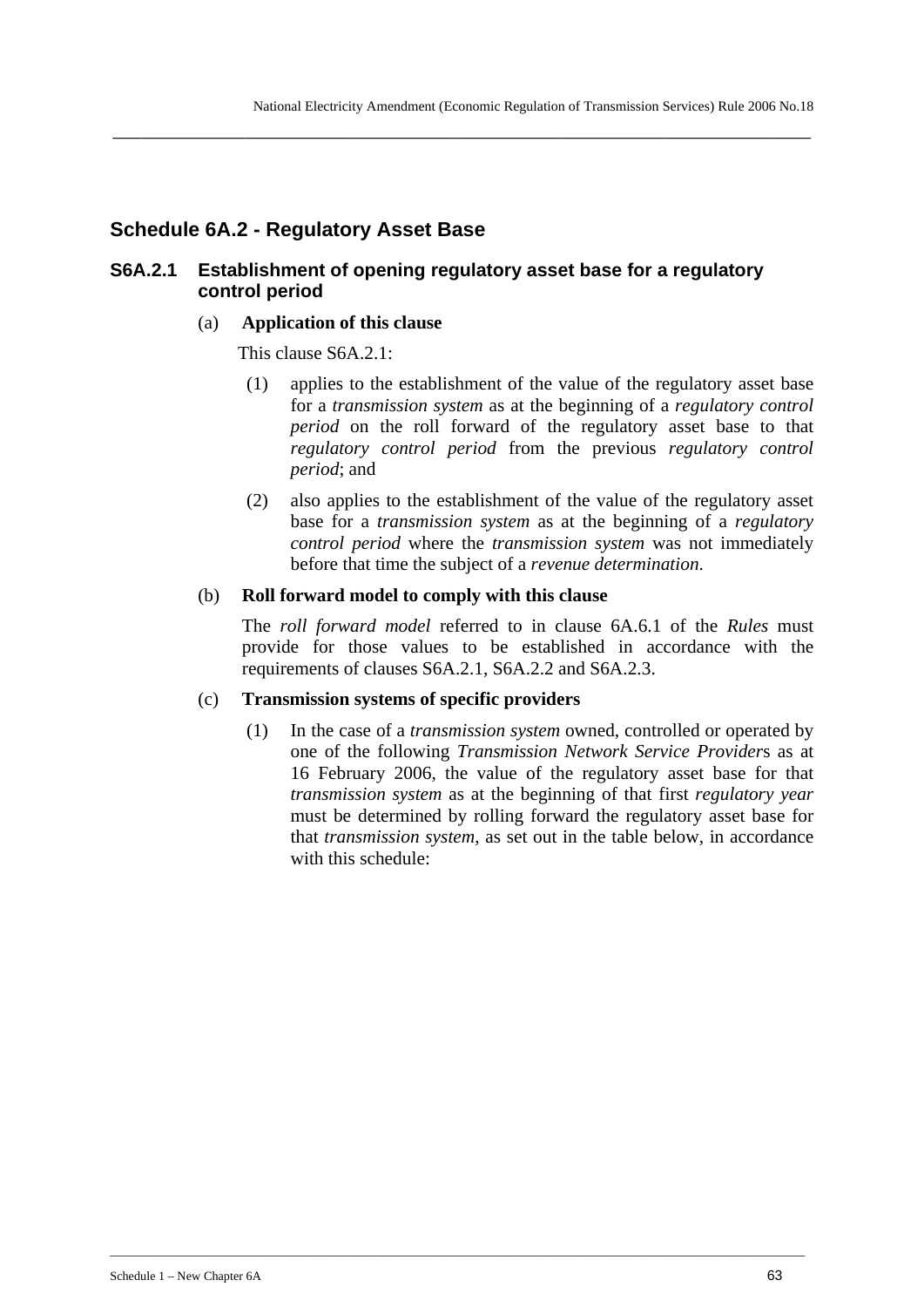| <b>Transmission Network Service</b><br><b>Provider</b> | <b>Regulatory Asset Base (\$m)</b>                                             |
|--------------------------------------------------------|--------------------------------------------------------------------------------|
| Energy Australia                                       | 635.6 (as at 1 July 2004)                                                      |
| <b>TransGrid</b>                                       | 3,012.76 (as at 1 July 2004)                                                   |
| Powerlink                                              | As per transitional revenue determination<br>in accordance with clause 11.6.12 |
| ElectraNet                                             | 823.75 (as at 1 January 2003)                                                  |
| Transend                                               | 603.6 (as at 31 December 2003)                                                 |
| <b>SP</b> AusNet                                       | 1,835.60 (as at 1 January 2003)                                                |
| <b>Murraylink Transmission Company</b>                 | 102.96 (as at 1 October 2003)                                                  |
| Directlink                                             | 116.68 (as at 1 July 2005)                                                     |

- (2) The values in the table above are to be adjusted for the difference between:
	- (i) any estimated capital expenditure that is included in those values for any part of a previous *regulatory control period*; and
	- (ii) the actual capital expenditure for that part of the previous *regulatory control period*.

This adjustment must also remove any benefit or penalty associated with any difference between the estimated and actual capital expenditure.

#### (d) **Other transmission systems**

- (1) This paragraph (d) applies to a *transmission system* not referred to in paragraphs (c) or (e), when *prescribed transmission services* that are provided by means of, or in connection with, that system are to be regulated under a *revenue determination.*
- (2) The value of the regulatory asset base for that *transmission system* as at the beginning of the first *regulatory year* of the first *regulatory control period* for the relevant *Transmission Network Service Provider* is the prudent and efficient value of the assets that are used by the provider to provide those *prescribed transmission services* (but only to the extent that they are used to provide such services), as determined by the *AER*. In determining this value, the *AER* must have regard to the matters referred to in clause S6A.2.2.
- (3) The value of the regulatory asset base for that *transmission system* as at the beginning of the first *regulatory year* of any subsequent *regulatory control period* must be determined by rolling forward the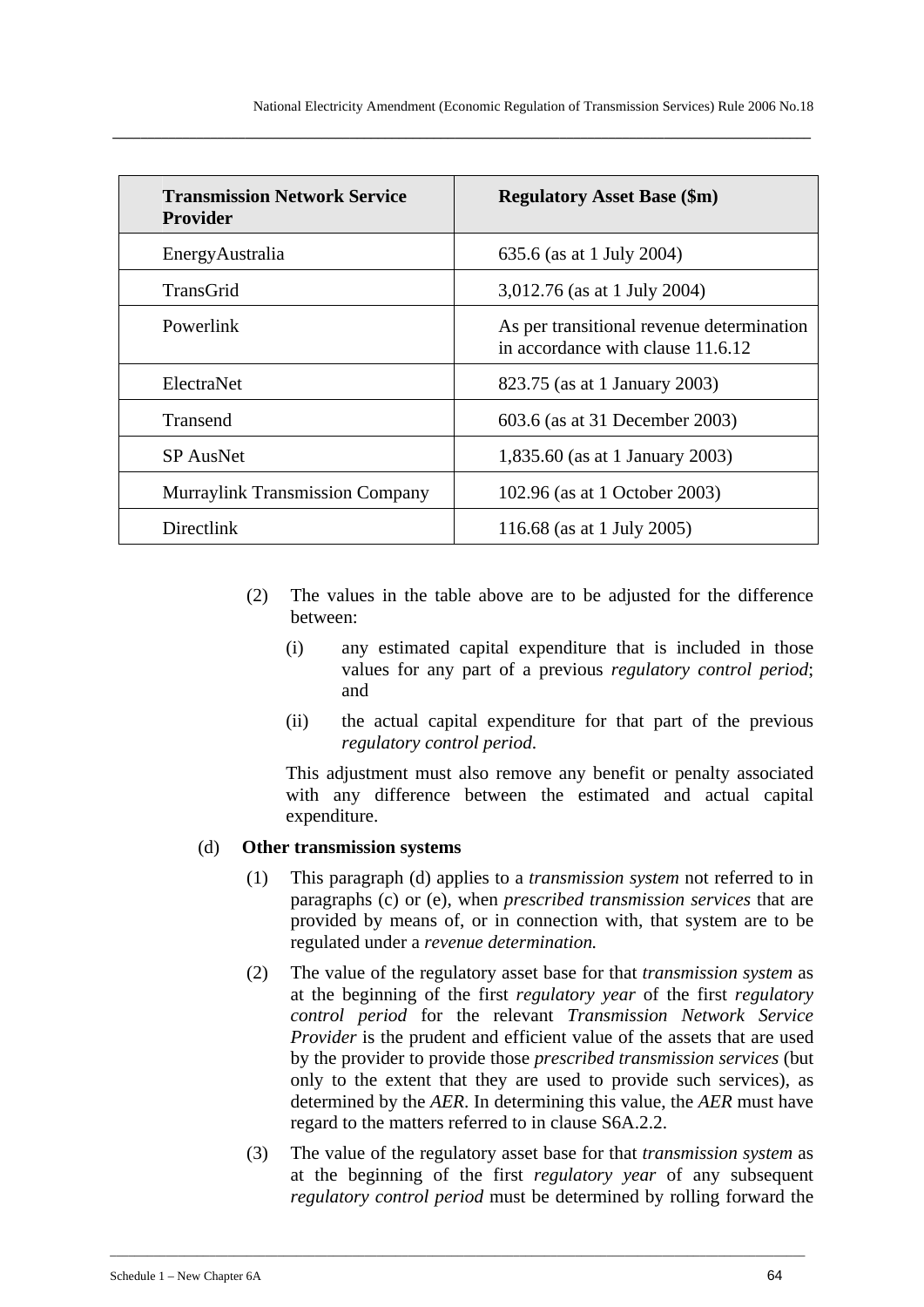value of the regulatory asset base for that *transmission system* as at the beginning of the first *regulatory year* of the first *regulatory control period* in accordance with this schedule.

## (e) **Former Market Network Services**

- (1) This paragraph (e) applies to a *transmission system* where any services provided by means of, or in connection with, that *transmission system* are determined to be *prescribed transmission services* under clause 2.5.2(c).
- (2) The value of the regulatory asset base for that *transmission system*, as at the beginning of the first *regulatory year* of the first *regulatory control period* for which those services are to be regulated under a *revenue determination*, is the amount that is determined by the *AER* as the lesser of:
	- (i) the prudent and efficient value of the assets that are used by the relevant *Transmission Network Service Provider* to provide those prescribed services (but only to the extent they are used to provide such services), such value being determined by the *AER* having regard to the matters referred to in clause S6A.2.2; and
	- (ii) the sum of:
		- (A) the net present value of the revenue that it is expected would be earned by the provider from the provision of those services, over the remaining life of the assets that are used by the provider to provide those services, if those services had not been determined to be *prescribed transmission services*; and
		- (B) to the extent that such market benefit is not included in the expected revenue referred to in subparagraph (A), the net present value of the market benefit to *Registered Participants* of the services being determined to be *prescribed transmission services* compared to being continued to be treated as services that are not *prescribed transmission services*,

reduced by the net present value of the total operating expenditure over the remaining life of the *transmission system* which the *AER* considers to be reasonably required in order to achieve the *operating expenditure objectives*.

For the purposes of subparagraph  $(ii)(B)$ , the net present value of the market benefit is the present value of the market benefit less the present value of costs, as those terms are defined for the purposes of the *regulatory test*.

(3) The value of the regulatory asset base for that *transmission system* as at the beginning of the first *regulatory year* of any subsequent *regulatory control period* must be determined by rolling forward the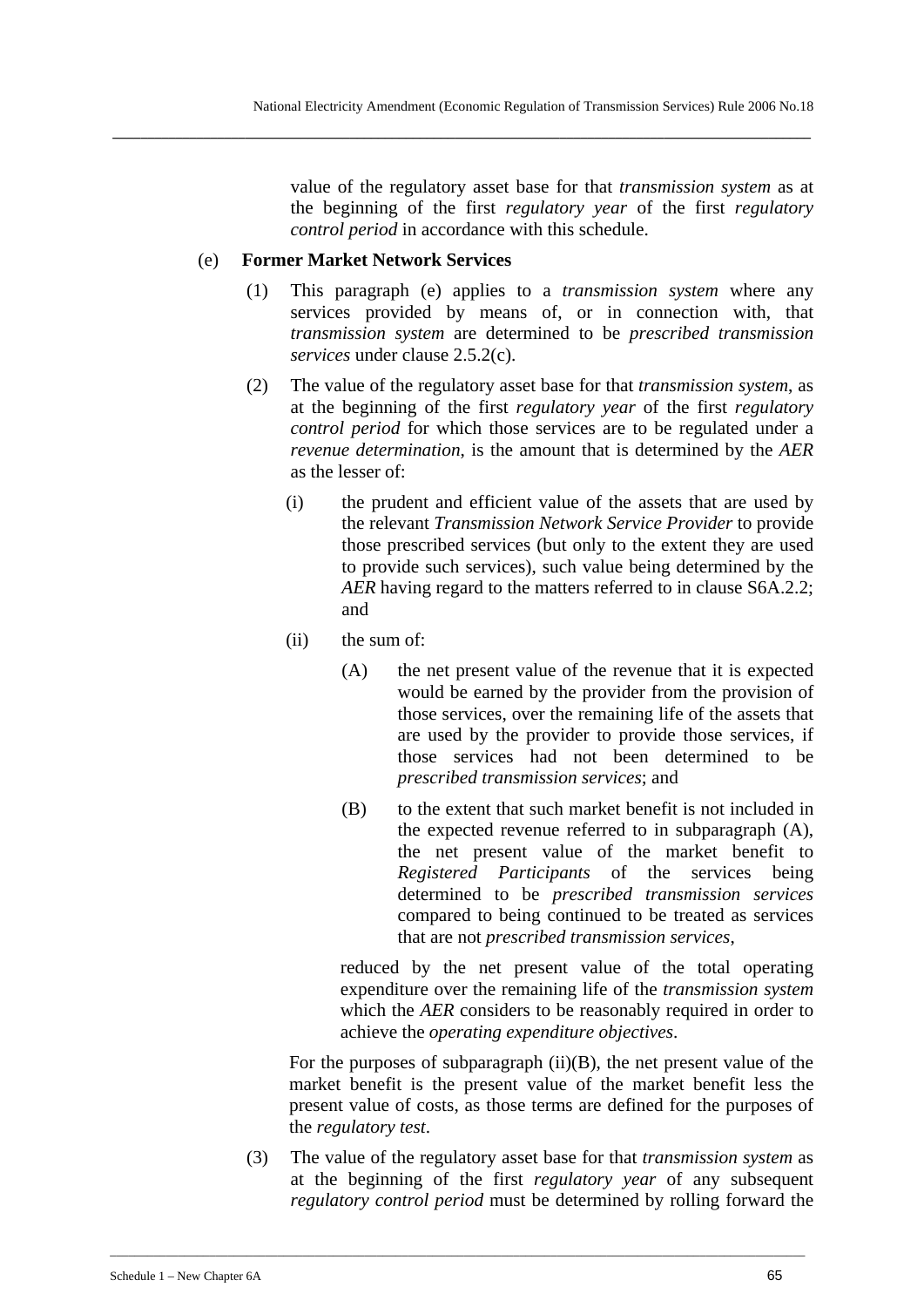value of the regulatory asset base for that *transmission system* as at the beginning of the first *regulatory year* of the first *regulatory control period* in accordance with this schedule.

## (f) **Method of adjustment of value of regulatory asset base**

**\_\_\_\_\_\_\_\_\_\_\_\_\_\_\_\_\_\_\_\_\_\_\_\_\_\_\_\_\_\_\_\_\_\_\_\_\_\_\_\_\_\_\_\_\_\_\_\_\_\_\_\_\_\_\_\_\_\_\_\_\_\_\_\_\_\_\_\_\_\_\_\_\_\_\_\_\_\_\_\_\_\_\_\_\_\_\_\_\_\_\_\_\_\_\_\_\_\_\_\_** 

Except as otherwise provided in paragraph (c), (d) or (e), the value of the regulatory asset base for a *transmission system* as at the beginning of the first *regulatory year* of a *regulatory control period* must be calculated by adjusting the value (the '**previous value**') of the regulatory asset base for that *transmission system* as at the beginning of the first *regulatory year* of the immediately preceding *regulatory control period* (the '**previous control period**') as follows:

- (1) The previous value of the regulatory asset base must be increased by the amount of all capital expenditure incurred during the previous control period, including any capital expenditure determined for that period under clause 6A.8.2(e)(1)(i) in relation to *contingent project*s where the *revenue determination* has been amended by the *AER* in accordance with clause 6A.8.2(h) (regardless of whether such capital expenditure is above or below the forecast capital expenditure for the period that is adopted for the purposes of the *transmission determination* (if any) for that period).
- (2) The previous value of the regulatory asset base must be increased by the amount of the estimated capital expenditure approved by the *AER* for any part of the previous control period for which actual capital expenditure is not available, including any capital expenditure in relation to *contingent project*s where the *total revenue cap* has been amended by the *AER* in accordance with clause 6A.8.2(h).
- (3) The previous value of the regulatory asset base must be adjusted for the difference between:
	- (i) the estimated capital expenditure for any part of a previous *regulatory control period* where that estimated capital expenditure has been included in that value; and
	- (ii) the actual capital expenditure for that part of the previous *regulatory control period*.

This adjustment must also remove any benefit or penalty associated with any difference between the estimated and actual capital expenditure.

- (4) The previous value of the regulatory asset base must only be increased by actual or estimated capital expenditure to the extent that all such capital expenditure is properly allocated to the provision of *prescribed transmission services* in accordance with the *Cost Allocation Methodology* for the relevant *Transmission Network Service Provider*.
- (5) The previous value of the regulatory asset base must be reduced by the amount of actual depreciation of the regulatory asset base during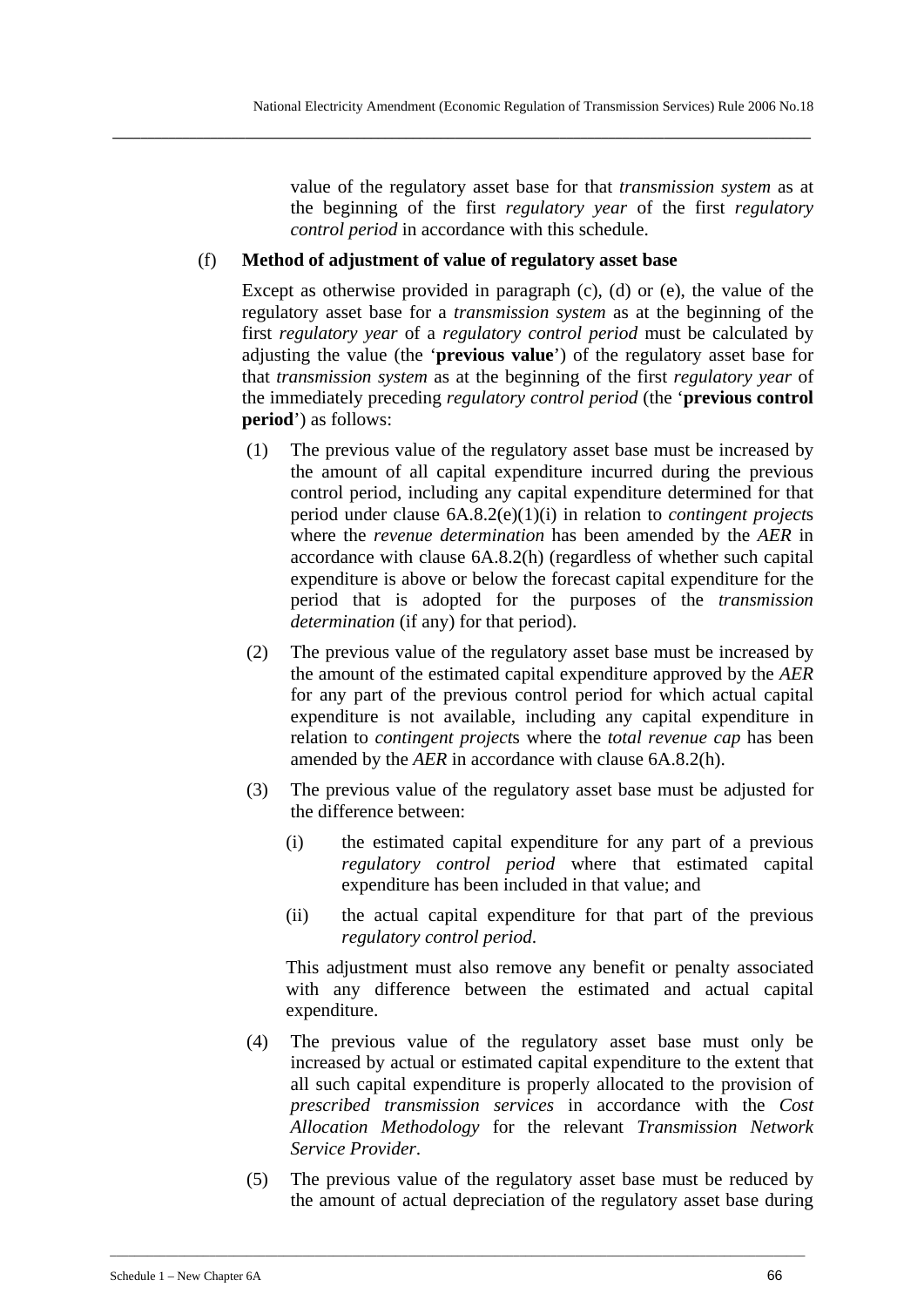the previous control period, calculated in accordance with the rates and methodologies allowed in the *transmission determination* (if any) for that period.

- (6) The previous value of the regulatory asset base must be reduced by the disposal value of any asset where that asset has been disposed of during the previous control period.
- (7) The previous value of the regulatory asset base must be reduced by the value of any asset where the *AER* determines that the value of that asset should be removed in accordance with clause S6A.2.3.
- (8) Without prejudice to the application of any other provision of this paragraph (f), the previous value of the regulatory asset base may be increased by the inclusion of:
	- (i) past capital expenditure that has not been included in that value because that capital expenditure was incurred in connection with the provision of services that are not *prescribed transmission services*, and in these circumstances, such capital expenditure must only be included to the extent the asset in respect of which that capital expenditure was incurred is subsequently used for the provision of *prescribed transmission services*; and
	- (ii) past capital expenditure that has not been included in that value, but only to the extent that such past capital expenditure:
		- (A) relates to an asset that is used for the provision of *prescribed transmission services*;
		- (B) is considered by the *AER* to be reasonably required in order to achieve one or more of the *capital expenditure objectives*;
		- (C) is properly allocated to *prescribed transmission services* in accordance with the principles and policies set out in the *Cost Allocation Methodology* for the relevant *Transmission Network Service Provider*; and
		- (D) has not otherwise been recovered.

### **S6A.2.2 Prudency and efficiency of capital expenditure**

In determining the prudency or efficiency of capital expenditure under clause S6A.2.1(d)(2) or S6A.2.1(e)(2), the *AER* must have regard to:

- (1) the need to provide a reasonable opportunity for the relevant *Transmission Network Service Provider* to recover the efficient costs of complying with all applicable *regulatory obligation*s associated with the provision of *prescribed transmission services*;
- (2) the need to provide effective incentives to the provider to promote economic efficiency in the provision of *prescribed transmission services*;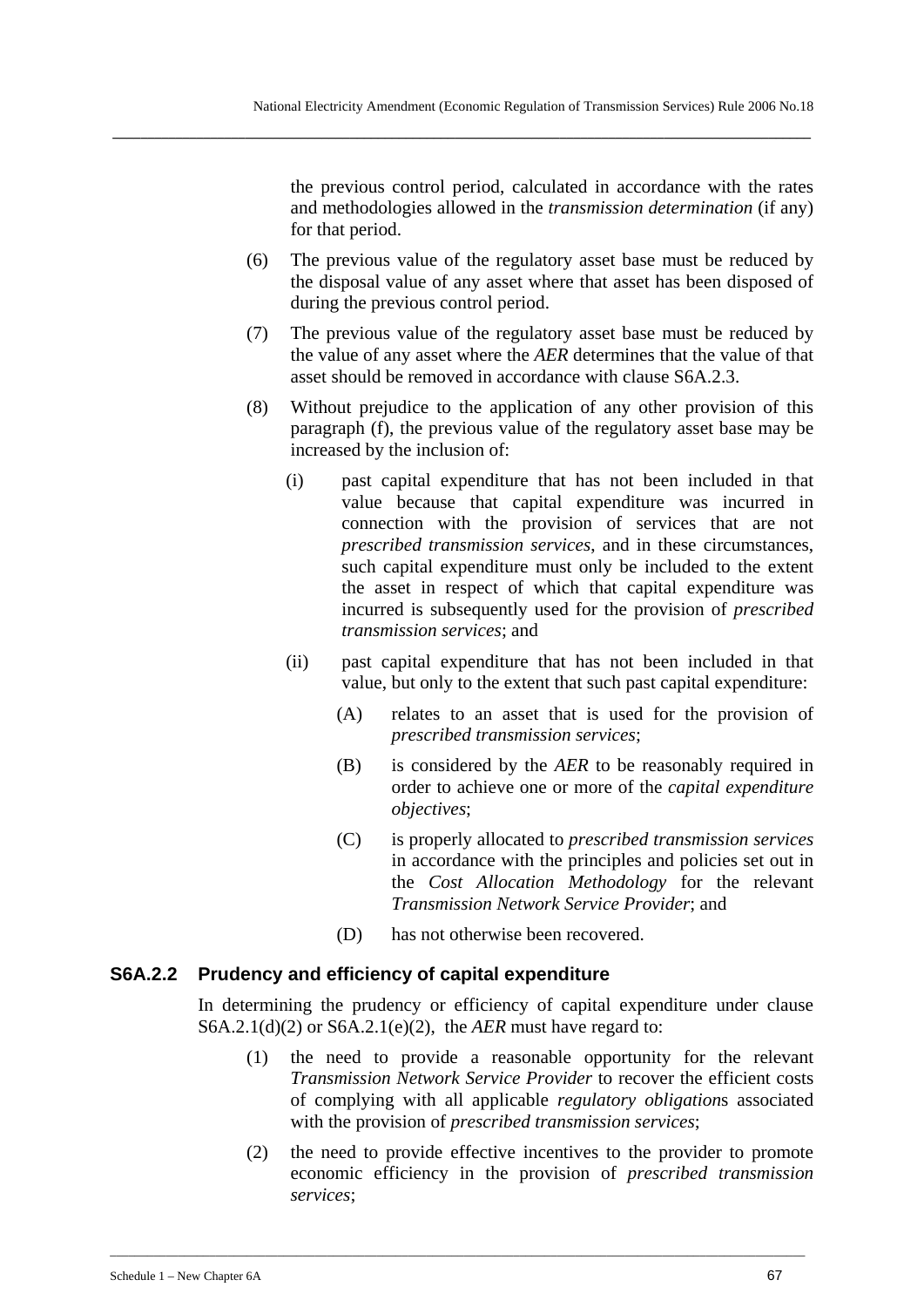- (3) whether the relevant project in respect of which capital expenditure was made was evaluated against, and satisfied, the *regulatory test*;
- (4) whether the provider undertook the capital expenditure in a manner consistent with good business practice and so as to practicably achieve the lowest sustainable cost of delivering the *prescribed transmission services* to be provided as a consequence of that capital expenditure;
- (5) the desirability of minimising investment uncertainty for the provider; and
- (6) the need to provide incentives to the provider to avoid undertaking inefficient capital expenditure.

In determining the prudency or efficiency of capital expenditure the *AER* must only take into account information and analysis that the provider could reasonably be expected to have considered or undertaken at the time that it undertook the relevant capital expenditure.

### **S6A.2.3 Removal of assets from regulatory asset base**

- (a) For the purposes of rolling forward the regulatory asset base for a *transmission system* as described in clause 6A.6.1 of the *Rules* and this schedule, the *AER* may only determine to remove, from the regulatory asset base for a *transmission system*, the value of an asset (or group of assets):
	- (1) to the extent that:
		- (i) the asset (or group of assets) is dedicated to one *Transmission Network User* (not being a *Distribution Network Service Provider*) or a small group of *Transmission Network Users*; and
		- (ii) the value of the asset (or group of assets), as included in the value of that regulatory asset base as at the beginning of the first *regulatory year* of the current *regulatory control period*, exceeds the *indexed amount*, as at the time of the *AER*'s determination, of \$20 million;
	- (2) if the *AER* determines that the asset (or group of assets) is no longer contributing to the provision of *prescribed transmission services*; and
	- (3) if the *AER* determines that the relevant *Transmission Network Service Provider* has not adequately sought to manage the risk of that asset (or that group of assets) no longer contributing to the provision of *prescribed transmission services* by:
		- (i) seeking to negotiate the payment of a lower price by the relevant *Transmission Network Users* for those *prescribed transmission services* in accordance with the *Rules*; or
		- (ii) in the case of assets committed to be constructed on or after 16 February 2006, seeking to enter into arrangements which provide for a reasonable allocation of the risks of the value of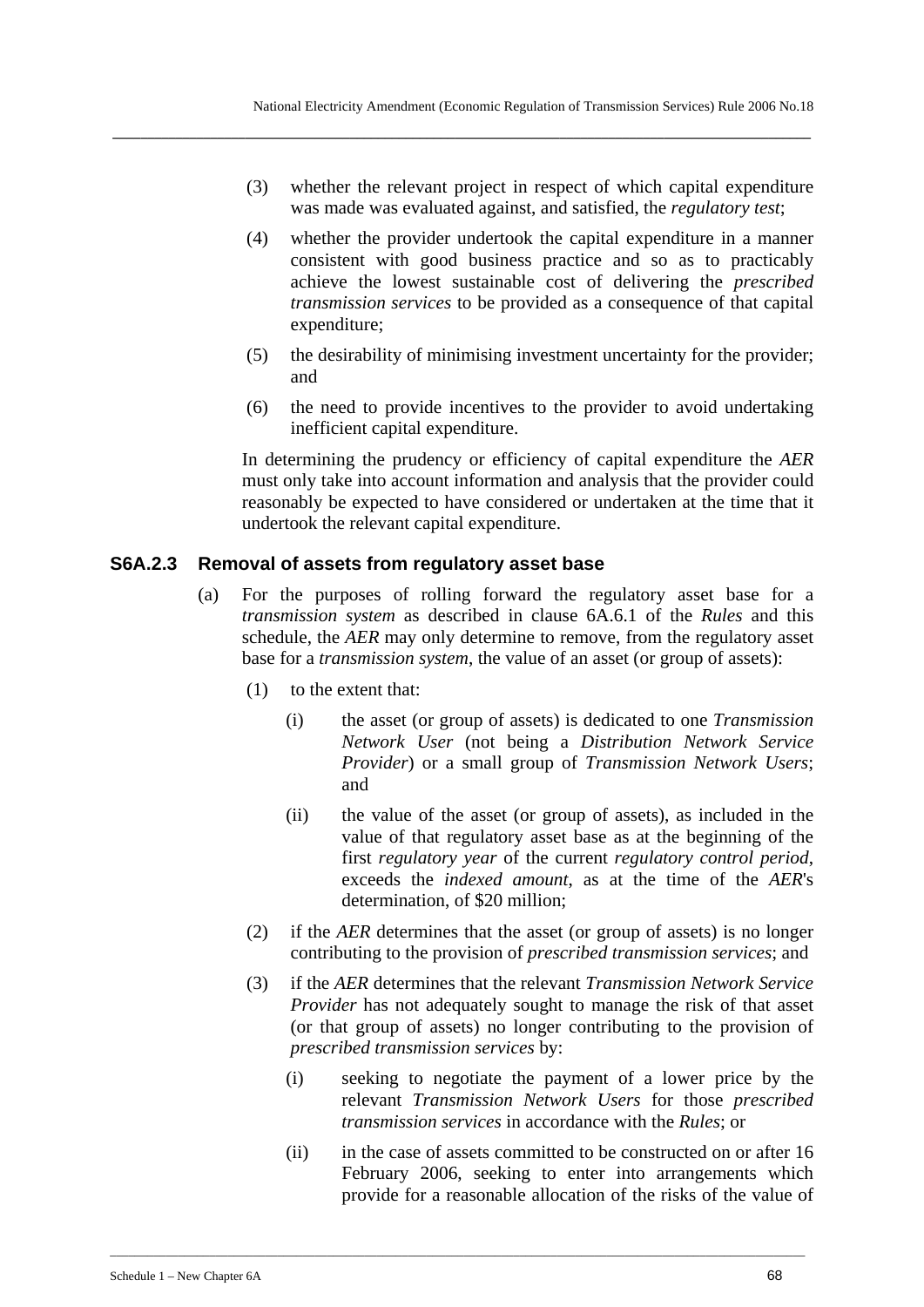that asset (or that group of assets) no longer contributing to the provision of *prescribed transmission services*.

For the purposes of subparagraph (ii), an asset is, and is only, to be taken to be committed to be constructed if it satisfies the criteria which a project needs to satisfy to be a "committed project" for the purposes of the *regulatory test*.

- (b) The *AER* may determine a separate amount which is to be included in the *annual building block revenue requirement* for a *Transmission Network Service Provider* for each *regulatory year* of a *regulatory control period* so as to compensate the provider for the risk of the value of assets being removed from the regulatory asset base for the relevant *transmission system*, but only if it is satisfied that:
	- (1) the risk is not otherwise addressed through another provision of the *Rules*;
	- (2) the provider has taken all the steps that a prudent *Transmission Network Service Provider* would take to manage the risk; and
	- (3) the *total revenue cap* for the provider for that *regulatory control period* does not adequately reflect risks that cannot be reasonably managed.

# **S6A.2.4 Roll forward of regulatory asset base within the same regulatory control period**

### (a) **Application of this clause**

This clause S6A.2.4 applies to the establishment of the value of the regulatory asset base for a *transmission system* as at the beginning of one *regulatory year* in a *regulatory control period* on the roll forward of the regulatory asset base to that *regulatory year* from the immediately preceding *regulatory year* (if any) in that *regulatory control period*.

### (b) **Roll forward model to comply with this clause**

The *roll forward model* referred to in clause 6A.6.1 of the *Rules* must provide for that value to be established in accordance with the requirements of this clause S6A.2.4.

#### (c) **Method of adjustment of value of regulatory asset base**

\_\_\_\_\_\_\_\_\_\_\_\_\_\_\_\_\_\_\_\_\_\_\_\_\_\_\_\_\_\_\_\_\_\_\_\_\_\_\_\_\_\_\_\_\_\_\_\_\_\_\_\_\_\_\_\_\_\_\_\_\_\_\_\_\_\_\_\_\_\_\_\_\_\_\_\_\_\_\_\_\_\_\_\_\_\_\_\_\_\_\_\_\_\_\_\_\_\_\_\_\_\_\_\_\_\_\_\_\_\_\_\_

The value of the regulatory asset base for a *transmission system* as at the beginning of the second or a subsequent year ('the **later year**') in a *regulatory control period* must be calculated by adjusting the value ('the **previous value**') of the regulatory asset base for that *transmission system* as at the beginning of the immediately preceding *regulatory year* ('the **previous year**') in that *regulatory control period* as follows:

(1) The previous value of the regulatory asset base must be increased by the amount of forecast capital expenditure accepted or substituted by the *AER* for the previous year in accordance with clause 6A.6.7(c) or clauses  $6A.13.2(b)(4)$  and  $(5)$  (as the case may be).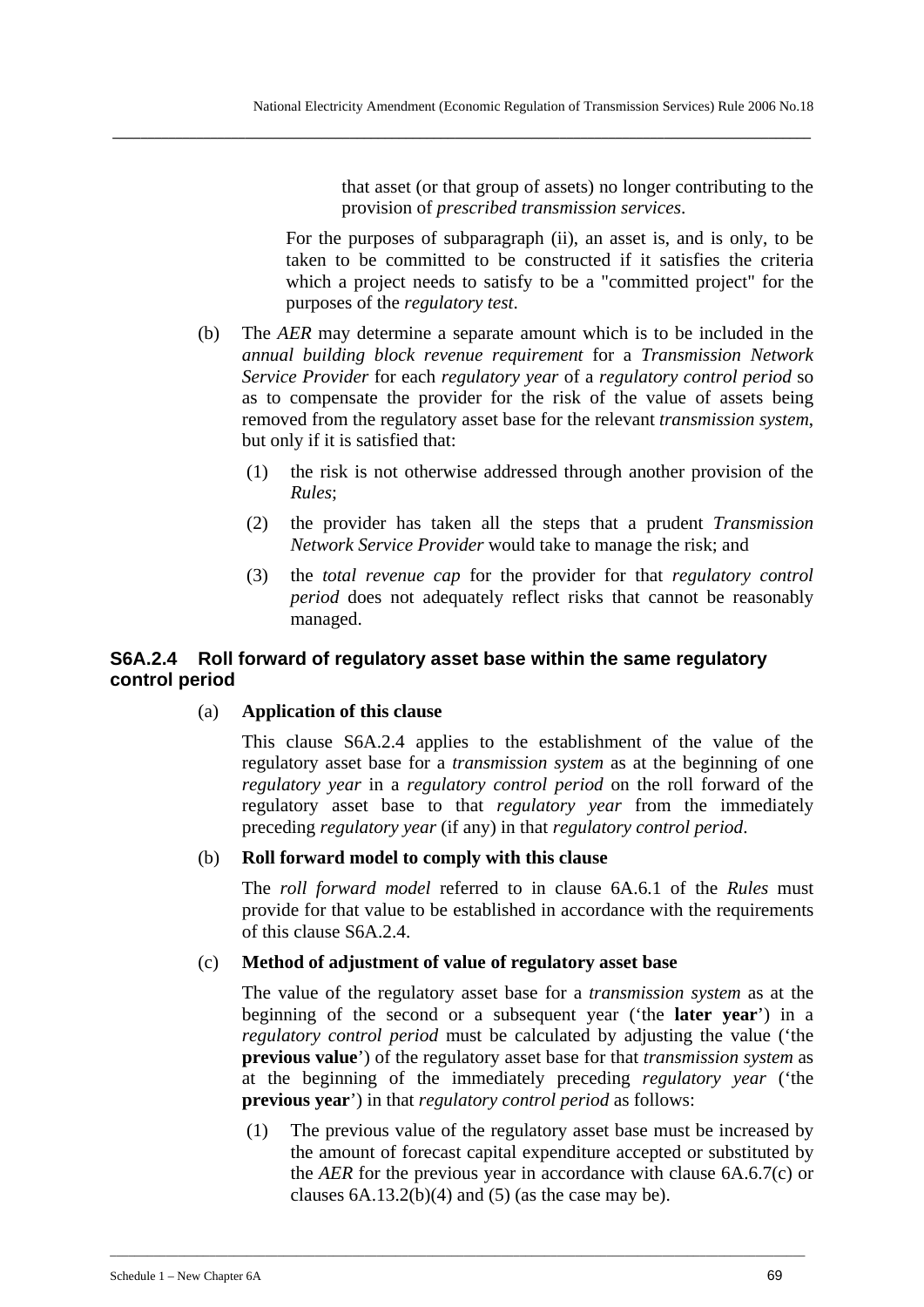**\_\_\_\_\_\_\_\_\_\_\_\_\_\_\_\_\_\_\_\_\_\_\_\_\_\_\_\_\_\_\_\_\_\_\_\_\_\_\_\_\_\_\_\_\_\_\_\_\_\_\_\_\_\_\_\_\_\_\_\_\_\_\_\_\_\_\_\_\_\_\_\_\_\_\_\_\_\_\_\_\_\_\_\_\_\_\_\_\_\_\_\_\_\_\_\_\_\_\_\_** 

- (2) The previous value of the regulatory asset base must be reduced by the amount of depreciation included in the *annual building block revenue requirement* for the previous year.
- (3) The previous value of the regulatory asset base must be reduced by the disposal value of any asset included in that value where the asset is forecast to be disposed of during the previous year.
- (4) The previous value of the regulatory asset base must be increased by an amount necessary to maintain the real value of the regulatory asset base as at the beginning of the later year by adjusting that value for inflation.

### (d) **Allowance for working capital**

If the *AER* determines that it is appropriate to do so, it may include an allowance for working capital in the regulatory asset base for a *transmission system* which is rolled forward in accordance with this clause S6A.2.4.

# **Schedule 6A.3 Commercial arbitration of disputes for negotiated transmission services**

### **S6A.3.1 Commercial arbitration for negotiated transmission services**

This schedule applies to any dispute which may arise between a *Transmission Network Service Provider* (a provider) and a *Service Applicant* (an applicant) as to the price which the provider proposes to charge the applicant for a *negotiated transmission service* or as to the amount of any *access charge*.

### **S6A.3.2 Notification of dispute**

- (a) A provider or an applicant may notify the *AER* in writing that a dispute exists.
- (b) On receiving a notification under paragraph (a), the *AER* must give notice in writing of the dispute to the other party to the dispute.
- (c) A provider or an applicant who has given notice of a dispute under paragraph (b) may withdraw notification of the dispute at any time by written notice to the *AER* and the other party to the dispute.
- (d) If the notification of a dispute is withdrawn under paragraph (c), it is taken for the purposes of this clause S6A.3.2 to never have been given.

### **S6A.3.3 Appointment of commercial arbitrator**

(a) On receiving a notification under clause S6A.3.2(a), the *AER* must request the provider and the applicant, by a time specified by the *AER*, to nominate to the *AER* two persons each for appointment as the *commercial arbitrator* to determine the dispute. The provider and applicant may make the nominations.

\_\_\_\_\_\_\_\_\_\_\_\_\_\_\_\_\_\_\_\_\_\_\_\_\_\_\_\_\_\_\_\_\_\_\_\_\_\_\_\_\_\_\_\_\_\_\_\_\_\_\_\_\_\_\_\_\_\_\_\_\_\_\_\_\_\_\_\_\_\_\_\_\_\_\_\_\_\_\_\_\_\_\_\_\_\_\_\_\_\_\_\_\_\_\_\_\_\_\_\_\_\_\_\_\_\_\_\_\_\_\_\_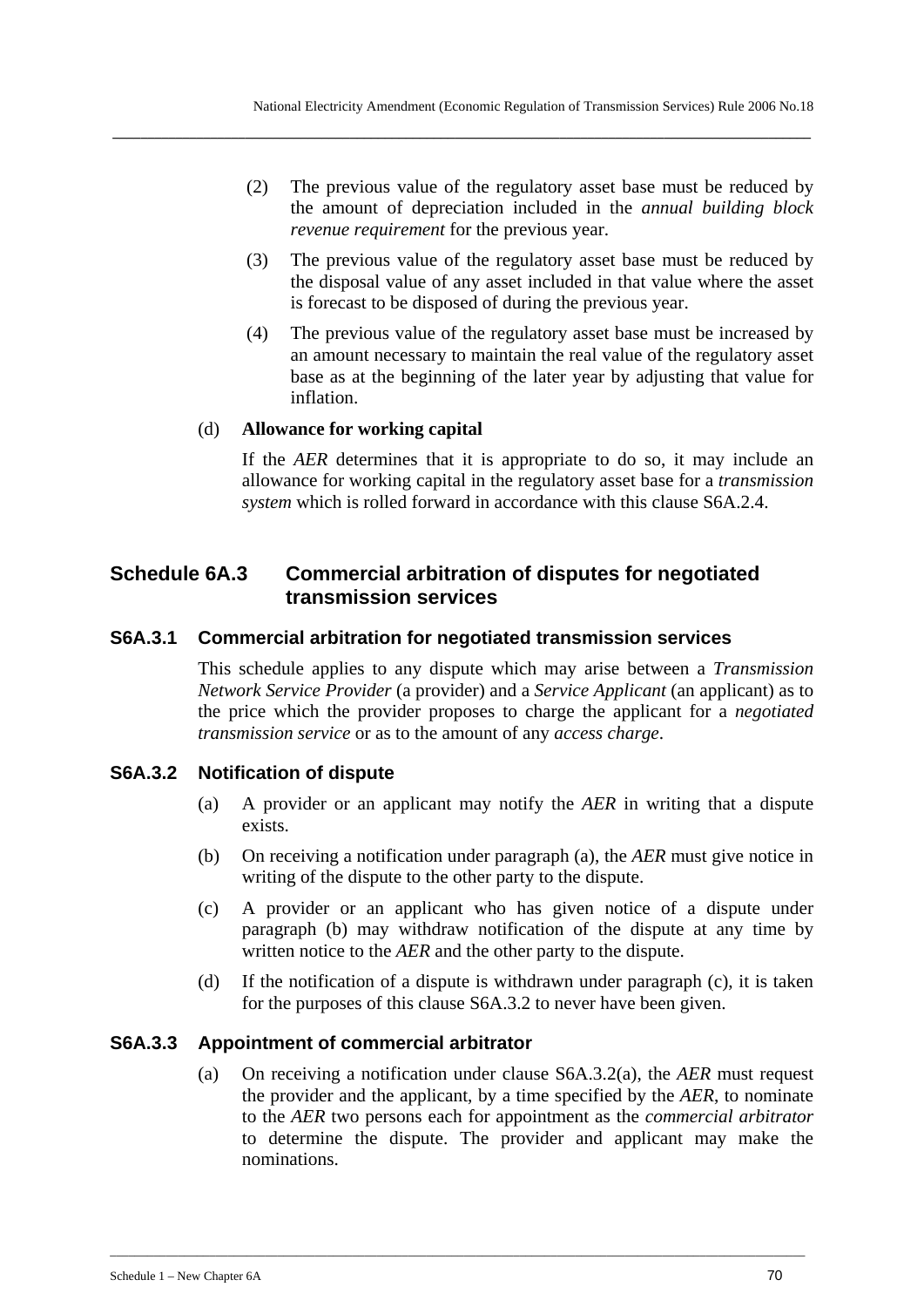(b) As soon as practicable after the expiry of the time specified by the *AER* under paragraph (a), the *AER* must appoint:

**\_\_\_\_\_\_\_\_\_\_\_\_\_\_\_\_\_\_\_\_\_\_\_\_\_\_\_\_\_\_\_\_\_\_\_\_\_\_\_\_\_\_\_\_\_\_\_\_\_\_\_\_\_\_\_\_\_\_\_\_\_\_\_\_\_\_\_\_\_\_\_\_\_\_\_\_\_\_\_\_\_\_\_\_\_\_\_\_\_\_\_\_\_\_\_\_\_\_\_\_** 

- (1) one of the persons (if any) nominated to the *AER* by the provider or the applicant under paragraph (a); or
- (2) if neither the provider or the applicant nominate any such person within the time specified by the *AER* under paragraph (a) or all of the persons so nominated do not qualify for appointment under paragraph (c) or are not eligible for appointment under paragraph (d), a person determined by the *AER*,

as the *commercial arbitrator* to determine the dispute, and must refer the dispute to that *commercial arbitrator*. A decision of the *AER* as to the appointment of the *commercial arbitrator* is final and binding on the provider and the applicant.

- (c) The *AER* may only appoint a person as the *commercial arbitrator* if that person is experienced or trained in dispute resolution techniques.
- (d) A person is not eligible for appointment as the *commercial arbitrator* if that person has any interest that may conflict with, or which may be seen to conflict with, the impartial resolution of the dispute. Where the person who is appointed as the *commercial arbitrator* becomes aware of such conflict after that person commences the hearing of the dispute, the person must advise the parties to that effect.
- (e) Where:
	- (1) the provider or the applicant believes that the person appointed as the *commercial arbitrator* has an interest which may conflict with the impartial resolution of the dispute; or
	- (2) the person appointed as the *commercial arbitrator* discloses the existence of such an interest,

the person must not continue to hear and determine the dispute, except with the written consent of the provider and the applicant.

### **S6A.3.4 Procedures of commercial arbitrator**

- (a) The *commercial arbitrator* may give to the parties such directions as it considers necessary:
	- (1) for the proper conduct of the proceedings, including in relation to the provision of documents and information to the other party and the making of oral and written submissions;
	- (2) relating to the use and disclosure of information obtained from the other party to the dispute (including a direction to keep information confidential); and
	- (3) in relation to the participation (if any) of legal representatives of the parties in the proceedings.

\_\_\_\_\_\_\_\_\_\_\_\_\_\_\_\_\_\_\_\_\_\_\_\_\_\_\_\_\_\_\_\_\_\_\_\_\_\_\_\_\_\_\_\_\_\_\_\_\_\_\_\_\_\_\_\_\_\_\_\_\_\_\_\_\_\_\_\_\_\_\_\_\_\_\_\_\_\_\_\_\_\_\_\_\_\_\_\_\_\_\_\_\_\_\_\_\_\_\_\_\_\_\_\_\_\_\_\_\_\_\_\_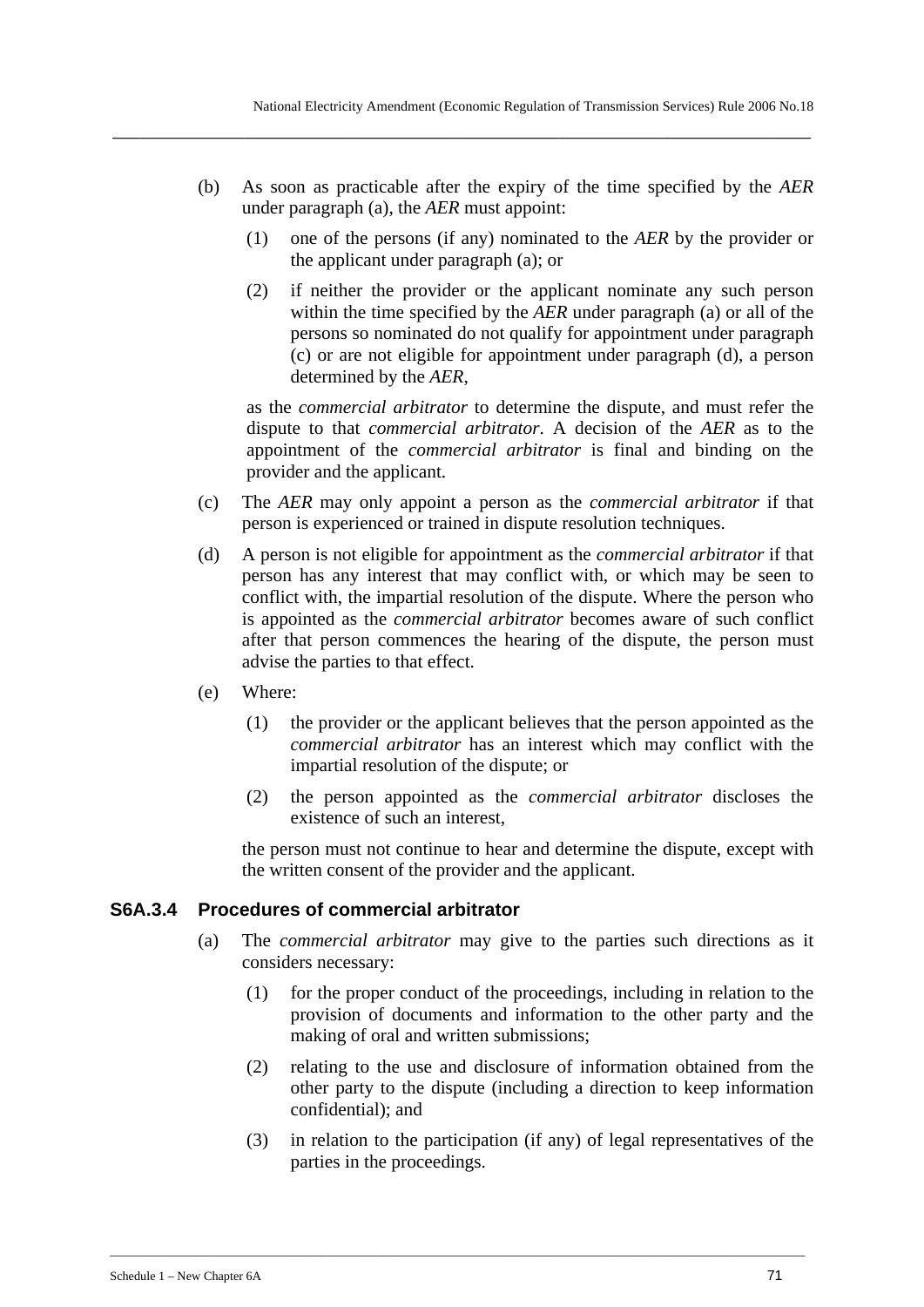(b) The *commercial arbitrator* must observe the rules of procedural fairness, but is not bound by the rules of evidence and may inform itself in any manner it thinks fit.

**\_\_\_\_\_\_\_\_\_\_\_\_\_\_\_\_\_\_\_\_\_\_\_\_\_\_\_\_\_\_\_\_\_\_\_\_\_\_\_\_\_\_\_\_\_\_\_\_\_\_\_\_\_\_\_\_\_\_\_\_\_\_\_\_\_\_\_\_\_\_\_\_\_\_\_\_\_\_\_\_\_\_\_\_\_\_\_\_\_\_\_\_\_\_\_\_\_\_\_\_** 

## **S6A.3.5 Determination of dispute**

- (a) In determining the dispute, the *commercial arbitrator* must apply the *Negotiated Transmission Service Pricing Criteria* that are applicable to that dispute in accordance with the relevant *transmission determination*, but this does not limit the other matters to which the *commercial arbitrator* may have regard.
- (b) Subject to paragraph (d), the *commercial arbitrator* must determine the dispute as quickly as possible, and in any case it must do so within 30 *business days* after the dispute is referred to the *commercial arbitrator*. The determination of the *commercial arbitrator*:
	- (1) must specify:
		- (i) the price at which the *negotiated transmission service* is to be provided or the amount of the *access charge* (as the case may be); and
		- (ii) the terms and conditions that the *commercial arbitrator* has assumed, for the purposes of determining the dispute, as being the terms and conditions on which the *negotiated transmission service* will be provided or the *access charge* that will be payable (as the case may be), to the extent that such terms and conditions have not been agreed for the purposes of the dispute between the provider and the applicant; and
	- (2) may specify the price or charge as referred to in subparagraph  $(1)(i)$ in such a way that it is or is to be adjusted over time.
	- **Note:** An adjustment as referred to in paragraph (b)(2) may, for example, be appropriate where the cost of providing the negotiated transmission service to a Service Applicant changes because the assets used to provide that service are subsequently used to provide a service to another person and the payment for the service by that other person enables the Transmission Network Service Provider to recoup some of those costs from that other person.
- (c) The *commercial arbitrator* does not have the power to require the provider to provide any service to the applicant.
- (d) The *commercial arbitrator* may extend the period referred to in paragraph (b) if the provider and the applicant so agree in writing.
- (e) The *commercial arbitrator* may at any time terminate the proceedings without making a decision if it considers that:
	- (1) the dispute is misconceived or lacking in substance;

\_\_\_\_\_\_\_\_\_\_\_\_\_\_\_\_\_\_\_\_\_\_\_\_\_\_\_\_\_\_\_\_\_\_\_\_\_\_\_\_\_\_\_\_\_\_\_\_\_\_\_\_\_\_\_\_\_\_\_\_\_\_\_\_\_\_\_\_\_\_\_\_\_\_\_\_\_\_\_\_\_\_\_\_\_\_\_\_\_\_\_\_\_\_\_\_\_\_\_\_\_\_\_\_\_\_\_\_\_\_\_\_

(2) the notification of the dispute to the *AER* under S6A.3.2(a) was vexatious; or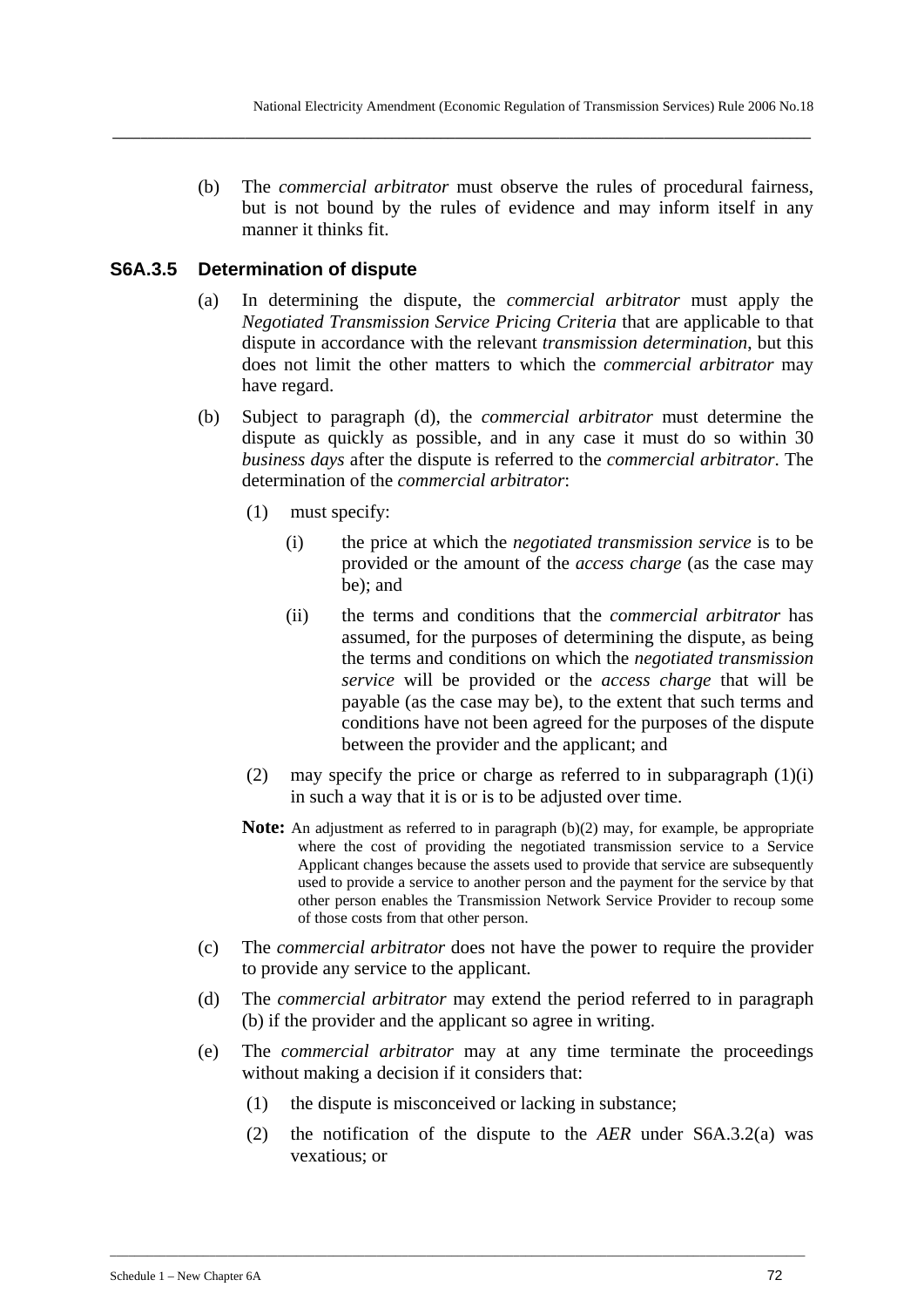**\_\_\_\_\_\_\_\_\_\_\_\_\_\_\_\_\_\_\_\_\_\_\_\_\_\_\_\_\_\_\_\_\_\_\_\_\_\_\_\_\_\_\_\_\_\_\_\_\_\_\_\_\_\_\_\_\_\_\_\_\_\_\_\_\_\_\_\_\_\_\_\_\_\_\_\_\_\_\_\_\_\_\_\_\_\_\_\_\_\_\_\_\_\_\_\_\_\_\_\_** 

- (3) the party who notified the dispute to the *AER* under S6A.3.2(a) has not negotiated in good faith or has notified the dispute prematurely or unreasonably.
- (f) The *commercial arbitrator* must terminate the proceedings without making a decision if at any time, whether on application by the provider or the applicant or otherwise, the arbitrator determines that the *negotiated transmission service* is capable of being provided on a genuinely competitive basis by a person other than the *Transmission Network Service Provider* or an entity which is associated with the provider.

# **S6A.3.6 Costs of dispute**

- (a) The fees and costs of the *commercial arbitrator* must be borne equally by the provider and the applicant unless:
	- (1) paragraph (b) applies; or
	- (2) otherwise agreed between the provider and the applicant.
- (b) The costs of determining the dispute (including the legal costs of either of the parties) may be allocated by the *commercial arbitrator* for payment as between the parties as part of any determination. In deciding to allocate costs against one of the parties to the dispute, the *commercial arbitrator* may have regard to any relevant matters including (but not limited to) whether the conduct of that party unreasonably prolonged or escalated the dispute or otherwise increased the costs of resolving the dispute.

# **S6A.3.7 Enforcement of agreement or determination and requirement for reasons**

- (a) Where the provider and the applicant reach agreement (whether or not the matter is before a *commercial arbitrator*), the parties may execute a written agreement recording their resolution of that dispute.
- (b) The *commercial arbitrator* must give its decision determining the dispute, together with its reasons for that decision, in writing and must provide a copy of its determination:
	- (1) to the provider and to the applicant;
	- (2) (except to the extent that it contains confidential information) to the *AER* for publication.
- (c) An agreement that is executed under paragraph (a) and a determination of the *commercial arbitrator* are binding on the provider and the applicant, and any failure to comply with such an agreement or determination is a breach of the *Rules* in respect of which the *AER* may take action in accordance with the *National Electricity Law*.

### **S6A.3.8 Miscellaneous**

(a) To the extent permitted by law, a person who is appointed as a *commercial arbitrator* is not liable for any loss, damage or liability suffered or incurred

\_\_\_\_\_\_\_\_\_\_\_\_\_\_\_\_\_\_\_\_\_\_\_\_\_\_\_\_\_\_\_\_\_\_\_\_\_\_\_\_\_\_\_\_\_\_\_\_\_\_\_\_\_\_\_\_\_\_\_\_\_\_\_\_\_\_\_\_\_\_\_\_\_\_\_\_\_\_\_\_\_\_\_\_\_\_\_\_\_\_\_\_\_\_\_\_\_\_\_\_\_\_\_\_\_\_\_\_\_\_\_\_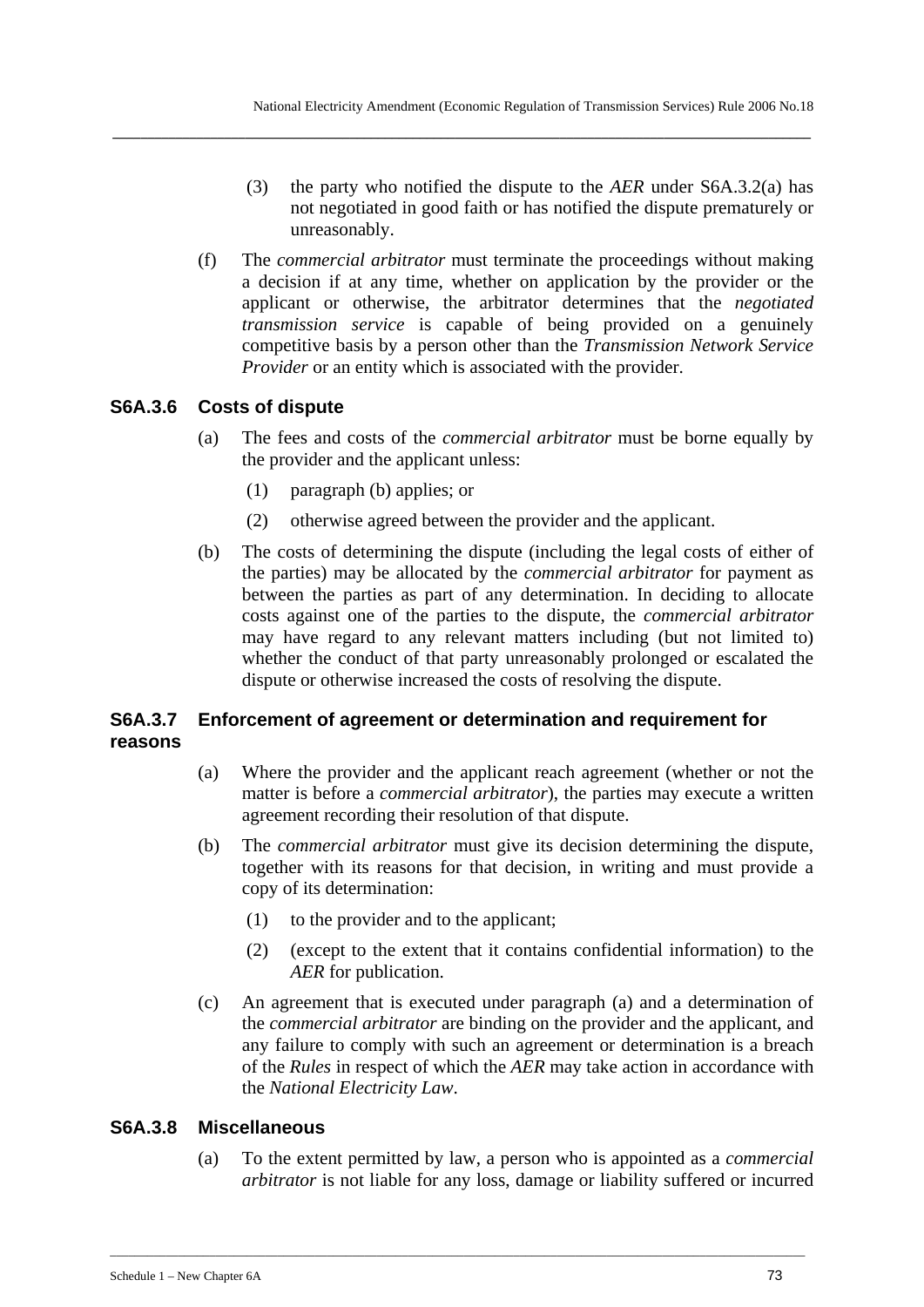by any person as a consequence of any act or omission of that person which was done in good faith in connection with the dispute.

(b) A person who is appointed as a *commercial arbitrator* may, before acting in relation to the dispute, require the parties to the dispute (or any one of them) to execute a release and indemnity in relation to any loss, damage or liability that that person would, but for the release or indemnity, suffer or incur as a consequence of any act or omission done in good faith in connection with the dispute.

\_\_\_\_\_\_\_\_\_\_\_\_\_\_\_\_\_\_\_\_\_\_\_\_\_\_\_\_\_\_\_\_\_\_\_\_\_\_\_\_\_\_\_\_\_\_\_\_\_\_\_\_\_\_\_\_\_\_\_\_\_\_\_\_\_\_

**\_\_\_\_\_\_\_\_\_\_\_\_\_\_\_\_\_\_\_\_\_\_\_\_\_\_\_\_\_\_\_\_\_\_\_\_\_\_\_\_\_\_\_\_\_\_\_\_\_\_\_\_\_\_\_\_\_\_\_\_\_\_\_\_\_\_\_\_\_\_\_\_\_\_\_\_\_\_\_\_\_\_\_\_\_\_\_\_\_\_\_\_\_\_\_\_\_\_\_\_** 

\_\_\_\_\_\_\_\_\_\_\_\_\_\_\_\_\_\_\_\_\_\_\_\_\_\_\_\_\_\_\_\_\_\_\_\_\_\_\_\_\_\_\_\_\_\_\_\_\_\_\_\_\_\_\_\_\_\_\_\_\_\_\_\_\_\_\_\_\_\_\_\_\_\_\_\_\_\_\_\_\_\_\_\_\_\_\_\_\_\_\_\_\_\_\_\_\_\_\_\_\_\_\_\_\_\_\_\_\_\_\_\_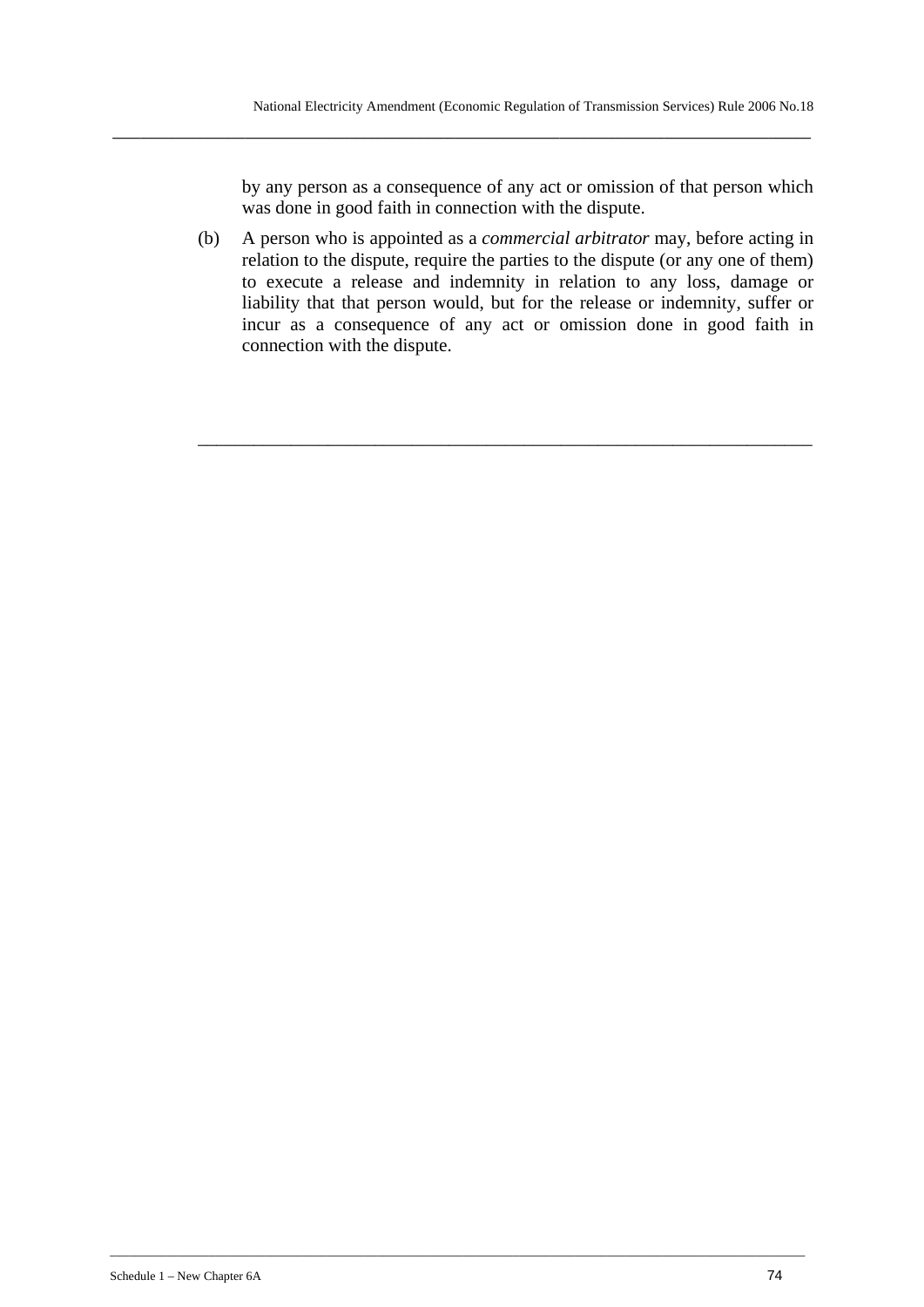**Schedule 2 Amendments to the National Electricity Rules (other than to Chapters 6 and 10) consequential on the making of the new Chapter 6A of the National Electricity Rules** 

(Clause 5)

# **[1] Rule 1.3 Nomenclature**

After rule 1.2, insert:

# **1.3 Nomenclature of and references to provisions of a Chapter**

# **1.3.1 Introduction**

- (a) This rule applies to provisions inserted after 16 November 2006, and applies unless the context otherwise requires.
- (b) In this rule, "numbered" means identified by one or more numbers or one or more letters, or by a combination of one or more numbers and one or more letters.

# **1.3.2 Parts, Divisions and Subdivisions**

- (a) Chapters may contain numbered Parts.
- (b) Parts may contain numbered Divisions.
- (c) Divisions may contain numbered Subdivisions.
- (d) The following table indicates how Parts, Divisions and Subdivisions may be referred to in the *Rules*.

| <b>Level</b>   | <b>Provision</b> | Internal reference in same<br>level | <b>External reference in</b><br>preceding level |
|----------------|------------------|-------------------------------------|-------------------------------------------------|
|                | Chapter 1        |                                     |                                                 |
| $\overline{2}$ | Part A           | this Part                           | Part A                                          |
| 3              | Division 1       | this Division                       | Division 1                                      |
| 4              | Subdivision 1    | this Subdivision                    | Subdivision 1                                   |

Note: The numbering of the provisions in the table is by way of example.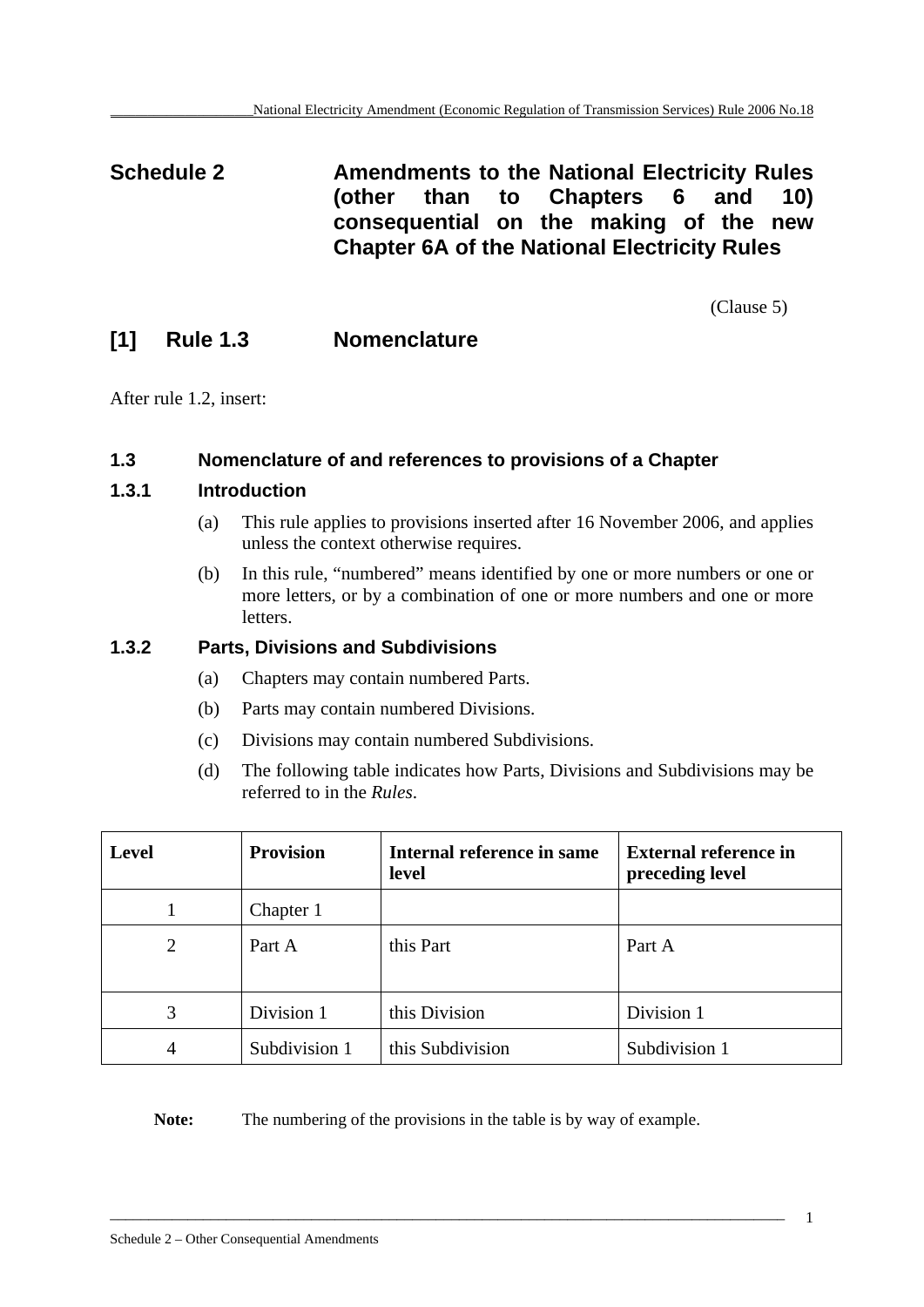# **1.3.3 Rules, clauses, paragraphs, subparagraphs and other items**

- (a) Chapters, Parts, Divisions and Subdivisions of the *Rules* may contain numbered rules.
- (b) Rules may contain numbered clauses.
- (c) Rules and clauses may contain numbered paragraphs.
- (d) Paragraphs may contain numbered subparagraphs.
- (e) Subparagraphs may contain numbered items.
- (f) The following table indicates how rules, clauses, paragraphs, subparagraphs and other numbered items may be referred to in the *Rules*.

| <b>Level</b>   | <b>Provision</b>                                      | <b>Internal reference</b><br>in same level                       | <b>External reference</b><br>in preceding level       |
|----------------|-------------------------------------------------------|------------------------------------------------------------------|-------------------------------------------------------|
| $\mathbf{1}$   | Chapter, Part or<br>Subdivision                       |                                                                  |                                                       |
| $\overline{2}$ | rule 1.2                                              | this rule                                                        | rule $1.2$                                            |
| 3              | clause 1.2.3                                          | this clause                                                      | clause 1.2.3                                          |
| $\overline{4}$ | rule $1.2(a)$<br>clause $1.2.3(a)$                    | this paragraph<br>this paragraph                                 | paragraph (a)<br>paragraph (a)                        |
| 5              | rule $1.2(a)(1)$<br>clause $1.2.3(a)(1)$              | this subparagraph<br>this subparagraph                           | subparagraph $(1)$<br>subparagraph $(1)$              |
| 6              | rule $1.2(a)(1)(i)$<br>clause $1.2.3(a)(1)(i)$        | this rule $1.2(a)(1)(i)$<br>this clause<br>1.2.3(a)(1)(i)        | rule $1.2(a)(1)(i)$<br>clause $1.2.3(a)(1)(i)$        |
| 7              | rule $1.2(a)(1)(i)(A)$<br>clause<br>1.2.3(a)(1)(i)(A) | this rule<br>1.2(a)(1)(i)(A)<br>this clause<br>1.2.3(a)(1)(i)(A) | rule $1.2(a)(1)(i)(A)$<br>clause<br>1.2.3(a)(1)(i)(A) |

\_\_\_\_\_\_\_\_\_\_\_\_\_\_\_\_\_\_\_\_\_\_\_\_\_\_\_\_\_\_\_\_\_\_\_\_\_\_\_\_\_\_\_\_\_\_\_\_\_\_\_\_\_\_\_\_\_\_\_\_\_\_\_\_\_\_\_\_\_\_\_\_\_\_\_\_\_\_\_\_\_\_\_\_\_\_\_

**Note.** The numbering of the provisions in the table is by way of example.

# **[2] Rule 1.4 Effect of renumbering**

After rule 1.3, insert: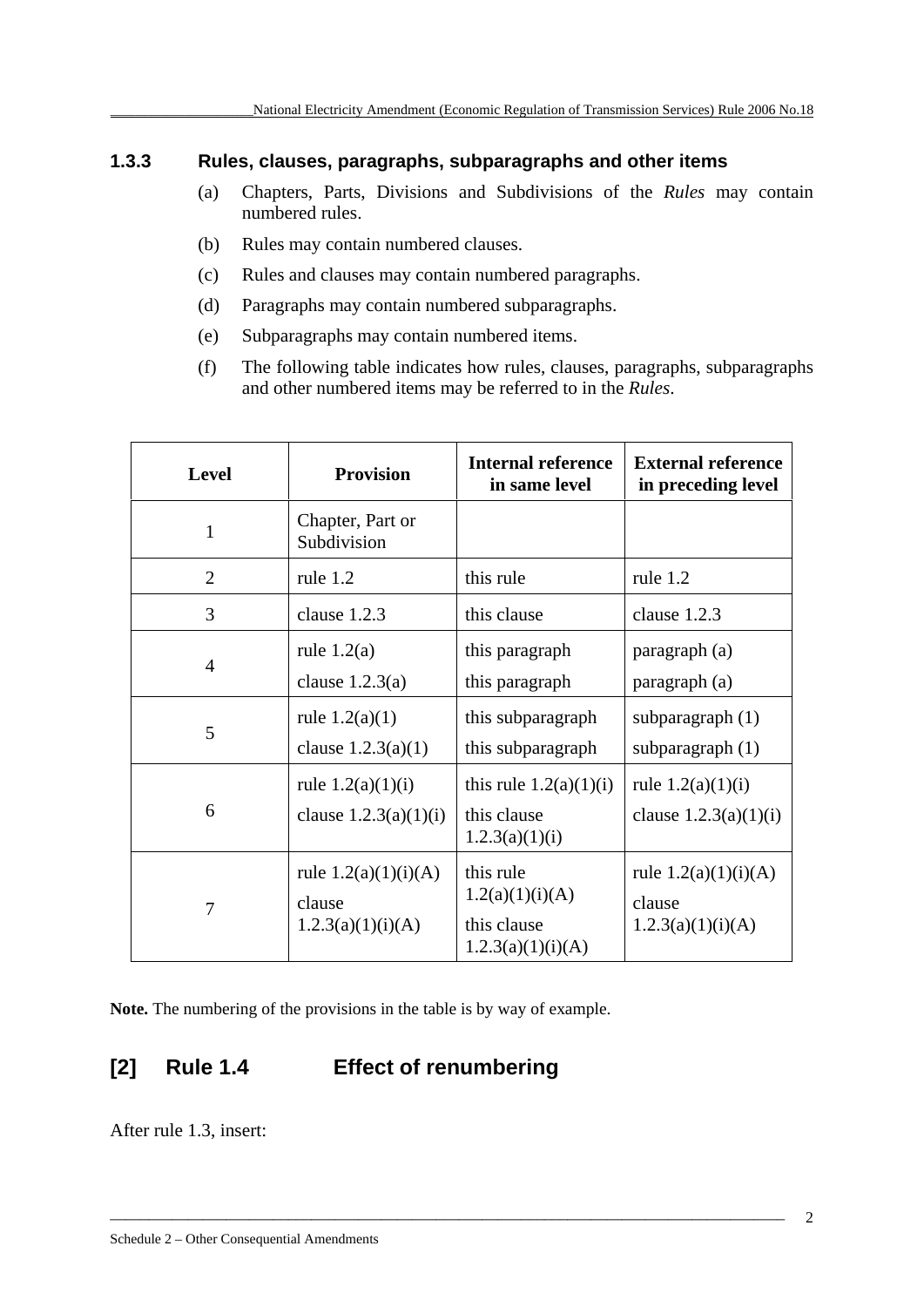# **1.4 Effect of renumbering of provisions of the Rules**

- (a) The renumbering of a provision of the *Rules* by an *Amending Rule* does not affect anything done or omitted under the provision before the *Amending Rule* comes into operation.
- (b) A reference (however expressed) in the *Rules* or in any other document to that provision is taken to be a reference to the provision as renumbered.
- (c) Paragraphs (a) and (b) have effect whether or not the renumbered provision is also relocated.

# **[3] Clause 2.5.2 Market Network Service**

In clause 2.5.2(a)(1) omit "*prescribed transmission service* or" and substitute "*transmission service* which is subject to a *revenue determination* or any".

# **[4] Clause 2.5.2**

In clause 2.5.2(a)(3)(A), omit "*a prescribed transmission service* or" and substitute "a *transmission service* to which a *transmission determination* has applied".

# **[5] Clause 2.5.2**

In clause 2.5.2(b), after "Chapter 6" insert "or Chapter 6A, as the case may be".

# **[6] Clause 2.5.2**

Omit clause 2.5.2(c) and substitute:

(c) If an existing *network service* ceases to be classified as a *market network service* it may at the discretion of the *AER* or *Jurisdictional Regulator*  (whichever is relevant) be determined to be a *prescribed transmission service* or *prescribed distribution service* in which case the relevant *total revenue cap, revenue cap* or *price cap* may be adjusted in accordance with Chapter 6 or Chapter 6A (as the case may be) to include to an appropriate extent the relevant *network elements* which provided those *network services*.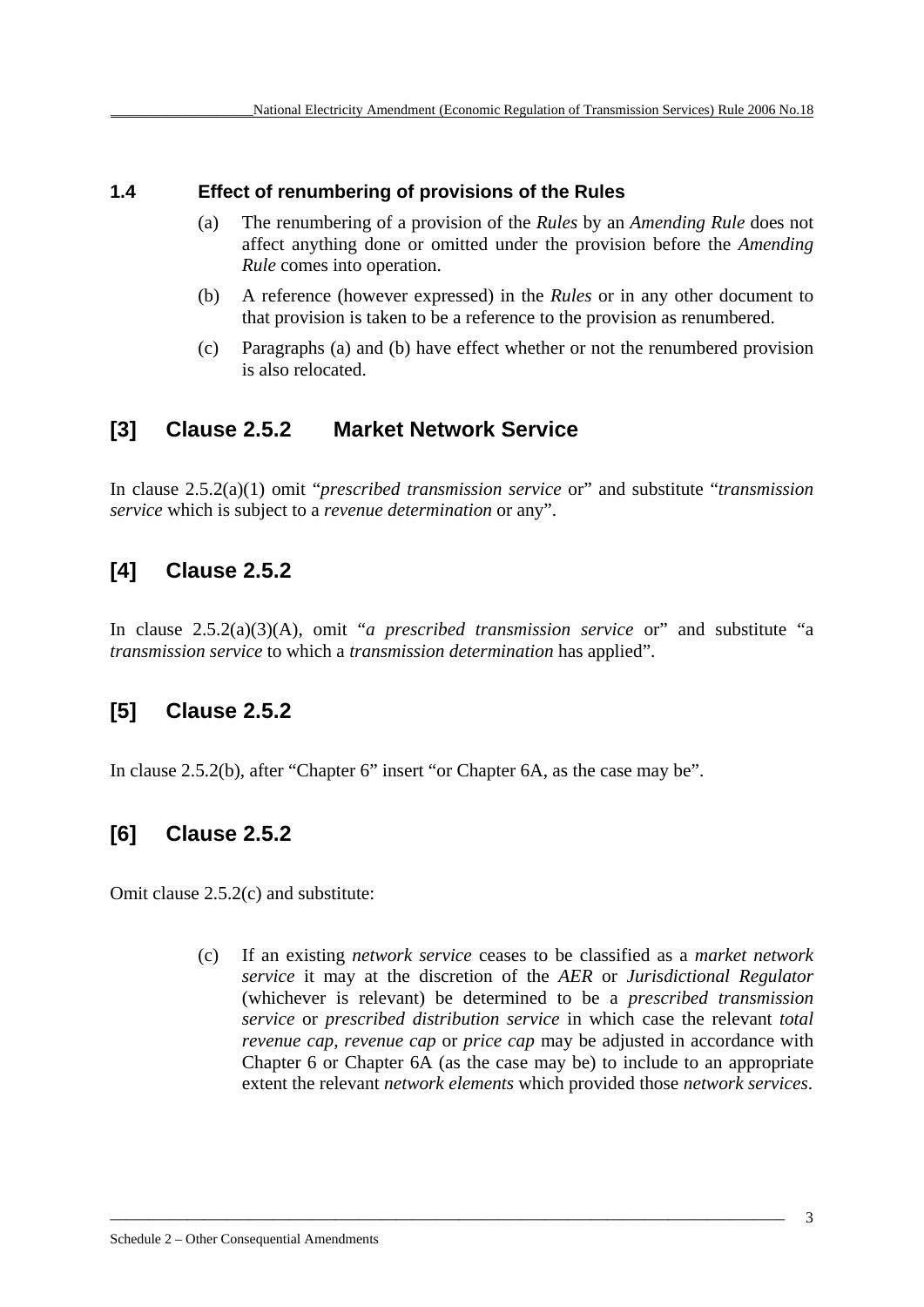# **[7] Clause 5.2.2 Connection agreements**

In clause 5.2.2(a), omit, where first occurring "*Network Use"* and substitute "*Transmission Network User*, *Distribution Network Use"* and omit, where second occurring "*Network User*" and substitute "*Transmission Network User* or *Distribution Network User* (as the case may be)".

# **[8] Clause 5.3.6 Offer to connect**

Omit paragraphs (h)-(k) of clause 5.3.6 and substitute:

- (h) An offer to *connect* must define the basis for determining *transmission service* charges in accordance with Chapter 6A, including the prudential requirements set out in that Chapter.
- (i) An offer to *connect* must define the basis for determining *distribution service* charges in accordance with Chapter 6, including the prudential requirements set out in rule 6.7 of Chapter 6.
- (j) An offer to *connect* in respect of a *transmission network* must conform with the access arrangements set out in rule 5.4A.
- (k) An offer to *connect* in respect of a *distribution network* made to an *Embedded Generator* or a *Market Network Service Provider*, must conform with the relevant access arrangements set out in rule 5.5.
- (l) Nothing in the *Rules* is to be read or construed as imposing an obligation on a *Network Service Provider* to effect an extension of a *network* unless that extension is required to effect or facilitate the *connection* of a *Connection Applicant* and the *connection* is the subject of a *connection agreement.*

# **[9] Rule 5.4A Access arrangements relating to Transmission Networks**

After clause 5.4.4 insert:

### **5.4A Access arrangements relating to Transmission Networks**

(a) The *Transmission Network Service Provider* referred to in this rule 5.4A is the *Transmission Network Service Provider* required under clause 5.3.3 to process and respond to a *connection* enquiry or required under clause 5.3.5 to prepare an offer to *connect* for the establishment or modification of a *connection* to the *transmission network* owned, controlled or operated by that *Transmission Network Service Provider* or for the provision of *network service*.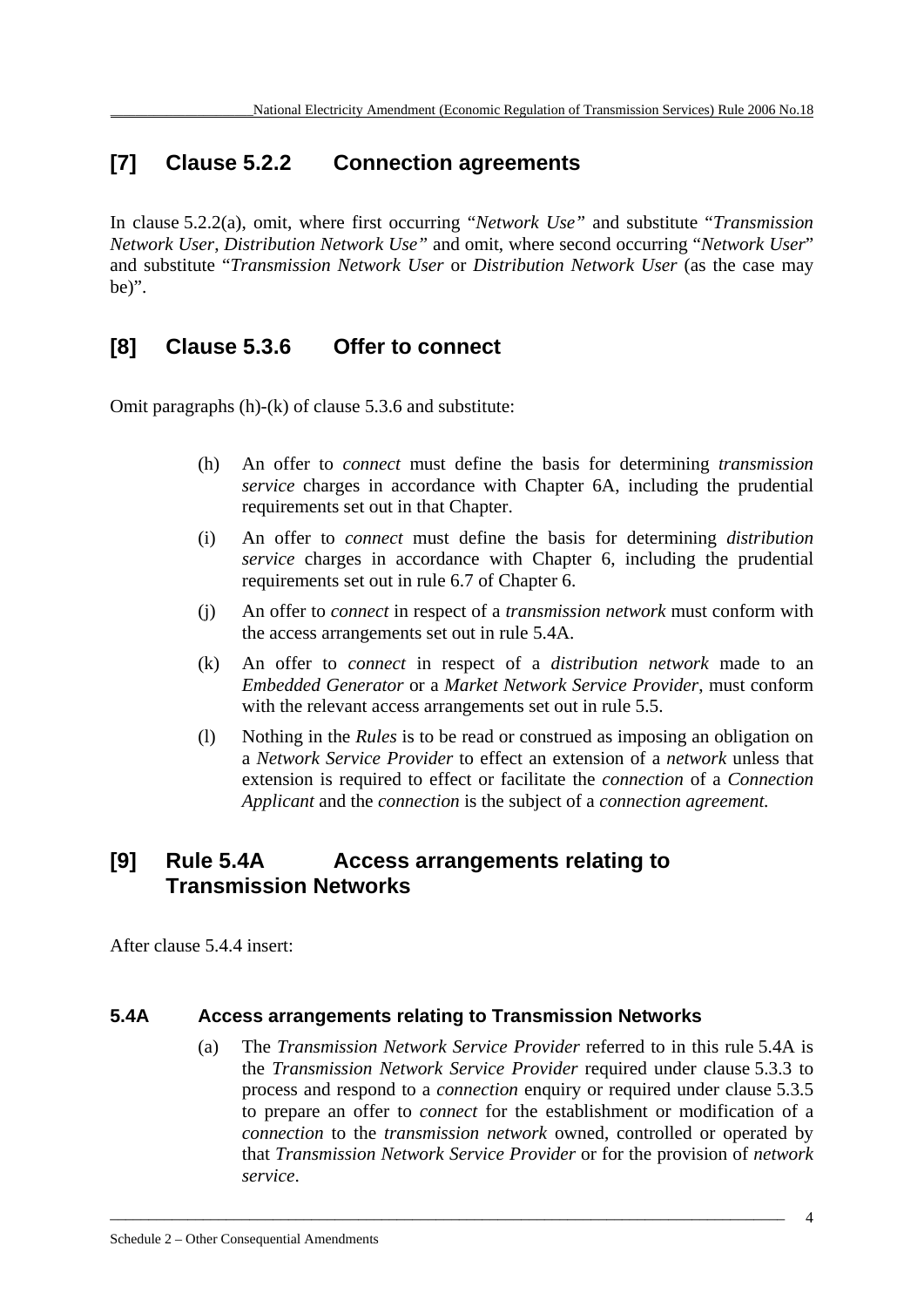- (b) If requested by a *Connection Applicant*, whether as part of a *connection*  enquiry, application to *connect* or the subsequent negotiation of a *connection* agreement, the *Transmission Network Service Provider* must negotiate in good faith with the *Connection Applicant* to reach agreement in respect of the *transmission network user access* arrangements sought by the *Connection Applicant*.
- (c) As a basis for negotiations under paragraph (b):
	- (1) the *Connection Applicant* must provide to the *Transmission Network Service Provider* such information as is reasonably requested relating to the expected operation of:
		- (i) its *generating units* (in the case of a *Generator*);
		- (ii) its *network elements* used in the provision of *network service* (in the case of a *Network Service Provider*); or
		- (iii) its *plant* (in the case of any other kind of *Connection Applicant*); and
	- (2) the *Transmission Network Service Provider* must provide to the *Connection Applicant* such information as is reasonably requested to allow the *Connection Applicant* to fully assess the commercial significance of the *transmission network user access* arrangements sought by the *Connection Applicant* and offered by the *Transmission Network Service Provider*.
- (d) A *Connection Applicant* may seek *transmission network user access* arrangements at any level of *power transfer capability* between zero and:
	- (1) in the case of a *Generator*, the *maximum power input* of the relevant *generating units* or group of *generating units*;
	- (2) in the case of a *Network Service Provider*, the *power transfer capability* of the relevant *network elements*; and
	- (3) in the case of any other kind of *Connection Applicant*, the *maximum demand* at the *connection point* for the relevant *plant*.
- (e) The *Transmission Network Service Provider* must use reasonable endeavours to provide the *transmission network user access* arrangements being sought by the *Connection Applicant* subject to those arrangements being consistent with *good electricity industry practice* considering:
	- (1) the *connection assets* to be provided by the *Transmission Network Service Provider* or otherwise at the *connection point*; and
	- (2) the potential *augmentations* or *extensions* required to be undertaken on all affected *transmission networks* or *distribution networks* to provide that level of *power transfer capability* over the period of the *connection agreement* taking into account the amount of *power transfer capability* provided to other *Registered Participants* under *transmission network user access* or *distribution network user access* arrangements in respect of all affected *transmission networks* and *distribution networks*.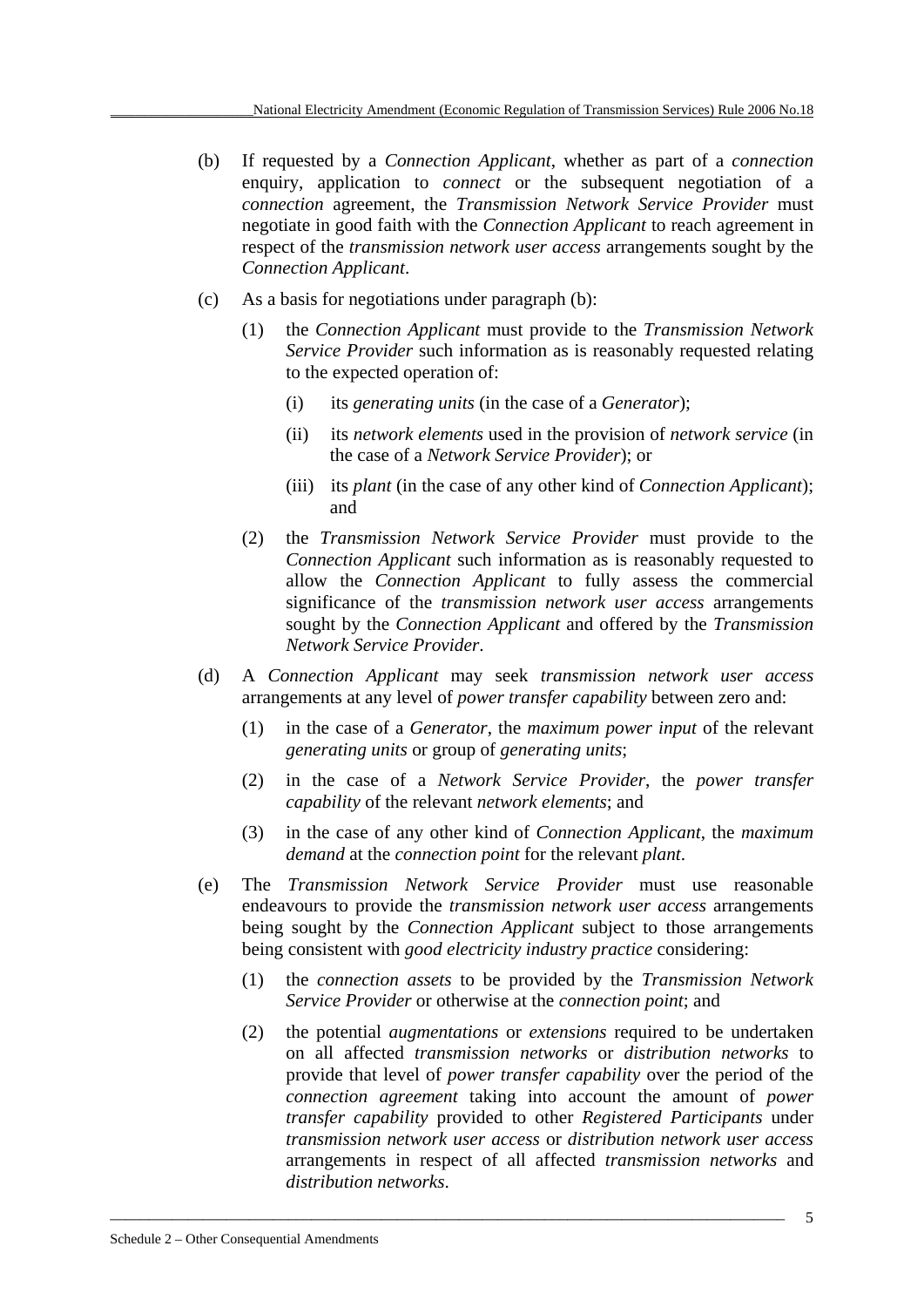- (f) The *Transmission Network Service Provider* and the *Connection Applicant*  must negotiate in good faith to reach agreement as appropriate on:
	- (1) the *connection service* charge to be paid by the *Connection Applicant* in relation to *connection assets* to be provided by the *Transmission Network Service Provider*;
	- (2) in the case of a *Market Network Service Provider*, the service level standards to which the *Market Network Service Provider* requires the *Transmission Network Service Provider* to adhere in providing it services;
	- (3) the *use of system services* charge to be paid:
		- (i) by the *Connection Applicant* in relation to any *augmentations* or *extensions* required to be undertaken on all affected *transmission networks* and *distribution networks*; and
		- (ii) where the *Connection Applicant* is a *Market Network Service Provider*, to the *Market Network Service Provider* in respect of any reduction in the long run marginal cost of *augmenting* the *transmission network* as a result of it being *connected* to the *transmission network*;

('*negotiated use of system charges'*); and

- (4) the amounts ('*access charges'*) referred to in paragraphs (g)-(j).
- (g) The amount to be paid by the *Connection Applicant* to the *Transmission Network Service Provider* in relation to the costs reasonably incurred by the provider in providing *transmission network user access*.
- (h) Where the *Connection Applicant* is a *Generator*:
	- (1) the compensation to be provided by the *Transmission Network Service Provider* to the *Generator* in the event that the *generating units* or group of *generating units* of the *Generator* are *constrained off* or *constrained on* during a *trading interval*; and
	- (2) the compensation to be provided by the *Generator* to the *Transmission Network Service Provider* in the event that *dispatch* of the *Generator's generating units* or group of *generating units* causes another *Generator's generating units* or group of *generating units* to be *constrained off* or *constrained on* during a *trading interval*.
- (i) Where the *Connection Applicant* is a *Market Network Service Provider:*

- (1) the compensation to be provided by the *Transmission Network Service Provider* to the *Market Network Service Provider* in the event that the *transmission network user access* is not provided; and
- (2) the compensation to be provided by the *Market Network Service Provider* to the *Transmission Network Service Provider* in the event that *dispatch* of the relevant *market network service* causes a *Generator's generating units* or group of *generating units* to be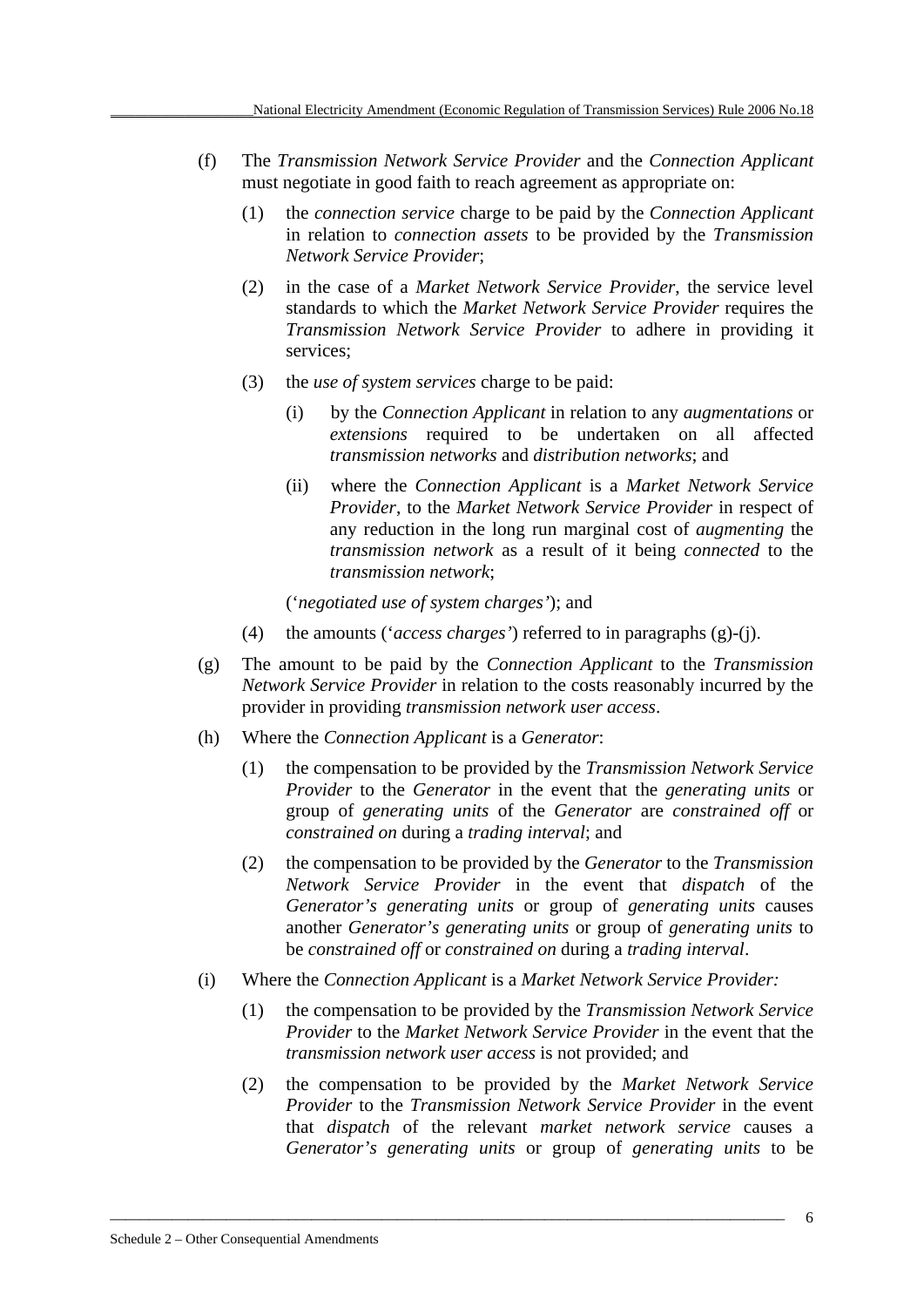*constrained off* or *constrained on* during a *trading interval* or causes the *dispatch* of another *market network service* to be *constrained*.

(j) In the case of any other kind of *Connection Applicant*, the compensation to be provided by the *Transmission Network Service Provider* to the *Connection Applicant* in the event that the *transmission network user access* is not provided.

# **[10] Rule 5.5 Access arrangements for Generators**

Omit rule 5.5 and substitute:

## **5.5 Access arrangements relating to Distribution Networks**

- (a) In this rule 5.5:
	- (1) the *Distribution Network Service Provider* is the *Distribution Network Service Provider* required under clause 5.3.3 to process and respond to a *connection* enquiry or required under clause 5.3.5 to prepare an offer to *connect* for the establishment or modification of a *connection* to the *distribution network* owned, controlled or operated by that *Distribution Network Service Provider* or for the provision of *network service*; and
	- (2) the references to a *Connection Applicant* are to an *Embedded Generator* or *Market Network Service Provider* who makes a *connection* enquiry under clause 5.3.2 or an application to *connect*  under clause 5.3.4 in relation to any *generating units* or group of *generating units*, or any *network elements* used in the provision of *network service*, as the case may be.
- (b) If requested by a *Connection Applicant*, whether as part of a *connection* enquiry, application to *connect* or the subsequent negotiation of a *connection agreement*, the *Distribution Network Service Provider* must negotiate in good faith with the *Connection Applicant* to reach agreement in respect of the *distribution network user access* arrangements sought by the *Connection Applicant*.
- (c) As a basis for negotiations under paragraph (b):
	- (1) the *Connection Applicant* must provide to the *Distribution Network Service Provider* such information as is reasonably requested relating to the expected operation of:
		- (i) its *generating units* (in the case of an *Embedded Generator*); or
		- (ii) its *network elements* used in the provision of *network service* (in the case of a *Market Network Service Provider*); and
	- (2) the *Distribution Network Service Provider* must provide to the *Connection Applicant* such information as is reasonably requested to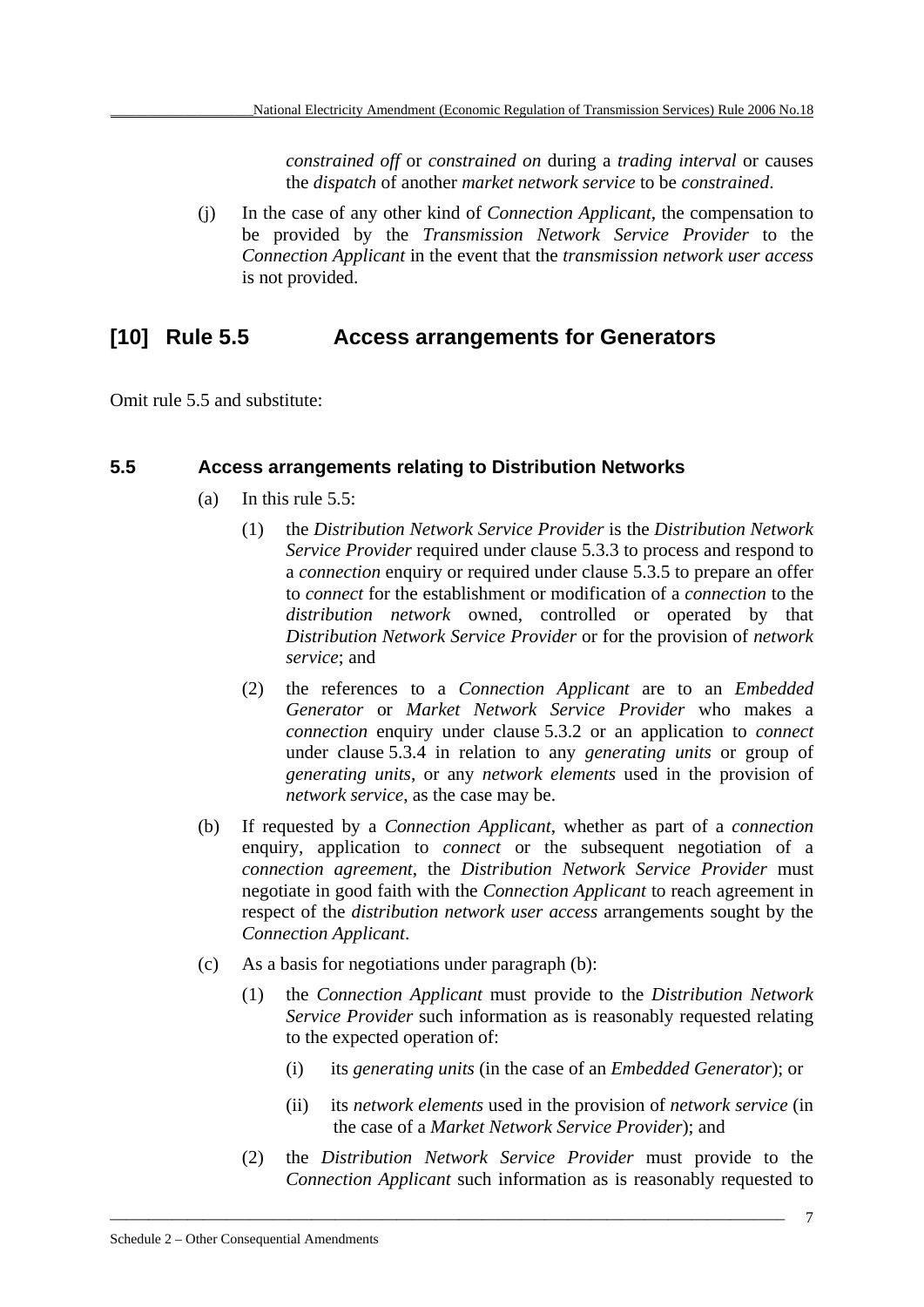allow the *Connection Applicant* to fully assess the commercial significance of the *distribution network user access* arrangements sought by the *Connection Applicant* and offered by the *Distribution Network Service Provider*.

- (d) A *Connection Applicant* may seek *distribution network user access* arrangements at any level of *power transfer capability* between zero and:
	- (1) in the case of an *Embedded Generator*, the *maximum power input* of the relevant *generating units* or group of *generating unit*s; and
	- (2) in the case of a *Market Network Service Provider*, the *power transfer capability* of the relevant *network elements*.
- (e) The *Distribution Network Service Provider* must use reasonable endeavours to provide the *distribution network user access* arrangements being sought by the *Connection Applicant* subject to those arrangements being consistent with *good electricity industry practice* considering:
	- (1) the *connection assets* to be provided by the *Distribution Network Service Provider* or otherwise at the *connection point*; and
	- (2) the potential *augmentations* or *extensions* required to be undertaken on all affected *transmission networks* or *distribution networks* to provide that level of *power transfer capability* over the period of the *connection agreement* taking into account the amount of *power transfer capability* provided to other *Registered Participants* under *transmission network* user access or *distribution network user access* arrangements in respect of all affected *transmission networks* and *distribution networks*.
- (f) The *Distribution Network Service Provider* and the *Connection Applicant*  must negotiate in good faith to reach agreement as appropriate on:
	- (1) the *connection service charge* to be paid by the *Connection Applicant* in relation to *connection assets* to be provided by the *Distribution Network Service Provider*;
	- (2) in the case of a *Market Network Service Provider*, the service level standards to which the *Market Network Service Provider* requires the *Distribution Network Service Provider* to adhere in providing it services;
	- (3) the *use of system services* charge to be paid:
		- (i) by the *Connection Applicant* in relation to any *augmentations* or *extensions* required to be undertaken on all affected *transmission networks* and *distribution networks*; and
		- (ii) where the *Connection Applicant* is a *Market Network Service Provider*, to the *Market Network Service Provider* in respect of any reduction in the long run marginal cost of *augmenting* the *distribution network* as a result of it being *connected* to the *distribution network*,

('*negotiated use of system charges'*); and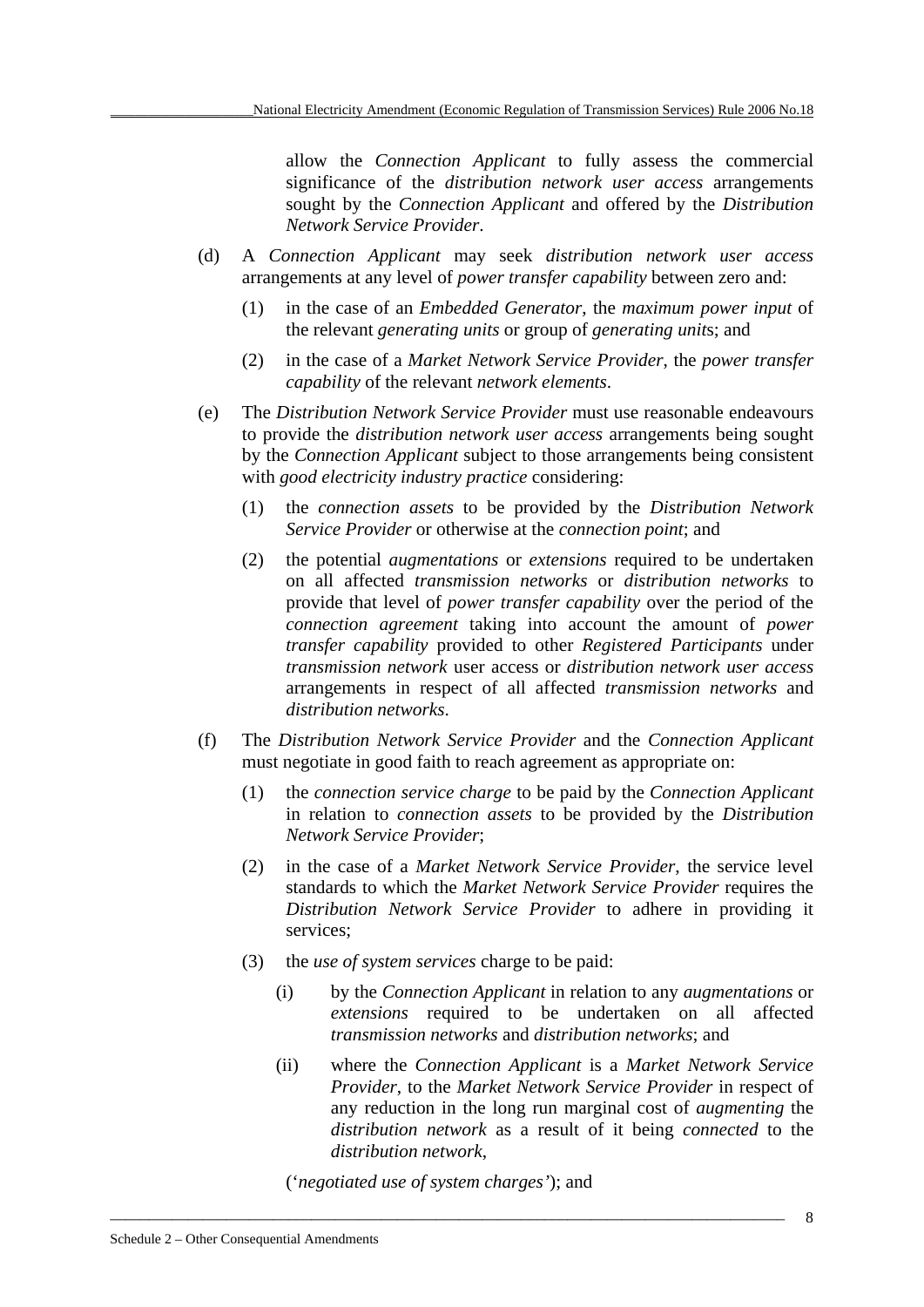- (4) the following amounts:
	- (i) the amount to be paid by the *Connection Applicant* to the *Distribution Network Service Provider* in relation to the costs reasonably incurred by the *Distribution Network Service Provider* in providing *distribution network user access*;
	- (ii) where the *Connection Applicant* is an *Embedded Generator*:
		- (A) the compensation to be provided by the *Distribution Network Service Provider* to the *Embedded Generator* in the event that the *generating units* or group of *generating units* of the *Embedded Generator* are *constrained off* or *constrained on* during a *trading interval*; and
		- (B) the compensation to be provided by the *Embedded Generator* to the *Distribution Network Service Provider* in the event that dispatch of the *Embedded Generator's generating units* or group of *generating units* causes another *Generator's generating units* or group of *generating units* to be *constrained off* or *constrained on*  during a *trading interval*; and
	- (iii) where the *Connection Applicant* is a *Market Network Service Provider*:
		- (A) the compensation to be provided by the *Distribution Network Service Provider* to the *Market Network Service Provider* in the event that the *distribution network user access* is not provided; and
		- (B) the compensation to be provided by the *Market Network Service Provider* to the *Distribution Network Service Provider* in the event that *dispatch* of the relevant *market network service* causes a *Generator's generating units* or group of *generating units* to be *constrained off* or *constrained on* during a *trading interval* or causes the *dispatch* of another *market network service* to be *constrained*.
- (g) The maximum charge that can be applied by the *Distribution Network Service Provider* in respect of negotiated *use of system* charges for the *distribution network* is a charge that is determined:
	- (1) in accordance with schedule 6.2 where the *Connection Applicant* is an *Embedded Generator*; and
	- (2) where the *Connection Applicant* is a *Market Network Service Provider*, in accordance with the methods specified for *Generators* in schedule 6.2, except that references to "*Generators"* in that Schedule are to be read as references to *Market Network Service Providers*, together with any other necessary changes.
- (h) A *Distribution Network Service Provider* must pass through to a *Connection Applicant* the amount calculated in accordance with paragraph (i) for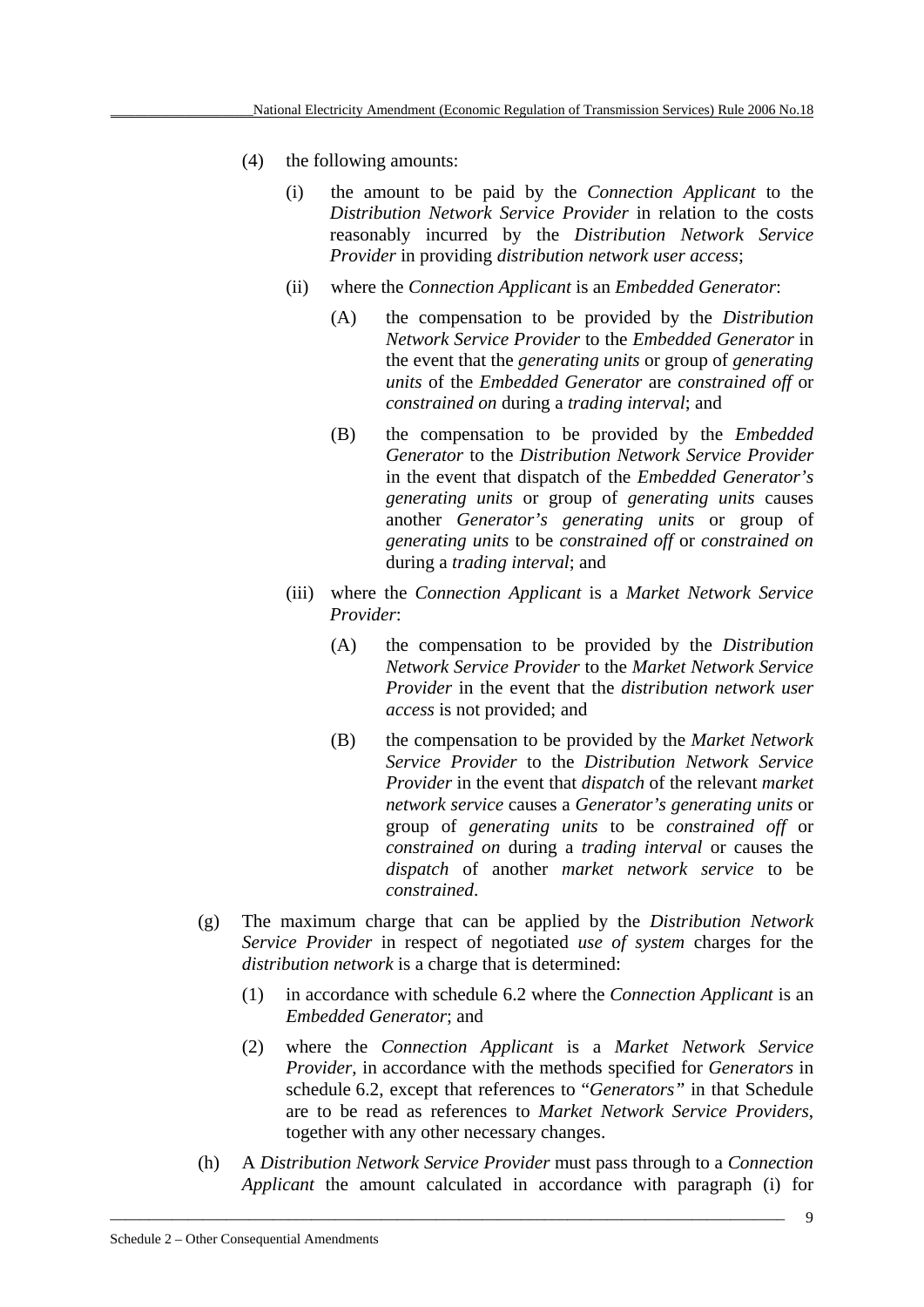*Customer TUOS usage charges* that would have been payable by the *Distribution Network Service Provider* to a *Transmission Network Service Provider* had the *Connection Applicant* not been *connected* to its *distribution network ('avoided Customer TUOS usage charges'*).

- (i) To calculate the amount to be passed through to a *Connection Applicant* in accordance with paragraph (h), a *Distribution Network Service Provider*  must, if *Customer TUOS usage prices* were in force at the relevant *transmission network connection point* throughout the relevant *financial year*:
	- (1) determine the *Customer TUOS usage charges* that would have been payable by the *Distribution Network Service Provider* for the relevant *financial year*:
		- (i) where the *Connection Applicant* is an *Embedded Generator*, if that *Embedded Generator* had not injected any *energy* at its *connection point* during that *financial year*;
		- (ii) where the *Connection Applicant* is a *Market Network Service Provider*, if the *Market Network Service Provider* had not been *connected* to the *Distribution Network Service Provider's distribution network* during that *financial year*; and
	- (2) determine the amount by which the charges calculated in subparagraph (1) exceed the *Customer TUOS usage charges* actually payable by the *Distribution Network Service Provider*, which amount will be the relevant amount for the purposes of paragraph (h).
- (j) Where *Customer TUOS usage prices* were not in force at the relevant *distribution network connection point* throughout the relevant *financial year*, as referred to in paragraph (i), the *Distribution Network Service Provider* must apply an equivalent procedure to that referred to in paragraph (i) in relation to that component of its *transmission use of system service*  charges which is deemed by the relevant *Transmission Network Service Provider* to represent the marginal cost of *transmission*, less an allowance for locational signals present in the *spot market*, to determine the relevant amount for the purposes of paragraph (h).
- (k) Any payments to *Connection Applicants* under paragraphs (f)(3)(ii) or (h) are to be included as part of the *aggregate annual revenue requirement* of the relevant *Distribution Network Service Provider* and are to be recovered in the same manner as payments to *Embedded Generators* under clauses 6.5.3(c) and (d).

# **[11] Rule 5.5A Access arrangements for Market Network Service Providers**

\_\_\_\_\_\_\_\_\_\_\_\_\_\_\_\_\_\_\_\_\_\_\_\_\_\_\_\_\_\_\_\_\_\_\_\_\_\_\_\_\_\_\_\_\_\_\_\_\_\_\_\_\_\_\_\_\_\_\_\_\_\_\_\_\_\_\_\_\_\_\_\_\_\_\_\_\_\_\_\_\_\_\_\_\_\_\_

Omit the rule 5.5A (including the heading).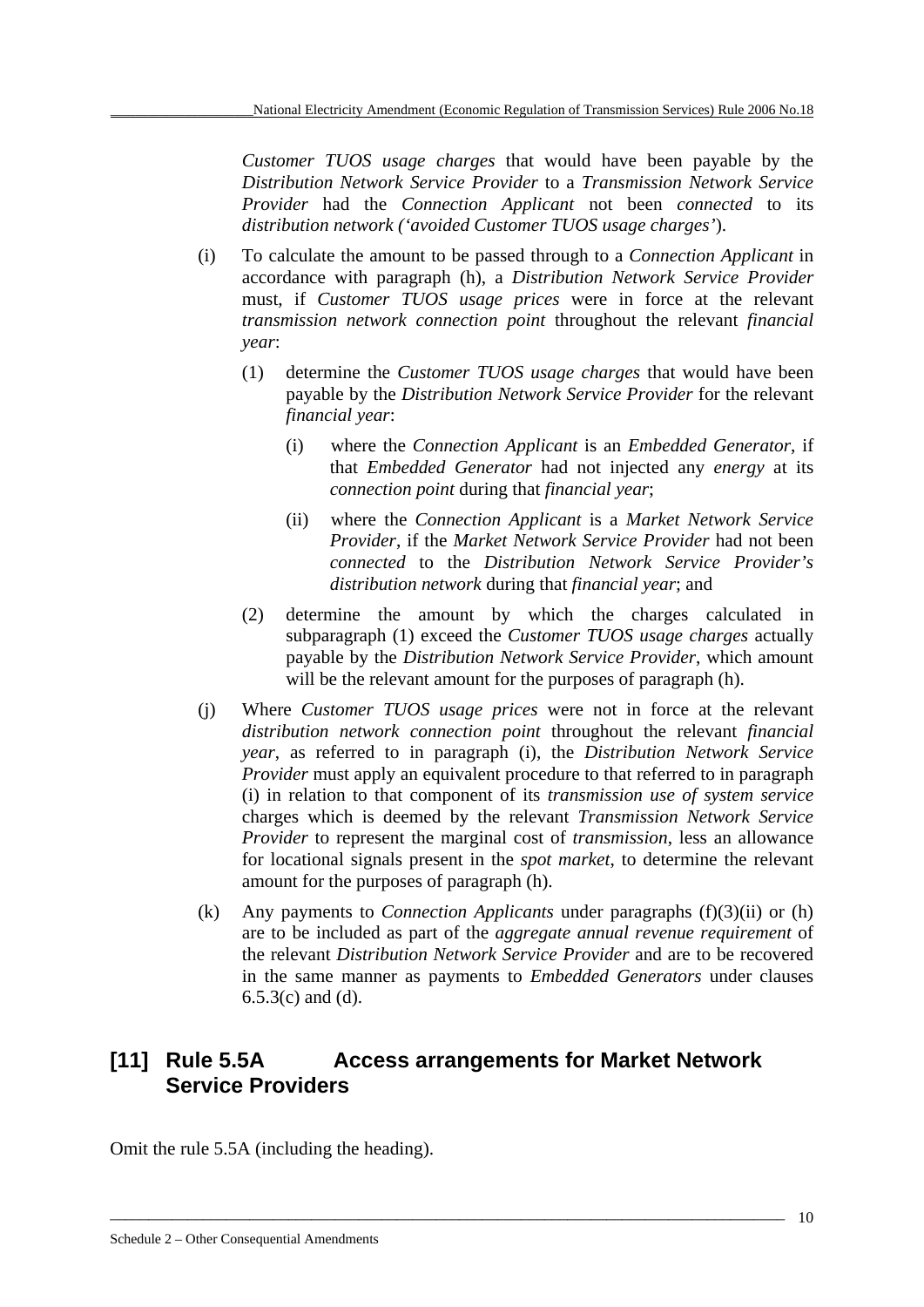# **[12] Clause 5.6.2 Network Development**

In clause 5.6.2(m)(2), after "Chapter 6" insert "or Chapter 6A, as the case may be".

# **[13] Clause 5.6.5A Regulatory Test**

In clause 5.6.5A(b) omit "basis of asset valuation determined by the *AER* for the purposes of clause 6.2.3" and insert "method of establishing the value of the regulatory asset base for *transmission systems* as set out in Part C of Chapter 6A".

# **[14] Clause 5.6.6A Construction of new small transmission network assets**

In clause 5.6.6A(b)(2), omit "*Transmission Network Service Provider's revenue cap"* and substitute "*total revenue cap* for the *Transmission Network Service Provider"*.

# **[15] Clause 5.6.6A**

In clause 5.6.6A(e)(2), omit "*Transmission Network Service Provider's revenue cap"* and substitute "*total revenue cap* for the *Transmission Network Service Provider"*.

# **[16] Clause 7.14.3 Additional matters**

In clause 7.14.3(a)(5), omit "6.16.1(e)" and substitute "6.8.1(e)".

# **[17] Clause 8.2.1 Application and guiding principles**

At the end of clause  $8.2.1(h)(12)$  omit "or" and at the end of clause  $8.2.1(h)(13)$  insert:

; or

(14) a dispute to which clause 6A.9.8 and Schedule 6A.3 applies.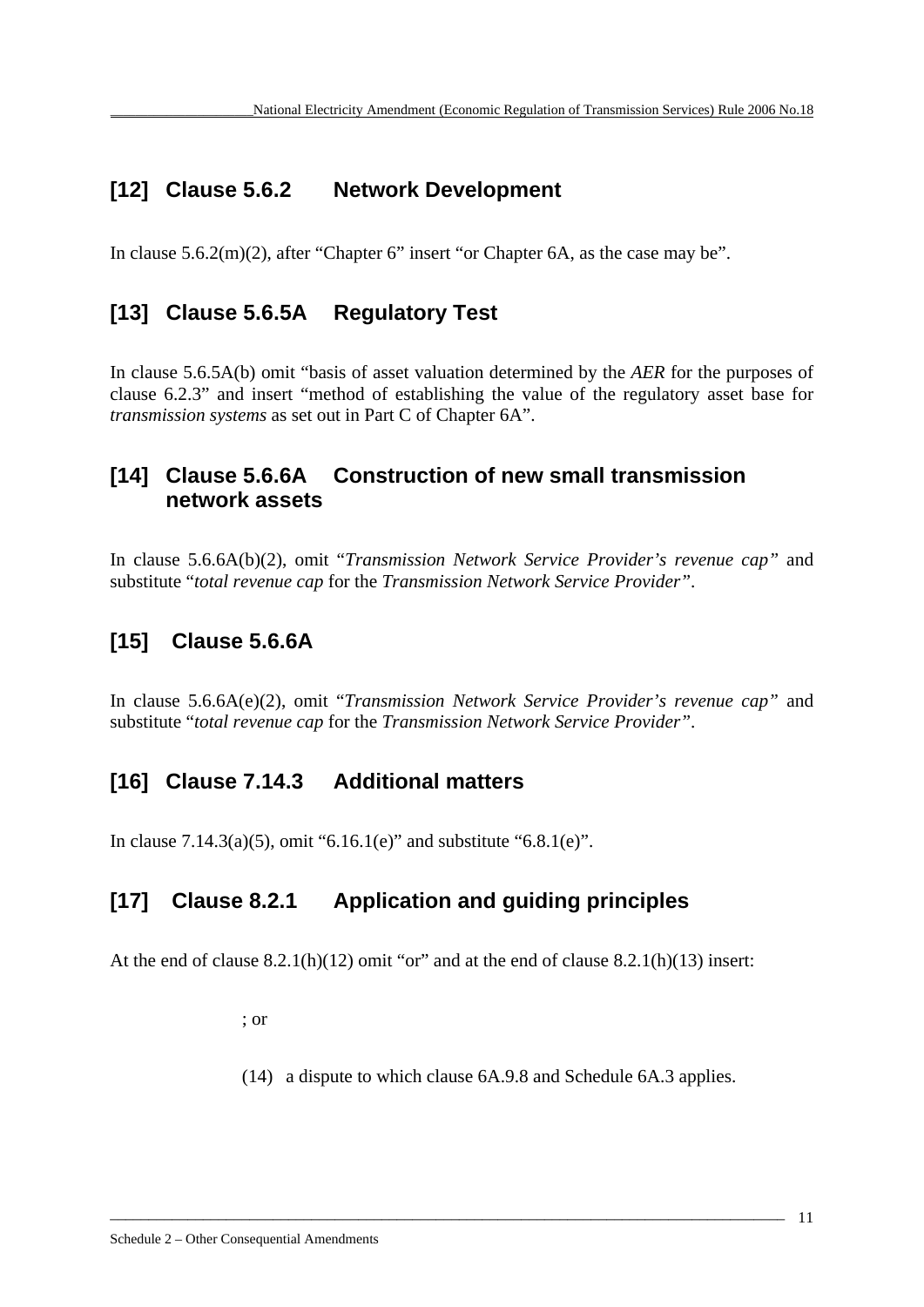# **[18] Part 1 of Chapter 8A Participant derogations**

Omit clause 8A.1.3(a)(1) and substitute:

- (1) determine:
	- (i) the total capital expenditure which the *AER* considers is reasonably required for the purpose of undertaking the contingent project*;*
	- (ii) the forecast capital and incremental operating expenditure for that contingent project for each remaining regulatory year of the current regulatory control period, which the *AER* considers is reasonably required for the purpose of undertaking the contingent project in accordance with Appendix F of the Determination;
	- (iii) the likely commencement and completion dates for the contingent project:
	- (iv) the incremental revenue which is likely to be earned by TransGrid in each remaining regulatory year of the current regulatory control period as a result of the contingent project being undertaken; and
	- (v) the maximum allowed revenue for each regulatory year in the remainder of the current regulatory control period by adding the incremental revenue for that regulatory year; and

# **[19] Part 1 of Chapter 8A**

Omit clause 8A.1.3(b)(2) and substitute:

- (2) to adjust the forecast operating expenditure for the current regulatory control period to accommodate the amount of additional operating expenditure determined under paragraph (a)(1)(ii); and
- (3) to reflect the effect of any resultant increase in forecast capital expenditure and incremental operating expenditure on the maximum allowed revenue for each regulatory year in the remainder of the current regulatory control period.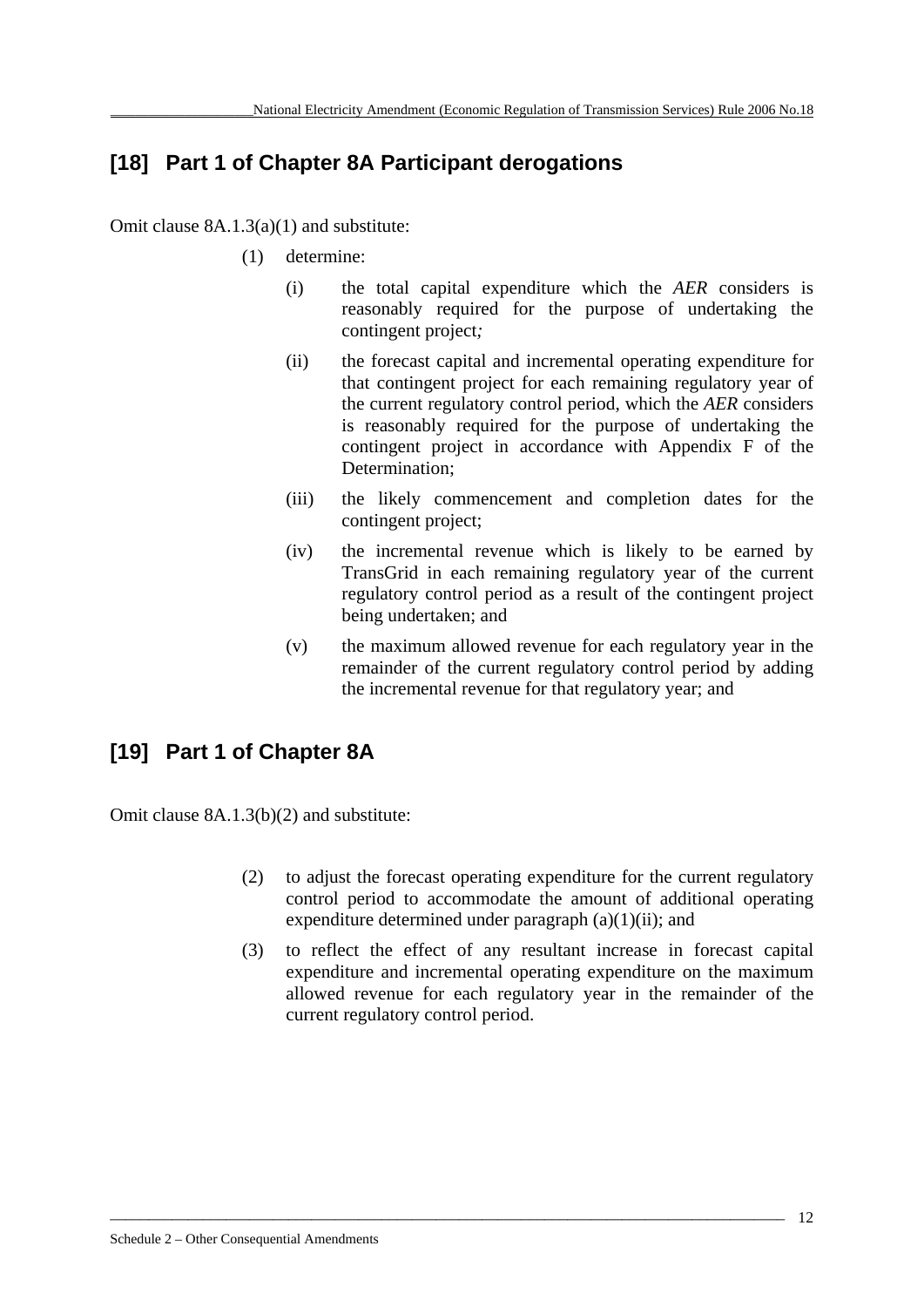# **[20] Part A of Chapter 9 Jurisdictional Derogations for Victoria - Clause 9.3.1**

In clause 9.3.1, omit the definition in Column 2 of the table of "Information requirements guidelines", and substitute:

The *submission guidelines* referred to in clause 6A.10.2.

# **[21] Clause 9.8.1 Clause 6.2 – Introductory Words**

Omit the clause (including the heading) and insert:

**[Deleted]** 

# **[22] Clause 9.8.3 Interim Arrangements (Clause 6.2.1)**

Omit the clause (including the heading) and insert:

# **[Deleted]**

# **[23] Clause 9.8.4 Transmission Network Pricing**

In the opening words of clause 9.8.4(a) omit "Chapter 6" and substitute "Chapter 6A".

# **[24] Clause 9.8.4**

In clause 9.8.4(a)(2) omit "Parts B and C of Chapter 6" and substitute "Parts A – H of Chapter 6A".

\_\_\_\_\_\_\_\_\_\_\_\_\_\_\_\_\_\_\_\_\_\_\_\_\_\_\_\_\_\_\_\_\_\_\_\_\_\_\_\_\_\_\_\_\_\_\_\_\_\_\_\_\_\_\_\_\_\_\_\_\_\_\_\_\_\_\_\_\_\_\_\_\_\_\_\_\_\_\_\_\_\_\_\_\_\_\_

# **[25] Heading to clause 9.8.4A**

Omit the heading to clause 9.8.4A and substitute:

# **9.8.4A Modification of Chapter 6A in its application to Victoria**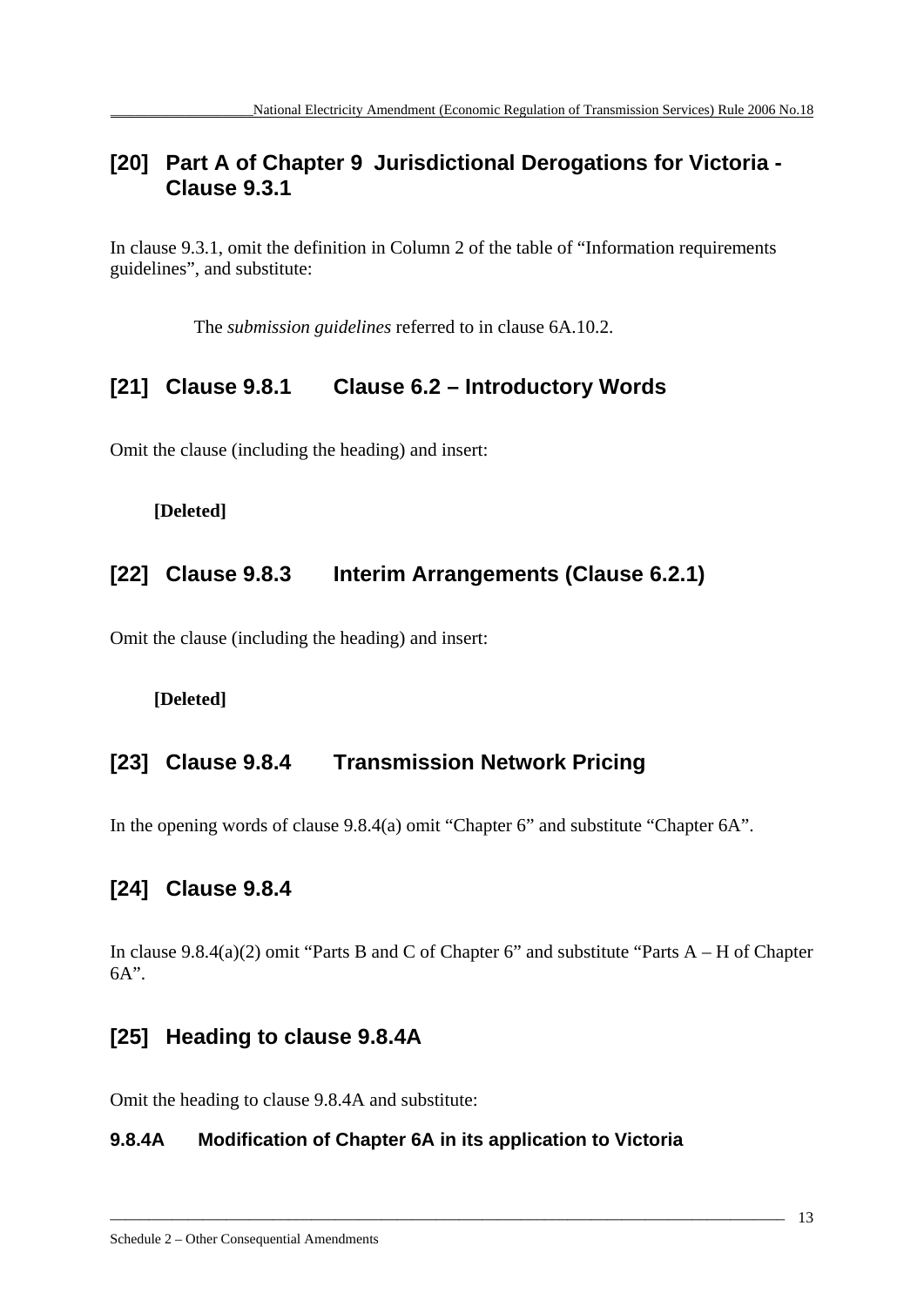# **[26] Clause 9.8.4A**

In clause 9.8.4A, omit "Chapter 6" and substitute "Chapter 6A".

# **[27] Clause 9.8.4B Transmission service revenues**

In clause 9.8.4B(a) omit "Chapter 6" and substitute "Chapter 6A".

# **[28] Clause 9.8.4B**

In clause 9.8.4B(a)(1) and (2) omit "Part B of Chapter 6" and substitute "Chapter 6A" and omit "Part B of that Chapter" and substitute "Chapter 6A".

# **[29] Clause 9.8.4B**

Clause 9.8.4B(a)(2)(ii) omit "a *revenue cap"* and substitute "the *maximum allowed revenue* for a *Transmission Network Service Provider* for a *regulatory year* of a *regulatory control period*".

# **[30] Clause 9.8.4C Transmission revenue regulatory regime for transmission services provided by VENCorp**

In clause 9.8.4C(a), omit the words ", and clauses 6.2.2 and 6.2.3 do not apply in respect of *transmission services* provided by *VENCorp*".

\_\_\_\_\_\_\_\_\_\_\_\_\_\_\_\_\_\_\_\_\_\_\_\_\_\_\_\_\_\_\_\_\_\_\_\_\_\_\_\_\_\_\_\_\_\_\_\_\_\_\_\_\_\_\_\_\_\_\_\_\_\_\_\_\_\_\_\_\_\_\_\_\_\_\_\_\_\_\_\_\_\_\_\_\_\_\_

# **[31] Clause 9.8.4C (a1)**

Omit the paragraph and substitute:

(a1) For the avoidance of doubt, *transmission services* offered by *VenCorp* are not taken to be offered on a contestable basis by reason only of *VENCorp* having procured those services through a competitive tender or similar process.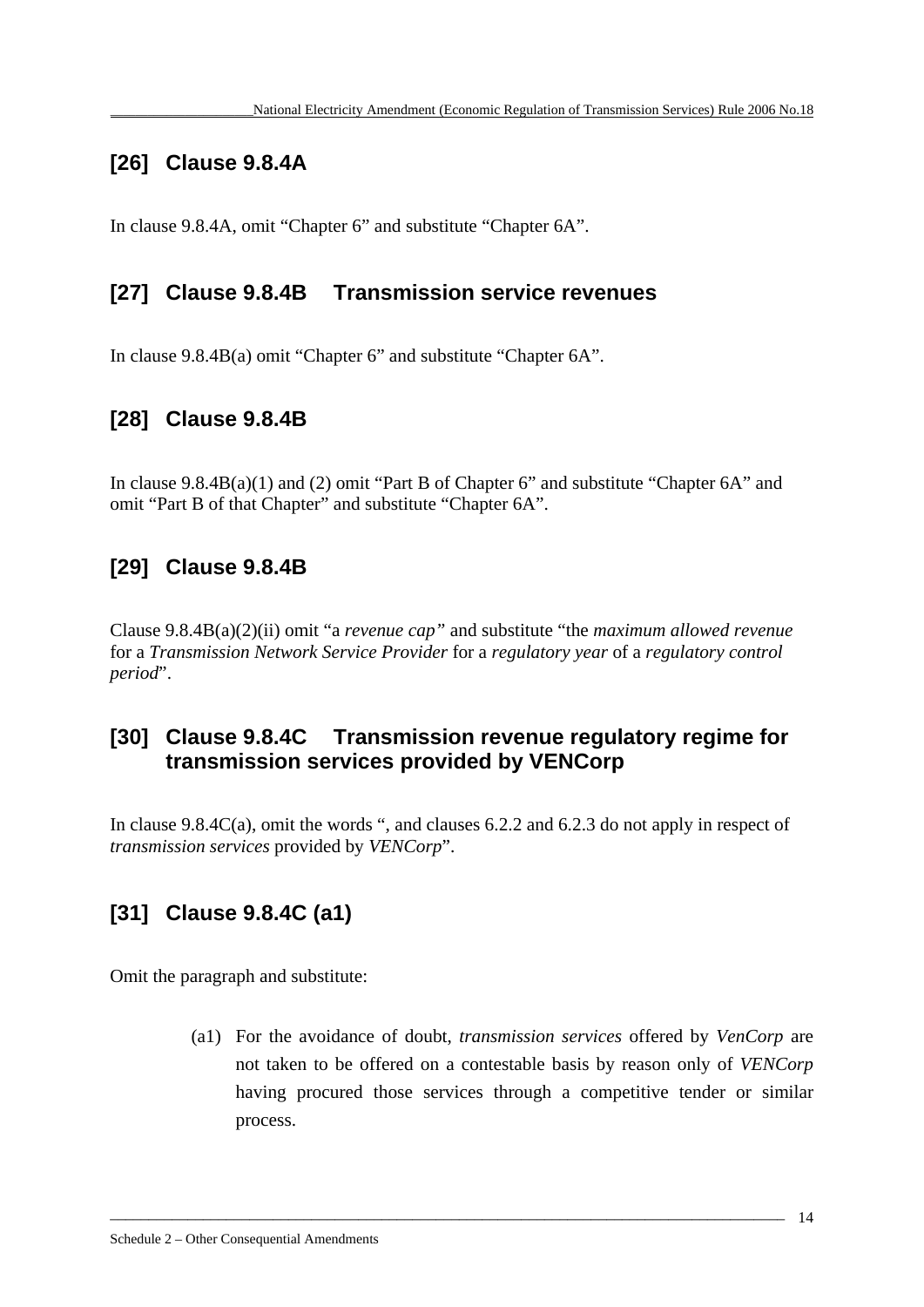(a2) The procedure set out paragraphs (b)-(g4) applies in relation to *transmission services* provided by *VenCorp* and Part E of Chapter 6A is modified in so far as it applies to the regulation of revenues.

# **[32] Clause 9.8.4C**

Omit clause 9.8.4C(e)(2) and substitute:

(2) must comply with the requirements set out in clause 6A.14.2, modified as necessary to apply to the revenue regulatory regime under this clause 9.8.4C.

# **[33] Clause 9.8.4D Information disclosure by VENCorp**

Omit clause 9.8.4D and substitute:

*VENCorp* must comply with Part F of Chapter 6A, but only to the extent to which it is relevant and applicable to *VENCorp.*

# **[34] Clause 9.8.4F Pricing for connection to and use of Victorian transmission network**

In clause 9.8.4F(c)(3)(ii)(C) omit the words "a *revenue cap*" and substitute "the *maximum allowed revenue* for a *Transmission Network Service Provider* for a *regulatory* year of a *regulatory control period*".

# **[35] Clause 9.28.3 System Planning**

Omit clause 9.28.3(c).

# **[36] Clause 9.32.1 Definitions**

In clause 9.32.1(b), omit "clause 6.2.1(d)" in Column 2 of the definition of transmission network and substitute "clause 6A.1.5(b)".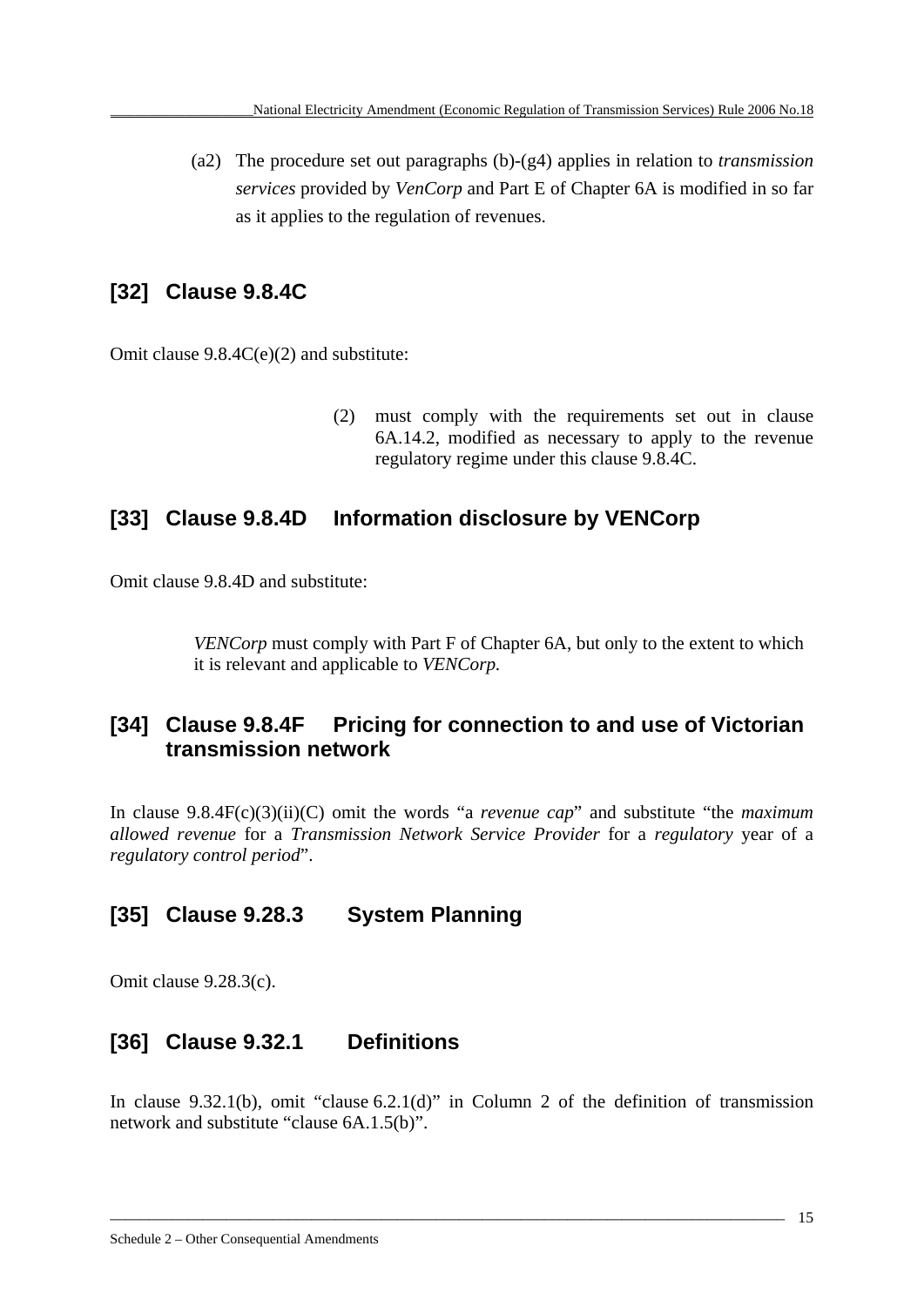# **[37] Clause 9.38.2 Regulatory control period (clause 6.2.4(b))**

\_\_\_\_\_\_\_\_\_\_\_\_\_\_\_\_\_\_\_\_\_\_\_\_\_\_\_\_\_\_\_\_\_\_\_\_\_\_\_\_\_\_\_\_\_\_\_\_\_\_\_\_\_\_\_\_\_\_\_\_\_\_\_\_\_\_\_\_\_\_\_\_\_\_\_\_\_\_\_\_\_\_\_\_\_\_\_\_

Omit the clause including the heading and insert:

 **[Deleted]** 

# **[38] Clause 9.48.2 Transmission Service Pricing**

Omit clause 9.48.2(f) and insert:

 **[Deleted]**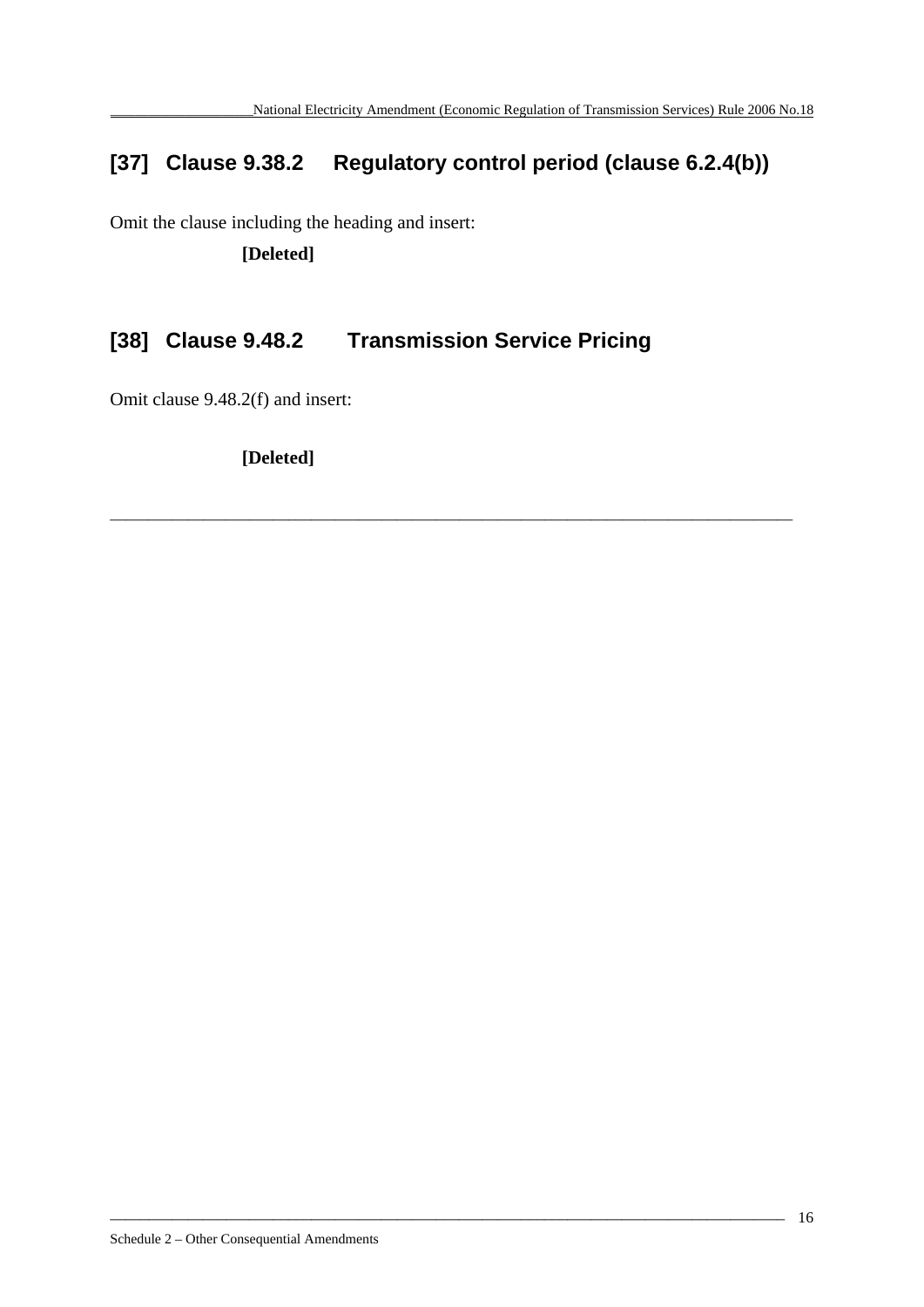# **Schedule 3** Amendment of Chapter 10 of the National **Electricity Rules**

**\_\_\_\_\_\_\_\_\_\_\_\_\_\_\_\_\_\_\_\_\_\_\_\_\_\_\_\_\_\_\_\_\_\_\_\_\_\_\_\_\_\_\_\_\_\_\_\_\_\_\_\_\_\_\_\_**

(Clause 6)

# **[1] Chapter 10 Glossary**

In Chapter 10, delete the following definitions:

### **excluded transmission services**

*Transmission services* the cost of and revenue for which are excluded from the *revenue cap* which applies to *prescribed transmission services*.

#### **generator access**

The *power transfer capability* of the *transmission network* and/or *distribution network* in respect of the *Generator's generating units* or group of *generating units* at a *connection point* which has been negotiated between the *Generator* and the relevant *Network Service Provider* in accordance with clause 5.5.

### **market network service provider access**

The *power transfer capability* of the *transmission network* and/or *distribution network* in respect of the *Market Network Service Provider's market network services* at a *connection point* which has been negotiated between the *Market Network Service Provider* and the relevant *Network Service Provider* in accordance with clause 5.5A.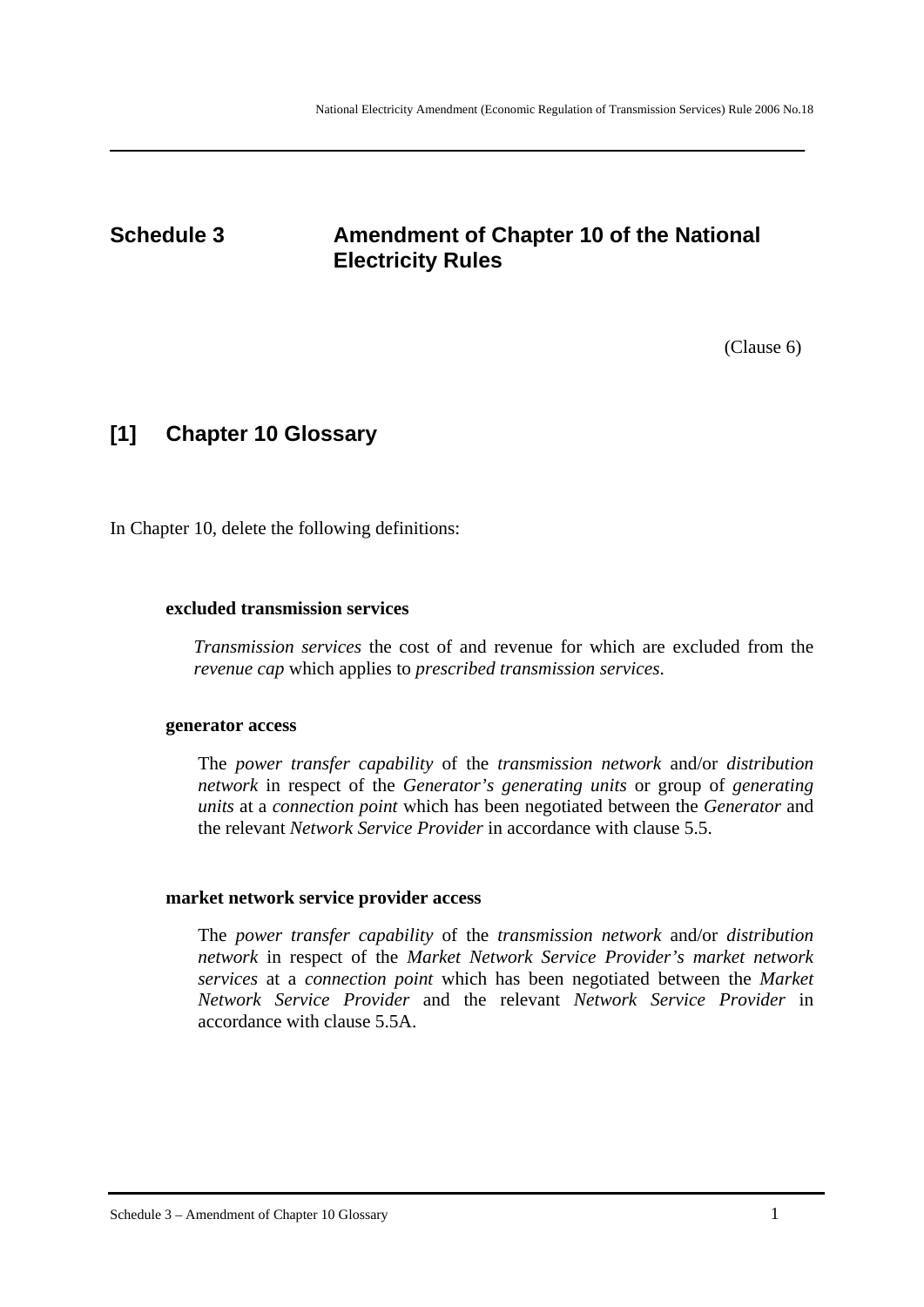# **[2] Chapter 10 Glossary**

In Chapter 10, insert in alphabetical order, the following new definitions:

**\_\_\_\_\_\_\_\_\_\_\_\_\_\_\_\_\_\_\_\_\_\_\_\_\_\_\_\_\_\_\_\_\_\_\_\_\_\_\_\_\_\_\_\_\_\_\_\_\_\_\_\_\_\_\_\_**

#### **above-standard system shared transmission service**

A *shared transmission service* that exceeds the requirements referred to in paragraph (a)(1) or (2) of the definition of *negotiated transmission service* principally as a consequence of investments that have *system-wide benefits*.

#### **access charge**

An amount described in rule  $5.4A(f)(4)$  and rule  $5.4A(g)-(i)$ .

#### **Amending Rule**

A Rule made by the *AEMC* under section 103 of the *National Electricity Law* on and from the date of commencement of the operation of that Rule, or parts of that Rule.

#### **annual building block revenue requirement**

The amount representing the revenue requirement of a *Transmission Network Service Provider* for each *regulatory year* of a *regulatory control period* calculated in accordance with clause 6A.5.4.

#### **approved pass through amount**

In respect of a *positive change event* for a *Transmission Network Service Provider*:

- (a) the amount which the *AER* determines should be passed through to *Transmission Network Users* under clause 6A.7.3(d)(2); or
- (b) the amount which the *AER* is taken to have determined under clause 6A.7.3(e)(1),

as the case may be.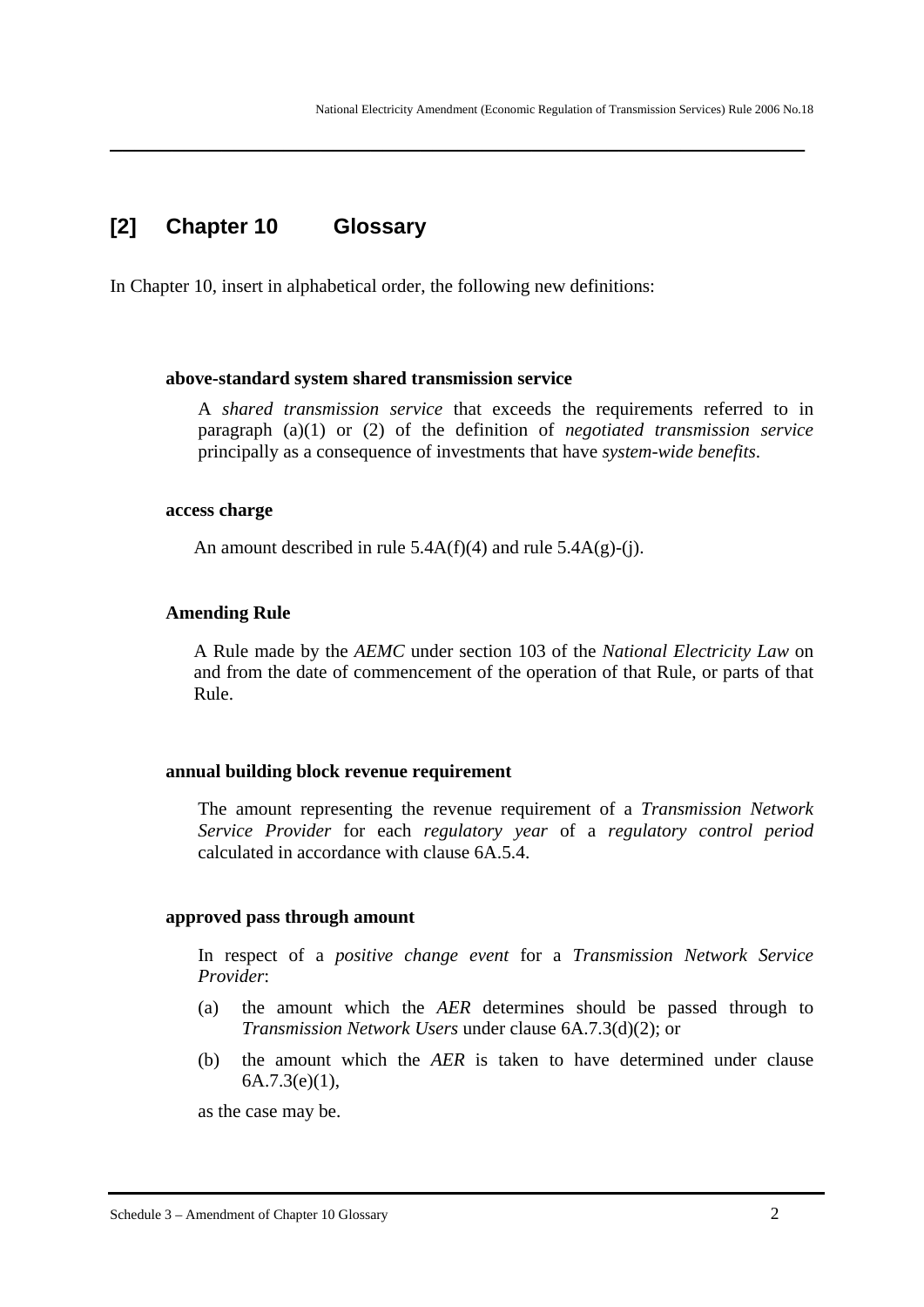### **Authority**

Any government, government department, instrumentality, *Minister*, agency, statutory authority or other body in which a government has a controlling interest, and includes the *AEMC*, *NEMMCO*, the *AER* and the *ACCC* and their successors.

**\_\_\_\_\_\_\_\_\_\_\_\_\_\_\_\_\_\_\_\_\_\_\_\_\_\_\_\_\_\_\_\_\_\_\_\_\_\_\_\_\_\_\_\_\_\_\_\_\_\_\_\_\_\_\_\_**

### **capital expenditure criteria**

Each of the matters listed in clause  $6A.6.7(c)(1)-(3)$ .

### **capital expenditure factors**

Each of the factors listed in clause  $6A.6.7(e)(1)-(10)$ .

### **capital expenditure objectives**

The objectives set out in clause 6A.6.7(a).

### **commercial arbitrator**

A dispute resolution panel (within the meaning of section 58 of the *National Electricity Law*) established pursuant to clause S6A.3.3(b) of schedule 6A.3.

### **contingent project**

In relation to a *revenue determination,* a *proposed contingent project* that is determined by the *AER*, in accordance with clause 6A.8.1(b), to be a *contingent project* for the purposes of that *revenue determination*.

### **Cost Allocation Guidelines**

The guidelines referred to in clause 6A.19.3.

### **Cost Allocation Methodology**

For a *Transmission Network Service Provider*, the Cost Allocation Methodology approved or taken to be approved by the *AER* for that *Transmission Network*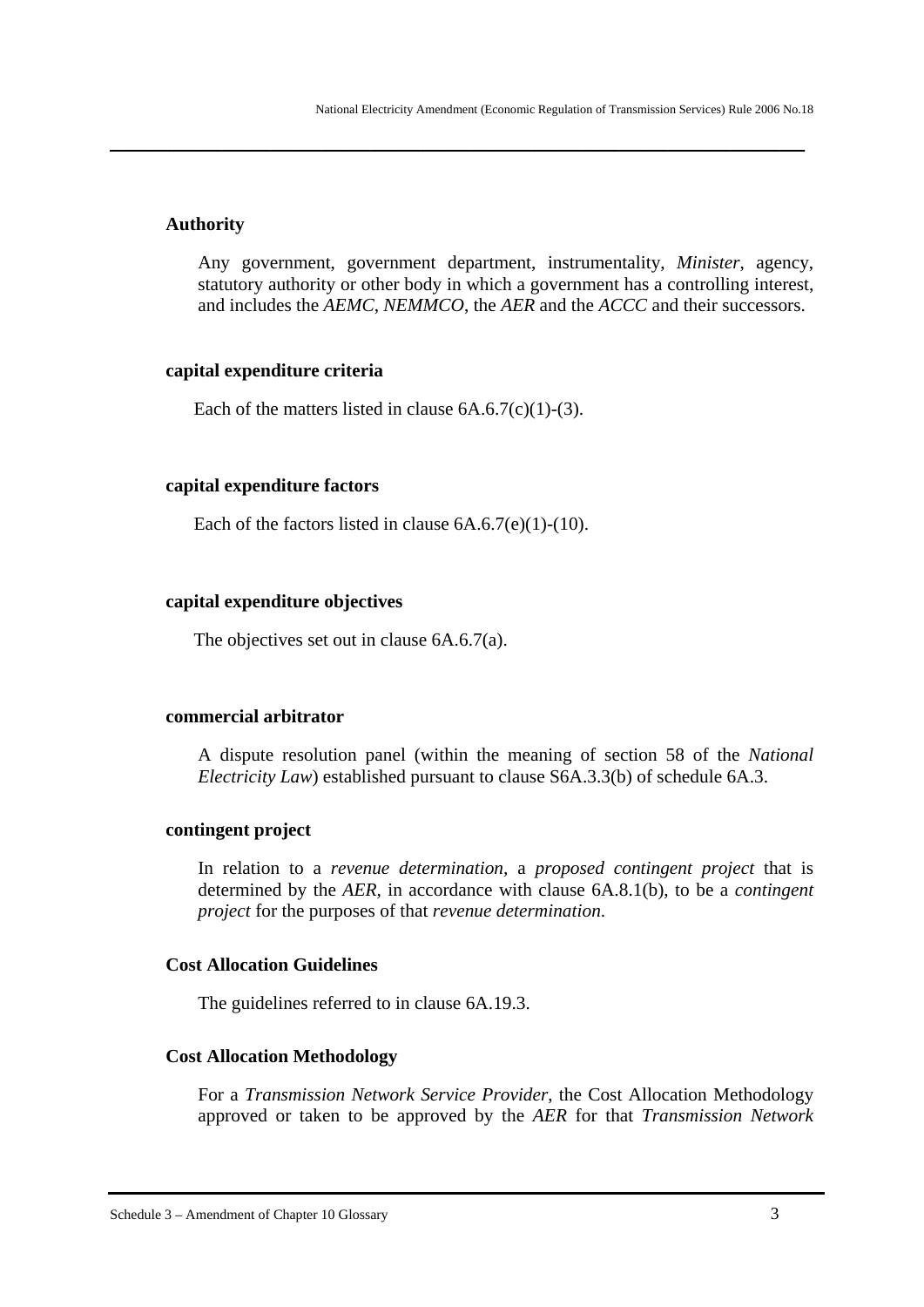*Service Provider* under clauses 6A.19.4(c) and (d) as amended from time to time in accordance with clauses 6A.19.4(f) and (g).

**\_\_\_\_\_\_\_\_\_\_\_\_\_\_\_\_\_\_\_\_\_\_\_\_\_\_\_\_\_\_\_\_\_\_\_\_\_\_\_\_\_\_\_\_\_\_\_\_\_\_\_\_\_\_\_\_**

### **Cost Allocation Principles**

The principles set out in clause 6A.19.2.

### **CPI**

As at a particular time, the Consumer Price Index: All Groups Index Number, weighted average of eight capital cities published by the Australian Bureau of Statistics for the most recent quarter that precedes that particular time and for which the index referred to has been published by the Australian Bureau of Statistics as at that time. If that index ceases to be published or is substantially changed, *CPI* will be such other index as is determined by the *AER* as a suitable benchmark for recording general movements in prices.

#### **distribution network user access**

The *power transfer capability* of the *distribution network* in respect of:

- (c) *generating units* or a group of *generating units*; and
- (d) *network elements*,

at a *connection point* which has been negotiated in accordance with rule 5.5.

#### **easements tax change event**

A change in the amount of land tax that is payable by the *Transmission Network Service Provider* in respect of the easements which are used for the purposes of the relevant *transmission network* where that change results in the *Transmission Network Service Provider* incurring *materially* higher or *materially* lower costs in providing *prescribed transmission services* than it would have incurred but for that event. For these purposes the change in the amount of land tax that is payable by the *Transmission Network Service Provider* must be calculated by applying the relevant land tax rate to the difference between:

- (a) the value of the easements which is used for the purposes of assessing the land tax that is payable; and
- (b) the value of the easements which is assumed for the purposes of the *revenue determination* for the *regulatory control period*,

and an *easements tax change event* does not include an event described in paragraphs (a), (b) or (c) of the definition of *tax change event*.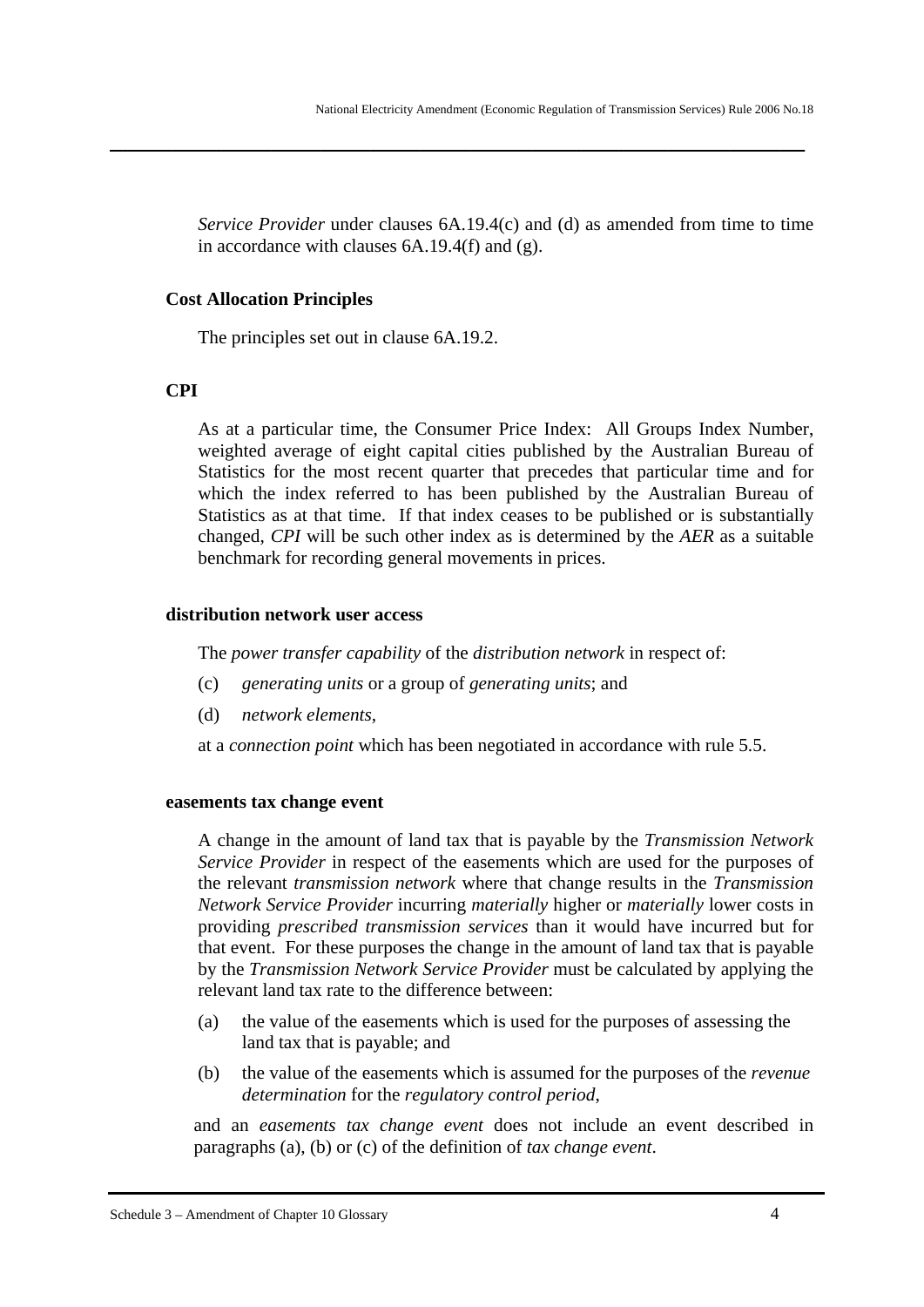### **efficiency benefit sharing scheme**

A scheme developed and *published* by the *AER* in accordance with rule 6A.5.

**\_\_\_\_\_\_\_\_\_\_\_\_\_\_\_\_\_\_\_\_\_\_\_\_\_\_\_\_\_\_\_\_\_\_\_\_\_\_\_\_\_\_\_\_\_\_\_\_\_\_\_\_\_\_\_\_**

### **efficiency benefit sharing scheme parameters**

For an *efficiency benefit sharing scheme*, those parameters that are *published* by the *AER* in respect of that scheme pursuant to clause 6A.6.5(c).

#### **eligible pass through amount**

In respect of a *positive change event* for a *Transmission Network Service Provider*, the increase in costs in the provision of *prescribed transmission services* that the *Transmission Network Service Provider* has incurred and is likely to incur until the end of the *regulatory control period* as a result of that *positive change event* (as opposed to the revenue impact of that event).

### **indexed amount**

As at any time and in relation to a dollar value that is expressly set out in Part C of Chapter 6A, that dollar value multiplied by  $\text{CPI}_a/\text{CPI}_b$ 

where:

CPIa is the *CPI* as at that time; and

 $CPI<sub>b</sub>$  is the Consumer Price Index: All Groups Index Number, weighted average of eight capital cities published by the Australian Bureau of Statistics for the quarter ending 30 June 2006.

### **information guidelines**

Guidelines made by the *AER* for the purpose of guiding a *Transmission Network Service Provider* in the submission of certified annual statements and other related information in accordance with clause 6A.17.2.

### **insurance event**

An event for which the risk of its occurrence is the subject of insurance taken out by or for a *Transmission Network Service Provider*, for which an allowance is provided in the *total revenue cap* for the *Transmission Network Service Provider* and in respect of which: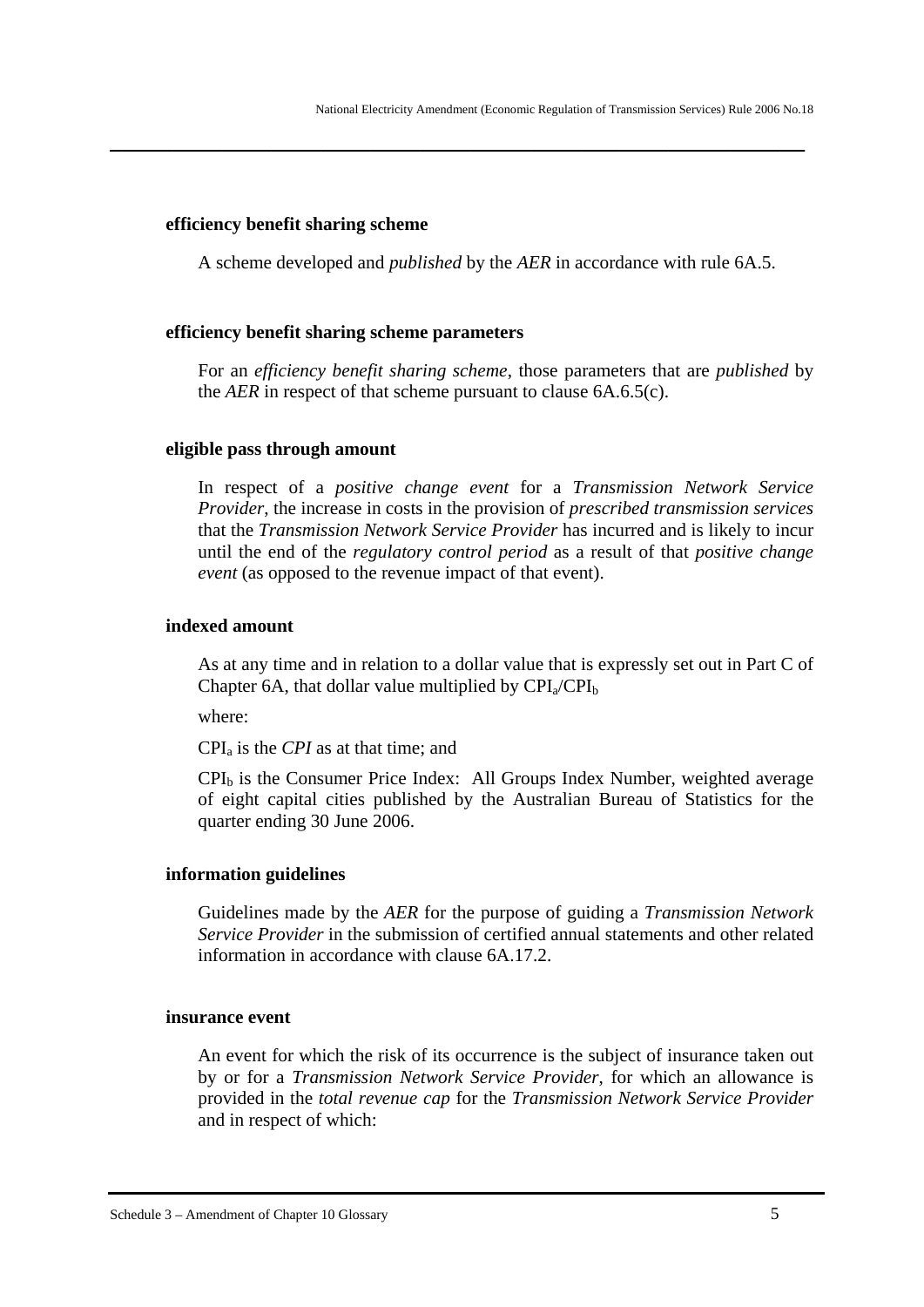(a) the cost of the premium paid or required to be paid by the *Transmission Network Service Provider* in the *regulatory year* in which the cost of the premium changes is higher or lower than the premium that is provided for in the *maximum allowed revenue* for the provider for that *regulatory year* by an amount of more than 1% of the *maximum allowed revenue* for the provider for that *regulatory year*;

**\_\_\_\_\_\_\_\_\_\_\_\_\_\_\_\_\_\_\_\_\_\_\_\_\_\_\_\_\_\_\_\_\_\_\_\_\_\_\_\_\_\_\_\_\_\_\_\_\_\_\_\_\_\_\_\_**

- (b) the risk eventuates and, as a consequence, the *Transmission Network Service Provider* incurs or will incur all or part of a deductible where the amount so incurred or to be so incurred in a *regulatory year* is higher or lower than the allowance for the deductible (if any) that is provided for in the *maximum allowed revenue* for the provider for that *regulatory year* by an amount of more than 1% of the *maximum allowed revenue* for the provider for that *regulatory year*;
- (c) insurance becomes unavailable to the *Transmission Network Service Provider*; or
- (d) insurance becomes available to the *Transmission Network Service Provider*  on terms materially different to those existing as at the time the *revenue determination* was made (other than as a result of any act or omission of the provider which is inconsistent with good electricity industry practice).

# **jurisdictional electricity legislation**

Has the meaning given to that term in the *National Electricity Law*.

# **materially**

For the purposes of the application of clause 6A.7.3, an event (other than a *network support event*) results in a *Transmission Network Service Provider* incurring materially higher or materially lower costs if the change in costs (as opposed to the revenue impact) that the *Transmission Network Service Provider* has incurred and is likely to incur in any *regulatory year* of the *regulatory control period*, as a result of that event, exceeds 1% of the *maximum allowed revenue* for the *Transmission Network Service Provider* for that *regulatory year*.

# **negative change event**

For a *Transmission Network Service Provider*, a *pass through event* which entails the *Transmission Network Service Provider* incurring *materially* lower costs in providing *prescribed transmission services* than it would have incurred but for that event.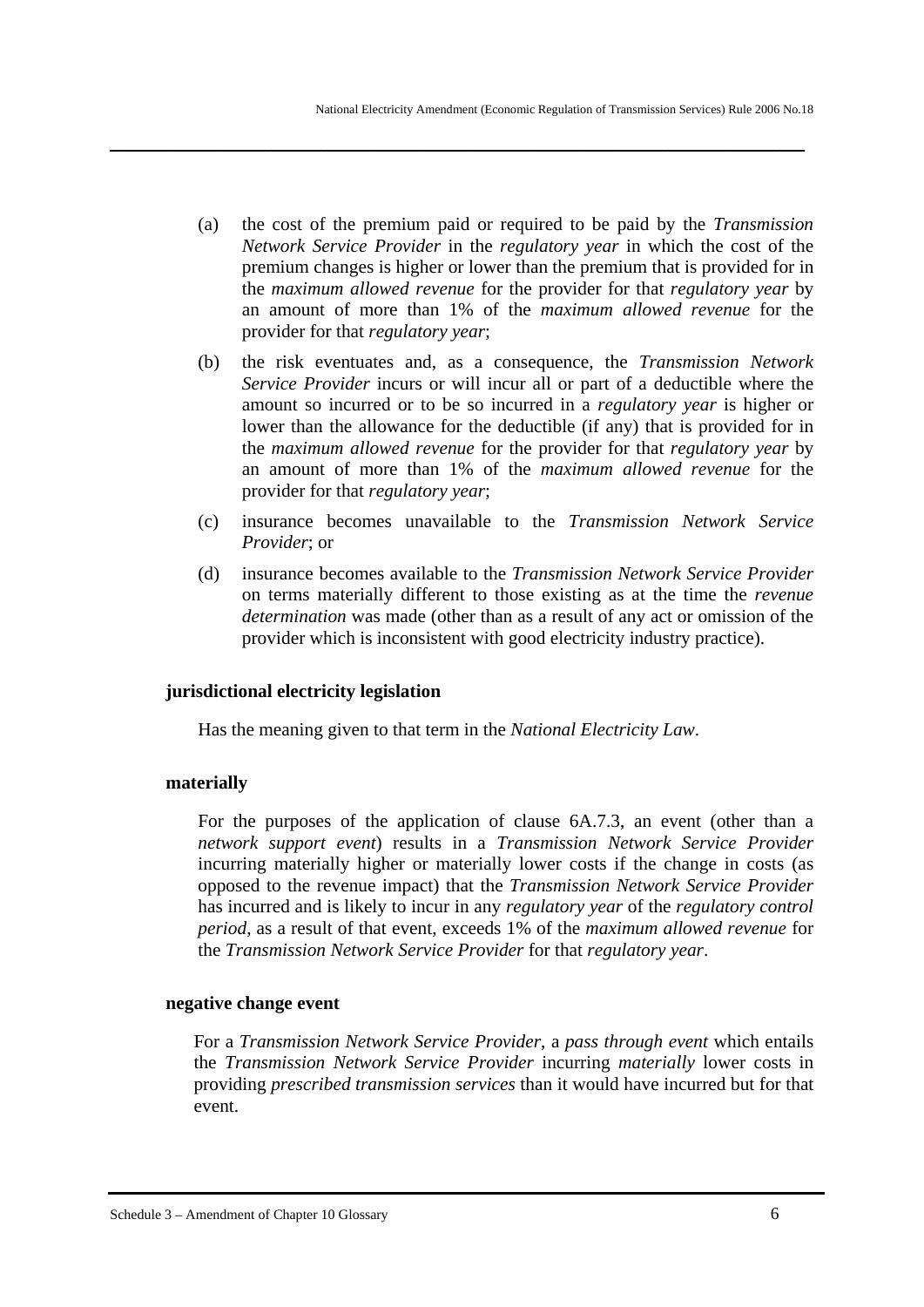#### **negative network support event**

A *network support event* which entails a *Transmission Network Service Provider* making lower *network support payments* in the preceding *regulatory year* than the amount of *network support payments* (if any) that is provided for in the *annual building block revenue requirement* for the provider for that *regulatory year*.

**\_\_\_\_\_\_\_\_\_\_\_\_\_\_\_\_\_\_\_\_\_\_\_\_\_\_\_\_\_\_\_\_\_\_\_\_\_\_\_\_\_\_\_\_\_\_\_\_\_\_\_\_\_\_\_\_**

### **negative pass through amount**

In respect of a *negative change event* for a *Transmission Network Service Provider*, an amount that is not greater than a *required pass through amount* as determined by the *AER* under clause 6A.7.3(g).

### **negotiated transmission service**

Any of the following services:

- (a) a *shared transmission service* that:
	- (1) exceeds the *network* performance requirements (whether as to quality or quantity) (if any) as that *shared transmission service* is required to meet under any *jurisdictional electricity legislation*; or
	- (2) except to the extent that the *network* performance requirements which that *shared transmission service* is required to meet are prescribed under any *jurisdictional electricity legislation*, exceeds or does not meet the *network* performance requirements (whether as to quality or quantity) as are set out in schedule 5.1a or 5.1;
- (b) *connection services* that are provided to serve a *Transmission Network User*, or group of *Transmission Network Users*, at a single *transmission network connection point*, other than *connection services* that are provided by one *Network Service Provider* to another *Network Service Provider* to *connect* their *networks* where neither of the *Network Service Providers* is a *Market Network Service Provider*; or
- (c) *use of system services* provided to a *Transmission Network User* and referred to in rule 5.4A(f)(3) in relation to *augmentations* or *extensions* required to be undertaken on a *transmission network* as described in rule 5.4A,

but does not include an *above-standard system shared transmission service* or a *market network service*.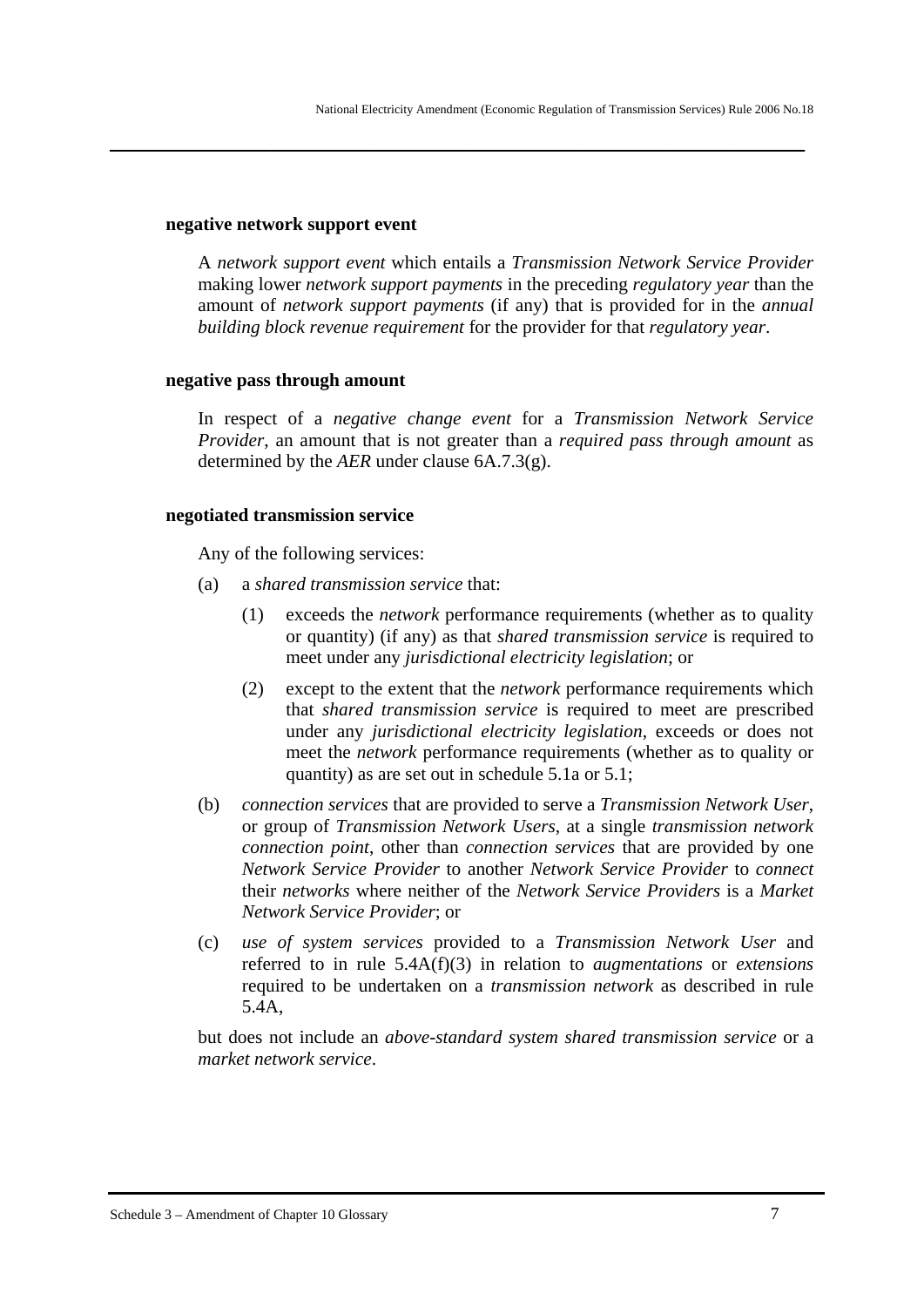### **Negotiated Transmission Service Pricing Criteria**

For a *Transmission Network Service Provider* under a *transmission determination*, the criteria set out in that *transmission determination* pursuant to clause 6A.9.4.

**\_\_\_\_\_\_\_\_\_\_\_\_\_\_\_\_\_\_\_\_\_\_\_\_\_\_\_\_\_\_\_\_\_\_\_\_\_\_\_\_\_\_\_\_\_\_\_\_\_\_\_\_\_\_\_\_**

### **Negotiated Transmission Service Pricing Principles**

The principles set out in clause 6A.9.1.

### **negotiating framework**

For a *Transmission Network Service Provider*, the negotiating framework approved or included by the *AER* for that *Transmission Network Service Provider* in a final decision under clause 6A.14.1(6). The term negotiating framework is also defined in clause 6.6.7 for the purposes of that clause and, when used in that clause, has the meaning given to it for those purposes.

#### **network support event**

- (a) If, at the end of a *regulatory year* of a *regulatory control period*, the amount of *network support payments* made by a *Transmission Network Service Provider* for that previous *regulatory year* is higher or lower than the amount of *network support payments* (if any) that is provided for in the *annual building block revenue requirement* for the *Transmission Network Service Provider* for that *regulatory year*, this constitutes a *network support event*.
- (b) In calculating the amount for the purposes of a *network support event* referred to in paragraph (a), the amount of *network support payments* made by a *Transmission Network Service Provider* must not include an amount of *network support payments* that are a substitute for a *network augmentation* where an allowance for capital expenditure in relation to that *network augmentation* has been provided for in the *revenue determination*.

#### **network support pass through amount**

The amount that should be passed through to *Transmission Network Users* in the *regulatory year* following the preceding *regulatory year*, in respect of a *network support event* for a *Transmission Network Service Provider*.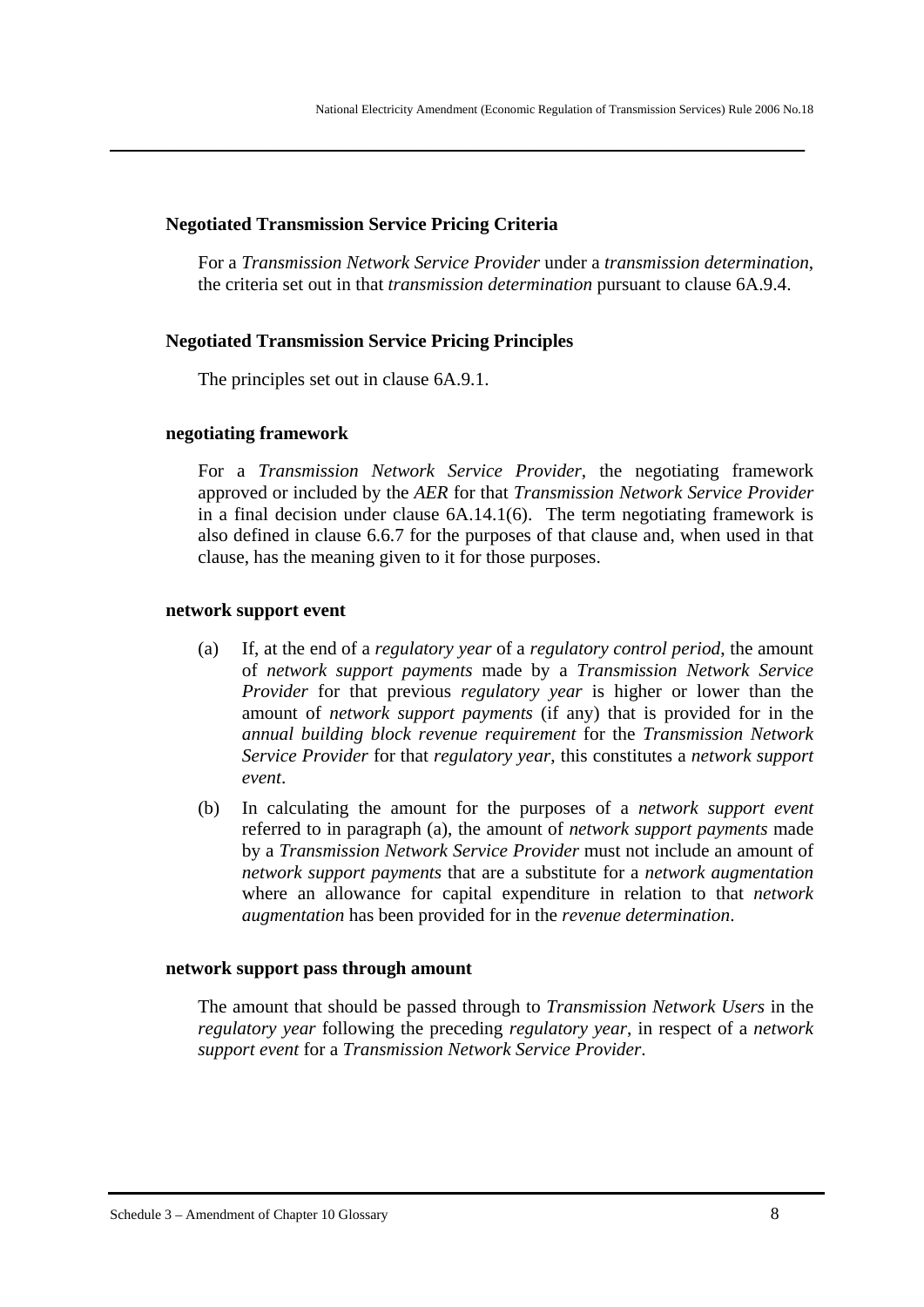#### **network support payment**

A payment by a *Transmission Network Service Provider* to:

**\_\_\_\_\_\_\_\_\_\_\_\_\_\_\_\_\_\_\_\_\_\_\_\_\_\_\_\_\_\_\_\_\_\_\_\_\_\_\_\_\_\_\_\_\_\_\_\_\_\_\_\_\_\_\_\_**

- (a) any *Generator* providing *network* support services in accordance with clause 5.6.2; or
- (b) any other person providing a *network* support service that is an alternative to *network augmentation*.

#### **non-regulated transmission services**

A *transmission service* that is neither a *prescribed transmission service* nor a *negotiated transmission service*.

### **operating expenditure criteria**

Each of the matters listed in clause  $6A.6.6(c)(1)-(3)$ .

#### **operating expenditure factors**

Each of the factors listed in clause  $6A.6.6(e)(1)-(10)$ .

### **operating expenditure objectives**

The objectives set out in clause 6A.6.6(a).

#### **pass through event**

Any one of the following events:

- (a) an *easements tax change event*;
- (b) an *insurance event*;
- (c) a *regulatory change event*;
- (d) a *service standard event*;
- (e) a *tax change event*; or
- (f) a *terrorism event*.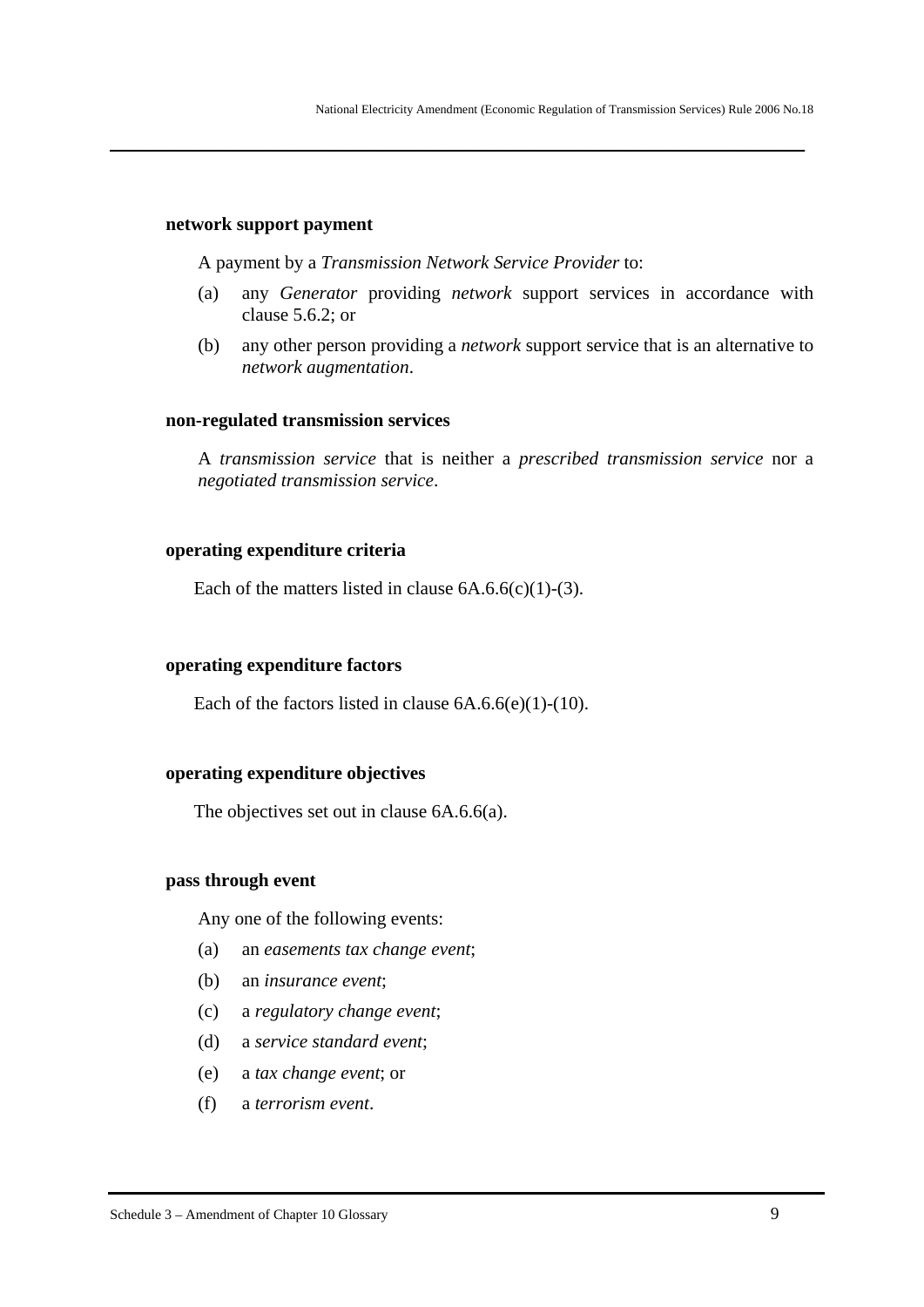#### **performance incentive scheme parameters**

For a *service target performance incentive scheme*, those parameters that are *published* by the *AER* in respect of that scheme pursuant to clause 6A.7.4(c).

**\_\_\_\_\_\_\_\_\_\_\_\_\_\_\_\_\_\_\_\_\_\_\_\_\_\_\_\_\_\_\_\_\_\_\_\_\_\_\_\_\_\_\_\_\_\_\_\_\_\_\_\_\_\_\_\_**

### **positive change event**

For a *Transmission Network Service Provider*, a *pass through event* which entails the *Transmission Network Service Provider* incurring *materially* higher costs in providing *prescribed transmission services* than it would have incurred but for that event, but does not include a *contingent project* or an associated *trigger event*.

### **positive network support event**

A *network support event* which entails a *Transmission Network Service Provider* making higher *network support payments* in the preceding *regulatory year* than the amount of *network support payments* (if any) that is provided for in the *annual building block revenue requirement* for the provider for that *regulatory year*.

#### **positive pass through amount**

An amount that is not greater than an *eligible pass through amount* that a *Transmission Network Service Provider* proposes in relation to a *positive change event* under clause 6A.7.3(c).

#### **post-tax revenue model**

The model used to prepare the *Revenue Proposal* in accordance with rule 6A.5.

#### **proposed contingent capital expenditure**

The total forecast capital expenditure for the relevant *proposed contingent project*, as included in the *Revenue Proposal* for that project.

### **proposed contingent project**

A proposal by a *Transmission Network Service Provider* as part of a *Revenue Proposal* for a project to be determined by the *AER* as a *contingent project* for the purposes of a *revenue determination* in accordance with clause 6A.8.1(b).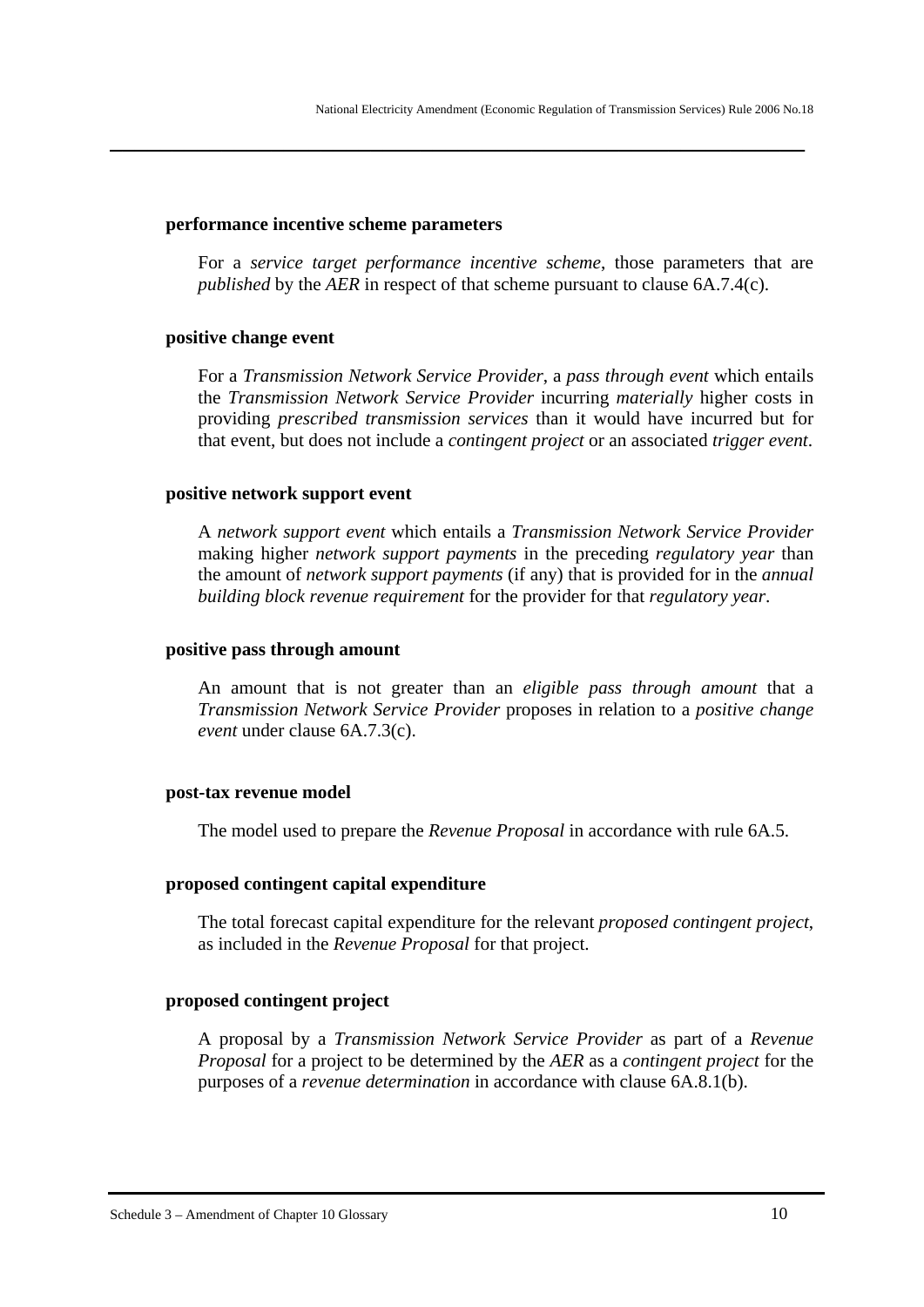### **regulatory change event**

A change in a *regulatory obligation* which:

(a) occurs on or after the commencement of the *revenue determination* for the *regulatory control period*;

**\_\_\_\_\_\_\_\_\_\_\_\_\_\_\_\_\_\_\_\_\_\_\_\_\_\_\_\_\_\_\_\_\_\_\_\_\_\_\_\_\_\_\_\_\_\_\_\_\_\_\_\_\_\_\_\_**

- (b) substantially affects the manner in which the *Transmission Network Service Provider* provides *prescribed transmission services*; and
- (c) results in the provider incurring *materially* higher or *materially* lower costs in providing those services, than it would have incurred but for that event,

and a *regulatory change event* does not include an event described in paragraphs (a), (b), (d), (e) or (f) of the definition of *pass through event*.

## **regulatory obligation**

Has the meaning given to that term in the *National Electricity Law*.

## **regulatory year**

Each consecutive period of 12 calendar months in a *regulatory control period*, the first such 12 month period commencing at the beginning of the *regulatory control period* and the final 12 month period ending at the end of the *regulatory control period.*

# **relevant tax**

Any tax payable by a *Transmission Network Service Provider* other than:

- (a) income tax and capital gains tax;
- (b) stamp duty, financial institutions duty and bank accounts debits tax;
- (c) penalties, charges, fees and interest on late payments, or deficiencies in payments, relating to any tax; or
- (d) any tax that replaces or is the equivalent of or similar to any of the taxes referred to in paragraphs (a) to (b) (including any State equivalent tax).

### **required pass through amount**

In respect of a *negative change event* for a *Transmission Network Service Provider*, the costs in the provision of *prescribed transmission services* that the *Transmission Network Service Provider* has saved and is likely to save until the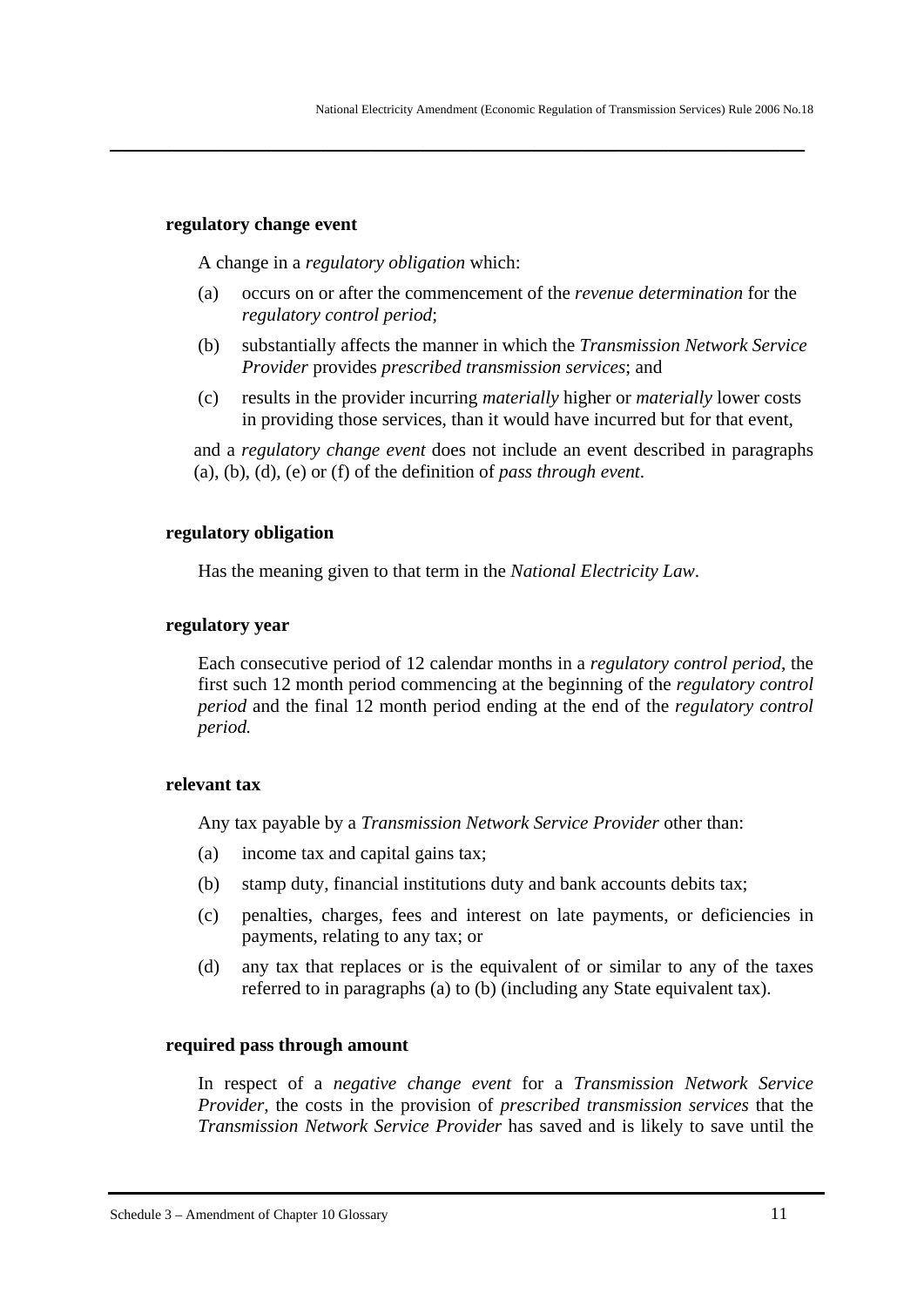end of the *regulatory control period* as a result of that *negative change event* (as opposed to the revenue impact of that event).

**\_\_\_\_\_\_\_\_\_\_\_\_\_\_\_\_\_\_\_\_\_\_\_\_\_\_\_\_\_\_\_\_\_\_\_\_\_\_\_\_\_\_\_\_\_\_\_\_\_\_\_\_\_\_\_\_**

#### **revenue determination**

A determination referred to in clause 6A.2.2(1) and rule 6A.4 as substituted (if at all) pursuant to clause 6A.7.1 or rule 6A.15 or as amended pursuant to clause 6A.8.2.

### **Revenue Proposal**

For a *Transmission Network Service Provider*, a proposal submitted or resubmitted by the *Transmission Network Service Provider* to the *AER* pursuant to clause 6A.10.1(a), clause 6A.11.2 or clause 6A.12.3(a) (as the context requires).

### **roll forward model**

The model developed and published by the *AER* for the roll forward of the regulatory asset base for *transmission systems* in accordance with clause 6A.6.1.

#### **Service Applicant**

Has the meaning given in clause 6A.9.5(a).

#### **service standard event**

Any decision made by an *Authority* or any amendment to an applicable law (including, but not limited to, the *National Electricity Law*, the *Rules*, any transmission licence of a *Transmission Network Service Provider* or any applicable *jurisdictional electricity legislation* (as that term is defined in the *National Electricity Law*)) which has the effect of:

- (a) substantially varying the manner in which a *Transmission Network Service Provider* is required to provide any *prescribed transmission services* as at the date of the *revenue determination*;
- (b) imposing, removing or varying minimum service standards on or that apply to a *Transmission Network Service Provider* in respect of *prescribed transmission services* that are different to the minimum standards applicable to the *Transmission Network Service Provider* as at the date of the *revenue determination*; or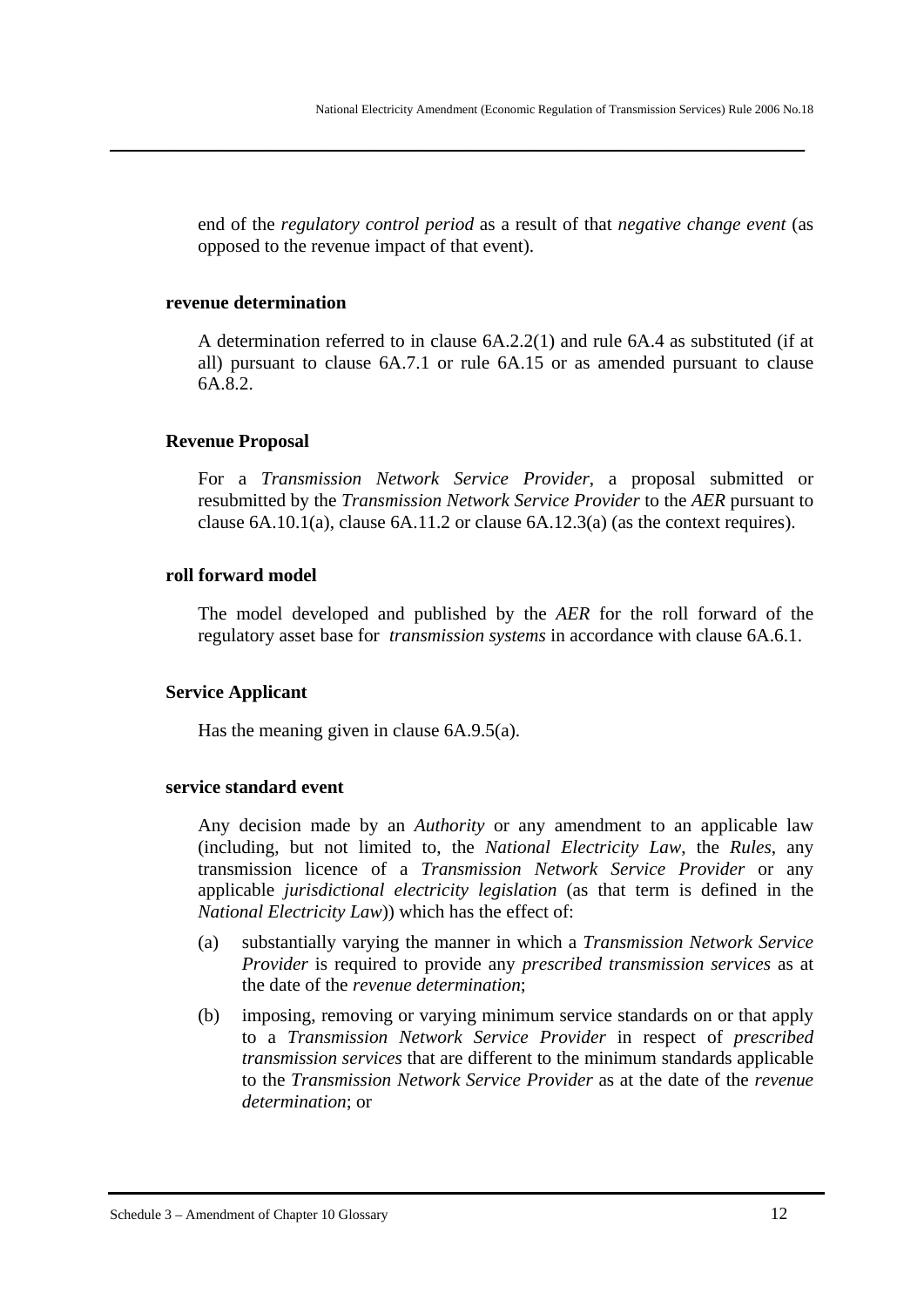(c) altering the nature or scope of the *prescribed transmission services* provided by a *Transmission Network Service Provider* from those as at the date of the *revenue determination*,

**\_\_\_\_\_\_\_\_\_\_\_\_\_\_\_\_\_\_\_\_\_\_\_\_\_\_\_\_\_\_\_\_\_\_\_\_\_\_\_\_\_\_\_\_\_\_\_\_\_\_\_\_\_\_\_\_**

and which results in the *Transmission Network Service Provider* incurring *materially* higher or *materially* lower costs in providing *prescribed transmission services* than it would have incurred but for that event.

### **service target performance incentive scheme**

A scheme developed and *published* by the *AER* is accordance with clause 6A.7.4.

### **shared transmission service**

A service provided to a *Transmission Network User* for use of a *transmission network* for the conveyance of electricity (including a service that ensures the integrity of the related *transmission system*).

### **submission guidelines**

The guidelines made by the *AER* in accordance with rule 6A.10 for the purposes of guiding a *Transmission Network Service Provider* in the submission of a *Revenue Proposal* under Part E of Chapter 6A.

#### **system-wide benefits**

Benefits that extend beyond a *Transmission Network User*, or group of *Transmission Network Users*, at a single *transmission connection point* to other *Transmission Network Users*.

#### **tax**

Any tax, levy, impost, deduction, charge, rate, rebate, duty, fee or withholding which is levied or imposed by an *Authority*.

#### **tax change event**

Any of the following:

- (a) a change in (or a change in the application or official interpretation of) a *relevant tax* or the way in or rate at which a *relevant tax* is calculated;
- (b) the removal of a *relevant tax*; or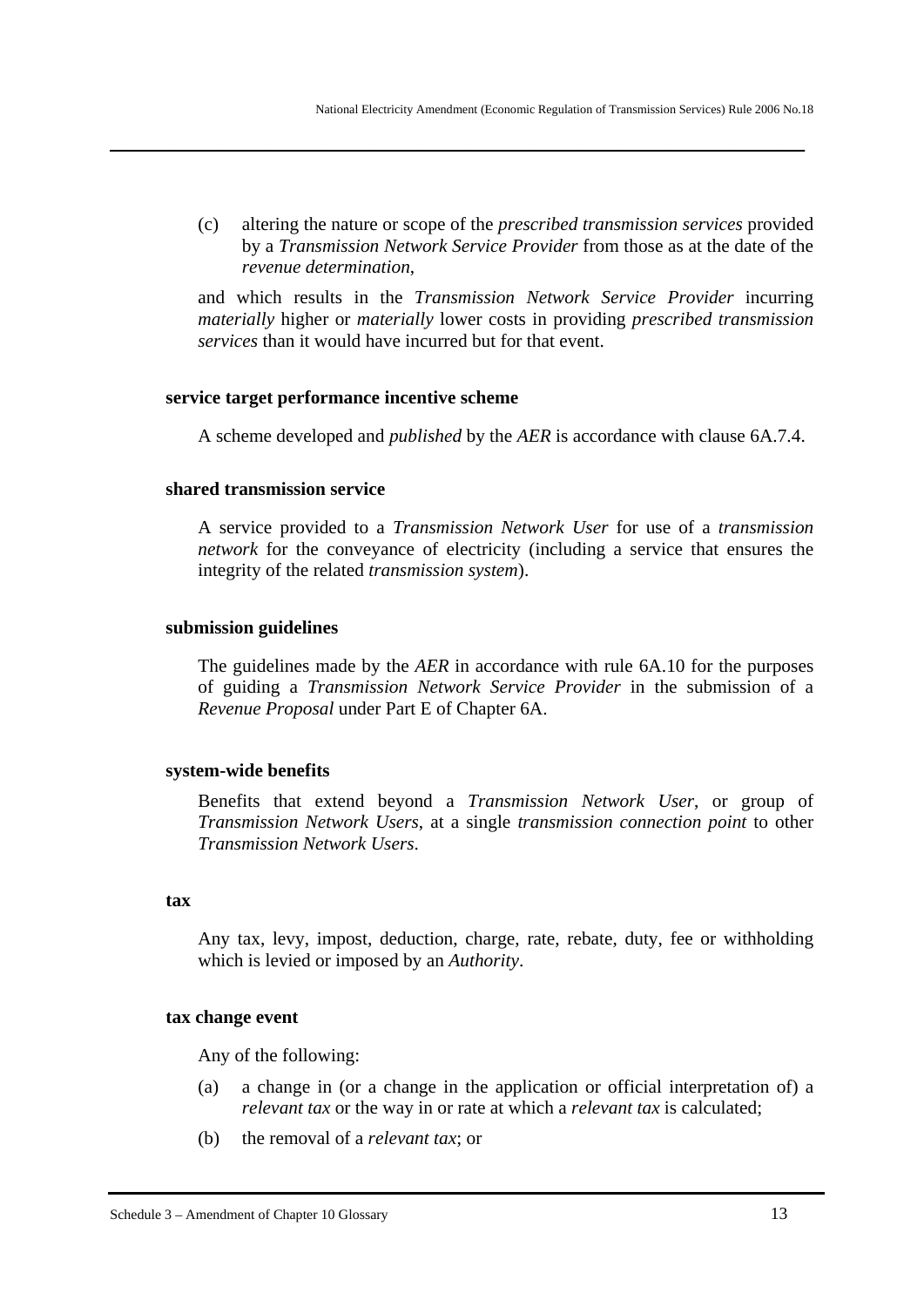(c) the imposition of a *relevant tax*,

which:

(d) occurs on or after the commencement of the *revenue determination* for the *regulatory control period*; and

**\_\_\_\_\_\_\_\_\_\_\_\_\_\_\_\_\_\_\_\_\_\_\_\_\_\_\_\_\_\_\_\_\_\_\_\_\_\_\_\_\_\_\_\_\_\_\_\_\_\_\_\_\_\_\_\_**

(e) results in the *Transmission Network Service Provider* incurring *materially* higher or *materially* lower costs in providing *prescribed transmission services* than it would have incurred but for that event.

### **terrorism event**

An act (including, but not limited to, the use of force or violence or the threat of force or violence) of any person or group of persons (whether acting alone or on behalf of in connection with any organisation or government), which from its nature or context is done for, or in connection with, political, religious, ideological, ethnic or similar purposes or reasons (including the intention to influence or intimidate any government and/or put the public, or any section of the public, in fear) and which results in a *Transmission Network Service Provider* incurring *materially* higher or *materially* lower costs in providing *prescribed transmission services* than it would have incurred but for that act.

#### **total revenue cap**

For a *Transmission Network Service Provider* for a *regulatory control period*, the sum of the *maximum allowed revenues* for that provider for each *regulatory year* of that *regulatory control period* as calculated in accordance with clause 6A.5.3 and set out in a *revenue determination*.

#### **transmission consultation procedures**

The procedures set out in Part H of Chapter 6A that must be followed by the *AER* in making, developing or amending guidelines, models, or schemes or in reviewing values or methodologies.

#### **transmission determination**

Has the meaning given in the *National Electricity Law,* and includes a determination by the *AER* as described in rule 6A.2.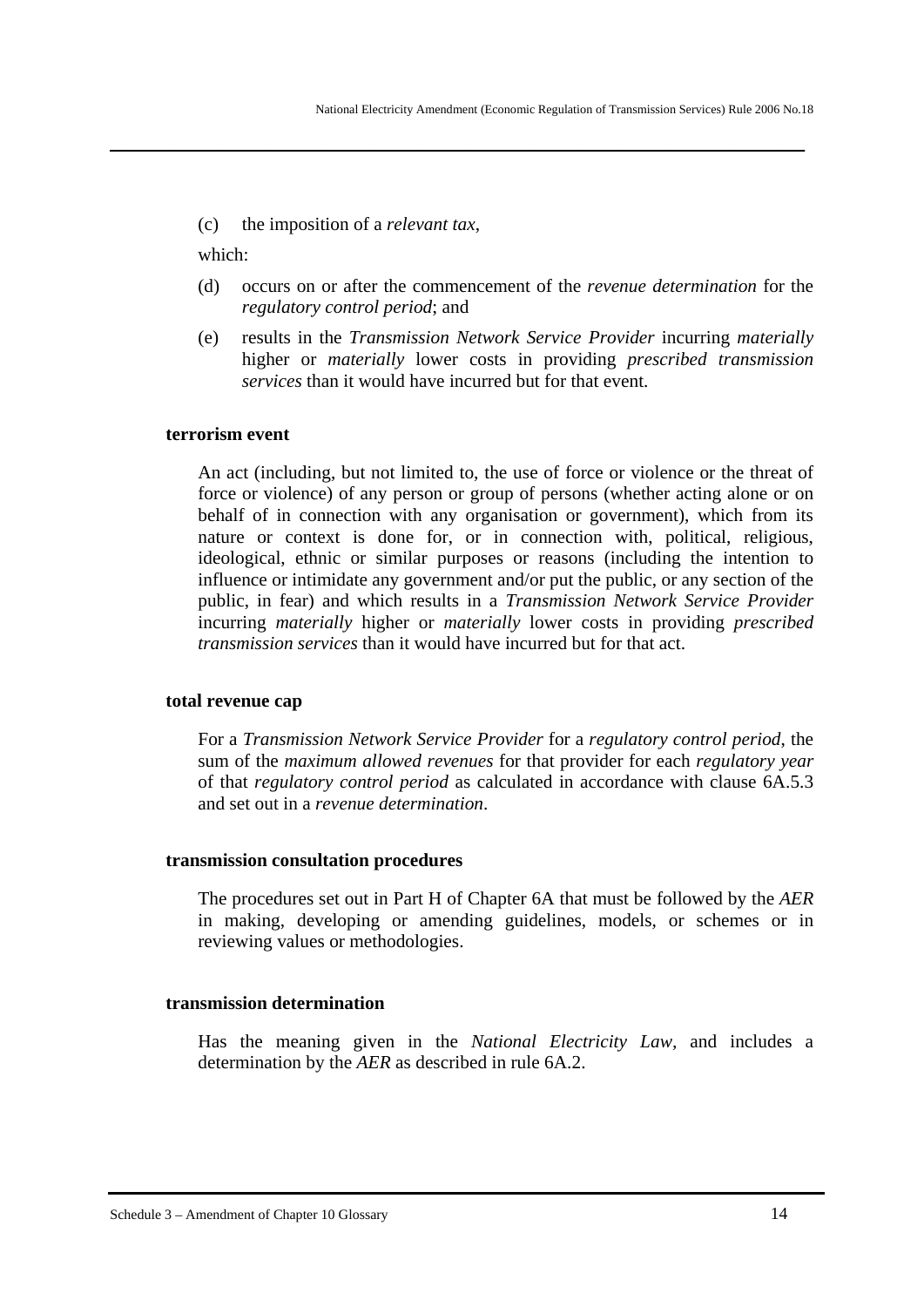#### **transmission network user access**

The *power transfer capability* of the *transmission network* in respect of:

**\_\_\_\_\_\_\_\_\_\_\_\_\_\_\_\_\_\_\_\_\_\_\_\_\_\_\_\_\_\_\_\_\_\_\_\_\_\_\_\_\_\_\_\_\_\_\_\_\_\_\_\_\_\_\_\_**

- (a) *generating units* or group of *generating units*;
- (b) *network elements*; or
- (c) plant,

at a *connection point* which has been negotiated in accordance with rule 5.4A.

### **trigger event**

In relation to a *proposed contingent project* or a *contingent project*, a specific condition or event described in clause 6A.8.1(c), the occurrence of which, during the relevant *regulatory control period*, may result in the amendment of a *revenue determination* under clause 6A.8.2.

### **WACC**

*Weighted average cost of capital*.

# **[3] Chapter 10 Glossary**

In Chapter 10, omit the current corresponding definitions and substitute the following definitions:

#### **avoided Customer TUOS charges**

The charges described in rule 5.5(h).

### **connection service**

An *entry service* (being a service provided to serve a *Generator* or a group of *Generators*, or a *Network Service Provider* or a group of *Network Service Providers*, at a single *connection point*) or an *exit service* (being a service provided to serve a *Transmission Customer* or *Distribution Customer* or a group of *Transmission Customers* or *Distribution Customers*, or a *Network Service Provider* or a group of *Network Service Providers*, at a single *connection point*).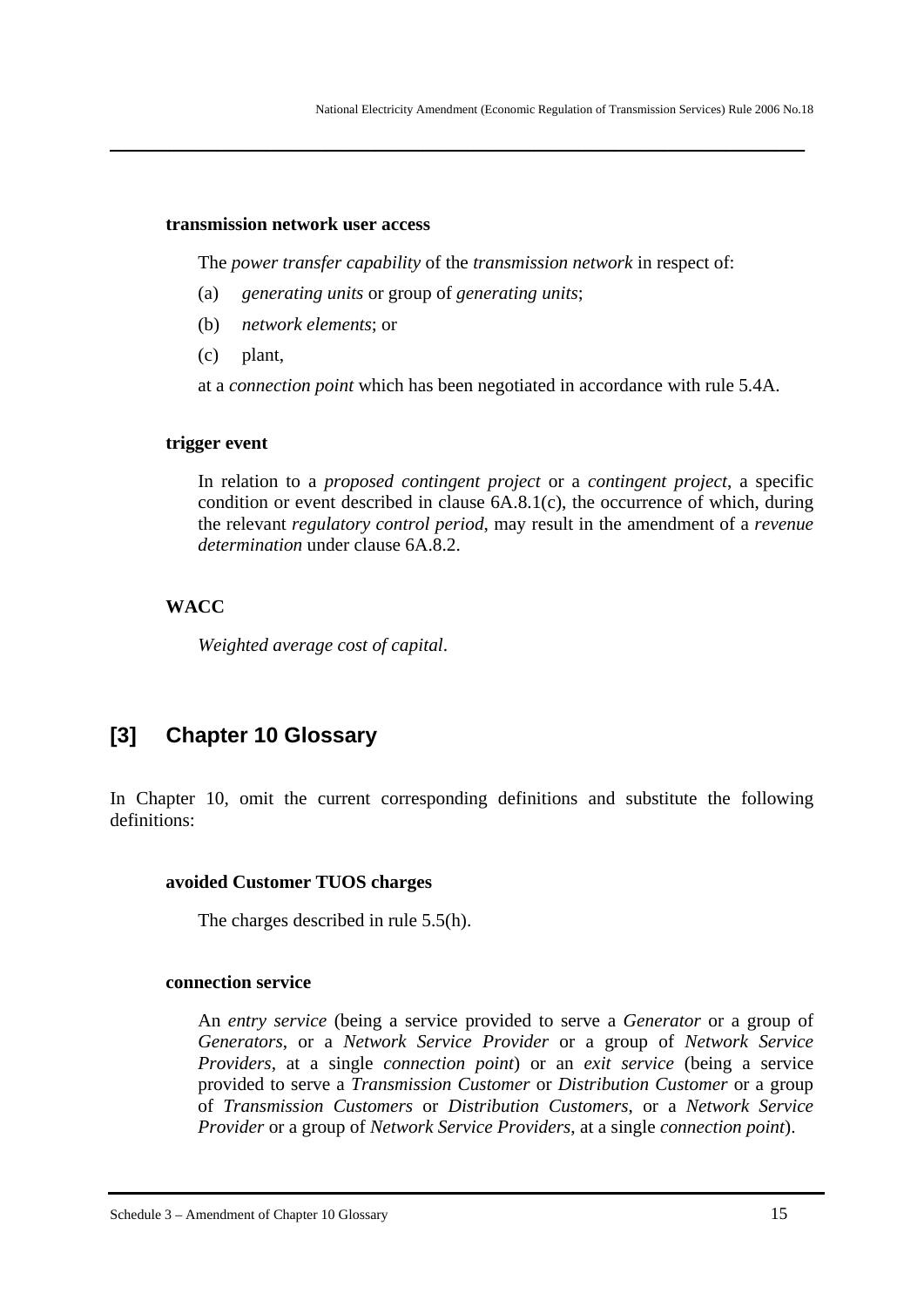#### **contestable**

- (a) In relation to *transmission services* a service which is permitted by the laws of the relevant *participating jurisdiction* to be provided by more than one *Transmission Network Service Provider* as a contestable service or on a competitive basis.
- (b) In relation to *distribution services,* a service which is permitted by the laws of the relevant *participating jurisdiction* to be provided by more than one *Distribution Network Service Provider* as a contestable service or on a competitive basis.

### **Customer transmission use of system, Customer transmission use of system service**

**\_\_\_\_\_\_\_\_\_\_\_\_\_\_\_\_\_\_\_\_\_\_\_\_\_\_\_\_\_\_\_\_\_\_\_\_\_\_\_\_\_\_\_\_\_\_\_\_\_\_\_\_\_\_\_\_**

A service provided to a *Transmission Network User* for use of the *transmission network* for the conveyance of electricity (including where it has been negotiated in accordance with clause  $5.4A(f)(3)$  that can be reasonably allocated to a *Transmission Network User* on a locational basis, but does not include *Generator transmission use of system services*.

#### **Distribution Ring-Fencing Guidelines**

Has the meaning given in clause 6.12.2(a).

#### **entry service**

A service provided to serve a *Generator* or a group of *Generators*, or a *Network Service Provider* or a group of *Network Service Providers*, at a single *connection point*.

#### **excluded distribution services**

*Distribution services* which are subject to a more "light-handed" regulatory approach than that described in clause 6.2.5 with the result that the costs of and revenue for such services are excluded from the *revenue cap* or *price cap* which applies to *prescribed distribution services.*

#### **exit service**

A service provided to serve a *Transmission Customer* or *Distribution Customer* or a group of *Transmission Customers* or *Distribution Customers*, or a *Network*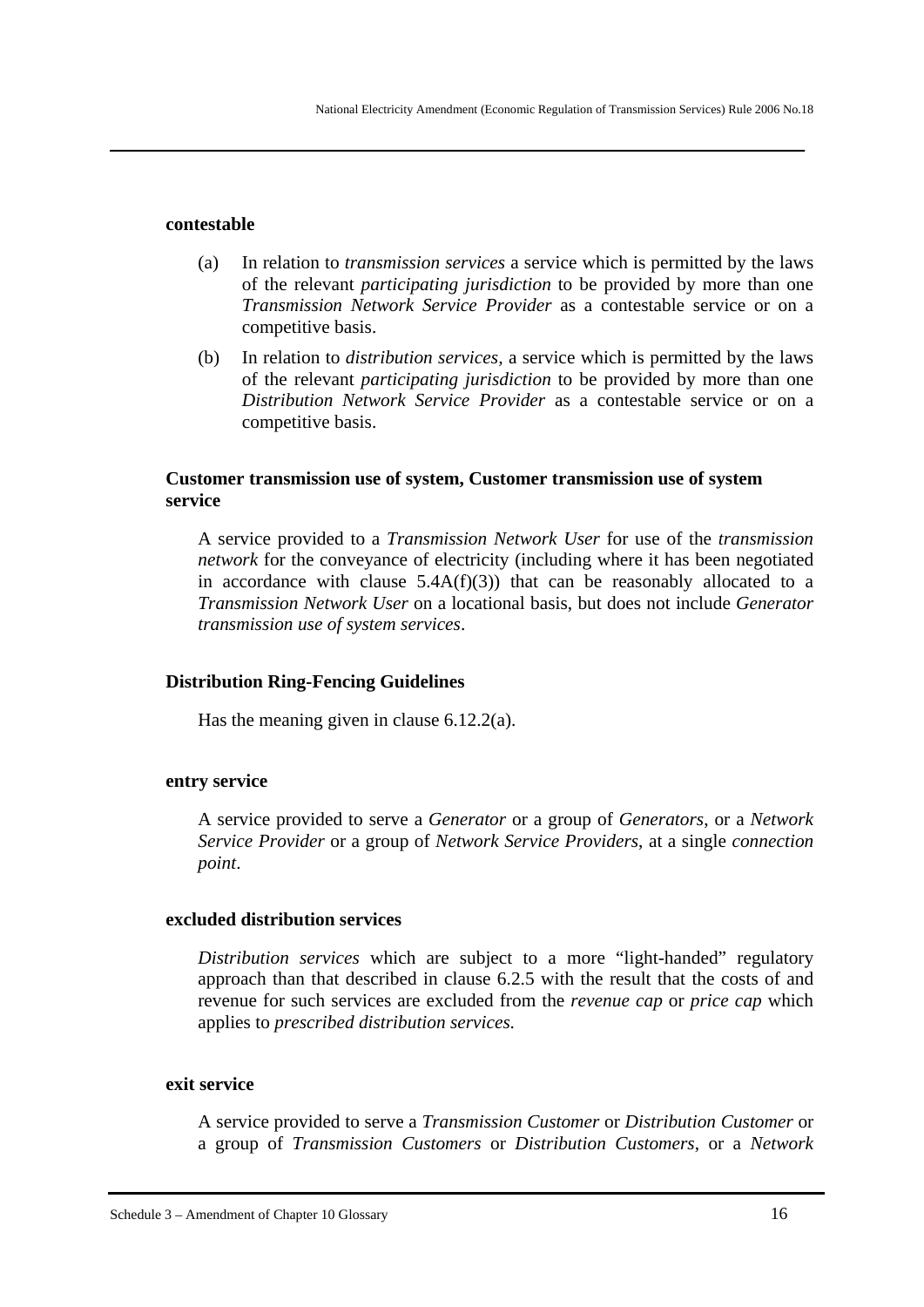*Service Provider* or a group of *Network Service Providers*, at a single *connection point*.

#### **Generator transmission use of system, Generator transmission use of system service**

**\_\_\_\_\_\_\_\_\_\_\_\_\_\_\_\_\_\_\_\_\_\_\_\_\_\_\_\_\_\_\_\_\_\_\_\_\_\_\_\_\_\_\_\_\_\_\_\_\_\_\_\_\_\_\_\_**

A service provided to a *Generator* for:

- (a) use of the *transmission network* which has been negotiated in accordance with clause  $5.4A(f)(3)(i)$ ; or
- (b) use of a *new transmission network investment* asset for the conveyance of electricity that can be reasonably allocated to a *Generator* on a locational basis.

#### **maximum allowed revenue**

For a *Transmission Network Service Provider* for a *regulatory year* of a *regulatory control period*, the amount calculated as such in accordance with rule 6A.3.

#### **negotiable service**

- (a) In relation to *transmission services* means *negotiated transmission services*.
- (b) In relation to *distribution services* means:
	- (1) an *excluded distribution service*;
	- (2) that part of a *prescribed distribution service* which is to be provided to a standard which is higher or lower than any standard:
		- (i) described in schedule 5.1;
		- (ii) outlined in the standards published in accordance with  $6.6.5(a)(3)$ ; or
		- (iii) required by any regulatory regime administered by the *AER* or a *Jurisdictional Regulator* (as appropriate);
	- (3) *connection services*, *use of system services* and *distribution network user access* provided to an *Embedded Generator*, for which charges are negotiated under rule 5.5; or
	- (4) *connection services*, *use of system service*s and *distribution network user access* provided to a *Market Network Service Provider*, for which charges are negotiated under rule 5.5,

and does not include a *contestable* service.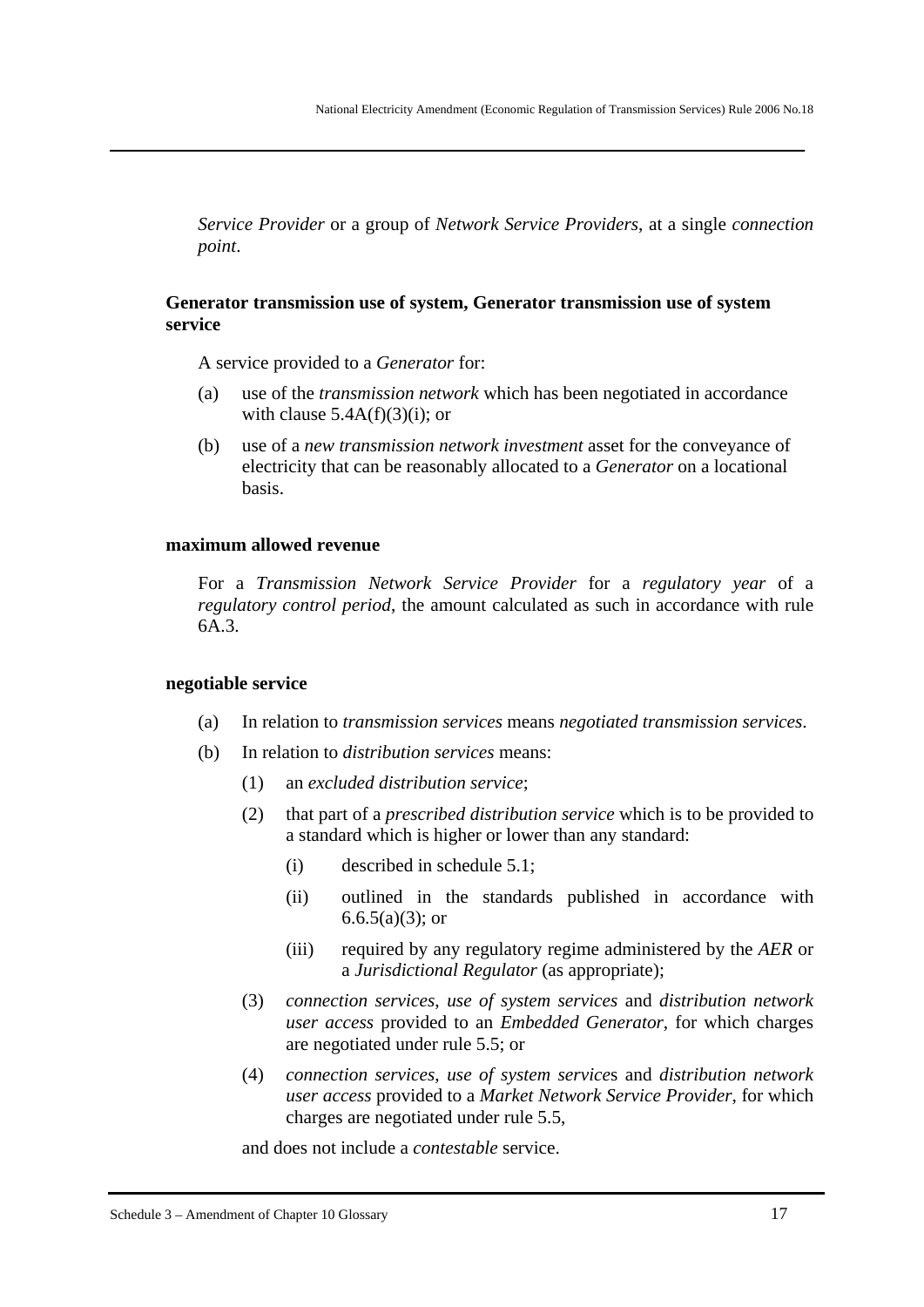#### **negotiated use of system charges**

The charges described in clauses  $5.4A(f)(3)$  or  $5.5(f)(3)$ .

**\_\_\_\_\_\_\_\_\_\_\_\_\_\_\_\_\_\_\_\_\_\_\_\_\_\_\_\_\_\_\_\_\_\_\_\_\_\_\_\_\_\_\_\_\_\_\_\_\_\_\_\_\_\_\_\_**

#### **negotiated use of system service**

A *use of system service* in respect of which:

- (a) a *Connection Applicant* may negotiate with a *Transmission Network Service Provider*;
- (b) an *Embedded Generator* may negotiate with a *Distribution Network Service Provider*; or
- (c) a *Market Network Service Provider* may negotiate with a *Distribution Network Service Provider*,

in accordance with clauses  $5.4A(f)(3)$  or  $5.5(f)(3)$ .

#### **network coupling point**

The point at which *connection assets* join a *distribution network*, used to identify the *distribution service* price payable by a *Customer*, more fully described in schedule 6.3.

#### **prescribed distribution services**

*Distribution services* provided by *distribution network* assets or associated *connection assets* which are determined by the *Jurisdictional Regulator* under clause 6.2.4(a) as those which should be subject to economic regulation in accordance with the principles set out in clause 6.2.5.

#### **prescribed transmission service**

Any of the following services:

- (a) a *shared transmission service* that:
	- (1) does not exceed such *network* performance requirements (whether as to quality or quantity) as that *shared transmission service* is required to meet under any *jurisdictional electricity legislation*;
	- (2) except to the extent that the *network* performance requirements which that *shared transmission service* is required to meet are prescribed under any *jurisdictional electricity legislation*, does not exceed such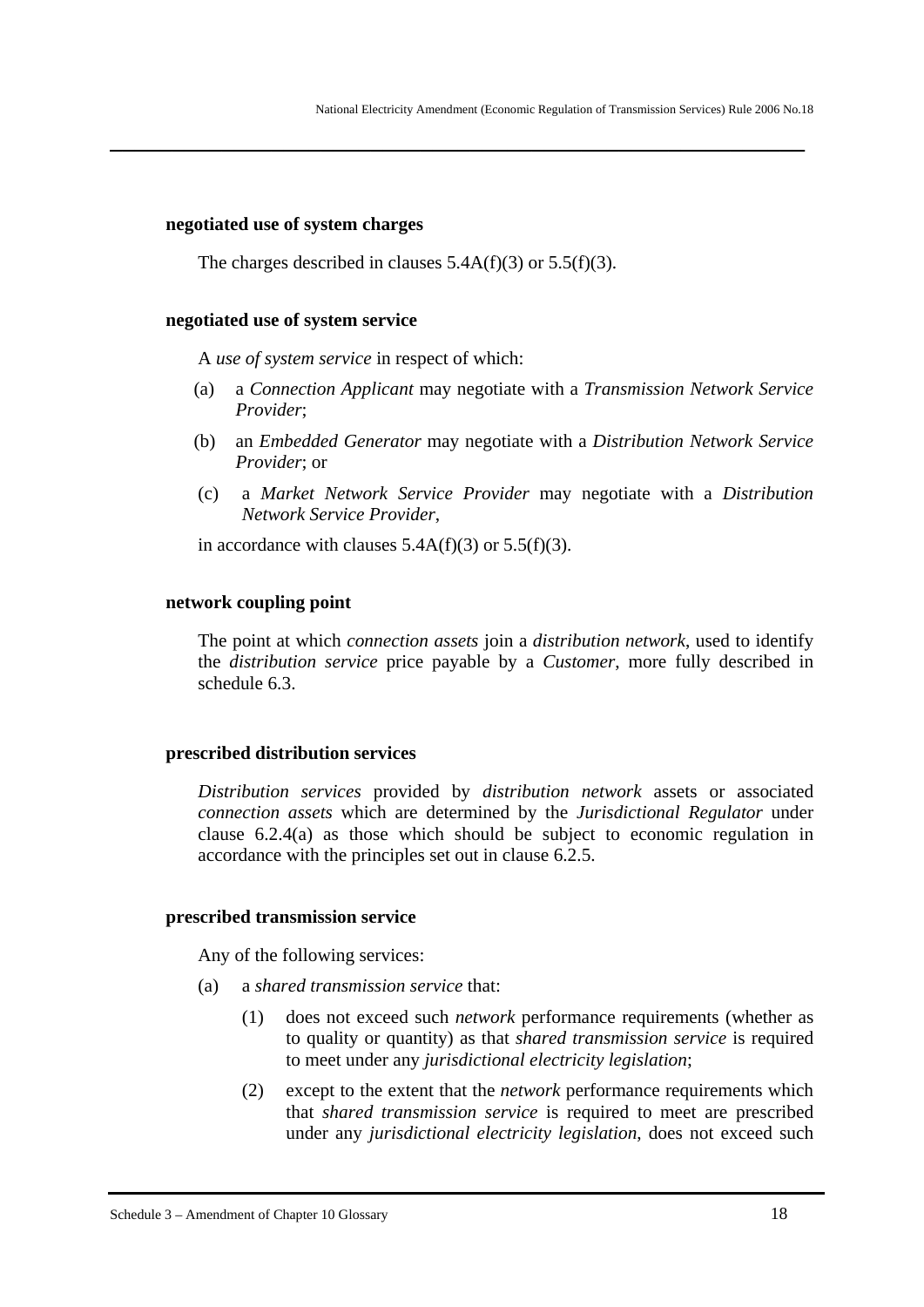*network* performance requirements (whether as to quality or quantity) as are set out in schedule 5.1a or 5.1; or

(3) is an *above-standard system shared transmission service;*

**\_\_\_\_\_\_\_\_\_\_\_\_\_\_\_\_\_\_\_\_\_\_\_\_\_\_\_\_\_\_\_\_\_\_\_\_\_\_\_\_\_\_\_\_\_\_\_\_\_\_\_\_\_\_\_\_**

- (b) services that are required to be provided by a *Transmission Network Service Provider* under the *Rules*, or in accordance with *jurisdictional electricity legislation*, to the extent such services relate to the provision of the services referred to in paragraph (a), including such of those services as are:
	- (1) required by *NEMMCO* to be provided under the *Rules*; and
	- (2) necessary to ensure the integrity of a *transmission network*, including through the maintenance of *power system security* and assisting in the planning of the *power system*; or
- (c) *connection services* that are provided by a *Transmission Network Service Provider* to another *Network Service Provider* to *connect* their *networks* where neither of the *Network Service Providers* is a *Market Network Service Provider*;

but does not include a *negotiated transmission service* or a *market network service*.

#### **publish/publication**

- (a) In the case of an invitation or notice referred to in clauses  $6A.11.3(a)(5)$ , 6A.12.2(a)(3) and (4) or clause 6A.20(b)(3), publish on the *AER's* website and in a newspaper circulating generally throughout Australia.
- (b) In the case of a notice referred to in clauses  $6A.12.2(a)(2)$ ,  $6A.13.3$  or 6A.20(e)(2), publish on the *AER's* website, in the South Australian Gazette and in a newspaper circulating generally throughout Australia.
- (c) Where referred to in any other provision of Chapter 6A (other than Part I), publish on the *AER's* website and make a copy available at the offices of the *AER*.
- (d) In any other case, make available to *Registered Participants* electronically.

#### **regulated interconnector**

An *interconnector* which is deemed to be a *regulated interconnector* and is subject to *transmission service* regulation and pricing arrangements in Chapter 6A.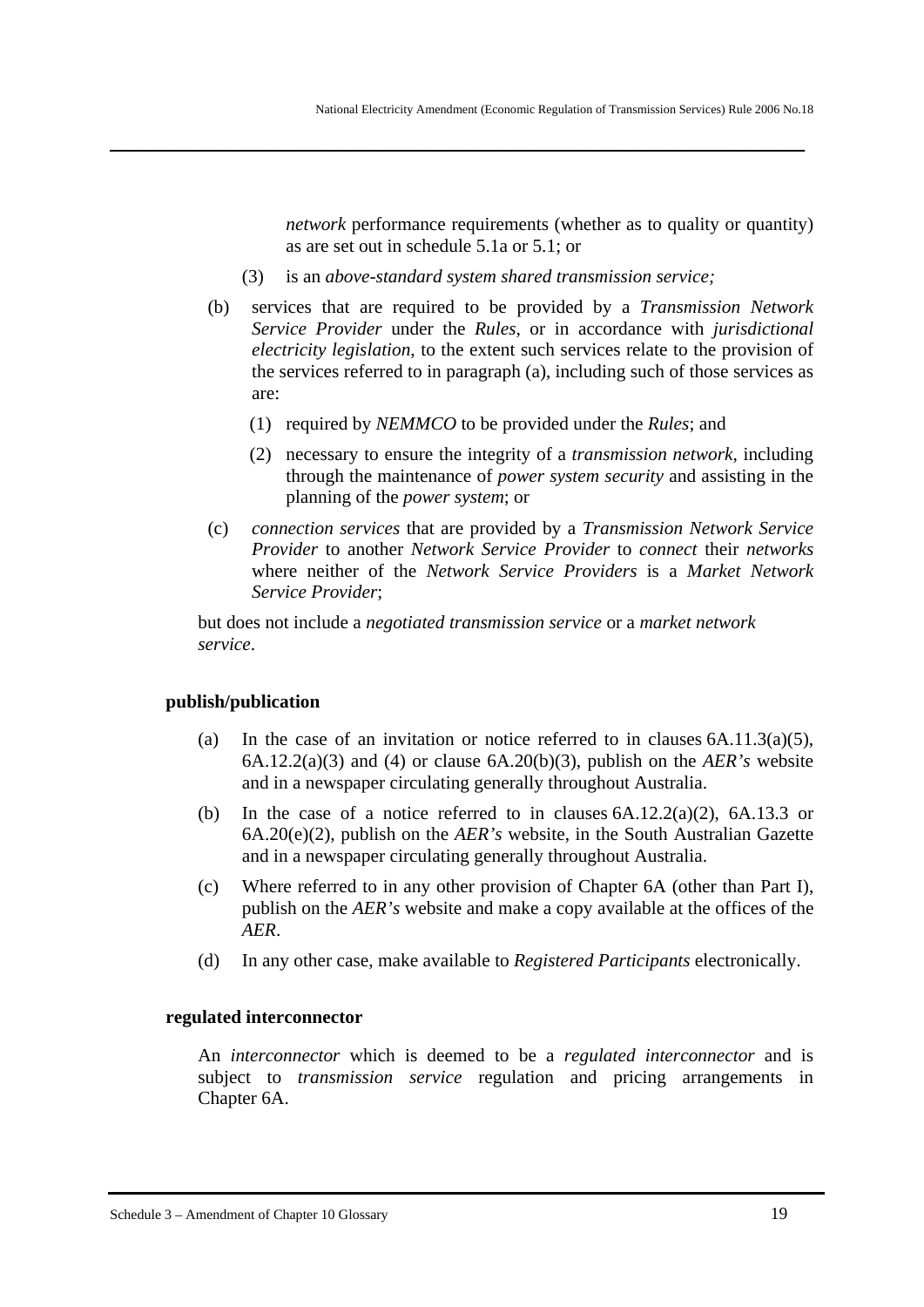#### **regulatory control period**

(a) In respect of a *Transmission Network Service Provider*, a period of not less than 5 *regulatory years* in which a *total revenue cap* applies to that provider by virtue of a *revenue determination*.

**\_\_\_\_\_\_\_\_\_\_\_\_\_\_\_\_\_\_\_\_\_\_\_\_\_\_\_\_\_\_\_\_\_\_\_\_\_\_\_\_\_\_\_\_\_\_\_\_\_\_\_\_\_\_\_\_**

(b) In respect of a *Distribution Network Service Provider*, a period in which a *price cap* and/or a *revenue cap* is imposed on that provider by the relevant *Jurisdictional Regulator* under Part B of Chapter 6.

#### **revenue cap**

In Part B of Chapter 6, the *aggregate annual revenue requirement* for a year determined by the *Jurisdictional Regulator* applicable to a *Distribution Network Service Provider*.

#### **Transmission Ring-Fencing Guidelines**

The Guidelines made under rule 6A.21.

#### **transmission service**

The services provided by means of, or in connection with, a *transmission system*.

#### **weighted average cost of capital**

For a *Transmission Network Service Provider* for a *regulatory control period*, the return on capital for that *Transmission Network Service Provider* for that *regulatory control period* as calculated in accordance with clauses 6A.6.2(b) to (e), and in any other case an amount determined in a manner consistent with schedule 6.1.

\_\_\_\_\_\_\_\_\_\_\_\_\_\_\_\_\_\_\_\_\_\_\_\_\_\_\_\_\_\_\_\_\_\_\_\_\_\_\_\_\_\_\_\_\_\_\_\_\_\_\_\_\_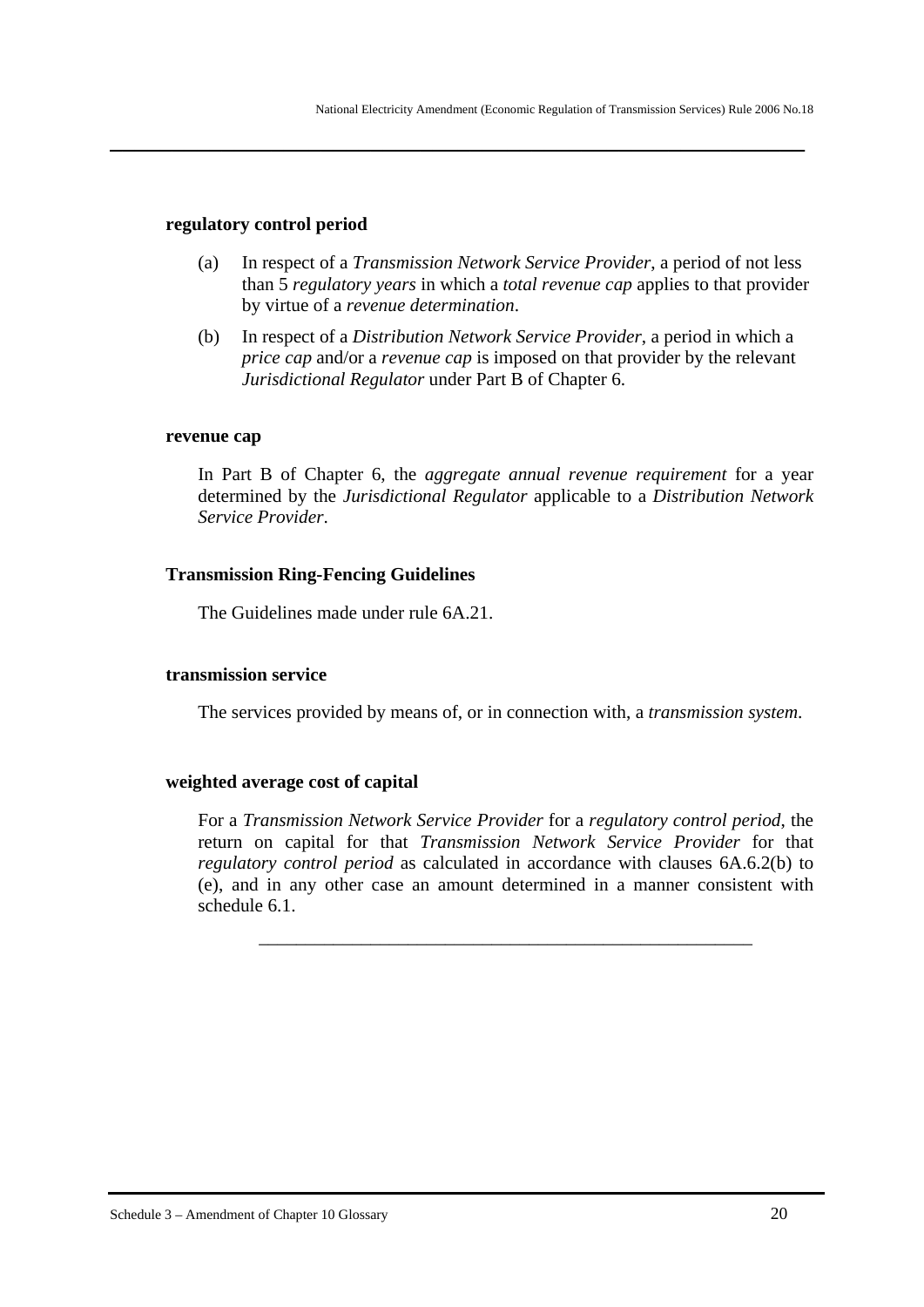**Schedule 4 Amendment of Chapter 6 of the National Electricity Rules consequential on the making of the new Chapter 6A of the National Electricity Rules** 

(Clause 7)

# **[1] Existing Chapter 6 heading**

Omit the existing heading and substitute:

# **6. Economic Regulation of Distribution Services**

## **[2] Existing Part A heading "Introduction"**

Omit the existing heading and substitute:

## **Part A – Introduction to Chapter 6**

## **[3] Existing clause 6.1**

Omit existing clause 6.1 and substitute:

## **6.1 Introduction and application**

## **6.1.1 Summary of key principles and core objectives of distribution network pricing**

- (a) Without limiting the application of any other provision of the *Rules*, this rule 6.1 summarises the key principles and core objectives which are intended to apply to the *distribution* pricing arrangements in Parts B and C.
- (b) The key principles underlying the *distribution* pricing arrangements in Parts B and C are intended to:
	- (1) promote competition in the provision of *distribution services* wherever practicable;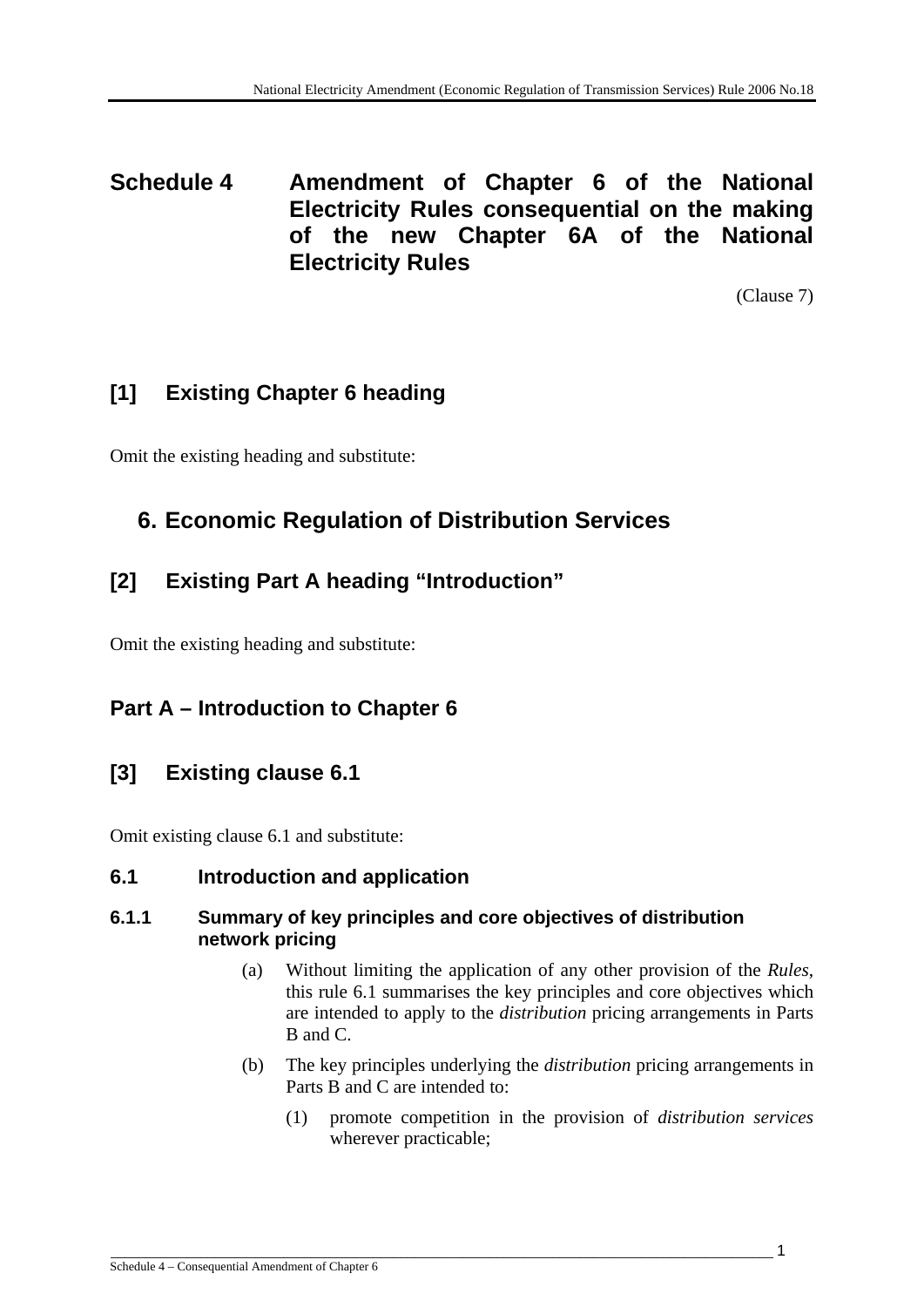- (2) facilitate a commercial environment which is transparent and stable, and which does not discriminate between users of *distribution services*; and
- (3) regulate the non competitive market for *distribution services* in a way which seeks the same outcomes as those achieved in competitive markets.
- (c) The core objectives intended to be achieved by the application of the *distribution* pricing arrangements in Parts B and C are:
	- (1) efficiency in the use, operation, and maintenance of, and investment in, *distribution systems*, and in the location of generation and demand;
	- (2) upstream and downstream competition;
	- (3) price stability; and
	- (4) equity.

## **6.1.2 Purpose**

- (a) The regulatory principles for *distribution service* pricing are set out in Part B.
- (b) The principles on which prices for *distribution services* are to be determined are set out in Part C.

## **6.1.3 Distribution network pricing implementation**

In addition to the method of pricing *distribution services*, Part C also covers the following related matters:

- (a) prudential requirements for receipt of *distribution services*, which are set out in rule 6.7;
- (b) billing and settlements procedures associated with *distribution services*, which are set out in rule 6.8;
- (c) the collection of data which is necessary for the determination of *distribution service* prices, which is dealt with in rule 6.10.

## **6.1.4 Application of Chapter 6 to Market Network Services**

- (a) Parts B and C do not govern the principles or rules for the calculation of prices a *Market Network Service Provider* may charge for its services.
- (b) Parts B and C do not govern the principles or rules for the calculation of prices for *distribution network services* provided by a *Distribution Network Service Provider* to:
	- (1) a *Market Network Service Provider*; or
	- (2) another *Network Service Provider* for electricity delivered to a *Market Network Service Provider* through the network of the other *Network Service Provider* (except for any such electricity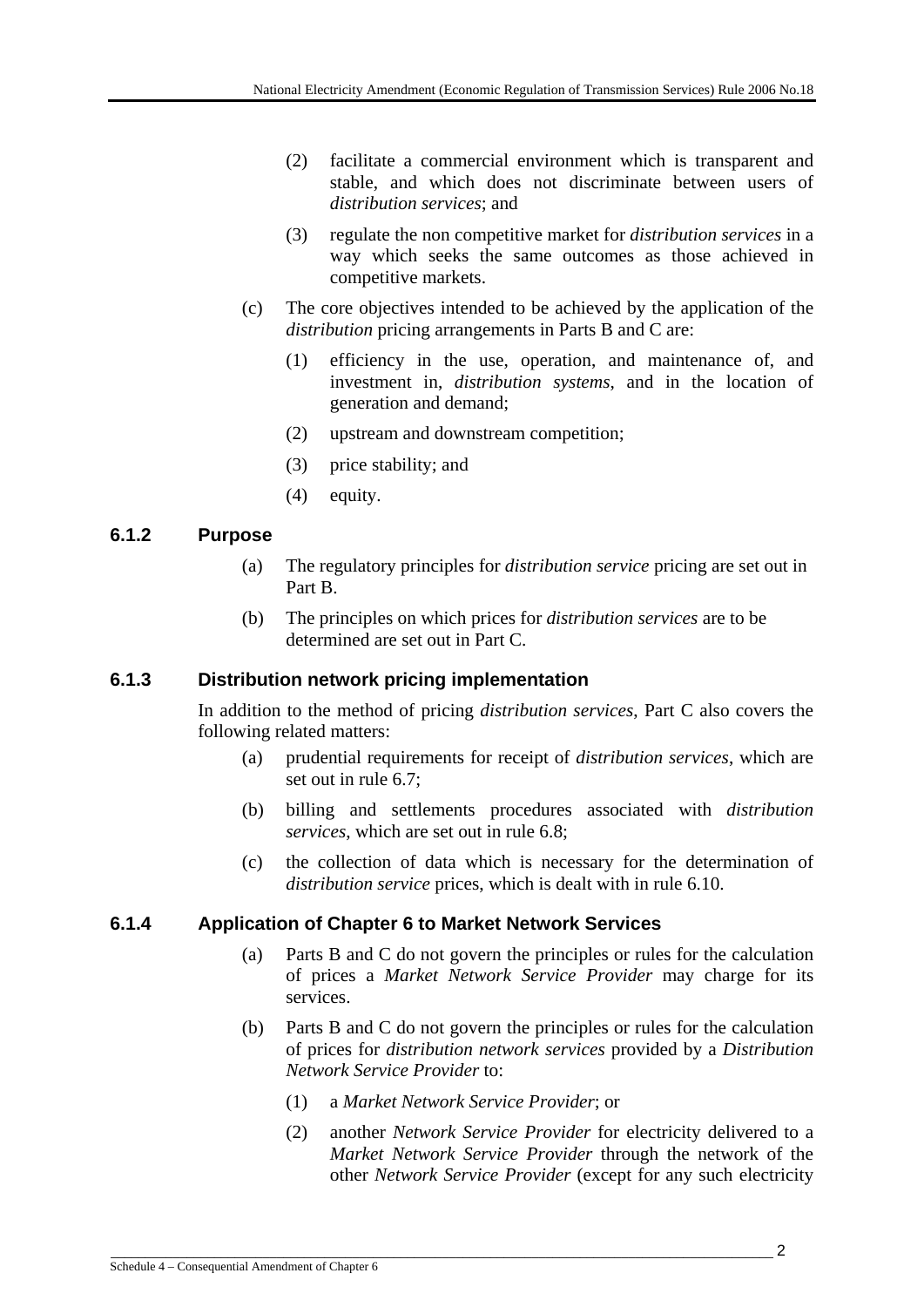which is ultimately consumed within the other *Network Service Provider's network*).

(c) Charges for the *distribution network services* referred to paragraph (b) are governed by the applicable provisions of rule 5.5 and clause 6.6.7 only.

## **[4] Existing Part B heading "Regulation of Transmission Revenue Requirement"**

Omit the existing heading and substitute:

# **Part B – Regulation of Network Pricing for Distribution Systems [5] Existing clause 6.2**

Omit existing 6.2.

## **[6] Existing Part C "Transmission Pricing"**

Omit the existing Part C, including the heading.

## **[7] Existing Part D heading "Regulation of Network Pricing for Distribution Systems"**

Omit the existing heading and substitute:

## **Part C – Distribution Network Pricing**

## **[8] Existing clause 6.10**

All existing clauses, paragraphs and subparagraphs of rule 6.10 are transferred to new Part B and renumbered as rule 6.2, with all corresponding clauses, paragraphs and subparagraphs renumbered.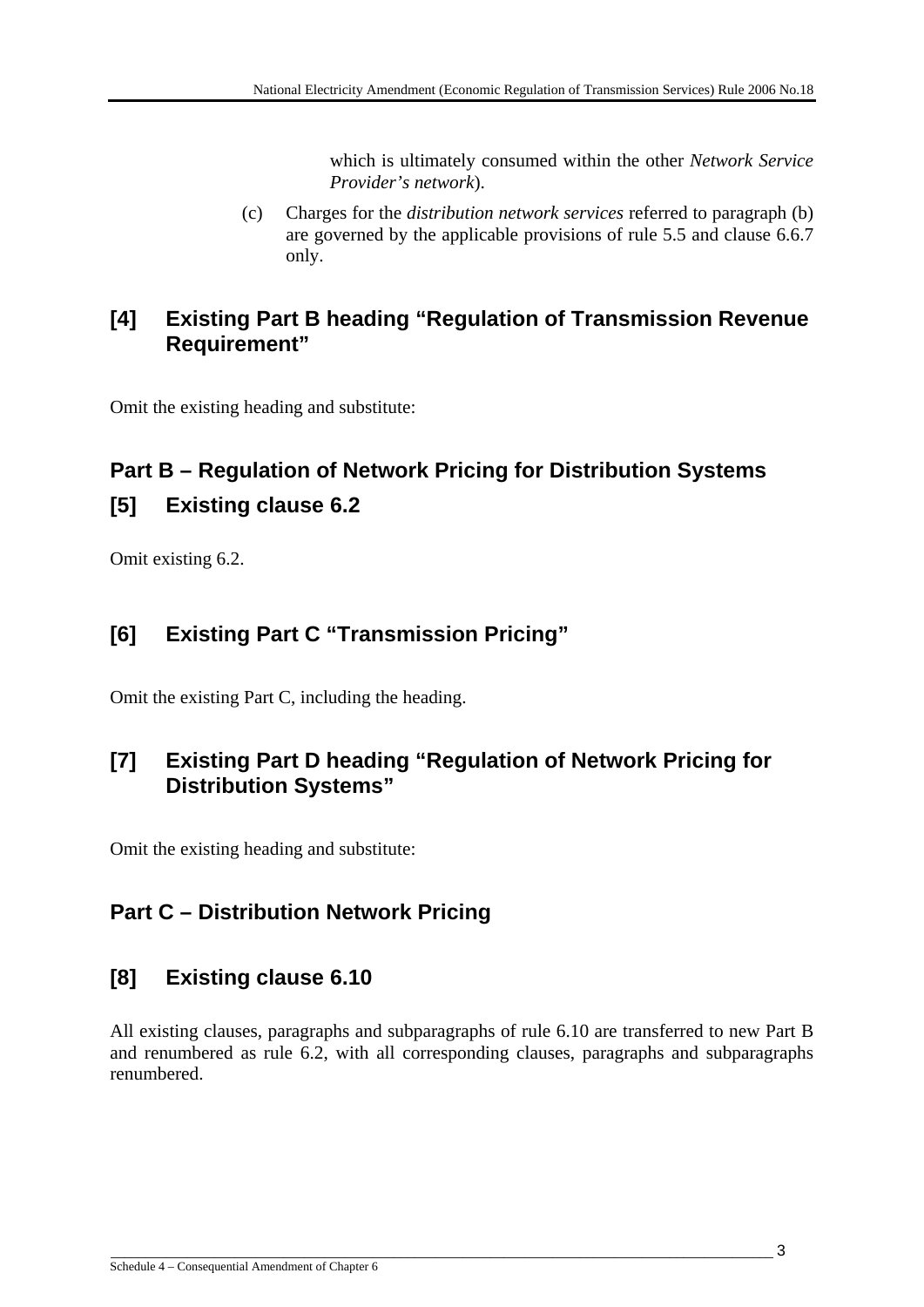## **[9] Amendments to National Electricity Rules consequential on renumbering of existing clause 6.10 to rule 6.2**

All references to "6.10" are renumbered as references to "6.2" wherever occurring in the National Electricity Rules, including references to clauses, paragraphs or subparagraphs, as the case may be.

# **[10] Existing Part E heading "Distribution Network Pricing"**

Omit the existing heading.

## **[11] Existing clauses 6.11 – 6.18**

All existing clauses, paragraphs and subparagraphs of rules  $6.11 - 6.18$  and the introductory unnumbered note at the beginning of the existing Part E, are transferred to new Part C and renumbered as rules 6.3 – 6.10 and including the introductory unnumbered note at the beginning of the new Part C. All corresponding clauses, paragraphs and subparagraphs are similarly renumbered.

## **[12] Amendments to National Electricity Rules consequential on renumbering of existing clauses 6.11 - 6.18 to rules 6.3 - 6.10**

All references to the existing rules listed in column 1 are renumbered as references to the corresponding rules listed in Column 2, wherever occurring in the National Electricity Rules, including references to clauses, paragraphs or subparagraphs, as the case may be.

| Column 1 | Column <sub>2</sub> |
|----------|---------------------|
| 6.11     | 6.3                 |
| 6.12     | 6.4                 |
| 6.13     | 6.5                 |
| 6.14     | 6.6                 |
| 6.15     | 6.7                 |
| 6.16     | 6.8                 |
| 6.17     | 6.9                 |
| 6.18     | 6.10                |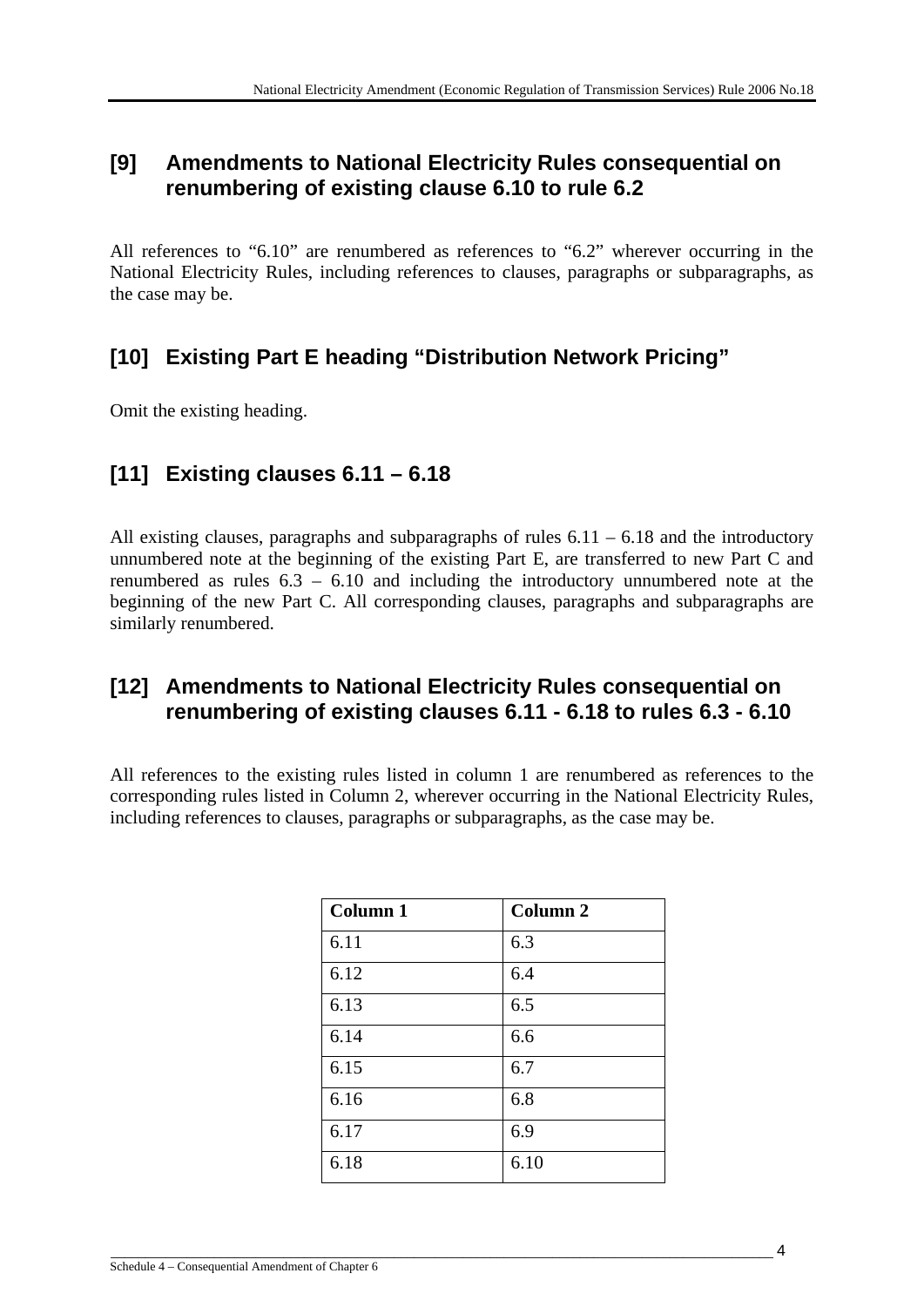## **[13] Existing Part EA heading "Unbundling TUOS and DUOS Charges"**

Omit the existing heading and insert after new Part C:

# **Part D – Unbundling TUOS and DUOS charges**

## **[14] Existing clause 6.18A**

Existing clause 6.18A is renumbered rule 6.11.

## **[15] Amendment consequential on renumbering of existing clause 6.18A**

All references to "6.18A" are renumbered as references to "6.11" wherever occurring in the National Electricity Rules, including references to clauses, paragraphs or subparagraphs, as the case may be.

## **[16] Existing Part F "Interconnections"**

Omit existing Part F, including the heading.

## **[17] Existing Part G heading "Ring Fencing Arrangements for Network Service Providers"**

Omit the existing Part G, including the heading, and insert after new Part D:

## **Part E – Ring Fencing Arrangements for Distribution Network Service Providers**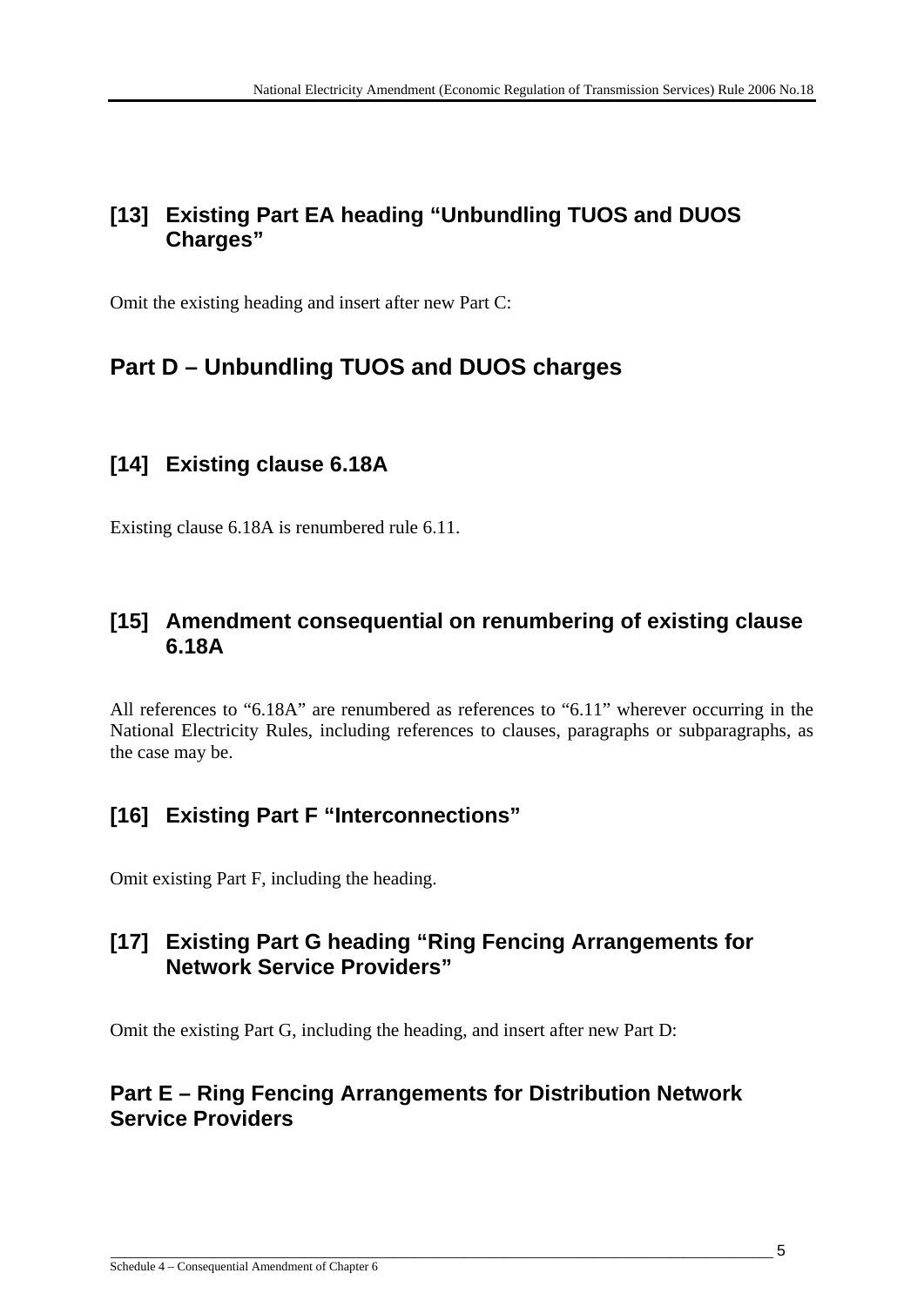## **6.12 Distribution Ring-Fencing Guidelines**

## **6.12.1 Compliance with Distribution Ring-Fencing Guidelines**

All *Distribution Network Service Providers*, including providers who are *Market Network Service Providers*, must comply with the *Distribution Ring-Fencing Guidelines* prepared in accordance with clause 6.12.2 as from the time that any *jurisdictional derogation* from this rule 6.12 ceases to apply in respect of the *participating jurisdiction* in which the *Distribution Network Service Provider* is located.

## **6.12.2 Development of Distribution Ring-Fencing Guidelines**

- (a) *Distribution Ring-Fencing Guidelines* must be developed by each *Jurisdictional Regulator* in consultation with the *AER* and each other *Jurisdictional Regulator* for the accounting and functional separation of the provision of *prescribed distribution services* by *Distribution Network Service Providers* located in that *Jurisdictional Regulator's participating jurisdiction* from the provision of other services by such *Distribution Network Service Providers* (the "*Distribution Ring-Fencing Guidelines*").
- (b) The *Distribution Ring-Fencing Guidelines* may include, but are not limited to:
	- (1) provisions defining the need for and extent of:
		- (i) legal separation of the entity through which a *Distribution Network Service Provider* provides *distribution network services* from any other entity through which it conducts business;
		- (ii) the establishment and maintenance of consolidated and separate accounts for *prescribed distribution services* and other services provided by the *Distribution Network Service Provider*;
		- (iii) allocation of costs between *prescribed distribution services* and other services provided by the *Distribution Network Service Provider*;
		- (iv) limitations on the flow of information between the *Distribution Network Service Provider* and any other person; and
		- (v) limitations on the flow of information where there is the potential for a competitive disadvantage between those parts of the *Distribution Network Service Provider's* business which provide *prescribed distribution services* and parts of the *Distribution Network Service Provider's* business which provide any other services; and
	- (2) provisions allowing the *AER* or the *Jurisdictional Regulator* to add to or to waive a *Distribution Network Service Provider's* obligations under the *Distribution Ring-Fencing Guidelines*.
- (c) In developing the *Distribution Ring-Fencing Guidelines* each *Jurisdictional Regulator* must consider, without limitation, the following matters: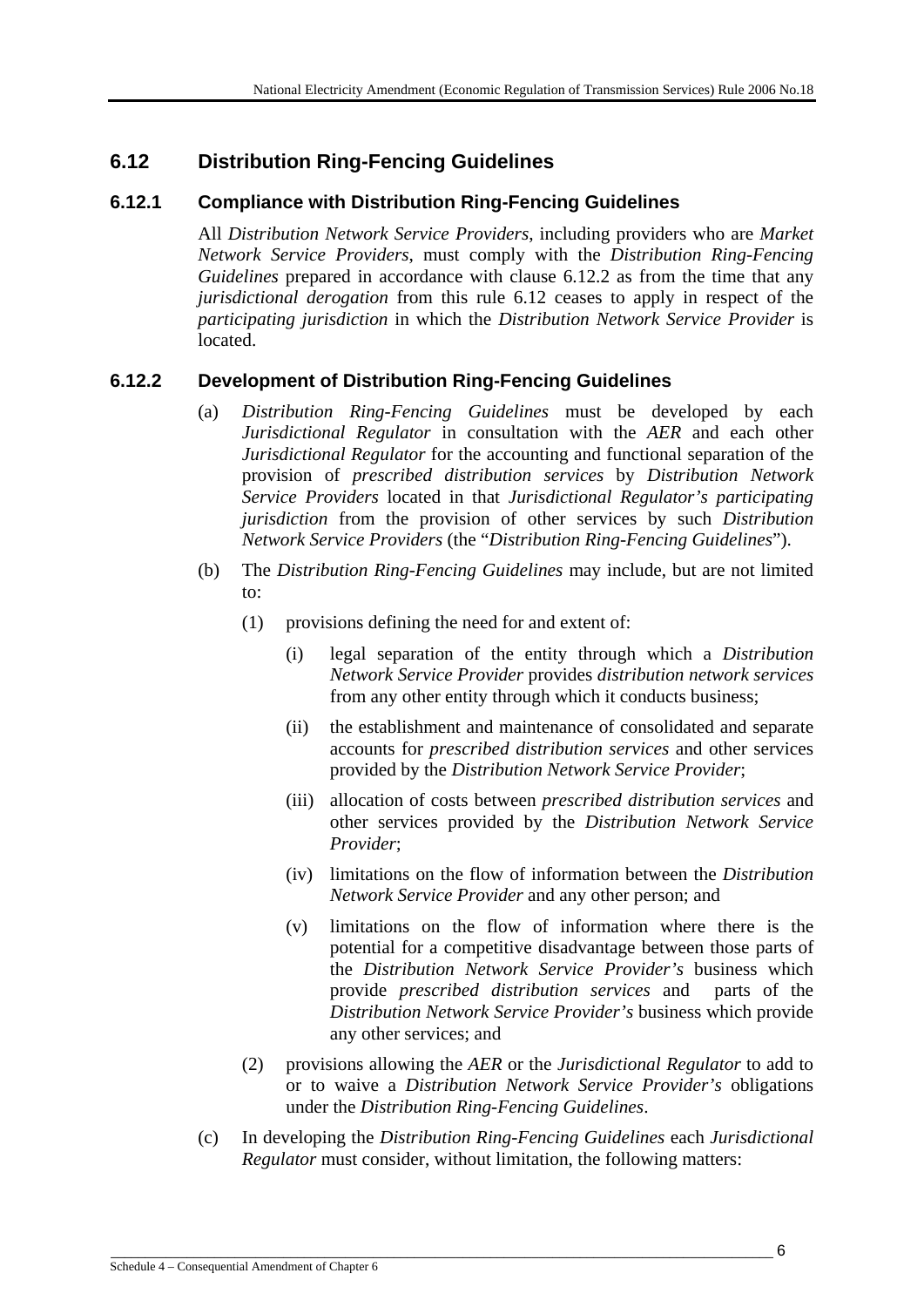- (1) the need, so far as practicable, for consistency in the *Distribution Ring-Fencing Guidelines* between each *participating jurisdiction*;
- (2) the need, so far as practicable, for consistency with Federal and State regulation in each *participating jurisdiction* of ring-fencing requirements of other utility businesses;
- (3) the need, so far as practicable, for consistency between the *Transmission* and *Distribution Ring-Fencing Guidelines*; and
- (4) the need, so far as practicable, for the *Distribution Ring-Fencing Guidelines* in each *participating jurisdiction* to be consistent with the arrangements for the *retailer of last resort* in that jurisdiction.
- (d) In developing the *Distribution Ring-Fencing Guidelines*, each *Jurisdictional Regulator* must consult with *participating jurisdictions*, *Registered Participants*, *NEMMCO* and other *interested parties*, and such consultation must be at least as extensive as the consultation prescribed by the *Rules consultation procedures*.

# **[18] Existing Schedules 6.1 – 6.8 of Chapter 6**

Omit schedules  $6.1 - 6.8$  and substitute:

## **Schedule 6.1 - Estimating Weighted Average Cost of Capital**

## **1. Basis for Estimating the Weighted Average Cost of Capital of a Distribution Network Service Provider**

In 1990, the Commonwealth Treasury published a paper entitled "Financial Monitoring of Government Business Enterprises: An Economic Framework (Treasury Economic Paper Number 14)". This paper addressed the issue of setting target economic rates of return and concluded that:

"Investments by Governments in business enterprises are not the same as social expenditures funded from the budget (requiring higher levels of taxation to pay for that), with no prospect of future payback. The business enterprises produce and sell goods and services which could alternatively be produced and sold by the private sector. Attempts to expand Government business enterprises through the use of target rates of return lower than the opportunity cost of capital in the private sector would result in a misallocation of resources between the public and private sectors.

Improved resource allocation is more likely to be achieved by having Government business enterprises operate under financial conditions parallelling as closely as possible those in the private sector, rather than by giving public enterprises an investment break. Setting target rates of return for Government business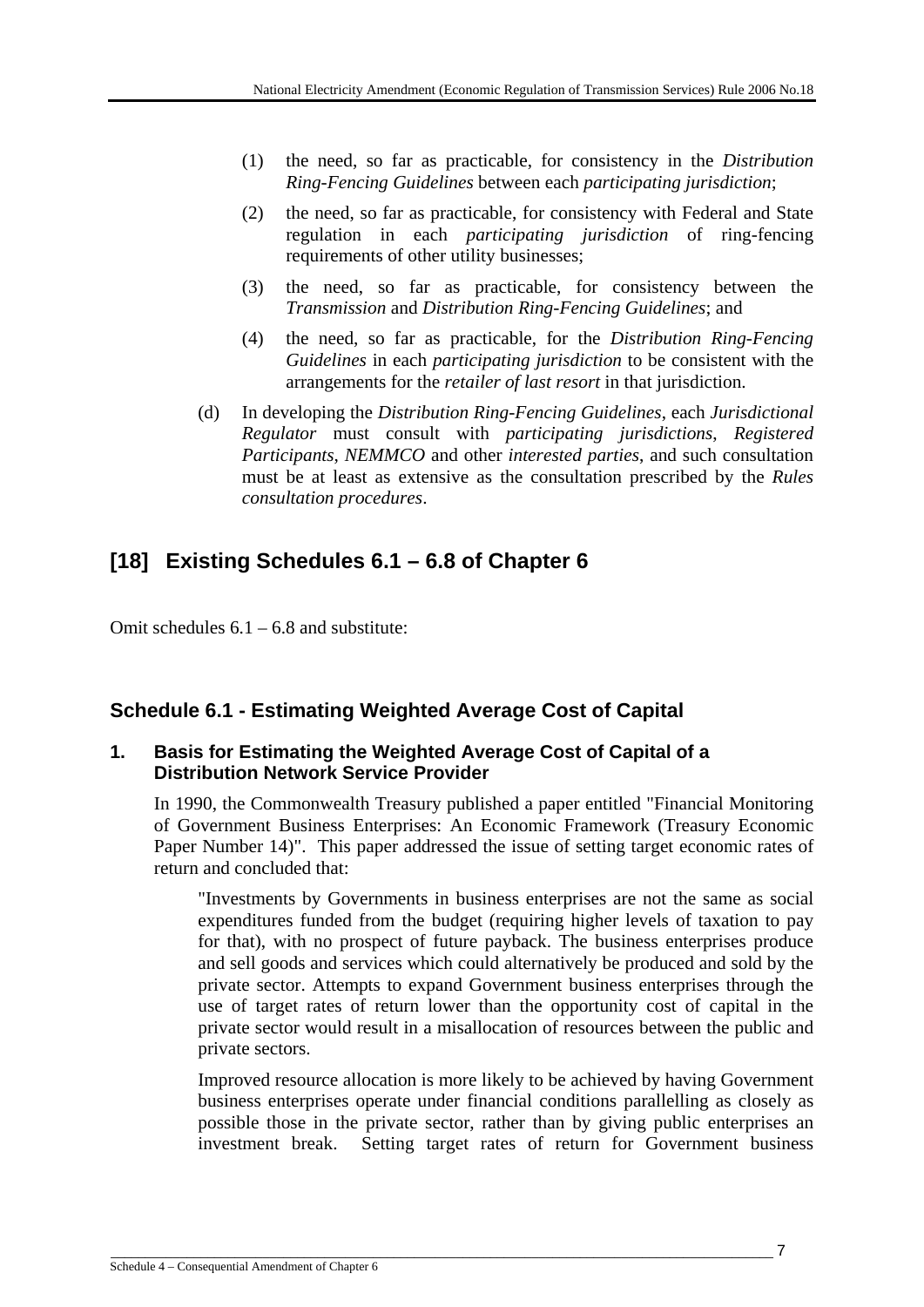enterprises on the basis of the marginal rate of return of private sector investments of similar risk is a central part of this even-handed treatment.

Basing target rates of return for public enterprises on the return from alternative private sector investments should result in sound investment and operational decisions at the Government enterprise level and balanced investment between the public and private sectors."

In January 1995 the National Steering Committee on Performance Monitoring of Government Business Enterprises circulated a draft paper entitled "An Economic Framework for Assessing the Financial Performance of Government Trading Enterprises". The National Steering Committee's draft paper extended the work completed in 1990 by the Commonwealth Treasury, and addressed, among other things, the issue of estimating the cost of capital of government business enterprises.

The following schedule outlines an approach to estimating the cost of capital of a government-owned *Distribution Network Service Provider* in the National Electricity Market. The approach outlined herein is consistent with that outlined in the draft paper produced in January 1995 by the National Steering Committee on Performance Monitoring of Government Business Enterprises. The approach outlined is also consistent with clause 3(1) of the Competition Principles Agreement executed by the Commonwealth, State and Territory Governments on 11 April 1995, which states:

"The objective of competitive neutrality policy is the elimination of resource allocation distortions arising out of the public ownership of entities engaged in significant business activities: Government businesses should not enjoy any net competitive advantage simply as a result of their public sector ownership."

## **2. Outline of Method for Estimating a Network Service Provider's Weighted Average Cost of Capital**

## **2.1 Definition of Weighted Average Cost of Capital**

The *weighted average cost of capital* is a "forward looking" weighted average cost of debt and equity for a commercial business entity. Accordingly, the *Network Service Provider's weighted average cost of capital* will represent the shadow price or social opportunity cost of capital as measured by the rate of return required by investors in a privately-owned company with a risk profile similar to that of the *distribution network*  company.

The terms "required economic rate of return", "target rate of return" and "cost of capital" are synonymous and are used interchangeably throughout this schedule.

## **2.2 Cost of Equity**

There is a variety of methods which can be applied to estimate the cost of equity capital of a business enterprise. The Capital Asset Pricing Model (CAPM) remains the most widely accepted tool applied in practice to estimate the cost of equity.

The CAPM is a model based on the proposition that the required rate of return on equity is equal to the risk-free rate of return plus a risk premium.

The theory underlying the CAPM is rigorous. However, in applying the CAPM, there should be a recognition of the limitations of the model. The limitations of CAPM, as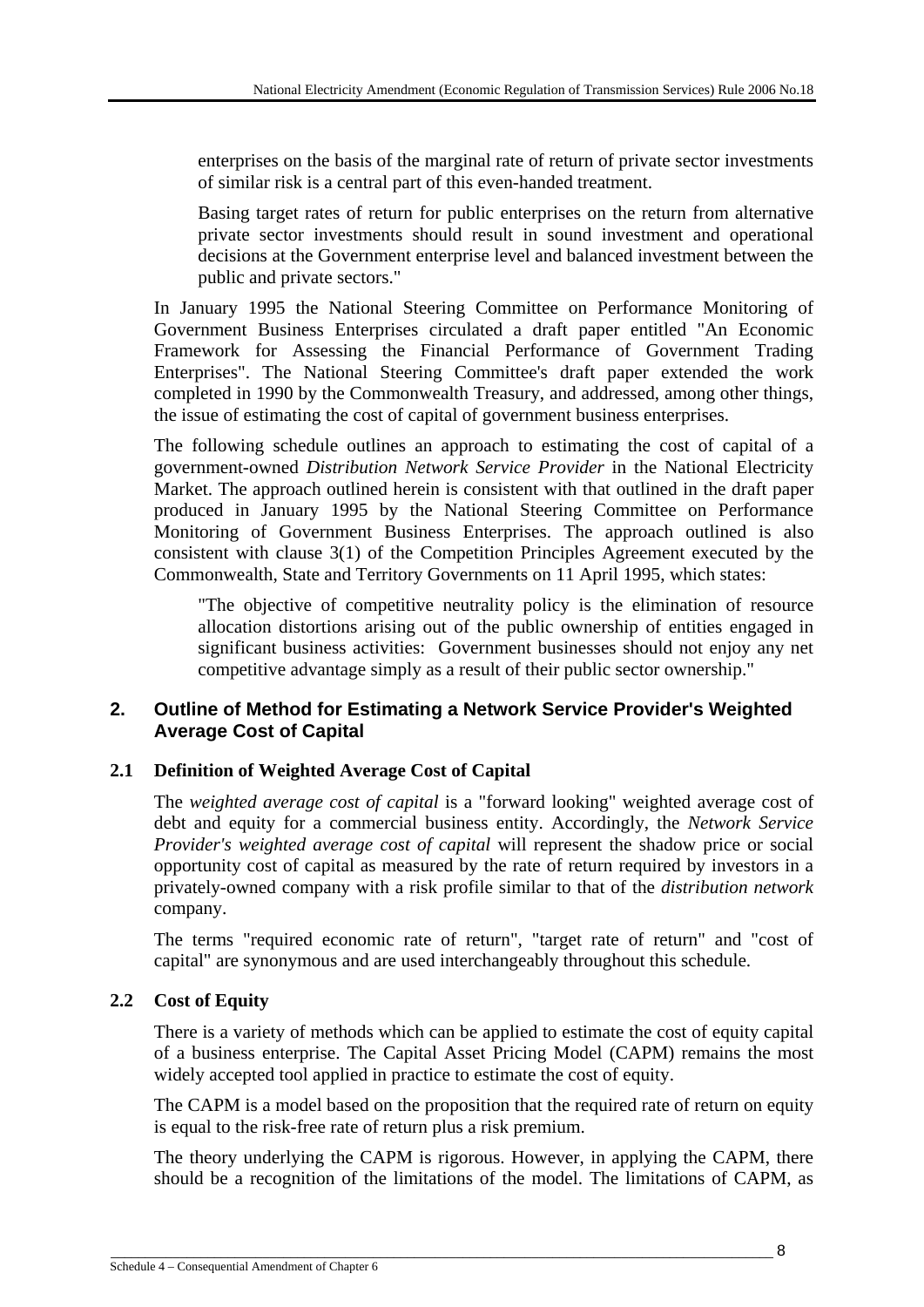with any model, relate mainly to the measurement and estimation of relevant input variables. Consequently, the CAPM should be regarded as providing an indication of the cost of equity, rather than a firm and precise measurement.

### **2.3 Cost of Debt**

The cost of debt is estimated with reference to current prices in domestic and overseas corporate debt markets. Given the long lives of *network* assets, the cost of debt should reflect the cost of a long-dated debt portfolio.

## **3. Estimation of the Cost of Equity**

The *Network Service Provider's* required rate of return on equity is estimated using the Capital Asset Pricing Model (CAPM):

 $R_e = R_f + \beta (R_m - R_f)$ 

where  $R_e$  = required rate of return on equity, after company tax

 $R_f$  = risk - free rate

 $(R_m - R_f)$  = the risk premium above the risk-free rate required for a market-weighted (ie diversified) portfolio of securities

 $\beta$  = a measure of the asset's riskiness relative to the market

The approach to estimating values for each of the inputs to the CAPM is outlined in detail below.

## **3.1 Risk-free Rate**

The risk free rate is normally taken to be the yield to maturity on long term (10 year) Commonwealth bonds, with the equity market risk premium (see section 3.2 below) also measured historically from such a benchmark.

## **3.2 Equity Market Risk Premium**

The equity market risk premium (MRP) can be observed by considering the historical data of yield gaps between returns on equity,  $R_m$  and returns on risk-free debt,  $R_f$ , namely:

 $MRP = R_m - R_f$ 

## **3.3 Beta**

Beta is a measure of the extent to which the return on a given equity investment moves with the return on the equity market.

Beta factor measurements for all listed Australian companies are publicly available. Where beta data is not available (because the *Network Service Provider* is not a listed company), it is necessary to estimate a beta factor. This can be done by observing the beta factors of listed companies (in Australia and overseas) which have business risk profiles and capital structures similar to those of Australian *Network Service Providers*.

## **3.4 Capital Structure and Market Risk Premium**

The risk premium sought by equity investors will be a function of: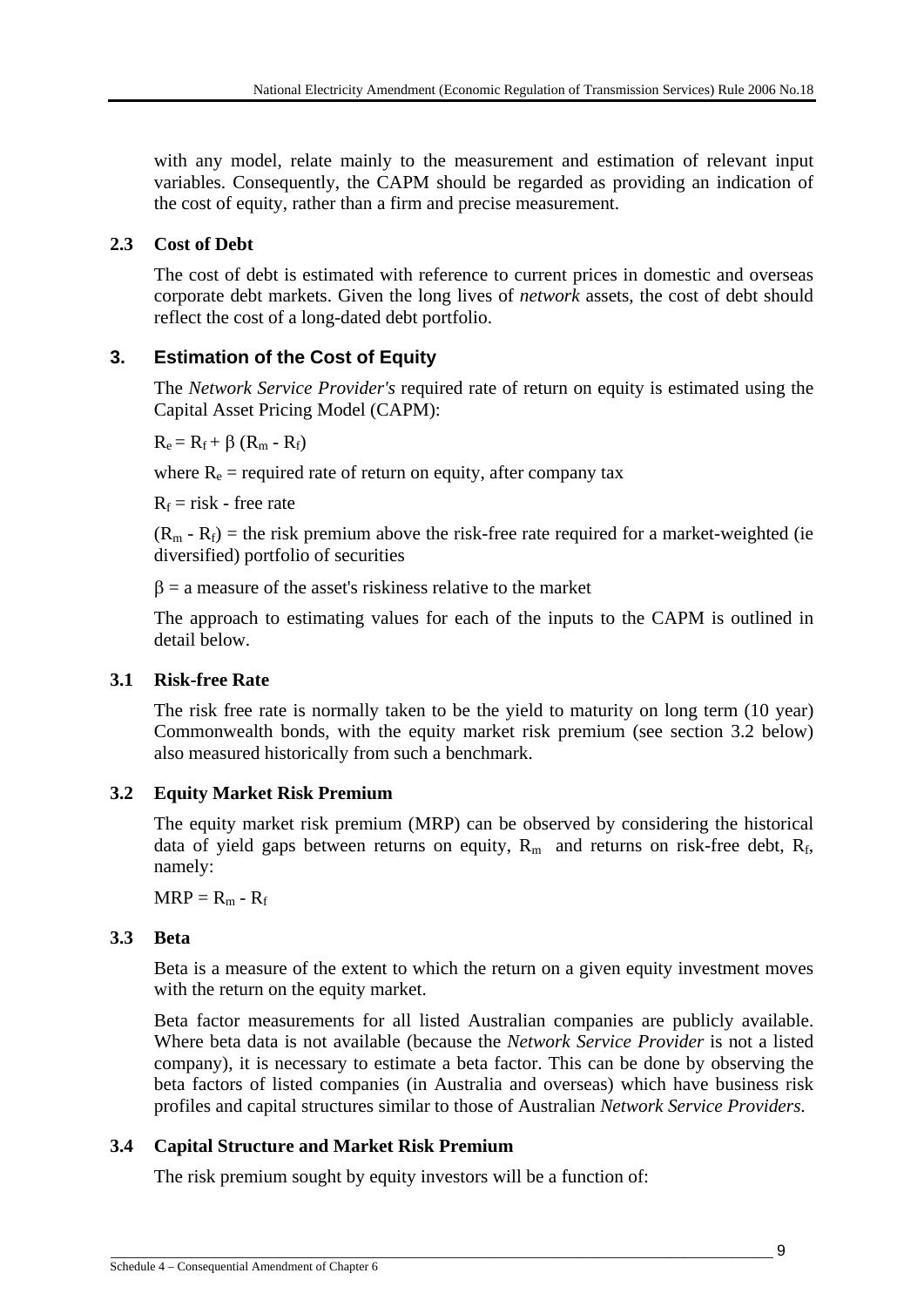- the underlying market risk (volatility) of the pre-financing cash flows of the investment, and
- the level of financial risk, which is in turn dependent on the capital structure of the entity.

Published data on share market betas and related market risk premia relate to equity returns, and therefore reflect the market risk and the financial risk faced by investors.

To ensure validity of the CAPM calculations, it is necessary to apply assumptions of capital structure and market risk premia which are consistent with one another. In addition, where beta and other data relating to listed companies are being used to impute a cost of equity for a government business enterprise, the capital structures of the GBE and the private sector surrogate(s) should be reasonably comparable. This ensures that the beta imputed for the GBE correctly reflects the financial and market risk of the GBE.

## **4. Determination of the Cost of Debt**

### **4.1 The Question of the Government Guarantee on Borrowings**

The National Steering Committee on Performance Monitoring of GBE's recommends that where the GBE has access to Government-guaranteed borrowings, the guarantor should charge the GBE a fee for provision of the Government guarantee. The guarantee fee would generally be the difference between the cost of Government debt and the cost of debt which would be faced by the enterprise if it was privately owned.

Application of the fee in this manner would increase the GBE's cost of debt to levels which reflect its full opportunity cost. This approach is consistent with the principles outlined in section 1 of this schedule and with clause  $3(4)(b)(ii)$  of the Competition Principles Agreement which states:

"The Parties will impose on the Government business enterprise debt guarantee fees directed towards offsetting the competitive advantages provided by government guarantees".

#### **4.2 Estimating the Cost of Debt**

Typically, a *Network Service Provider* will have a portfolio of debt consisting of lines of debt with different maturities, durations and yields. Given the long life of *network*  assets this debt portfolio would typically be long-dated. A weighted average cost of debt should be estimated, taking into account the maturity and duration characteristics of the portfolio and the associated current market yields. Market yields applicable to the debt should reflect fully the *Network Service Provider's* credit risk.

## **5. Determination of the Weighted Average Cost of Capital**

### **5.1 The Relationship Between Capital Structure and Weighted Average Cost of Capital**

The National Steering Committee on Performance Monitoring of GBE's draft paper entitled "An Economic Framework for Assessing the Financial Performance of Government Trading Enterprises" states: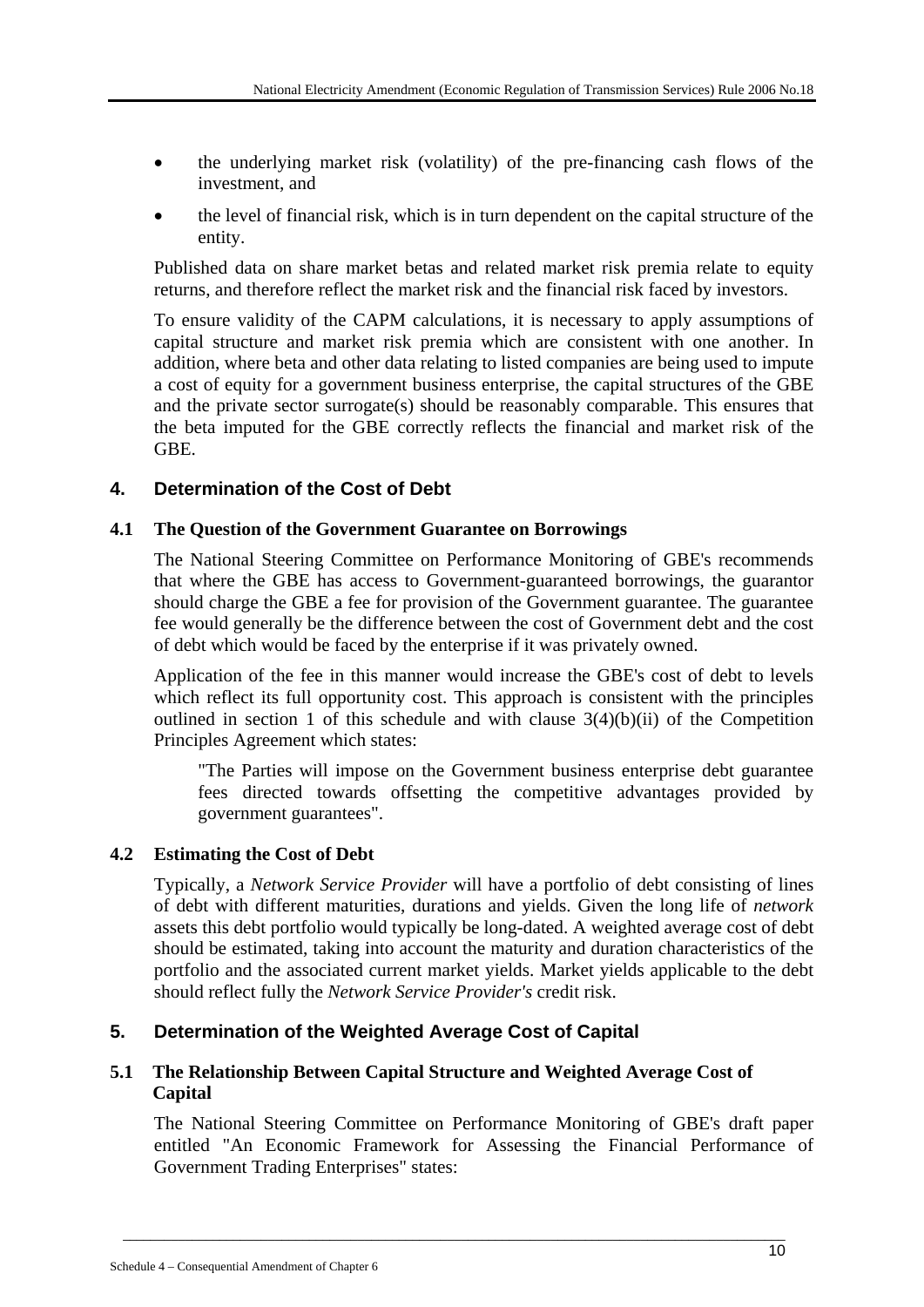"Gearing should not affect a government trading enterprise's target rate of return, which implies that shareholder value will also be insensitive to varying levels of debt. For practical ranges of capital structure (say less than 80% debt), the required rate of return on total assets for a government trading enterprise should not be affected by changing debt to equity ratios".

As noted in section 3.4, where beta and other data relating to listed companies are being used to impute a cost of equity for a government business enterprise, the capital structures of the GBE and the private sector surrogate(s) should be reasonably comparable. This ensures that the beta imputed for the GBE correctly reflects the financial and market risk of the GBE.

## **5.2 Taxation and the Impacts of Dividend Imputation**

Clause 3(4)(b)(i) of the Competition Principles Agreement states:

"The Parties will impose on the Government business enterprise full Commonwealth, State and Territory taxes or tax equivalent systems".

*Weighted average cost of capital* can be defined and expressed in pre-company tax terms or after company tax terms. Both definitions of *weighted average cost of capital* will yield exactly the same results, provided that:

- the definition of cash flows (ie costs and revenue requirements) is consistent with the definition of *weighted average cost of capital* applied; and
- the tax rate used to "gross-up" after tax required return to pre-tax required return is the effective tax rate<sup>1</sup> paid by the company.

Under an imputation tax system, a proportion of the tax paid at the company level is, in effect, personal tax withheld at the company level. Australia has a full imputation tax system, however the proportion of company tax paid which can be claimed as a tax credit against personal tax varies, depending on:

- the marginal tax rate of the recipient of the franked dividend; and
- whether the recipient is an Australian tax-payer.

The value of franking credits, will impact on:

- the value of an investment as perceived by various investors; and
- the *weighted average cost of capital* of a tax-paying corporate entity.

In October 1993, researchers at the Melbourne University Graduate School of Management completed initial empirical research into the value of franking credits in Australia. The results of this research indicate that franking credits are, on average, valued by equity investors at approximately 50 cents in the dollar.

As the ultimate owners of government business enterprises, tax-payers would value their equity (and post corporate tax cash flows) on exactly the same basis as they would value an investment in any other corporate tax-paying entity. On this basis, it would be

 $\_$  , and the set of the set of the set of the set of the set of the set of the set of the set of the set of the set of the set of the set of the set of the set of the set of the set of the set of the set of the set of th

1

<sup>&</sup>lt;sup>1</sup> Effective tax rate = Actual tax paid  $\div$  (revenue - Operating expenses - net interest paid - Depreciation)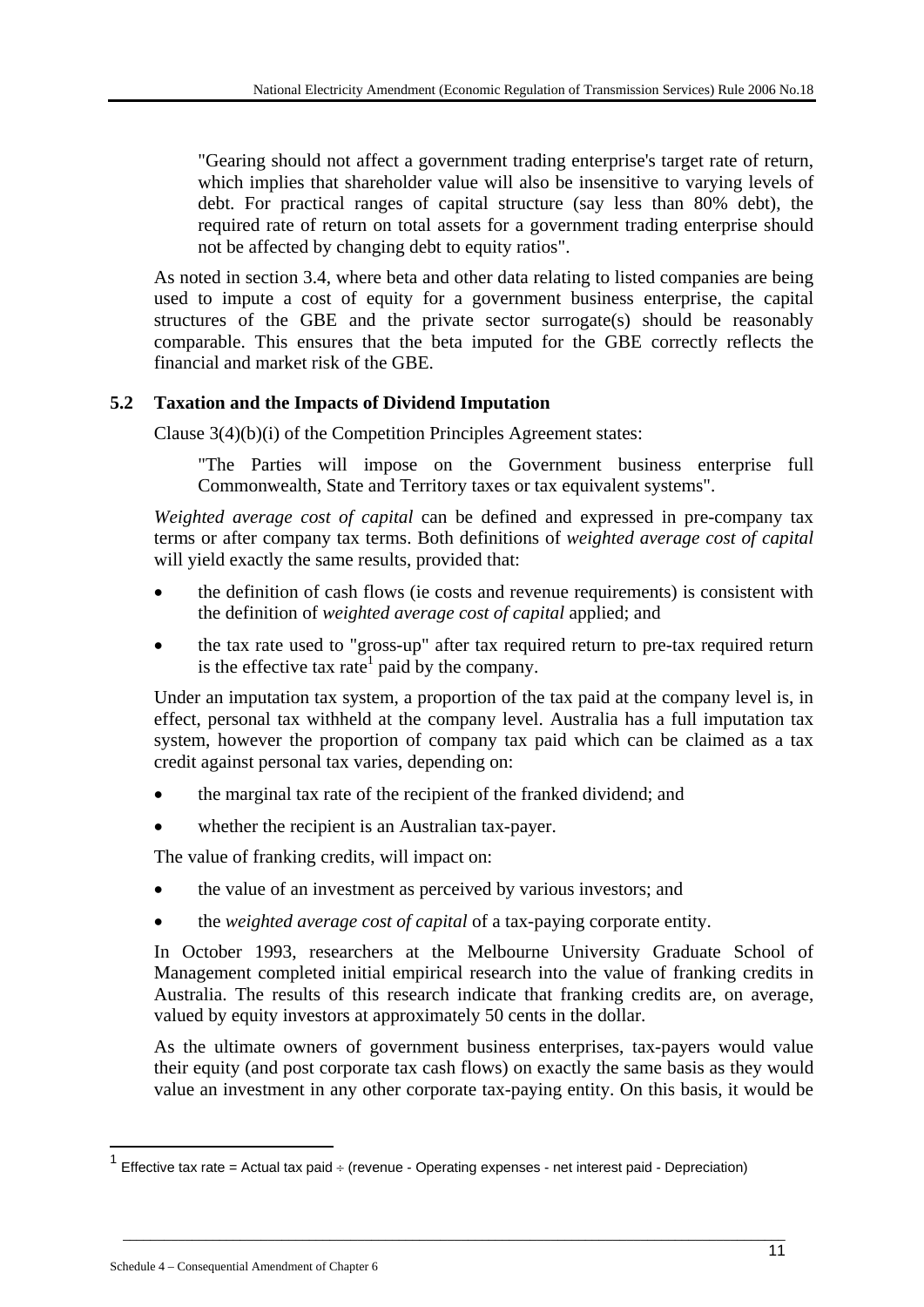reasonable to assume the average franking credit value (of 50%) in the calculation of the *Network Service Provider's* pre-tax *weighted average cost of capital*.

## **5.3 Calculation of the Weighted Average Cost of Capital Under an Imputation tax**

The formula for calculating pre-tax *weighted average cost of capital* ("WACC") is:

$$
WACC = \frac{R_e}{I - T(I - \gamma)} * \frac{S}{V} + R_d * \frac{D}{V}
$$

where:

 $R_e$  = required rate of return on equity, after company tax

 $R_d$  = pre-tax weighted average cost of debt

 $T =$  effective corporate tax rate

 $\gamma$  = value of franking credits or imputation factor

 $S =$  market value of equity

 $D =$  market value of debt

 $V =$  market value of debt plus equity

#### **5.4 Example Calculation of Pre-tax Weighted Average Cost of Capital**

The calculations below are provided for illustrative purposes only, and the input assumptions have no status or purpose other than facilitating a demonstration of the approved method for estimating *weighted average cost of capital*.

Key assumptions:

| Effective tax rate                         | 33%              |
|--------------------------------------------|------------------|
| Imputation factor                          | 0.5              |
| Consumer Price Index                       | 3.3%             |
| Equity (geared) $\beta$                    | 0.4              |
| Risk free rate                             | 8.2% nominal     |
| Implied real risk free rate                | 4.75% real       |
| Equity market risk premium                 | 6.6%             |
| Cost of debt margin over risk free<br>rate | 1.25%            |
| Weighted average cost of debt              | 9.45%<br>nominal |
| Capital structure:                         |                  |
| Debt:                                      | 55%              |
| Equity:                                    | 45%              |
| Cost of equity:                            |                  |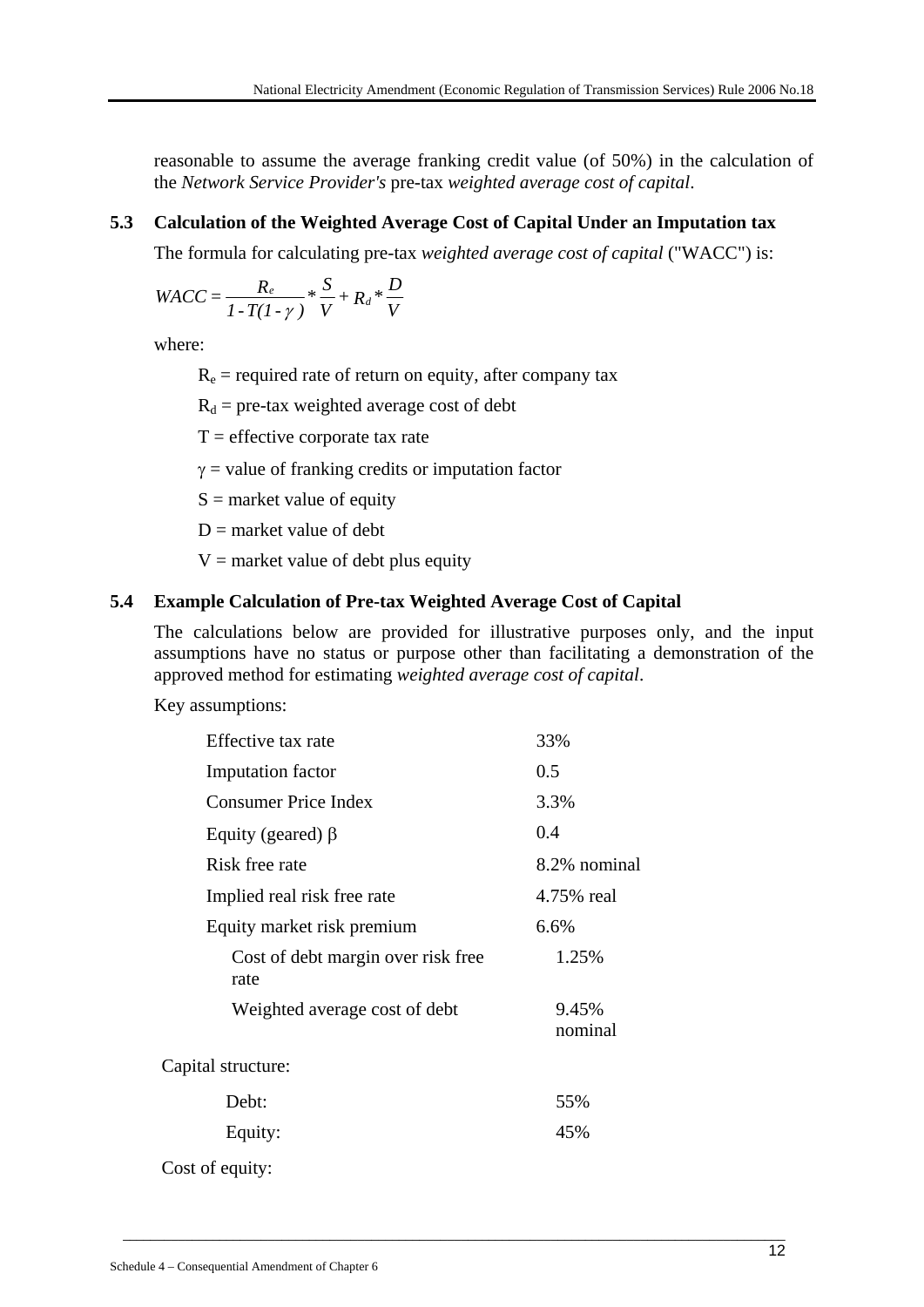R e  $=$  R<sub>f</sub> + β (R<sub>m</sub> ! R<sub>f</sub>)  $=$  8.2 + (0.4 x 6.6)  $=$  10.8% nominal after tax

Before tax *weighted average cost of capital*:

$$
WACC = \frac{R_e}{1 - T(1 - y)} \times \frac{S}{V} + R_d \times \frac{D}{V}
$$

$$
= \frac{10.8\%}{(1 - 0.33(1 - 0.5))} \times \frac{45}{100} + 9.45\% \times \frac{55}{100}
$$

 $= 11.0\%$  nominal before tax

Assumed inflation =  $3.3\%$ , so 11.0% nominal before tax =  $7.5\%$  real before tax

## **Schedule 6.2 - Maximum Negotiated Use of System Service Price**

This schedule 6.2 describes the method by which *Distribution Network Service Providers* are to determine the maximum prices to be paid by *Generators* or *Market Network Service Providers connected* to a *distribution network* for *use of system* where they have negotiated to pay *negotiated use of system charges* under rule 5.5(f)(3). This method calculates the maximum prices which a *Distribution Network Service Provider* can charge a *Generator* to provide a nominated capacity at the *Generator's connection point* at a standard of service comparable with that offered to *Distribution Customers*.

This schedule does not apply to the calculation of any *distribution network user access*  charge which a person has agreed to pay the *Distribution Network Service Provider* to guarantee a level and standard of service of *power transfer capability* under rule 5.5(f)(4). Any such charges or compensation are costs or revenue which fall outside the relevant *revenue cap* or *price cap*.

The schedule also does not apply to the prices to be paid for *connection* charges which are otherwise payable under rule  $5.5(f)(1)$ .

## **1. Long Run Marginal Cost**

The *negotiated use of system service* price for use of the *distribution network* is to be based on the long run marginal cost of *distribution network augmentation* required to provide *distribution service* for new *Generators* at a *connection point* in a *distribution network*.

The Long Run Marginal Cost, expressed in \$ per kW is defined as:

Net present value of cost of new network investments  $(\$) \div$  Net present value of new *generation* capacity (kW)

The *negotiated use of system service* price expressed in \$ per kW per year is determined by expressing the long run marginal cost as an annual charge using a discount rate over a 30 year period equal to the *Distribution Network Service Provider's weighted average cost of capital*, determined in accordance with schedule 6.1.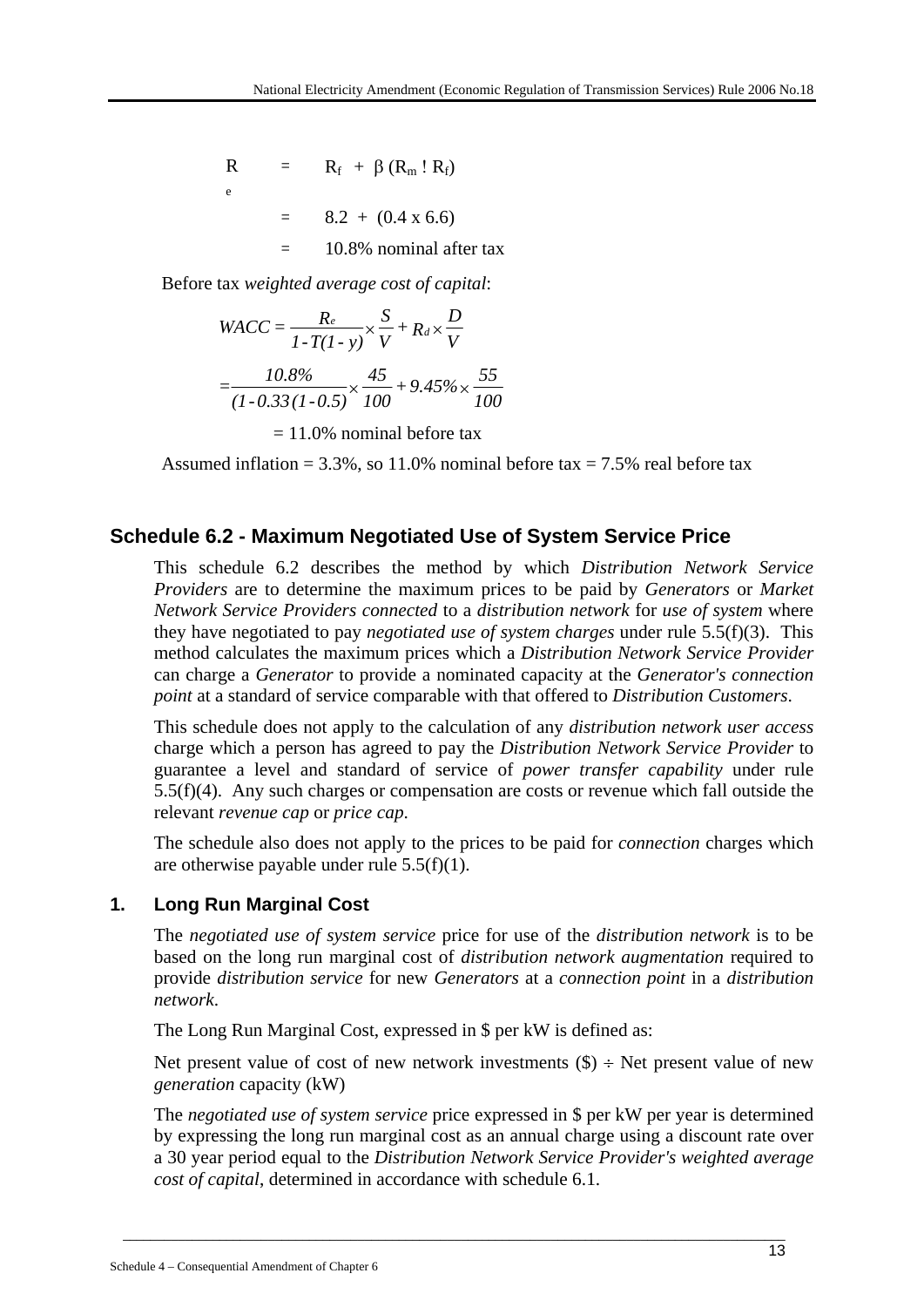## **2. New Generation Capacity**

New *generation* capacity is assumed to be *connected* at each *connection point* where a *negotiated use of system service* price is required.

For *distribution networks* the new *generation* capacity is the capacity of *generation* actually installed or to be installed at the *connection point*.

### **3. Cost of New Network Investment**

The cost of new network investment is the estimated cost of new investments in the *distribution network* assuming:

- (i) *network* development, *loads* and *generation* correspond to the current system plus committed development only;
- (ii) new *generation* capacity as defined in section 2 above, is *connected* at the *connection point* being examined, and at no other *connection point*;
- (iii) *network loads* in the same *region* as the new *generation* capacity are to be scaled up in proportion to the increase resulting from the new *generation* capacity;
- (iv) *network* capacity is to be provided to allow all committed *loads* to be supplied with any one circuit or *transformer* out of service and with any credible combination of *generation dispatch*.

### **4. Negotiated Use of System Service Price relative to the Reference Node**

For *distribution networks,* the *negotiated use of system service* price is further determined in accordance with item 5.5 of schedule 6.3.

## **Schedule 6.3 - Categories of Distribution System Cost**

This schedule 6.3 describes how the *distribution system* costs may be formed from the *aggregate annual revenue requirement* of a *Distribution Network Service Provider* which is determined in accordance with Part B of Chapter 6. It describes the asset categories which may be used, and defines the manner in which the assets may be categorised. It also indicates how total costs could be allocated between *excluded distribution service* categories and the *prescribed distribution service* categories of *connection*, *distribution use of system* and *common service*.

The *aggregate annual revenue requirement* of a *Distribution Network Service Provider*  can be separated into four components:

- costs which relate to the provision of assets to provide service to the overall *distribution system* and any non asset related costs which may not be appropriate to allocate to individual parts of the *distribution system* (called *common service*);
- the cost of providing assets which are fully dedicated to the *supply* of a single customer or group of customers *connected* at a single point within the *distribution network* (called *connection assets*);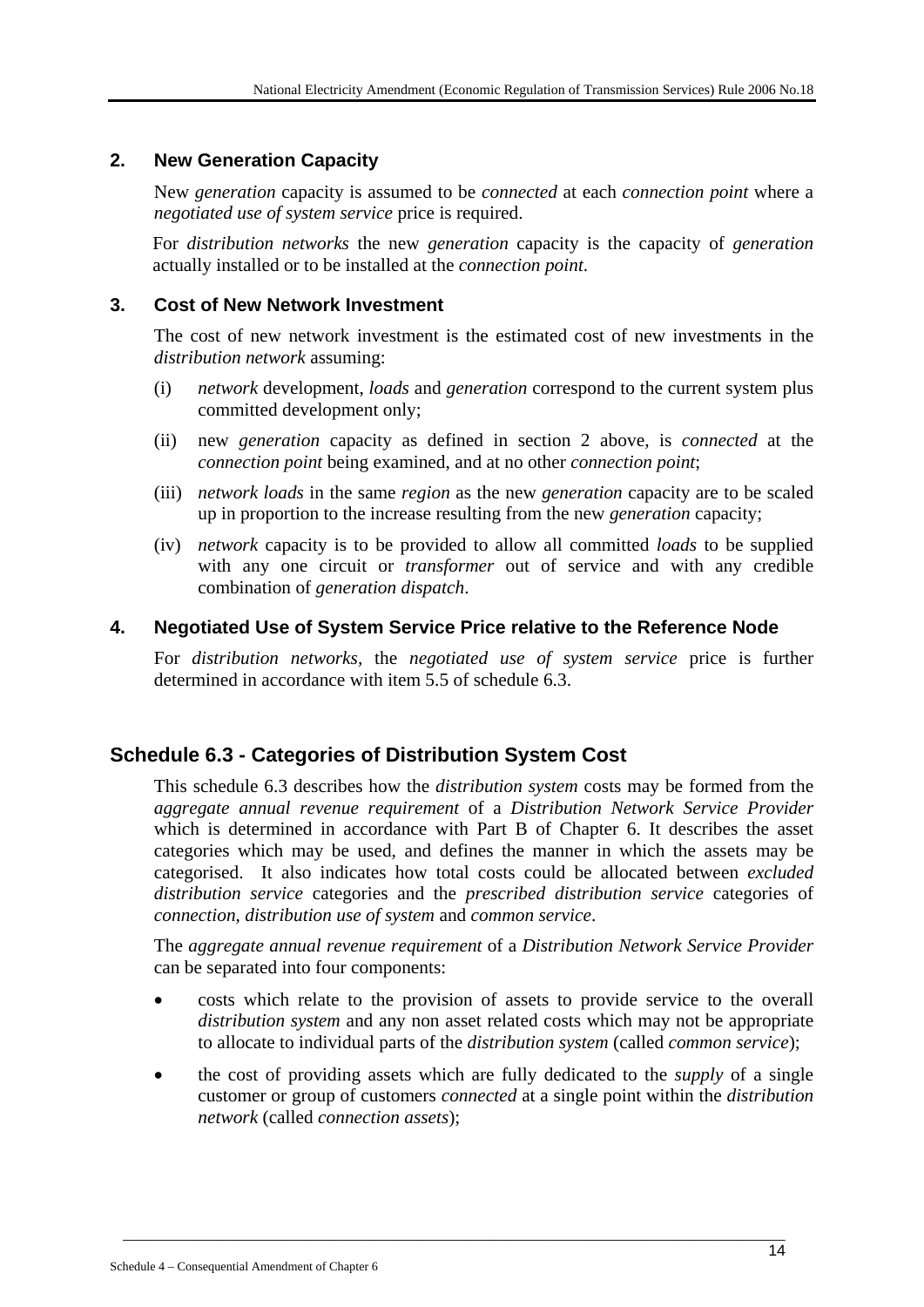- the cost of assets which are shared to a greater or lesser extent by all users across the *distribution system* and can be identified as related to a specific part of the *distribution system* (*distribution use of system* assets); and
- the cost of that proportion of assets which relate to the provision of services to *Embedded Generators* by *new distribution network investment* assets allocated to *Embedded Generators* as a result of the application of clause 5.6.2 (called *new distribution network investment* assets).

The *aggregate annual revenue requirement* of the *Distribution Network Service Provider* must exclude costs which relate to the provision of *excluded distribution services* and unrelated business activities including but not limited to costs in respect of *energy* trading and *generation*. It may be that some *connection assets* have been determined as providing *excluded distribution services* for a single customer or group of customers *connected* at a single point within the *distribution network.*

Overhead type costs such as motor vehicles, construction equipment, computers, office equipment, software, operations and management of the business general overheads and other expenses that cannot be identified against *common service*, *connection service* or *distribution use of system service* must be allocated in a fair and reasonable way across all of these services.

## **1. Common Service Costs**

The *common service* cost category includes all the *distribution service* costs which cannot be allocated to users on a locational basis, ie they cover those costs which provide equivalent benefits to all users within the *distribution system* without any differentiation of their location. These costs are usually applied to users on a *postage stamp basis*.

There are two types of costs to be included in the *common service* category:

- (i) the cost of *network* assets which provide a *common service*; and
- (ii) the cost to the *Distribution Network Service Provider* of providing non asset related services to users.

#### **1.1 Distribution Network Assets Which Provide Common Service**

*Common service* is provided by *distribution network* assets that can include, but are not limited to, the following:

- *power system* communications networks;
- *control systems*;
- control centres:
- dynamic reactive control *plant*;
- static *reactive plant*;
- spare *plant* and equipment including that installed at *substations*;
- fixed assets such as buildings and land that are not associated with *substation* or line easements, eg head office buildings, land for future *substations* etc.; and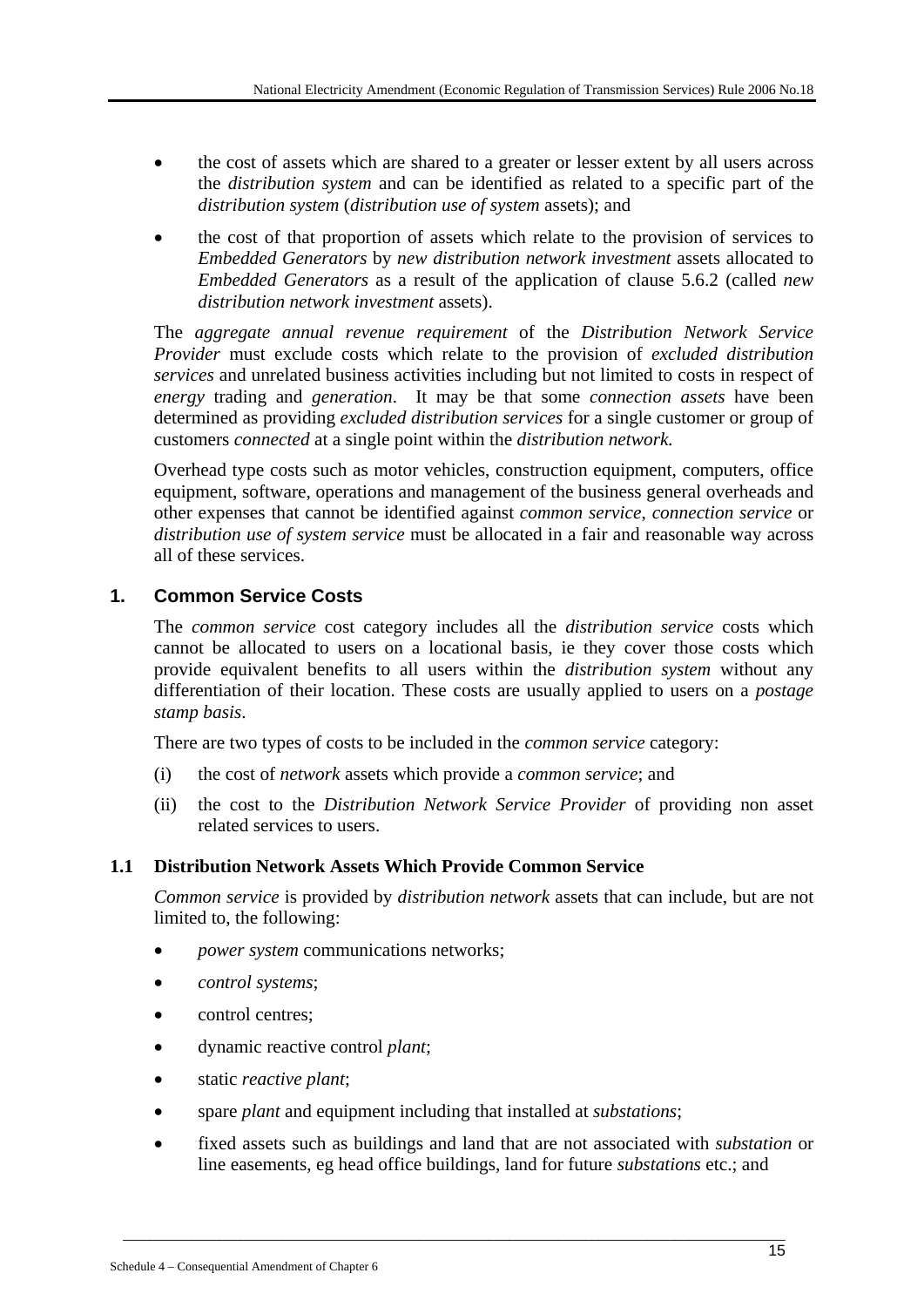• *load* control signalling equipment in *substations* and on customer premises.

#### **1.2 Non Asset Related Common Service Costs**

The non asset related *common service* costs can include, but are not limited to, the following:

- *distribution network* switching and operations;
- *distribution network* planning and development.

Again, with these expenses only the *Distribution Network Service Provider's* share of each category should be included into the total *common service cost pool*.

The remaining *distribution network* assets are divided into three categories: *connection assets*, *distribution use of system* assets and *new distribution network investment* assets.

#### **2. Connection Assets**

The *connection asset* costs are recovered from the *Distribution Customers* who benefit from them and require no complex analysis to determine the sharing.

*Connection assets* are those assets (including individual assets within a *substation*) which provide supply to only those *Distribution Customers connected* at the *connection point*. This simple definition avoids the difficulties of assets changing from *connection assets* to becoming part of the *distribution network*.

Consequently *connection assets* would typically include the following:

- service lines plus *meters* for domestic customers;
- service lines, *meters*, dedicated *distribution transformers* and associated switchgear for medium size commercial and industrial *Distribution Customers*;
- *high voltage* lines and *plant* for major commercial and industrial *Distribution Customers*.

The asset related costs of *connection assets* that:

- have been provided by a *Distribution Customer*;
- have been funded by capital contributions from a *Distribution Customer*; or
- provide customer connection through *excluded distribution service,*

may be excluded from the *aggregate annual revenue requirement* of the *Distribution Network Service Provider* by the *Jurisdictional Regulator.*

The examples below highlight some of the issues associated with *connection assets* and recommended approaches in each case. The philosophy adopted is to assign as *connection assets* those assets that can be reasonably considered as being fully dedicated to the use of the relevant *Distribution Customer*.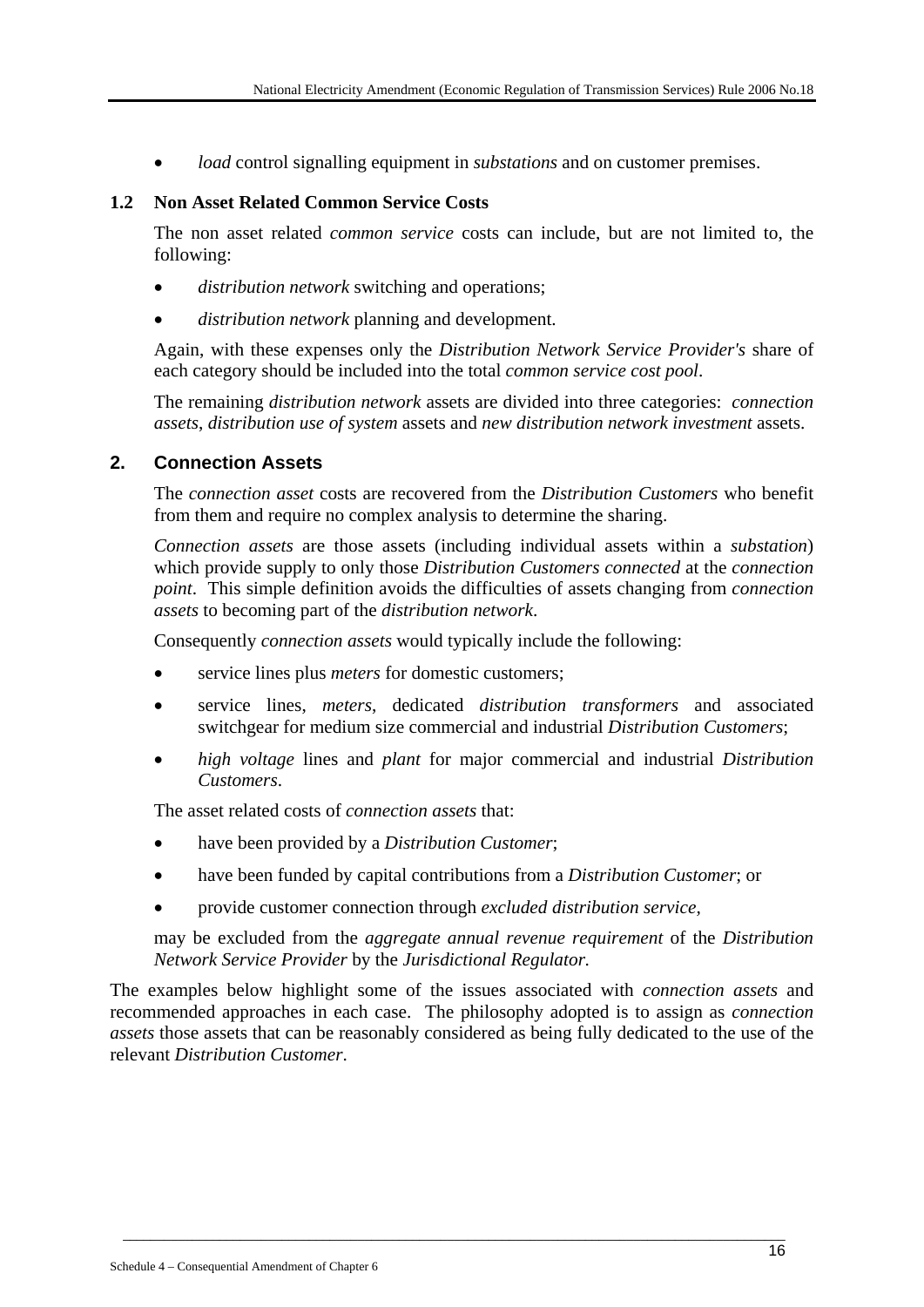

**Example 1 - Domestic Customer in Suburban Area** 

In this case there is virtually no choice, that is, the *connection assets* are the LV service lines plus *meters*, and all upstream *network* (LV mains, *distribution transformers* etc.). The *network coupling point* (boundary of *connection service*  and *distribution service*) is the junction of the service mains and the LV mains. The *connection point* is the asset boundary between the service main and the customer's electrical installation.

#### **Example 2 - Domestic Customer in Rural Area (5kV.A) / Single Customer on a spur, dedicated** *distribution transformer*



The 11 kV spur line has a large capacity compared to the expected *Distribution Customer maximum demand*. The *connection* charges associated with this asset would be abnormally high for a *Distribution Customer* of this size if this and the *distribution transformer* were included as *connection assets*.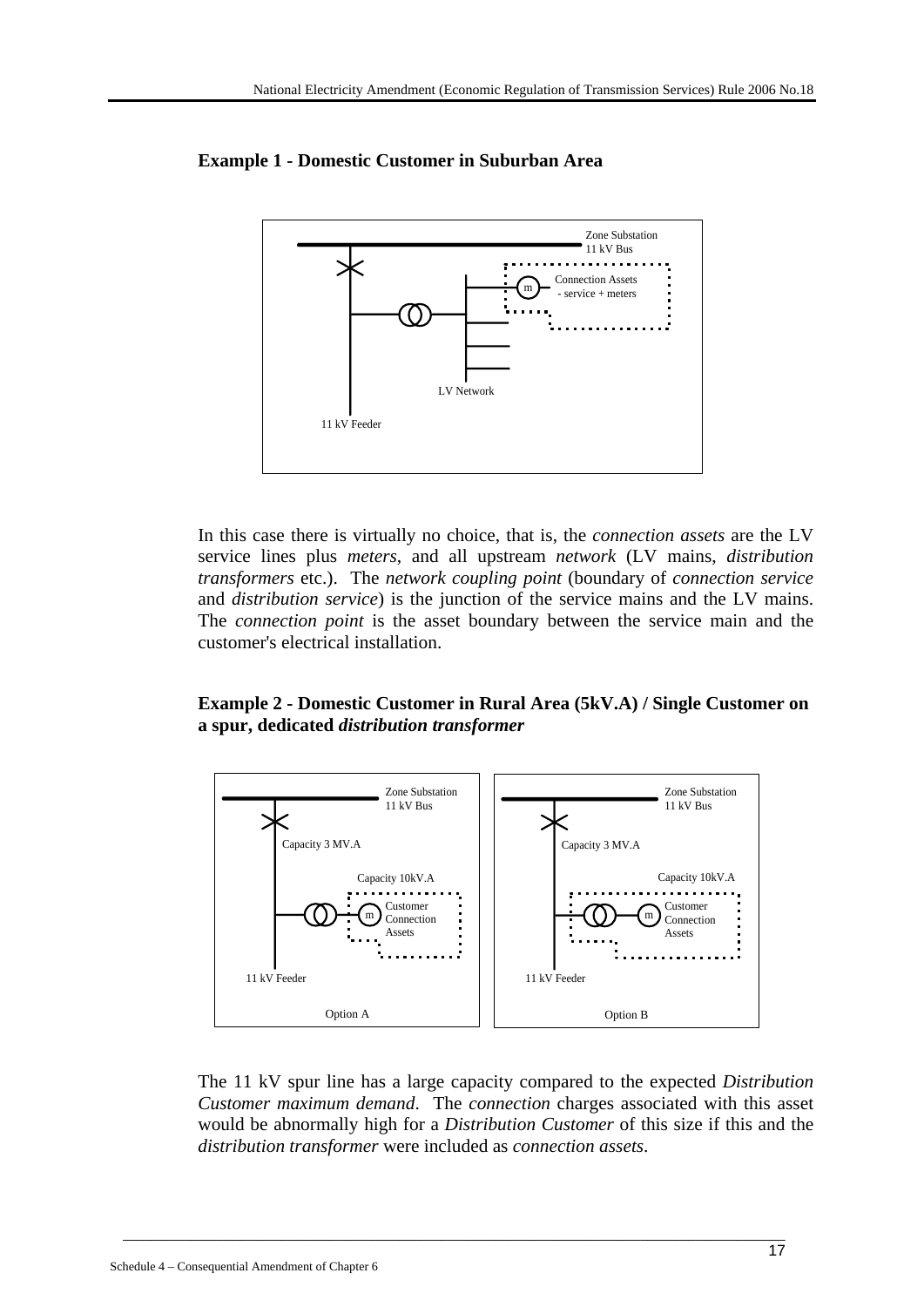Another important consideration is that any capital contribution policy is not necessarily related to a *connection asset* policy. That is, capital contributions may be sought from the *Distribution Customer* for installation of parts of the *distribution system*. In this case, a contribution may be sought for part or all of the cost of the 11 kV spur line plus the *distribution transformer*. This does not mean that these assets need be considered as *connection assets*. Option A is often utilised as it places the *connection asset* charges for this *Distribution Customer* on an equal basis with all other domestic *Distribution Customers.* Inequities in the cost of *supply* are managed by seeking capital contributions as required.

#### **Example 3 - New Commercial/Industrial Customer 250kV.A** *maximum demand /* **300kV.A** *transformer***, LV feed to outside area for backup**



In this case a *transformer* is installed for virtually dedicated use of the commercial and industrial *Distribution Customer*. In option A, the *transformer* (and associated protection), the service and the *metering* are considered as the *connection asset*. The alternative option B has the *connection assets* as only the LV service plus the *metering*, due to the shared use of the *distribution transformer*. In this case an important issue arises as to the extent of shared usage. In this case the outside LV *supply* is for backup only and the commercial and industrial *Distribution Customer* has a demand of above 80% of *transformer* capacity.

Option A is often used since the asset is essentially dedicated to the use of the *Distribution Customer* and the backup provided by the LV interconnection works is to the mutual benefit of the *Distribution Customer* and*/*or the general LV network. If the LV supply fed other *Distribution Customers* on the *distribution network*, then option B may be used since the *transformer* is a genuine shared asset.

Under option A, the *network coupling point* is the tee point where the 11 kV spur joins the *distribution network*. The *connection point* is past the LV *metering point*, on the asset boundary.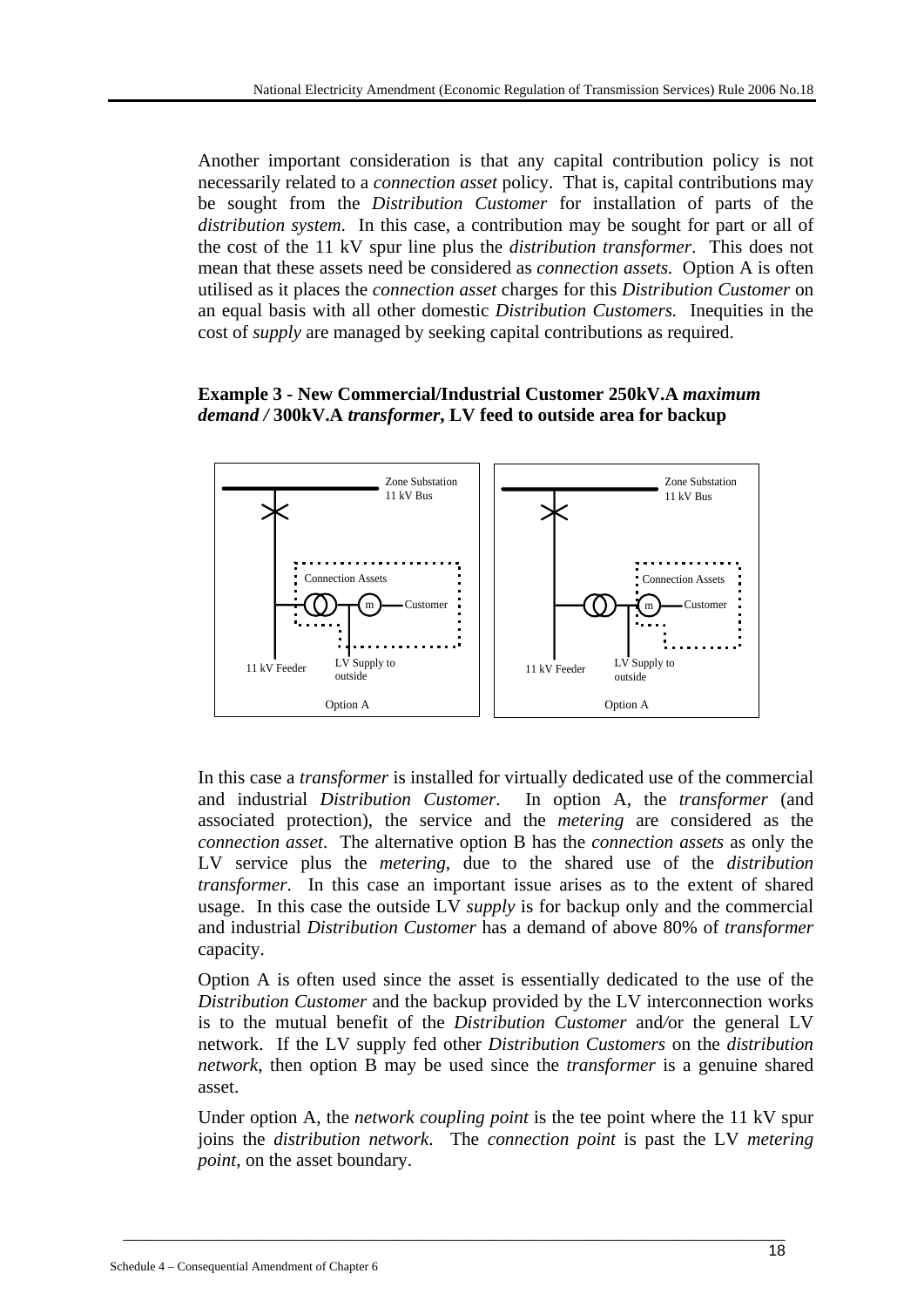**Example 4 - C & I Customer, 3 MV.A maximum demand, requires 100% backup capability on the 11 kV feeder plus three 1500 kV.A** *transformers* **for added security** 



In this example, option A reflects the shallow policy with *transformers* and associated switchgear as *connection assets* and option B reflects the requirement of the *Distribution Customer* to have 100% feeder backup capability. Selecting option B may result in the feeder asset being poorly utilised which is not appropriate. If a deep *connection asset* policy was chosen, then several *Distribution Customers* in the feeder ring could share the total *connection assets*. This may work but would be difficult to administer when demands changed or when *Distribution Customers* were added to or subtracted from the ring.

Option A is simpler and addresses the issue of the *Distribution Customer* requiring three 1500 kV.A *transformers*. These *connection assets* can be provided on an agreed basis between the *Distribution Network Service Provider*  and the *Distribution Customer* and provided the *Distribution Customer* pays an agreed return on those assets there is no problem. The *Distribution Customer* is paying the full cost for the improved security of *supply* from the extra *transformer*. The issue of backup feeder capacity for the *Distribution Customer*  could be resolved by a capital contribution made by the *Distribution Customer* to the *Distribution Network Service Provider* for retaining spare capacity in the second feeder and/or constructing it initially.

Under option A, the *network coupling point* is the *high voltage* switchgear. The *connection point* is past the LV *metering point*, on the asset boundary.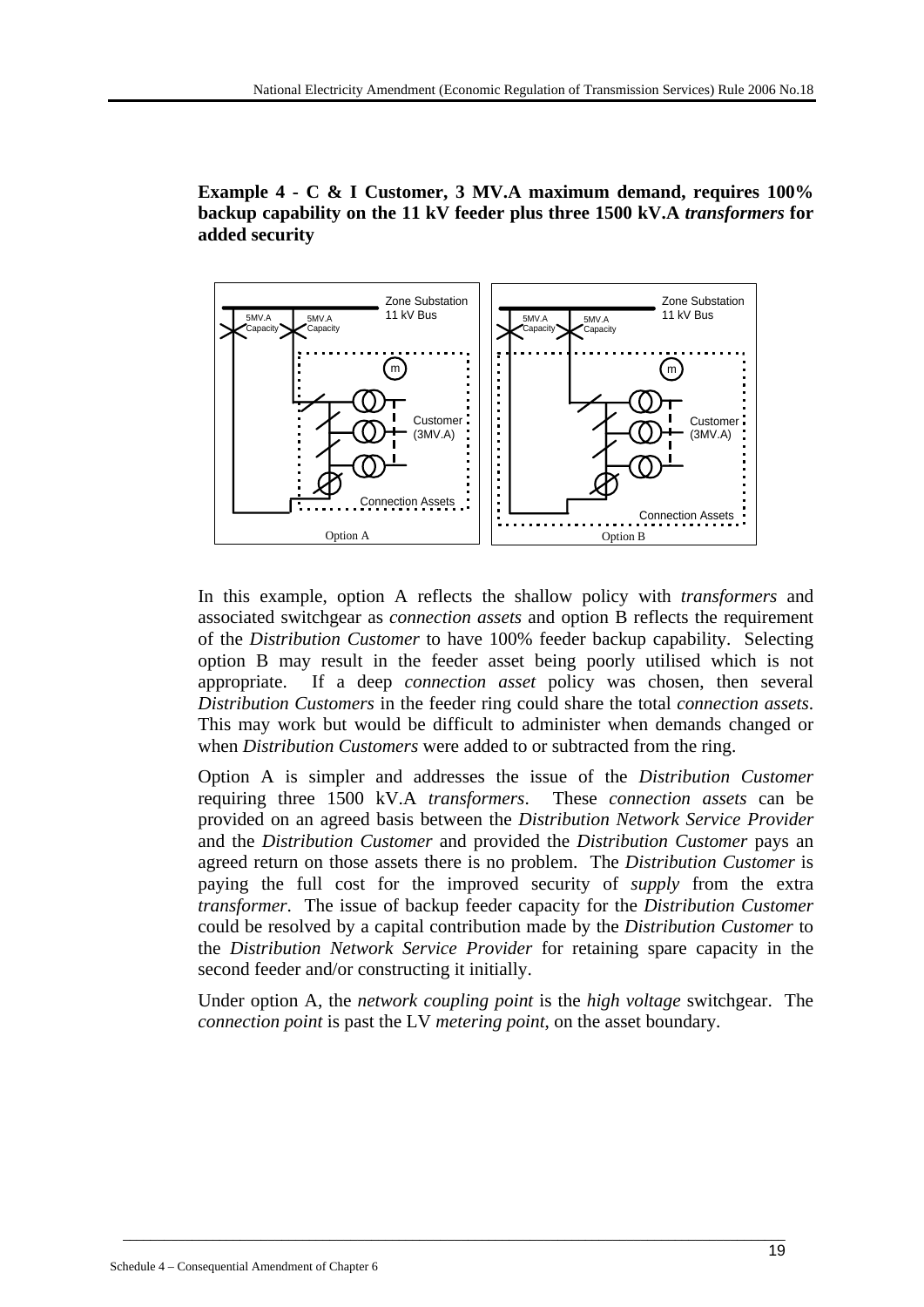

**Example 5 - CBD Customer, 5MV.A** 

This is very similar to example 4 in that option A is the shallow policy including only local *Distribution Customer* equipment and option B includes the total mesh. Again option A is favoured to avoid the complication associated with determining charging proportions for option B, particularly with *Distribution Customers* being added or subtracted. The *Distribution Network Service Provider* may choose to retain ownership of the circuit breakers to ensure operational integrity of the mesh but the whole *substation* could still be classified as a *connection asset*.

**Example 6 - Major Industrial Customer, 10+ MV.A** 



In this case part of the *Distribution Customer load* is supplied from bus C at the zone *substation* and the remainder (a disturbing *load*) is supplied from a dedicated 33/11 kV *transformer* to reduce the impact of the disturbing *load*. Other *Distribution Customers* share the use of bus C with the *Distribution Customer*. Several options exist for treatment of this situation as follows: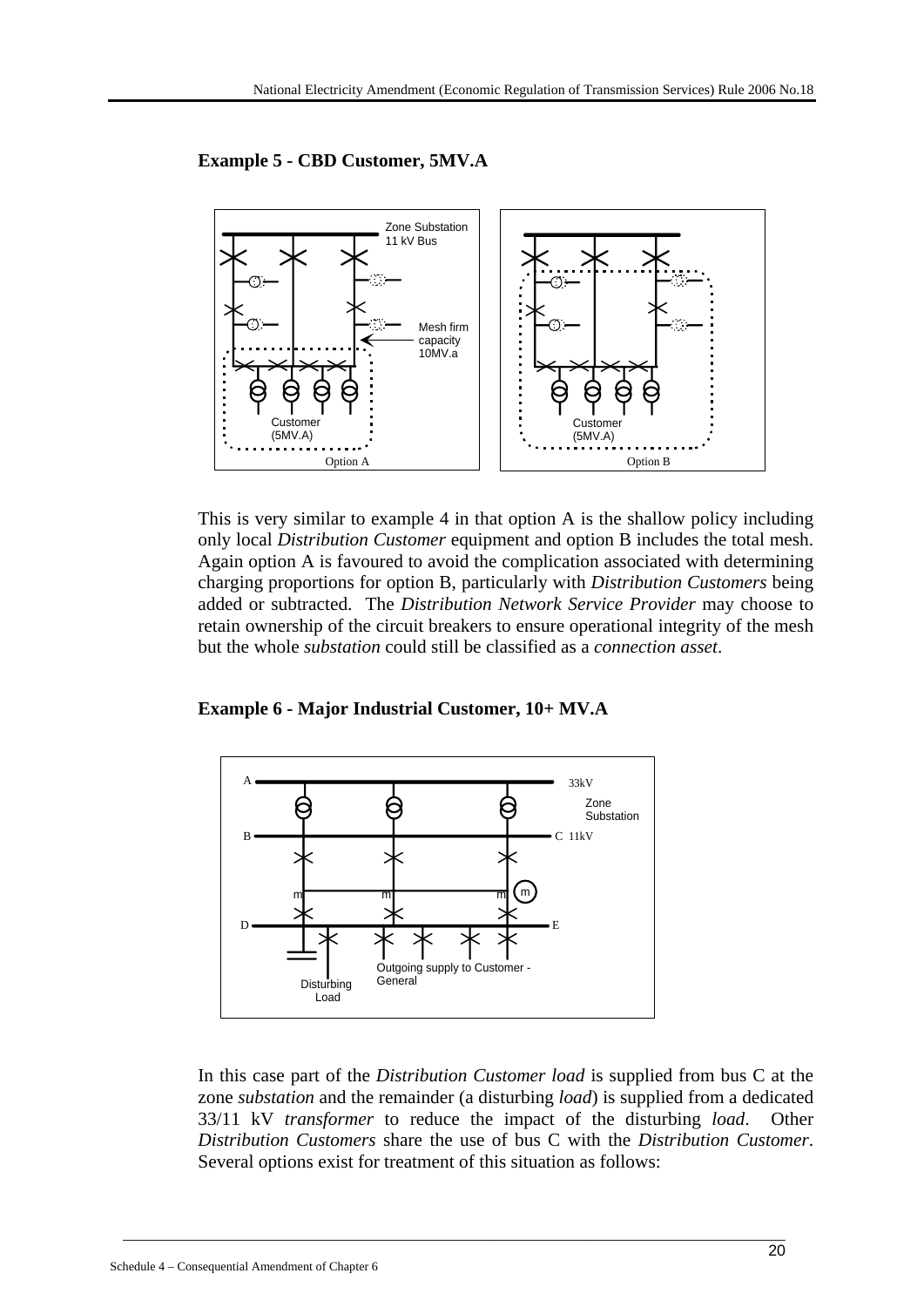- (1) Treat the *Distribution Customer* as having a *network coupling point* at 11 kV at busses B and C. The 11 kV feeders from B to D and C to E are treated as *connection assets* and the *Distribution Customer* is charged for the *distribution service* (upstream shared *network*) at an 11 kV rate. The *connection point* is the asset boundary at busses D and E.
- (2) Treat the *load* supplied from bus D and the *load* supplied from bus E as separate situations. That is, for the *load* on bus D the *connection assets*  could be treated as all *plant* between A and D with A as the *network coupling point*. This part of the *load* would be given a *distribution service*  price at a 33 kV rate. The *load* supplied from E could be treated as per option 1 with a *network coupling point* at C, *connection assets* between C and E and an 11 kV *distribution service* rate.
- (3) The final option would be to adopt a shallow *connection asset* approach with the *network coupling points* at busses D and E. The *distribution service* prices could then be based on a standard 11 kV rate or if zonal pricing was adopted, a separate *pricing zone* could be adopted for the *supply* to bus D. The separate *pricing zone* could be used to reflect differences in cost of *supply* to the bus D *load*. This zonal pricing approach may be appropriate if for example several large disturbing *loads* collected at bus D.

Another point of note in this example is the treatment of the *shunt capacitor* at bus D. The poor *power factor load* at D necessitates the use of the *capacitor bank* to minimise losses and investment in *plant* between A and D. The capacitor should be treated as a *connection asset* in this case since it is required specifically for one *Distribution Customer* as opposed to most *substation* capacitors which are for general *network reactive power* requirements and are treated as *common service* assets.



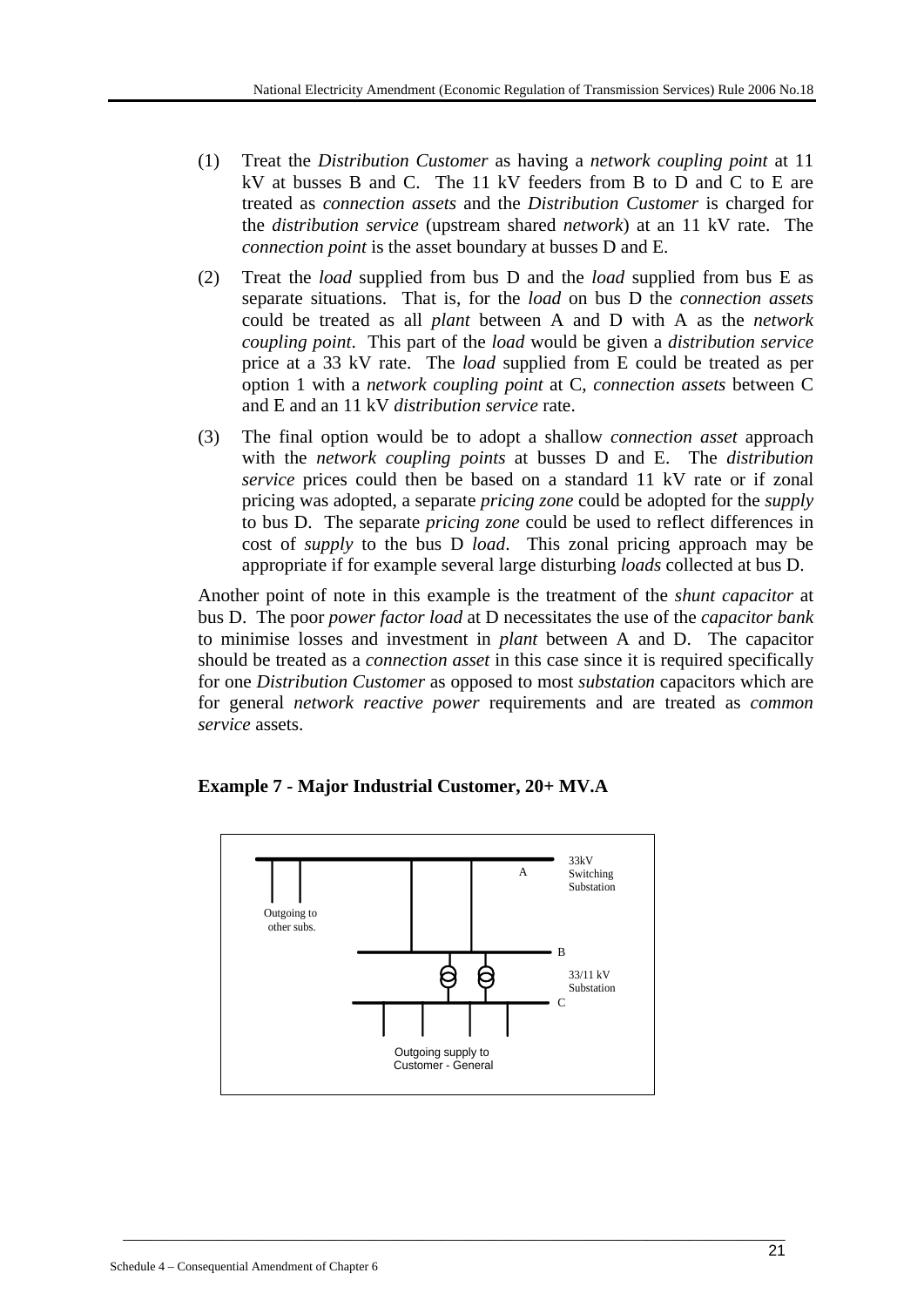In this case the 33 kV feeders from A to B and the 33/11 kV *substation* are fully utilised by the *Distribution Customer load*. The choices for location of the *network coupling point* are A, B and C. A is favoured in this case since the feeders and *substation* are fully utilised and dedicated for the use of the *Distribution Customer*. If either the feeders or the 33/11 kV *substation* could be shared in future then this would be a strong argument for shifting the *network coupling point* closer to the *Distribution Customer*. In this case with the *network coupling point* at A the *Distribution Customer* would receive a *distribution service* at the 33 kV rate.

## **3. Distribution Use of System Service (other than new distribution network investment allocated to Embedded Generators)**

The remaining *distribution network* assets are included as *distribution use of system*  assets, other than that proportion of *new distribution network investment* assets from which *Embedded Generators* are determined to benefit in accordance with clause 5.6.2 (in respect of which *Embedded Generators* pay charges determined in accordance with schedule 6.5). This category includes all elements of the *distribution network* which provides *use of system* service and forms the majority of the costs. The *distribution use of system* assets would typically include:

- (i) *distribution lines* including all poles and associated hardware;
- (ii) terminating switchgear (circuit breakers and isolators) including associated protection and controls;
- (iii) *transformers* between *distribution voltage* levels;
- (iv) switchgear for the above *transformers*;
- (v) underground cable systems including conduits and trenching.

The costs associated with *distribution use of system* assets are to be allocated on a usage basis and pricing structures include *voltage* levels, *Distribution Customer* classes and zones as required.

## **4. Distribution Network (new distribution network investment allocated to Embedded Generators)**

These assets are that proportion of *new distribution network investment* assets in respect of which *Embedded Generators* are determined to benefit in accordance with clause 5.6.2. The allocation of costs for this proportion of *new distribution network investment* assets is determined in accordance with schedule 6.5.

## **5. Other considerations**

## **5.1 Reactive Plant**

*Reactive plant* is provided for *distribution system* reasons and is to be treated as a *distribution network* asset.

*Reactive plant* installed at the *distribution voltage* level of *distribution substations* should be charged for as *distribution network* assets through application of a *common service* price unless it is clearly evident that such *plant* has been provided to meet the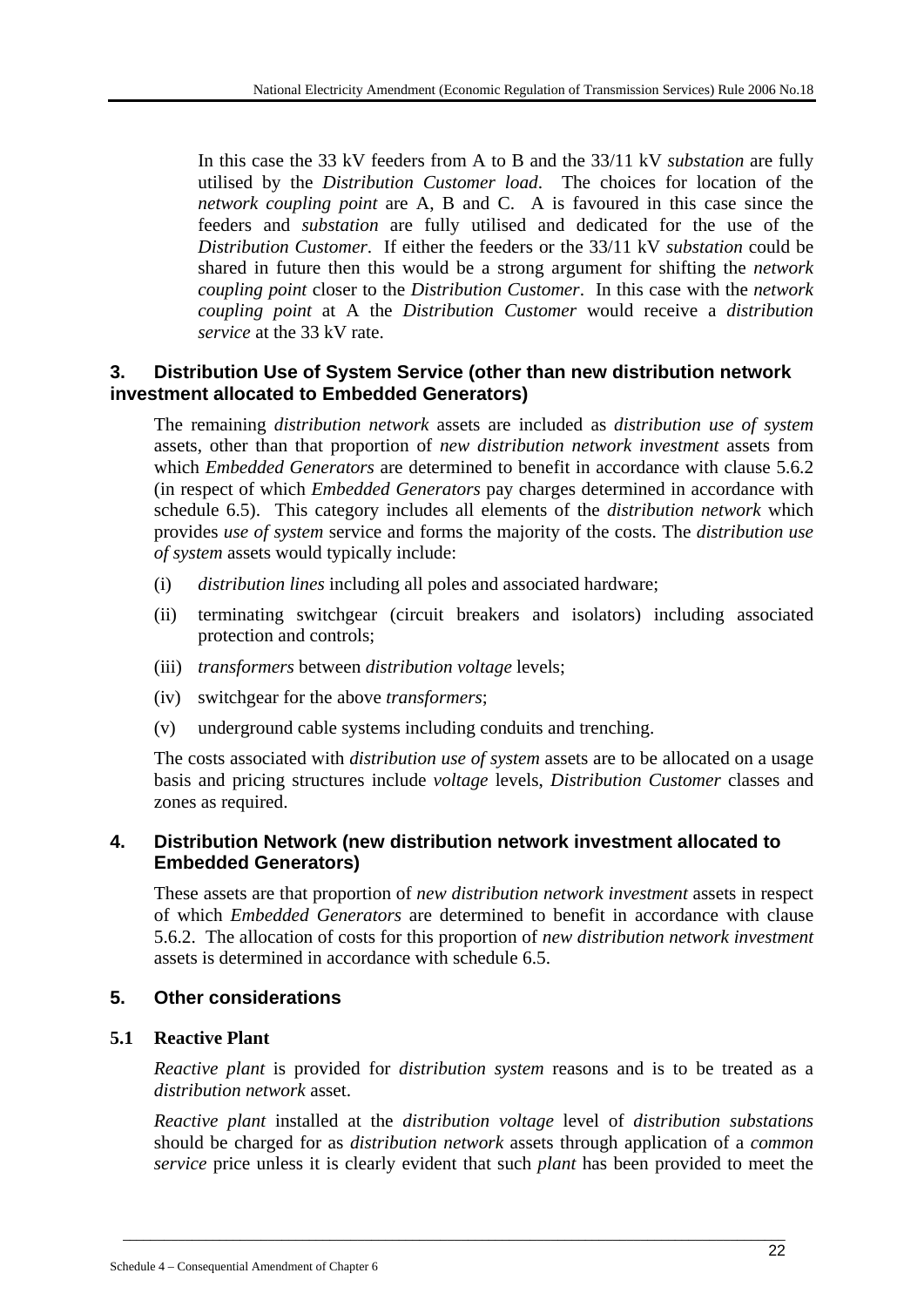local reactive requirements of one or more *Distribution Customers connected* at that *substation* in which case it may be charged as a *connection asset*.

### **5.2 Substation Establishment and Buildings**

The majority of *substation* establishment costs are included in the asset valuation for major *plant* items. For example the cost of a circuit breaker includes associated *busbars*  and isolators, secondary *plant* including *remote control* and *secondary equipment*, civil works, design installation and commissioning and project administration.

### **5.3 Meters**

*Metering installations* for *Distribution Customers* will be treated as *connection assets* in accordance with the provisions outlined in Chapter 7.

#### **5.4 Land**

Land at *substations* which supply specific *Distribution Customers* or *connect Embedded Generators* will be treated as part of the *connection assets*. This will be site-specific; that is, the specific value of the land at each *substation* will be included with the value of the *substation* for charging purposes.

### **5.5 Embedded Generation**

*Embedded Generators* can in some circumstances provide significant benefits in certain parts of a *distribution network*. An example will highlight some of the issues.

A remote *load centre* is currently supplied from two existing 33 kV feeders. The *maximum demand* of the *load* is 20 MW and it is increasing steadily. Within 5 years a third 33 kV circuit will be required as will *substation* reinforcement works in later years. Through normal supply side planning this would require a \$5M capital injection in 2005 and a further \$5M in 2010. The options to be considered in this case include:

- supply side reinforcement;
- a demand side management project incorporating both curtailable and *interruptible loads*;
- an *embedded generating unit*.

In this case the injection of local *generation* at the *load centre* would provide substantial loss reduction, long deferrals of the capital program and possible *reliability* improvements. An injection of 10 MW reliable *generation* would be appropriate initially. The key considerations from a *distribution network* pricing perspective are as follows:

• **Reliability** - for the *generation* to be an acceptable option the *reliability* of the *embedded generating unit* would need to be assured. This could be achieved through suitable contract arrangements, a joint venture between the *Distribution Network Service Provider* and the *Embedded Generator* or combination of the *generation* with some existing *load* so that the *load* could be interrupted if the *generation* failed. The *generation* is most critical during *network* contingencies and *reliability* considerations should include recognition of the *embedded*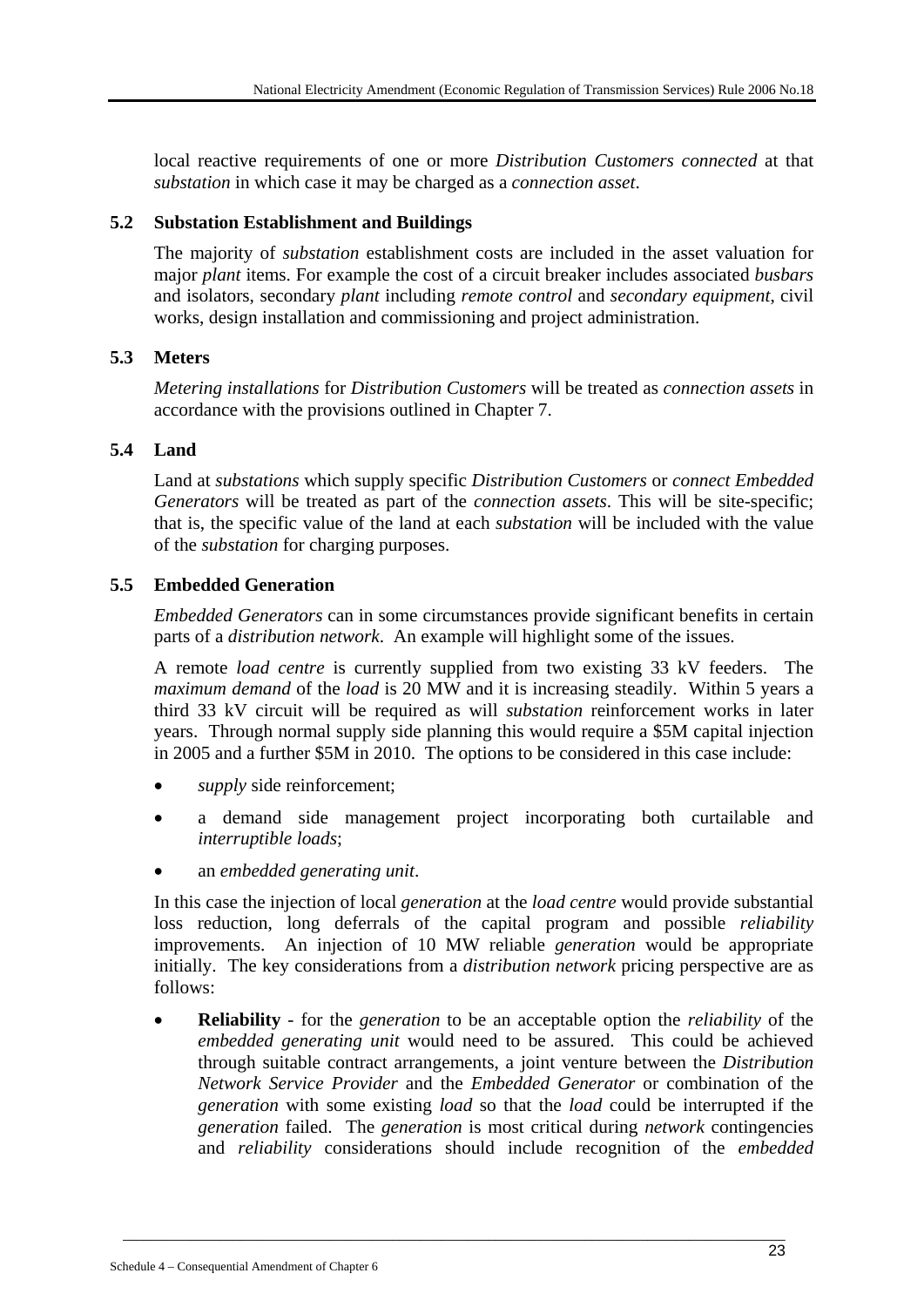*generating unit* configuration (e.g. multiple sets) and possible common failure modes.

- **Network prices** *network* prices would be broken into the three components as shown below.
	- (1) *Common service* charges would generally be nil as under the *Rules* all *common service* costs are allocated to *Distribution Customers*.
	- (2) *Connection service* charges would be determined based on the specific *connection asset* requirements.
	- (3) *Distribution use of system* charges are negotiable between the *Distribution Network Service Provider* and the *Embedded Generator*. The charges (or payment) need to reflect the benefit available to the *Distribution Network Service Provider* from the *embedded generating unit*. This will depend on:
		- (i) the sizing of the *generation* relative to the capacity and capability of the local *network* to which the *embedded generating unit* is being *connected*;
		- (ii) the reliability of the *generation* and hence the ability to defer *augmentation* works while providing an overall acceptable level of *reliability;*
		- (iii) the degree to which any benefits to the *distribution network* which might accrue from the *generation* are shared between the *Distribution Network Service Provider*, the *Embedded Generator* and other *Distribution Network Users.*

In this case, if the *generation* was very *reliable* and the capital program was deferred by several years then a payment to the *Embedded Generator* for some of the deferral value could result. The long run marginal cost (benefit) of the shared *distribution network* reinforcement represents the upper limit of payment to the *Embedded Generator*.

As a general principle, commercial arrangements should be made with *Embedded Generators* and this may include a competitive tendering process to ensure equal opportunity for other *Embedded Generators*. For example, a statement of opportunity for the area concerned could be issued with an invitation to bid for *generation* capacity in the area. This would facilitate free market forces providing the optimum outcome for the *distribution network* business and existing *Distribution Customers*.

## **6. Excluded Distribution Services**

Services and activities that the *Jurisdictional Regulator* may define as *excluded distribution services* may include, but are not limited to, the following:

- (a) the transportation of electricity not consumed in the *Distribution Network Service Provider's* system (i.e. on behalf of another *Distribution Network Service Provider*);
- (b) new *connection* and augmentation of existing *connection* to the *distribution network*;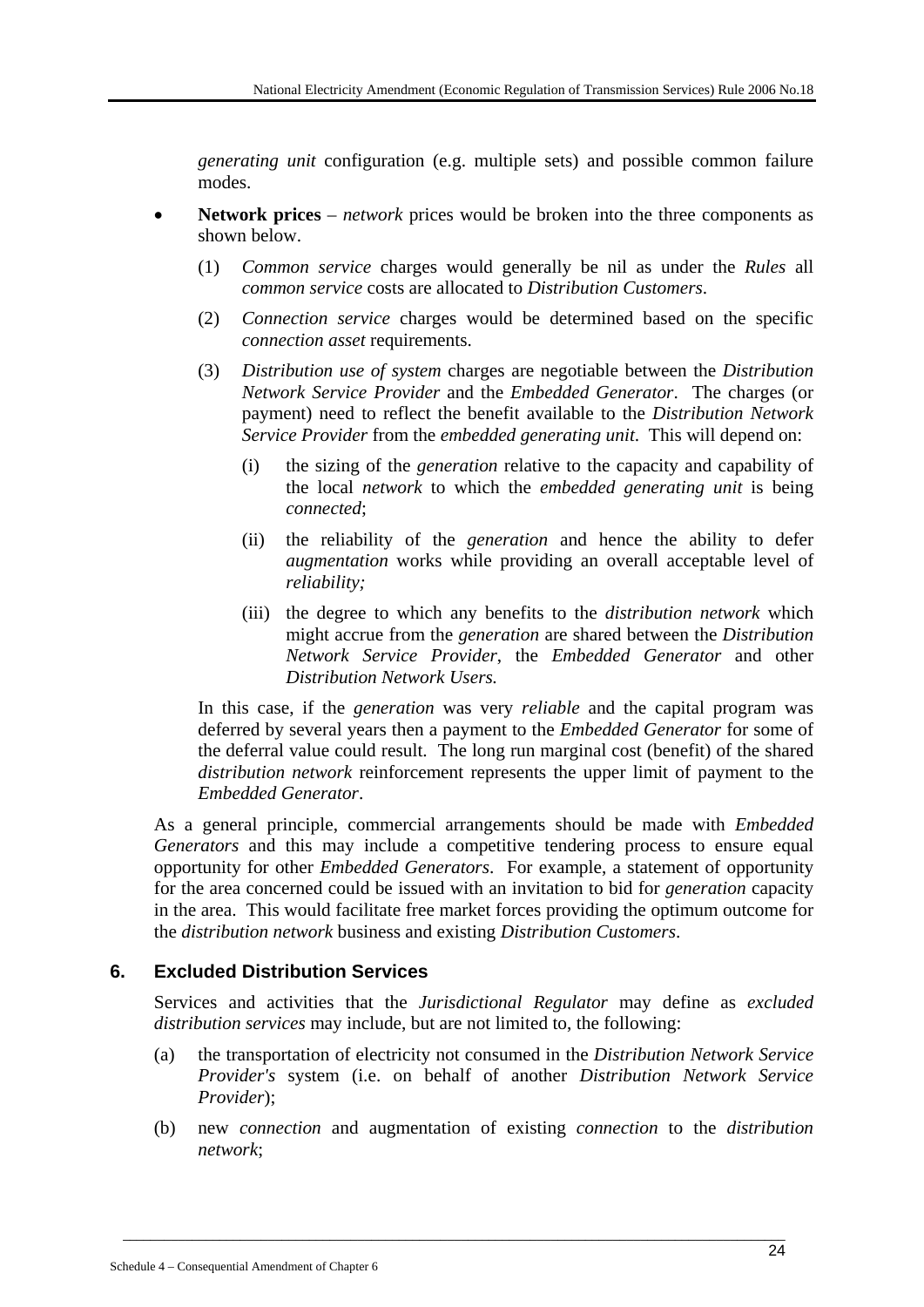- (c) services (including metering, electric lines or electrical *plant*) for the specific benefit of any *Distribution Network User* requested by that *Distribution Network User* and not made available by the *Distribution Network Service Provider* as a normal part of *prescribed distribution service* to all customers. These services can include:
	- (1) charges for moving mains, services or *meters* forming part of the *distribution network* to accommodate extension, redesign or redevelopment of any premises;
	- (2) the provision of electric *plant* (i.e. mobile generators) for the specific purpose of enabling the provision of top-up or standby supplies of electricity; and
	- (3) the provision of prepayment *meters* to customers, but only to the extent that the charge for the provision of those *meters* exceeds the charge for the provision of standard *meters* for such customers;
- (d) the relocation of electric lines and *plant* and the carrying out of associated works pursuant to any statutory obligations imposed on the *Distribution Network Service Provider*;
- (e) charges for temporary supplies;
- (f) capital contributions or other forms of prudential requirements for new works and augmentations;
- (g) charges for reserve and duplicate *supply*;
- (h) charges for supplies with higher quality and reliability standards than required by general practice;
- (i) charges for *connection points* requiring more than the least overall cost, technically acceptable assets;
- (j) charges for *distribution services* and system augmentation required to receive *energy* from an *Embedded Generator*;
- (k) charges for *generator access* for *Embedded Generators* under rule 5.5;
- (l) charges for non-compliance with a *connection agreement*, including but not limited to *reactive power*, *power factor*, harmonics, *voltage* dips and test supply requirements;
- (m) charges for multiple *connection points* to a single property not recovered through *prescribed distribution service* prices;
- (n) charges for public lighting;
- (o) charges for provision of *metering* to a standard in excess of that required for the billing of *prescribed distribution services*;
- (p) charges for provision of *TUOS/DUOS disclosure statements* to *Distribution Customers* under rule 6.11.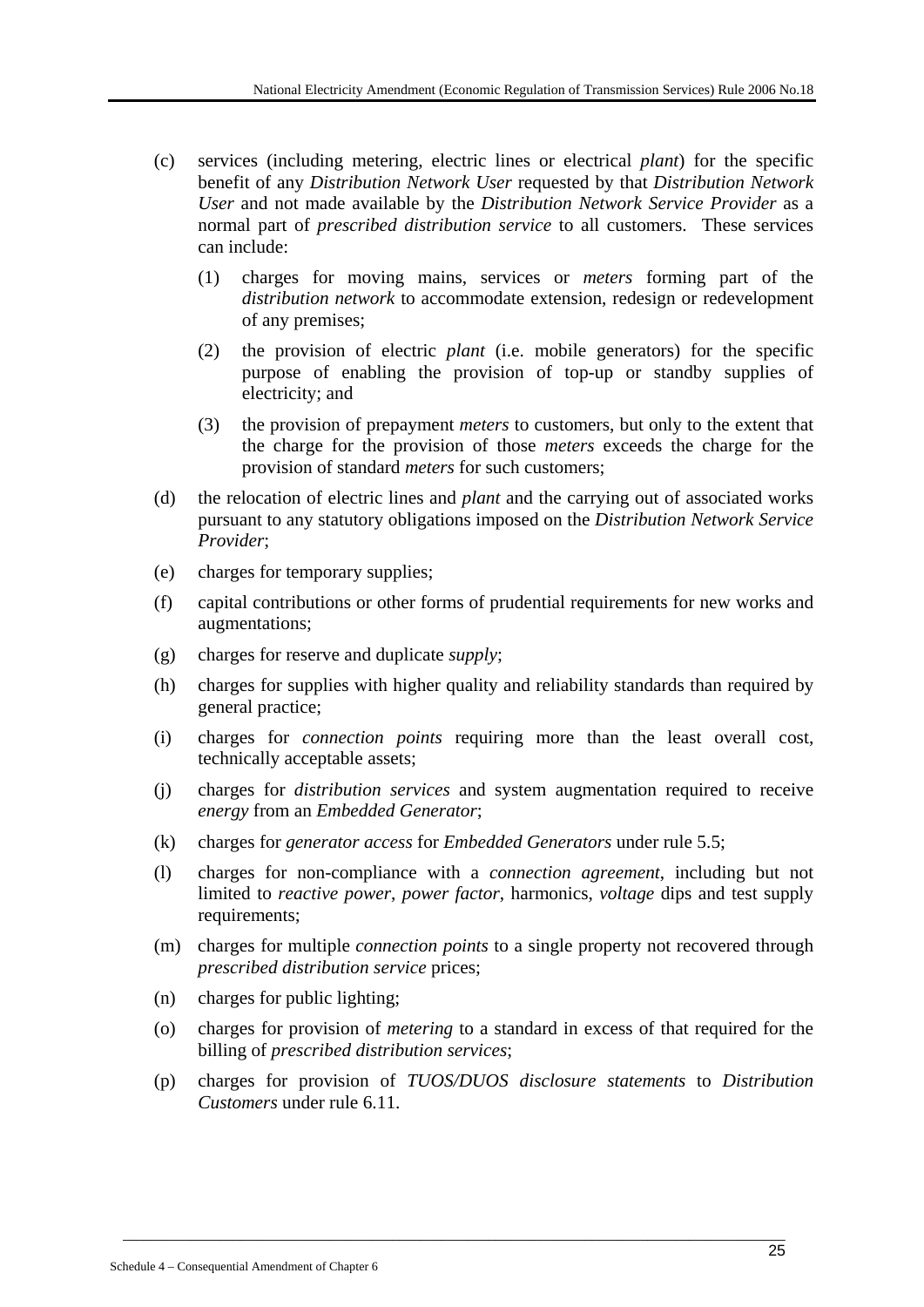## **Schedule 6.4 - Principles for Network Pricing**

## **1. Cost reflective pricing**

*Distribution network* prices should in principle be cost reflective. This is to facilitate the competitive *market*, by providing equitable access to the *distribution network* and ensuring that appropriate investment in the *distribution network* takes place in the longer term.

It is intended that all *Distribution Network Users* should be charged on a consistent basis, in accordance with their use of *distribution network* assets and taking into account the impact of *distribution network constraints*.

## **2. Non-discriminatory pricing of distribution network services**

*Distribution network* pricing should provide non discriminatory access to the *distribution network*. This implies a common approach for all *Market Participants*, no matter where they are located or whether they participate or not in competitive *market* trading. Actual prices at different locations will differ because of the *distribution network* configuration and patterns of use. In this way, prices will equitably recover the costs of the *distribution network*.

*Distribution network* pricing should be based on the location in the *distribution network*  and the assets employed in providing *distribution services*. The price for each *Market Participant* should be influenced by the location in the *distribution network* and the assets employed in providing *distribution services.*

## **3. Compatibility with market trading arrangements**

The *distribution network* pricing proposals should be compatible with the electricity *market* design proposals to encourage and facilitate the development of these arrangements.

The pricing approach proposed should be independent of any contract arrangements that *Market Participants* may enter into for *energy* trading. In return for the payment of a *connection* and *use of system* fee to the local *Distribution Network Service Provider*, the *Market Participant* is entitled to enter into *energy* trading arrangements with any other *Market Participant*.

## **4. Distribution network prices for economically efficient investment**

*Distribution network* prices should provide signals to optimise the cost of *distribution network* development in order to minimise the cost of development and operation of the *market*.

It should be recognised that the above objectives of non-discriminatory pricing (leading to the equitable recovery of existing costs) and economically efficient pricing for new investment in the *distribution network* are to some extent incompatible. The challenge is to devise a method of *distribution network* pricing which meets both.

## **5. Network interconnectors managed to reduce the barriers to a national market**

 $\_$  , and the set of the set of the set of the set of the set of the set of the set of the set of the set of the set of the set of the set of the set of the set of the set of the set of the set of the set of the set of th

## **[Deleted]**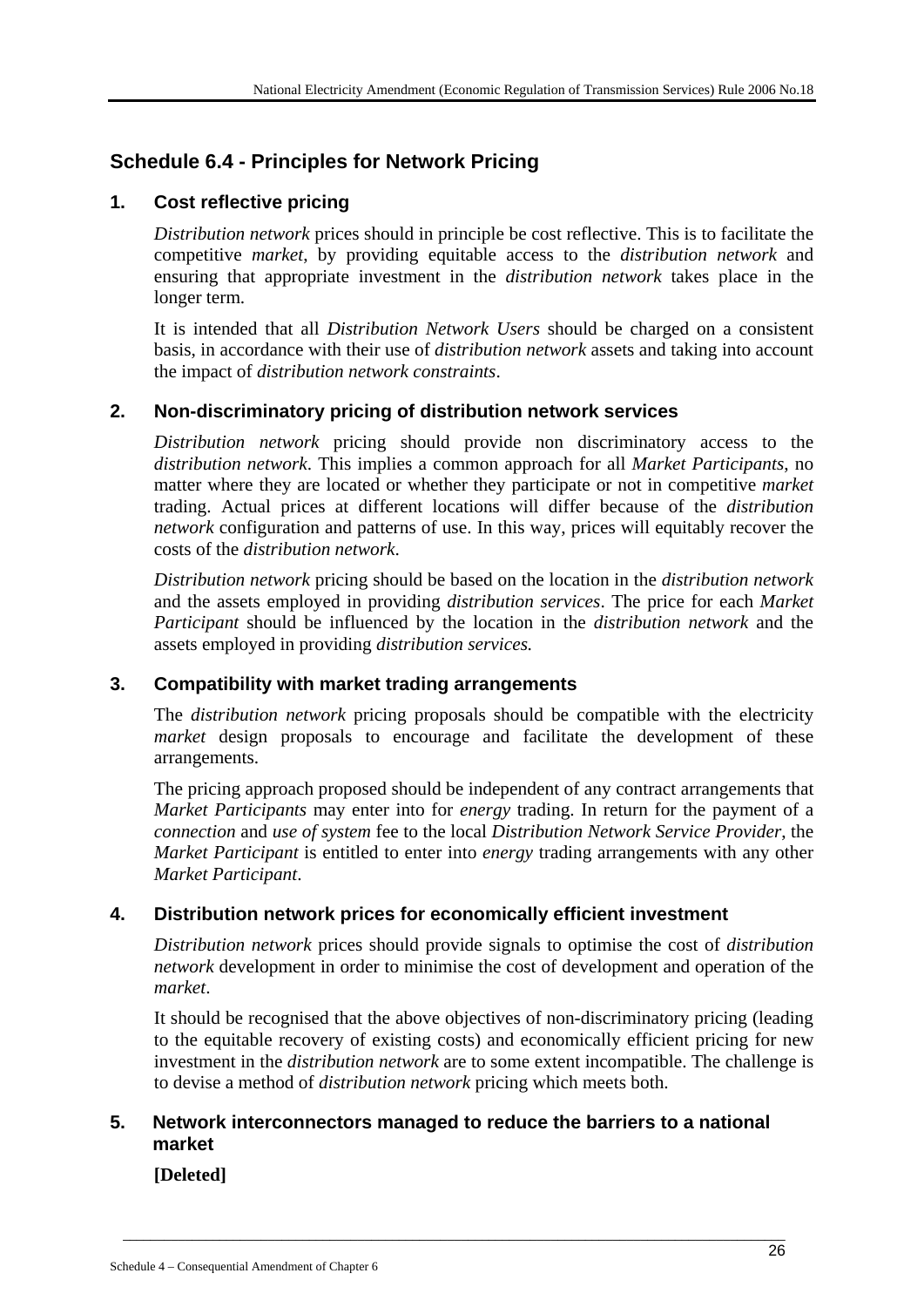## **6. Published and transparent prices**

Prices for *distribution services* should be transparent and published in order to provide pricing signals to *Market Participants*. This is consistent with the principle adopted by COAG.

## **Schedule 6.5 – Charges to Generators for New Distribution Network Investment**

## **1. Charges to Generators for New Distribution Network Investment**

Notwithstanding any other provisions of the *Rules*, charges to *Generators* for *new distribution network investment* will not apply until any changes to the *Rules* which provide for such charges are made.

### **2. Determination of relative benefits for new distribution network investment**

Until the commencement of operation of any changes to the *Rules* referred to in paragraph 1 above, in relation to *new distribution network investment* proposed as part of the *network* planning process under clause 5.6.2, the percentage share of benefits resulting from the establishment and use of the *new distribution network investment* is deemed to be zero for *Generators* and 100% for *Distribution Customers connected* to the *distribution network*. All the *Distribution Network Service Provider's* capital costs of establishing and operating a *new large distribution network asset* or a *new small distribution network asset* must be allocated to *Distribution Customers* for the purposes of paragraph 3 of this schedule 6.5.

## **3. Recovery of costs for new distribution network investment**

Where a *Jurisdictional Regulator* has, as part of its economic regulation of a *Distribution Network Service Provider* under clause 6.2.5, allocated an amount to be recovered by the *Distribution Network Service Provider* for *new distribution network investment*, the *Distribution Network Service Provider* must recover that entire amount from *Distribution Customers* by charging the amount allocated to *Distribution Customers* through *distribution use of system* charges.

## **[19] References to existing schedule 6.3 relating to Distribution in old Chapter 6**

In the renumbered clauses  $6.5.3(c)$  and  $6.5.6(c)(1)$ , omit the reference to "schedule 6.3" and substitute "schedule 6.2".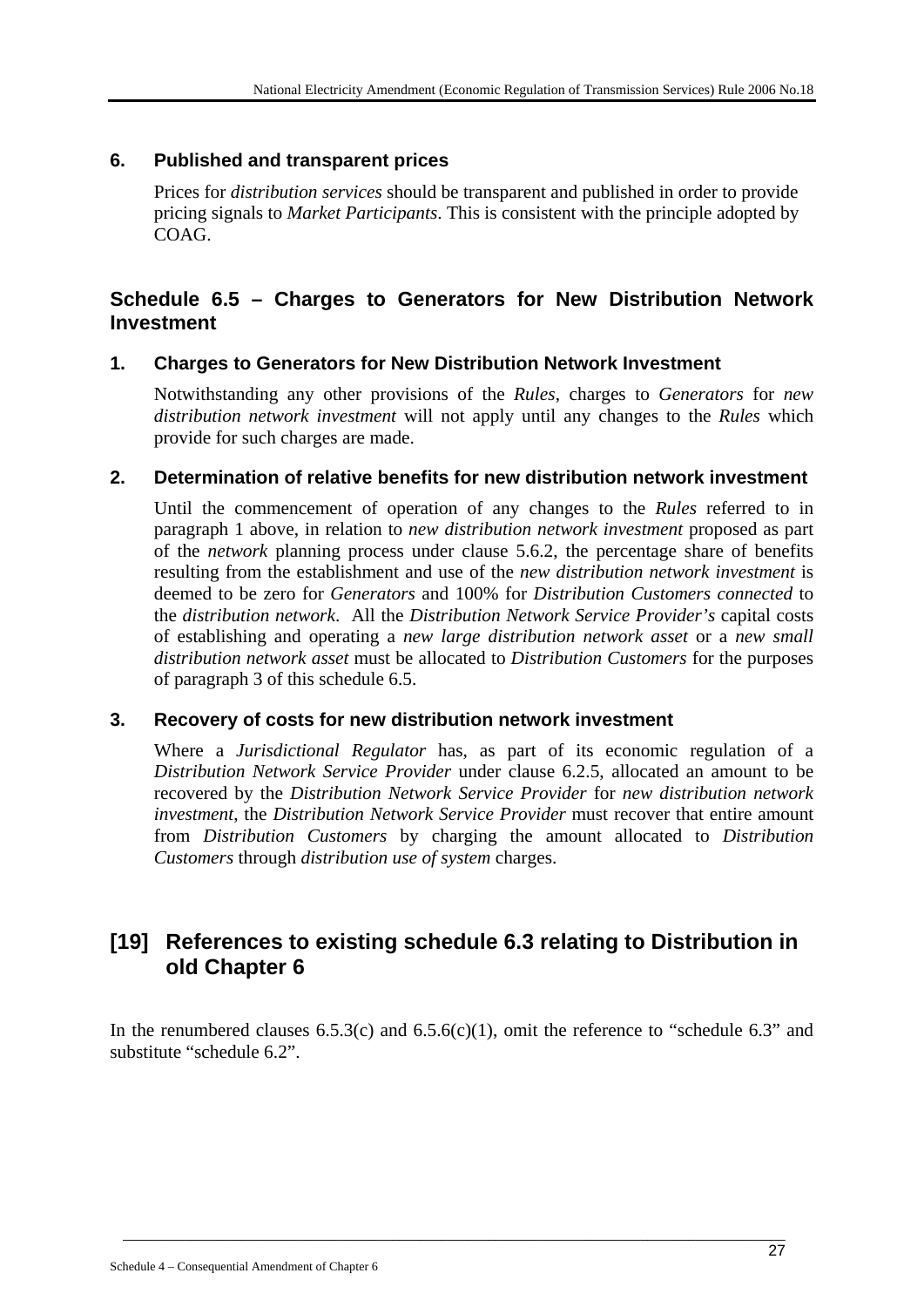## **[20] References to existing schedule 6.7 in old chapter 6**

In the unnumbered introductory note to the new Part B (which was old Part E), omit the reference to "schedule 6.7" and substitute "schedule 6.4".

## **[21] References to existing schedule 6.8 relating to Distribution in old chapter 6**

In each of the renumbered clauses  $6.5.1(a)(3)$ ,  $6.5.4(a)$ ,  $6.5.6(f)$  and  $6.6.1(f)$ , omit the reference to "schedule 6.8" and substitute "schedule 6.5".

# **[22] Old clause 6.14.1(c) Embedded Generator prices**

In renumbered clause 6.6.1(c) omit "clause 5.5(f)(2)" and substitute "rule 5.5(f)(3)".

\_\_\_\_\_\_\_\_\_\_\_\_\_\_\_\_\_\_\_\_\_\_\_\_\_\_\_\_\_\_\_\_\_\_\_\_\_\_\_\_\_\_\_\_\_\_\_\_\_\_\_\_\_\_\_\_\_\_\_\_\_\_\_\_\_\_\_\_\_\_\_\_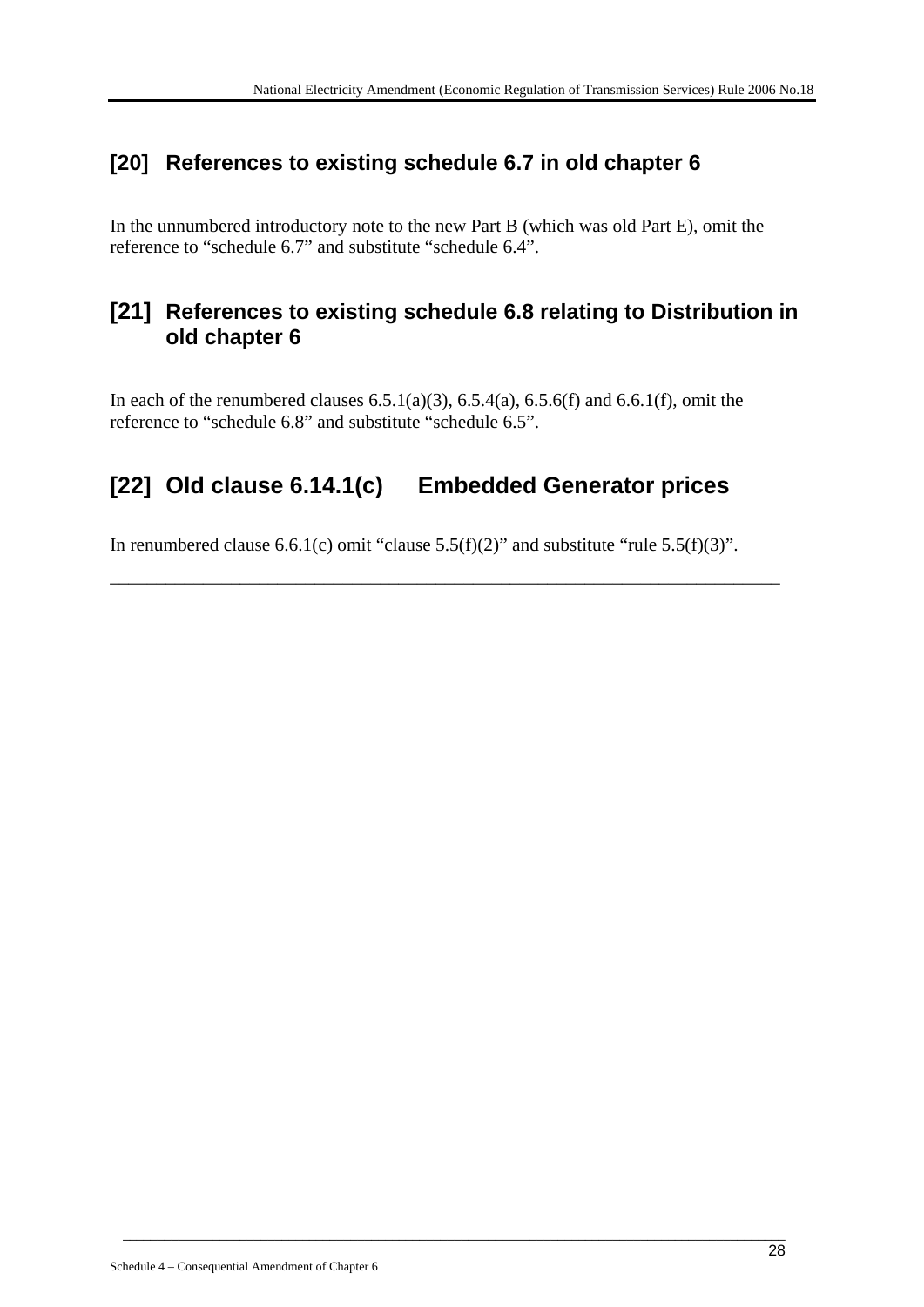# **Schedule 5 Savings and Transitional Rules**

(Clause 8)

## **[1] Chapter 11 Savings and Transitional Rules**

After rule 11.5, insert:

## **11.6 Rules consequent on making of the National Electricity Amendment (Economic Regulation of Transmission Services) Rule 2006**

### **11.6.1 Definitions**

Subject to this rule 11.6, in this rule 11.6:

*Amending Rule* **2006** means the National Electricity Amendment (Economic Regulation of Transmission Services) Rule 2006.

**commencement date** means the date on which the *Amending Rule* 2006 commences operation.

**current regulatory control period** means the regulatory control period applicable to an existing revenue determination.

*distribution* **matters** includes matters relating to the economic regulation of *distribution services*, including, but not limited to, existing determinations, decisions, instruments, agreements or any other relevant action.

**ElectraNet** means ElectraNet Pty Ltd ACN 094 482 416 trading as ElectraNet.

**existing revenue determination** means any determination made, or deemed to be made, by the *ACCC* or the *AER* on or prior to the commencement date for the purpose of regulating the revenues of a *Transmission Network Service Provider*.

**first regulatory control period** means a *regulatory control period* immediately after a current regulatory control period.

**first revenue cap determination** means the first *revenue cap determination* after an existing revenue cap determination.

**new Chapter 6A** means Chapter 6A of the *Rule*s as in force immediately after the commencement of the *Amending Rule* 2006.

**old Chapter 6** means Chapter 6 of the *Rules* as in force immediately before the commencement of the *Amending Rule* 2006.

**old clause 6.5.9** means clause 6.5.9 of the *Rules* as in force immediately before the commencement of the *Amending Rule* 2006.

\_\_\_\_\_\_\_\_\_\_\_\_\_\_\_\_\_\_\_\_\_\_\_\_\_\_\_\_\_\_\_\_\_\_\_\_\_\_\_\_\_\_\_\_\_\_\_\_\_\_\_\_\_\_\_\_\_\_\_\_\_\_\_\_\_\_\_\_\_\_\_\_\_\_\_\_\_\_\_\_\_\_\_\_\_\_\_\_\_\_\_\_\_\_\_\_\_\_\_\_\_\_\_\_\_\_\_\_\_\_\_\_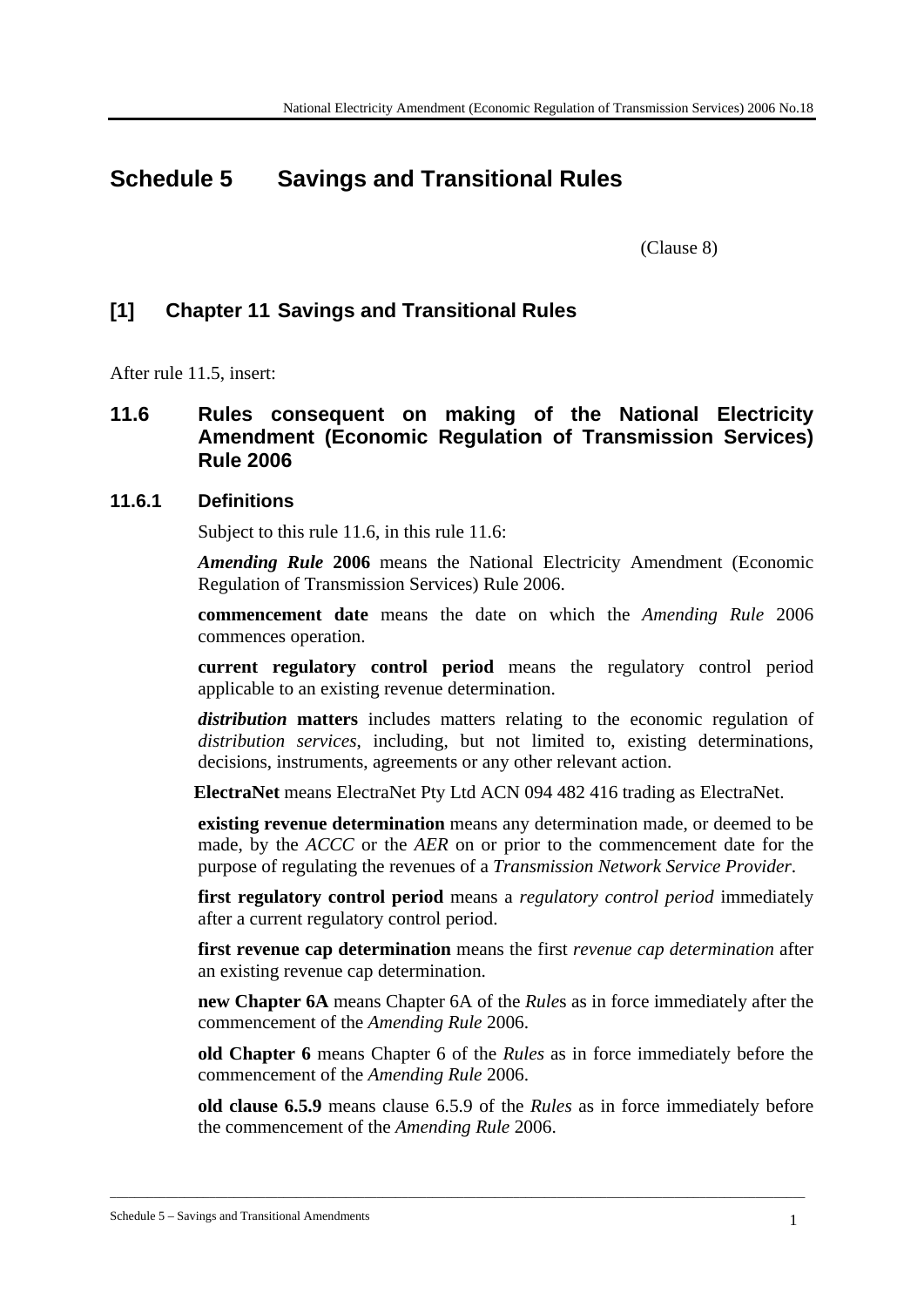**old Part C** means Part C (Transmission Pricing) of Chapter 6 of the *Rules* as in force immediately before the commencement of the *Amending Rule* 2006.

**old Part F** means Part F (Interconnections) of Chapter 6 of the *Rules* as in force immediately before the commencement of the *Amending Rule* 2006.

**relevant action** includes (without limitation) any of the following actions in relation to *distribution* matters:

- (a) the performance or exercise of any function, power, obligation or right;
- (b) the making or publishing of any guideline, standard, procedure, report, negotiating framework or other document;
- (c) the giving, publishing, service or receipt of any communication, notice or other document;
- (d) the provision or receipt of any submission or information;
- (e) the making or receiving any inquiry, request or application;
- (f) the undertaking or completion of any transaction;
- (g) the payment of any monetary amount or fee.

**renumbered Chapter 6** means Chapter 6 of the *Rules* as in force immediately after the commencement of the *Amending Rule* 2006.

**SP AusNet** means SP Australia Networks (Transmission) Pty Ltd ACN 49 092 329461.

**Statement of Regulatory Principles** means the Statement of Principles published by the *AER* as part of the Compendium of Electricity Transmission Regulatory Guidelines dated August 2005.

**VENCorp** means the Victorian Energy Networks Corporation established under the Gas Industry Act 1994 (Vic) and continued under the Gas Industry Act 2001 (Vic).

### **11.6.2 New Chapter 6A does not affect existing revenue determinations**

- (a) Subject to this rule 11.6, the old Chapter 6 continues to apply to and in respect of, existing revenue determinations as if the new Chapter 6A had not been made.
- (b) The Amending Rule 2006 has no effect on the continuing operation of clause 9.8.4G.
- (c) The Amending Rule 2006 has no effect on the continuing operation of clause 9.16.5 in so far as it:
	- (1) applies to deem a revenue cap for the *financial year* commencing on 1 July 2004;
	- (2) specifies the basis on which prices for certain transmission services during the *financial year* commencing on 1 July 2004 are to be determined;

\_\_\_\_\_\_\_\_\_\_\_\_\_\_\_\_\_\_\_\_\_\_\_\_\_\_\_\_\_\_\_\_\_\_\_\_\_\_\_\_\_\_\_\_\_\_\_\_\_\_\_\_\_\_\_\_\_\_\_\_\_\_\_\_\_\_\_\_\_\_\_\_\_\_\_\_\_\_\_\_\_\_\_\_\_\_\_\_\_\_\_\_\_\_\_\_\_\_\_\_\_\_\_\_\_\_\_\_\_\_\_\_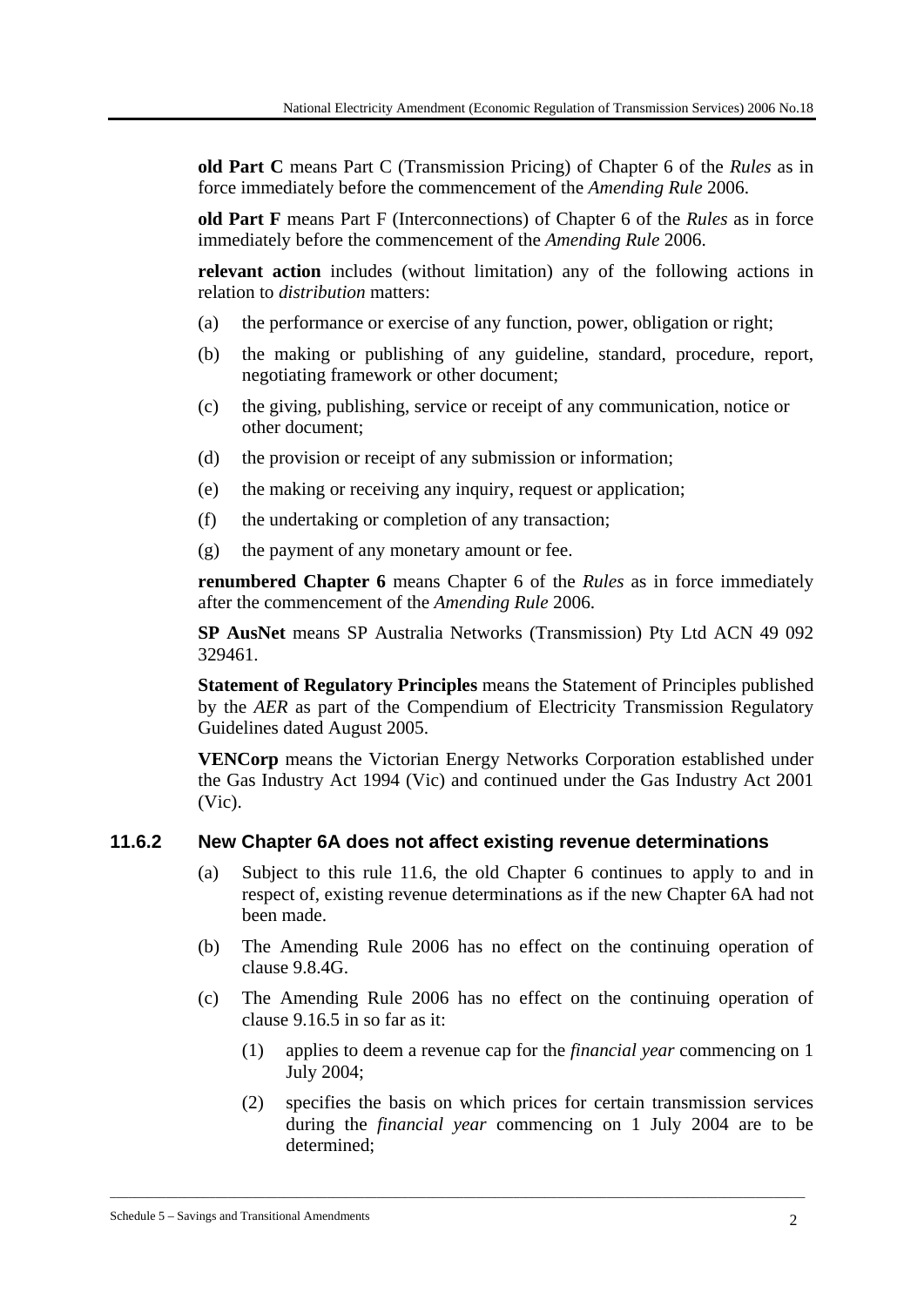- (3) specifies the manner in which clause 6.4.3C of the old Chapter 6 is to apply for the *financial year* commencing on 1 July 2005; and
- (4) deems a revenue cap for the period commencing on 1 July 2004 until the end of 30 June 2009 to be for a period of five years.

## **11.6.3 Old Part C and Schedules 6.2, 6.3, 6.4, 6.7 and 6.8 of old Chapter 6**

Subject to this rule 11.6, old Part C (including Schedules 6.2, 6.3, 6.4, 6.7 and 6.8) continues to apply for the duration of a current regulatory control period.

## **11.6.4 Old Part F of Chapter 6**

Subject to this rule 11.6, old Part F of Chapter 6 continues to apply for the duration of a current regulatory control period.

### **11.6.5 Application of new Chapter 6A to Transmission Network Service Providers**

Subject to this rule 11.6, a *Transmission Network Service Provider* is not required to submit a *Revenue Proposal* or a proposed *negotiating framework* to the *AER* under the new Chapter 6A until a date that is 13 months before the expiry of a current regulatory control period.

## **11.6.6 Application of Chapter 6 to old distribution matters**

- (a) The restructuring and renumbering of provisions of the old Chapter 6 by the *Amending Rule* 2006 does not affect:
	- (1) *distribution* matters occurring or in existence before the commencement date; or
	- (2) anything done or omitted to be done in respect of *distribution* matters before the commencement date.
- (b) Without limiting paragraph (a), anything done or omitted to be done under a provision of the old Chapter 6 in respect of *distribution* matters before the commencement date is deemed to have been done or omitted to be done under the corresponding provision of that Chapter as restructured and renumbered by the *Amending Rule* 2006, as if that Rule had been in operation when the thing was done or omitted to be done.

## **11.6.7 References to the old Chapter 6**

Unless the context otherwise requires, on and from the commencement date every reference to the old Chapter 6 in a document (however described) is deemed to be a reference to the renumbered Chapter 6 or the new Chapter 6A (as the case may be).

## **11.6.8 References to provisions of the old Chapter 6**

Unless the context otherwise requires, on and from the commencement date every reference to a provision of the old Chapter 6 in a document (however described) is

\_\_\_\_\_\_\_\_\_\_\_\_\_\_\_\_\_\_\_\_\_\_\_\_\_\_\_\_\_\_\_\_\_\_\_\_\_\_\_\_\_\_\_\_\_\_\_\_\_\_\_\_\_\_\_\_\_\_\_\_\_\_\_\_\_\_\_\_\_\_\_\_\_\_\_\_\_\_\_\_\_\_\_\_\_\_\_\_\_\_\_\_\_\_\_\_\_\_\_\_\_\_\_\_\_\_\_\_\_\_\_\_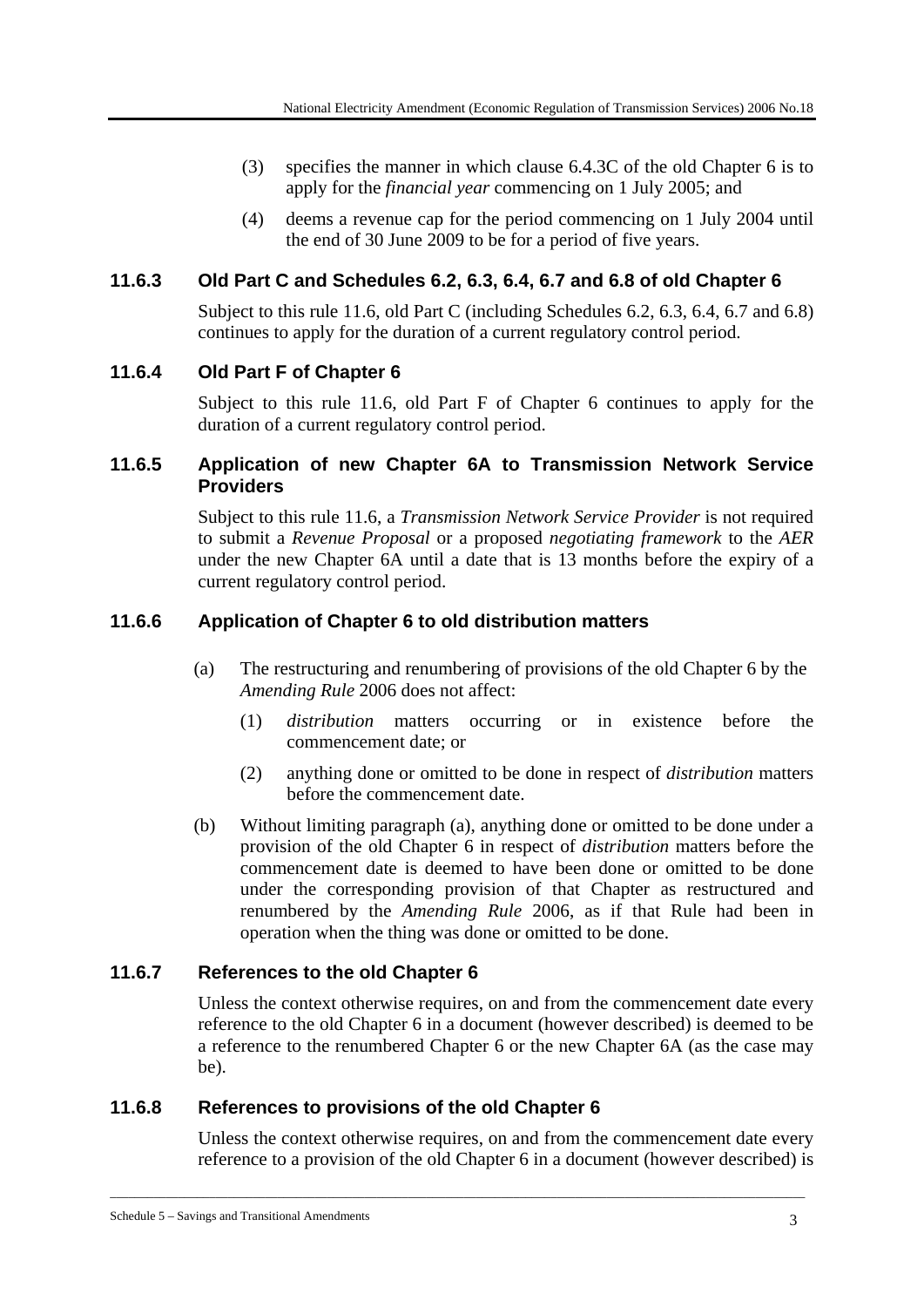deemed to be a reference to the corresponding provision of the renumbered Chapter 6 or the corresponding provision (if any) of the new Chapter 6A (as the case may be).

# **11.6.9 Roll forward of regulatory asset base for first regulatory control period**

In making a *revenue determination* for the first *regulatory control period*, the value of the regulatory asset base at the beginning of the first *regulatory year* of that period calculated in accordance with clause S6A.2.1(f), may be adjusted having regard to an existing revenue determination and any other arrangements agreed between the *AER* and the *Transmission Network Service Provider.*

# **11.6.10 Other adjustment carry-over mechanisms from current to first regulatory control period**

The *maximum allowed revenue* that a *Transmission Network Service Provider*  may earn in any *regulatory year* of the first *regulatory control period* may be adjusted for any carry-over mechanisms provided for in the relevant existing revenue determination and in any other arrangements agreed between the *AER* and the *Transmission Network Service Provider* for the purposes of, and in accordance with, the existing revenue determination.

### **11.6.11 Transition to new Chapter 6A: existing prescribed transmission services**

- (a) References to *prescribed transmission services* in the new Chapter 6A include a service provided by an asset used in connection with, or committed to be constructed for use in connection with, a *transmission system* as at 9 February 2006:
	- (1) to the extent that the value of the asset is included in the regulatory asset base for that *transmission system* under an existing revenue determination in force at that time; or
	- (2) if the price for that service has not been negotiated under a negotiating framework established pursuant to old clause 6.5.9,

and, but for this clause, that service would not otherwise be a *prescribed transmission service*.

- (b) Where a service is a *prescribed transmission* service by virtue of the operation of this clause, that service is taken not to be a *negotiated transmission service*.
- (c) For the purposes of this clause 11.6.11, an asset is, and is only, to be taken to be committed to be constructed if it satisfies the criteria which a project needs to satisfy to be a "committed project" for the purposes of the *regulatory test*.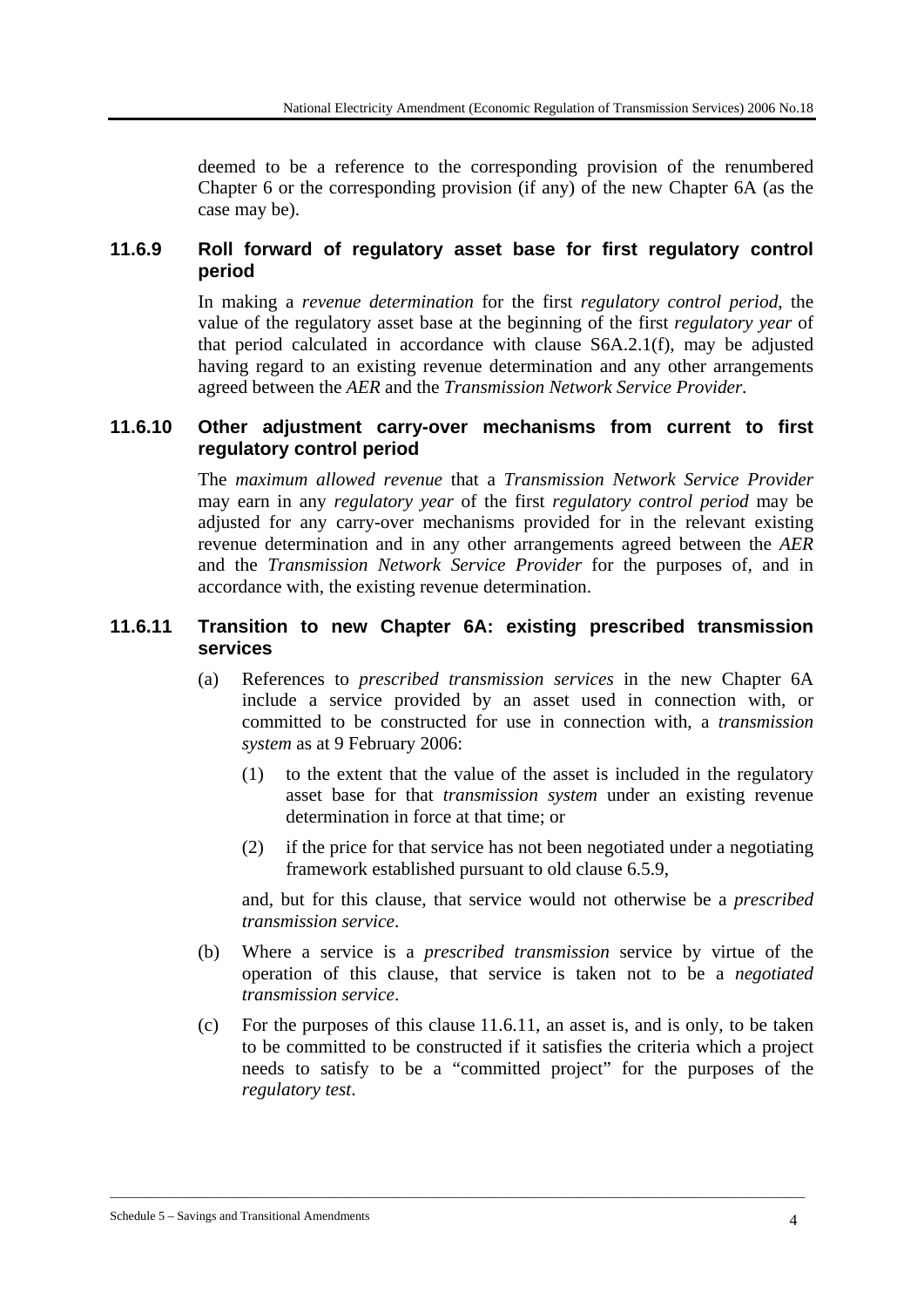# **11.6.12 Powerlink transitional provisions**

#### **Definitions**

(a) In this clause  $11.6.12$ :

**contingent project** means a project identified in the transitional revenue determination as a contingent project.

**Powerlink** means the Queensland Electricity Transmission Corporation Limited (ACN 078 849 233), trading as Powerlink Queensland .

**transitional regulatory control period** means the regulatory control period commencing on 1 July 2007 and ending on 30 June 2012.

**transitional revenue determination** means a final revenue determination by the *AER* for the Powerlink transmission network, in respect of the transitional regulatory control period.

**trigger** means the unique investment driver identified in the transitional revenue determination as a trigger for a contingent project.

#### **Scope and application**

- (b) This clause 11.6.12:
	- (1) applies only in respect of the Powerlink *transmission network* and applies only until 30 June 2012; and
	- (2) prevails, to the extent of any inconsistency, over any other clause in the *Rules*.

#### **Transitional revenue determination**

- (c) Except as provided in this clause 11.6.12, and despite any changes to the old Chapter 6:
	- (1) the old Chapter 6 continues to apply in respect of the *AER* setting the revenue cap for the transitional regulatory control period for the Powerlink *transmission network*; and
	- (2) in setting the revenue cap for the transitional regulatory control period, the *AER* must substantially adhere to the Statement of Regulatory Principles including the ex ante approach to setting the revenue cap set out in the statement.
- (d) The *AER* must calculate the *weighted average cost of capital* for the transitional regulatory control period, in accordance with the values, methodologies or benchmarks in the new Chapter 6A, in respect of the following items:
	- (1) the nominal risk free rate including the maturity period and source of the benchmark;
	- (2) the debt risk premium including the maturity period and source of the benchmark;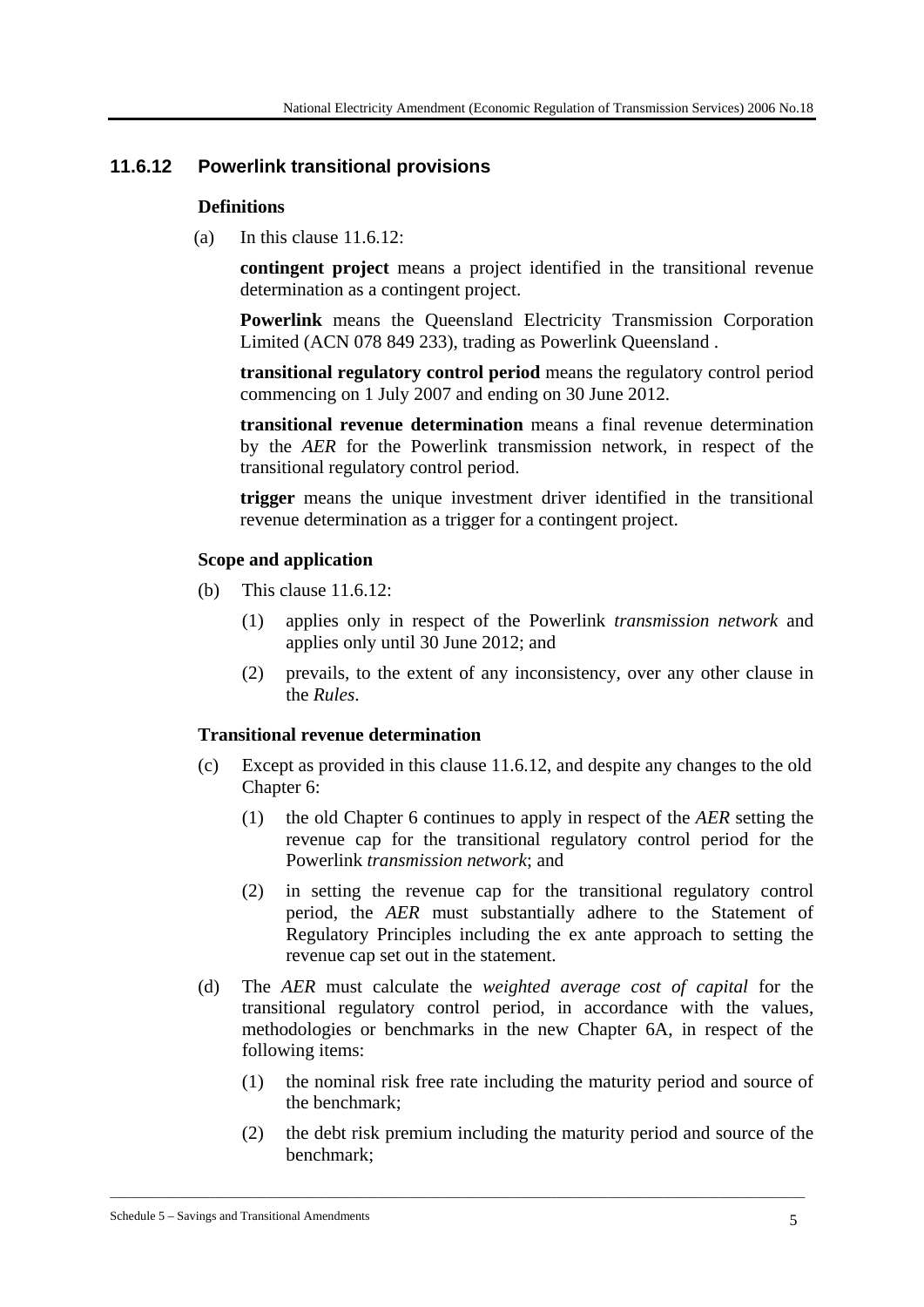- (3) the equity beta;
- (4) the market risk premium; and
- (5) the ratio of the market value of debt as a proportion of the market value of equity and debt.
- (e) In calculating the *WACC* for the transitional regulatory control period, the *AER* must use an average gamma of 0.5.

#### **Contingent projects**

- (f) Where the trigger event identified in respect of a contingent project occurs prior to 30 June 2012, the *AER* must, in accordance with the transitional revenue determination:
	- (1) determine:
		- (i) the amount of capital and incremental operating expenditure for that contingent project for each remaining regulatory year of the transitional regulatory control period, which the *AER* considers is reasonably required for the purpose of undertaking the contingent project;
		- (ii) the likely commencement and completion dates for the contingent project;
		- (iii) the incremental revenue which is likely to be earned by Powerlink in each remaining regulatory year of the transitional regulatory control period as a result of the contingent project being undertaken; and
		- (iv) the *maximum allowed revenue* for each regulatory year in the remainder of the transitional regulatory control period by adding the incremental revenue for that regulatory year; and
	- (2) calculate the estimate referred to in subparagraph  $(1)(iii)$ :
		- (i) on the basis of the rate of return for Powerlink for the transitional regulatory control period in accordance with the transitional revenue determination; and
		- (ii) consistently with the manner in which depreciation is calculated under the transitional revenue determination; and
	- (3) amend the transitional revenue determination to apply for the remainder of the transitional regulatory control period in accordance with paragraph  $(g)$ .
- (g) The *AER* may only vary the transitional revenue determination to the extent necessary:

\_\_\_\_\_\_\_\_\_\_\_\_\_\_\_\_\_\_\_\_\_\_\_\_\_\_\_\_\_\_\_\_\_\_\_\_\_\_\_\_\_\_\_\_\_\_\_\_\_\_\_\_\_\_\_\_\_\_\_\_\_\_\_\_\_\_\_\_\_\_\_\_\_\_\_\_\_\_\_\_\_\_\_\_\_\_\_\_\_\_\_\_\_\_\_\_\_\_\_\_\_\_\_\_\_\_\_\_\_\_\_\_

(1) to adjust the forecast capital expenditure for the transitional regulatory control period to accommodate the amount of additional capital expenditure determined under paragraph  $(f)(1)(i)$ ;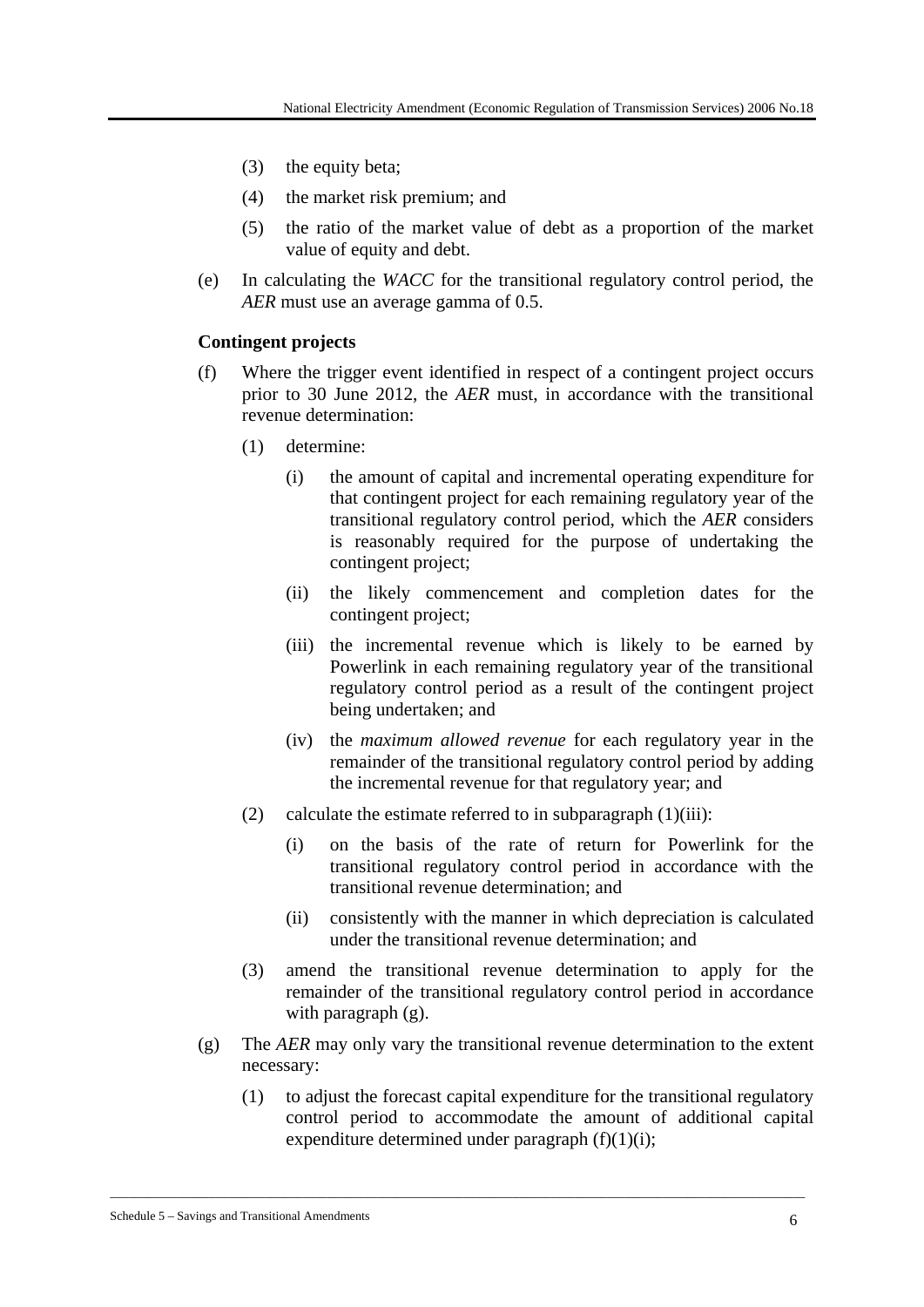- (2) to adjust the forecast operating expenditure for the current regulatory control period to accommodate the amount of additional operating expenditure determined under paragraph  $(f)(1)(i)$ ; and
- (3) to reflect the effect of any resultant increase in forecast capital expenditure and incremental operating expenditure on the maximum allowed revenue for each regulatory year in the remainder of the transitional regulatory control period.
- (h) An application for approval of a contingent project may only be made if the intended date for commencing the contingent project is during the transitional regulatory control period.
- (i) For the first *regulatory control period* after the transitional regulatory control period, the forecast of capital expenditure for that first *regulatory control period* must be determined by applying the provisions of clause 6A.6.7 of the new Chapter 6A, in respect of the capital expenditure for a contingent project, with such modifications as are necessary to properly apply clause 6A.6.7.

# **Cost pass-through**

- (j) For the duration of the transitional regulatory control period:
	- (1) subject to subparagraph (2), clause 6A.7.2 of the new Chapter 6A applies to a *network support event* under the transitional revenue determination;
	- (2) the process to apply to the calculation, presentation and approval of pass through resulting from a network support event is as set out in the transitional revenue determination; and
	- (3) in respect of any *positive change event* or *negative change event*, the new Chapter 6A applies, with any modifications that are necessary to apply the relevant provisions to the transitional revenue determination.

# **Roll forward of regulatory asset base**

(k) For the avoidance of doubt, in making a *revenue determination* for the first *regulatory control period* after the transitional regulatory control period, the value of the regulatory asset base at the beginning of the first *regulatory year* of that period calculated in accordance with clause S6A.2.1(f), may be adjusted having regard to the transitional revenue determination and any other arrangements agreed between the *AER* and Powerlink.

### **Application of efficiency benefit sharing scheme**

(l) The *efficiency benefit sharing scheme* in force under clause 6A.6.5 applies to Powerlink during the transitional regulatory control period.

### **Power to re-open transitional revenue determination**

(m) Clause 6A.7.1 applies to the transitional revenue determination, and a reference in the clause to: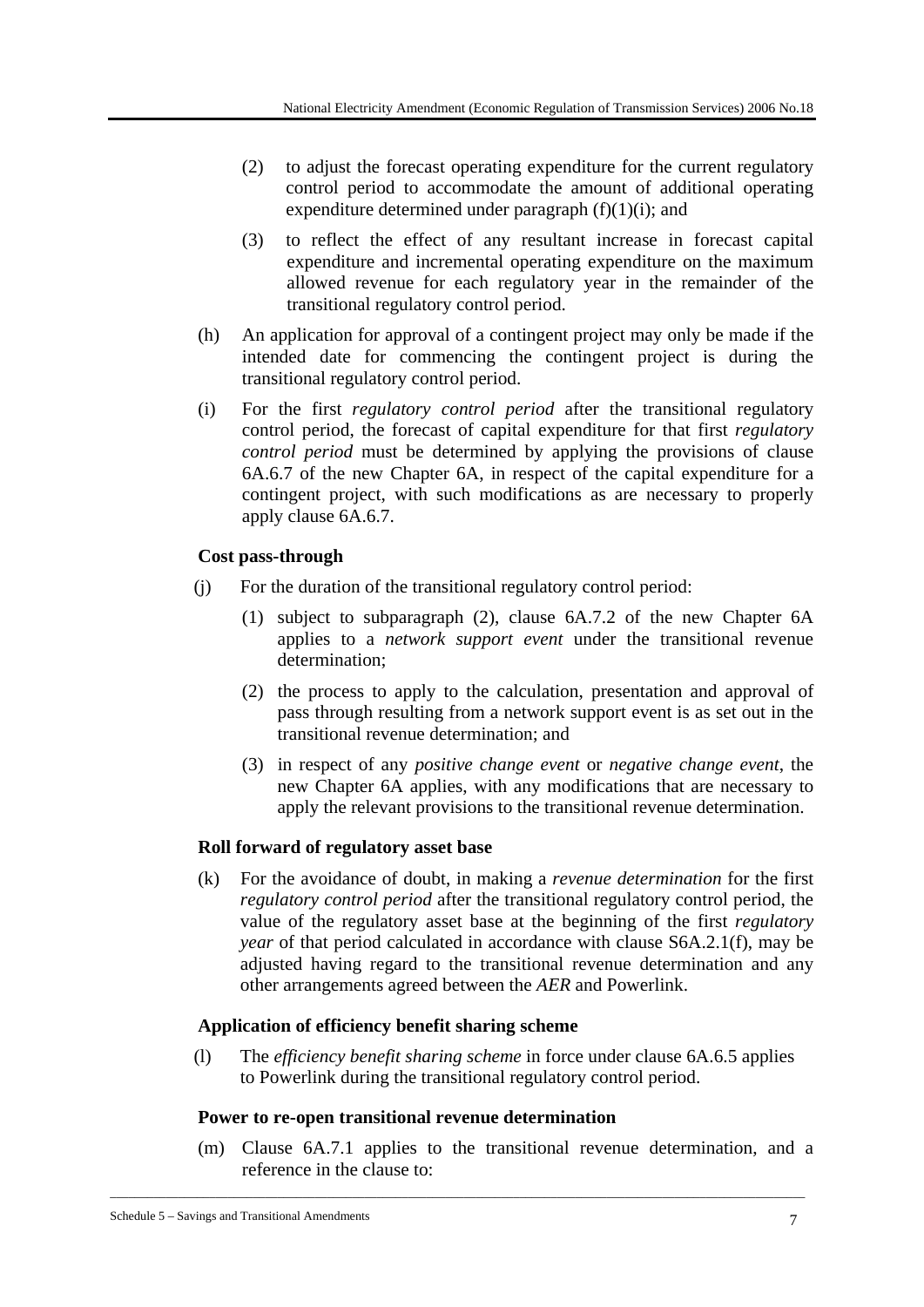- (1) "revenue determination" is taken to be a reference to the transitional revenue determination;
- (2) "regulatory control period" is taken to be a reference to the transitional regulatory control period;
- (3) "contingent project" has the meaning referred to in paragraph (a); and
- (4) "X Factor" has the same meaning as in the transitional revenue determination.

### **11.6.13 ElectraNet easements transitional provisions**

(a) In this clause 11.6.13:

**current regulatory control period** means the regulatory control period for ElectraNet commencing on 1 January 2003 and ending on 30 June 2008.

**Determination** means the South Australian Transmission Network Revenue Cap Decision of the *ACCC* dated 11 December 2002.

**easement** means easements referred to in the Determination.

(b) Without limiting the operation of the new Chapter 6A, in establishing the opening regulatory asset base for ElectraNet for the regulatory control period subsequent to ElectraNet's current regulatory control period, the *AER* may also consider adjustments to the regulatory asset base for ElectraNet that relate to easements, as agreed by letter dated 3 August 2004, between the *ACCC* and ElectraNet.

### **11.6.14 TransGrid contingent projects**

(a) In this clause 11.6.14:

**contingent project** means a project identified in the Determination as a contingent project.

**current regulatory control period** means the period 1 July 2004 to 30 June 2009.

**Determination** means the "Final Decision, NSW and ACT Transmission Network Revenue Cap TransGrid 2004-05 to 2008-09" dated 27 April 2005 determined by the *ACCC* pursuant to clause 6.2.4(b) of the National Electricity Code.

**TransGrid** means the energy services corporation constituted under section 6A of the Energy Services Corporations Act 1995 (NSW) and specified in Part 1A of Schedule 1 to that Act.

- (b) For the purposes of the application of clause  $11.6.2(a)$  to the Determination, a reference to the old Chapter 6 is a reference to the old Chapter 6 as modified by rule 8A.1.
- (c) For the first r*egulatory control period* after the current regulatory control period, the forecast of capital expenditure for TransGrid for that first *regulatory control period* must be determined by applying the provisions of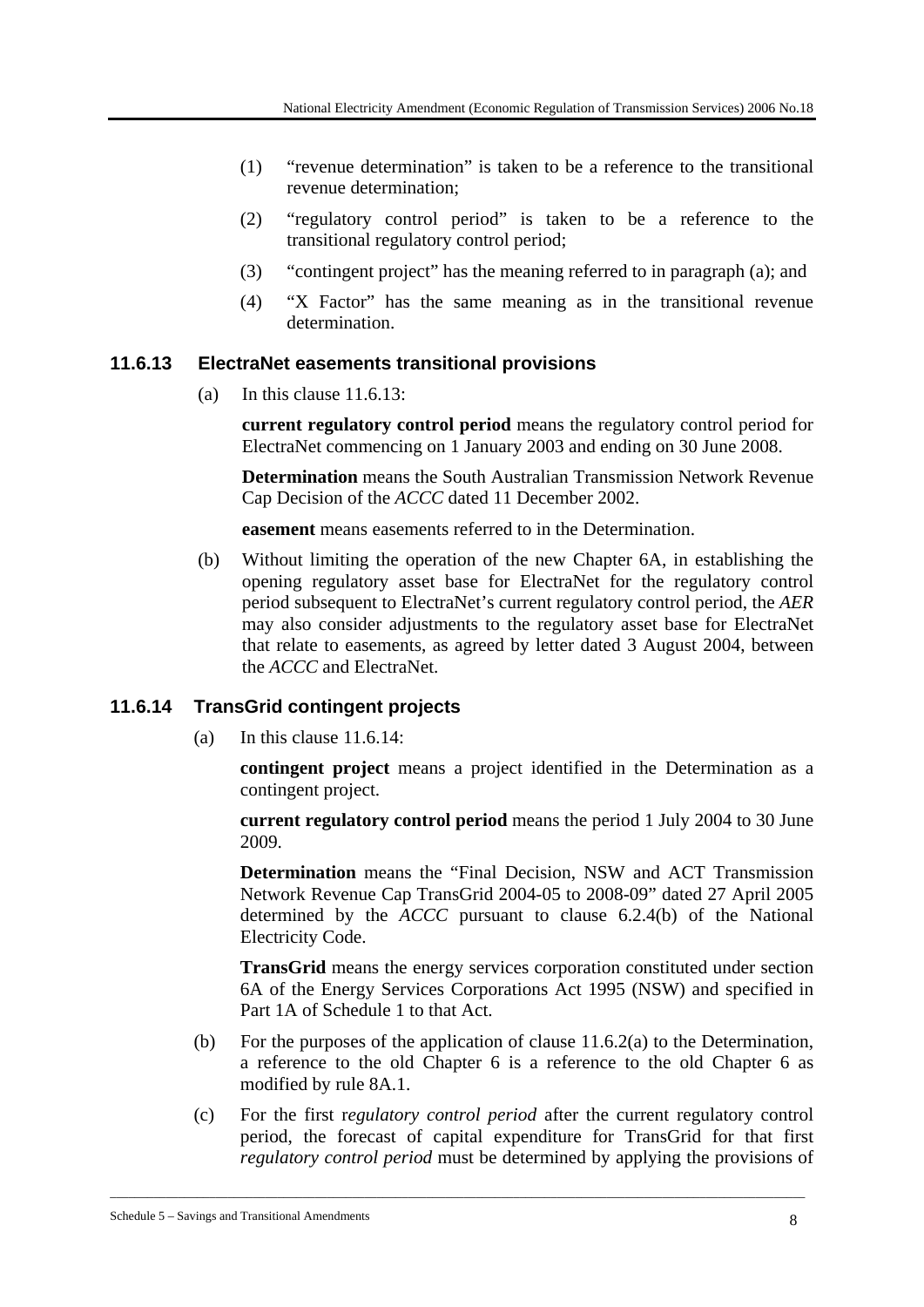clause 6A.6.7 in respect of the capital expenditure for a contingent project, with such modifications as are necessary to properly apply clause  $6A.6.7$ .

### **11.6.15 Transmission determination includes existing revenue determinations**

The definition of a *transmission determination* may, where the context so requires, include a determination (or substituted determination) made, or deemed to be made, by the *AER* or the *ACCC* prior to the commencement date.

#### **11.6.16 References to regulatory control period**

A reference to a *regulatory control period* may, where the context so requires, include a period during which a revenue cap applied by virtue of a determination (or substituted determination) made, or deemed to be made, by the *AER* or the *ACCC* prior to the commencement date.

### **11.6.17 Consultation procedure for first proposed guidelines**

(a) In this clause  $11.6.17$ :

**guideline** means:

- (1) the *post-tax revenue model* referred to in rule 6A.5.2;
- (2) the *roll forward model* referred to in rule 6A.6.1;
- (3) an *efficiency benefit sharing scheme* referred to in rule 6A.6.5;
- (4) a *service target performance incentive scheme* referred to in rule 6A.7.4;
- (5) *submission guidelines* referred to in rule 6A.10.2; and
- (6) *Cost Allocation Guidelines* referred to in rule 6A.19.3.
- (b) The *AER* must develop and *publish* the first proposed guidelines on or before 31 January 2007, and may carry out consultation in the preparation of those proposed guidelines as the *AER* considers appropriate.
- (c) Each proposed guideline must be *published* in accordance with the requirements of rule 6A.20(b), including an explanatory statement and an invitation for written submissions.
- (d) The invitation for written submissions for the proposed guidelines must allow no less than 60 *business days* for the making of submissions.
- (e) The *AER* may *publish* papers and hold conferences or information sessions in relation to the proposed guidelines as provided by rule 6A.20(d).
- (f) Rule 6A.20(e)-(f) applies to the publication of the final decision of the *AER* in relation to the first guidelines, which must be published under rule 6A.20 on or before 30 September 2007.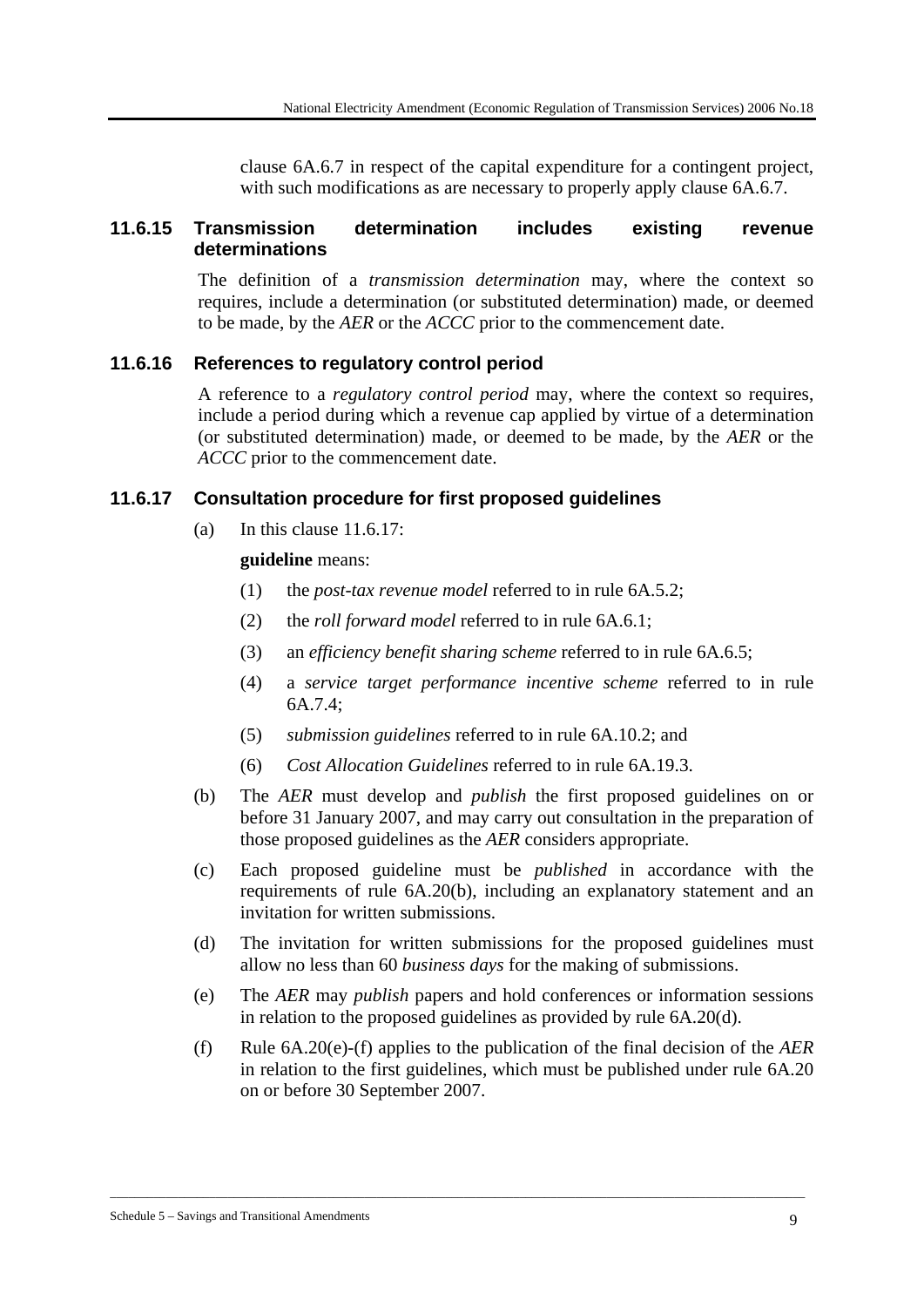### **11.6.18 Reliance on proposed guidelines for SP AusNet, VENCorp and ElectraNet**

(a) In this clause 11.6.18:

**guideline** has the same meaning as in clause 11.6.17.

**proposed guideline** means a proposed guideline published under clause 11.6.17.

**relevant provider** means SP AusNet, VENCorp or ElectraNet.

**2008 determination** means a transmission determination to be made in 2008 for a relevant provider.

- (b) For the purposes of making a 2008 determination for the regulatory control period to be covered by a 2008 determination, anything that must be done in accordance with a guideline must instead be done in accordance with the corresponding proposed guideline.
- (c) Unless sooner revoked, a proposed guideline ceases to have effect in relation to a relevant provider at the end of the regulatory control period covered by a 2008 determination applying to the provider. For the avoidance doubt, a proposed guideline does not apply to or in respect of the making of a subsequent transmission determination.
- (d) For the purposes of making a 2008 determination for the regulatory control period to be covered by a 2008 determination, a relevant provider is taken to have complied with a requirement to comply with a *Cost Allocation Methodology* under the new Chapter 6A if the *AER* is satisfied that the relevant provider has complied with the relevant proposed guideline for cost allocation referred to in clause 11.6.17(a)(6), but only until the *AER* has approved a *Cost Allocation Methodology* for that provider under clause 6A.19.4.

### **11.6.19 EnergyAustralia transitional provisions**

(a) In this clause 11.6.19:

**contingent project** means a project approved by the *ACCC* and identified in the Determination as a contingent project.

**current regulatory control period** means the period 1 July 2004 to 30 June 2009.

**Determination** means the "Final Decision, NSW and ACT Transmission Network Revenue Cap EnergyAustralia 2004-05 to 2008-09".

**EnergyAustralia** means the energy services corporation constituted under section 7 of the Energy Services Corporations Act 1995 (NSW) and specified in Part 2 of Schedule 1 to that Act.

**maximum allowed revenue** means the maximum allowed revenue in the Determination.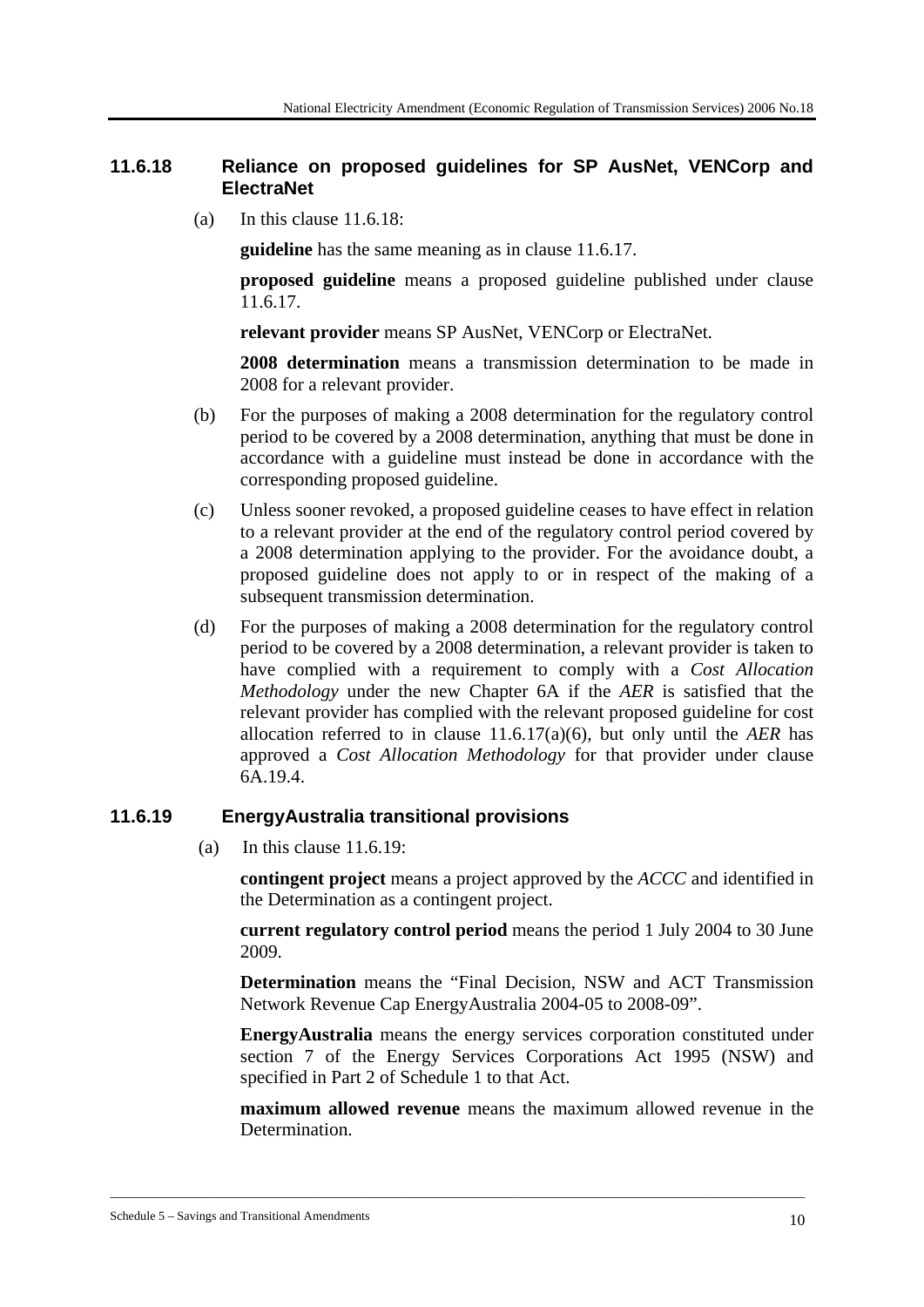**trigger event** means an event identified as a trigger in Attachment A of the Determination in respect of a contingent project.

#### **Application of Chapter 6A to Determination**

- (b) Subject to paragraph (c), clauses 6A.7.1, 6A.7.2 and 6A.7.3 apply to the Determination.
- (c) In applying clause 6A.7.1 to the Determination, a reference in the clause to:
	- (1) "revenue determination" is taken to be a reference to the Determination<sup>.</sup>
	- (2) "regulatory control period" is taken to be a reference to the current regulatory control period;
	- (3) "contingent project" has the meaning referred to in paragraph (a); and
	- (4) "X Factor" has the same meaning as in the Determination.

#### **Treatment of contingent projects**

- (d) Where the trigger event identified in respect of a contingent project occurs prior to 1 July 2009, the *AER* must, in accordance with the Determination:
	- (1) determine:
		- (i) the total capital expenditure which the AER considers is reasonably required for the purpose of undertaking the *contingent project;*
		- (ii) the forecast capital and incremental operating expenditure for that contingent project for each remaining regulatory year of the current regulatory control period, which the *AER* considers is reasonably required for the purpose of undertaking the contingent project in accordance with Appendix A of the Determination;
		- (iii) the likely commencement and completion dates for the contingent project;
		- (iv) the incremental revenue which is likely to be earned by EnergyAustralia in each remaining regulatory year of the current regulatory control period as a result of the contingent project being undertaken; and
		- (v) the maximum allowed revenue for each regulatory year in the remainder of the current regulatory control period by adding the incremental revenue for that regulatory year;
	- (2) calculate the estimate referred to in subparagraph (1)(iv) in accordance with the Determination, including:

\_\_\_\_\_\_\_\_\_\_\_\_\_\_\_\_\_\_\_\_\_\_\_\_\_\_\_\_\_\_\_\_\_\_\_\_\_\_\_\_\_\_\_\_\_\_\_\_\_\_\_\_\_\_\_\_\_\_\_\_\_\_\_\_\_\_\_\_\_\_\_\_\_\_\_\_\_\_\_\_\_\_\_\_\_\_\_\_\_\_\_\_\_\_\_\_\_\_\_\_\_\_\_\_\_\_\_\_\_\_\_\_

(i) on the basis of the rate of return for EnergyAustralia for the current regulatory control period; and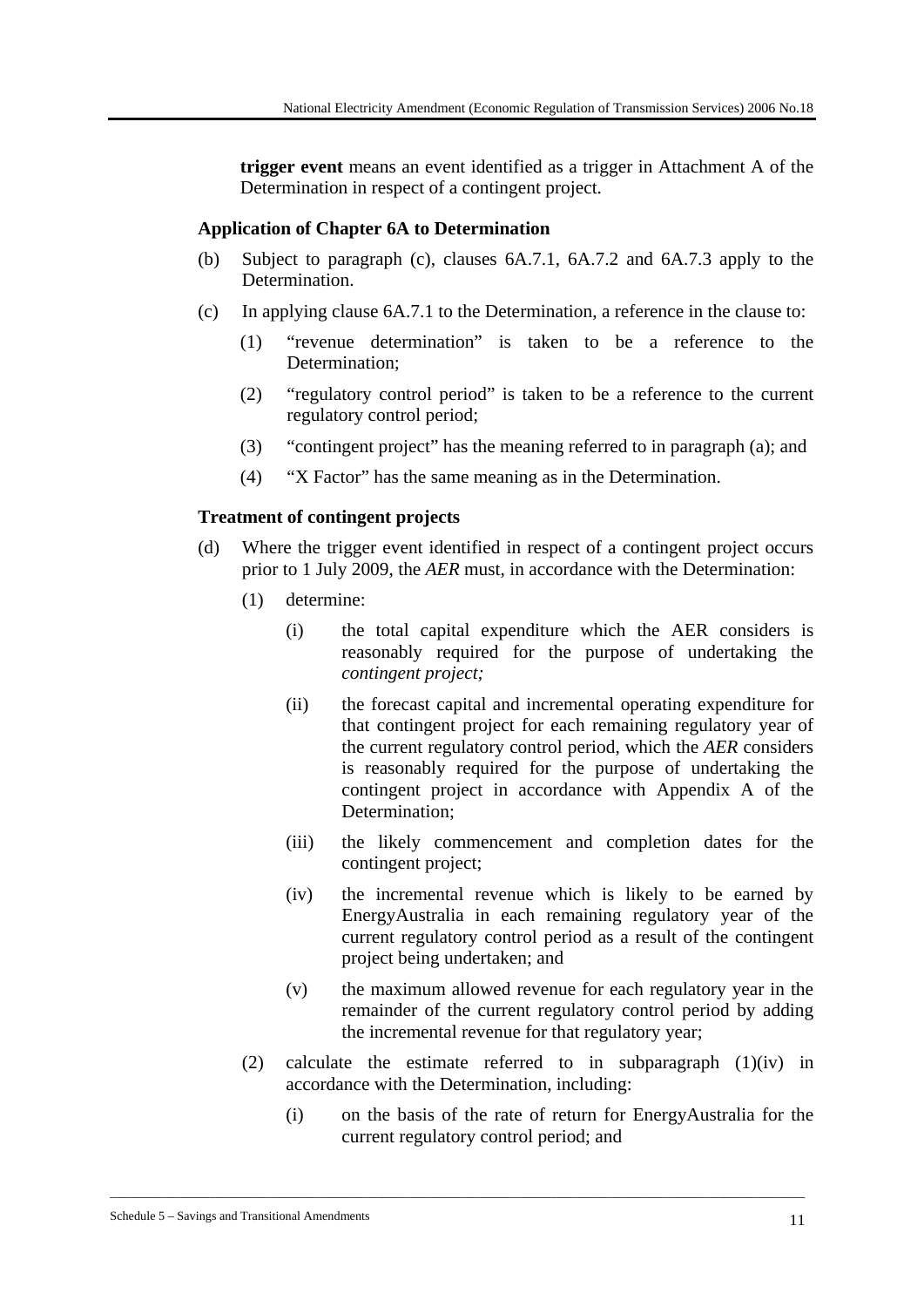- (ii) consistently with the manner in which depreciation is calculated under the Determination; and
- (3) vary the Determination to apply for the remainder of the current regulatory control period in accordance with paragraph (e).
- (e) The *AER* may only vary the Determination to the extent necessary:
	- (1) to adjust the forecast capital expenditure for the current regulatory control period to accommodate the amount of additional capital expenditure determined under paragraph  $(d)(1)(ii)$ ; and
	- (2) to adjust the forecast operating expenditure for the current regulatory control period to accommodate the amount of additional operating expenditure determined under paragraph  $(d)(1)(ii)$ ; and
	- (3) to reflect the effect of any resultant increase in forecast capital expenditure and incremental operating expenditure on the maximum allowed revenue for each regulatory year in the remainder of the current regulatory control period.
- (f) The intended date for commencing the contingent project must be during the current regulatory control period.
- (g) For the first *regulatory control period* after the current regulatory control period, the forecast of capital expenditure for EnergyAustralia for that first *regulatory control period* must be determined by applying the provisions of clause 6A.6.7 in respect of the capital expenditure for a contingent project, with such modifications as are necessary to properly apply clause 6A.6.7.

# **11.6.20 Basslink transitional provisions**

### **Definitions**

(a) In this clause 11.6.20:

**Basslink** has the meaning provided in the *Electricity Supply Industry Act 1995* of Tasmania, and means the interconnection between the electricity grids of the States of Tasmania and Victoria by means of:

- (1) a high voltage, direct current, submarine cable across Bass Strait;
- (2) converter stations in those States;
- (3) direct current connecting lines to those converter stations;

\_\_\_\_\_\_\_\_\_\_\_\_\_\_\_\_\_\_\_\_\_\_\_\_\_\_\_\_\_\_\_\_\_\_\_\_\_\_\_\_\_\_\_\_\_\_\_\_\_\_\_\_\_\_\_\_\_\_\_\_\_\_\_\_\_\_\_\_\_\_\_\_\_\_\_\_\_\_\_\_\_\_\_\_\_\_\_\_\_\_\_\_\_\_\_\_\_\_\_\_\_\_\_\_\_\_\_\_\_\_\_\_

- (4) alternating current transmission connections to the transmission networks of those States; and
- (5) related infrastructure.

**previous regulatory approach** means the methodologies, objectives and principles for determination of a regulatory asset base applied in the previous regulatory determinations.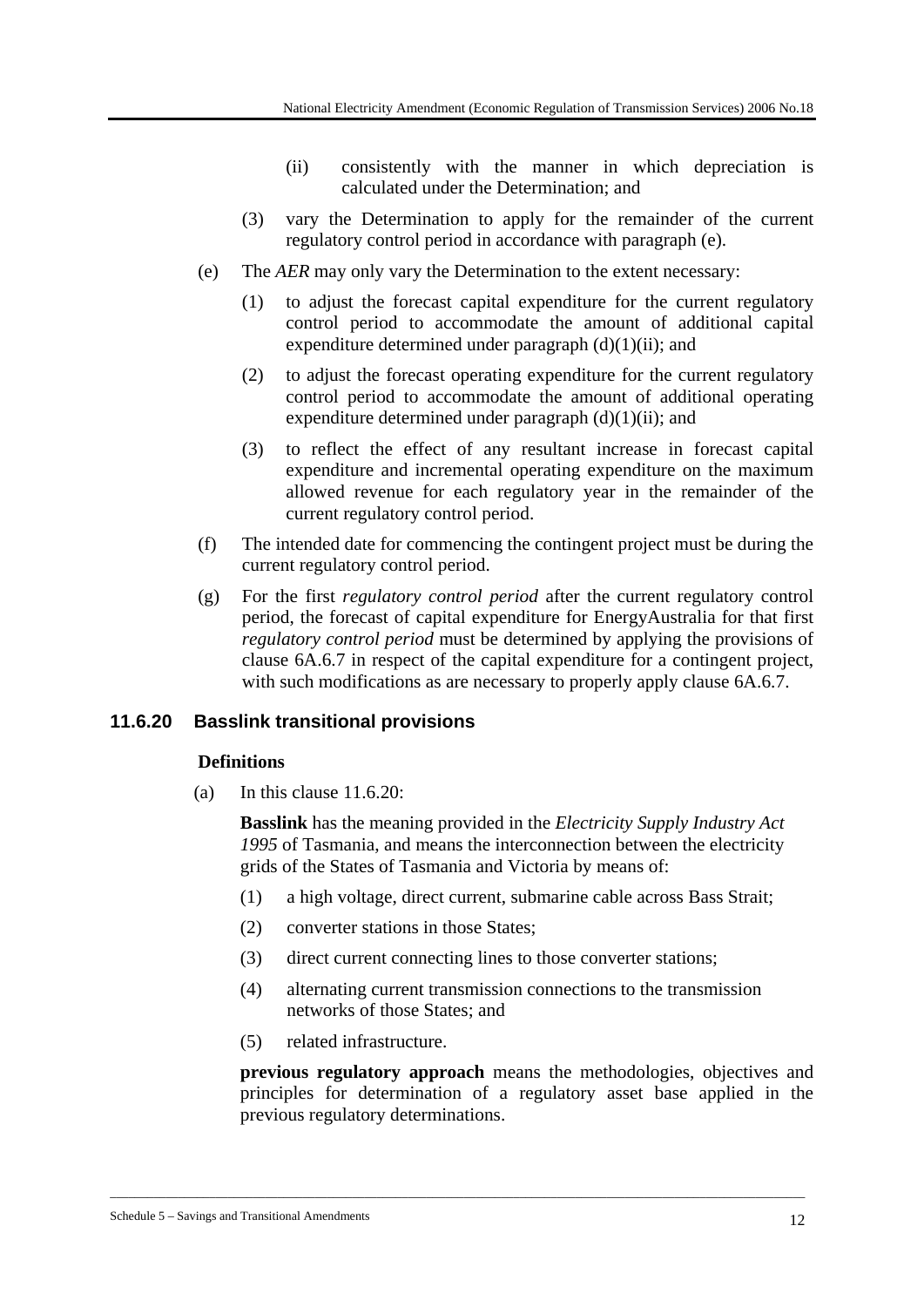**previous regulatory determinations** means the decision (including the reasons for decision) made under clause 2.5.2(c) of the National Electricity Code or clause 2.5.2(c) of the *Rules* (as the case may be):

- (1) by the *ACCC,* entitled the "Murraylink Transmission Company Application for Conversion and Maximum Allowable Revenue" dated 1 October 2003; and
- (2) by the *AER,* entitled "Directlink Joint Ventures' Application for Conversion and Revenue Cap" dated 3 March 2006.

### **Application**

- (b) Where, after the commencement date, a service provided by means of, or in connection with, the Basslink *transmission system* ceases to be classified as a *market network service*:
	- (1) paragraph (c) applies to that service to the exclusion of clause  $2.5.2(c)$ ; and
	- (2) paragraphs  $(d)$ ,(e),(f) and (g) apply to that service to the exclusion of clause  $S6A.2.1(e)(1)$  and (2).
- (c) If, after the commencement date, a *network service* provided by means of, or in connection with, the Basslink *transmission system* ceases to be classified as a *market network service*, it may at the discretion of the *AER* be determined to be a *prescribed transmission service*, in which case the relevant *total revenue cap* may be adjusted in accordance with Chapter 6A and this clause 11.6.20 to include to an appropriate extent the relevant *network* elements which provide those *network services*.
- (d) Where services are determined to be *prescribed transmission services* as referred to in paragraph (c), the value of the regulatory asset base, as at the beginning of the first *regulatory year* of the first *regulatory control period* for which those *prescribed transmission services* are to be regulated under a *revenue determination*, is the amount that is determined by the *AER* in accordance with paragraphs (e), (f) and (g).
- (e) Subject to paragraph (f), the *AER* must determine the value of the regulatory asset base for the Basslink *transmission system* for the purposes of paragraph (d) by applying the previous regulatory approach to the circumstances of that *transmission system*.
- (f) In the event of an inconsistency between the previous regulatory approach adopted in each of the previous regulatory determinations, the approach adopted in a decision of the *AER* regarding the Directlink *transmission system* prevails over the approach adopted in the decision of the *ACCC* regarding the Murraylink *transmission system* to the extent of the inconsistency.
- (g) Without limiting paragraph (e), the *AER* must, when exercising any discretion in relation to the application of paragraph (e) above: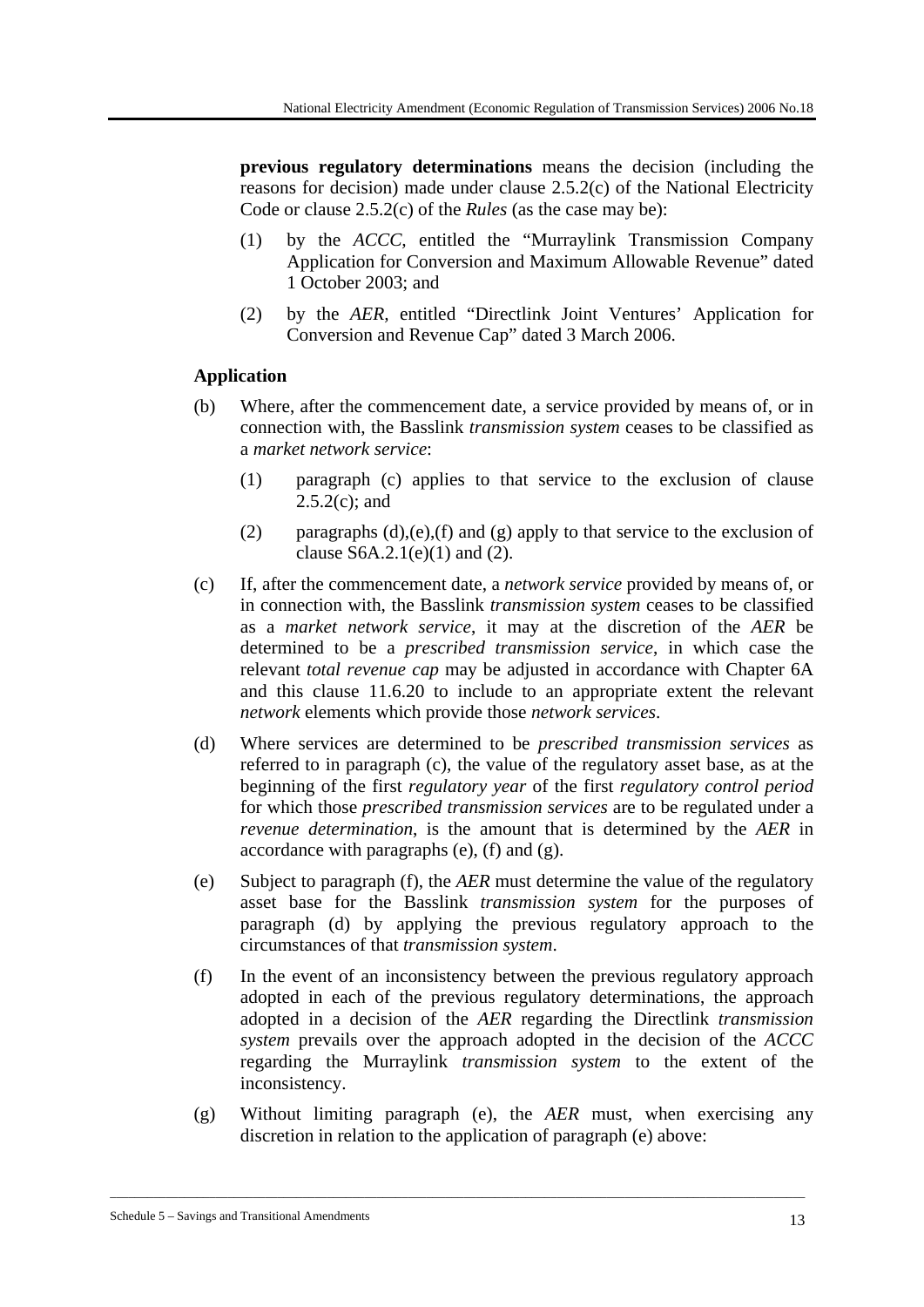- (1) have regard to the prudent and efficient value of the assets that are used by the relevant *Transmission Network Service Provider* to provide those *prescribed transmission services* (but only to the extent that those assets are used to provide such services); and
- (2) for this purpose, determine that value having regard to the matters referred to in clause S6A.2.2.

# **11.6.21 SPI Powernet savings and transitional provision**

# **Definitions**

(a) In this clause 11.6.21, **Regulated owner** and **SPI PowerNet** both have the meaning provided in clause 9.3.1(2) of the *Rules*.

### **Transition to new Chapter 6A: existing prescribed transmission services**

- (b) Notwithstanding clause 11.5.11, references to *prescribed transmission services* in the new Chapter 6A include a service provided by an asset used in connection with, or committed to be constructed for use in connection with, a *transmission system* as at 9 February 2006, where that asset is the subject of an agreement between SPI PowerNet and any of:
	- (1) VENCorp;
	- (2) a *Distributor*;
	- (3) a Regulated owner;
	- (4) a *Generator*; or
	- (5) a *Market Network Service Provider*,

### and:

- (6) the agreement provides or contemplates that following an interim period the relevant asset will become subject to regulation under a revenue determination applicable to SPI PowerNet; and
- (7) in the case of an agreement with a *Generator* or a *Market Network Service Provider,* the service the subject of the agreement is for *connection assets* provided on a noncontestable basis.

# **Method of adjustment of value of regulatory asset base**

(c) For the avoidance of doubt, in adjusting the previous value of the regulatory asset base for SPI PowerNet's *transmission system* as required by clause S6A.2.1(f), the previous value of the regulatory asset base must be increased by the amount of capital expenditure specified in, or that forms the basis of, agreements pursuant to which SPI PowerNet constructed assets during the